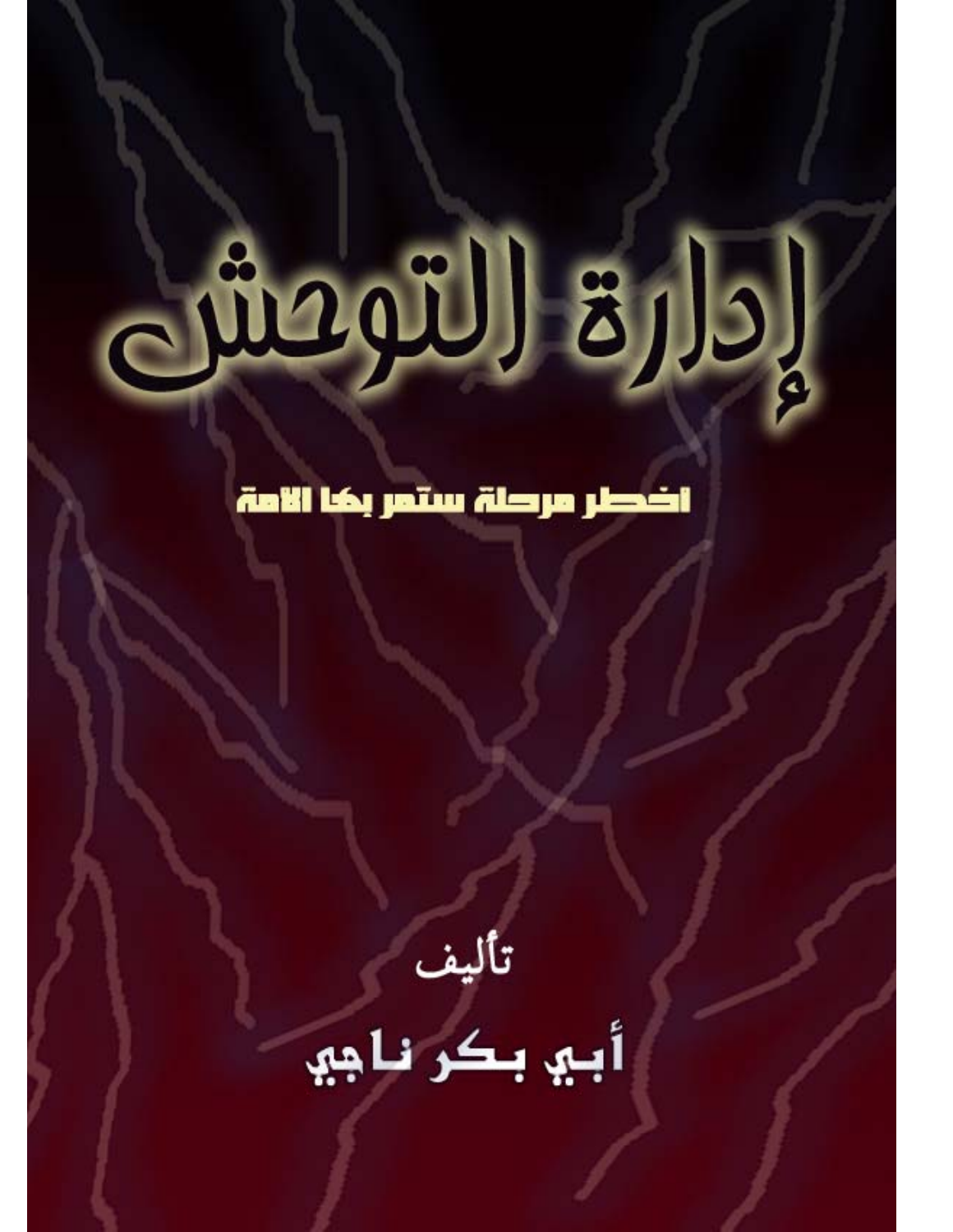# **The Management of Savagery:**

**The Most Critical Stage Through Which the Umma Will Pass** 

Abu Bakr Naji

Translated by William McCants

Funding for this translation was provided by the John M. Olin Institute for Strategic Studies at Harvard University, and any use of this material must include a reference to the Institute.

23 May 2006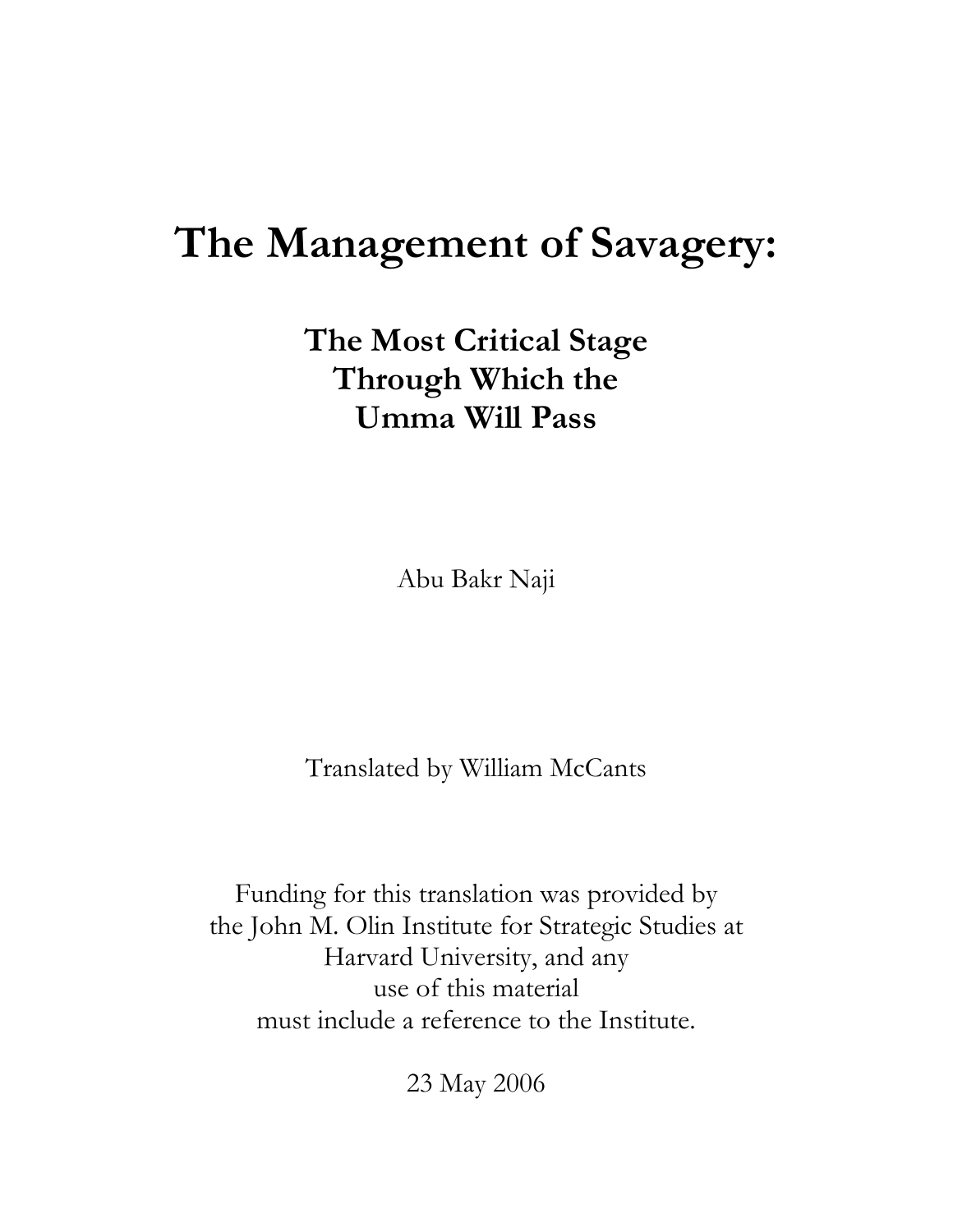[*Translator)s Note: Numbers in brackets refer to the page number in the original text. My comments in brackets are meant to clarify obscure passages or allusions in the text. Generally, Naji)s parenthetical statements are set off by em-dashes, as they are in the original text, although sometimes I have put them in parentheses. When rendering some sentences, I have added phrases in parentheses to make them more readable in English. The differences between Naji)s parenthetical statements and my own additions will be very obvious. Finally, the reader will please excuse any infelicities in my translation of the text. I have not had the time to carefully check it against the Arabic original or to polish the English prose. Any feedback from readers will be most welcome.*  $-W.M.,$  *May 2005*]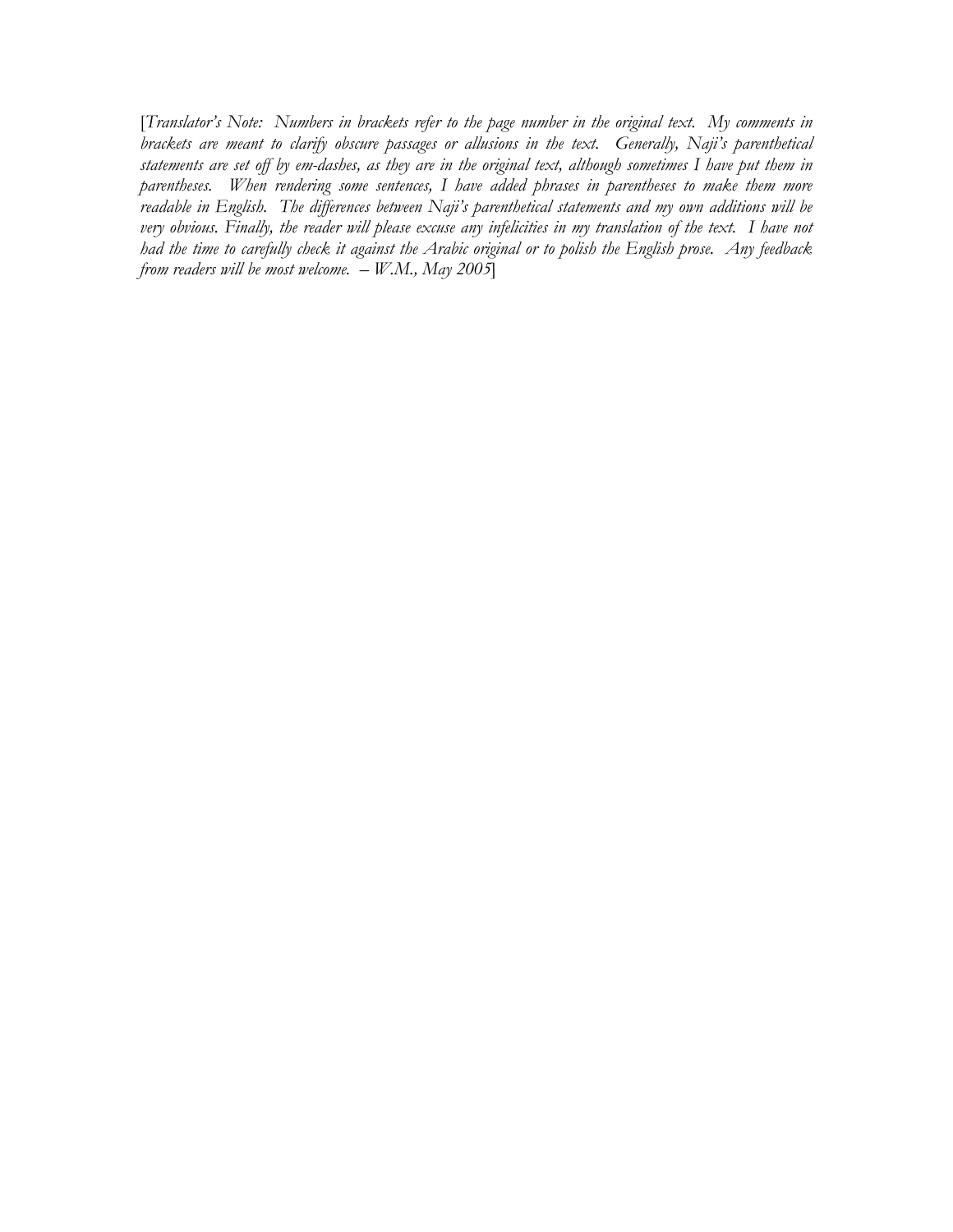Introduction (3)

Preface: The order that has governed the world since the Sykes-Picot era (5)

The Illusion of power: The centrality of the superpowers as a function of their overwhelming military power and deceptive media halo (7)

First Topic: Definition of "the management of savagery" and an overview of its historical precedents (11)

Second Topic: The path for establishing an Islamic state. (15)

Third Topic: The most important principles and policies for implementing the plan of action and achieving, in general, the goals of the stage of "the power of vexation and exhaustion"; and, in particular, the goals of the stage of "the management of savagery." (by the permission of God) (23)

Section One: Mastery of the art of management (23)

Section Two: Who leads, who manages, and who authorizes the fundamental administrative decisions? (25)

Section Three: Using the time-tested principles of military combat (28)

Section Four: Using violence (31)

Section Five: Achieving power (34)

Section Six: Properly understanding the rules of the political game of our opponents and their fellow travelers, and striking a balance between confrontation and cooperation in accordance with sharia politics (37)

Section Seven: Polarization (46)

Section Eight: The rules of affiliation (50)

Section Nine: Mastering the security dimension: Surveillance and infiltrating adversaries and opponents of every kind (52)

Section Ten: Mastering education within the movement just as it was in the first age of Islam (54)

Fourth Topic: The most important problems and obstacles that we will face, and ways of dealing with them (62)

(1) The problem of the decreasing number of true believers (62)

[1]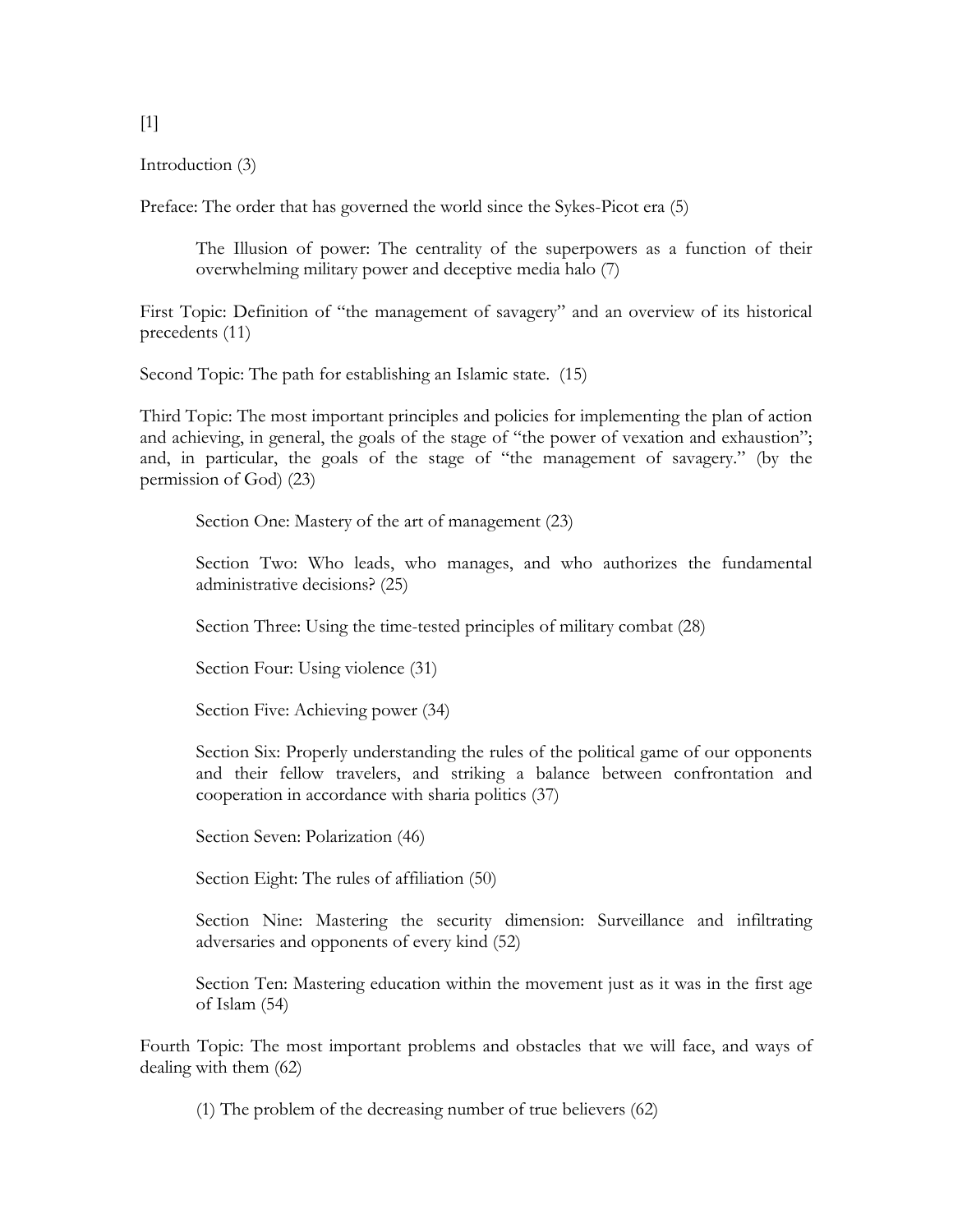(2) The problem of the lack of administrative cadres (63)

(3) The problem of loyalty to elements in the preceding administration (65)

(4) The problem of infiltration and spies (67)

(5) The problem of secession or sudden about-face of individuals, groups, or regions who completely change their loyalty (How do we make sense of it and how do we deal with it?) (68)

(6) The problem of excessive zeal and the problems that accompany it (71)

Fifth Topic: Conclusion: Are there other solutions that are easier than this solution? (73)

First Article: The battle of patience (81)

Second Article: The struggle between the human soul and the Sunna of God in missionary activities (86)

Third Article: Our men and enemy soldiers under fire (90)

[2]

Fourth Article: Universal laws adhered to by the elect and others (95)

Fifth Article: Our method is a mercy to all beings (101)

Sixth Article: Crisis of terms..."benefit" and "harm" as examples (106)

Seventh Article: Polarization and wealth (110)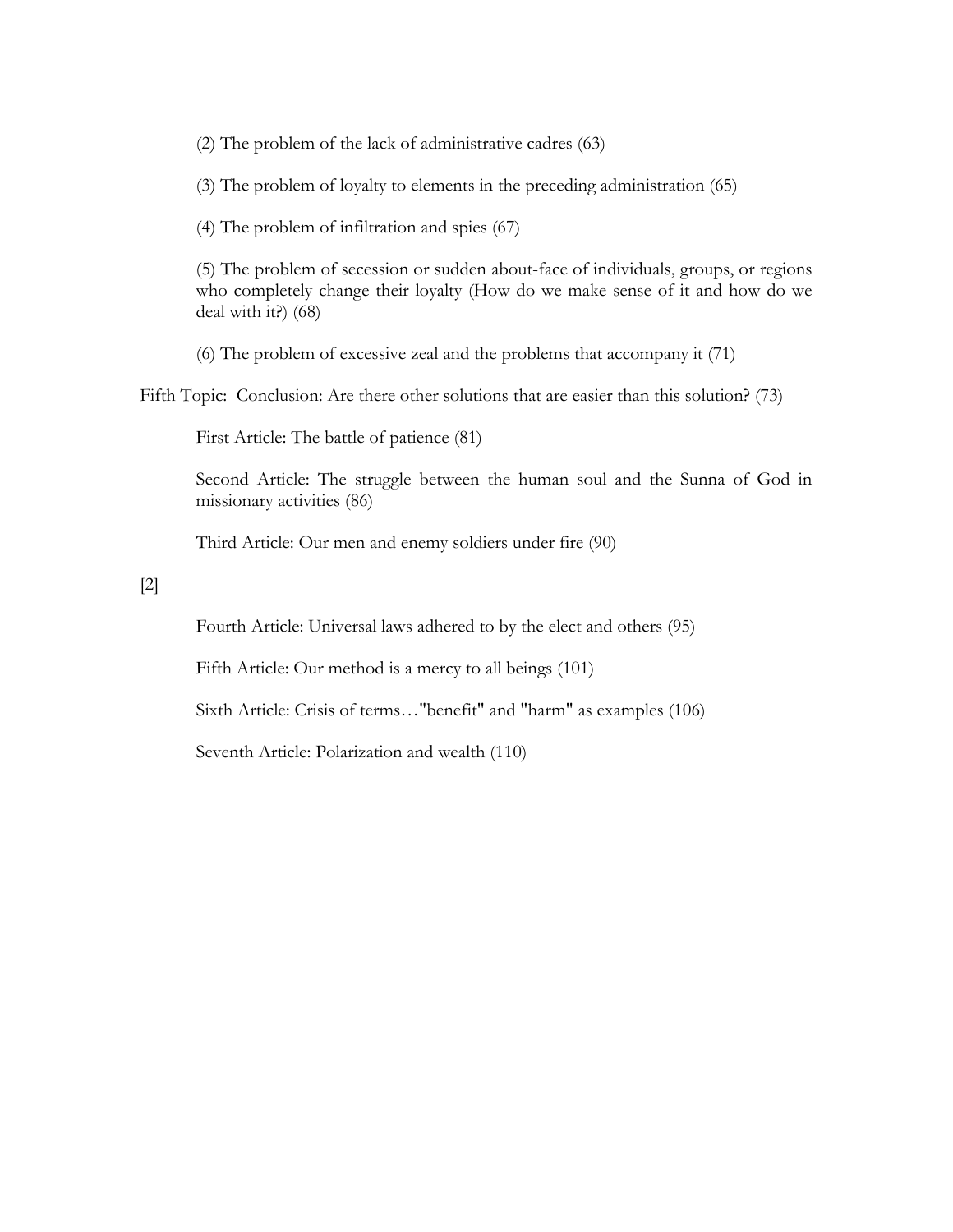### Introduction

Praise be to God and peace and blessings be upon the Messenger of God, his family, his Companions, and whomever aided him.

In a previous essay, I wrote about the substantive preparations undertaken by that group of Islamic activists whom I consider to be carrying out the command of God in this age  $-$  that group which, with God's permission, will be granted victory. The essay touched on the program that the group advocates for extricating the Umma from the degradation that afflicts it, so that the Umma may once again steer humanity toward the path of divine guidance and salvation. The essay compared this program with the programs that have been advocated by other groups of Islamic activists and that have confused the Islamic youth.

Yes, many of the youth chose this or that path on the basis of compatibility with their work, whims, and recreational activities. However, some have been confused by the multiplicity of plans for the solution of a matter which, at the very least, the authoritative Islamic texts have (already) decided in the eyes of the well-known (people). Among the things pertaining to the subject referred to (above) is, briefly :

[Naji begins a long quote from an article he had previously written]

Of all the currents of the Islamic movement, only five of them have written programs. After setting aside the current of propagation and proselytizing [al-tablĩgh wa al-da`wa], the current of the salafism of purification and education [salafiyyat al-

[3]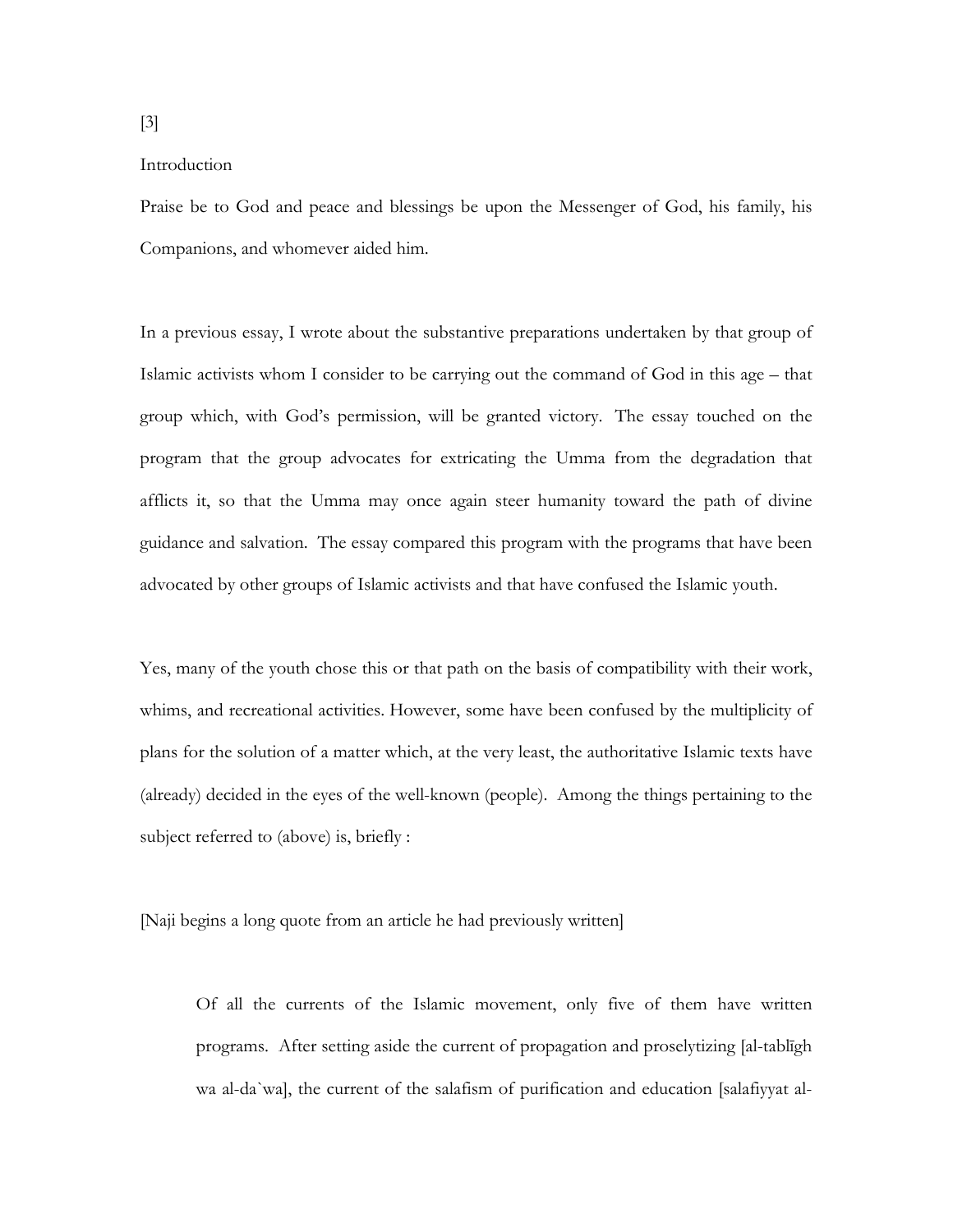tasfiya wa al-tarbiyya] (Sufi salafism), the current of the salafism of those in authority [salafiyyat wulāt al-amr] and others, we will find that there are five currents which are laid out in written programs and which lend (themselves) to discussion on account of their practical reality. These five currents are:

(1) The current of jihadi salafism [al-salafiyya al-jihādiyya].

(2) The current of Sahwa salafism [salafiyyat al-sahwa] which Shaykh Salman al- `Awda and Shaykh Safar al-Hawali represent.

 $(3)$  The current of the Brethren (the archetypal movement...the international organization).

(4) The current of the Brethren of Turabi.

(5) The current of popular jihad (like the Hamas movement and the Moro Liberation Front, and others).

As for the program of Sahwa salafism, particularly in its latest form (the establishment of institutions), it resembles the program of the Brethren movement (the international organization) to a large extent; perhaps it is comparable in some parts of its program. However, I will clarify (by the permission of God) that it cannot go beyond its first stages until after the passage of thousands of years because it transgresses universal laws to a great extent, which are also sharia laws. This makes it revolve in a vicious circle, enabling the infidels, the Taghuts [idols or tyrants (cf. Qur'an 5:60 and *passim*). This is the word jihadis use for contemporary Arab rulers who do not implement Sharia law.], and the people of hypocrisy to toy with it. However, in contrast with the Brethren, the current of Sahwa salafism tries to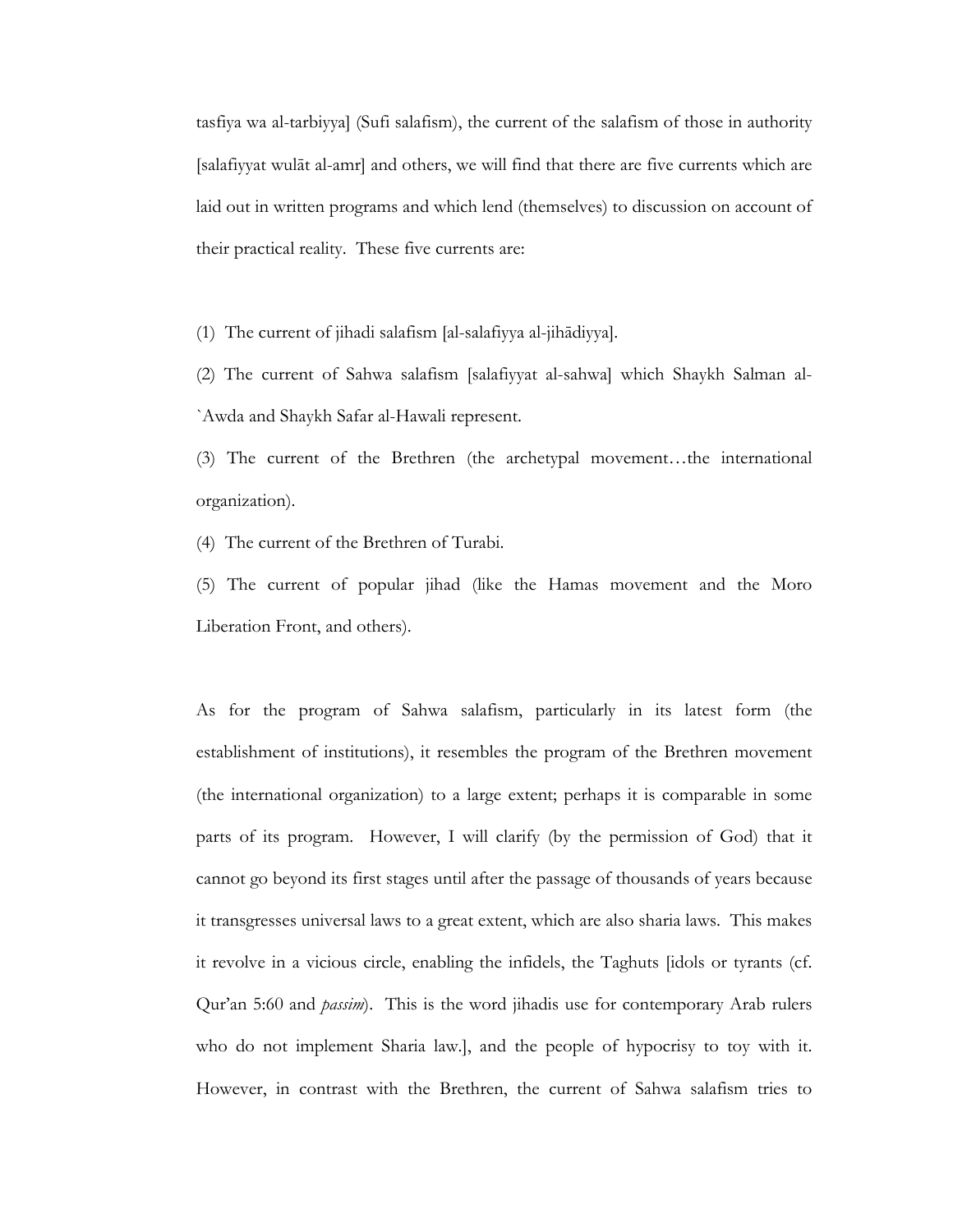achieve (their program) as it is on paper [i.e. its followers put theory into practice].<sup>[1](#page-7-0)</sup> As for the current of the Brethren, they set it forth on paper theoretically in order to implement their innovative [i.e. heretical] program or a small part of their secular plan on its basis and to insert their rotten plan into the underlying supports of the youth by means of a written, theoretical model and sparkling slogans, until nothing prevents them from raising the slogan, XJihad is our path and death in the path of God is our noblest desire..!" or "a salafi movement"!! or "a Sufi reality" [haqiqa sufiyya], as they frankly state. [Hasan al-Bana is said to have divided is missionary activities into three components: salafi proselytizing, a Sunni path, and a Sufi reality. By "Sufi reality", he meant to emulate the organization and brotherhood of Sufi tariqas.]

As for the current of jihadi salafism, it is the current I consider to have been set down as a method and as a comprehensive plan by sharia and universal laws. Although this method is divine, those who implement it are humans who are afflicted with the (same) deficiency and imperfection that afflicts (other) humans and the universal laws

### [4]

which suffuse humanity suffuse them and their program with some of the missteps which occurred in the first century; nay, more, no doubt due to the excellence of the first century. If you want to be praiseworthy, refer to the teaching of idealism and realism by Shaykh Mahmūd Abū `Umar (may God liberate him from captivity).

<span id="page-7-0"></span> $\frac{1}{1}$  $1$  Until the September 11 operation came, they had also abandoned much of what was on paper and followed their forbearers among the Brethren.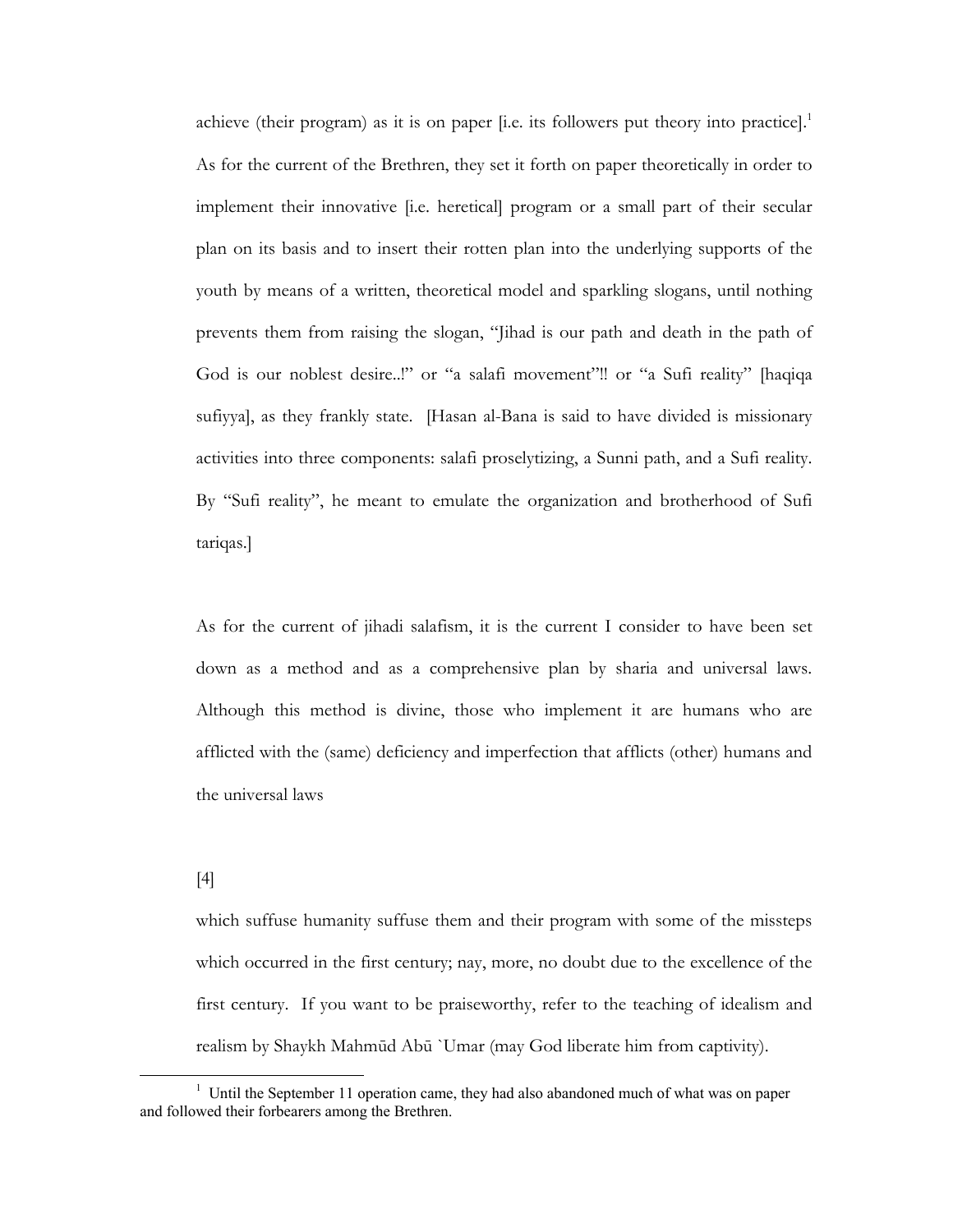I say: Although some of the failures which their program went through are a predestined part of it that cannot be undone, the steps of their program proceed as they are written on paper in accordance with the sharia laws and the sound universal laws. Out of divine solicitude and care, they will be given (by the grace of God) what is concealed from them in some of the stages. They and their enemies are in a conflict that none denies is like the conflict of the Messengers with the people of unbelief and tyranny, even if it is not recognized that is a true continuation of that conflict.

As for the current of the Brethren of Turabi (a schism against the archetypal current), it is a current that took what is suitable for establishing a state (the state of al-Bashir and Turabi, regardless of the current disagreement between them) from universal laws. However, that current's neglect of some of the sharia commandments and its corruption of some others makes this state a secular state; there is no Islam in it save trade in its name. An explanation of all of this and that current's program would take too long.

As for the current of popular jihad (like the movement of Hamas and the Jihad Movement in Palestine), in comparison with the four previous programs and what you have learned about this current, you can understand the nature of its program. In short, it resembles the program of the current of jihadi salafism, except that it goes further in its political thought, in the manner of the archetypal Brethren and the Brethren of Turabi. Furthermore, it is deficient in disseminating the correct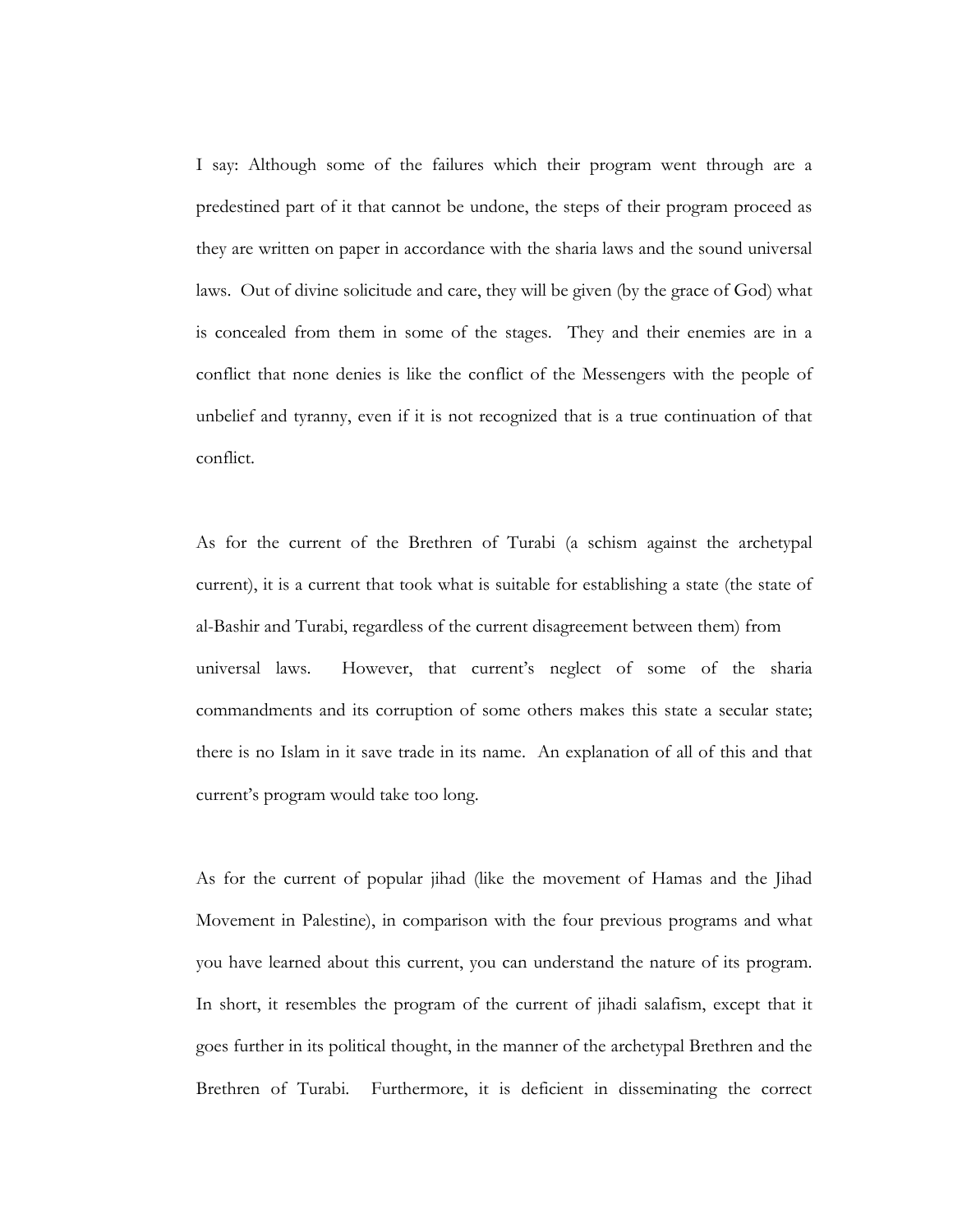scientific method among its followers when implementing the pedagogical method. One of two fates is feared for it: either the loss of the fruit (of its labors) in the end and its falling into the hands of the secular apostates and the nationalists, or the establishment of a state resembling the state of al-Bashir and al-Turabi in Sudan. The explanation of the details of all of that takes a long time...

### [End of Naji's quote]

I indicated in that article that I am on my way to completing a study in which I unravel the entanglement of all the previous parts of the program. In it, I present the broad outlines of the program of the people of tawhid and jihad scattered throughout their publications and literature over a long period of time; whoever is connected with them knows of it. Likewise, we discuss the programs which the remainder of the currents have set forth and I ask God for sincerity, fairness, and forgiveness for mistakes.

This study, "The Management of Savagery...The Most Critical Stage Through Which the Umma Will Pass", consists of a broad outline which is not detailed. Details are only given for two groups: the group of those who specialize in the arts which the study discusses and the group of the leaders located in the regions of the management of savagery. When some details are presented in the study, they are only given on account of their importance or as an example for the sharpening of the mind.

The management of savagery is the next stage that the Umma will pass through and it is considered the most critical stage. If we succeed in the management of this savagery, that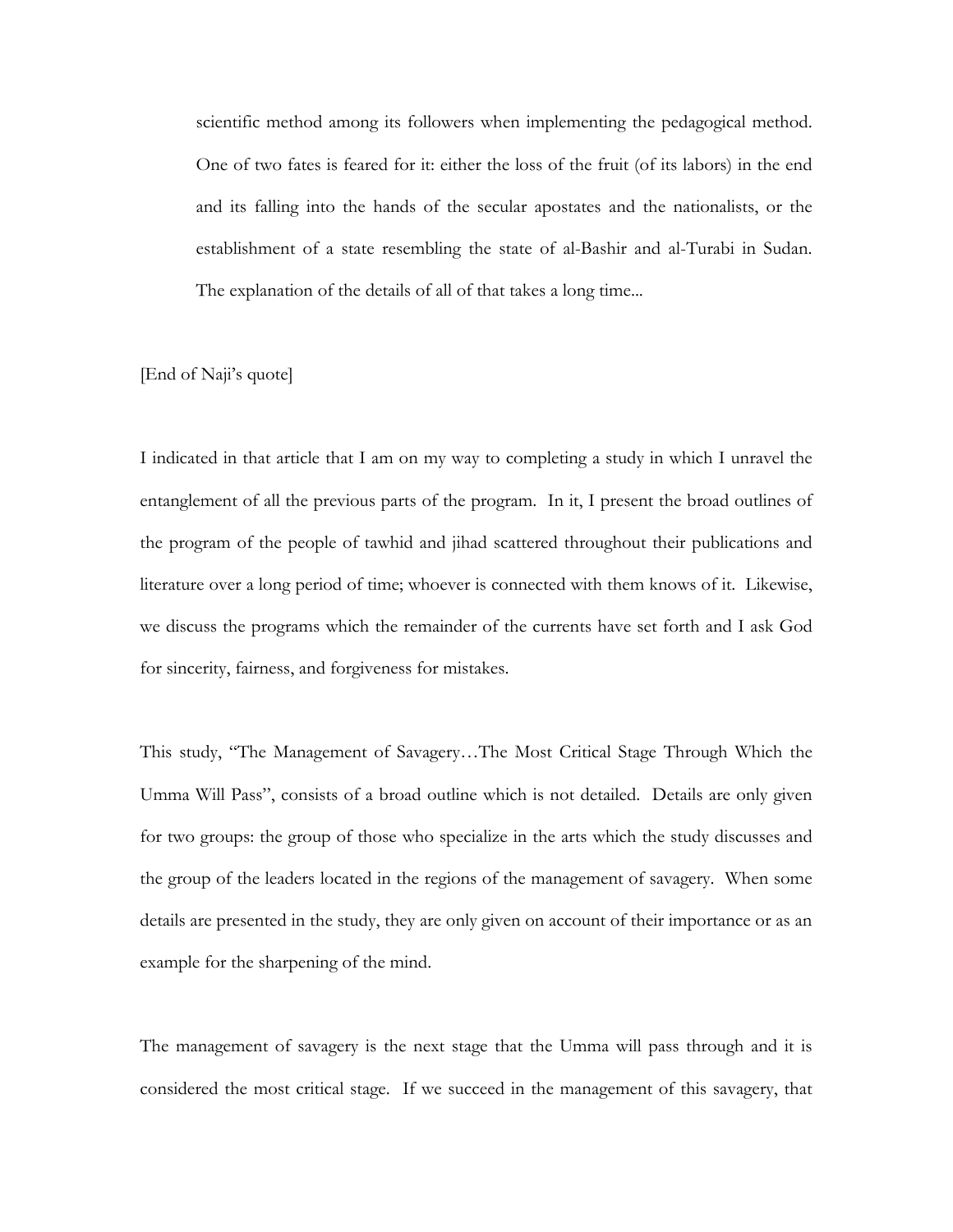stage (by the permission of God) will be a bridge to the Islamic state which has been awaited since the fall of the caliphate. If we fail – we seek refuge with God from that  $-$  it does not mean end of the matter; rather, this failure will lead to an increase in savagery!!

This increase in savagery, which may result from failure, is not the worst thing that can happen now or in the previous decade (the nineties) and those before it. Rather, the most abominable of the levels of savagery is (still) less than stability under the order of unbelief [nizām al-kufr] by (several) degrees.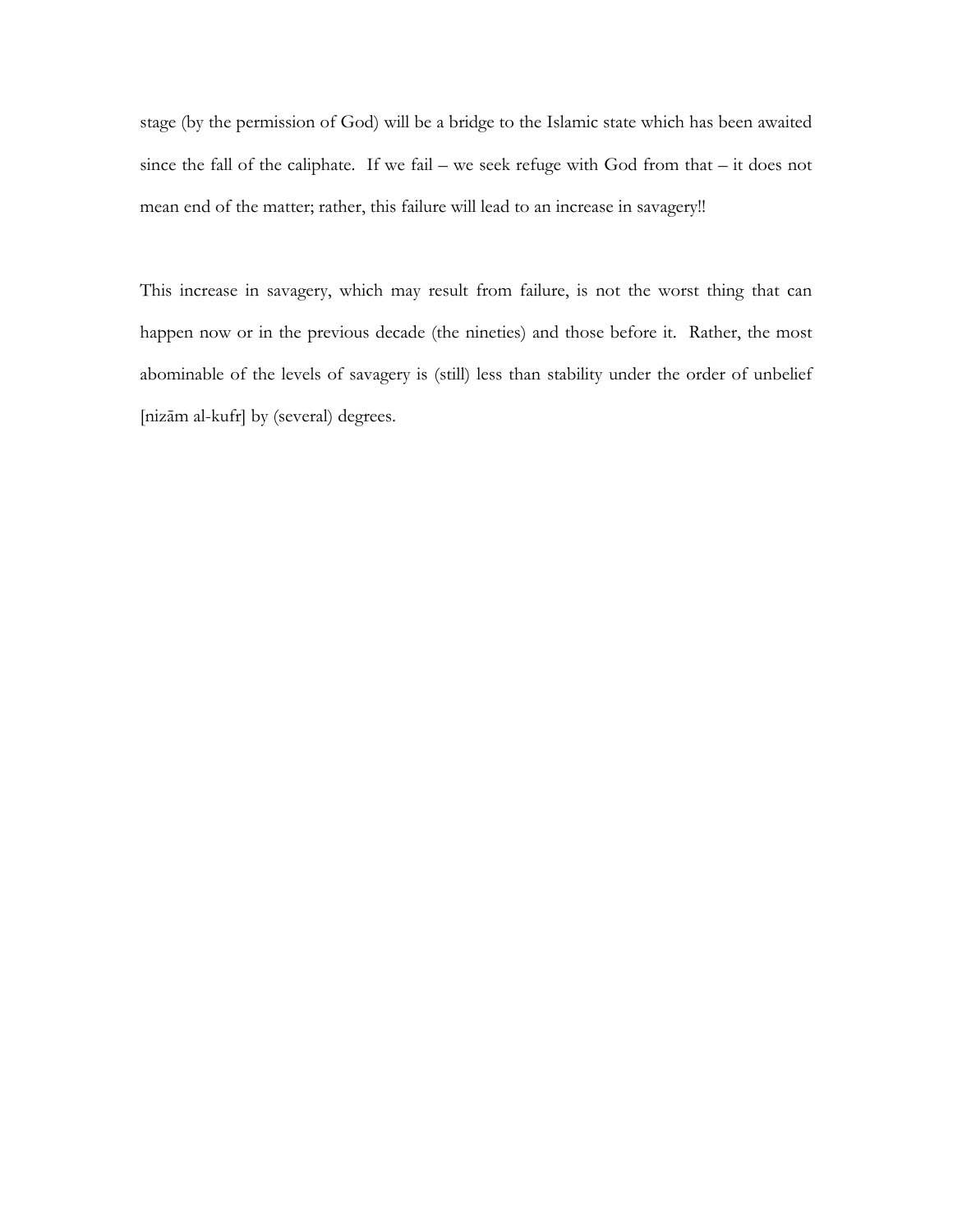### Preface

The Order that has Governed the World Since the Sykes-Picot Era

Contemplating the previous centuries, even until the middle of the twentieth century, one finds that when the large states or empires collapsed – and even small states, whether they were Islamic or non-Islamic – and a state did not come into being that was comparable in power and equivalent to the previous state with regard to control over the lands and regions of that state which had collapsed, the regions and sectors of this state changed, through human nature, on account of submission to what is called the administrations of savagery.

When the caliphal state fell, some of this savagery appeared in some of the regions. However, the situation stabilized soon after that on account of (the order) the Sikes-Picot treaty established. Thereupon, the division of the caliphal state and the withdrawal of the colonial states was such that the caliphal state was divided into (large) states and small states, ruled by military governments or civil governments supported by military forces. The ability of these governments to continue administering these states was consonant with the strength of their connection with these military forces and the ability of these forces to protect the form of the state, whether through the power which these forces derived from their police or army, or through the external power which supported them.

Here we will not deal with how these states were maintained or how these governments exercised control. Regardless of whether we believe that they obtained control by virtue of their victory over the governments of colonialsm, or by virtue of working secretly with

[5]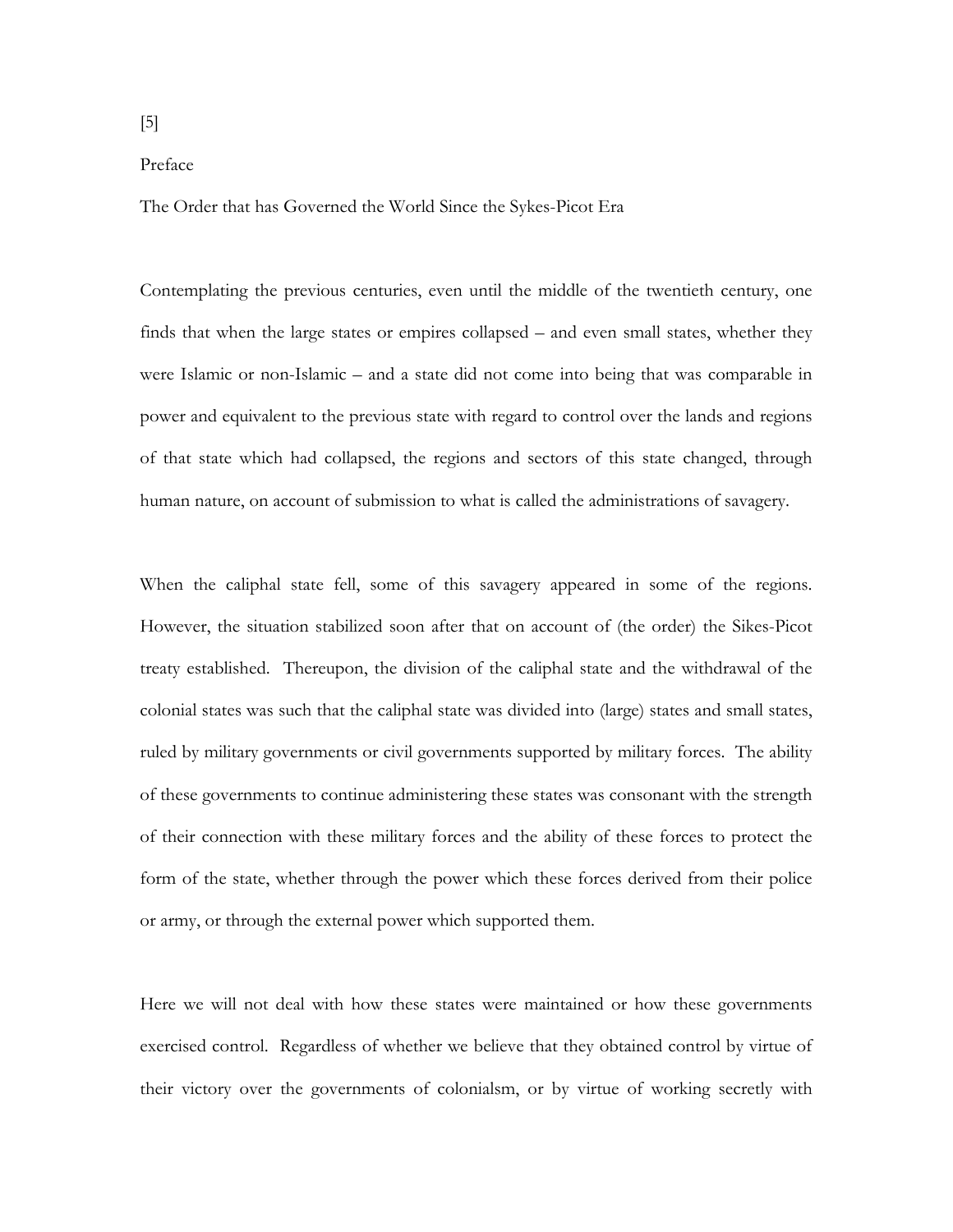colonial rule and being assigned its place when it withdrew, or a mixture of the two, these states, in short, fell into the hands of these governments because of one or both of these reasons.

Whether these countries were truly independent or each secretly succeeded the state that colonized it previously, they began after a time to circle in the orbit of the global order which resulted after the end of the Second World War. The outer form (of this global order) was the body of the United Nations and its inner reality was two superpowers [literally "poles"] that consisted of two states joined by rival camps of the allied, powerful states. (Moreover), each superpower was followed by dozens of satellite states.

A regime controlling a satellite state that circles in the orbit of one of the superpowers, acquiring economic and military benefits from it, is compensated by that superpower with various types of support. However, in accordance with the nature of the inhabitants of our countries which these regimes rule (in other words, like the countries whose inhabitants are Muslims), this support was largely limited and most of it went to supporting individuals in the ruling regimes or personal support for the military commanders of these states and the influential leaders of their armies.

Following that period, some of the regimes collapsed and others were established, either because the superpower abandoned it or was unable to protect it from collapsing, or because another superpower helped a different group infiltrate this regime, overthrow it, and take its place by seizing it in accordance with pure universal law.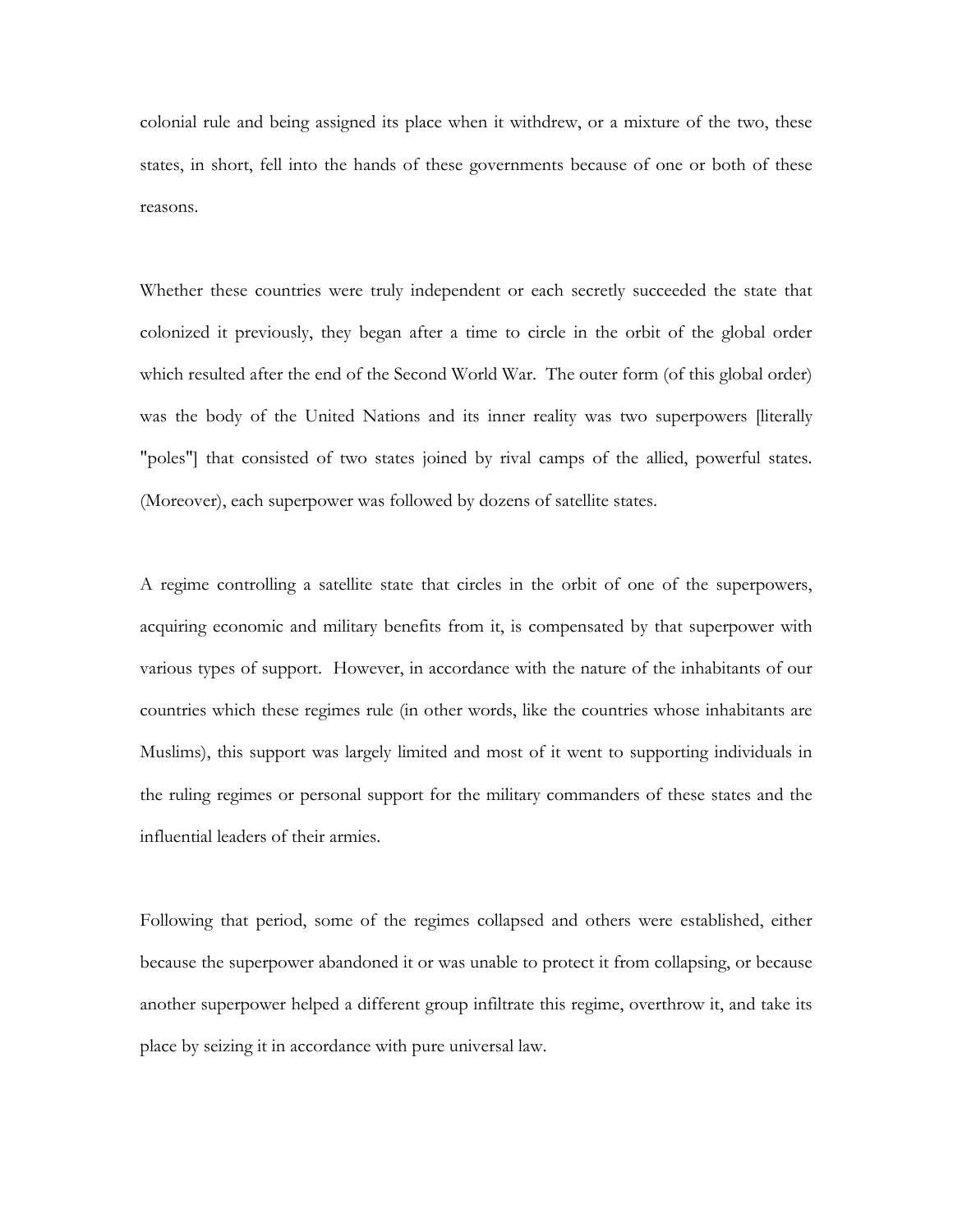Those regimes that achieved stability were able to impose their values upon the society of every state they controlled. If they circled in the orbit of a new superpower or still flirted with the superpower that supported the previous regime, they mixed their social and economic values with the values of the superpower in whose orbit they circled and imposed the mixture upon society, placing a sacred halo around these values, even if they were values that every rational mind refused.

### [6]

These regimes opposed the belief system [`aqĩda] of the societies which they ruled and, with the passage of time and gradual decay, they squandered and plundered the resources of those states and spread iniquity among the people.

In accordance with pure universal law, we find that the powers that can once again enable the values and the belief system of society to govern the state  $-$  or not even for the sake of the belief system and truth, but for the sake of rejecting iniquities and (upholding) the justice with which the believing majority agrees  $-$  are of two types:

The first: The power of the masses (quwwat al-shu'ūb). This (power) was tamed and its self-awareness was dissipated through thousands of diversions - whether through the desires of the sexual organs and the stomach, or panting to reach the summit of livelihood or accumulate of wealth – to say nothing of the deceptive media halos in various directions and the spreading of predestinationist [al-jabarĩ], Sufi, and Murjifite thought throughout the sectors (of society). From time to time, there is a defanging of some of the masses who wake up from heedlessness by means of the armies and police of these states, which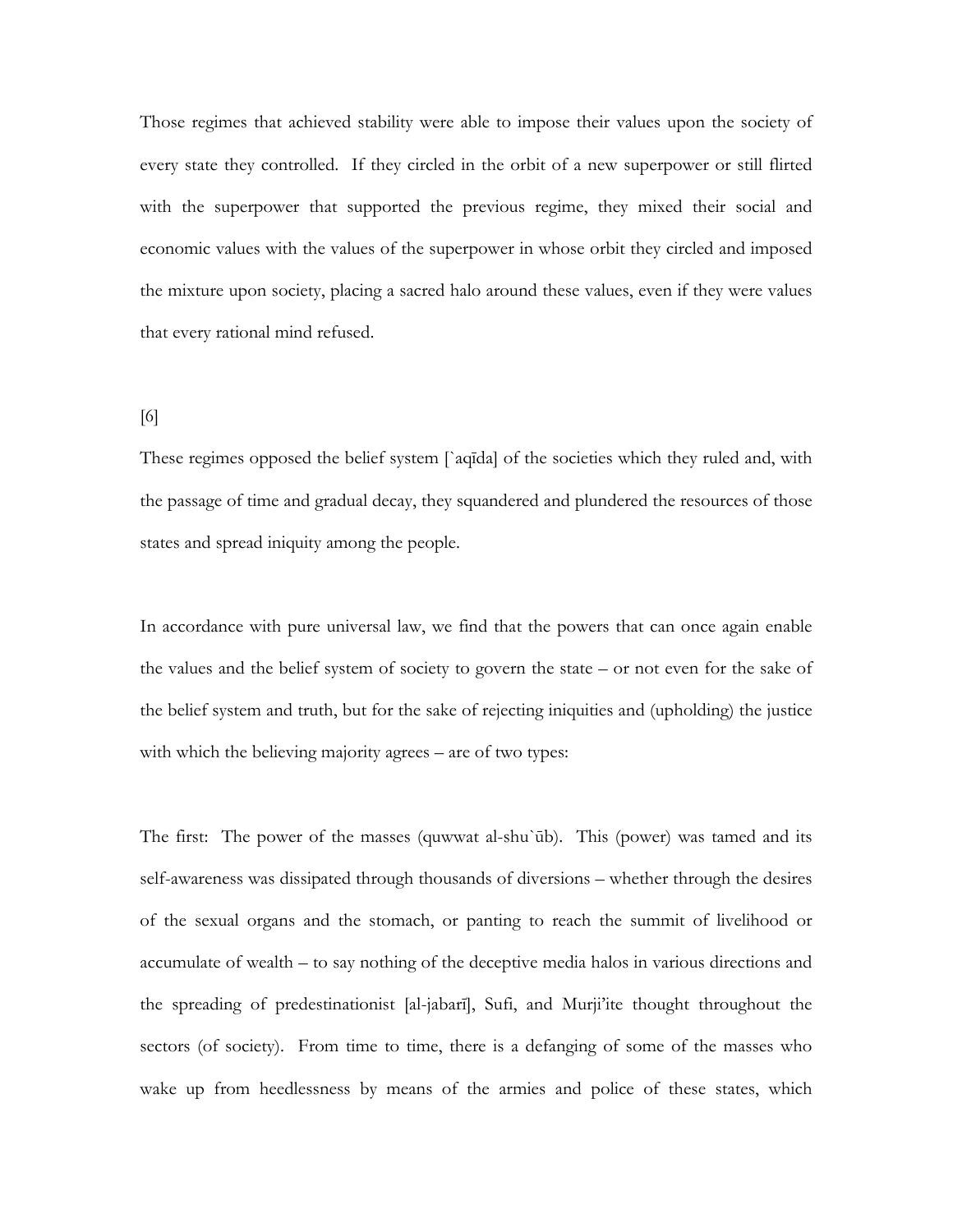consider this duty to be their fundamental task, for which they accumulate wealth (al-amwal wa al-`atā'). (This endeavor) protects these regimes or protects the circuit of the ruling regime in the orbit of one of the two superpowers.

The second: The second power that can return society to justice and to its belief system and values  $-$  even if it is partially according to the Sunna  $-$  is the power of armies. (The states) lavish plundered money upon them and buy them off so that they do not perform this function, but rather the opposite.

Despite the violence of Satan, a small group of thinkers and noble people remain who oppose tyranny and seek justice. This group wants to use the power they possess to change this reality for the better in accordance with their belief system. However, a second consideration that occurs to them is the existence of a criminal force in these armies which does not pay heed to values. Even if, in the best of circumstances, there is a clear plan for uniting [lit. encircling] the disharmonious elements of the (military) power, one or both of the superpowers will, under the cover of the United Nations, compel the new regime through trickery, force, pressure, or all of these – to continue circling in the orbit of one of the superpowers and they will force new beneficiaries upon the new regime. This honored person who came to power comes to resemble those who went before him, like al-Bashir in Sudan.<sup>2</sup>

1

<span id="page-14-0"></span> $2$  This is also what was planned, in another form, for Afghanistan during the rule of the Taliban before the events of September. In that case, (the plan was to) exhaust it with long sanctions, then press a button at the appropriate moment to transfer money and arms to the opposition and support them with people from neighboring countries, annihilating that state. That's the least one could expect. Thus, the possibility of direct intervention under any pretext is also proven.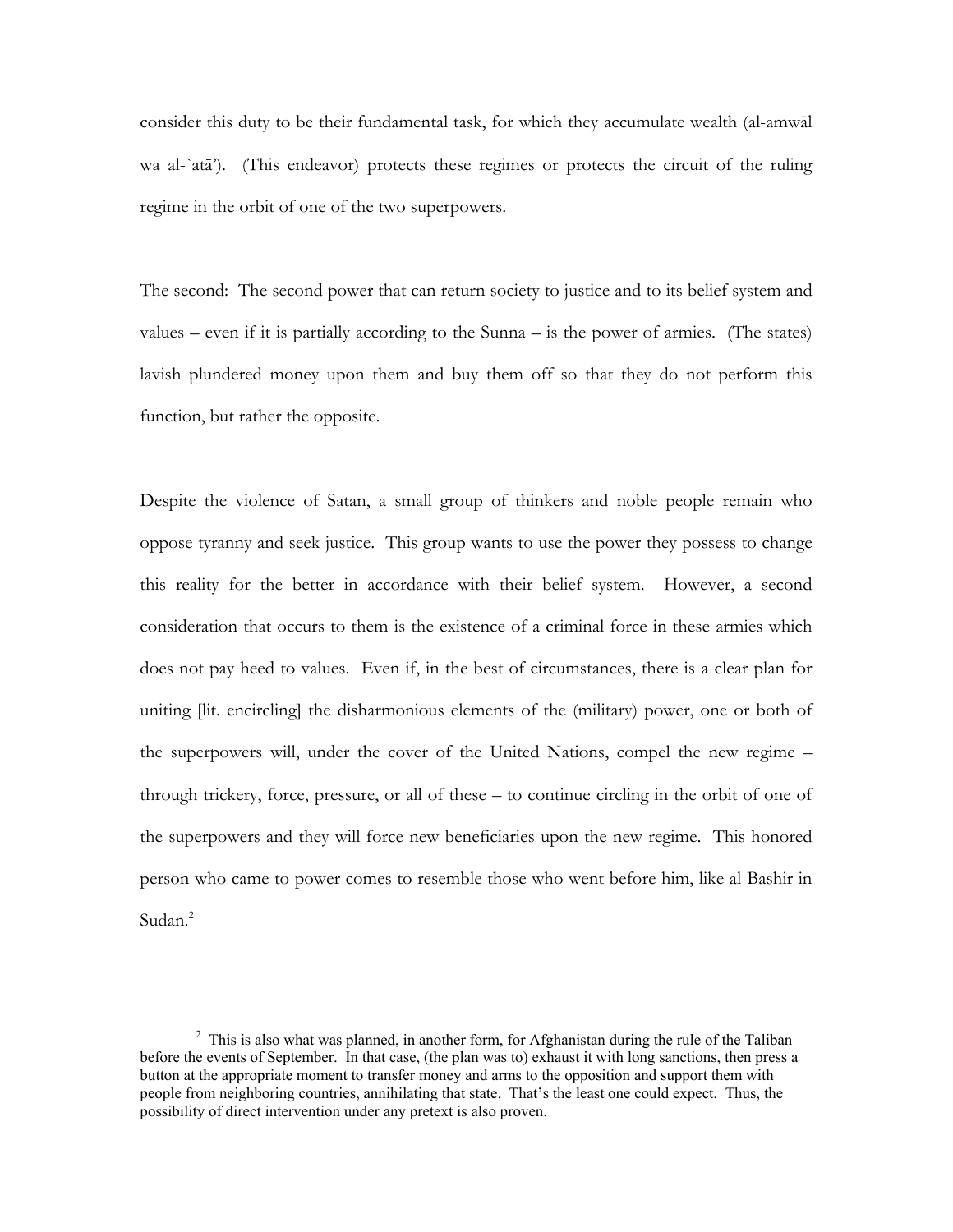For the most part, those who think about these noble people end up turning away from the idea of changing those regimes, accepting the status quo, and turning within themselves, carrying bitterness in their hearts. Those among them that are honest with their weak souls resign from their military work; otherwise, it does not take them long to sink into the quagmire of darkness and decadence beneath the slogan of "No religion and no world" or "No goodness, no justice, and no world". Such is the state of affairs since the fall of the caliphate.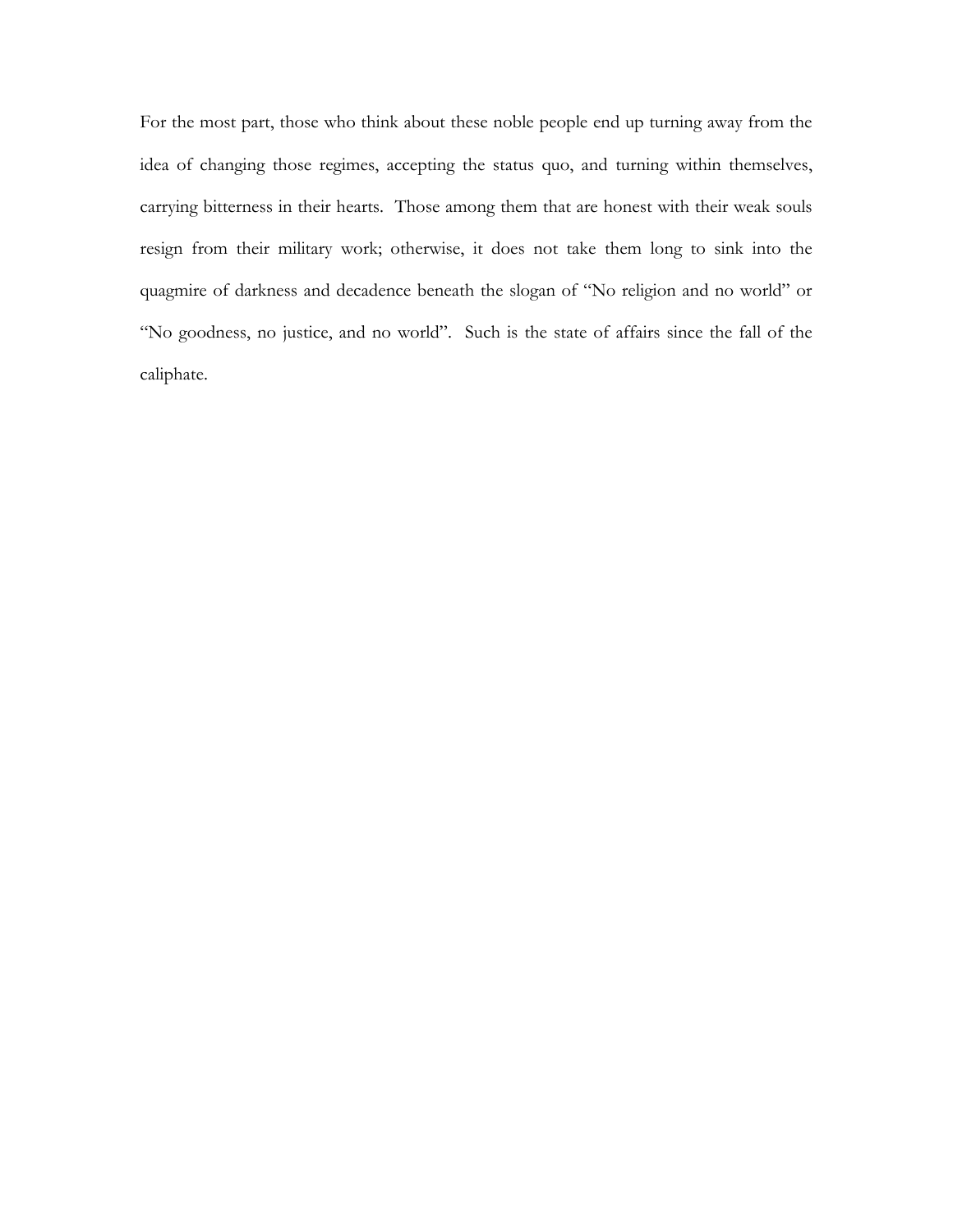The illusion of power: The centrality of the superpowers as a function of their overwhelming military power and deceptive media halo

The two superpowers which used to dominate the global order controlled it through their centralized power. The meaning of "centralized power" here is: The overwhelming military power which extends from the center in order to control the areas of land that submit to each superpower, beginning from the center and reaching the utmost extremity of these lands. Submission, in its primary, simplest form, means that these lands owe the center loyalty, submission to its judgment, and responsibility for its interests.

There is no doubt that the power which God gave to the two superpowers (America and Russia) was overwhelming in the estimation of humans. However, in reality and after careful reflection using pure, human reason, (one comes to understand that this power) is not able to impose its authority from the country of the center – from America, for example, or Russia e upon lands in Egypt and Yemen, for example, unless these (latter) countries submit to those powers entirely of their own accord. It is correct that this power is overwhelming and that it seeks help from the power of local regimes controlled by proxies [al-wukal $\bar{a}$ ] who rule the Islamic world. Yet all of that is not enough (to completely control the satellite states). Therefore, the two superpowers must resort to using a deceptive media halo which portrays these powers as non-coercive and world-encompassing, able to reach into every earth and heaven as if they possess the power of the Creator of creation.

[7]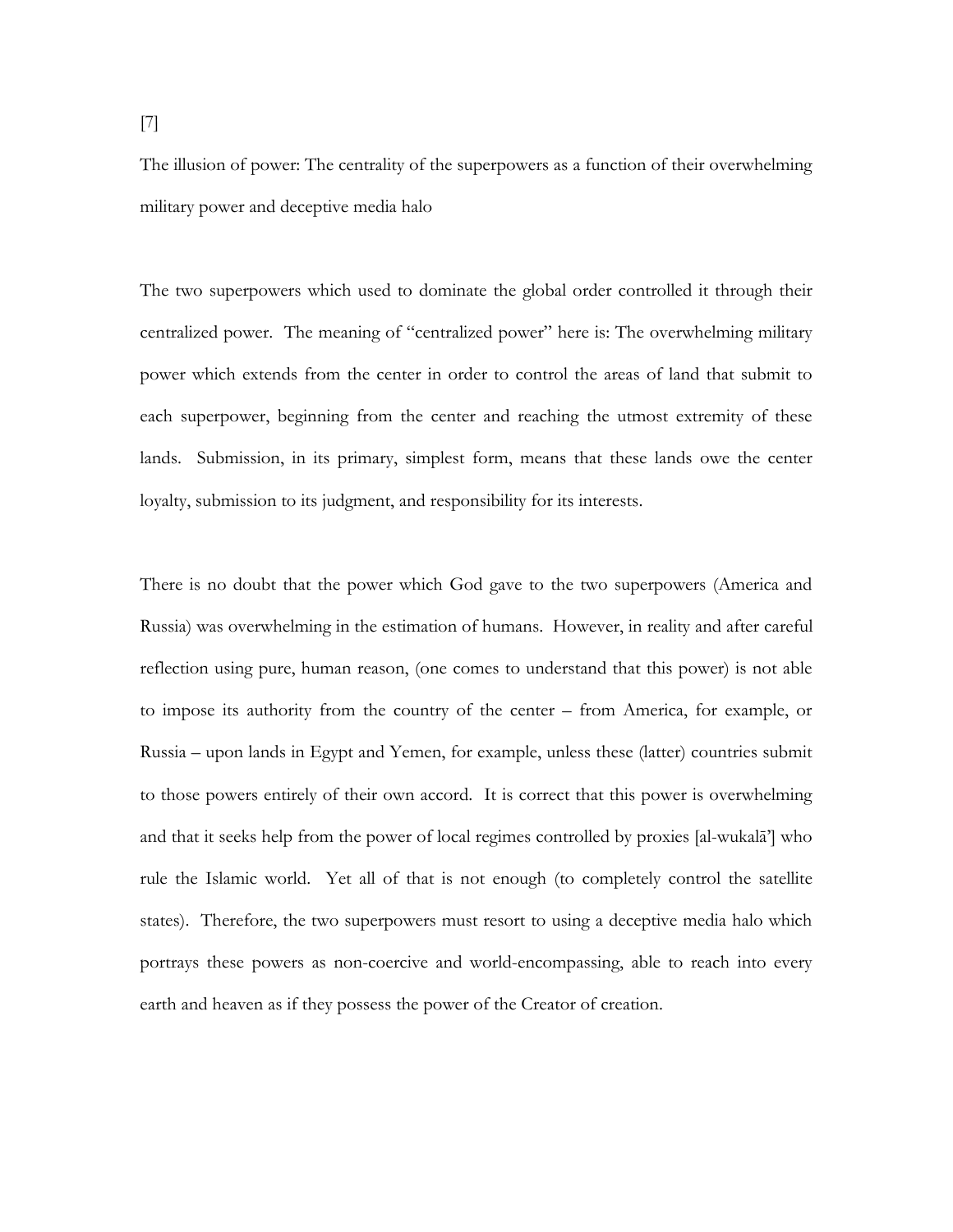But the interesting thing that happened is that these two superpowers believed, for a time, their media deception: that they are actually a power capable of completely controlling any place in the entire world, and that (this power) bears the characteristics of the power of the Creator. According to the media deception, it is an all-encompassing, overwhelming power and people are subservient to it not only through fear, but also through love because it spreads freedom, justice, equality among humanity, and various other slogans.

When a state submits  $-$  whatever the extent of its ability  $-$  to the illusion of the deceptive power and behaves on this basis, that is when its downfall begins. It is just as the American author Paul Kennedy says: "If America expands the use of its military power and strategically extends more than necessary, this will lead to its downfall."

This overwhelming power is also assisted by the cohesion [tamāsuk] of the society in the central country and the cohesion of that society's institutions and sectors. The overwhelming military power (weapons, technology, fighters) has no value without the cohesion of society and the cohesion of (society's) institutions and sectors. But this overwhelming military power may become a curse to this great superpower if the cohesion of society [literally "the social entity"] collapses.

Several elements that cause the collapse of this entity are summarized in the statement, "elements of cultural/civilizational annihilation" [`awāmil al-fanā' al-hadārī], such as the corruption of religion [al-fasād al-`aqadī], moral collapse, social iniquities, opulence [al-taraf], selfishness, giving priority to (worldly) pleasures, the love of the world over all values, etc.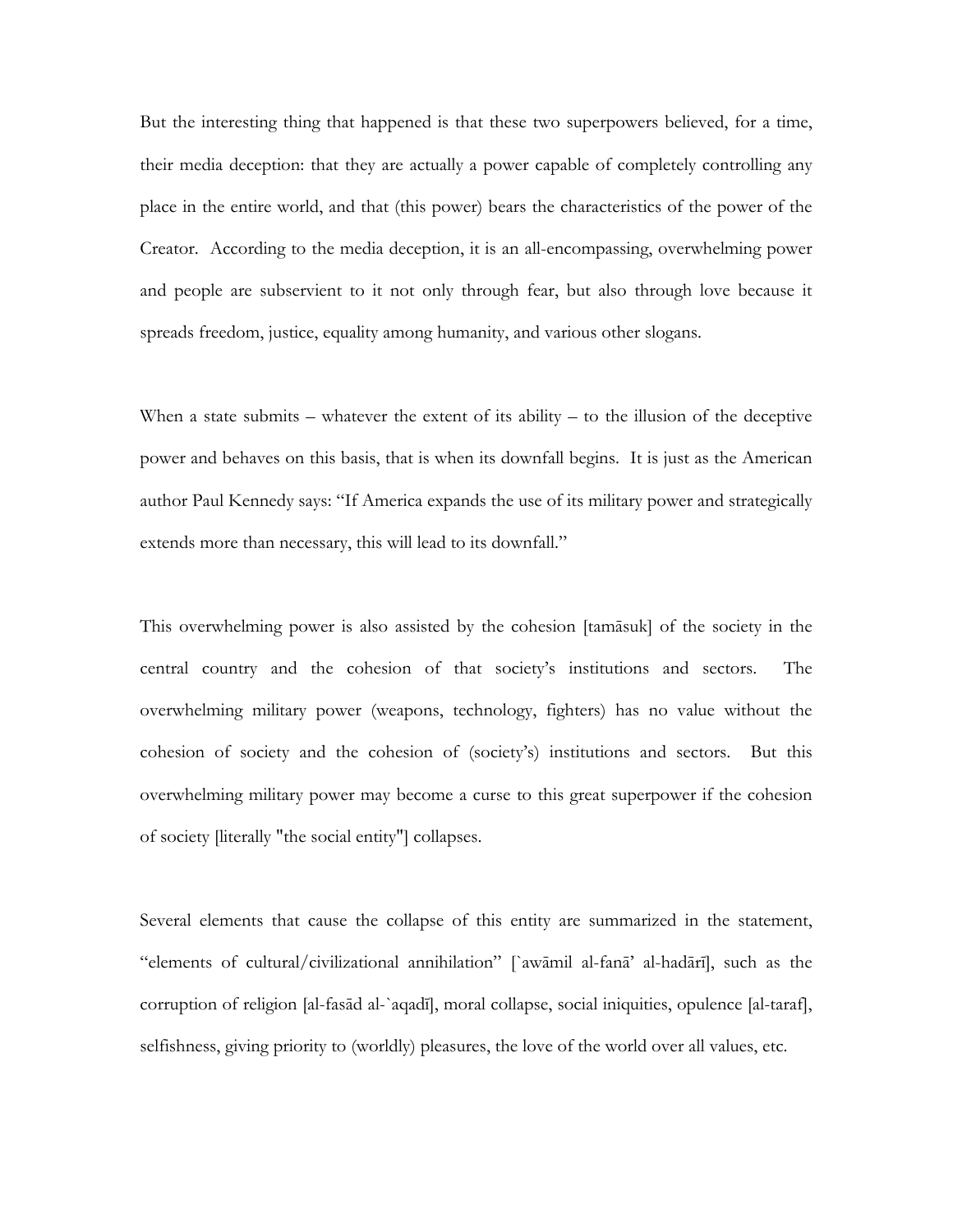Whenever a large mixture of these elements are combined within the superpower and those elements mix in such a way that they energize each other, that superpower's speed of collapse increases. Whether these elements are actively present or latent, they need an assisting element to activate them and cause the downfall of that superpower and its centralization (of power), no matter how much military power it possesses. As we have said, this is because the power of its centralization, embodied by the overwhelming military power and the deceptive media halo, can only be in a cohesive society.

### [8]

What if this assisting element is the decree of God which He ordained in order to act upon these three axes? It would not only work to activate the latent elements of cultural annihilation but confront the military power with exhaustion. This confrontation and exhaustion directly affects the third axis, which is the deceptive media halo. It removes the aura of invincibility which this power projects, that nothing at all stands in front of it.

This is exactly what happened to the Communist superpower when it was put in a military confrontation with a power weaker than itself by several degrees; it was not even comparable. However, (the weaker power) succeeded in exhausting it militarily and, even more important, it activated the elements of cultural annihilation in (the superpower's) homeland:

- The dogma of atheism versus belief systems that believe in the next life and a God.

- Love of the world, worldly pleasures, and opulence versus individuals who had nothing to lose.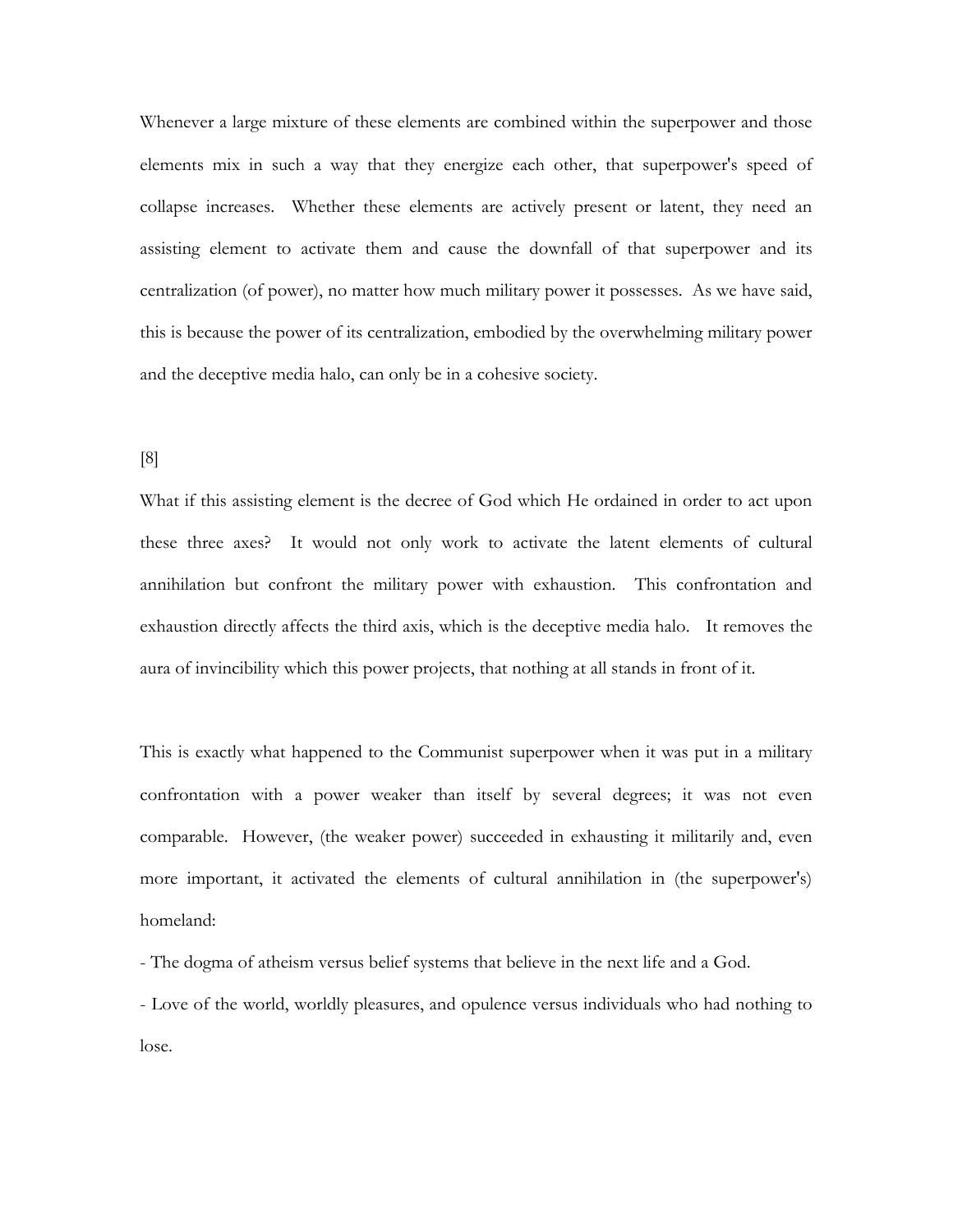- Moral corruption, the least manifestation of which was that Russian soldiers or officers returned (home) – if they returned – and found that their wives had a child or relationship with someone else.

- Social iniquities clearly floated to the surface when the economic situation weakened because of the war. Then when money becomes scarce and monetary crises begin, the major thieves appear, especially if accurate accounting [?] begins.

Additionally, note that the economic weakness resulting from the burdens of war or from aiming blows of vexation (al-nikava) directly toward the economy is the most important element of cultural annihilation since it threatens the opulence and (worldly) pleasures which those societies thirst for. Then competition for these things begins after they grow scarce due to the weakness of the economy. Likewise, social iniquities rise to the surface on account of the economic stagnation, which ignites political opposition and disunity among the (various) sectors of society [literally "social entity"] in the central country.

Likewise, this power  $-$  despite its weakness  $-$ acted upon the third axis by removing the respect for the Russian army from the hearts of the masses whose regimes used to revolve in (the Soviet) orbit in Europe and Asia. Thus, one after another, they began to fall away and desert it.

However, this weak force acted upon a special fourth axis in the Umma. It is the reviving of dogma and jihad in the hearts of the Muslim masses – who had submitted to the (social) entity of this superpower – when they saw the example and model of these poor, Afghani people  $-$  their neighbors  $-$  in jihad. They were able to remain steadfast in the face of the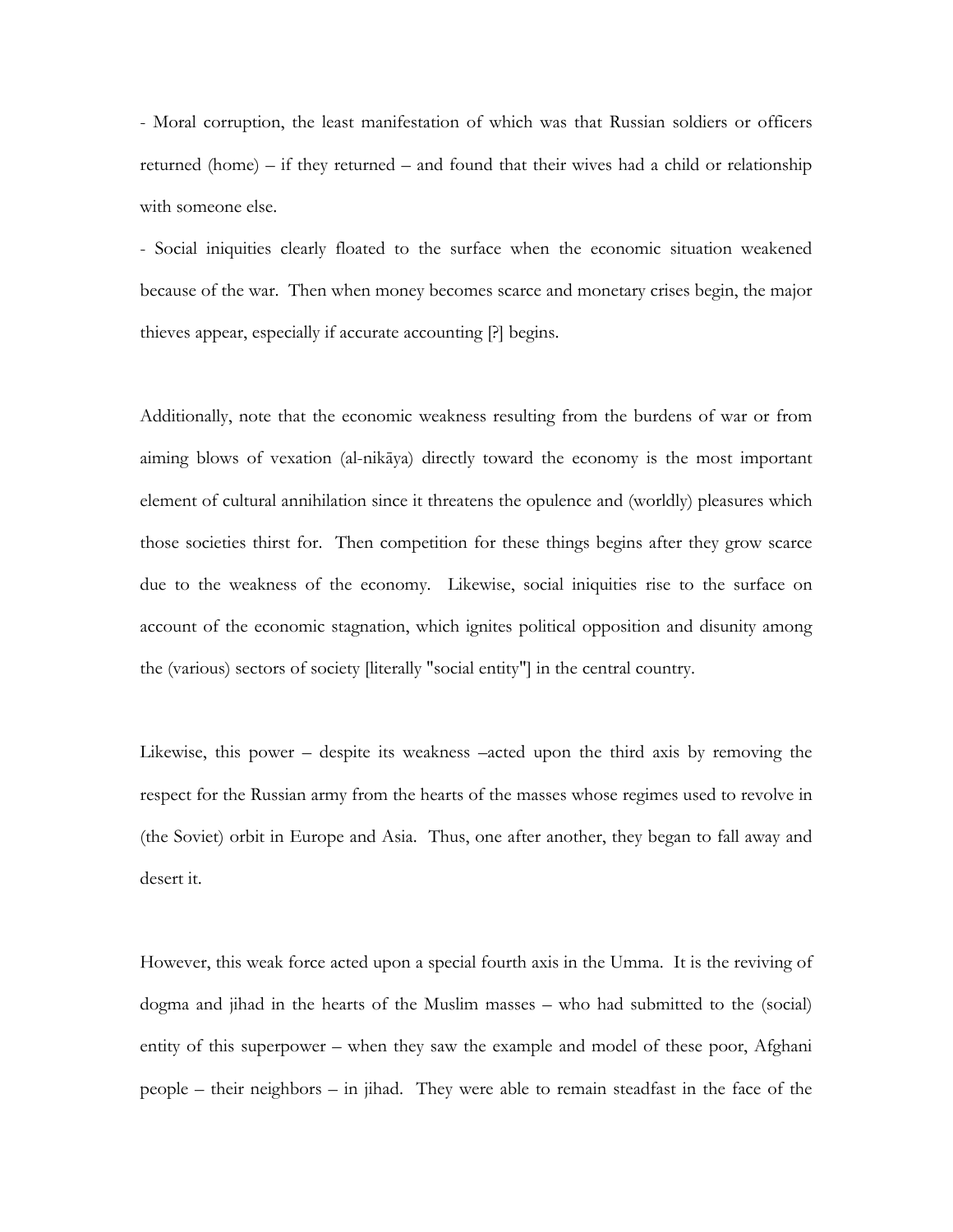strongest military arsenal and the most vicious army (in the world) with respect to the nature of its members at that time. Thus, we saw that the jihad brought forth many Muslims from unknown lands, like Chechnya and Tajikistan.

Everything we have recorded here is already reality. But the most important (point) is that it is easier for the people of knowledge and insight to understand (how the process works) as a result of the bounty of God upon whomever boldly plunges into battle. For example, the martyr (and we consider him as such) Sayyid Qutb (may God bless him) discussed the fall of the Soviet Union and explicated the laws (al-sunan) which would, for the most part, lead to it; but he was not able to fix the time of its occurrence or (give) specific details. In contrast, Shaykh `Abd Allāh `Azzām – who was martyred, may God bless him, before the fall of the Soviet Union – had an analysis which predicted the fall of this superpower and the division of its republics and the emergence of Islamic movements that would oppose some of its republics. Even more remarkable than this is that his analysis was built on numbers, such that he calculated the number of the forces of the Russian army, which possessed the greatest arsenal of weapons in the world and an army greater than the American army with respect to size, viciousness, and the ability to endure the atmosphere of battles and its human losses. Even more remarkable is that (his analysis) did not depend on the withdrawal of the Russian army from Afghanistan, even though he had hoped for that. Rather, it depended on (the idea that) pressure from the mujahids would push Russia to pump larger numbers of troops into Afghanistan, which would reduce the reserves of the Soviet army, and that this pressure and reduction would encourage the Soviet republics to try to secede, especially the Islamic (republics) whose inhabitants saw it as a workable model for the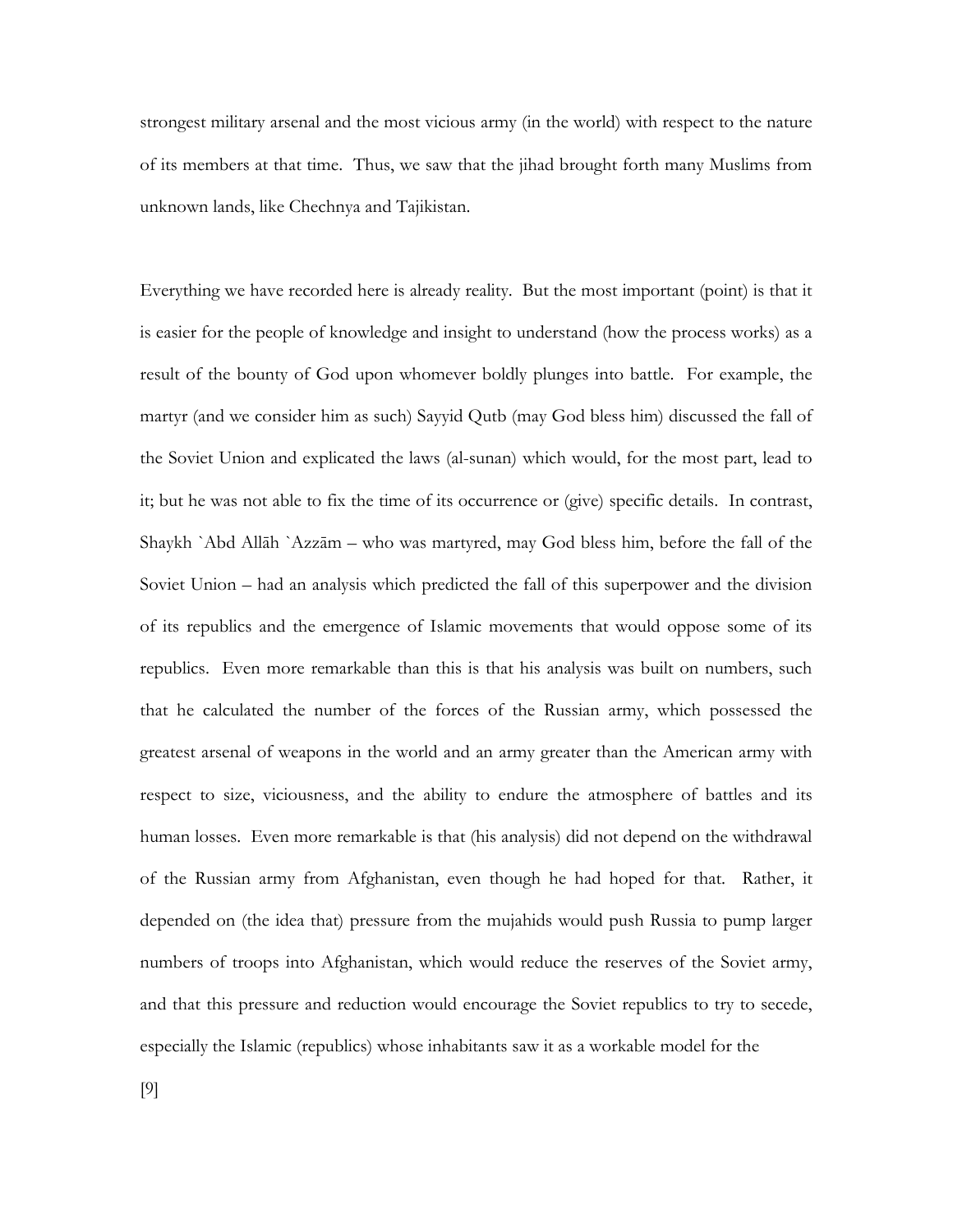possibility of resistance. Almost everything he said happened, as if it were a cinematic film. From this we know that understanding the abilities of the enemy and the time of his defeat only comes to us by plunging into active war with him, regardless of whether we have a rational mind or theoretical research (at hand).

Here we note that the superpower's republics fell into chaos when it collapsed. But because specific elements quickly came into existence, administrations of states were established in most of them without passing through the stage of the administration of savagery, some of which have succeeded in attaining stability until the present time.

In Chechnya and Afghanistan (Afghanistan was not one of the Soviet republics), the administrations of savagery succeeded in establishing what can be called states, but they have collapsed now. They have returned to a stage before the administration of savagery, which is the stage of the power of vexation and exhaustion.<sup>[3](#page-21-0)</sup> We (also) note that the course of events in the two countries is not due to the events in Daghistan or the momentous events of September (11), even if they perhaps hastened it. A detailed explanation of this would take a long time and we have previously referred to that which concerns Afghanistan.

So that superpower collapsed, but the civilization of Satan was able to quickly rectify the matter and stabilize control in the world through the cohesion of the remaining power (America), for it carries out the role which the two superpowers had played, together with, in general, the states of the world and, in particular, those of our region. But the picture became even bleaker in the eyes of some of the noble people – whether they are religious or

1

<span id="page-21-0"></span><sup>&</sup>lt;sup>3</sup> Details concerning these stages will come (later), by the permission of God.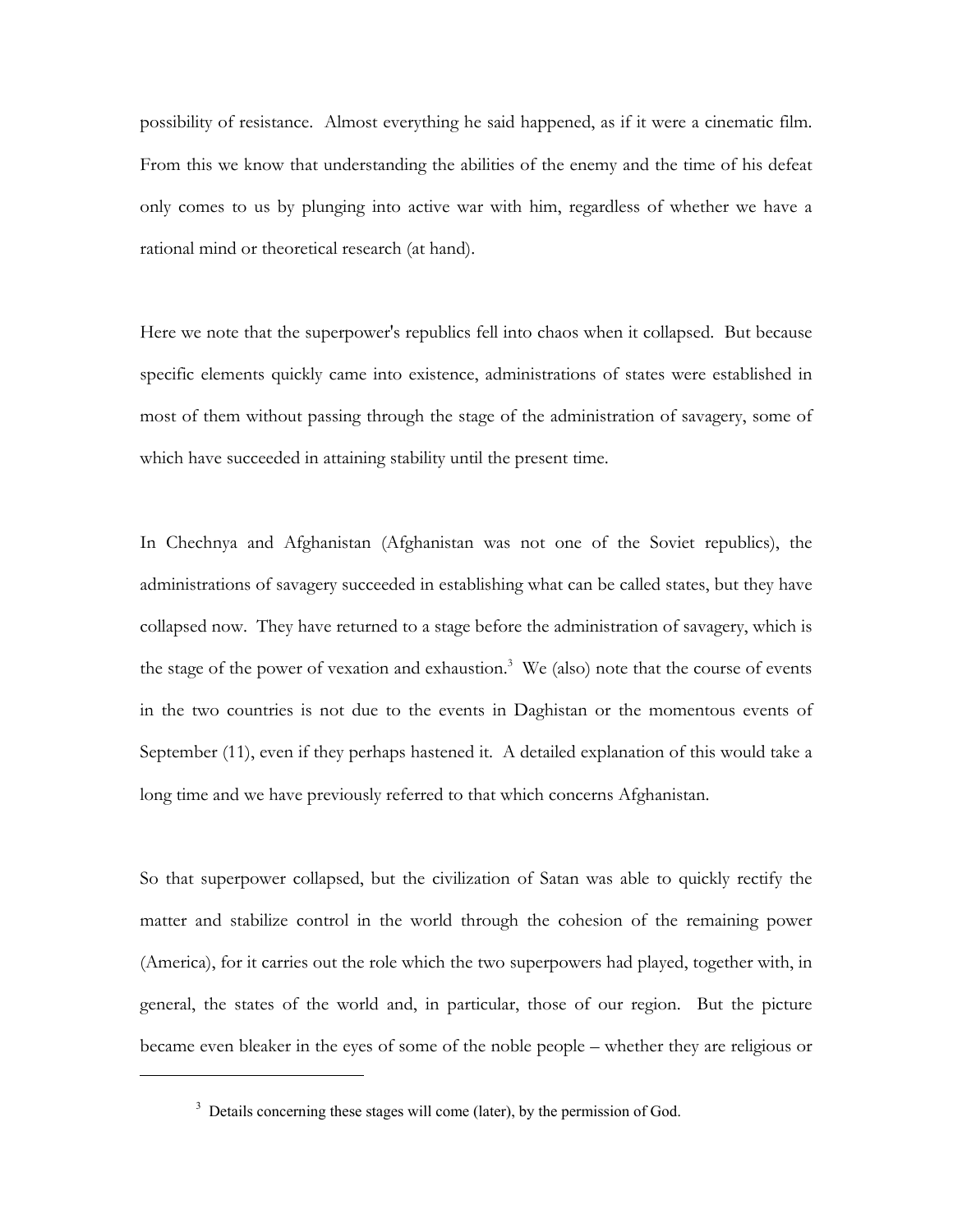otherwise e in the states submitting to this global order. According to them, they doubt that the remaining superpower can be annihilated and that the components of its power differ in kind from the collapsed superpower, especially since its media halo is much stronger than the media halo of the collapsed superpower.

Some others among the people of truthfulness and jihad used to set forth what God had showed them and the notion was established in their minds that the enemy was weak and insignificant  $-$  if God decreed something, it could be done. This group says to the remainder of the people of religion and the masses: "O people! The viciousness of the Russian soldier is double that of the American (soldier). If the number of Americans killed is one tenth of the number of Russians killed in Afghanistan and Chechnya, they will flee, heedless of all else. That is because the current structure of the American and Western military is not the same as the structure of their military in the era of colonialism. They reached a stage of effeminacy which made them unable to sustain battles for a long period of time and they compensate for this with a deceptive media halo. O people! The center in the Soviet Union was, to a certain extent, close to the countries in which there was opposition to it. They even shared borders with areas that opposed it, so supplies, motorized units, and armored vehicles used to pour in with ease and without much cost. The matter is different with regard to America—the remoteness of the primary center from the peripheries should help the Americans understand the difficulty of our continued submission to them, their control over us, and their pillaging of our resources if we decide to refuse; but only if we refuse and enflame opposition to its materialization."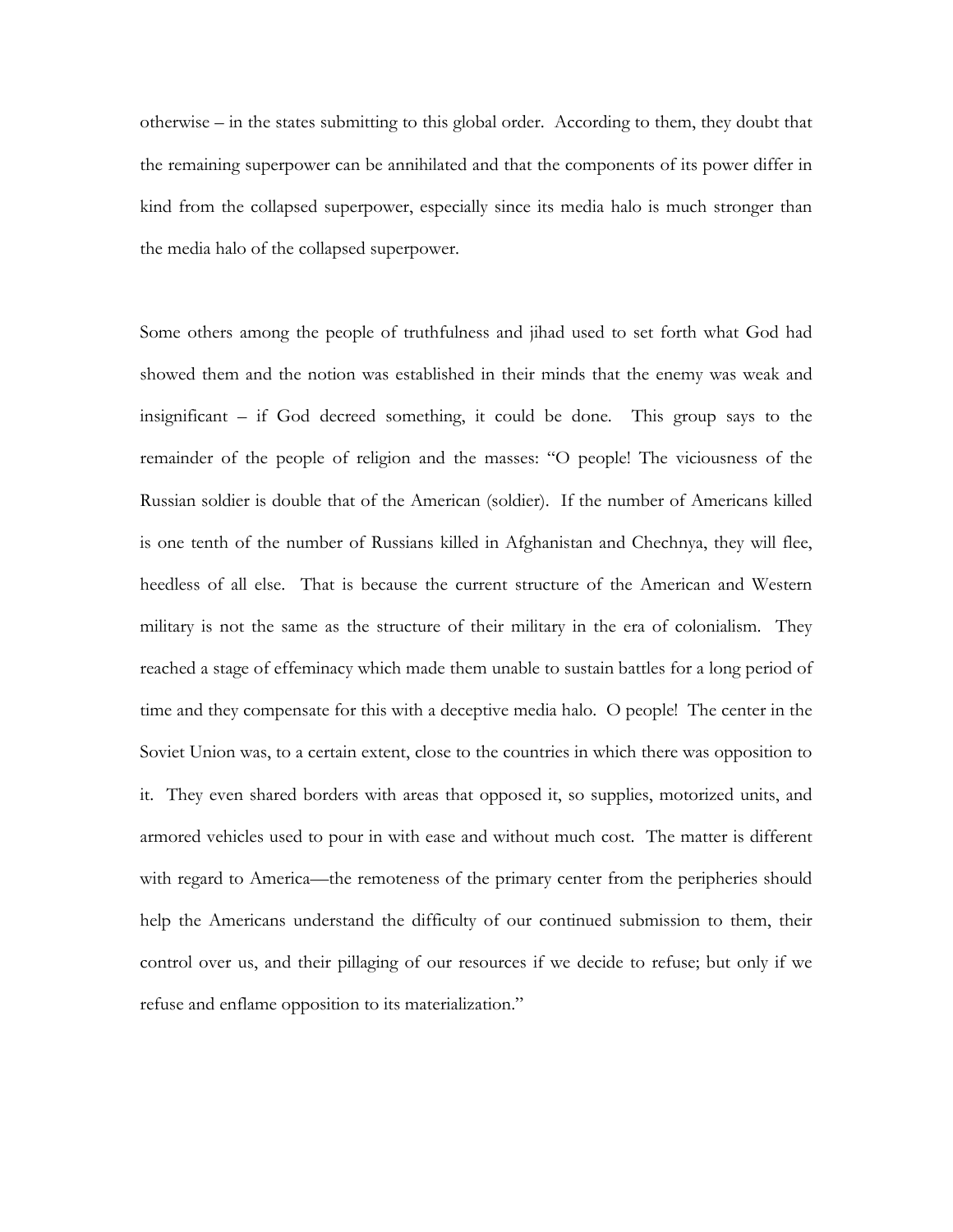This was the picture until the momentous events of September and its foretokens which appeared with the momentous events of Nairobi and Dar al-Salam.

In summary, the contemporary renewal movement was purified after momentous events and battles severely damaged it and it accumulated experience during more than thirty years. It must (now) undertake some of the specific operations arranged systematically [nizām mu`ayyan] and (carry out) what began with the operation of Nairobi and Dar al-Salam for the achievement of the following goals (by the grace of God):

A e The first goal: Destroy a large part of the respect for America and spread confidence in the souls of Muslims by means of:

(1) Reveal the deceptive media to be a power without force.

### [10]

(2) Force America to abandon its war against Islam by proxy and force it to attack directly so that the noble ones among the masses and a few of the noble ones among the armies of apostasy will see that their fear of deposing the regimes because America is their protector is misplaced and that when they depose the regimes, they are capable of opposing America if it interferes.

B e The second goal: Replace the human casualties sustained by the renewal movement during the past thirty years by means of the human aid that will probably come for two reasons:

(1) Being dazzled by the operations which will be undertaken in opposition to America.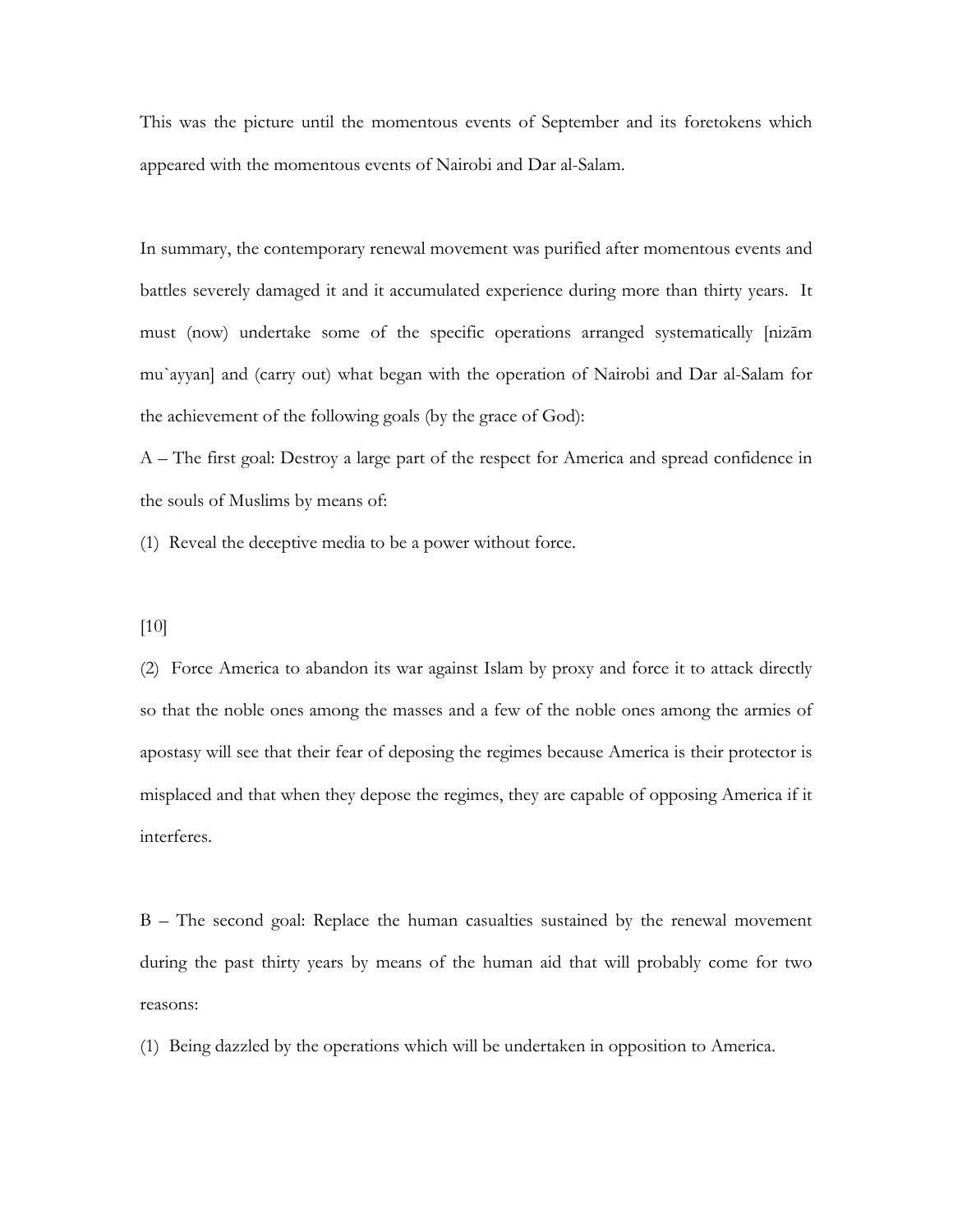(2) Anger over the obvious, direct American interference in the Islamic world, such that that anger compounds the previous anger against America's support for the Zionist entity. It also transforms the suppressed anger toward the regimes of apostasy and tyranny into a positive anger. Human aid for the renewal movement will not dry up, especially when heedless people among the masses  $-$  and they are the majority  $-$  discover the truth of the collaboration of these regimes with the enemies of the Umma to such an extent that no deceptive veil will be of use and no pretext will remain for any claimant to the Islam of these regimes and their like.

 $(C)$  – The third goal: Work to expose the weakness of America's centralized power by pushing it to abandon the media psychological war and the war by proxy until it fights directly. As a result, the apostates among all of the sects and groups and even Americans themselves will see that the remoteness of the primary center from the peripheries is a major factor contributing to the possible outbreak of chaos and savagery.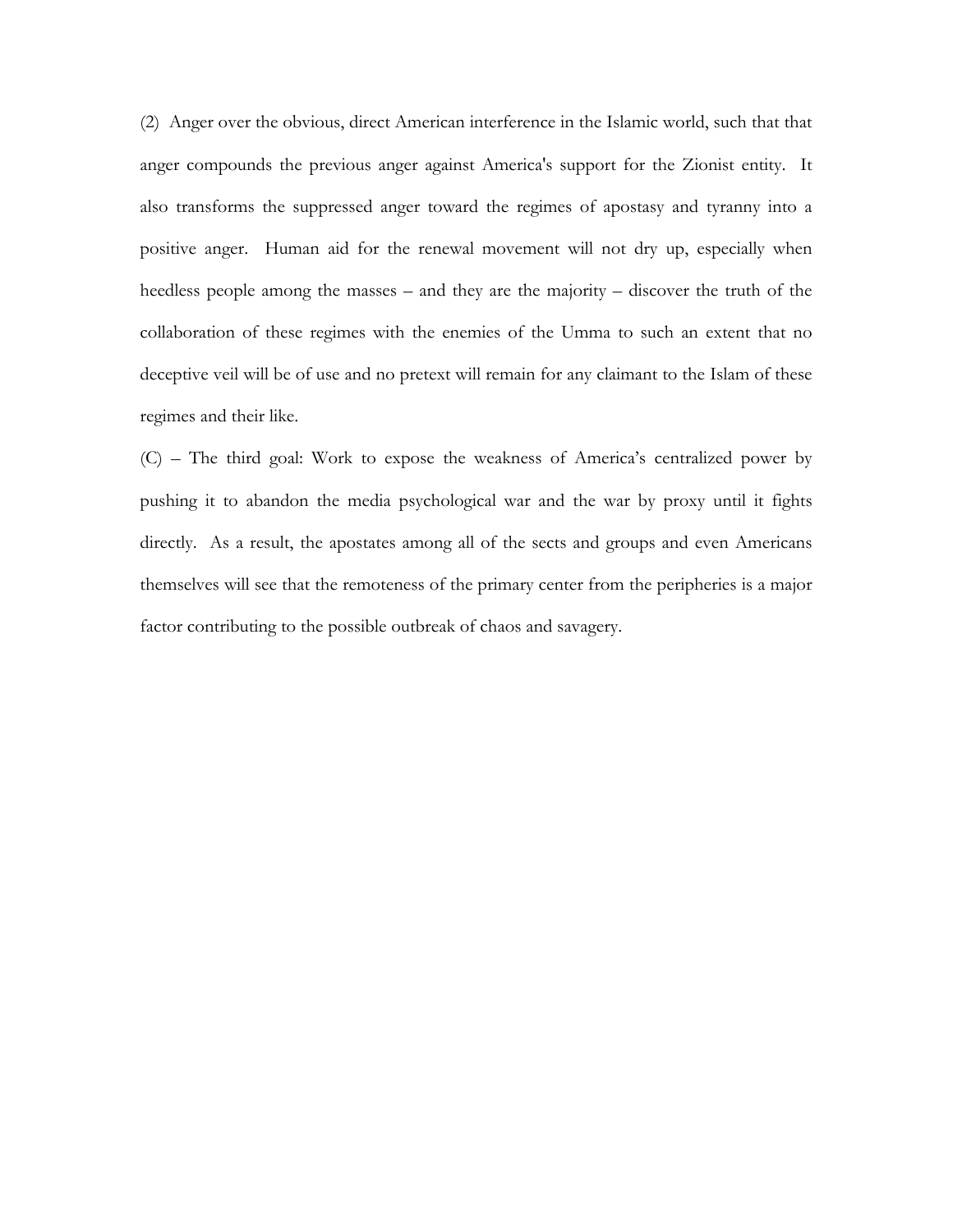First Topic: Definition of "the management of savagery" and an overview of its historical precedents

We said above that if one contemplates the previous centuries, even until the middle of the twentieth century, one finds that when the large states or empires fell – whether they were Islamic or non-Islamic – and a state did not come into being which was equal in power or comparable to the previous state in its ability to control the lands and regions of that state which collapsed, the regions and sectors of this state became, according to human nature, subservient to what is called "administrations of savagery." Therefore, the management of savagery is defined very succinctly as the management of savage chaos!!

As for a detailed definition, it differs according to the goals and nature of the individuals in the administration. If we picture its initial form, we find that it consists of the management of peoples' needs with regard to the provision of food and medical treatment, preservation of security and justice among the people who live in the regions of savagery, securing the boarders by means of groups that deter anyone who tries to assault the regions of savagery, as well as setting up defensive fortifications.

(The stage of) managing the people's needs with regard to food and medical treatment may advance to (the stage of) being responsible for offering services like education and so forth. And the preservation of security and securing the borders may advance to working to expand of the region of savagery.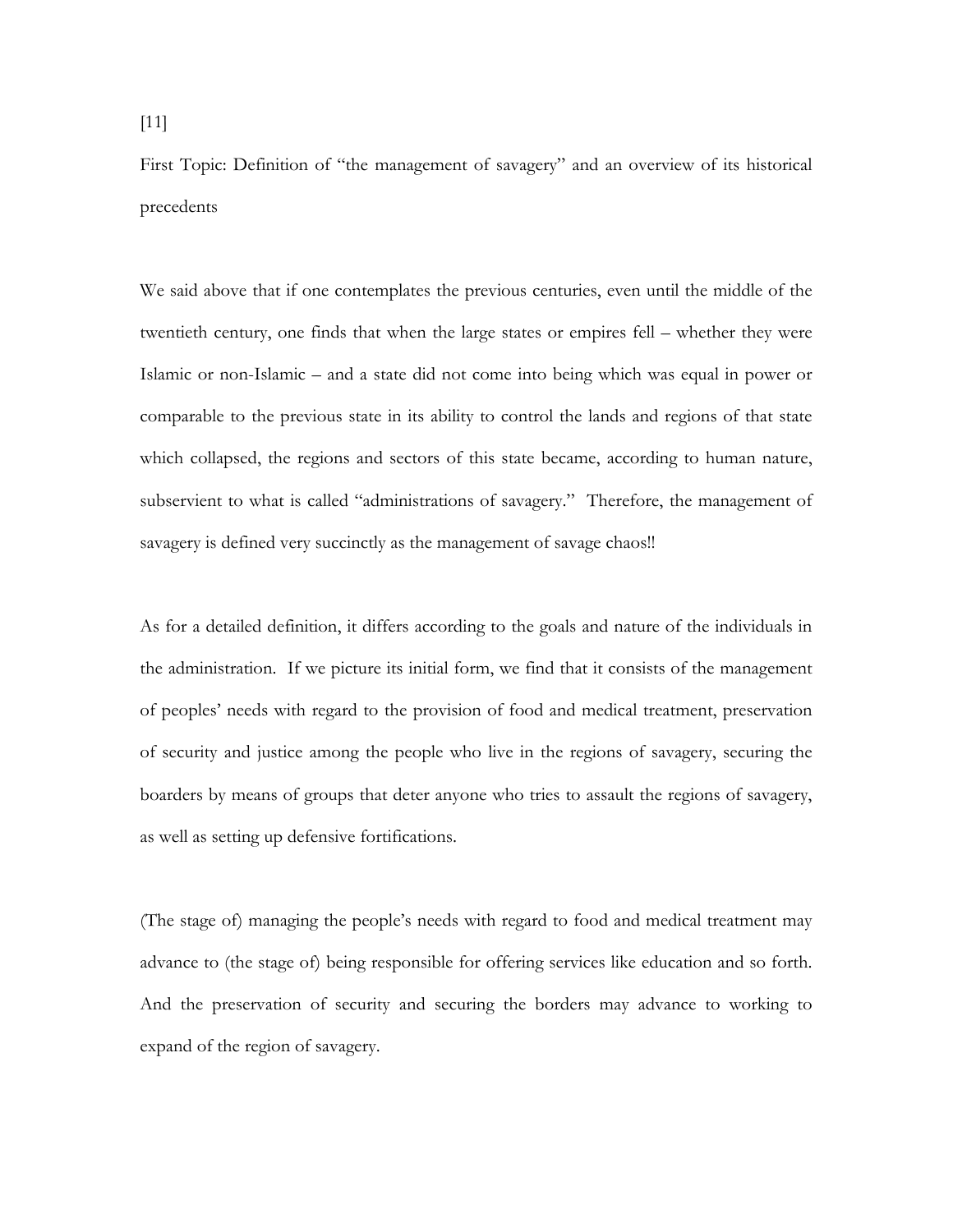Why do we call it "management of savagery" or "management of savage chaos" and not "management of chaos"? That is because it is not the management of a commercial company, or of an institution suffering from chaos, or of a group of neighbors in a district or residential region, or even of a peaceful society suffering from chaos. Rather, it is more nebulous than chaos, in view of its corresponding historical precedents and the modern world and in light of wealth, greed, various forces, and human nature, and its form which we will discuss in this study. Before its submission to the administration, the region of savagery will be in a situation resembling the situation of Afghanistan before the control of the Taliban, a region submitting to the law of the jungle in its primitive form, whose good people and even the wise among the evildoers yearn for someone to manage this savagery. They even accept any organization, regardless of whether it is made up of good or evil people. However, if the evil people manage this savagery, it is possible that this region will become even more barbarous!

The ideal form we desire (in order to meet the) requirements of the management of savagery:

- In the preceding, we generally explained the requirements of the management of savagery in its initial form. But before we proceed to another point, we want to clarify the requirements of the management of savagery in the ideal form we desire and which agree with the aims of the Sharia [maqāsid al-shar`, a technical legal term]. These requirements are:

- Spreading internal security
- Providing food and medical treatment
- Securing the region of savagery from the invasions of enemies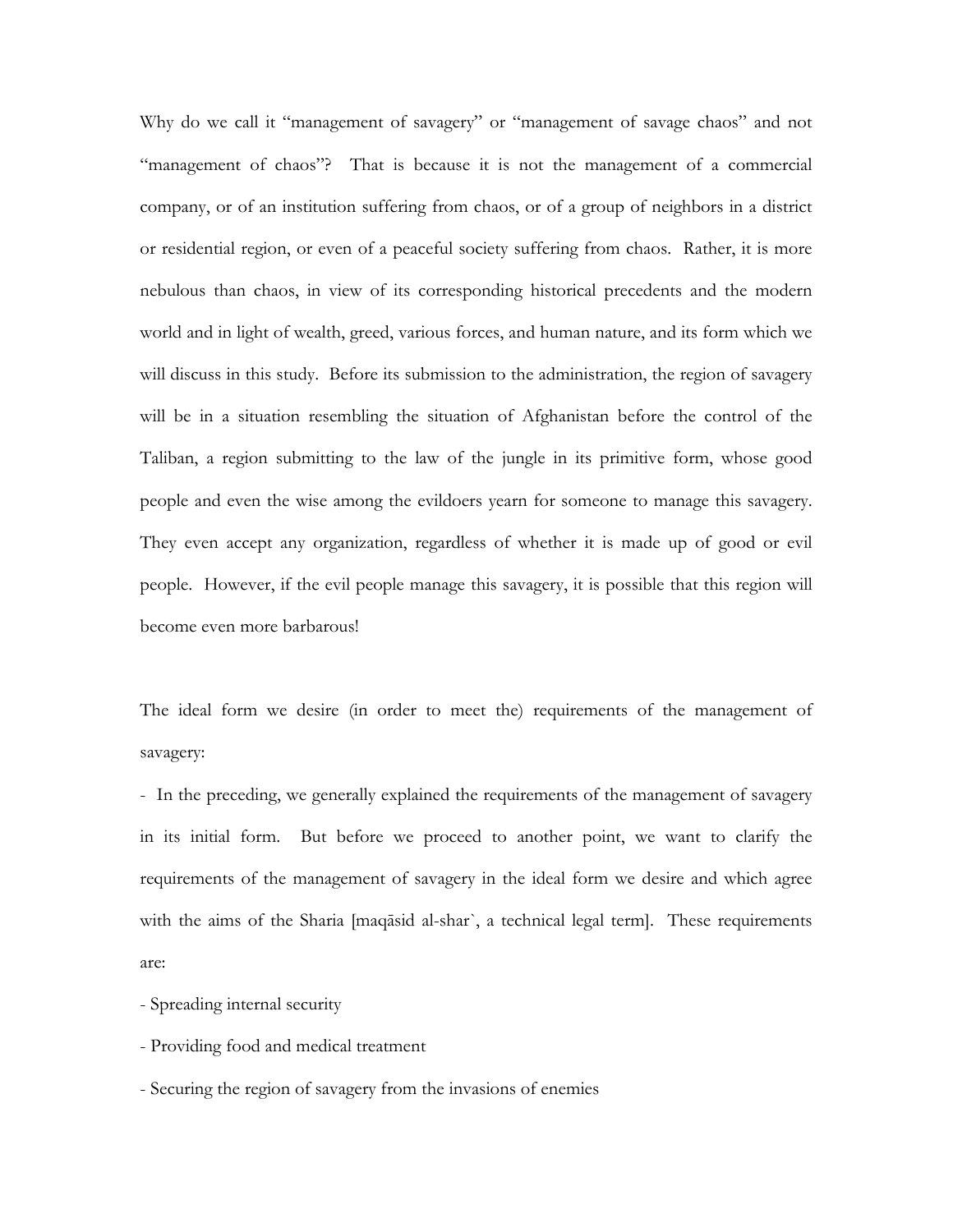- Establishing Sharia justice among the people who live in the regions of savagery

- Raising the level of belief and combat efficiency during the training of the youth of the region of savagery and establishing a fighting society at all levels and among all individuals by making them aware of its importance.

[12]

- Working for the spread of Sharia science (putting the most important aspects before those of lesser importance) and worldly science (putting the most important aspects before those of lesser importance).

- Dissemination of spies and seeking to complete the construction of a minimal intelligence agency.

- Uniting the hearts of the world's people by means of money and uniting the world through Sharia governance and (compliance with) rules which are publicly observed, at least by those in the administration.

- Deterring the hypocrites with proof and other means and forcing them to repress and conceal their hypocrisy, to hide their discouraged opinions, and to comply with those in authority until their evil is put in check.

- Progressing until it is possible to expand and attack the enemies in order to repel them, plunder their money, and place them in a constant state of apprehension and (make them) desire reconciliation.

- Establishing coalitions with those with whom coalitions are permitted, those who have not given complete allegiance to the administration.

Historical and contemporary precedents for the administration of savagery:

- The first years after the hijra to Medina: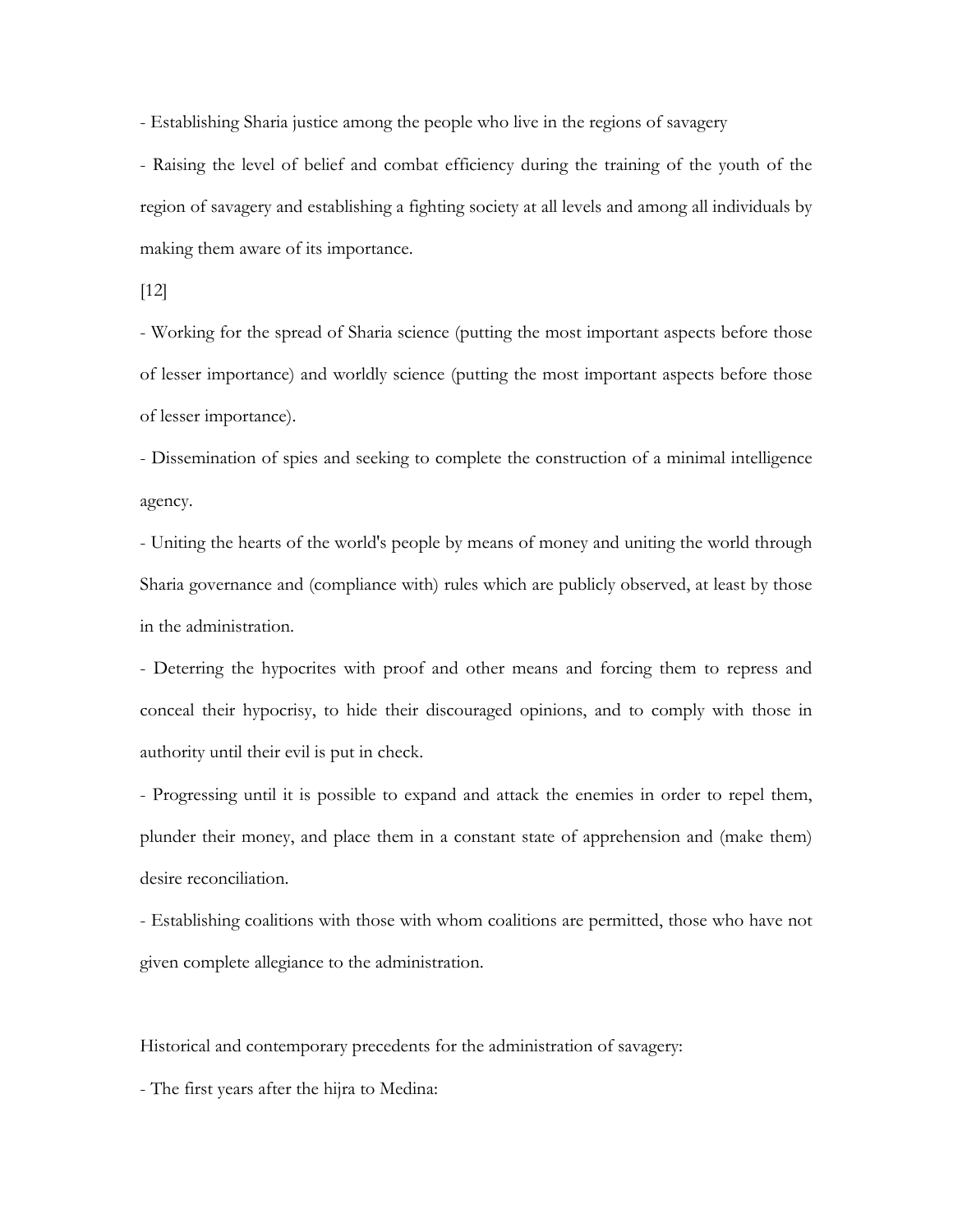The administration of savagery has been established in our Islamic history various times. The first example of it was the beginning of the Islamic state in Medina. With the exception of the Byzantine and Persian empires and some of the large and small states which were on the peripheries of the peninsula, the previous order in the peninsula resembled the order of the administration of savagery. One can consider the era prior to the first stage of the Medinan era – before it was stable and established as a state to which zakat and jizya were given and before it became permanent, receiving the recognition of the provinces around it and appointing governors and rulers  $-$  (as a time when) Medina was administered according to order of the administration of savagery. Of course, Medina was not suffering from savagery before the hijra of the Prophet (peace be upon him); but it was previously administered by tribes like the Aws and the Khazraj with an order that resembled the order of the administration of savagery. When Muhammad (peace be upon him) emigrated to Medina and its leadership elements gave allegiance to him, Medina in that first period was administered by the Muslims with a similar order (to that of the Aws and Khazraj); however, it was an ideal order for the administration of savagery, whose features we set forth above.

- As for the rest of our Islamic history, there are several special cases. These are critical periods when a caliphate falls and another is established, or during our exposure to foreign attacks, like the Tartar and Crusader attacks. During these sorts of critical periods, administrations like these are established. Some of them advance to establishing very small states, then unite for the establishment of a caliphate or a state bordering other states or a caliphate. The clearest example, as the learned Shaykh `Umar Mahmud Abū `Umar (may God release him from his captivity) has mentioned, is the period of the Crusader wars, regarding which he says: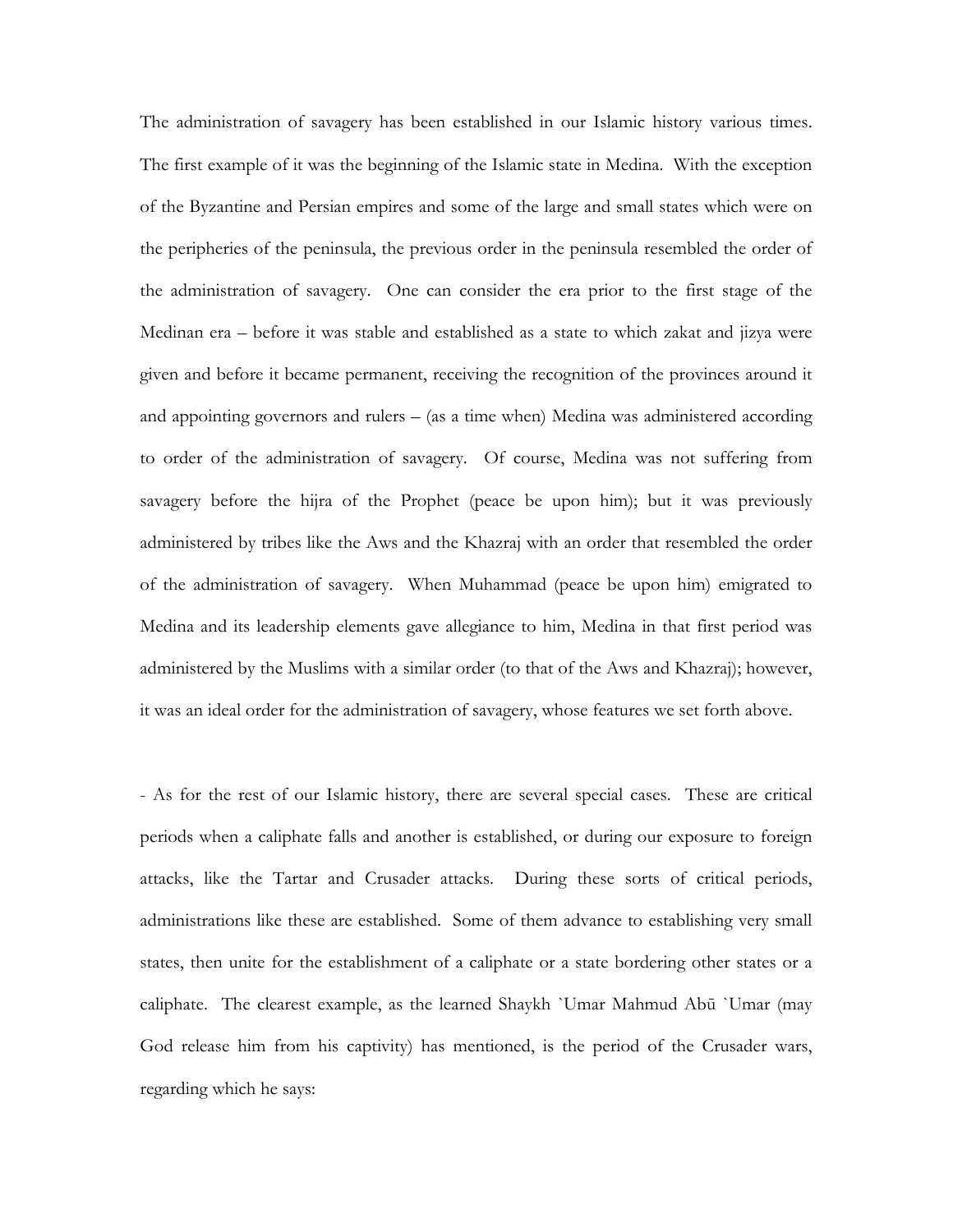"Most of those who have spoken on this time period have treated it by only focusing on a few of the people who created an effect by combining the separate efforts (of other people) that preceded their actions. Thus, we see a book that treats the subject by focusing on the leader Nur al-Din Zankĩ or the leader Salah al-Din al-Ayyubi, and so forth. On account of this, the readers ignorantly think that this part of Islamic history dealing with the Crusaders was accomplished by the state uniting to command the Muslims. This is a clear mistake. The readers who carefully examine this time period see that the Muslims dealt with the matter of the Crusaders by means of small bands (tajammu`āt saghīra) and separate, disparate organizations; (for example), there is a fortress which a family controls and beneath whose authority a group of people gather; or there is a village that accepts the rule of a learned leader among them, or there is a scholar whose students join with him and accept his guidance, and so forth. Perhaps the best thing to explain the reality of these situations to us

[13]

is the book *al-I`tibar* by Prince Usama b. Munqidh. This Usama was from the citadel of Shayzar and his family, the  $\overline{A}$ l Munqidh, were the rulers of this citadel. They had a visible role in the Crusader wars and Usama was an eyewitness to the wars of the Muslims against the Crusaders.

Before I move on to another point, it is important to note that the role of the major leaders, like the Zanki family and the Ayyubids, was to unite these factions (altakattulāt) and organizations into a single band and a single organization.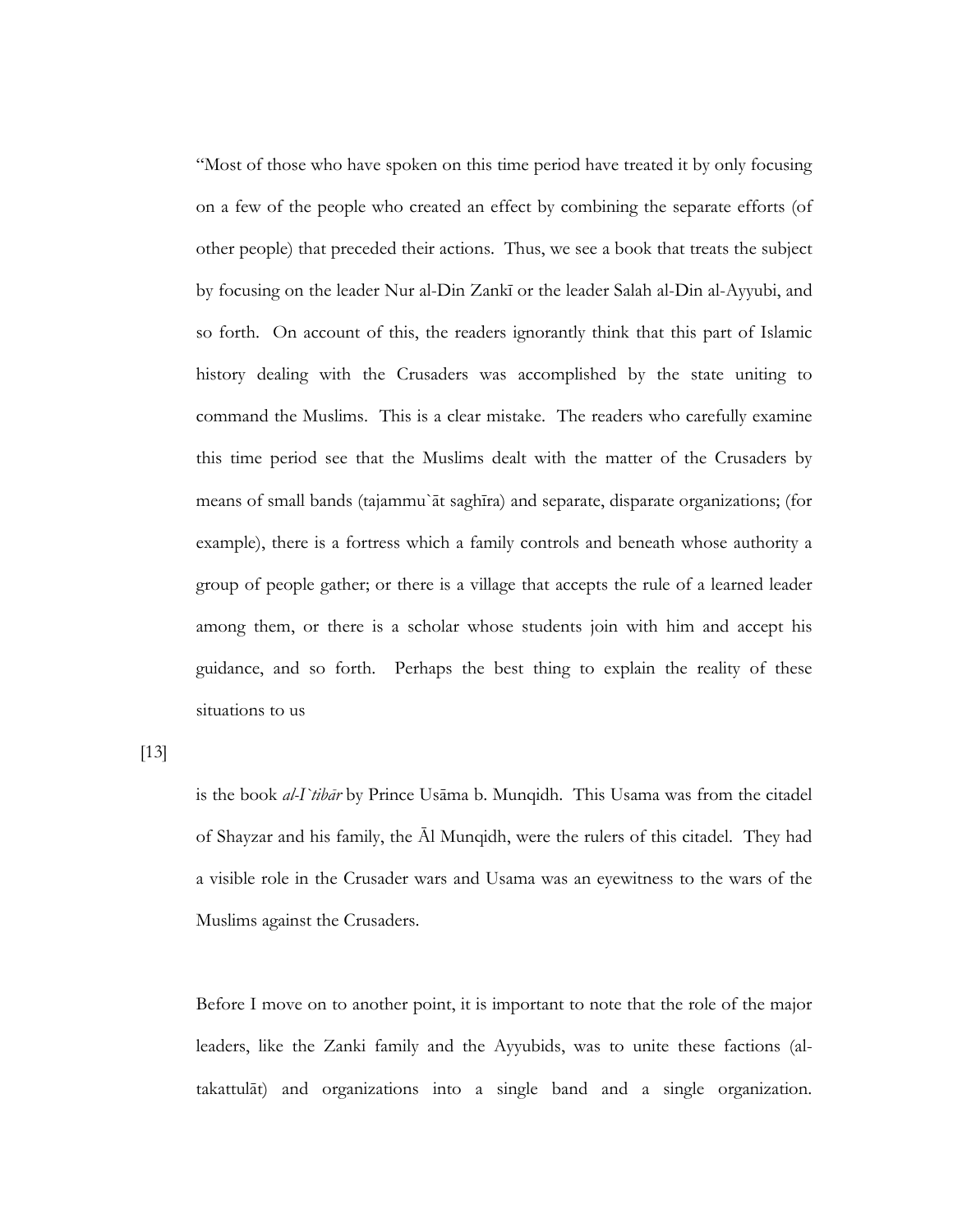Nevertheless, the greatest role was played by these small factions who, in truth, dealt with the Crusader wars..."<sup>[4](#page-30-0)</sup>

He previously mentioned these small factions, which controlled some of the citadels and small cities and simultaneously undertook operations of vexation and exhaustion:

XIf you want, carefully read what is written between the lines concerning the Crusader wars. You will realize that exhausting (the enemy), which a sect of knowledge and jihad undertook, was what made victory possible in the large battles, not the battles themselves. These large battles, such as (the battle of) Hatin, were only achieved by small battles that are hardly mentioned in history. However, they were the primary reason [lit. "primary numbers"] for the achievement of the final, majorvictory."<sup>5</sup>

Among the strangest examples of the administrations of savagery is what Shaykh Abd Allah `Azzām related about the one hundred Muslim men who controlled a mountainous region between what is known as Italy and France today. They imposed what resembles the jizya on the regions that surrounded it and this state of affairs continued for some time.

Likewise, among the movements which established administrations for savagery (or rather developed from them) and united the various regions that were governed for a period of time by what resembled a state was the movement of al-Imam al-Sayyid. (This movement)

1

<span id="page-30-0"></span><sup>&</sup>lt;sup>4</sup> "Articles Between Two Methods" by Shaykh 'Umar Mahmud Abū 'Umar (may God free him from his captivity).

<span id="page-30-1"></span> $5$  From the article, "This Umma of Muhammad (PBUH) Will Never Die" by Shaykh Umar Mahmud Abu `Umar (may God free him from his captivity).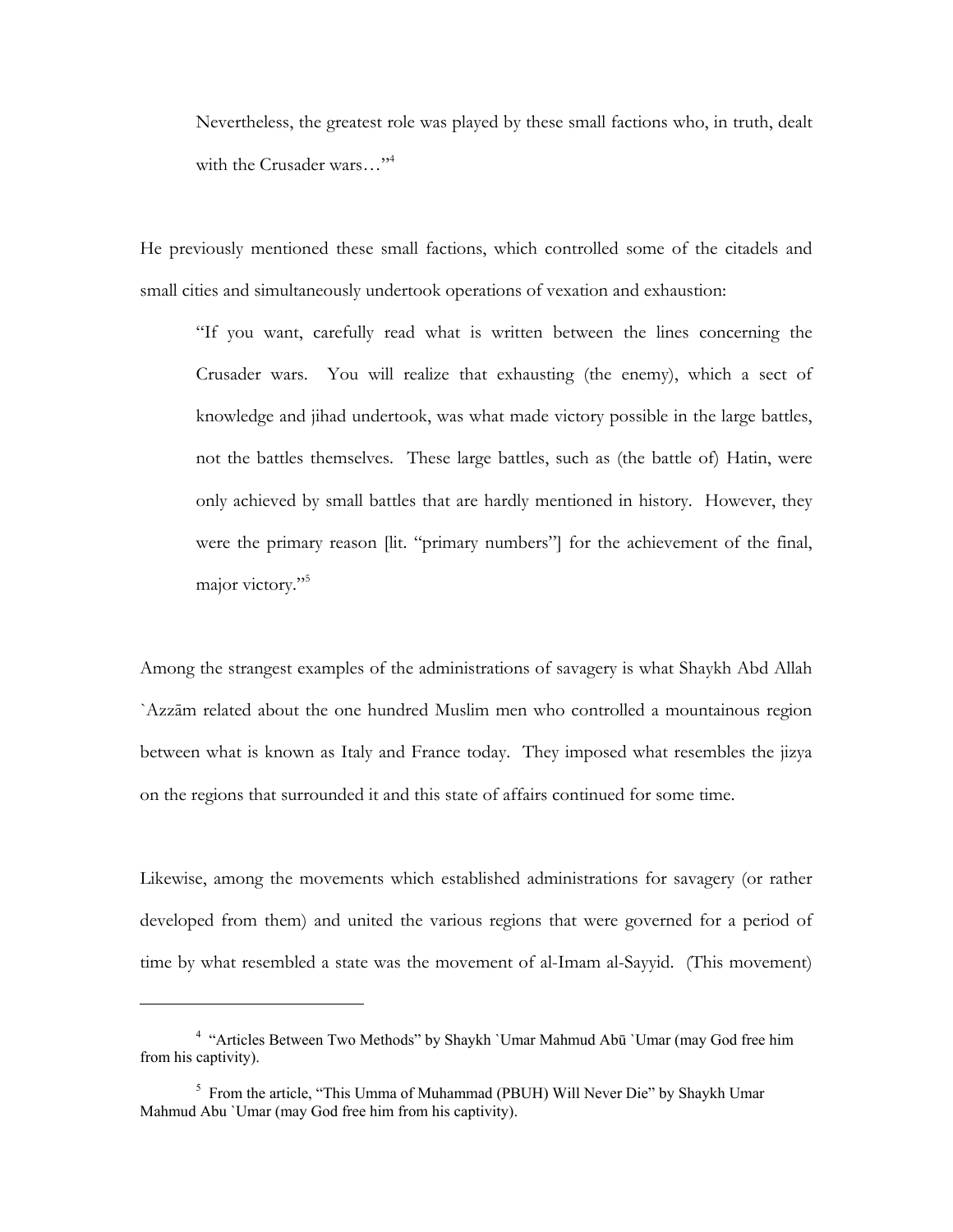renewed the call of tawhid and jihad in the Sunni "square" in the region of India, Kashmir, Pakistan, and Afghanistan. Despite the short life of this movement, which lasted from the beginning to the middle of the nineteenth century, it has had a widespread effect up to the present time. The actions against the enemies of God and their leaders, the English, are considered a source of inspiration for jihad movements in Kashmir, India, and Afghanistan. Perhaps the (greatest) extent of its residual effects was the powerful impact it had on the separation of Pakistan from India in the middle of the twentieth century, regardless of the extent of the deviation of the (subsequent) Pakistani government, which reaped the fruit of the jihad. The Afghani men of jihad still seek inspiration from the example of the life of that Imam, and why not – he knew the mountains of Afghanistan and they knew him.

All of this is with regard to Muslims. As for the infidels, there are dozens, nay, hundreds of examples for the administrations of savagery which they established in Europe, Africa, and the remaining continents in past ages.

As for the modern age, it became difficult to establish similar administrations after the Sykes-Picot agreement, (followed by) its progress and establishment at the end of the World War II and the appearance of the United Nations and the consolidation of the Jahili order's control over the world through nationalist [racist?] regimes, monetary papers, and borders enclosing what are called the states of the world. Nevertheless, several administrations of savagery were established, especially in places which are remote from the center and whose geographical and living conditions facilitate that.

There are several examples of contemporary bands, whether Islamic, leftist, or otherwise: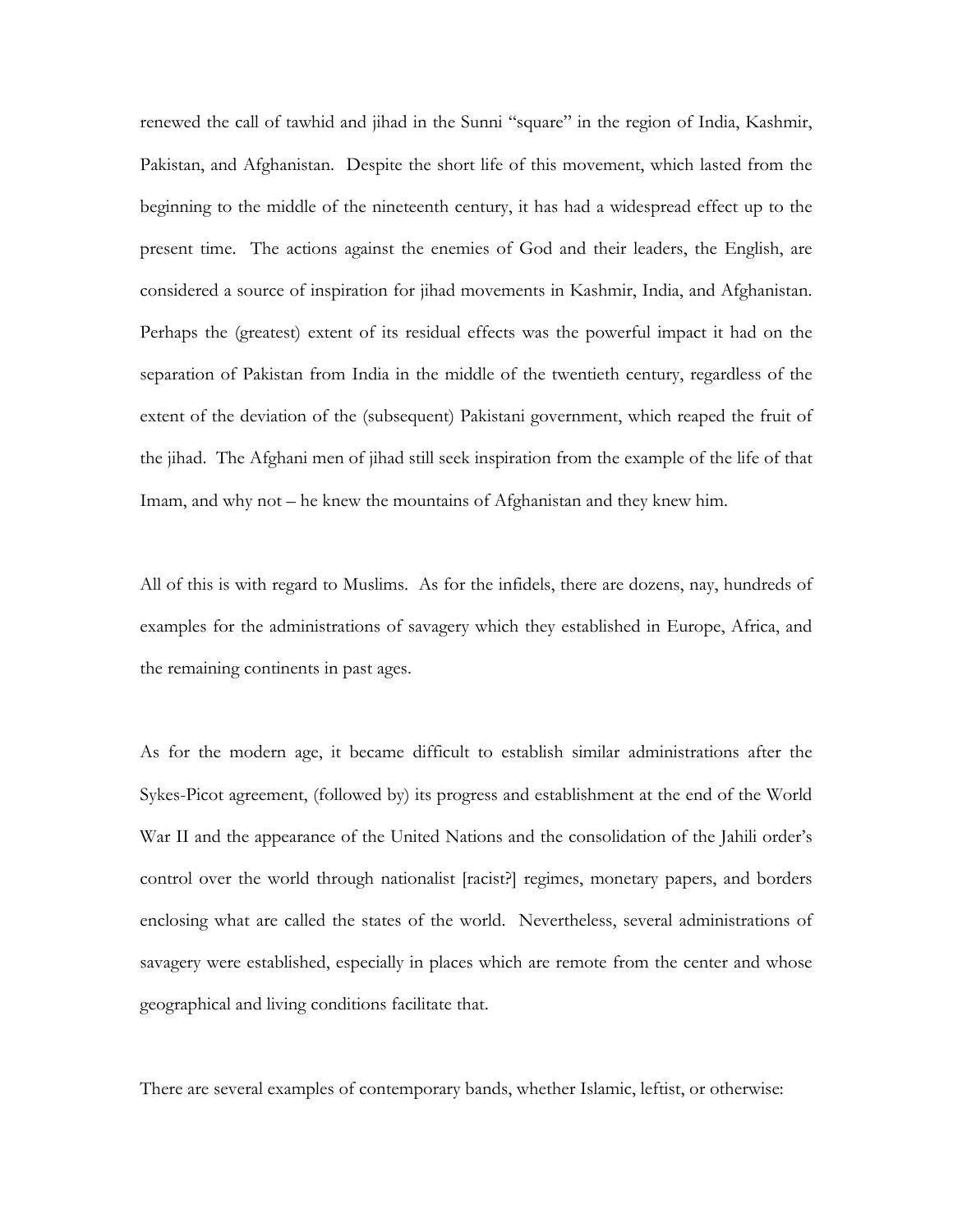The groups fighting in Afghanistan the first stages of jihad and the first stages of the Taliban movement until it established its state  $-$  may God restore it in power and loftiness  $$ regardless of the extent of the nearness, remoteness, or even opposition of these administrations to the ideal, real, Islamic form (of government).

### [14]

Likewise, there is the Abu Sayyaf movement and the Moro Liberation Front in the Philipines, and the jihad movements in Algeria during some periods of jihad in the nineties, regardless of the deviation of some of them.

Similarly, there are the Islamic groups and others in Somalia after the fall of the state of Siyad Bare.

Likewise, there are the temporal stages of some of the regions in the republics of the former Soviet Union and Chechnya.

We do not think that movements like Hamas and Islamic Jihad in Palestine currently, or the Islamic Group in Egypt in the nineties, or the group fighting in Lybia, and other similar groups had originated after administrations (in those areas) became barbarous. Rather, they were (and some still are) in a stage that precedes the administration of savagery, which is a stage called the "stage of the power of vexation and exhaustion." It is the stage that usually precedes the stage of the administration of savagery, when the person undertaking "vexation" calculates that savagery will happen and prepares for its administration, or when some of the groups of "vexation" undertake (vexation operations) without taking that into account; sometimes they undertake "vexation" (operations) in order to weaken a state,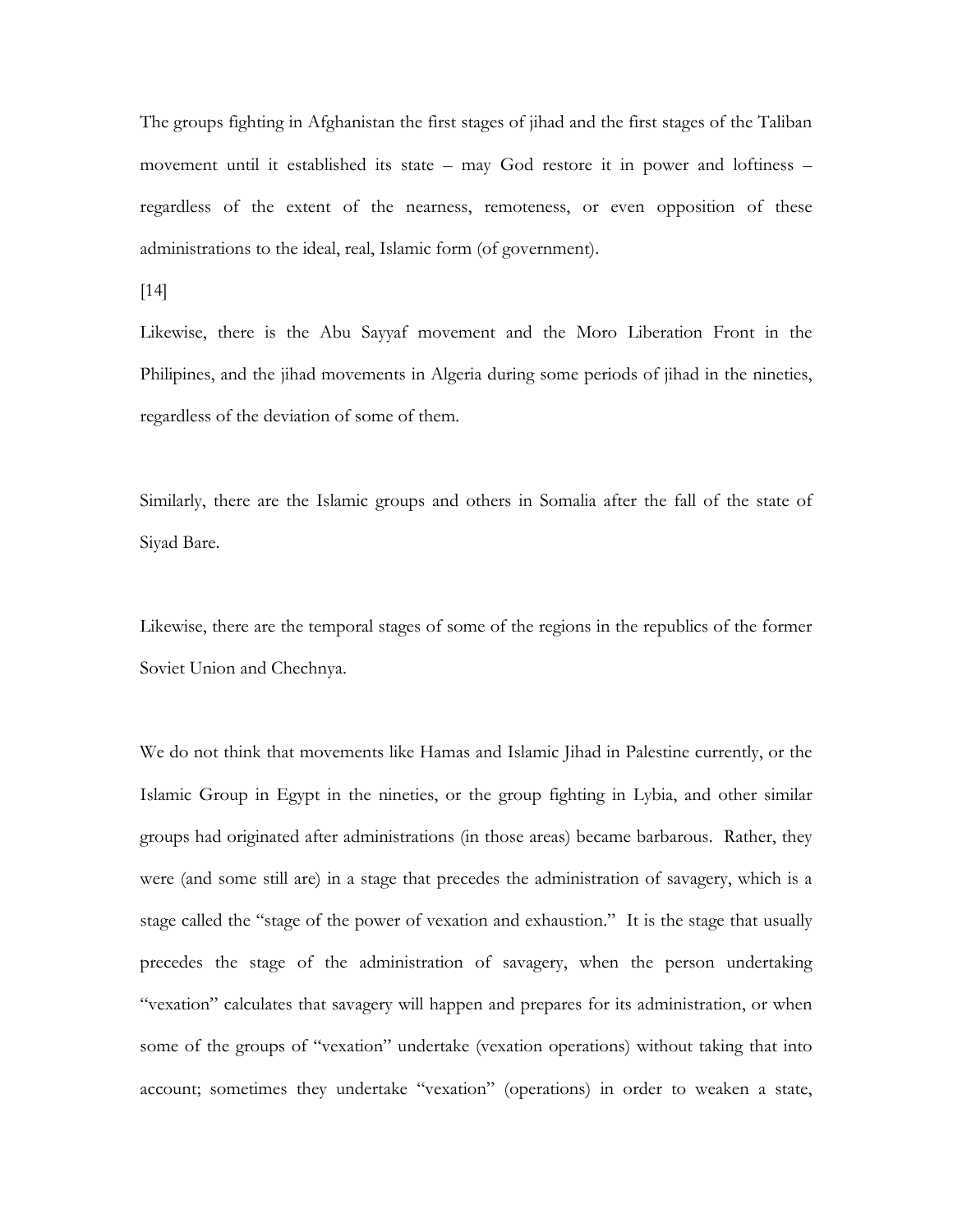calculating that another state or power will take control of the exhausted state or the land of savagery and establish its own state in its place without passing through the stage of the administration of savagery.

In the coming topic, there will be a clarification of the goals and definition of the stage of "the power of vexation and exhaustion", which is the stage we are passing through now.

We will now return to contemporary examples of administrations of savagery and we will concentrate here on non-Islamic movements, among which (are the following):

- The Janjaweed movement in southern Sudan, named "the Popular Front for the Liberation of Sudan"

- Leftist movements in Central and South America. Although the Leftists may have achieved amazing results in some operational aspects in the managing of the regions of savagery there and some of them established states, they manage these regions according to their filthy principles which the surrounding regions do not usually accept. This makes their regions unacceptable for expansion on account of the refusal of the citizens (of those regions) to turn away form the central government and unite for the administration of savagery or for the establishment of a state upon the rubble of the central state. It is enough to know that after the collapse of the Soviet Union and the cutting off of the financing that these movements depended on, the majority of these movements began to depend on obtaining money to finance them in exchange for creating sanctuaries that protected foreigners from the laws of the countries there, or the major drug dealers themselves grew the drugs and sold them. Likewise, they took the local inhabitants by force, kidnapped them, and extracted a ransom in exchange for their release, or they kept them as hostages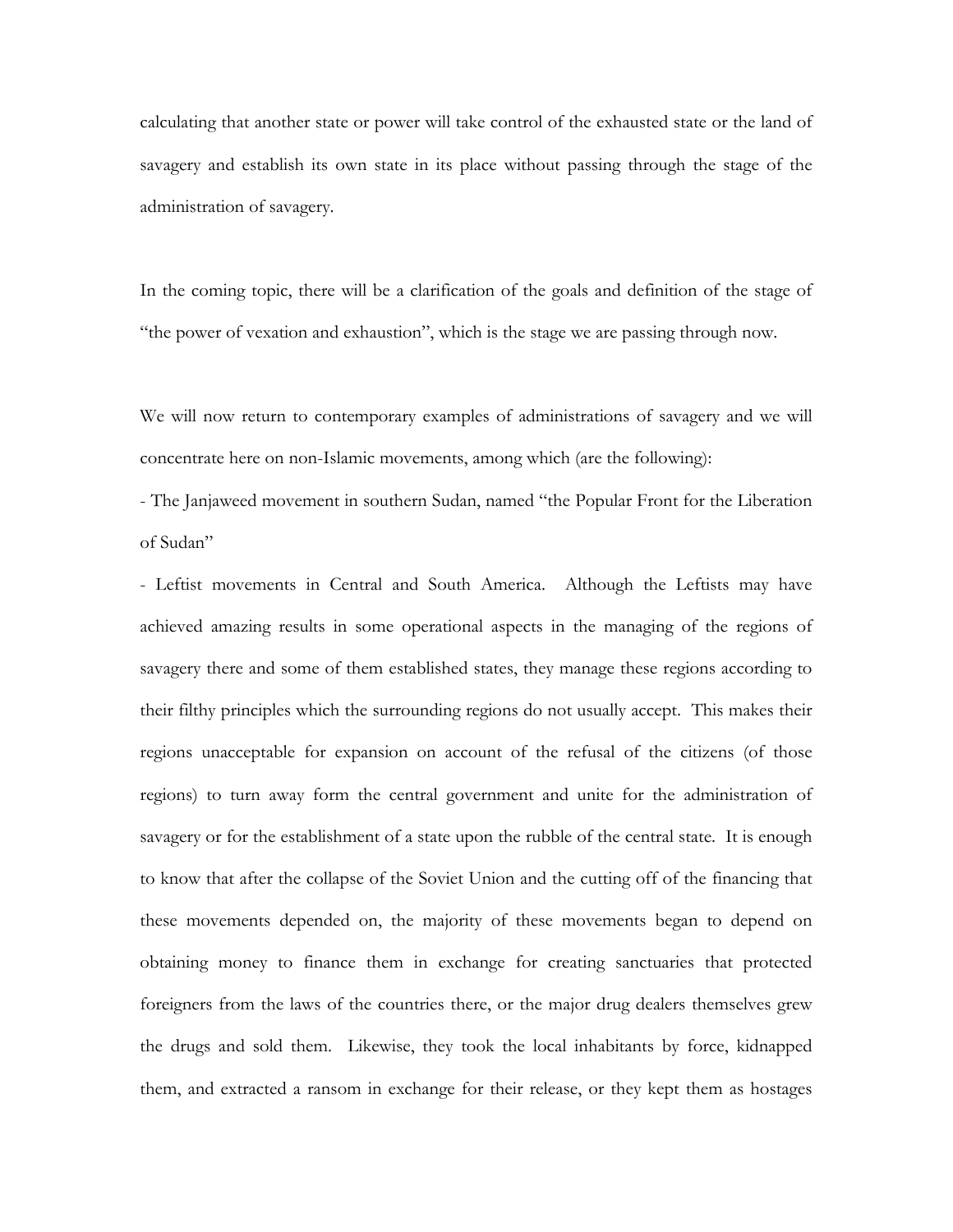and human shields. Although the society of savagery which they manage is under control, it is filled with the moral corruption that results from the anarchist principles they adopt. Nevertheless, their regimes are well-protected and even America has been driven mad due to its inability to destroy these pockets (of resistance) and control them and join them to the regimes of the states which revolve in the orbit of America or (in the orbit of) what is falsely called the United Nations. Regardless, we record that we believe that the two systems which are at war are both characterized by unbelief and tyranny.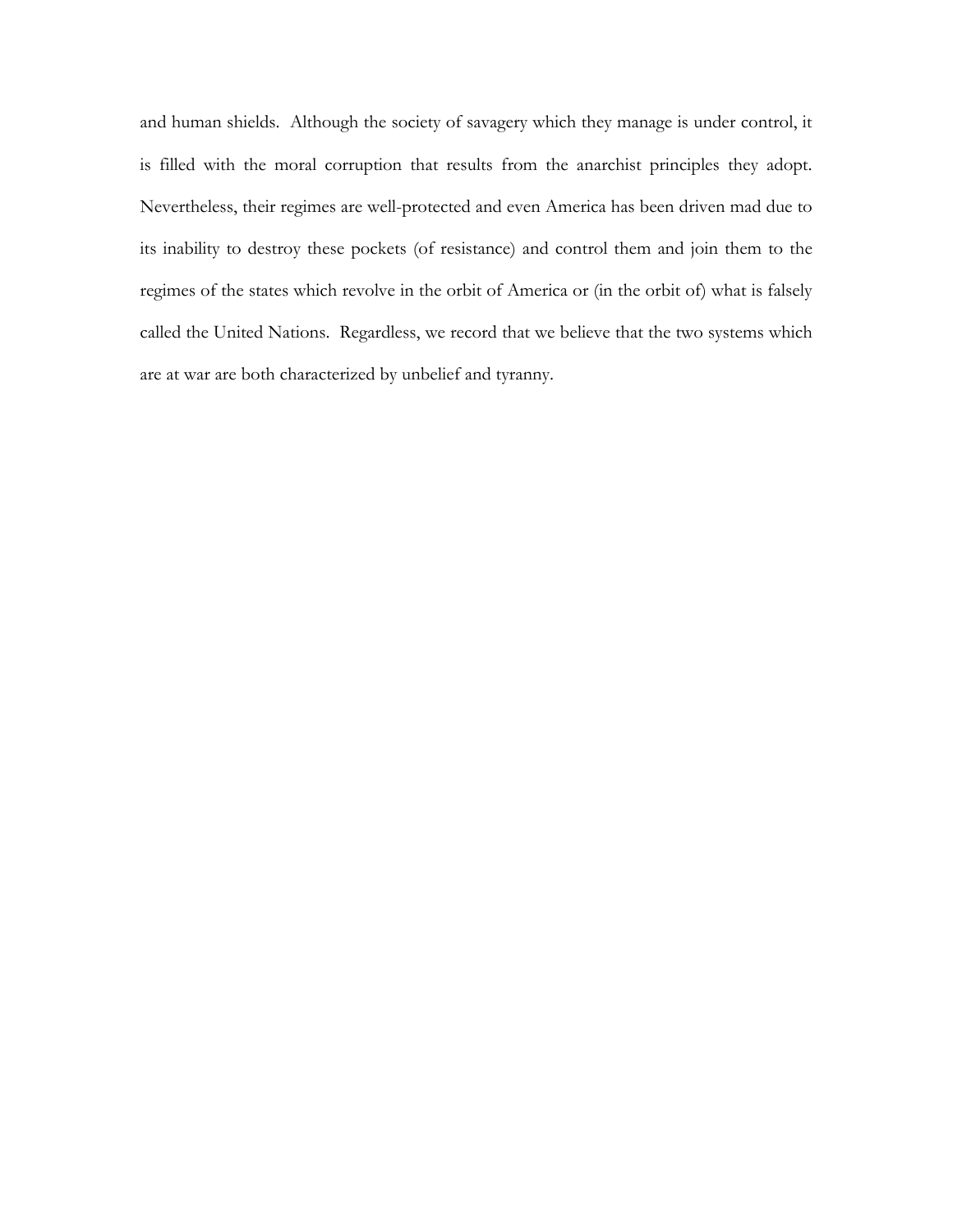## The Second Topic

The Path for Establishing an Islamic State

- Stages of the priority group (of states):

The stage of "the power of vexation and exhaustion", then the stage of "the administration" of savagery", then the stage of "the power of establishment – establishing the state".

- Stages of the remaining states

The stage of "the power of vexation and exhaustion", then the stage of "establishment", the victory of the power of establishment that comes from the outside.

These (are the stages), along with the observation that it is possible that some of the secondary states will pass through the same stages as the priority states in accordance with the development of events.

States designated as (part of) a priority group:

Recentstudies of the renewal movement that are connected with current events<sup>6</sup> have designated a group of states  $-$  or, more accurately, regions  $-$  which the mujahids should focus on so that their striking power will not be dissipated in states where there is nothing that results from action focused on them. Naturally, this initial, theoretical designation provides the opportunity for close scrutiny by the people of every country and the taking of

[15]

 $\overline{a}$ 

<span id="page-35-0"></span> $6$  Refer to the research of Shaykh (Abu Mus'ab al-Sūrī) 'Umar 'Abd al-Hakim (may God preserve him in the place of tawhid and jihad.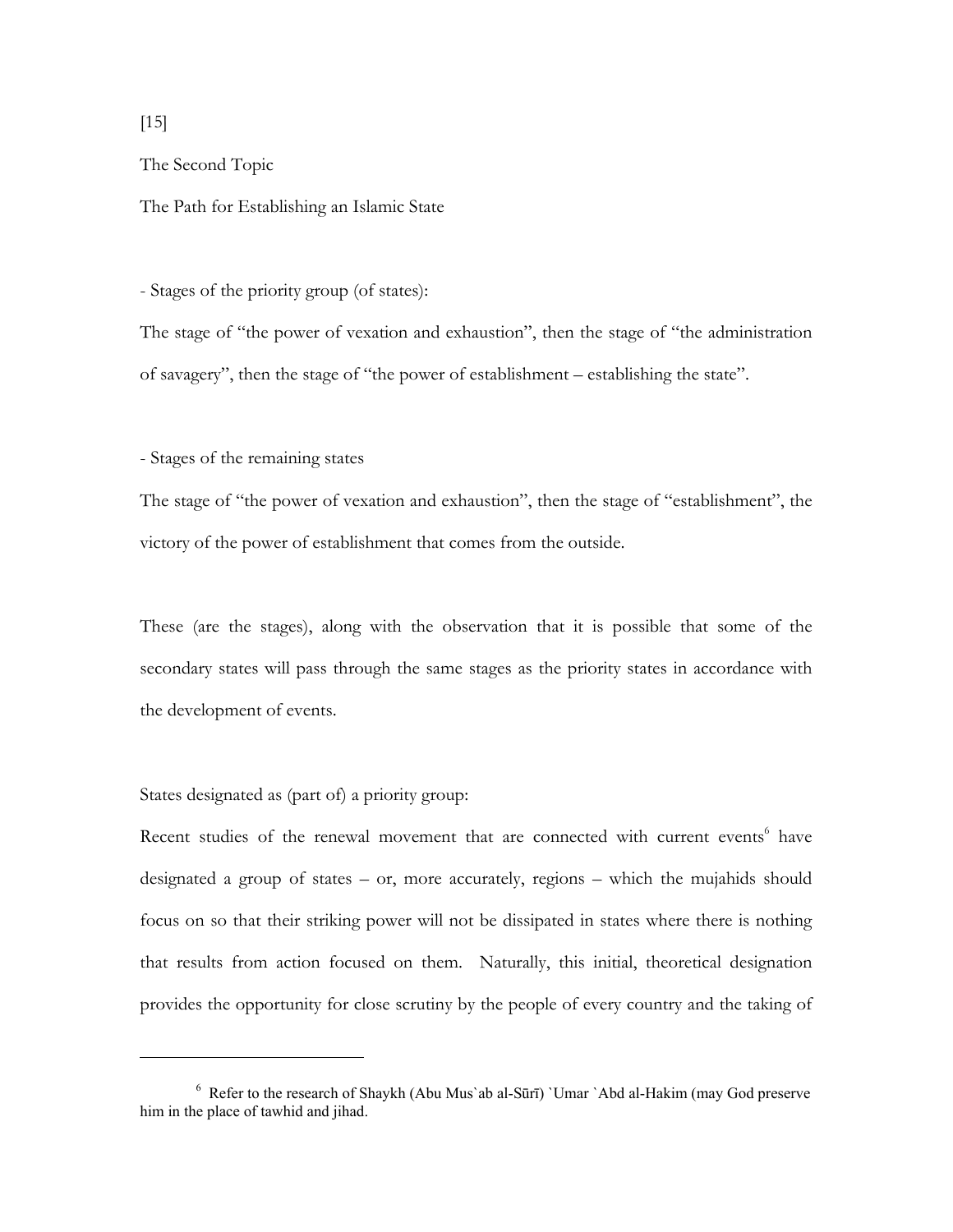a position. Thus, focusing on two or three candidates, in the end, makes it possible to verify the readiness of their people for the initiative. This is with respect to focused action. Therefore, it is worth noting that the studies did not ignore the remaining Muslim bands in the world that are undertaking "vexation" operations in order to disperse the concentration and forces of the enemy (and build) the foundations for the coming jihad beyond the borders after that.

We can say that there is flexibility in the matter, such that it can change according to developments. These studies were distributed in the three years prior to the momentous events of September. After these events and the developments that followed them, the leadership announced some modifications and excluded some of the regions from the group of priority regions, assuming that their inclusion would affect the order of the remaining states. They included two countries, or rather two additional regions - the countries of the Haramayn and Nigeria. Thus, the states initially designated for inclusion in the group of priority regions are the regions of the following states: Jordan, the countries of the Maghrib, Nigeria, Pakistan, and the countries of the Haramayn and the Yemen.

This selection is preliminary, of course. However, the people of each one of these regions – which are honest with God and with themselves – should carefully contemplate the possibility of whether or not they can move in a centralized way. Second, the purpose of designation is that these are the closest/most likely [?] of the designated states. However, it is fine  $-$  nay, even more preferable  $-$  to be restricted to 2 or 3 countries in which they (the people) move in a centralized way, assuming that the rest of the states are moving along the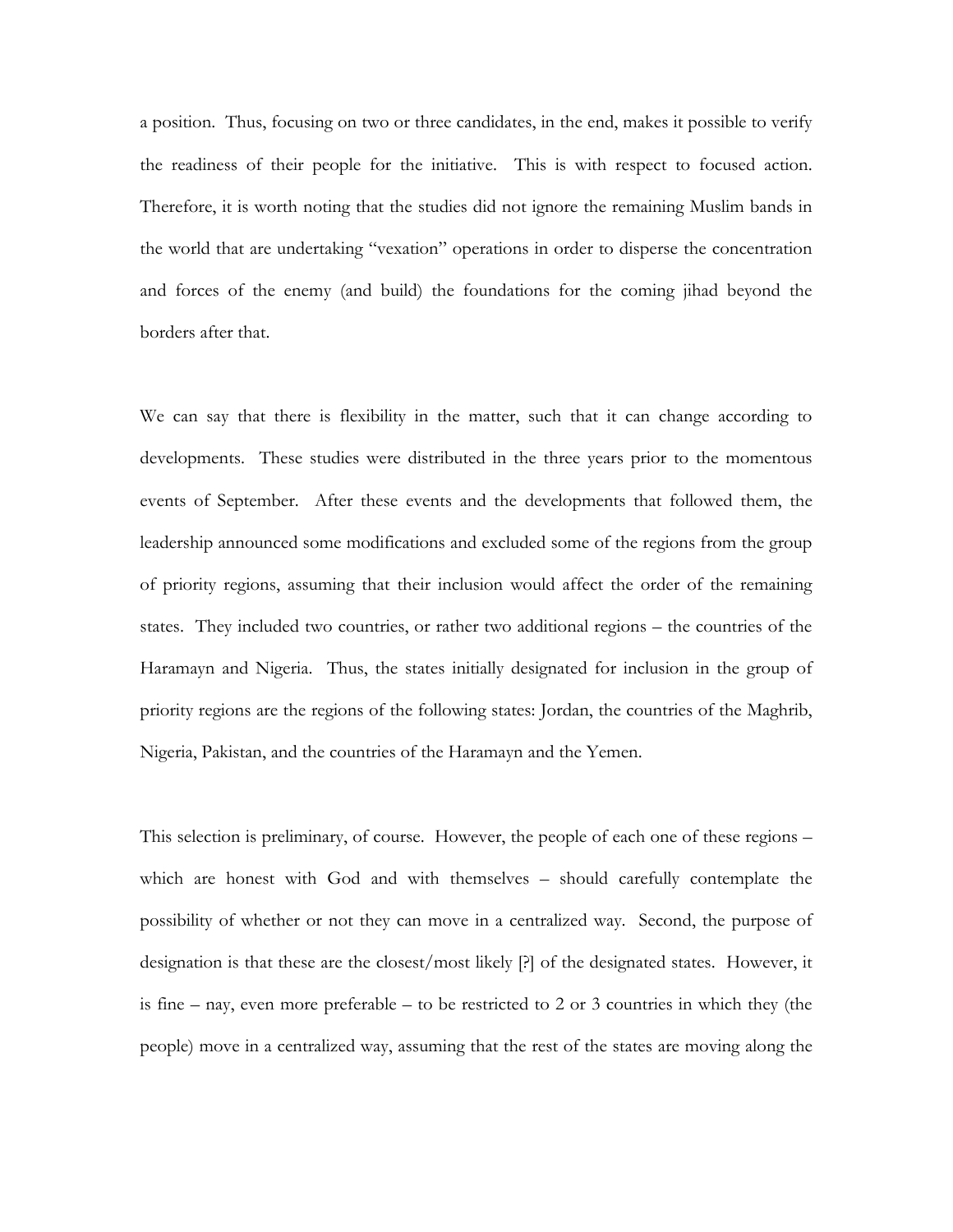same path and (the same) stages of the remaining, secondary states. We beseech God to make it so and grant the fortitude necessary to carry it out.

[16]

Important note: When I say, "the Yemen", for example, and I put the word "region" in front of it, I mean an area that is not limited to the borders (set by) the United Nations, since the mujahids move with freedom within the borders of the Yemen, the Hijaz, and Oman. And when I say "regions" or "the region of savagery", I do not mean the entire region. Rather, the region of savagery is usually a city, or a village, or two cities, or a district, or part of a large city.

### Factors Considered When Selecting Countries

With regard to the common links between states in which the regions of savagery can come into being, we notice that some or all of the (following) factors pertain to them:

- The presence of geographical depth and topography permits, in each separate state, the establishment of regions in it which are managed by the regime of the administration of savagery.

- The weakness of the ruling regime and the weakness of the centralization of its power in the peripheries of the borders of its state and sometimes in internal regions, particularly those that are overcrowded.

- The presence of jihadi, Islamic expansion being propagated in these regions.

- The nature of the people in these regions. This is a matter in which God has given preference to one place over another.

- Likewise, the distribution of weapons by people who are in those regions.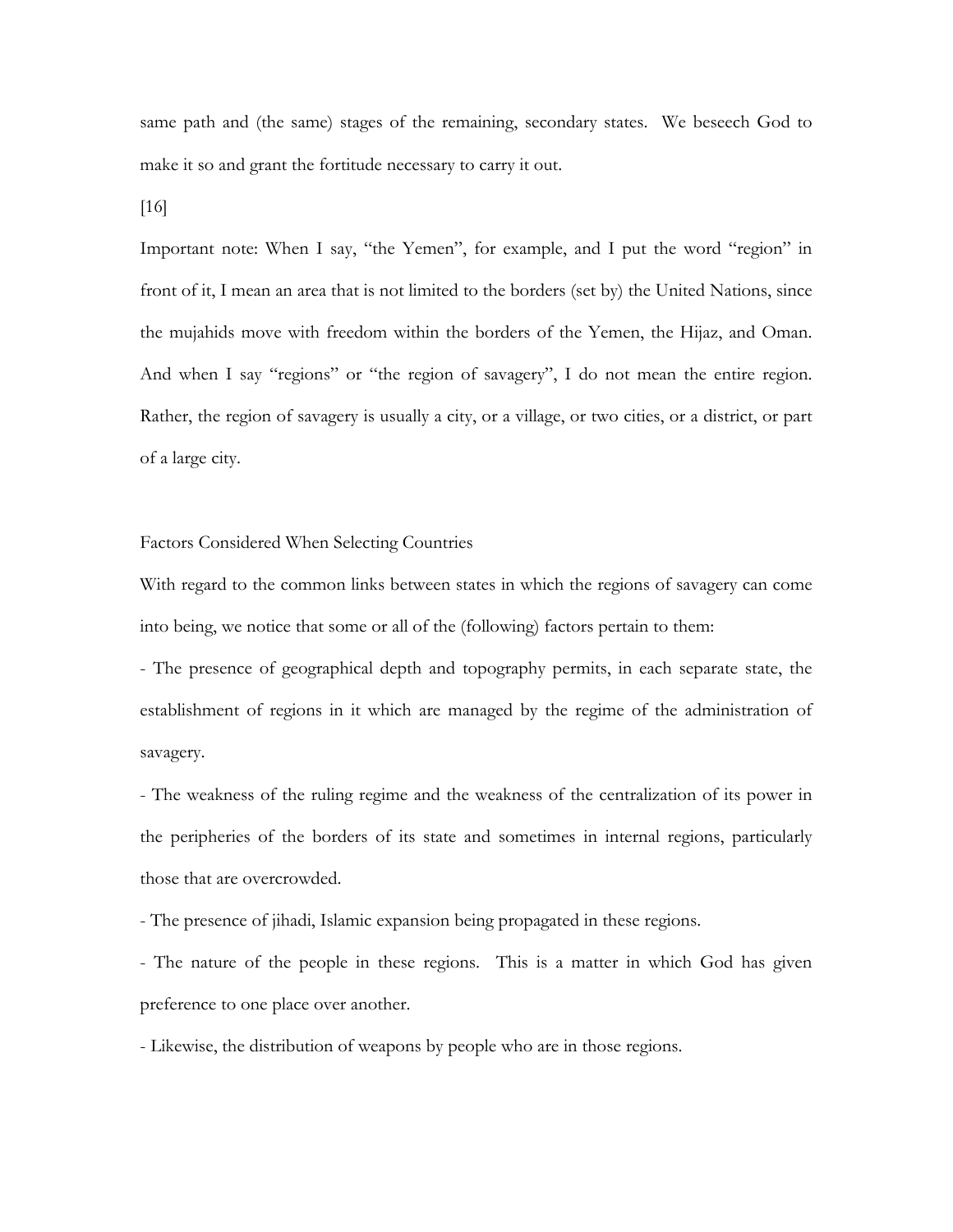Among the happy twists of fate, by the permission of God, is that most of the priority countries are in remote areas, a fact which makes it difficult for any state powers to control the wide region at the heart of the Islamic world.

As for the remaining regions of the Islamic world and the places in which there is Islamic jihadi expansion that the eye cannot mistake (especially after the momentous events of September and what followed), they suffer from the power of their ruling regimes and the power of those regimes' centralization, especially on account of the non-existence of pockets (of resistance) and regions whose geographical features permit the (freedom of) movement (found in) the priority regions, in addition to the nature of some of the people of these regions. However, these regions  $-$  as we will clarify in detail  $-$  must begin with "vexation" (operations), which have actually begun in Turkey, Tunisia, and other places.

In summary (the details will come later): The stage of the "power of vexation and  $exhaustion$  by means of groups and separate cells in every region of the Islamic world  $$ primary and secondary e (should continue) until the anticipated chaos and savagery breaks out in several regions in the priority, choice states in accordance with the (findings of) the studies, just as we mentioned. In the meantime, chaos will not happen in the regions of the remaining states due to the power of the regimes within them and the strength of their centralization. Then the regions of chaos and savagery will advance to the stage of the administration of savagery, while the remaining regions and states of the Islamic world will continue on two flanks – the flank of logistical support for regions of savagery controlled by us and the flank of the "power of vexation and exhaustion" (directed against) the regimes, until victory comes to it from outside, by the permission of God. (By logistical support, I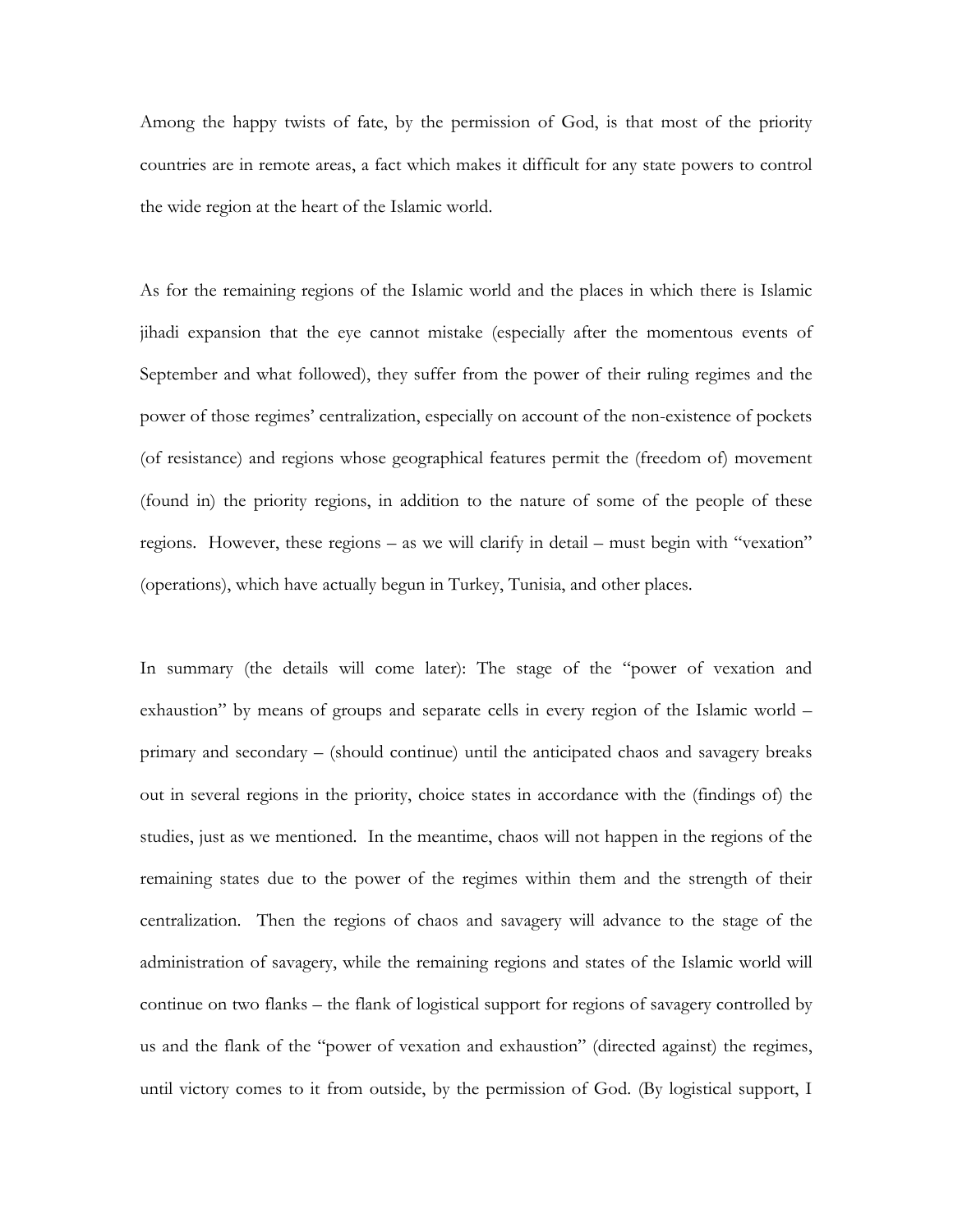mean money, a place for ransferring of people [i.e. a safehouse], sheltering of components, the media, etc.)

The primary goals for the stage of the "power of vexation and exhaustion":

1 – Exhausting the forces of the enemy and the regimes collaborating with them, dispersing their efforts, and working to make them unable to catch their breath by means of operations in the regions of the choice states, primary or otherwise, even if the operations are small in size or effect. Although the blow of the rod may only strike a (single) Crusader head, its spread and escalation will have an effect for a long period of time.

 $2 -$  Attracting new youth to the jihadi work by undertaking qualitative operations  $\int$  amaliyyat naw iyya]  $-$  when it is appropriate with respect to timing and ability  $-$  that will grab peoples' attention. By "qualitative operations," I mean qualitative, medium operations like the operation in Bali, the operation in al-Muhaya [in Riyad], the operation of Djerba in Tunisia,

[17]

the operations of Turkey, and the large operations in Iraq and the like. I do not mean qualitative operations like the operation of September. Thinking too much about doing something like the latter might impede the undertaking of qualitative operations that are smaller in size. Likewise, if there is an opportunity for doing something like it, it is better not to do so in haste without knowing the opinion of the High Command, besides the fact that (such an operation) often requires capabilities, support, and the covering (of expenses) which often cannot be obtained except from the High Command. Meanwhile, operations like Bali, al-Muhaya, and the like do not require consultation with the High Command since (this sort of operation) has already been approved in advance and its rate can be slowed with diffusion and with the small, intensive operations that we mentioned in the previous point.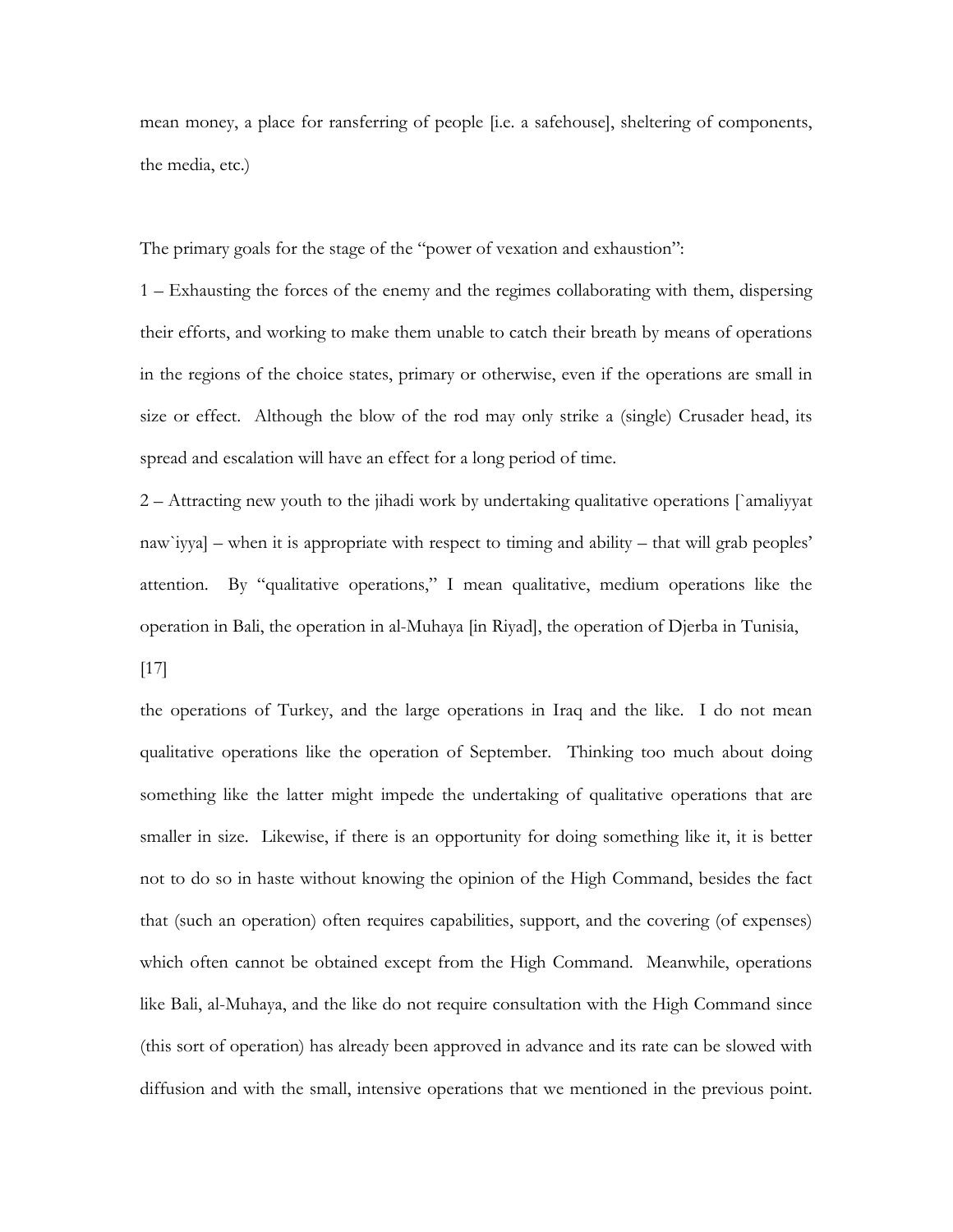Hence, after an appropriate period in which they are undertaken for the edification of those who carry out the usual small operations, it is possible to increase the rate of the various medium operations such that they approach the rate of the normal, minor operations.

Also note: The normal, small operation and its results must be considered very valuable. Sometimes the small operation leads to harmful results, or problems, or the discovery of other groups preparing for a specific, medium operation. If those who are undertaking small operations are able to advance and develop themselves for the undertaking of a specific medium operation, then they must do so, even if the small operation has to be cancelled for its sake. However, in general, the best path of advancement for nascent groups toward the undertaking of qualitative operations is to carry out small operations in the beginning, which they undertake with sound movements and precautions.

3 e Dislodging the chosen regions e regions in which it was decided to have focused movement, whether in all of the priority regions or in some of them – from the control of the regimes and then working toward the administration of savagery which will transpire in it. Note here that we said that the goal is to dislodge these regions from the control of the regimes of apostasy. It is the goal we are publicly proclaiming and which we are determined to carry out, not the outbreak of chaos.

Also note: We may be surprised at the sudden fall of regions into chaos and savagery in the peripheries or in the heart of "non-priority" states. Here there are two possibilities: either there are Islamic organizations in those regions that are capable of managing this savagery or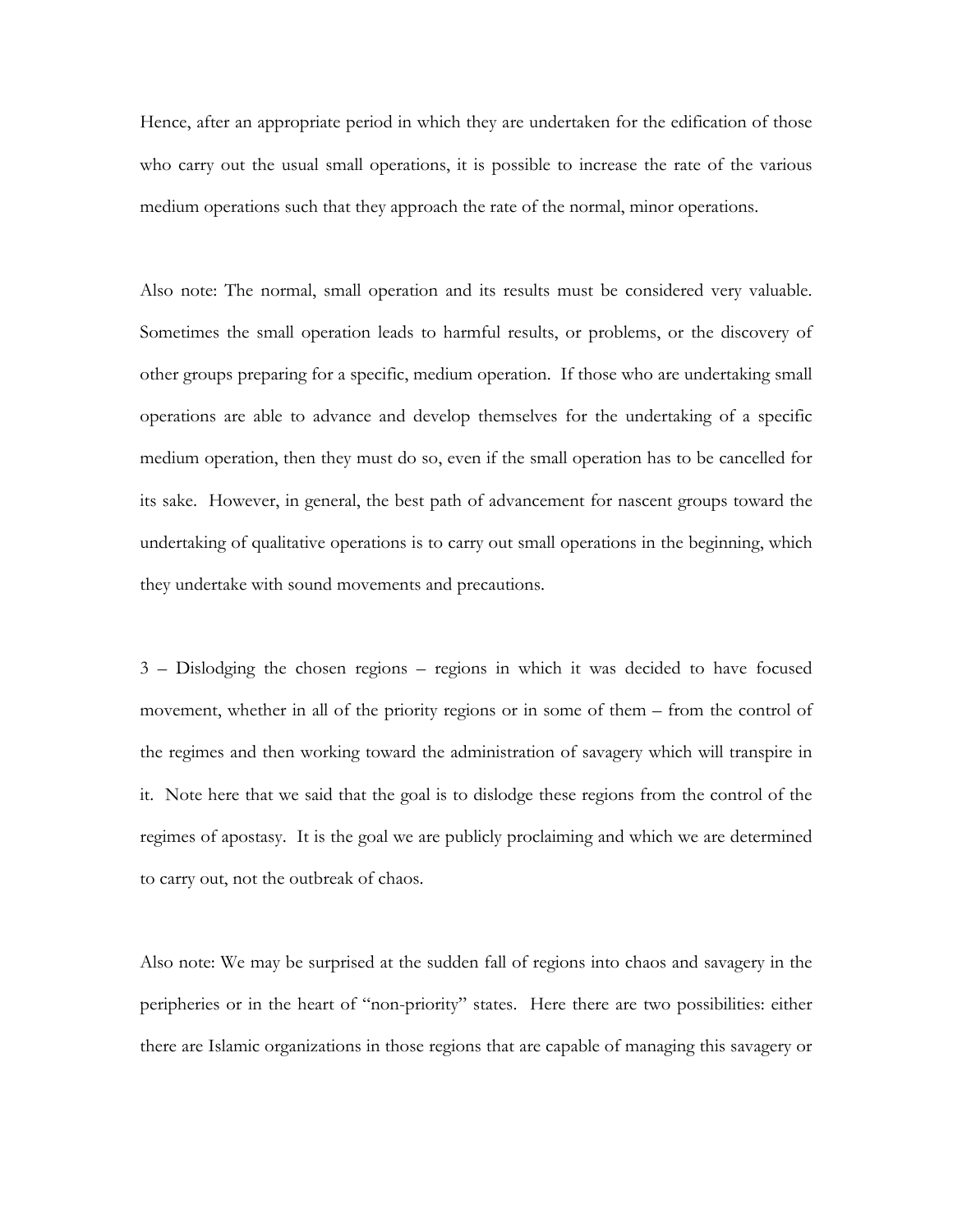there are none. If it is the latter, then those regions will be in the control of non-Islamic groups, or the remnants of the ruling regimes, or organized gangs, etc.

Here it is necessary to caution against an important doubt voiced by the learned Shaykh Umar Mahmud Abu Umar (may God free him from captivity):

"Here it is necessary to caution against the error of the call of some of the leaders of wornout groups for the necessity of preserving the national fabric, or the national weft, or national unity. This saying not only contains the doubt of unbelieving nationalism; it also indicates that they do not understand the Sunna method for the fall of civilizations and their construction."<sup>[7](#page-41-0)</sup>

4 – The fourth goal of the stage of "the power of vexation and exhaustion" is the advancement of groups of vexation through drilling and operational practice so that they will be prepared psychologically and practically for the stage of the management of savagery.

The primary goals for the stage of "the management of savagery":

We are able to set down here the most important points which we have (already) mentioned under the title: "Requirements of the Management of Savagery in its Ideal Form":

1- Spreading internal security and preserving it in every region that is managed

2- Providing food and medical treatment

 $\overline{a}$ 

<span id="page-41-0"></span><sup>&</sup>lt;sup>7</sup> "Articles Between Two Methods" by Shaykh 'Umar Mahmud Abu 'Umar (may God free him from captivity).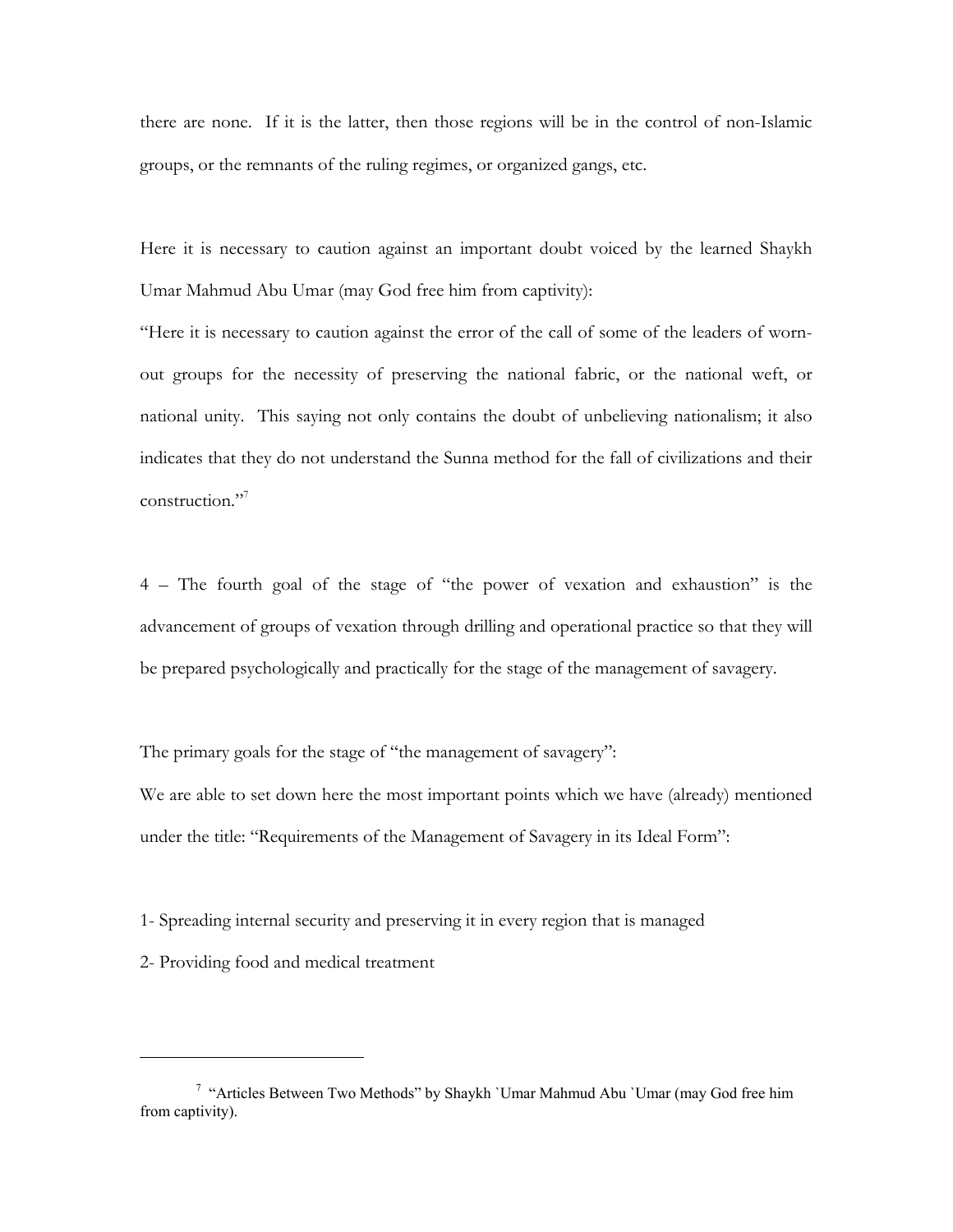3- Securing the region of savagery from the invasions of enemies by setting up defensive fortifications and developing fighting capacities

4- Establishing Sharia justice among the people who live in the regions of savagery

[18]

5- Raising the level of faith and combat efficiency during the training of the youth of the region of savagery and establishing a fighting society at all levels and among all individuals by means of making them aware of its importance. But it must be made clear that it is an obligatory duty [wujşbihi al-muta`ayyan], which does not mean that every individual member of society must practice fighting; rather, only a part or portion of the fighting ranks (must practice it) in the form which the society knows best and needs.

6- Working for the spread of legal, Sharia science (putting the most important aspects before those of lesser importance) and worldly science (putting the most important aspects before those of lesser importance).

7- Disseminating spies and seeking to complete the construction of a minimal intelligence agency.

8- Uniting the hearts of the people by means of money and uniting the world by Sharia governance and (compliance with) rules which are at least exemplified by individuals in the administration.

9- Deterring the hypocrites with proof and other means and forcing them to repress and conceal their hypocrisy, to hide their discouraged opinions, and to comply with those in authority until their evil is put in check.

10- Working until it is possible to expand and attack the enemies in order to repel them, plunder their money, and place them in a constant state of apprehension and desire for reconciliation.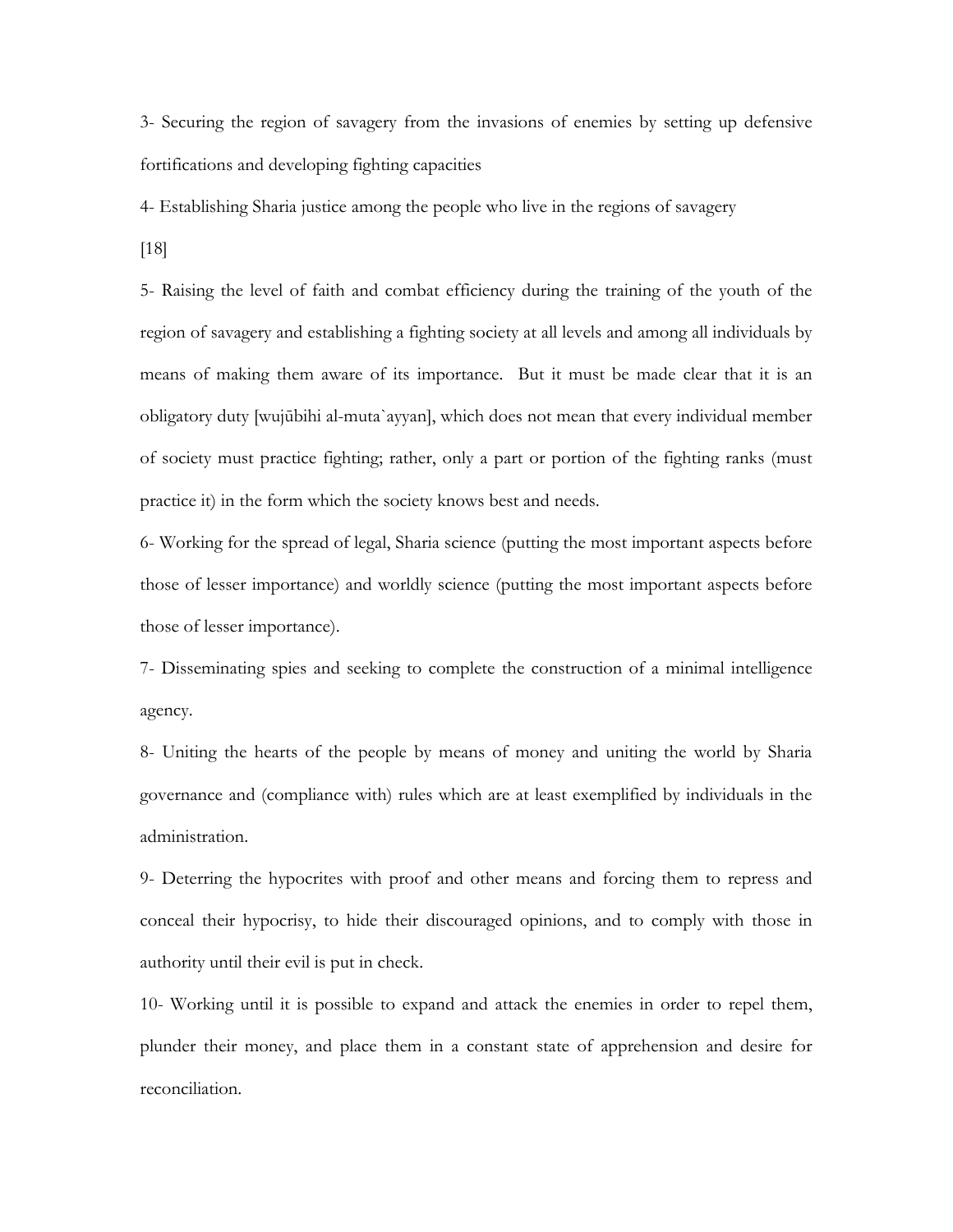11- Establishing coalitions with those with whom coalitions are permitted, those who have not given complete allegiance to the administration.

12- To these we add a future goal, which is the advancement of managerial groups toward the attainment of the "power of establishment" and readiness for plucking the fruit (of their efforts) and establishing the state.

Likewise, in this stage there are goals for which we work in the remaining, non-priority regions which have not fallen into savagery. The most important of them are:

- Continuing in vexation and exhaustion (operations) as much as possible.

- Establishing a network of logistical support for the regions of savagery managed by us, both neighboring regions and those that are far away.

If there is conflict between carrying out vexation (operations) and undertaking logistical support, the most suitable and useful option has priority.

The plan of action and movement:

Sequential strikes against America, ending with the strike of September which America deserved according to the sharia and which will succeed according to fate (by God's permission) if they were faithfully discharged. And it did succeed, praise be to God. The inevitable result of this escalating sequence is the fall of the prestige of America among the masses and among the elites of the world in the armies of apostasy.

In addition to igniting upheavals [lit. "events"] and the approach of the fire to the region, there was an expansion of the jihadi current which more than doubled what it lost in the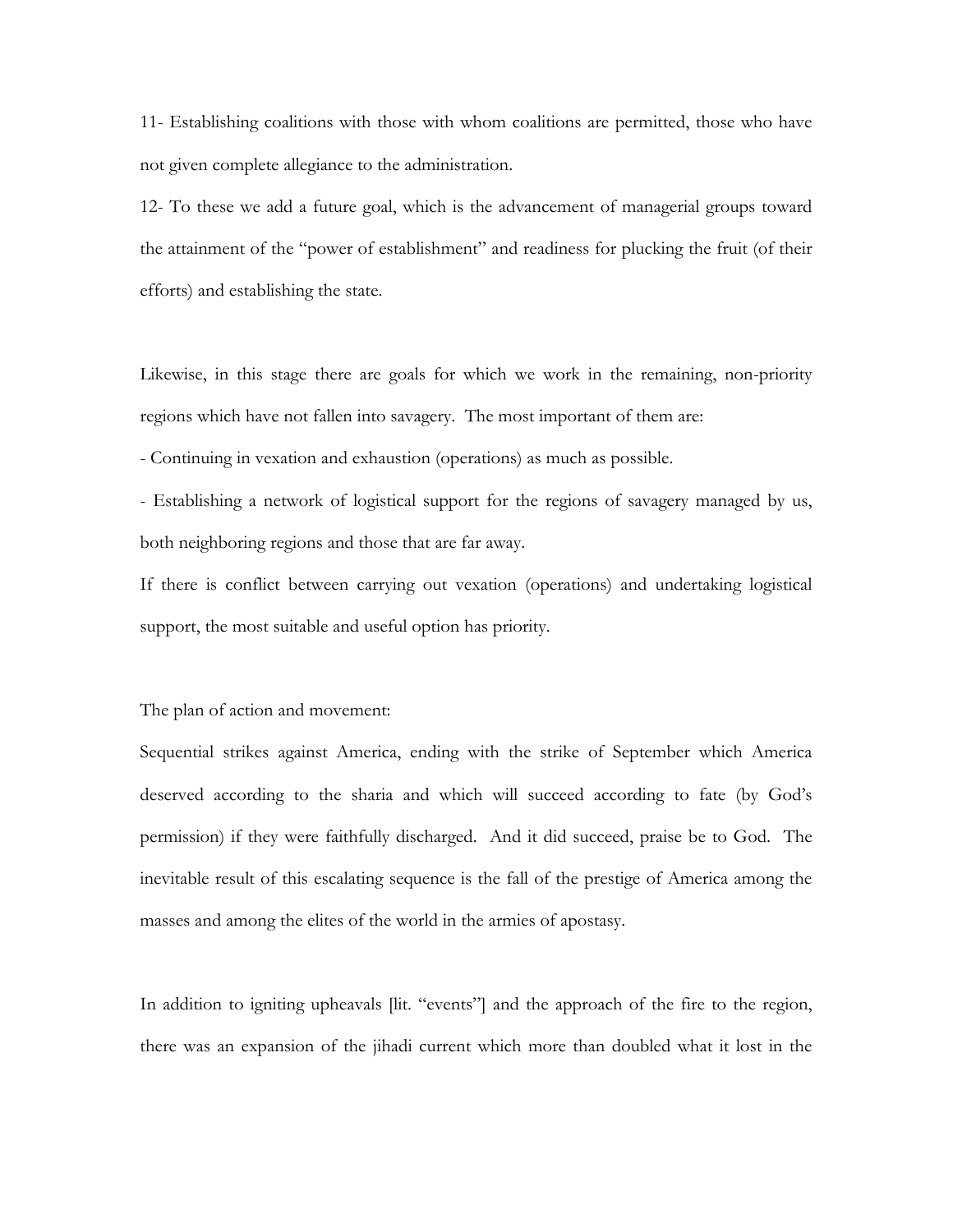upheavals of the nineties. This expansion usually happens alongside upheavals and large operations in accordance with their size.

As a consequence, America will either seek revenge and the conflict will intensify or it will launch a limited war. In the case of the latter, its grudge will not be satisfied and it will not succeed in curbing this escalating expansion. America might have caused the downfall of the state of Afghanistan, which it had already planned for, or it might have collapsed without the momentous events of September (refer to the preface). However, (America) will begin to confront the transformation of this expansion into tens of thousands of groups (like those of) September, which will turn their strikes against it and America will not find a state as an entity from which it can take its revenge, and the remaining (states) are its clients. Thus, it will become clear to it that the regimes which support it cannot protect it from attacks and cannot preserve its strategic interests and the interests of its adopted daughter, Israel, in the region. It has no choice but to fall into the second trap. As for the first trap, we have already mentioned it. It is the invasion of Afghanistan. The mere failure of America to achieve all of its military goals in this country and the continuing

# [19]

resistance of this country throughout one or two years or more will convince the masses and some of the noble ones among the armies of apostasy that opposition to America is possible. As for the second trap, it is to put (America's) armies, which occupy the region and set up military bases in it without resistance, in a state of war with the masses in the region. It is obvious at this very moment that it stirs up movements that increase the jihadi expansion and create legions among the youth who contemplate and plan for resistance, (even though) these forces had previously been present and well-established while the people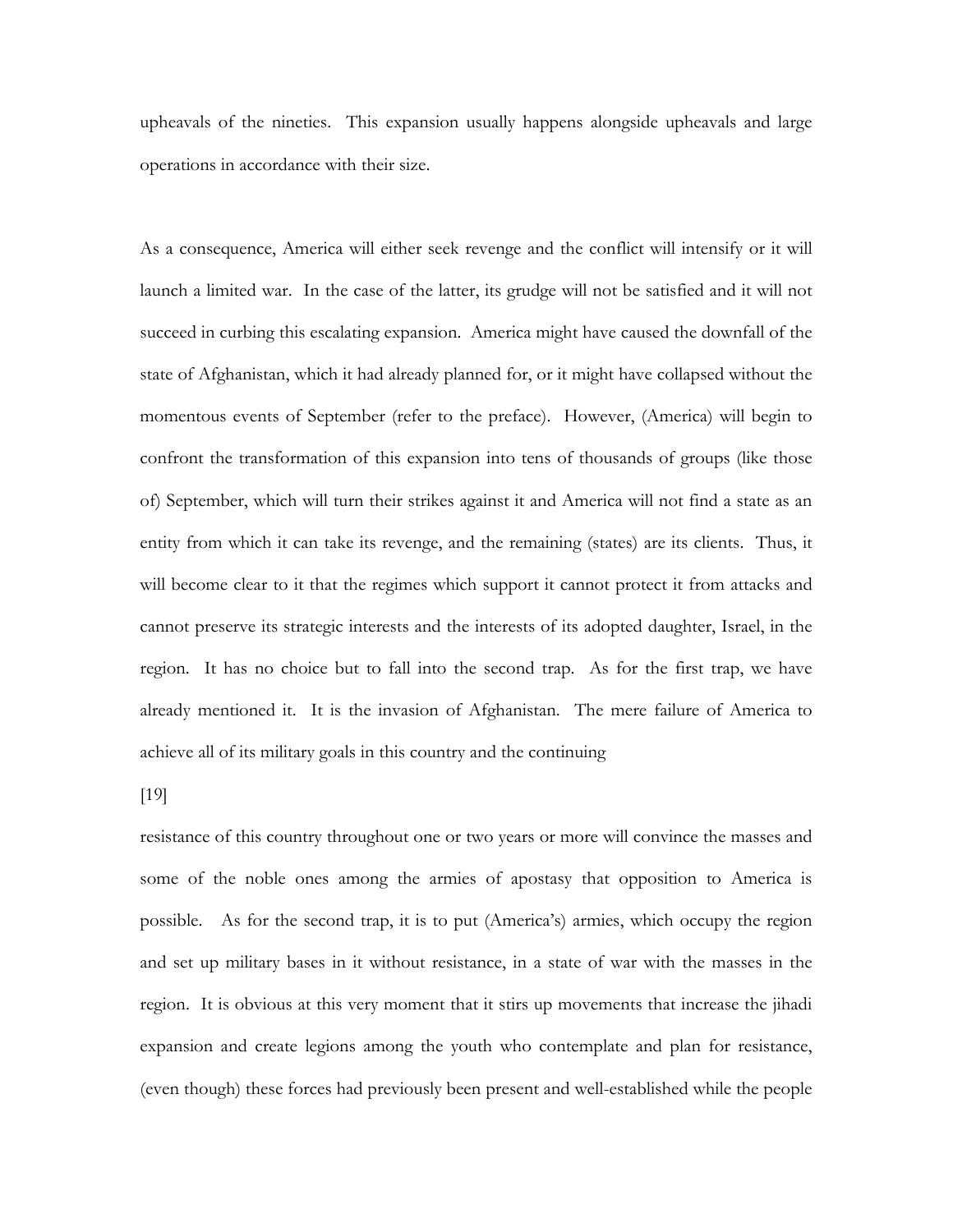slept right next to them and sensed no danger. Likewise, it began to become clear to the American administration that it was being drained; that the ease of entry into more than one war at a time was mere speculative words suitable only for paper; and that the remoteness of the center from the peripheries had a profound effect on its ability to end the wars. All of these results grow more serious day after day. Praise be to God for all eternity.

Behold the blows that are directed toward (America) and its allies in both the East and the West! These blows have continued until this very moment. Therefore, what is the plan by which we shall shape [lit. "provoke"] events from now until we have completely accomplished (by the permission of God) our goals which we mentioned above?

- Diversify and widen the vexation strikes against the Crusader-Zionist enemy in every place in the Islamic world, and even outside of it if possible, so as to disperse the efforts of the alliance of the enemy and thus drain it to the greatest extent possible. For example: If a tourist resort that the Crusaders patronize in Indonesia is hit, all of the tourist resorts in all of the states of the world will have to be secured by the work of additional forces, which are double the ordinary amount, and a huge increase in spending. If a usurious bank belonging to the Crusaders is struck in Turkey, all of the banks belonging to the Crusaders will have to be secured in all of the countries and the (economic) draining will increase. If an oil interest is hit near the port of Aden, there will have to be intensive security measures put in place for all of the oil companies, and their tankers, and the oil pipelines in order to protect them and draining will increase. If two of the apostate authors are killed in a simultaneous operation in two different countries, they will have to secure thousands of writers in other Islamic countries. In this way, there is a diversification and widening of the circle of targets and vexation strikes which are accomplished by small, separate groups. Moreover, repeatedly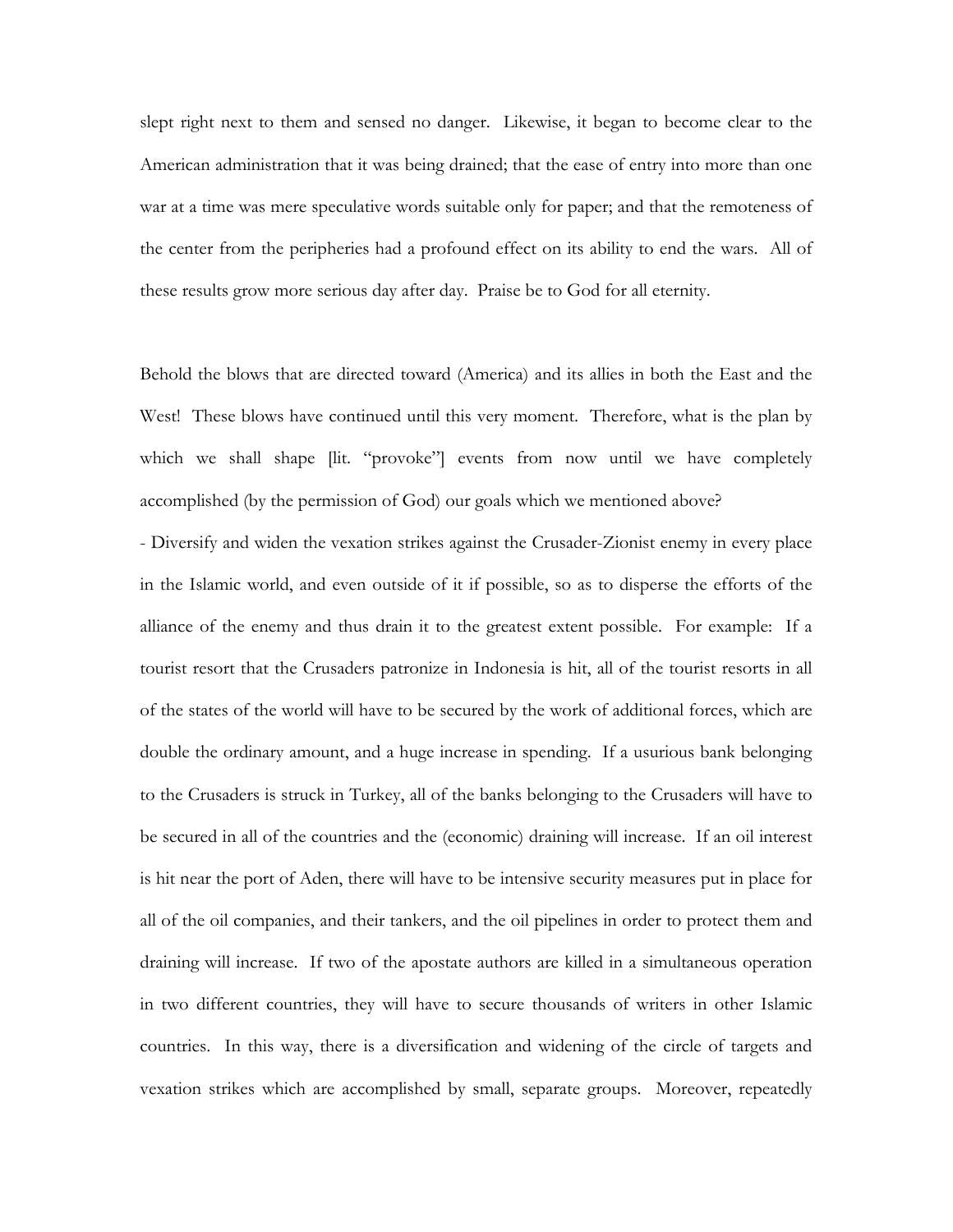(striking) the same kind of target two or three times will make it clear to them that this kind (of target) will continue to be vulnerable.

The targets we must concentrate on and the reasons for that:

We said that we should strike any kind of target permitted in the Sharia. However, it is necessary to focus on economic targets, particularly petroleum. One might say that we will be faced with a media campaign in which every accusation will be directed against us, beginning with (the charge that we) are working to impoverish and weaken the countries economically, and so on.

And some will remind us that when the Islamic Group in Egypt directed its attacks against tourism, it is not appropriate to use their idea now or then since they attacked a forbidden target and weakened the economy of the regime of apostasy. Likewise, it was not appropriate to respond to the media campaign of the regime. We will return to this point (later).

As for attacking economic targets from which the enemy benefits, particularly petrol, the reason for doing so is that this is the core – or at least the prime mover – of the enemy and its great leaders will only be cut down by this means. Hitting economic targets will force (the enemy) to goad the regimes, who are (already) exhausted from protecting the other remaining targets (economic or otherwise), into pumping in more forces for its protection. As a result, feebleness will start to appear in their forces, especially since their forces are limited, for there is a rule for the regimes of apostasy that says: police forces and the army in general, and the forces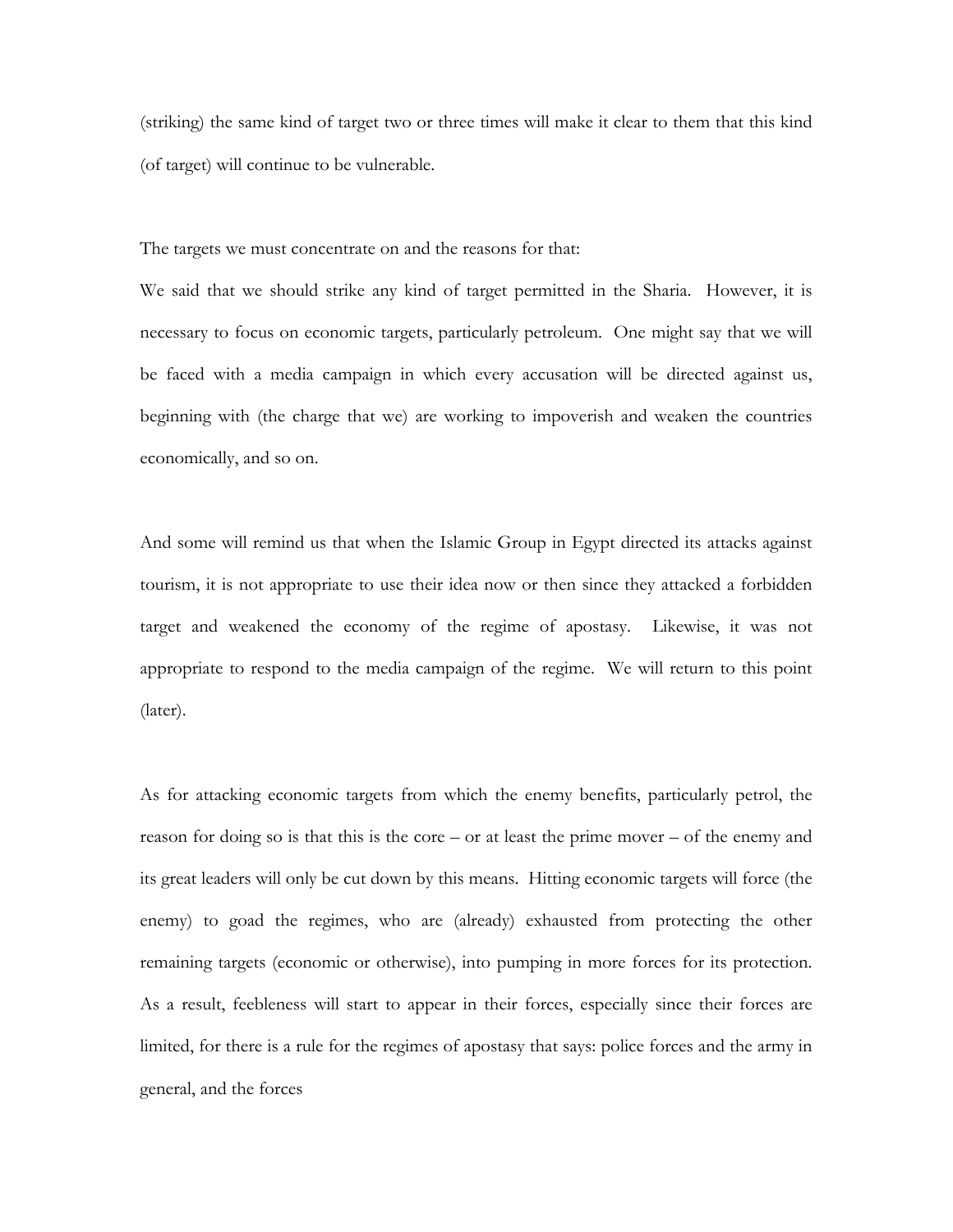battling terrorism and protecting against terrorist operations in particular, must be safeguarded from infiltration. For example, it is better for the department of investigation in Egypt to have five thousand loyal officers than to have twenty thousand which have been infiltrated by one of the Islamic groups. Thus, their forces are limited and select and the regimes have to put in place the following priorities:

First: Personal protection for the royal/ruling families and the presidential institutions. Second: Foreigners.

Third: Petroleum and the economy.

Fourth: Entertainment spots.

Beginning by focusing (one's) interest and attention on these targets is a hindrance (to achieving the objectives), while the peripheries and the crowded, popular regions are devoid of military forces or there are a number of troops in them with brittle leadership and weak power, without a sufficient number of officers. That is because those who are qualified will be positioned for the protection of economic goals and the protection of rulers and kings. Thus, these large numbers of forces are sometimes structurally weak and it is easy to attack them and take large amounts of their weapons. The public will see how the troops flee, heeding nothing. At this point, savagery and chaos begin and these regions will start to suffer from the absence of security. This is in addition to the exhaustion and draining (that results from) attacking the remaining targets and opposing the authorities.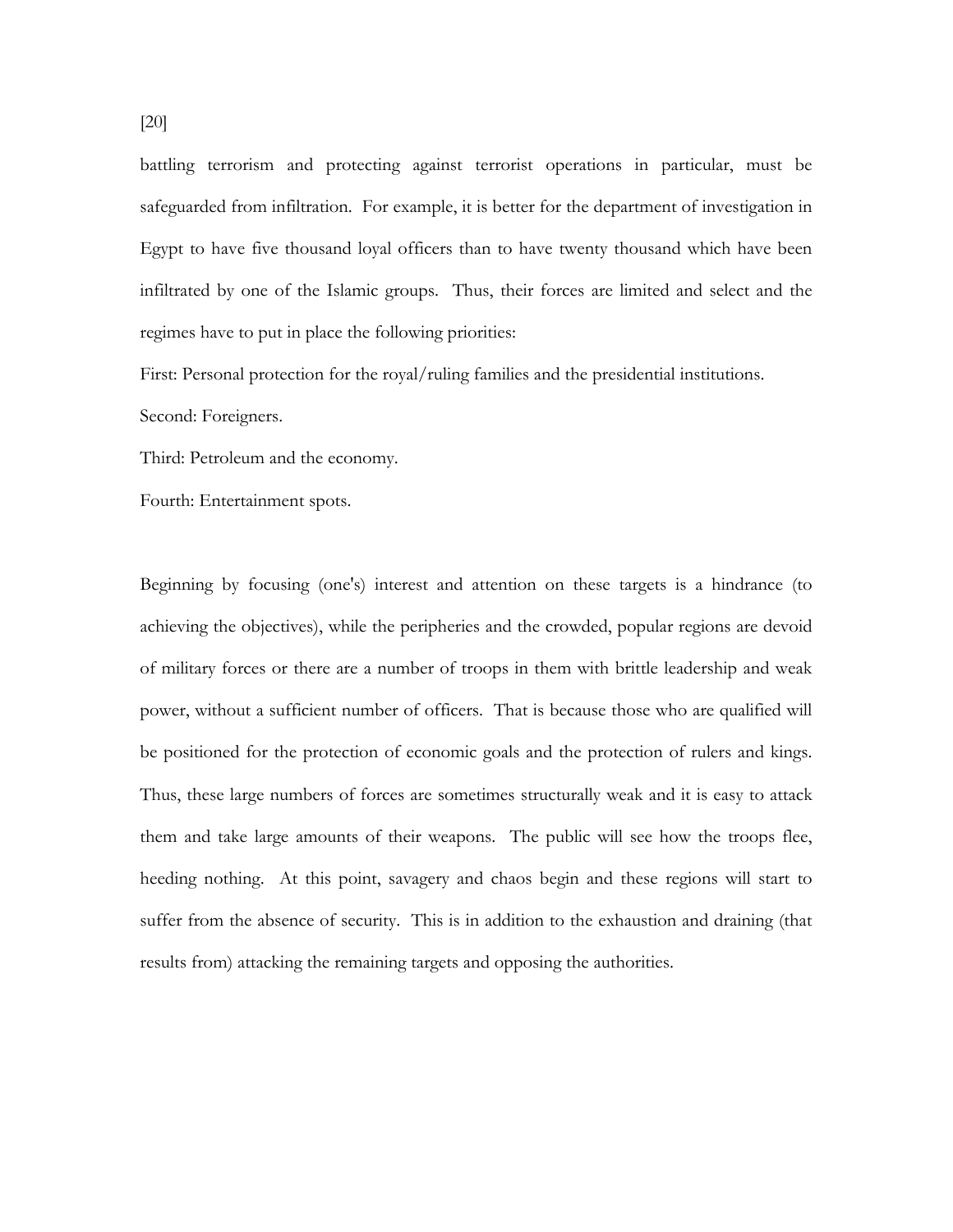However, what we have said here is not enough for the readers to understand the issue of (attacking) petroleum (interests) without raising objections and doubts. The reader should refer to the following sections in the coming topic:

— Using the time-tested principles of military combat

— Understanding the rules of the political game (used by) our opponents and their fellow travelers and interacting with them in accordance with Sharia politics.

- $\equiv$  Polarization, especially the part concerning money and the part concerning the media
- $\overline{\phantom{a}}$  Likewise, let the reader refer to the following articles connected with the topic:
- The article, "Battle of Patience"
- The article, "Polarization and Money"
- The article, "Universal Laws Adhered to by the Elect and Others"

Each section or article (named above) has a portion that will clarify this point about the economy and petrol and facilitate comprehension of it. These portions will explain how the sectors can be targeted without wasting inviolable blood and wealth.

We now return to the remainder of the plan. At the occurrence of savagery: If our groups are close to the place of savagery or there is a way to get to it and there are spies and individuals in the region of savagery who will give their allegiance to us, then we must study the situation and the extent of our capacity to settle there for the management of this savagery. If some of the groups of vexation unite in a single entity and settle there in order to manage one of the regions of savagery, it must, along with the regions of savagery neighboring it, balance between concentrating in one place and spreading out, so that the enemy will be made to know its capacity for deterrence and be made to feel uneasy. This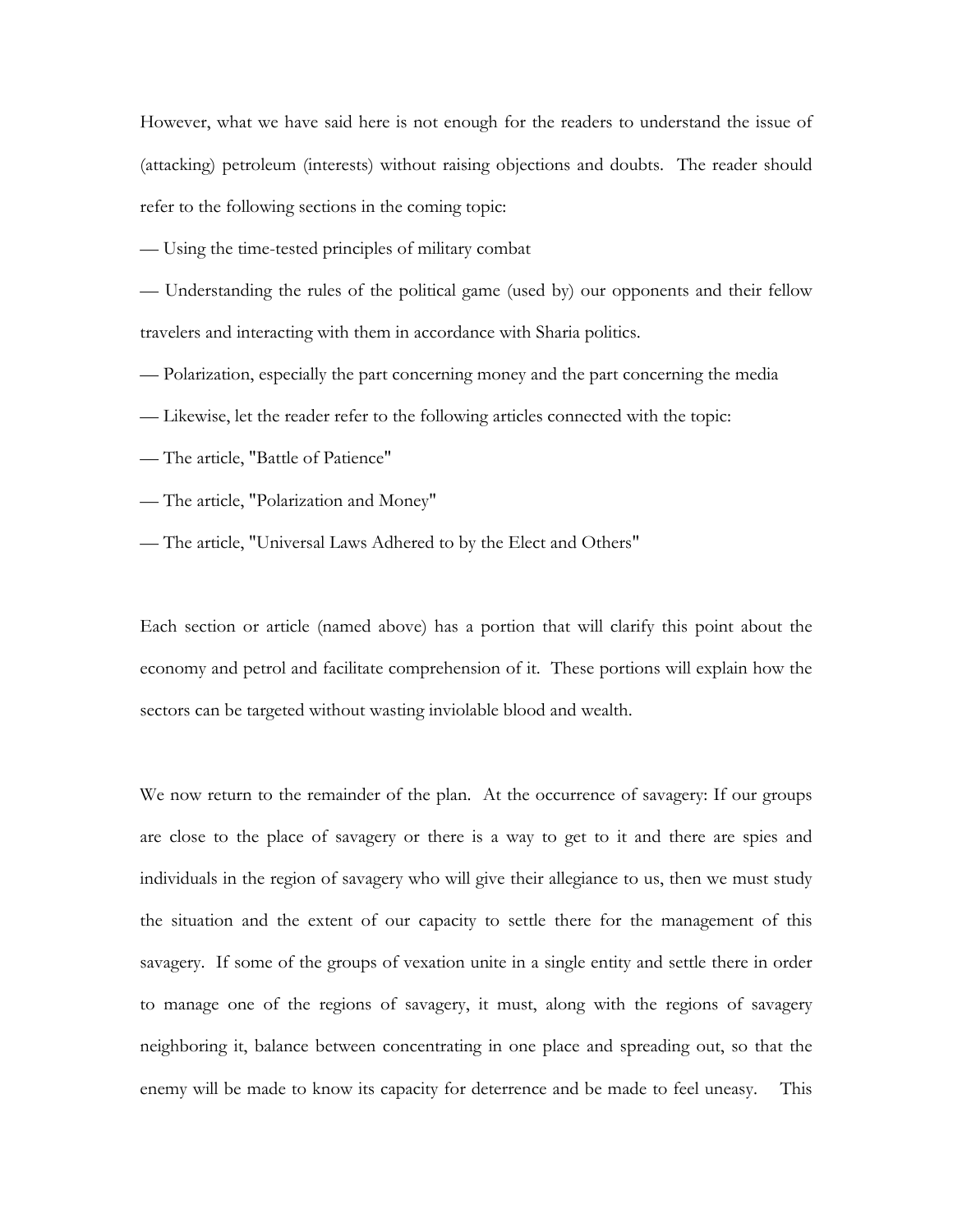deterrence, which the leaders and their subordinates learn of, frightens the leaders, while their subordinates begin

[21]

to think about uniting with the mujahids in order to die as martyrs rather than dying with the tyrannical infidels. At this point the enemy may lean toward reconciliation-of course, without a treaty—and the enemy will satisfy himself with (retreating to) the back lines for the protection of the economy and money, and this is where his troops will be concentrated.

With the return of the enemy to the back lines, he withdraws from positions and the security breakdown and savagery increases. Furthermore, the mujahids begin to complete (their) development, following up, training, and achieving the next steps. Thus the reputation and stature of the mujahids begin to rise.

Whenever the enemy sees this spirit, he can do nothing but unite with the mujahids or withdraw even more. An increase of savagery also results, which we must manage after we have studied the region (where it occurs) and communicated with our vanguards in it. And so forth...

Simplifying the preceding plan on specific points:

This plan requires:

 $\overline{a}$  A military strategy working to disperse the efforts and forces of the enemy and to exhaust and drain its monetary and military capabilities.

 $\sim$  A media strategy targeting and focusing on two classes. (The first) class is the masses, in order to push a large number of them to join the jihad, offer positive support, and adopt a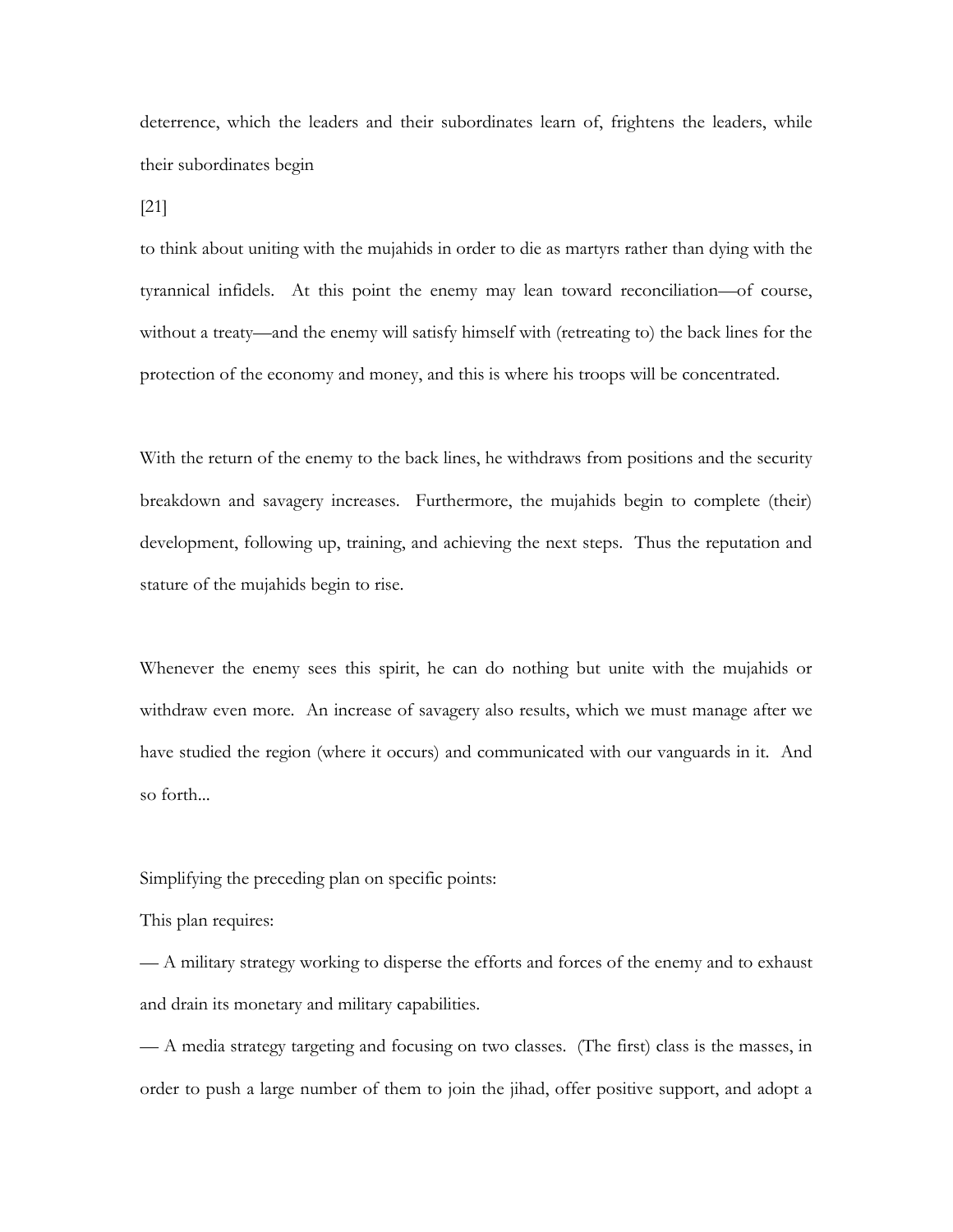negative attitude toward those who do not join the ranks. The second class is the troops of the enemy who have lower salaries, in order to push them to join the ranks of the mujahids or at least to flee from the service of the enemy.

After a suitable period of time, we will work for:

— Developing a military strategy in order to push the forces of the enemy to pull back around the economic targets in order to protect them.

— Developing the media strategy such that it reaches and targets the heart of the middle leadership of the armies of apostasy in order to push them to join the jihad.

 $\frac{p}{n}$  Plan, prepare, and train for the exploitation of the results of the previous points—the outbreak of chaos and savagery.

— Establishing a media plan which seeks, in each of these stages, rational and Sharia justification for the operations, especially (targeting) the masses. (It must be a plan) which escapes the captivity of targeting individuals of the other Islamic groups, who already understand everything! However, the masses are a difficult factor which will be our back and our support in the future, provided that there is transparency in this plan and even an acknowledgment of errors sometimes. This will reveal the lies and tricks of the enemy and firmly establish the impression of our truthfulness among the masses.

When this media plan—from now on, the media committees must designate who plans it accompanies this stage of the administration of savagery, its specific target is to (motivate) crowds drawn from the masses to fly to the regions which we manage, particularly the youth after news of (our) transparency and truthfulness reaches them so that they may be fully aware of the loss of money, people, and worldly gains [lit. "fruits"].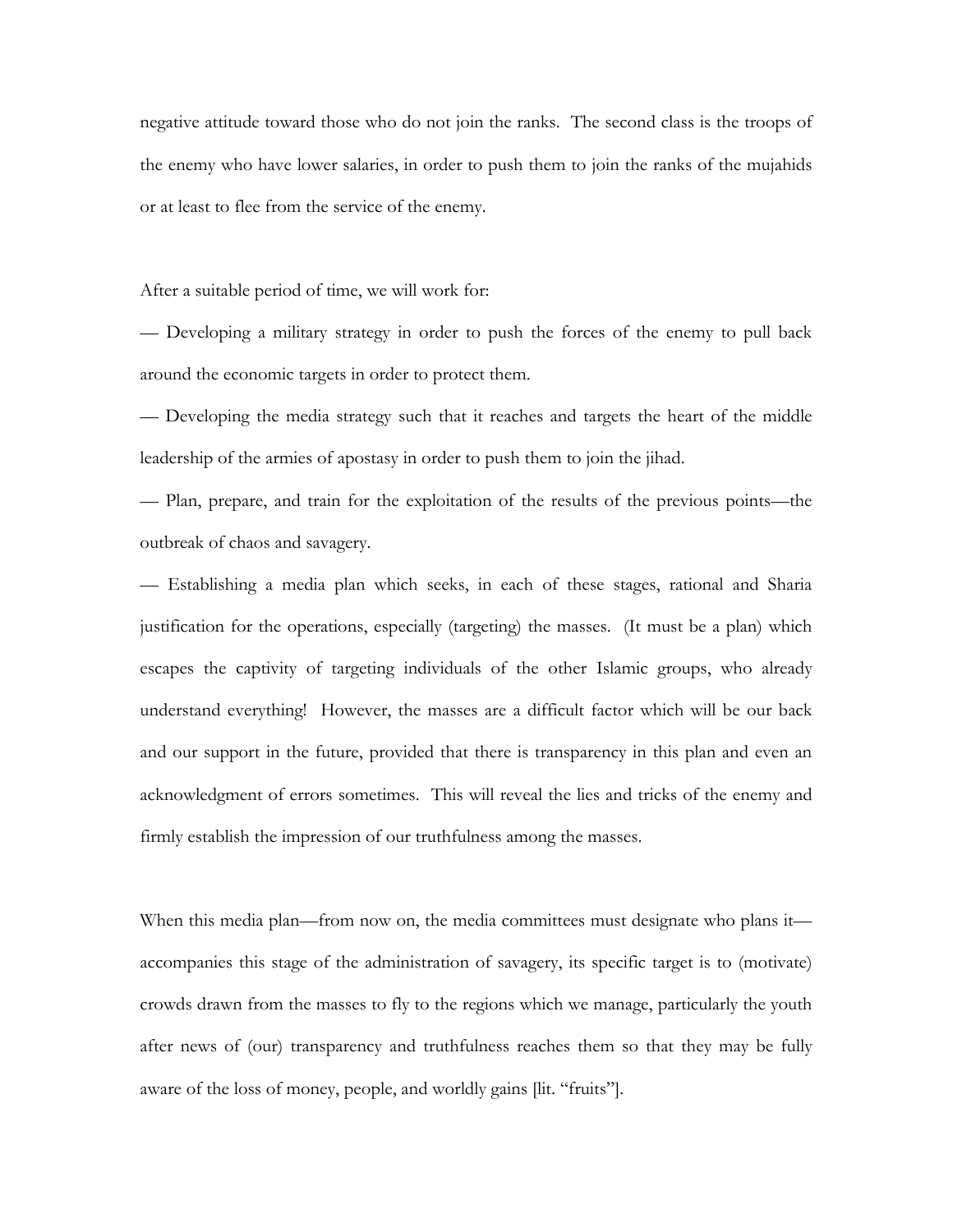Notice that when we say that the masses are the difficult factor, our meaning is not that we make our movement dependent on them. We know that they not generally dependable on account of what the Taghuts created in their structure. (We also know) that there is no improvement for the general public until there is victory. (As for) whoever ignores the masses and presumes expects that they will (represent) the majority, the role of media politics is to gain their sympathy, or at the very least neutralize them. However it has been decreed for us that we have among the people—by the permission of God and through His power—a reserve (capable of) effective action, on the condition that we undertake what we must in ways that will polarize the elect of this Umma from the rest of the masses. We beseech God to forgive us our sins so that we may be counted as one of them. On the assumption that we need half a million mujahids for our long battle until it ends as we wish (by the permission of God), the possibility of adding this number from a nation of one billion people is easier than adding them from the youth of the Islamic movement who are (already) polluted

### [22]

by the doubts of the evil shaykhs. The youth of the nation are closer to the innate nature (of humans) on account of the rebelliousness within them, which the experiences of the past decades confirm for us. As for recent events, it has become clear to all that the common person, by his innate nature, has dealt with them in a much better manner than the inert Islamic groups who surrender their religion to the evil monks and rabbis.

We note that sometimes much of the thinking which shapes a media topic must be directed towards refuting the doubts of the evil shaykhs, even if it is a subject directed toward the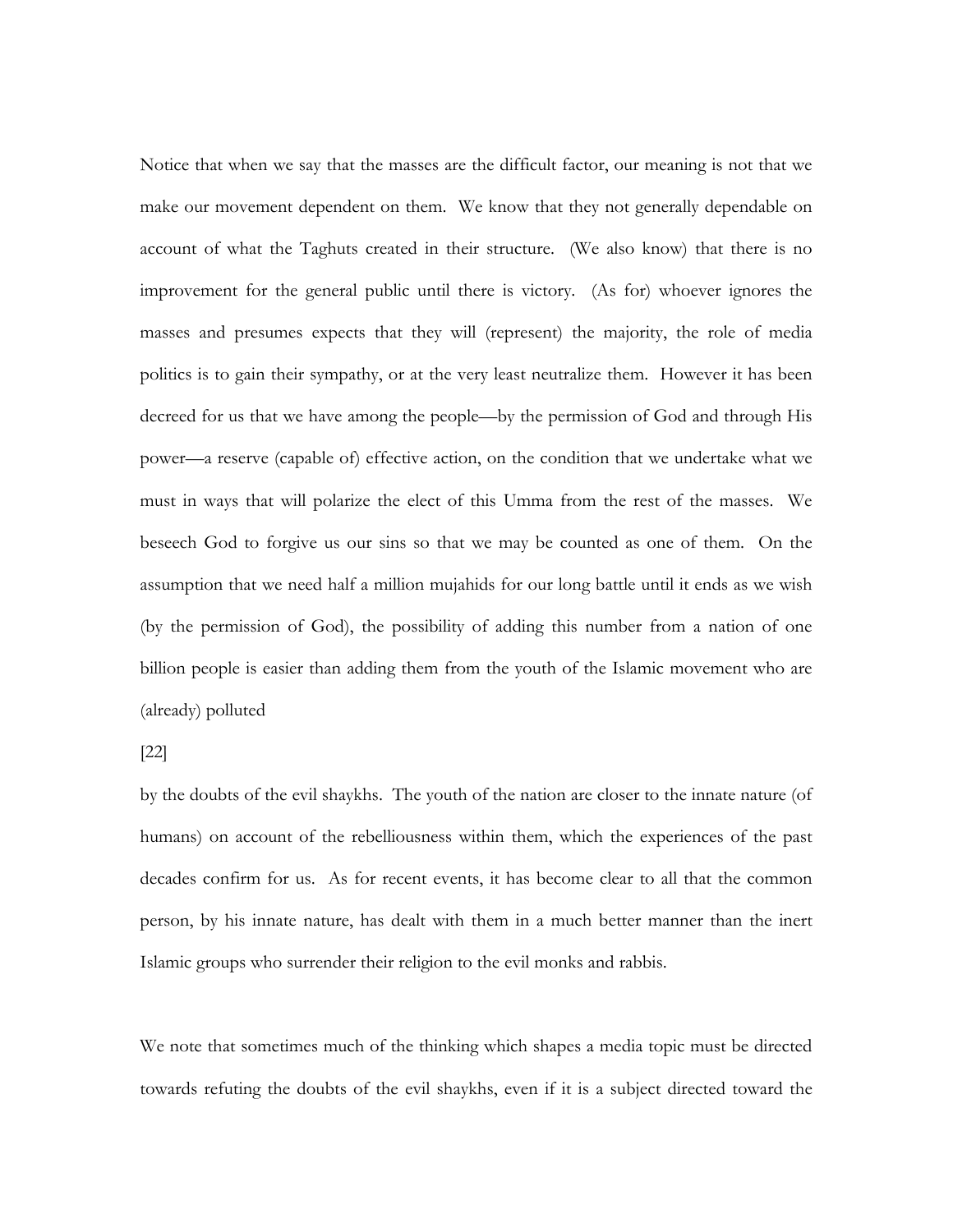masses. This is no doubt necessary, but there should be more concentration on a presentation tailored to the mentality of the people and (which addresses) the ideas that prevent them from joining the ranks of the jihad, particularly (emphasizing) to them that they have a way of thinking and a sentiment that is different from the mentality of "the two ways"!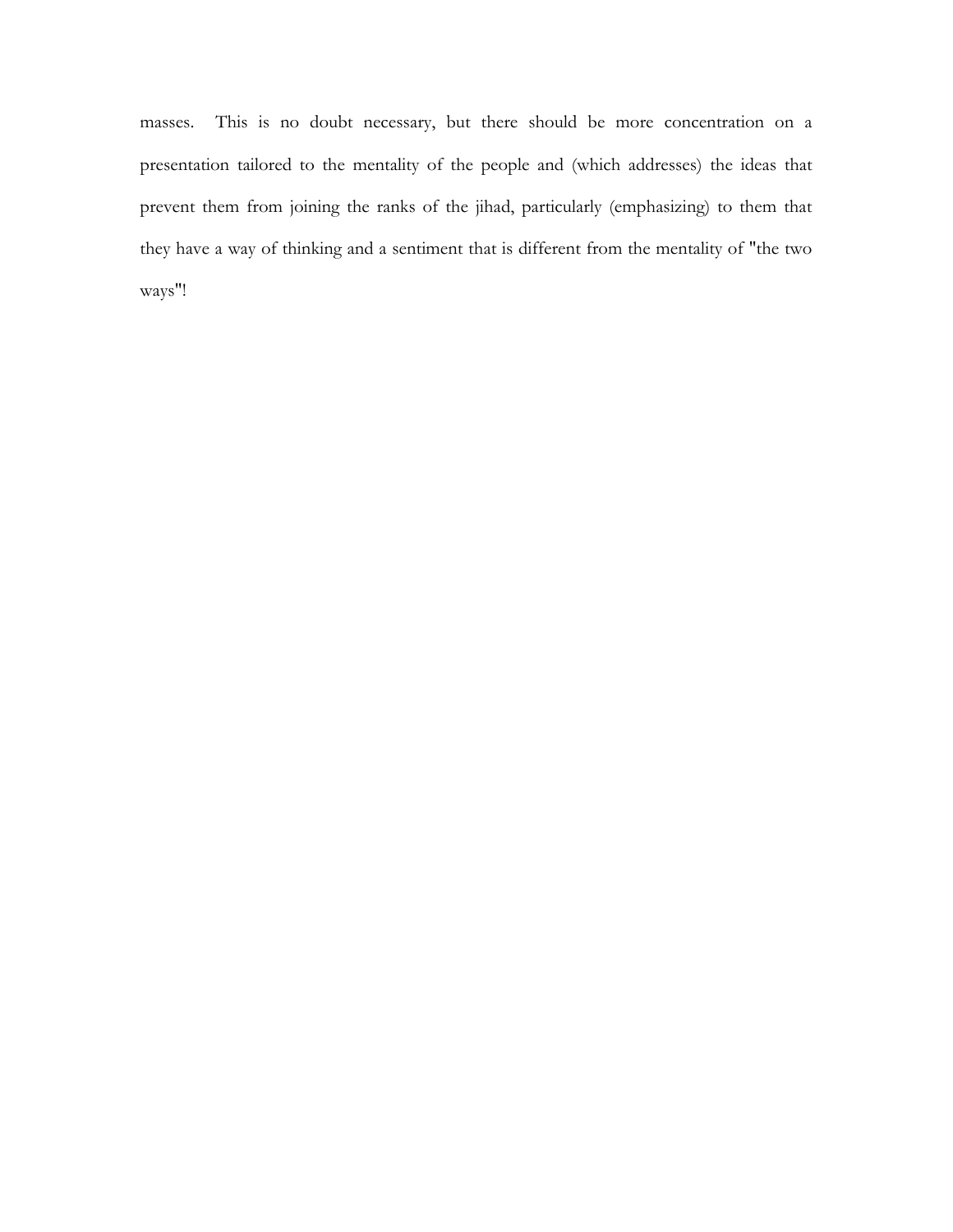Third Topic: The most important principles and policies for implementing the plan of action and achieving, in general, the goals of the stage of "the power of vexation and exhaustion"; and, in particular, the goals of the stage of "the management of savagery" (by the permission of God)

#### Section One

## Mastery of the Art of Management

By the grace of God, the organized Islamic work is beginning to be managed on the highest administrative level in our Islamic world, especially the jihadi organizations. However there still needs to be more mastery, general training, and advancement in order to encompass the greatest amount of the sectors of the Islamic movement, especially since we are approaching (by the permission of God) a stage in which our administrative needs will be expanded in what we have called the stage of the administration of savagery, where we will mix with hundreds of thousands of people and they will require the administration of regions from us as diminished governments. If we are not prepared to deal with that, we will face dangerous problems, to say nothing of the harm (that results from) random behavior or (from) a rigid management organization which stops action by its inflexibility and prevents development and advancement. Therefore, the numerous small and medium jihadi groups, which upheavals have created and which have appeared, by the grace of God, in every part of the Islamic world, must begin to abandon random behavior from now on and also administrative rigidity.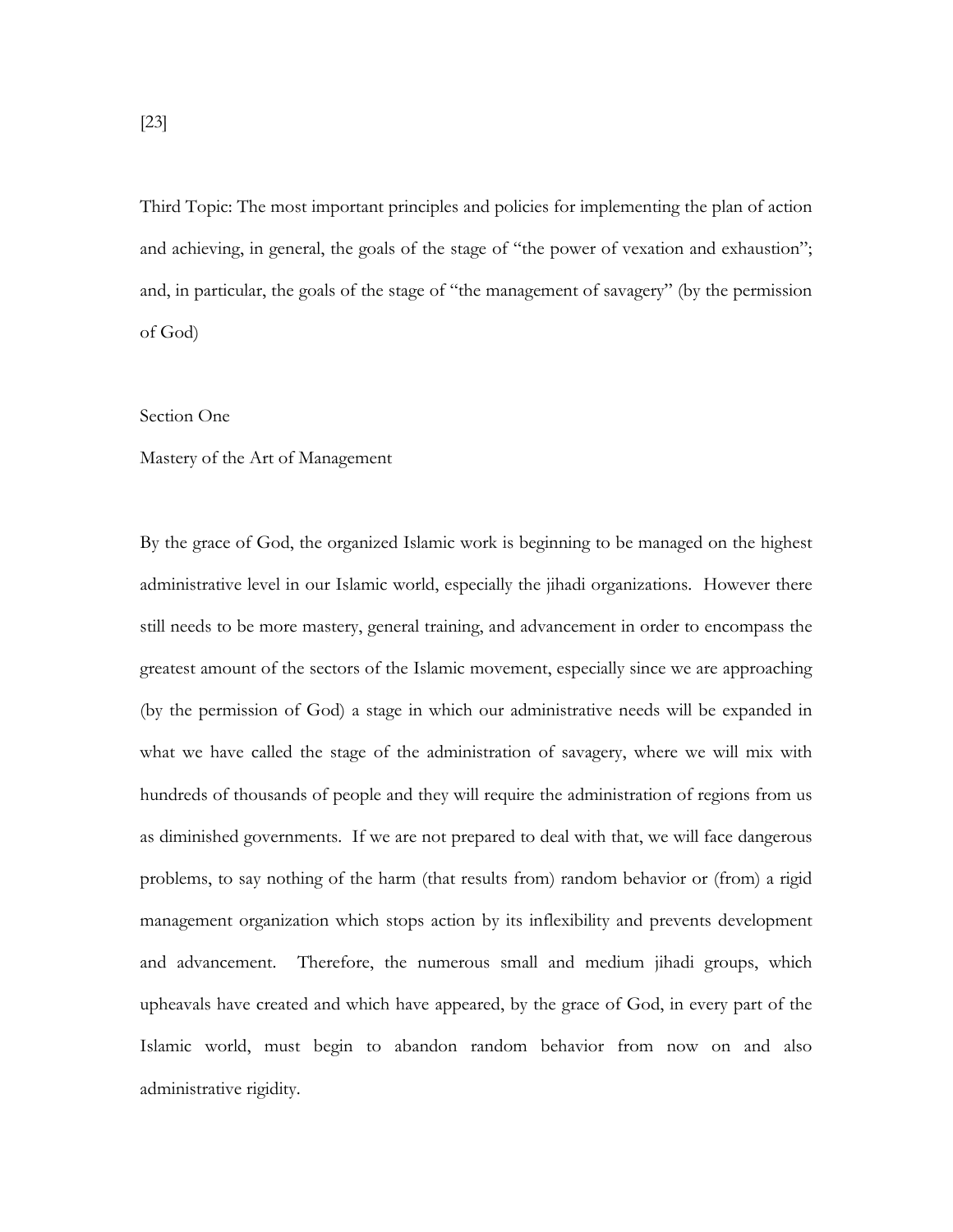The most important skill of the art of administration that we must use is learning how to establish committees and specializations and dividing labor so that all the activities do not fall on the shoulders of a single person or small group of people, in addition to training all of the individuals and passing on practical knowledge until (the point is reached) that if one manager disappears another will arise (to take his place). And it is necessary that each individual be trained in all or a large part of the branches so that it is possible to pass on skills, according to need, from one place to another. Of course, this is without the individuals knowing the secrets of the branches in which they do not work; rather, I mean training and passing on practical knowledge, such as skills and techniques, and no more.

The mastery of the art of administration saves a lot of time and blesses the effort exerted (to acquire it), especially since we are in a race against time and we need to undertake any effort in such a way that we get the best results.

It is possible to discover individuals within each group who have mastered the art of administration innately (there are references and administrative studies which speak about the one who leads innately and the one who manages innately and how to discover him and unleash his talents). However, the urgent need remains to polish these talents through acquired learning and practical exercise.

Naturally, in the beginning those with previous experience will advance and they must undertake the preparation of the second generation. The most prominent of those who have been selected among the second generation are the intelligent, pious students of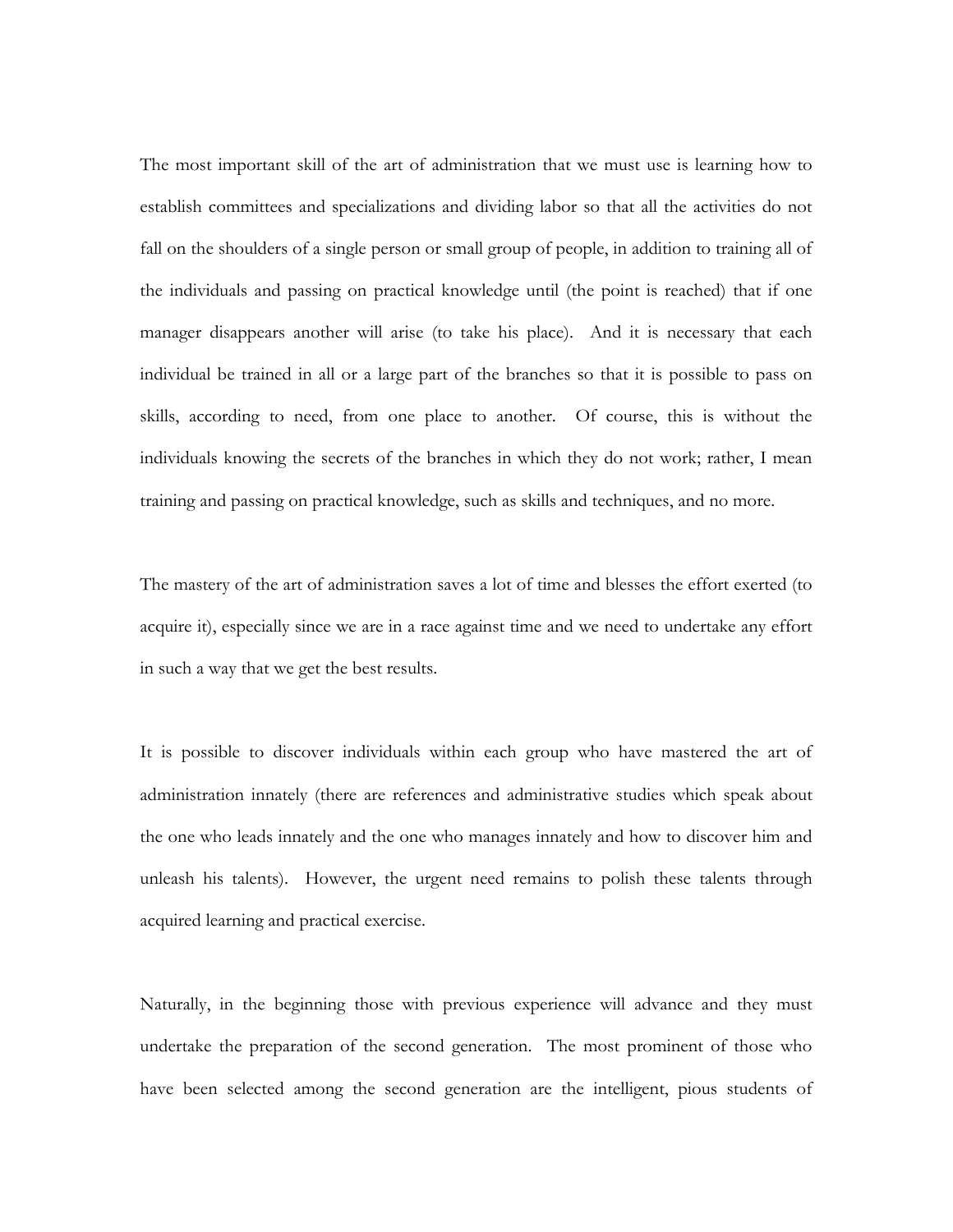knowledge and those who responded to horrors and calamities with composure, calmness, and deep thought. These final attributes are more characteristic of one who can be entrusted with leadership work in the movement, in addition to his administrative work.

We must make use of books on the subject of administration, especially the management studies and theories which have been recently published, since they are consonant with the nature of modern societies. There is more than one site on the Internet in which one can obtain management books. I believe that the epitomes which can be downloaded from the site Mufakkirat

## [24]

al-Islam (The Notebook of Islam) are very good, especially since it includes epitomes of modern global studies and good commentaries from those who are well-versed in it, as well as the explanation that its modern methods are the fundamentals of the Sunna and the way of the leaders of the salaf. Likewise, the commentaries provide ample warning against Sharia mistakes. Moreover, it is possible to obtain more management books and resources from other sites on the Internet or from libraries and publishing houses, keeping in mind that we must undertake practical application when study of them is complete so that we may see the administrative styles (positively) influence the work. Thus, we will defuse the positive results from it to all our sectors and more, in keeping with the nature of our work.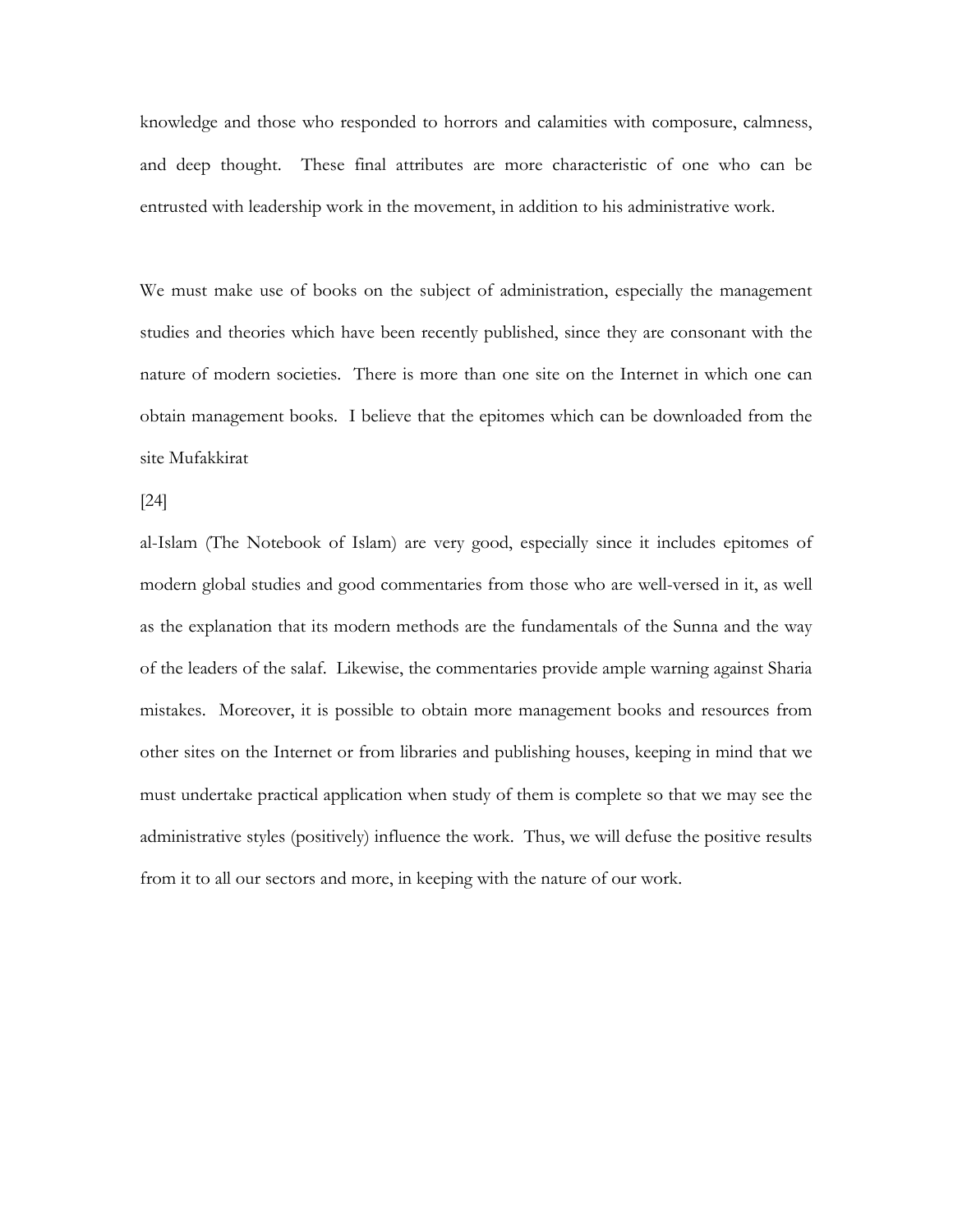#### Section Two

Who Leads, Who Manages, and Who Authorizes the Fundamental Administrative Decisions?

There is a dependable rule in Islamic activism which is, "Not every leader is a manager and not every manager is a leader".

If we were to abide by what we mentioned in the previous point, we should change (this phrase) into "Every leader is a manager but not every manager is a leader".

The manager or executive is any individual within the movement or the group—who has mastered the art of administration—who can be appointed to manage a financial or nutritional sector or the like without him knowing, to the extent possible, the secrets which would harm the work. And as for the leader, he must be the object of complete reliance within the movement, and entrusted with its actions and its secrets. The leaders no doubt know many of the secrets of the movement to the same extent. Some of the leaders issue fundamental and secondary administrative decisions, while others issue decisions that include Sharia dimensions. Therefore, in our plan we open the door of management wide to those who have mastered its art. As for the door of leadership, it is only open to those who are reliable, even though there is a security apparatus which keeps watch over the two doors, monitoring the professionalism of the actions of the leaders and the managers in order to prevent infiltration.

An important aspect of the higher administrative and political decisions: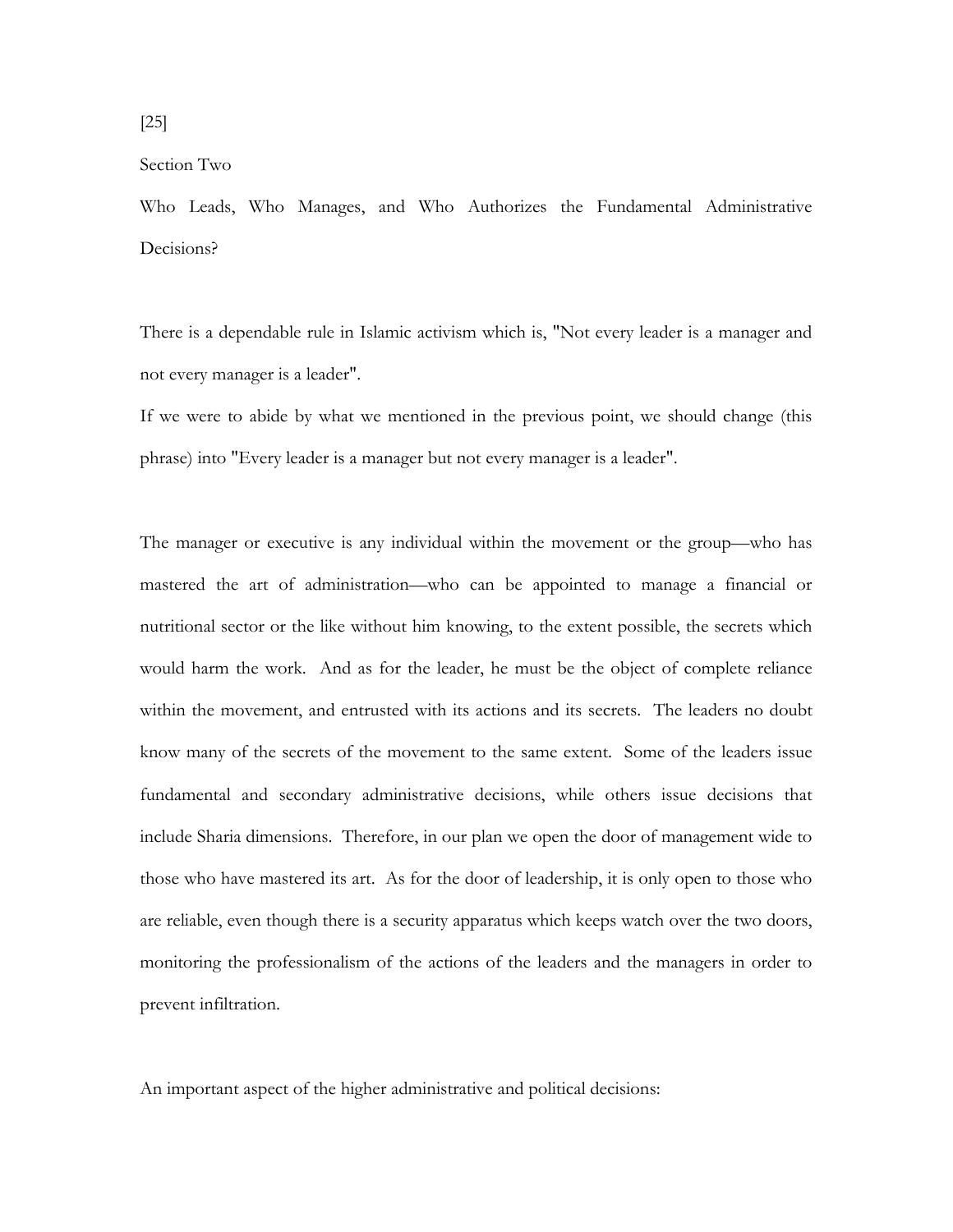In accordance with the preceding, an important point becomes apparent to us, which is: What is the most important thing, from a Sharia and realistic standpoint, that should be abundantly found in leaders who issue higher administrative decisions which include the targeting of some classes of people and not others?

Even if the High Command, the field commanders directing the work, or those who are usually distinguished by experience and political shrewdness generally issue higher administrative and political decisions, one should pay particular attention to the administrative decisions concerning the targeting of certain classes of people and not others. Naturally, these fundamentally require setting a guideline and issuing a precise or secret sharia judgment which must be passed by those firmly-rooted in knowledge in the main jihad movement before it is issued, or, if it is impossible to refer to the ulama of the main jihad movement, a scholar firmly-rooted in knowledge must be convinced of it in accordance with the correct Sharia criterions.

Of course there are classes of people who the mujahid-salafi movements, by means of their firmly-rooted ulama, have deemed to be permissible and necessary targets. I believe that this is sufficient at our current stage and the decision (to target others) at this time should be left to the High Command and the political leadership, who can determine the benefit of targeting them now or delaying that. This is to be done through consultation with the midlevel, learned cadres, at the very least. However, our words and our warning here concern what will come from (later) stages and what will be found among classes of people in the future or in the coming stages. The decision to target them or refrain from that is not only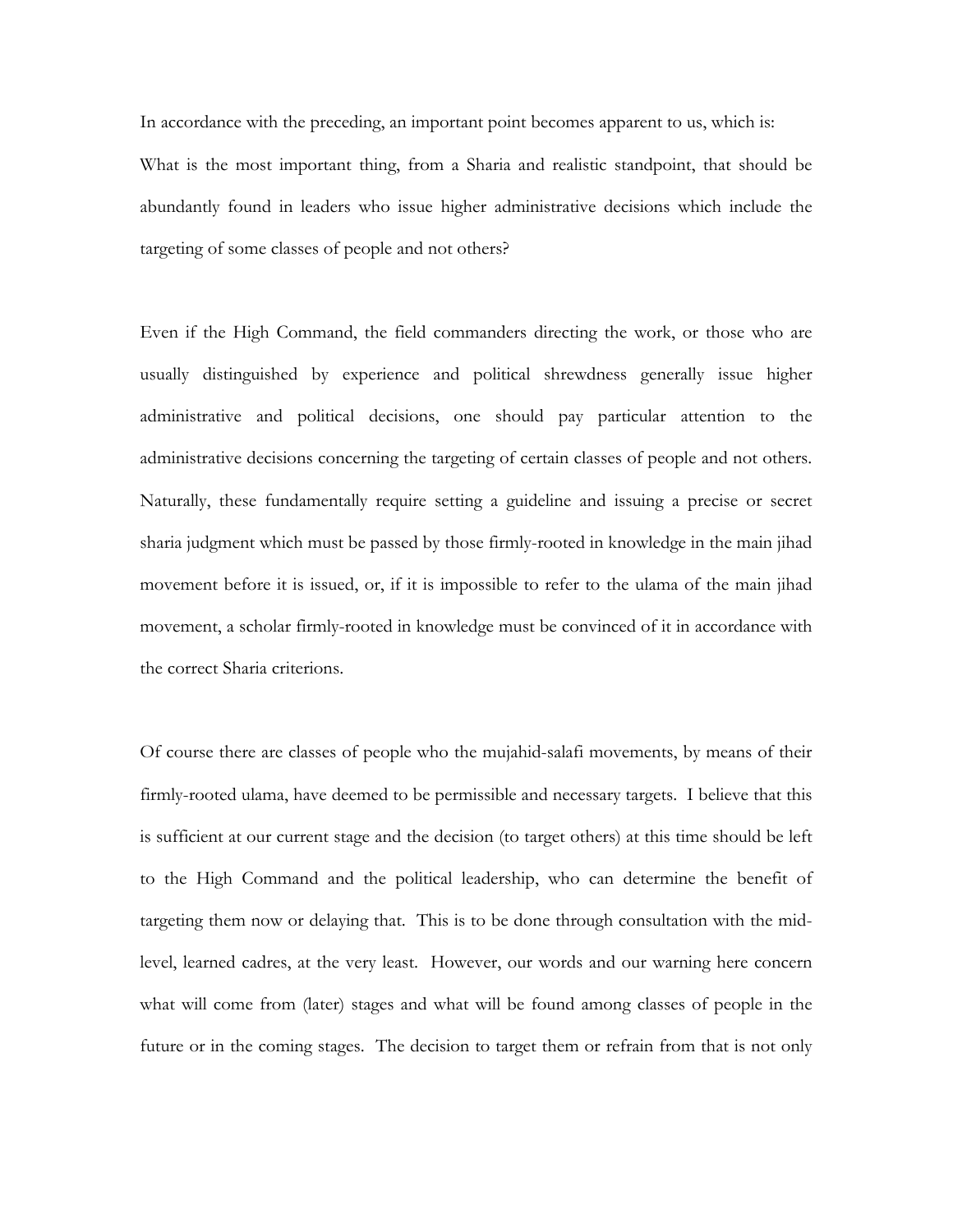left to the learned cadres, but also to those firmly-rooted in knowledge from the beginning, just as we said.

[26]

On account of the seriousness of this issue, we will give several previous examples of it concerning the targeting of classes of people or refraining from that:

#### The first example:

One of the youth established a small jihadi group in Egypt which did not follow the Jihad Group, organizationally, in Egypt. He sought out knowledge to a certain extent and studied the book "The Reliance in Preparation of the Many". Regrettably, however, he began to apply scientific rules taken from books of jihad law and gave them to groups without referring to those firmly-rooted in knowledge. The bonds of his group unraveled during the confrontations of the 90s and that youth (may God bless him and accept him as a martyr) was killed. I do not know if he would have corrected that mistake if God had allowed him to live or if he would have exposed the Islamic movements in Egypt to a media distortion that is hard to counter, which is the issue of shedding inviolable blood.

One of the sound rules which this brother adopted with the wrong application—and I have heard from individuals who were with him that he almost practically applied it or applied it at least one time—is a principle which states, "It is permissible to kill a person of unknown status in the abode of unbelief as long as one is striving for the general good". It is a sound rule, if it is applied to the abode of unbelief whose inhabitants are largely infidels. As for the abode of unbelief whose inhabitants are largely Muslim, that rule should not be applied to them. The practical application of many of the jihadi rules which the books of jihad law deal with must first be passed by one who is firmly-grounded in knowledge and he must confirm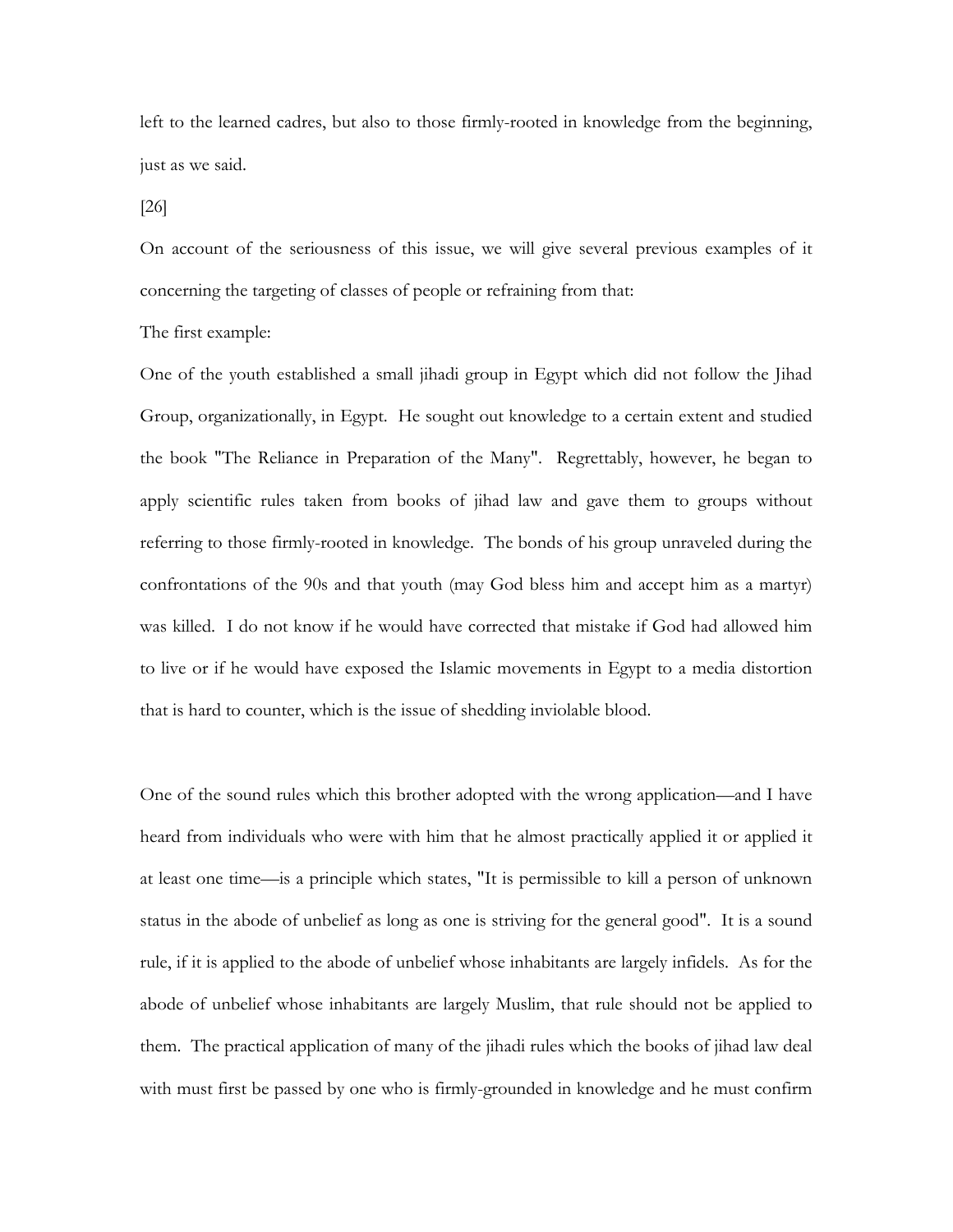it before the field commanders can apply it. Of course, it is not necessary to refer to those firmly-grounded in knowledge every time, particularly if that is impractical. However, a guideline for targeting a class of people or undertaking a certain kind of action must, before it is authorized and repeated, be passed by those who are firmly-rooted in knowledge (before) the first attempt, at the very least.

Note: The person of unknown status intended here is one for whom there is no indication as to whether he is a Muslim or an infidel. There are no visible signs on him of being a Muslim and likewise there is no visible sign on him of being an infidel and it is not known if he is one of the violators of Islam.

#### The Second Example:

In the previous example we saw how the failure to grasp the problem in the subject of "the person of unknown status" almost led to disaster. In this second example, the error arises from the failure to grasp or the ignorance of another problem, which is "the Muslim whose status is hidden". This is a more weighty issue than the previous one and we suffer from its effects until the present time. It happened after a group of ignorant and inexperienced people took control of the leadership of the movement of the armed Islamic group in Algeria after the death of one leader after another and the death of those who have a good amount of discipline. The new leadership authorized an unjust rule, based on dubious proofs, which is set forth in the principle, "Everyone who is not with us is against us". Those people classify the noncompliant people as oppressors and innovators and they, meaning any Islamic group, do not operate under their banner, even though they were correct to declare that those who fought for the sake of the elections (in Algeria) were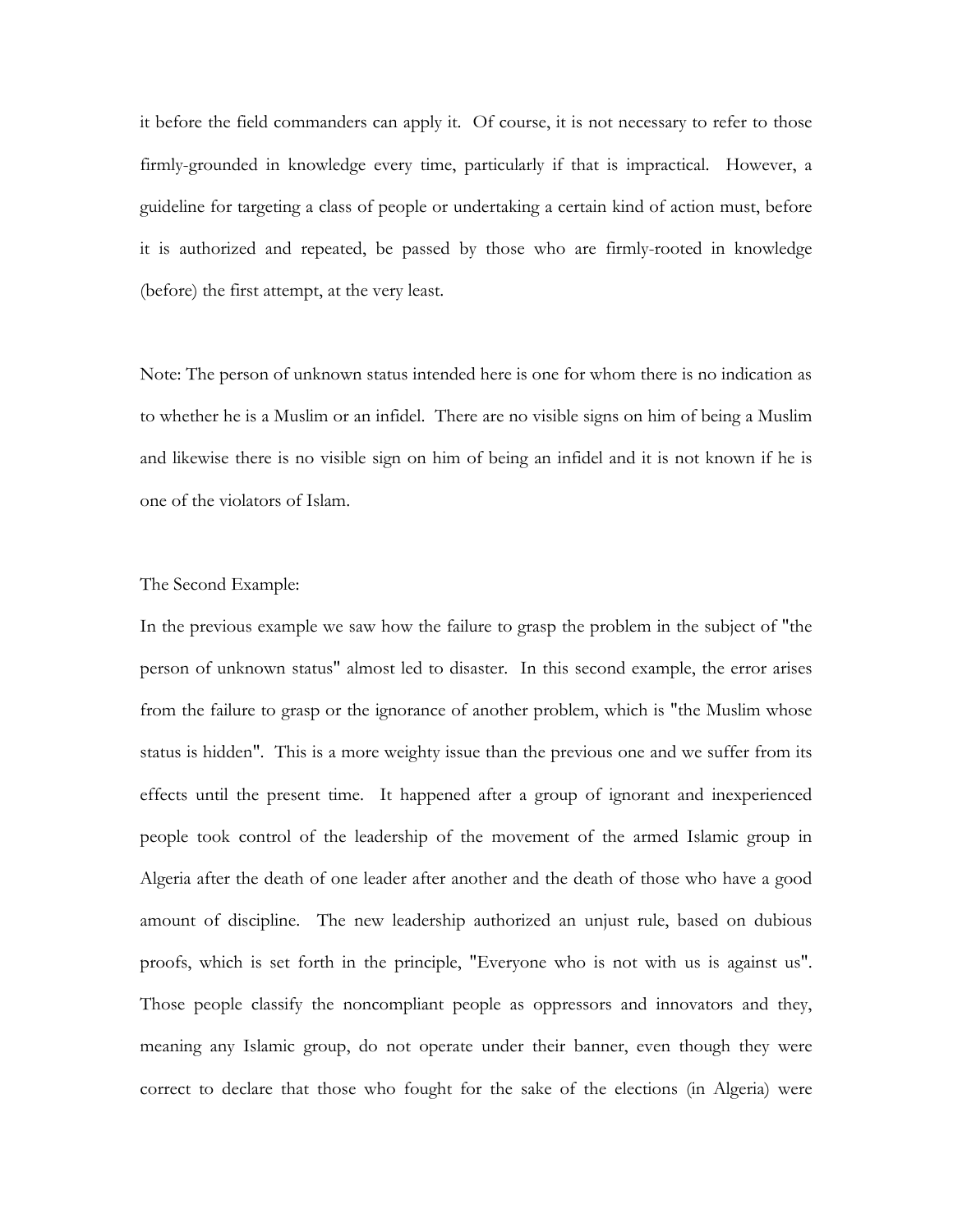heretics. As for the Muslim masses, they consider them to be in the class of the infidels who give allegiance to the Taghut, because they do not disassociate themselves from the Taghut. Of course, it is possible that the rule is sound if they mean by it that one who is not with them and assists their enemy against them, with any sort of assistance, is against them. As for the manner in which they applied it, it is an application that arises from rational and sharia ignorance. This is what happens when one gives precedence to the ignorant and their like among the ulama regarding matters like this. Rather, the correct application of this principle does not mean that we rush out immediately to kill every class of people that assists the enemy. Therefore, we may postpone (killing) classes of people who assist the enemy like the evil ulama, for example—according to the circumstances.

Note: The Muslim whose status is hidden is one who manifests one of the signs of being a Muslim, but it is not known if he is one of the violators.

[27]

Examples of the other aspect:

The preceding was about targeting specific groups. As for examples of not targeting some groups, that has happened (in the past) and there is no objection to it. The history of the Islamic movements, which on some days boldly rushed into battle in opposition to the Jews, or the Christians, or the apostates, is filled with unfruitful years in which one could not target the classes of people among the Taghuts, their armies, or their supporters. This is a characteristic of Islam. What Hasan al-Banna (may God forgive us and forgive him) said about those who undertake operations against those who collaborate with the occupation and those who support the Taghuts—and those who surrendered Palestine to the Jews does not refer to us, inasmuch as he disapproved (of targeting those groups) to such an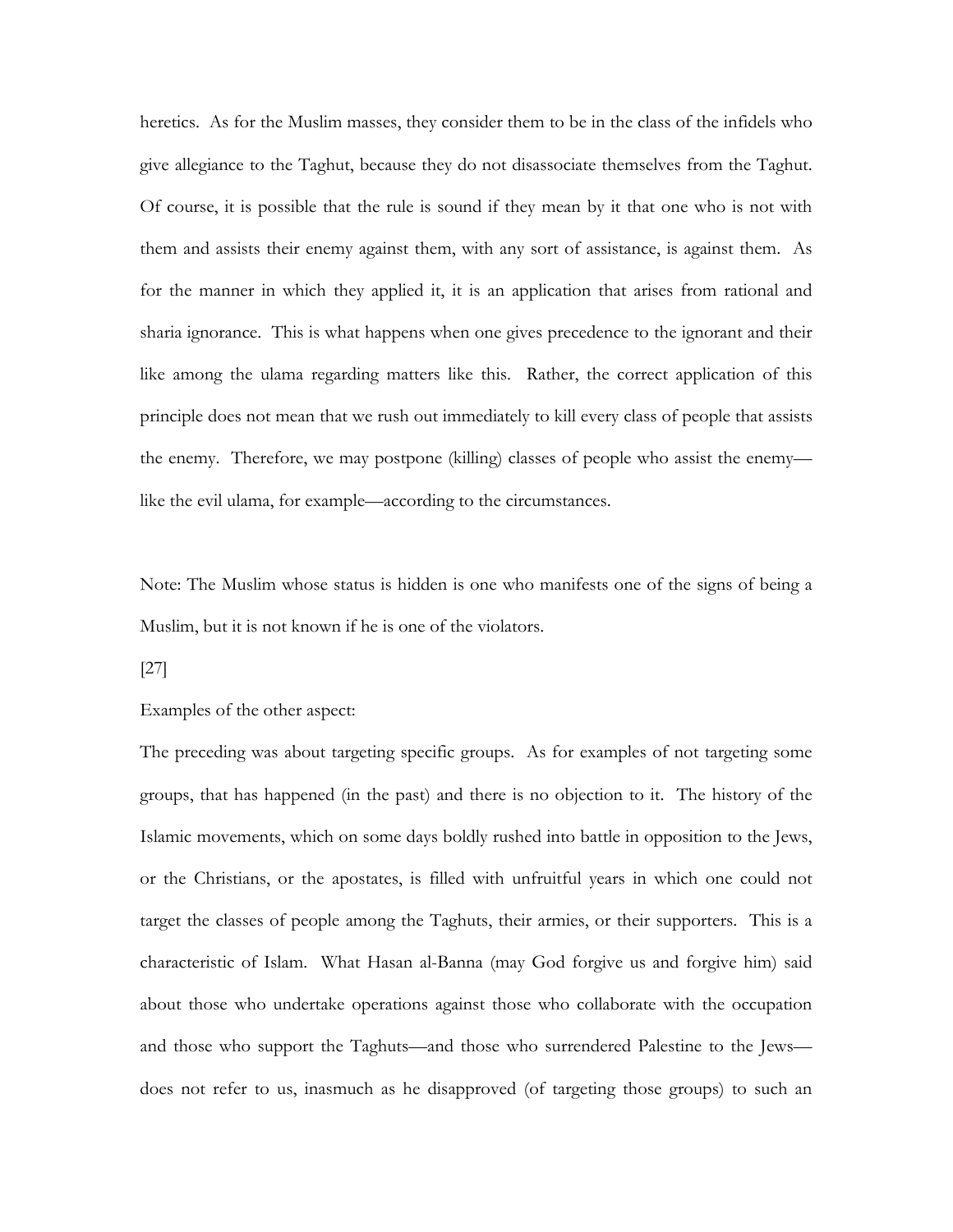extent that he said about them in one of his communiqués: "They are neither Brethren nor Muslims." Thus, he passed judgment on movements which almost lost their fruits (to the enemy) on account of opinions like these, which have arisen from weak knowledge of the Sharia or reality.

Another example of that aspect was in the 90s in the previous century when the middling ulama in the Islamic Group in Egypt issued orders—before the beginning of the fitna in the opinions of the Group and within its ranks—in which they adopted Sharia rulings that forbade the targeting of classes of people, while at the same time the military wing avoided targeting these classes for tactical and political reasons. (However), the pronouncements of the previous Group and the fatwas of its leader, Shaykh `Umar `Abd al-Rahman (may God release him from his captivity) permitted and legitimated the targeting of classes of people like these. Therefore, there began to be confusion in the ranks of the mujahid youth. Then when the fitna began, some of the leadership expanded on that matter and they made it a crime to target classes of people which the mujahids of the Group had previously targeted in accordance with the fatwas and the well-grounded, sound proofs which permitted targeting those classes of people and made it obligatory. By doing that, they betrayed the blood of their martyrs and the ranks of the mujahids began to collapse, especially when faced with other factors.

Therefore, just as we have warned you, my mujahid brother, against targeting classes of people in accordance with (the rulings of) the middling ulama, we also warn you not to target those whose eradication is a mercy to the believers and a glory and triumph for the religion (of Islam) by following the fatwas of the middling ulama or the sayings of the people of false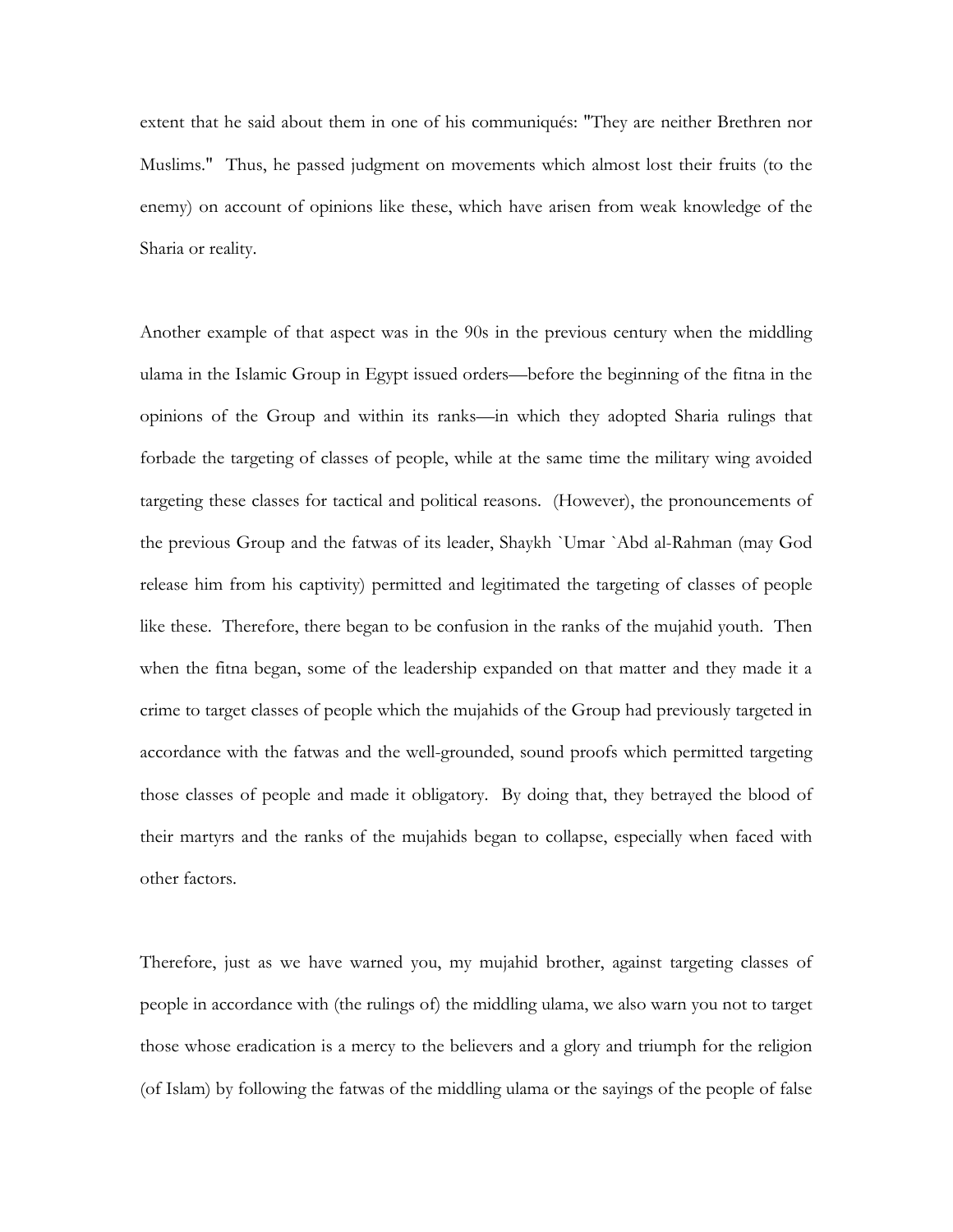rumor and ignorance. As for delaying the targeting of classes of people among them in accordance with the wishes of the High Command or the field commanders in the regions, it is for them to decide in accordance with their determination of the benefit of carrying out a jihadi action against them. However, one must be very wary of the person of exaggerated erudition who comes and determines that this delay is because it is not permissible to target these groups.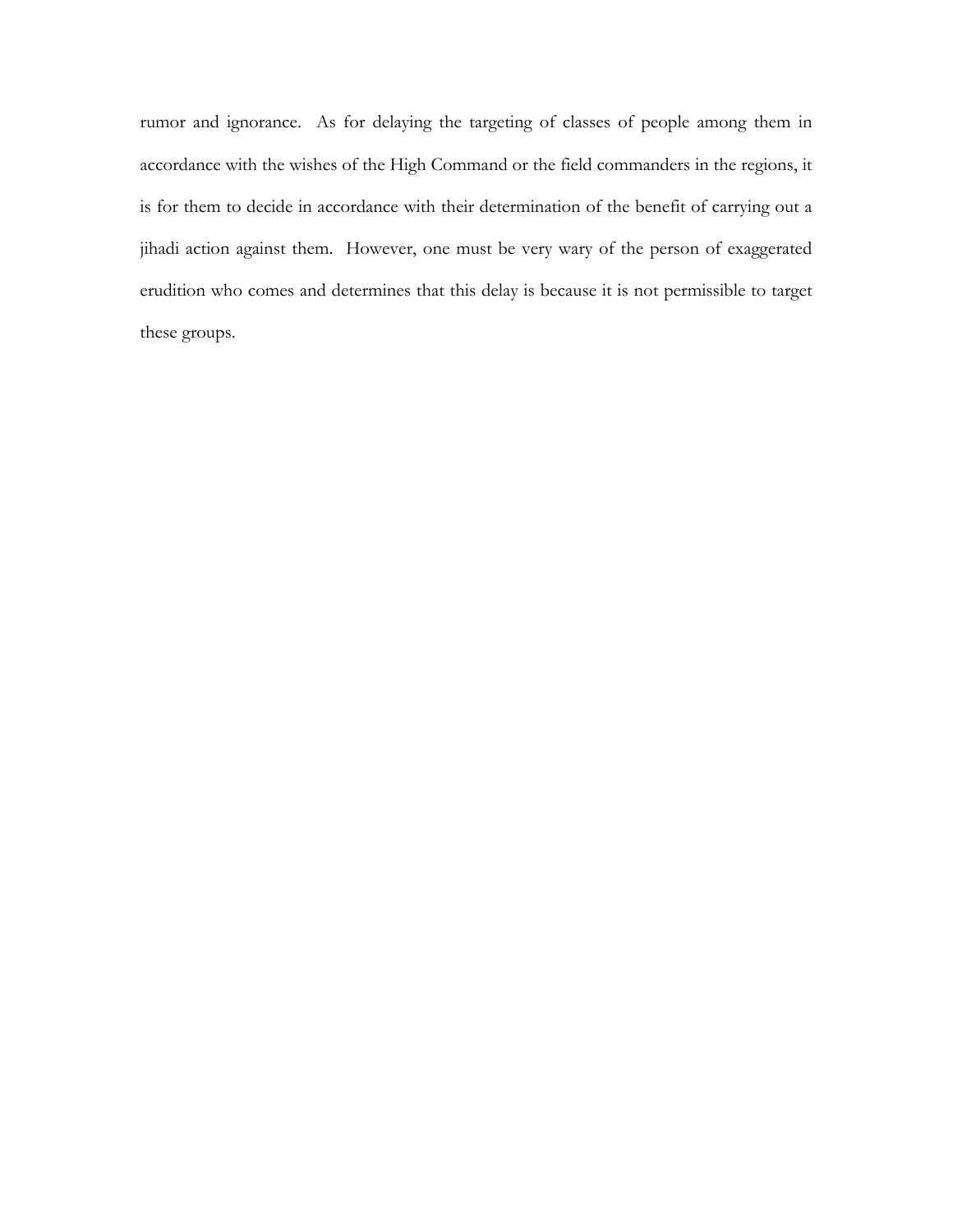### Section Three

Using the Time-Tested Principles of Military Combat

Wisdom is the goal of the believer, and even if we generally follow in the footsteps of the Prophet (may the peace and blessings of God be upon him) and his Companions (may God be pleased with them), we only accept that our policies in any jihadi action are Sharia policies, unless the Sharia permits us to use the plans and military principles of non-Muslims in which there is no sin.

Regrettably, some of the small groups in the previous stages of jihad ignored these military principles not out of fear of contradicting the Sharia; rather, their neglect was facilitated by random behavior and rigidity, along with the desire of the praiseworthy youths to attain unto the station of martyrdom as soon as possible. And that which orients those groups towards the benefit of acting in accordance with intellectual principles will make, through any military action great or small, a major step toward achieving the goals.

Following the time-tested principles of military combat will shorten for us the long years in which we might suffer the corrupting influences of rigidity and random behavior. Truly, abandoning random behavior and adopting intellectual, academic methods and experimental military principles and actually implementing them and applying military science will facilitate our achievement of the goals without complication and enable us to develop and improve the execution (of our plans), by the permission of God.

## [28]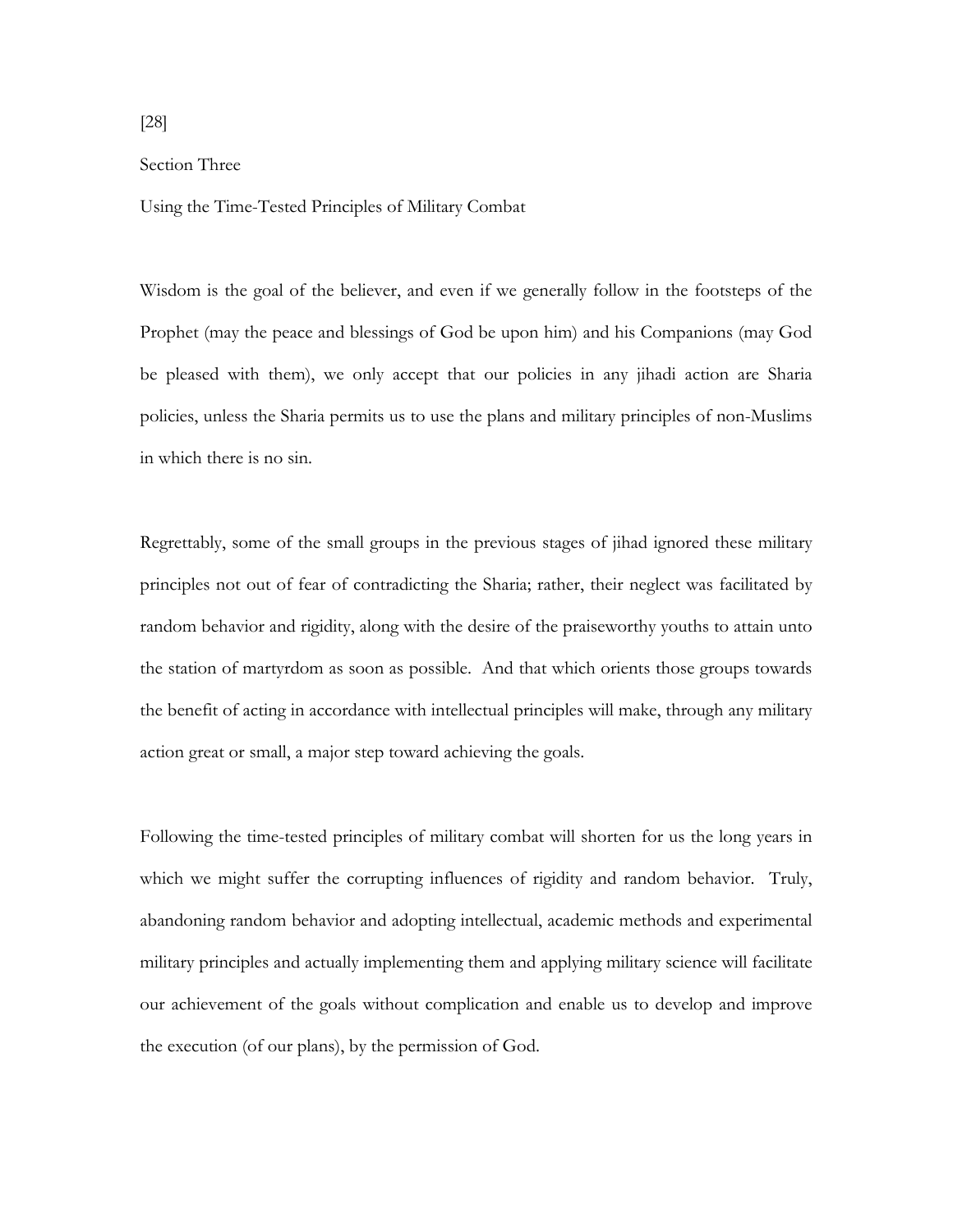The teaching of these principles to individuals opens a wide vista before their eyes for creativity and perhaps extraordinary leaders will emerge from among them who will write their theories in books of modern history, especially since the books of this art in our time ignore the fact that most of its fundamental principles were taken from the ways of our forefathers.

Here I will mention some examples related to a few of the principles in order to sharpen the mind and clarify the importance of following these principles in order to improve the efficacy of our military actions.

— There is an important principle which states, "If regular armies concentrate in one place they lose control. Conversely, if they spread out, they lose effectiveness".

The first half of this principle directs us to focus our military operations on creating a disturbance in the balance between the conglomeration of the forces of the enemy and their dispersion. The meaning of the first half (of the principle) is that when we target something, it is impossible for the enemy to put massive amounts of forces in this place. And if they do, they will lose control when the first shot is fired and their forces will hit each other. Therefore, the enemy will put in place forces that are commensurate with the nature and size of the location. Thus, we must know the nature and types of locations in which the size of the enemy's forces enables us to prepare a force to attack it, because it is impossible for the enemy to increase its forces within it. Likewise, we learn, in the first half (of the principle), of the importance of learning the art of choosing the location of the clash with the enemy under any time or circumstances when a clash is imposed upon us. As for the second half of the principle, it is the most important and has an effect on the first half. (The second half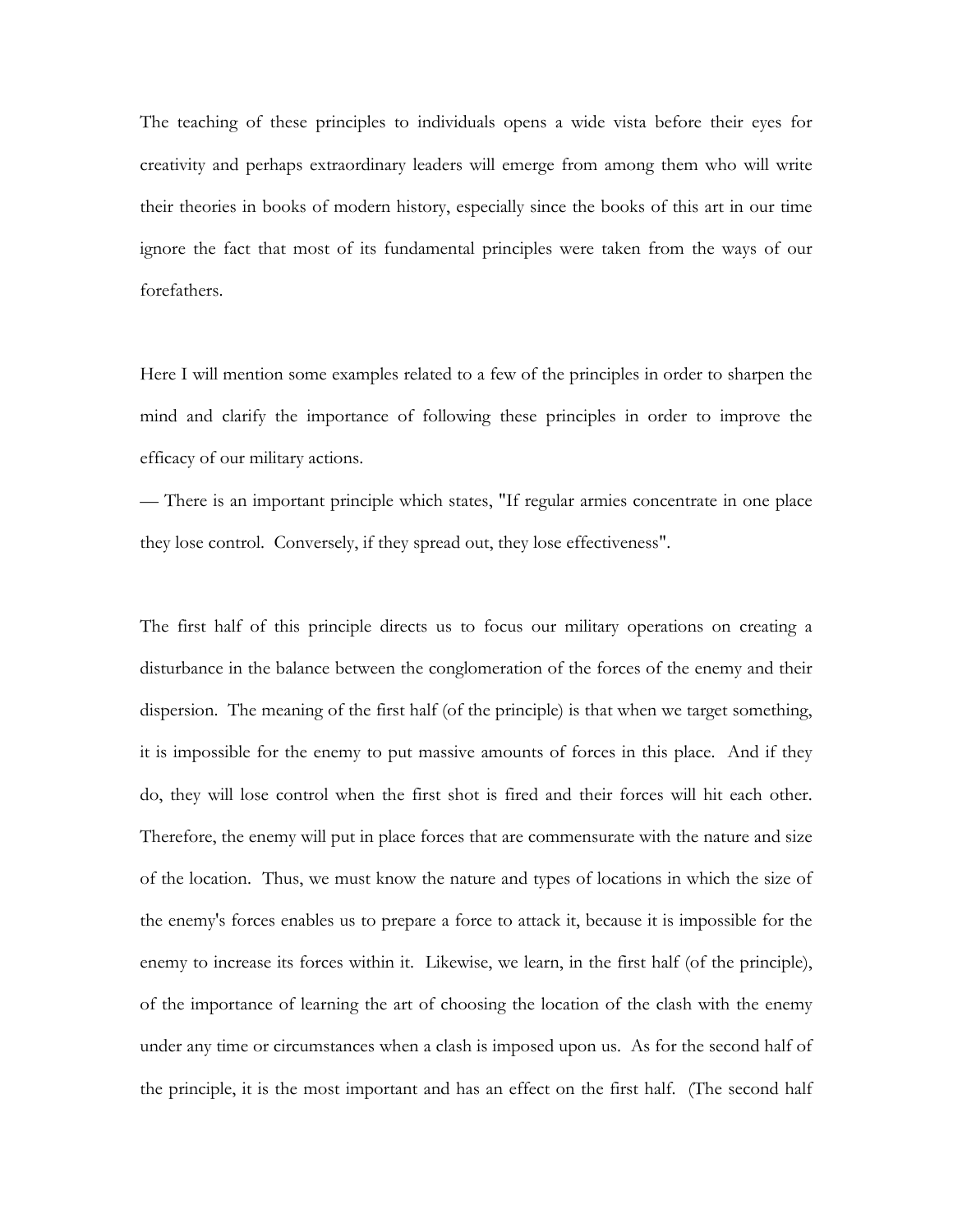states) that whenever the forces of the enemy spread out over the largest area of terrain, they lose their effectiveness and attacking them becomes easy. Perhaps this half (of the principle) is the primary principle which the enlightened people among the youths of jihad follow. Likewise, we find that most of those who are ignorant of this portion (of the principle) fail. And this is what happened to the Islamic Group in Egypt—as we mentioned in a previous essay—when it was in their power to spread out the forces of the enemy and make them disperse their efforts over all of Egypt. (But) because some of the leadership (of that organization) in the provinces halted this activity on account of various exigencies, the regime was able to gather its forces in limited places and then gain control of the situation.

q The principles of the rate of operations, whether it is escalating, fixed, or undulating. Sometimes our stages have all three of them.

### [29]

Further clarification: The rate of operations escalates in order to send a living, practical message to the people, the masses, and the enemy's low-ranking troops that the power of the mujahids is on the rise. All of those people do not know these principles and the escalation of the operations leaves an imprint in their minds—whether with respect to the number (of the operations) or their specific character or their spread or all of that—and establishes that the mujahids are continually advancing and the enemy is in retreat and that the fate of the enemy is defeat. This encourages the masses and revives hope within them and facilitates permanent support for the movement and the automatic escalation of the movement. Therefore, when we plan our operations, we should begin with small operations and then (undertake) larger ones, and so forth—even if we are capable of undertaking the largest (operations) from the very beginning—just as the al-Qaeda organization arranged operations to ignite confrontation. This is to say nothing of many other benefits that come from the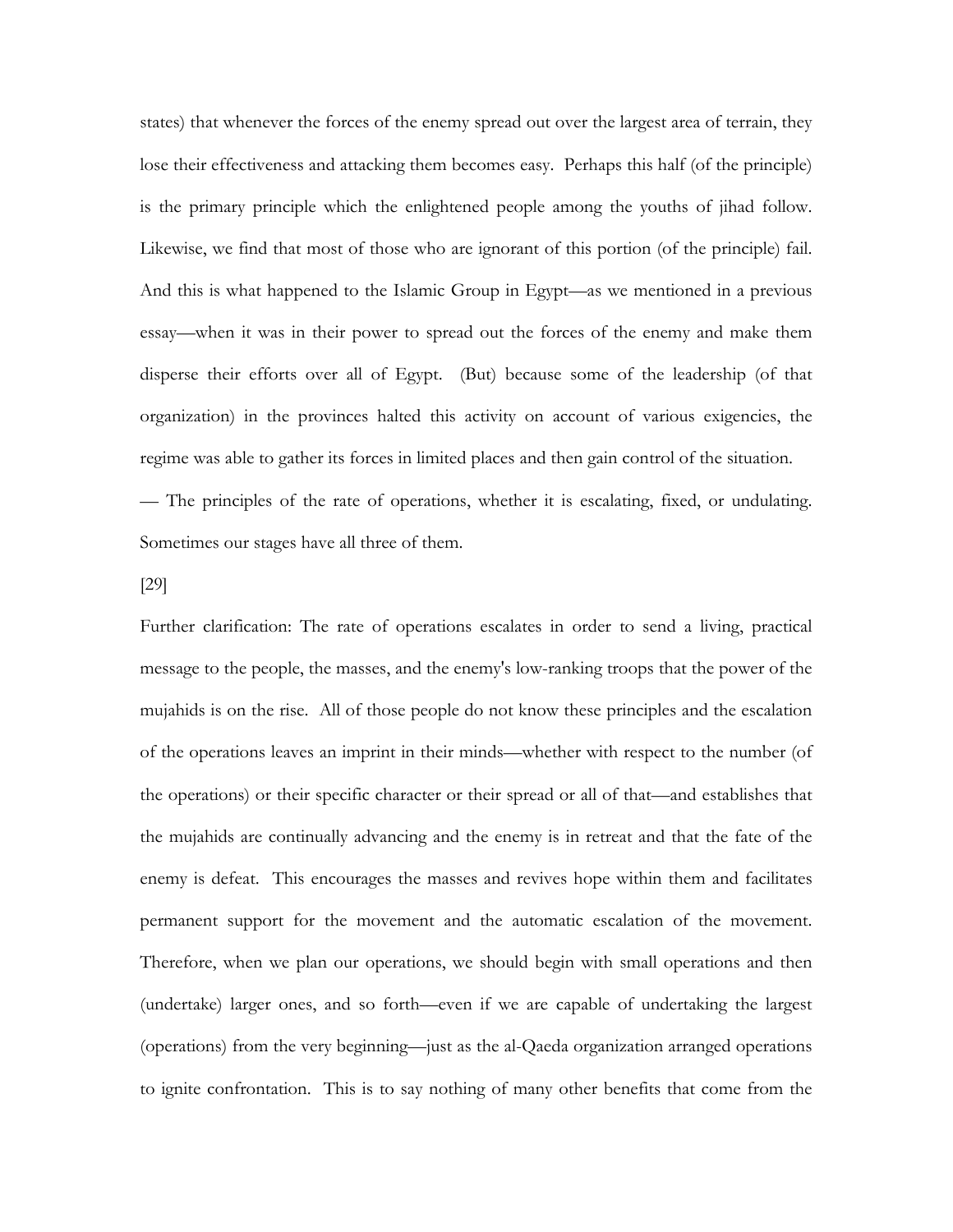escalation of actions, including the advancement of the youth and accustoming them to confrontation and other things.

And it is worth noting here that the half concerning diffusion which we mentioned in the previous principle does not work against the principle of escalating operations. We can begin with small operations over a large area of land in remote places. After a while, we can undertake operations that are larger with respect to kind and then we can shrink the distance between the remote places. The escalation may be for specific stage, then it changes to a fixed rate or undulates in accordance with developments.

As for operations in the form of waves, that is suitable for groups whose military bases and defensive positions are impregnable, but remote from the site of the operations. Likewise, it is suitable for groups that want to send a message to the enemy that waves of fear and paying the price for its actions will never end, and that the cessation of operations for a period of time does not mean this is a permanent stoppage, such that the enemy may do whatever it wishes with the Muslim masses; rather, we are preparing for another wave of operations which will fill their hearts with fear and this fear will have no end, and it behooves the enemy to cease its evil against the Muslims or to minimize it so that when God decrees something, it is done. I believe this method of waves is suitable for most of the groups in the secondary countries, which we mentioned in the previous topic.

 $\longrightarrow$  Also among the important principles is a principle which is beneficial as a general strategy and also beneficial for planning small operations. (This principle) states: "Strike with your striking force multiple times and with the maximum power you possess in the most locations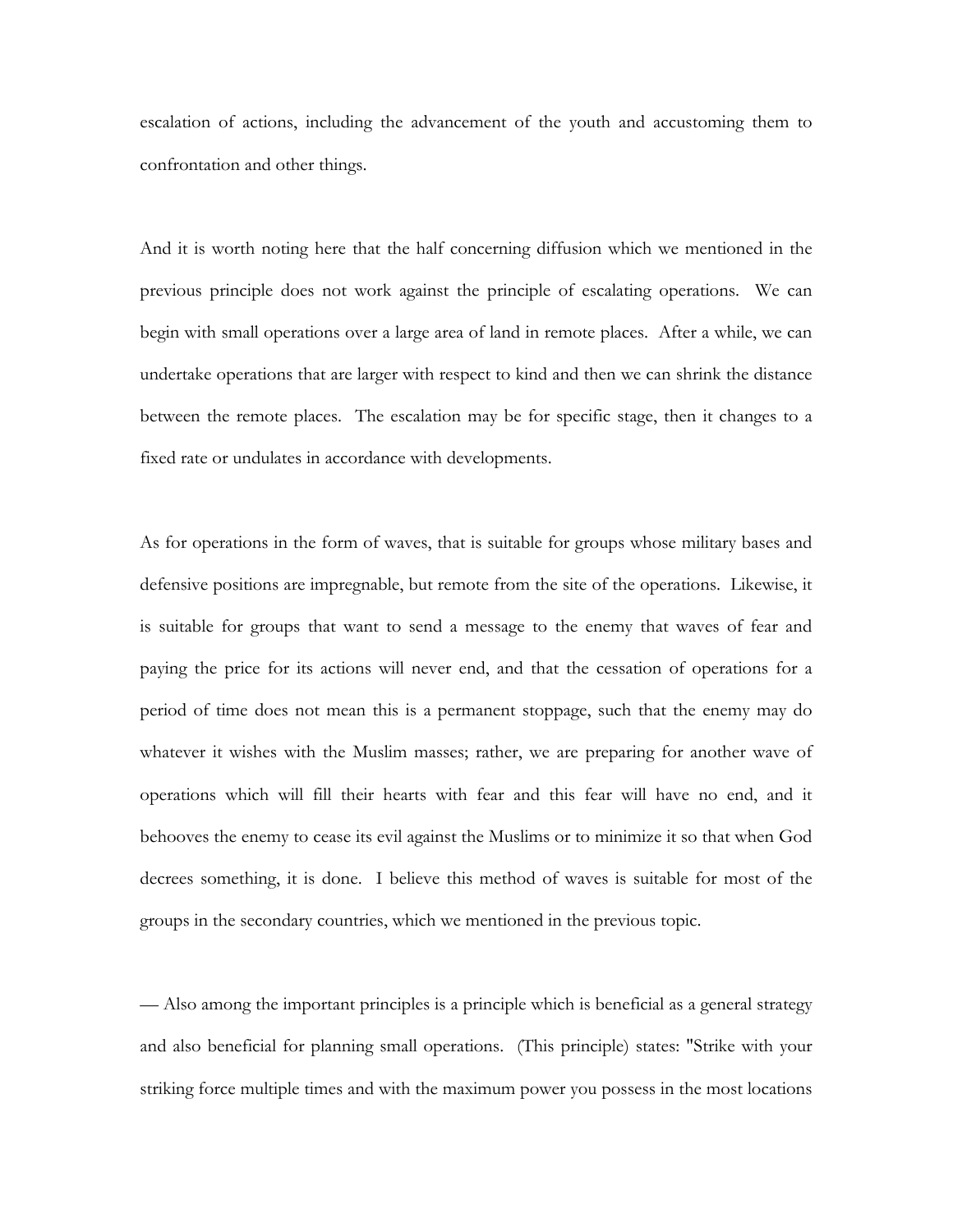[niqat, also "military bases"] of the enemy." It is worth pointing out here how the High Command used to consider the youth of the Arabian Peninsula as their striking force, but it did not select the peninsula for change due to factors mentioned in previous studies and on account of the momentous events of September. However, after the momentous events (of September) there was a reversal in these factors and the peninsula became one of the selected states. And we even note that the leadership gave it priority because the enemy within it—which is the regime of the Al Saud—is similar to most of the regimes hostile to the mujahids in its weakness. Thus, the Arabian Peninsula is an ideal place for the application of this principle.

As for applying this principle when planning for small operations, here is an example: An active group made up of ten individuals is facing a very simple operation—a non-martyrdom operation, of course—and this operation only needs one or two individuals. The group will sometimes even send a single mujahid or two for a larger operation. However, if it sends all of its members on this secure (by the permission of God) operation for the purpose of massacring and terrorizing the enemy, when the people and the newspapers talk about what happened, the people and the enemy will think that the coming operations will be even more concentrated and have a commensurate numerical increase, which will raise the reputation of the mujahids in the media and dissuade the hearts from opposing them. However, this (principle) can only be applied after thorough study of the possibilities and the benefits and drawbacks of doing so. Restricting the number (of people for the operation) to what is sufficient (for carrying it out) generally has priority.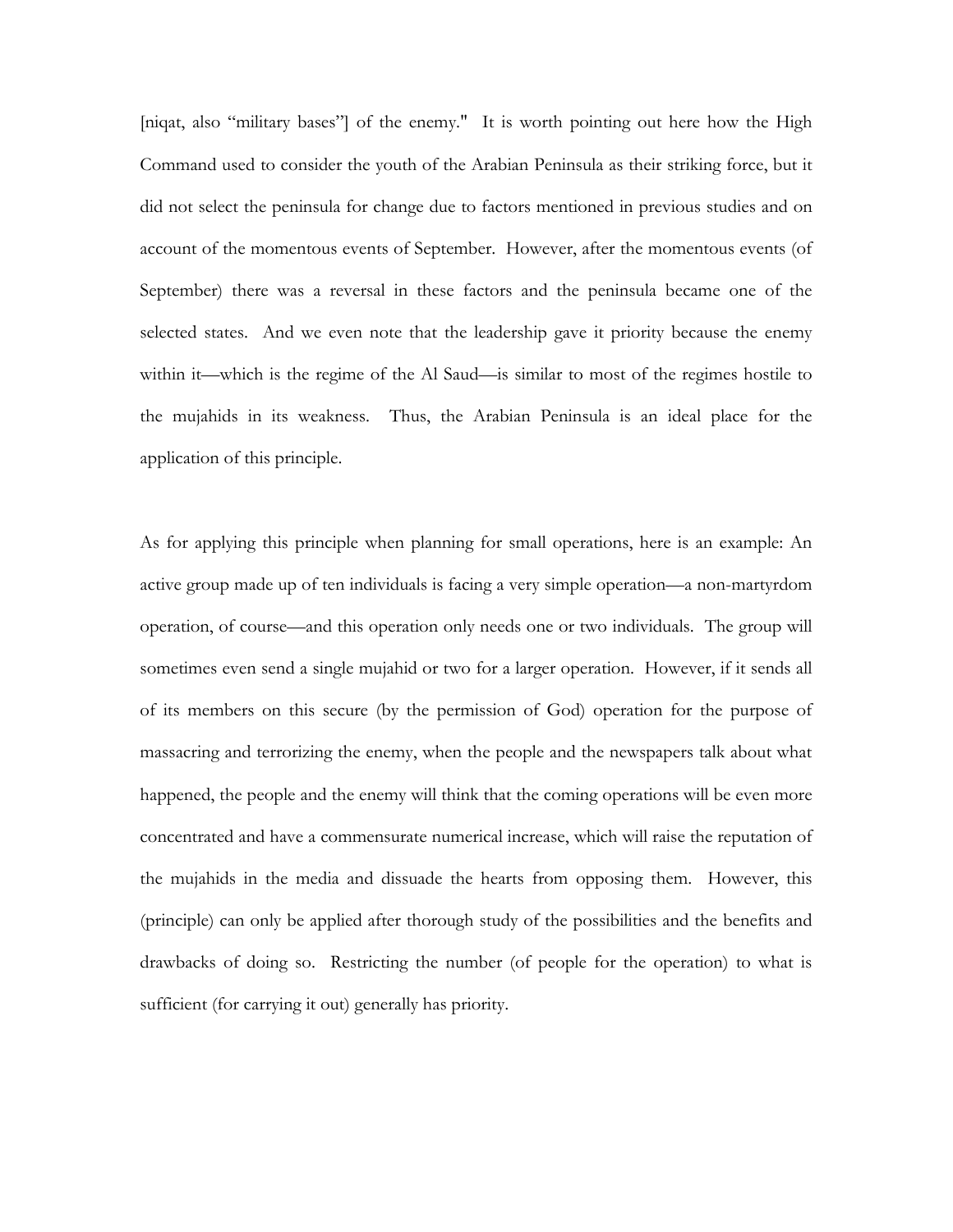Likewise, this principle has other areas (of application) under different circumstances and exigencies, as is the case with most of the principles. For example, there is a target that is easy to strike, like a building belonging to the enemy in which meetings are held and so forth, and it is destroyed with a small booby trap, even though

# [30]

we have a good cache of explosives which had not been used during our activities. In this case, it is possible to use a quantity of explosives which not only destroys the building or even levels it to the earth; it makes the earth completely swallow it up. By doing so, the amount of the enemy's fear is multiplied and good media goals are achieved, the most prominent of which is the enemy's inability to conceal its losses. Similar operations have to be repeated over and over and a number of good results will be achieved as a consequence.

Another important principle which was one of the pillars of wars in the past and nowadays and which strategists and historians still say the groups of jihad concentrate on in order to hasten the collapse of all of their enemies is, "The most likely way to defeat the strongest enemy militarily is to drain it militarily and economically"-of course, (draining it) economically is primarily by military operations, in addition to other means. Even Rumsfeld says to reporters in justification for his setbacks: "What more can we do?! Don't forget that we are spending billions in combating an enemy that spends millions." He is right and, to a certain extent, he is lying. Even if one of the foreign researchers says that what caused the downfall of the former Soviet Union was the draining of its economic and military capacities in small wars and other things, especially the war of Afghanistan and what resulted from it, and that the fate of America in the present wars will be approximately the same fate, he ends his study by sarcastically remarking, "There is no reason for the enemies of America to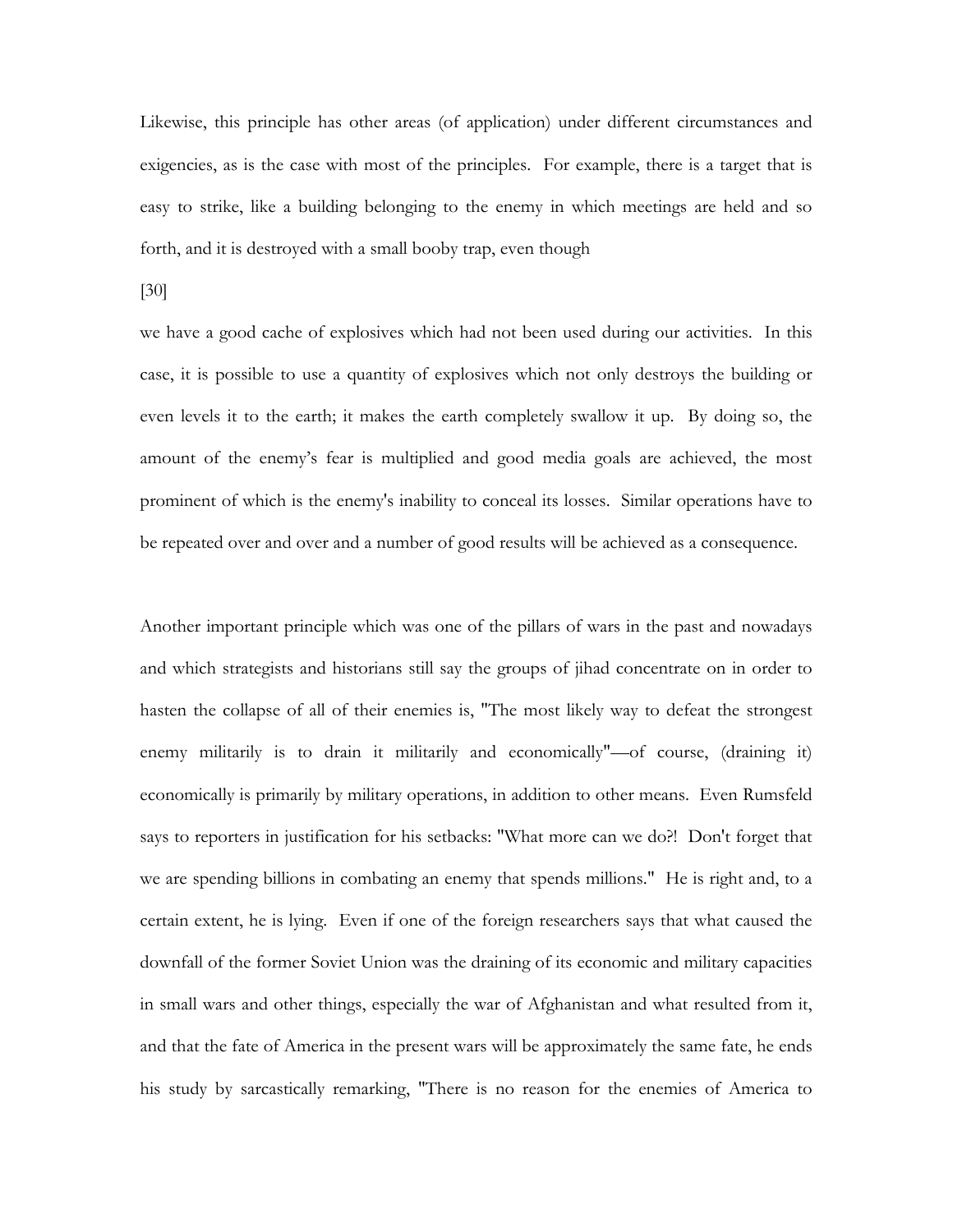further drain it in order to hasten its downfall because Bush is doing a good job of that all by himself!" In some of the following points on this topic there will be a hypothetical explanation of some of those methods of economic draining, along with a consideration of the Sharia, planning, and media dimensions.

All the things that we have mentioned are merely examples and they each pertain to general principles and guidelines. However, the observant person knows that the smallest unit in military operations—even if they were only responsible for the preparation and storing of weapons and cleaning them, for example—submits to rules and regulations which every member must learn, at the very least, in his own specialty and those connected with it. As an appropriate example, I mention here the attempt to assassinate the most vicious Taghut in Egypt, the Minister of Information Safwat al-Sharif. This attempt failed because the one who was supposed to kill him had stored the weapon on the night of the operation in a humid place. When his accomplice who was facing the car shot the guard and his turn came to shoot the minister, the bullets got stuck (in the gun) and the minister survived.

Among the most important references which we have selected for a good study of the military principles and theories and the arts of war:

q Various encyclopedias of jihad which the mujahids of Afghanistan have prepared

q The journal al-Battar which is published out of jihadi military camps in the Arabian Peninsula

— The writings of Abu `Ubayd al-Qurashi (may God protect him) in the journal al-Ansar. Likewise, other old writings by him and others on the site al-Uswa al-Hasana ("The Beautiful Model").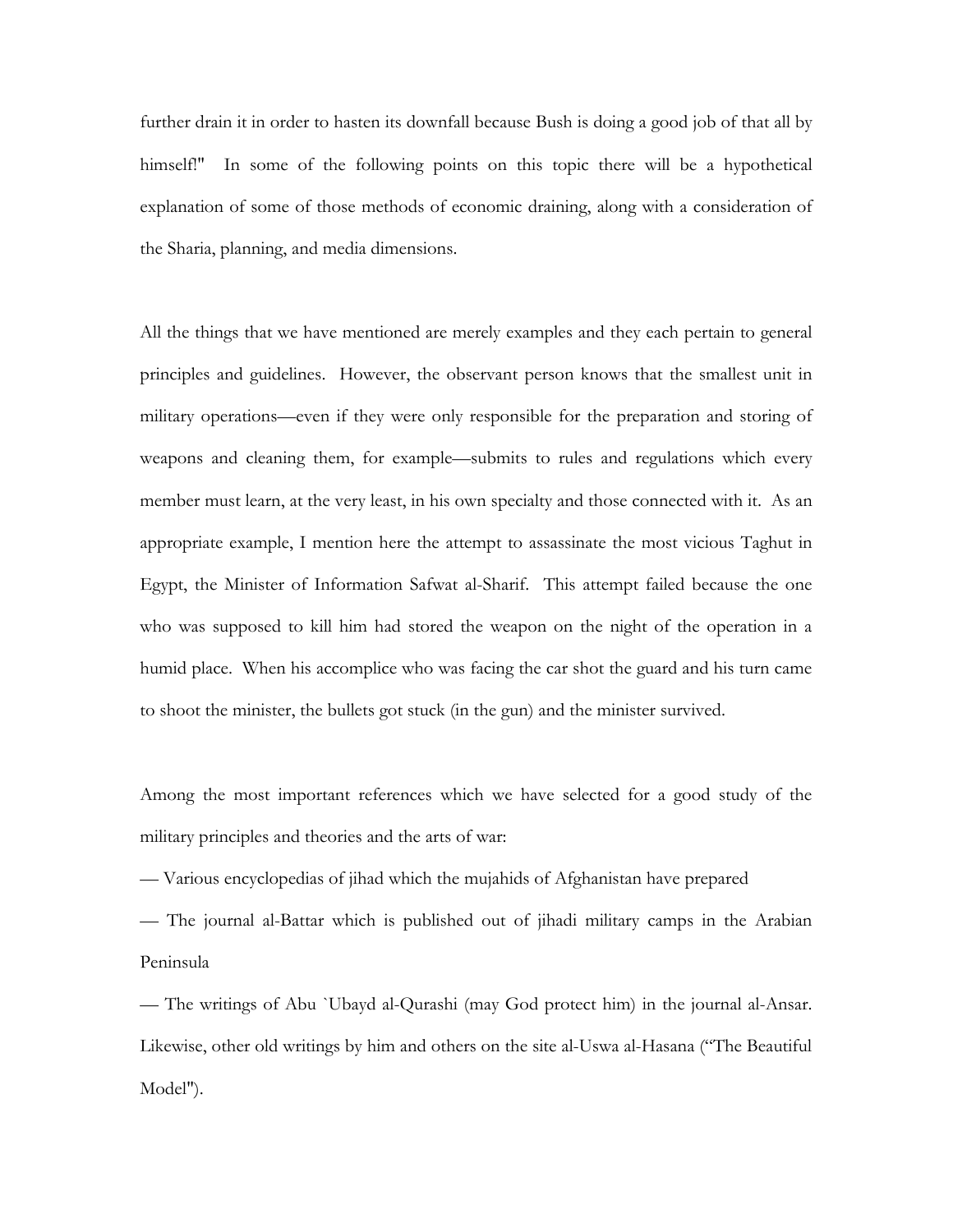- General books on the art of war, especially guerrilla wars, as long as the student is able to correct the Sharia mistakes that are in them.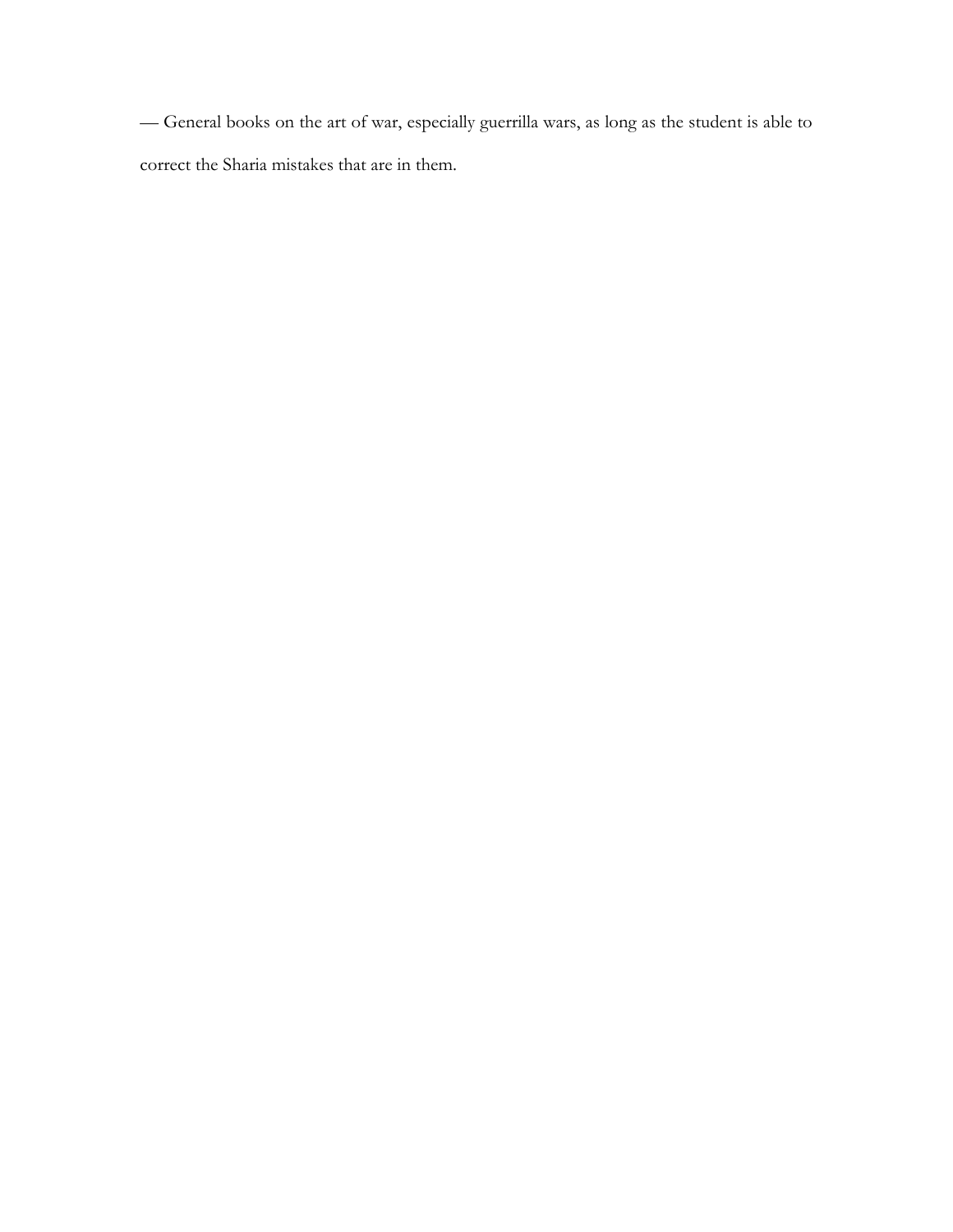### Section Four

#### Using Violence

Those who study theoretical jihad, meaning they study only jihad as it is written on paper, will never grasp this point well. Regrettably, the youth in our Umma, since the time when they were stripped of weapons, no longer understand the nature of wars. One who previously engaged in jihad knows that it is naught but violence, crudeness, terrorism, frightening (others), and massacring—I am talking about jihad and fighting, not about Islam and one should not confuse them. (Moreover, he knows) that he cannot continue to fight and move from one stage to another unless the beginning stage contains a stage of massacring the enemy and making him homeless [or "frightened"]. However, there is often a need for this violence in the other stages. (Further), he cannot continue the jihad with softness, whether the softness is in the mode of inviting others to join (the jihad), taking up positions, or (undertaking) the operations, since the ingredient of softness is one of the ingredients of failure for any jihadi action. It is better for those who have the intention to begin a jihadi action and are also soft to sit in their homes. If not, failure will be their lot and they will suffer shock afterwards. Whoever wants to verify and understand what I mean, he should (read) biographies and histories and examine what happened to the modern jihadi movement. Regardless of whether we use harshness or softness, our enemies will not be merciful to us if they seize us. Thus, it behooves us to make them think one thousand times before attacking us.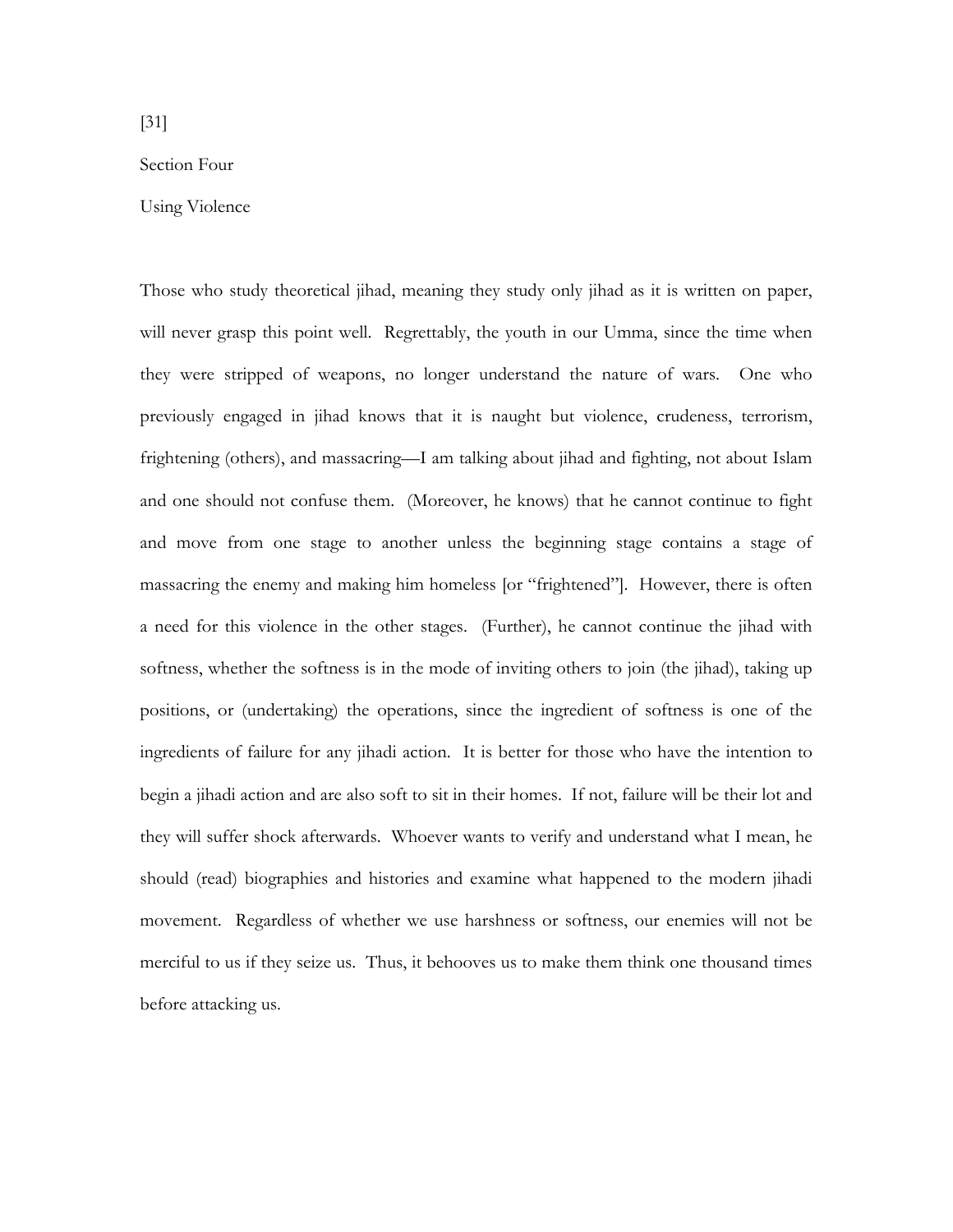Those who have not boldly entered wars during their lifetimes do not understand the role of violence and coarseness against the infidels in combat and media battles. The stage of domesticating the Muslims which they have already passed through has had an effect on them. The reality of this role must be understood by explaining it to the youth who want to fight. They are different from the Arabs at the beginning of the Prophet's mission. The Arabs used to fight and know the nature of wars.

If we are not violent in our jihad and if softness seizes us, that will be a major factor in the loss of the element of strength, which is one of the pillars of the Umma of the Message. The Umma which possesses strength is the Umma which is able to protect the positions it has won and it is the Umma which boldly faces horrors and has the firmness of mountains. These are the good qualities which we have lost in this age.

The books of history tell us about the differences between some of the reformist jihadi movements and the righteous among the seekers (of truth), such as the Pure Soul and others, and between the Abbasid movement. Among the differences and one of the reasons for the success of the Abbasids and the failure of the others is the Abbasids' violence and the others' softness and protection of the blood (of others). This was to such an extent that the Pure Soul even used to ask the leaders of his army—who might have won—to protect the blood (of others) as much as possible. The leaders of his army were surprised at the request of the ruler and his method. Of course, the Pure Soul and other peacemakers [or XreformistsY] were right to a certain extent in advocating that, since they were fighting Muslims and the rules governing the killing of (Muslim) tyrants are conflicting. However, praise be to God, we are confronting the Crusaders and their helpers among the apostates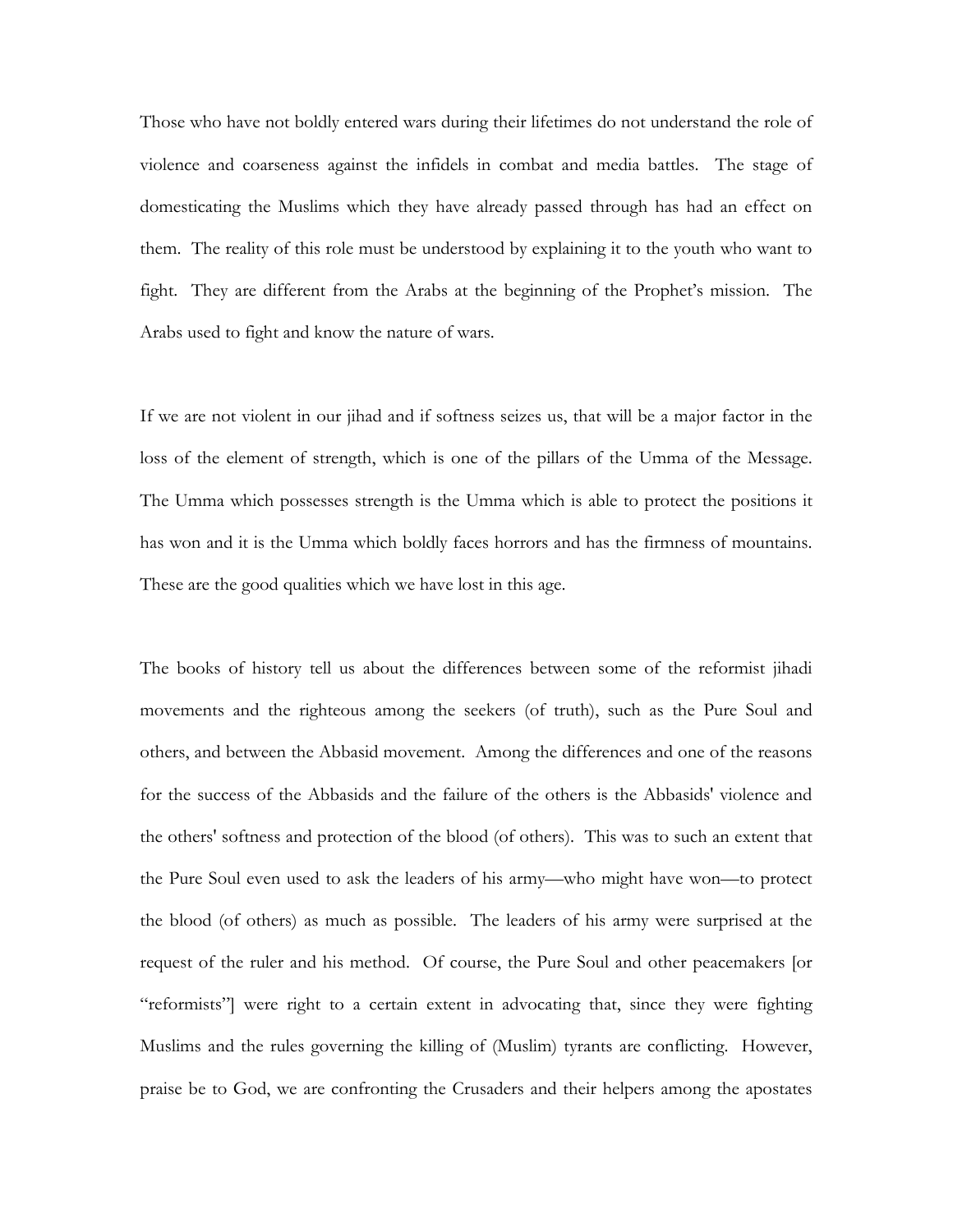and their army [i.e. the current enemies of the mujahids are not Muslim]. Thus, there is nothing preventing us from spilling their blood; rather, we see that this is one of the most important obligations since they do not repent, undertake prayer, and give alms. All religion belongs to God.

Thus, the Companions (may God be pleased with them) understood the matter of violence and they were the best of those who understood this after the prophets. Even the Friend (Abu Bakr) and Ali b. Abi Talib (may God be pleased with them) burned (people) with fire, even though it is odious, because they knew the effect of rough violence in times of need. They did not carry it out and the leaders (among the Companions) and their troops did not undertake it because they loved killing; they were certainly not coarse people. By God! How tender were their hearts! They were the most merciful of creation by nature after the Prophet (peace be upon him). However, (the Companions) understood the nature of unbelief and its people and the nature of a need, in every situation, for severity and tenderness. In this regard, that which the people of knowledge of related regarding the Ridda Wars will clarify (this point): "The people returned to their Jahiliyya state and disassociated themselves from the obligations of the Sharia.

# [32]

Among them were those who abandoned (these obligations) completely. (Also) among them were those who rejected alms giving, claiming that it was only necessary to pay it to the Messenger (peace and blessings be upon him) and that Abu Bakr had no right to it. Also among them were those who publicly declared that they would perform it themselves and not send it to Abu Bakr, the Friend. The people of weak faith thought that the blade of the sword of Islam was withdrawn after the death of the Messenger (peace and blessings be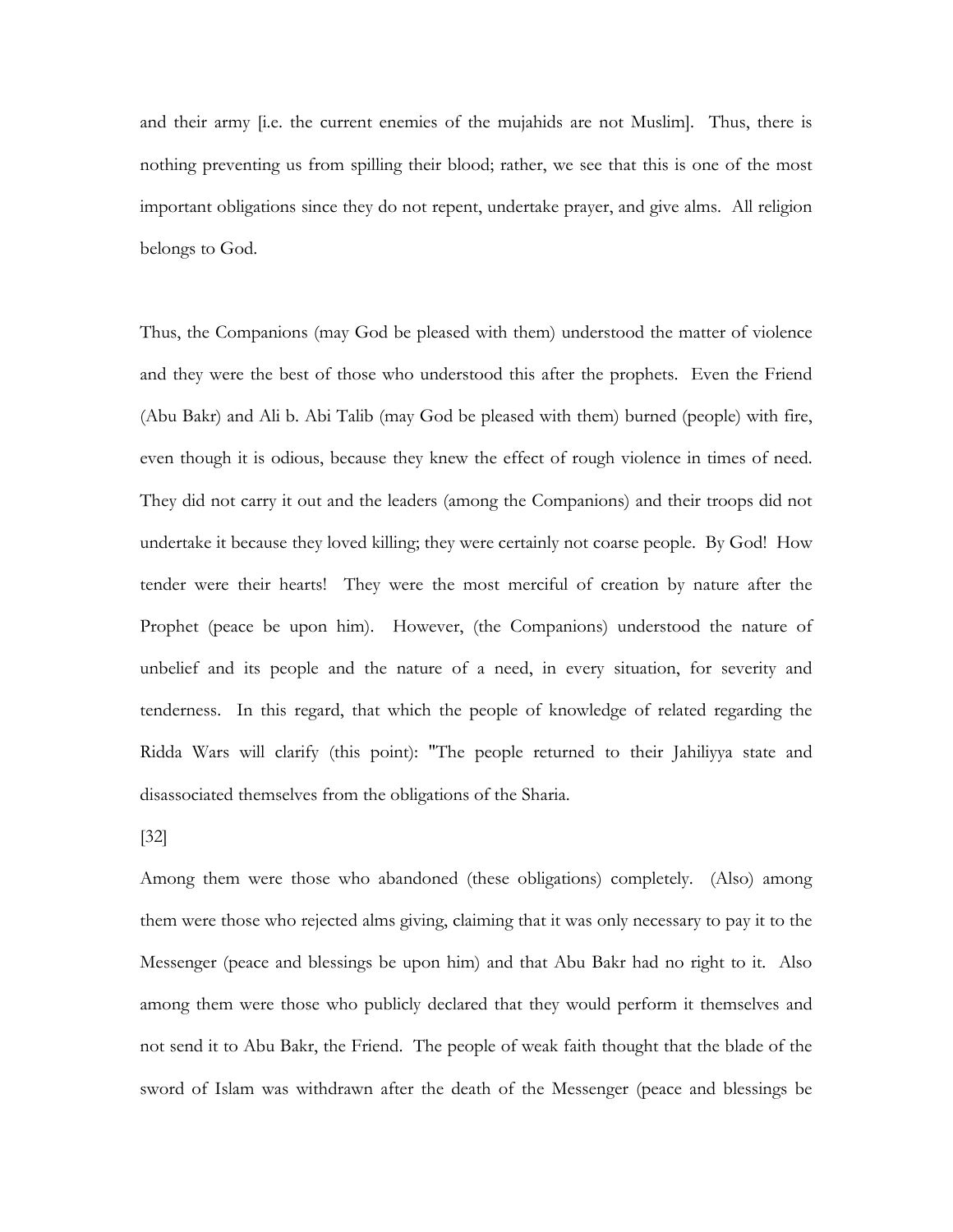upon him) and they seized the opportunity to exit this religion. Thus, apostasy took hold of the Arabian Peninsula and nothing remained to Islam save Mecca, Ta'if, Jawathi in Bahrain, and Medina. Apostasy encompassed tribes, villages, and groups and the Companions of the Messenger (peace and blessings be upon him) rightfully rose against it and they zealously repulsed it and kept it at bay and they raised the head of diligence and jihad against it. An unfamiliar coarseness was seen in Abu Bakr (may God be pleased with him) that had not been witnessed previously. This was to such an extent that when messengers came to him with bad news which terrified the men, he only instructed (them) to increase the war and the fire. Dirar b. al-Azwar said: "I saw no one other than the Messenger of God (peace and blessings be upon him) who was more filled with the ruthlessness of war than Abu Bakr. We once informed him of evil news about the apostasy and its magnitude and it was as if what we had told him did not bother him at all. His orders for the army dealt only with the matter of severing the neck without clemency or slowness. And he (may God be pleased him) even burned a man named Iyas b. `Abd Allah b. `Abd Yalil, nicknamed al-Faja'a, when he cheated him by taking the money for the jihad against the apostates and then joined them, or more accurately became a brigand. The war spread across the whole peninsula and none of the Companions of the Messenger of God were concerned about it; rather, they were men of war and its people until the peninsula returned to the rule of Islam and its authority".

We are now in circumstances resembling the circumstances after the death of the Messenger (peace and blessings be upon him) and the outbreak of apostasy or the like of that which the believers faced in the beginning of the jihad. Thus, we need to massacre (others) and (to take) actions like those that were undertaken against the Banu Qurayza and their like. But if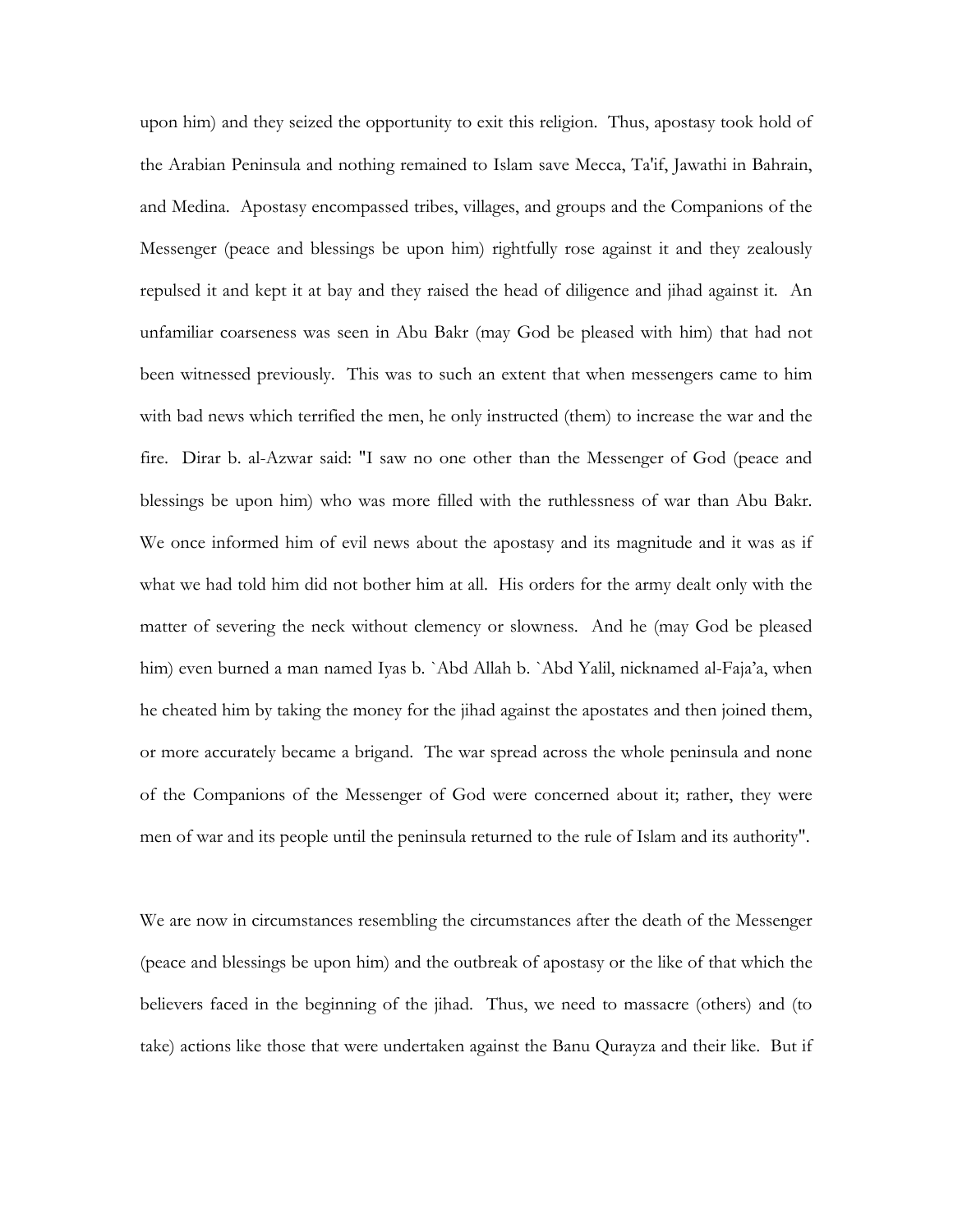God should give us power and we take control and justice spreads, how tender the people of faith will be at that time and they will say to the people: "Go, for you are free."

In addition to this, one should note that violence and coarseness must not transgress the limits of the Sharia and that one must pay heed to the benefit and harm (that results from) it, which the Sharia considers to be, in the rules of jihad, as one of the most important subjects for the guidance of creation, if not the most important subject. Pertaining to this, whenever there are reasonable people among the enemy who recognize the truth which every rational mind must assent to, we can lighten the severity of the violence against them. As for the haughty enemy and his troops and his supporters, that is another matter.

Among the things connected with the subject of violence is "the policy of paying the price": No harm comes to the Umma or to us without (the enemy) paying a price. Thus, in this stage of "the power of vexation and exhaustion," following the strategy of "paying the price" spreads hopelessness in the hearts of the enemy. Any preventative [lit. "aborting"] act of any kind against the groups of vexation should be met with a reaction which makes the enemy completely "pay the price" for his crime so that he will be deterred from doing its like again and think one thousand times before undertaking an attack against us, such that he stops even at the mere thought of committing a crime and his actions are limited to defending himself.

"Paying the price" must be accomplished even if it is after a long period, even if it is years. The enemy should be reminded of that in a statement justifying the operation of "paying the price," which will make a deep impression on the leaders of the enemy that there is no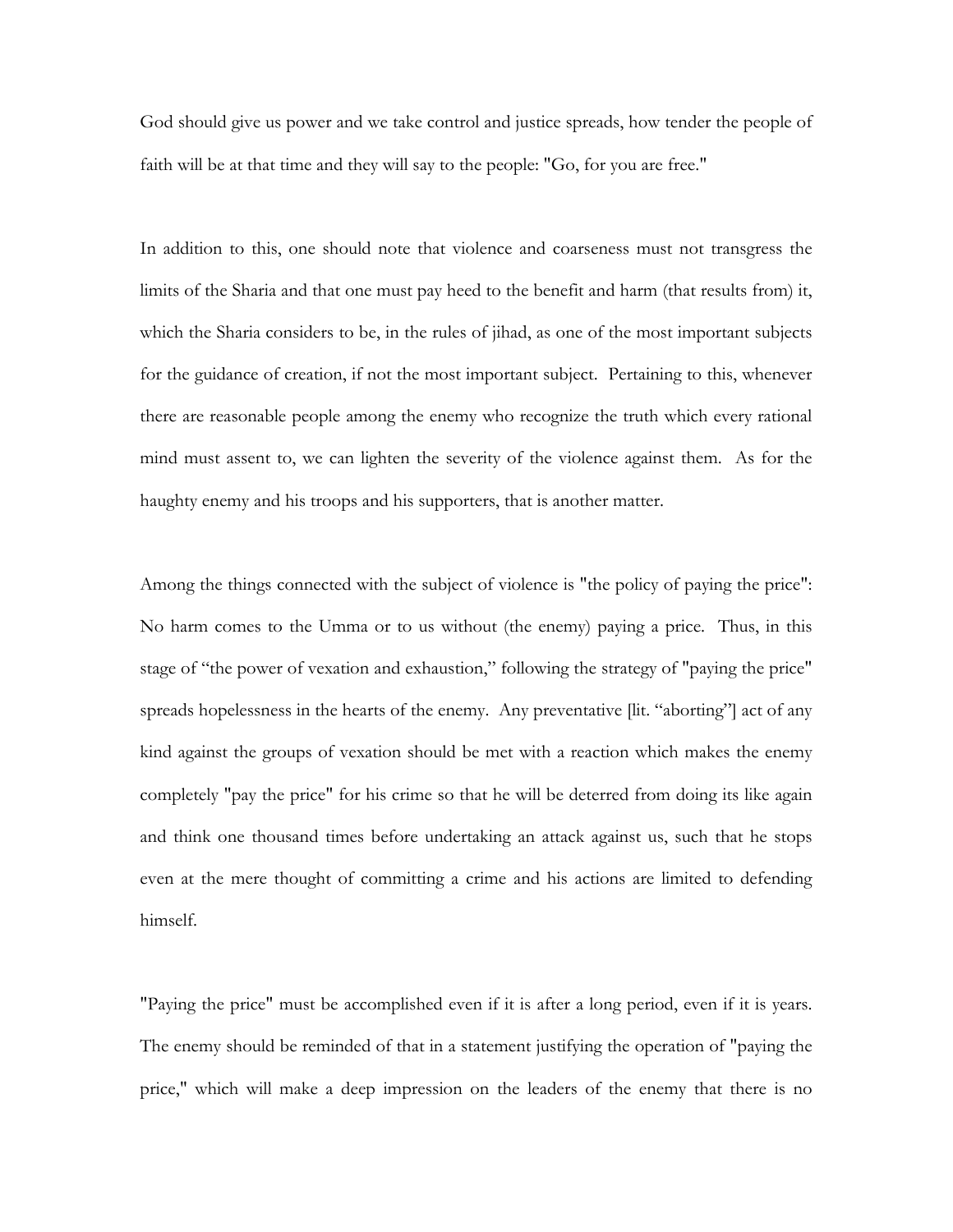hostile action they can undertake against Islam and its people, or against the mujahids for which they, their supporters, or their most powerful institutions will not pay a price over a long or short period of time. On account of that, feelings of hopelessness will creep into the enemy and he will begin to think about leaving the arena on account of his hopelessness because of his love for the world in the face of generations of mujahids who will persist in the battle and not be agitated by upheavals, but rather motivated by them to respond.

As for the stage of "the administration of savagery," we will confront the problem of the aerial attacks of the enemy  $-$  crusader or apostate  $-$  on military training camps or residential regions in areas which we administer. Even though defensive fortifications and trenches are put in place to deal with that problem, we should also follow

[33]

the policy of "paying the price" when confronting the crime of the enemy. The policy of "paying the price" in this situation will deter the enemy and make him think one thousand times before attacking regions managed by a regime of the administration of savagery because he knows that he will pay the price (for doing so), even if (the retribution) comes later. Thus, the enemy will be inclined toward reconciliation, which will enable the regions of savagery to catch their breath and progress. This reconciliation means a temporary stop to fighting without any kind of treaties and concessions. We do not believe in an armistice with the apostate enemy, even if it was brokered with the primary infidel.

Here is an important point: It is best if those that undertake operations of "paying the price" are other groups in other regions against which no hostility has been directed. There are a number of benefits in this, which we will expand on in the section concerning "power"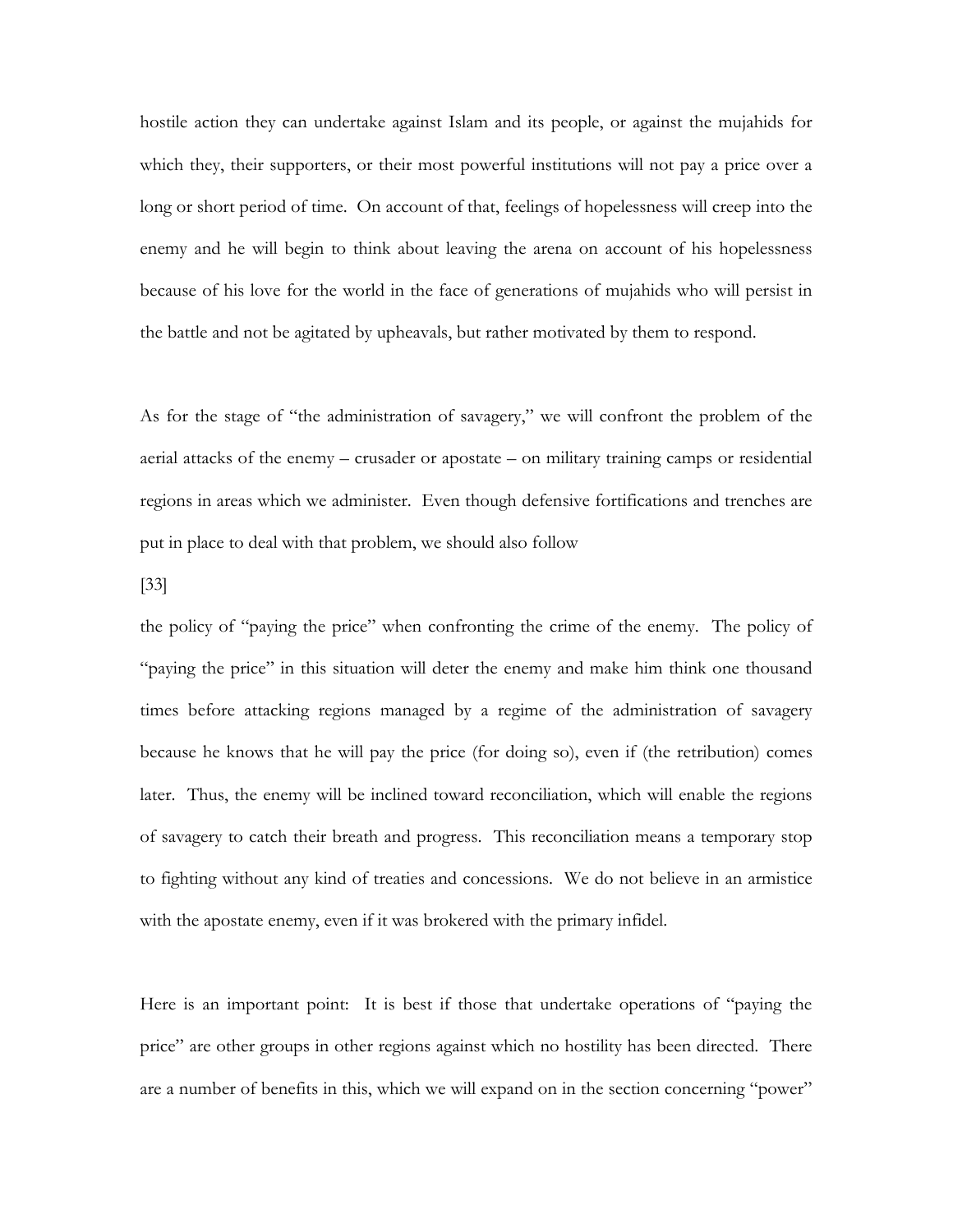[shawka]. Among the most important benefits is making the enemy feel that he is surrounded and that his affairs are exposed. If the enemy undertakes a hostile action against a region in the Arabian Peninsula or in Iraq, then the response will occur in Morocco or Nigeria or Indonesia. This will cause embarrassment for the enemy, especially if the region in which the operation of "paying the price" occurred submits to the control of the regimes of unbelief or the regimes of apostasy. Thus, (the enemy) will not find a good arena in which to respond. Further, that operation will work to raise the morale of those who had received (the initial) hostility and communicate a practical message to Muslims in every place that we are one Umma and that assistance is not limited by borders.

In the preceding depiction, "paying the price" is not limited to the Crusader enemy. By way of example, if the apostate Egyptian regime undertakes an action to kill or capture a group of mujahids, the youth of jihad in Algeria or Morocco can direct a strike against the Egyptian embassy and issue a statement of justification, or they can kidnap Egyptian diplomats as hostages until the group of mujahids is freed, and so forth. The policy of violence must also be followed such that if the demands are not met, the hostages should be liquidated in a terrifying manner, which will send fear into the hearts of the enemy and his supporters.

When each individual in the group or in the region of savagery—regardless of the lowliness of his rank—receives loyalty from the remaining individuals and he then gives loyalty to them such that he is a sacrifice for them and they are a sacrifice for him, "power" develops from this group to confront the enemies.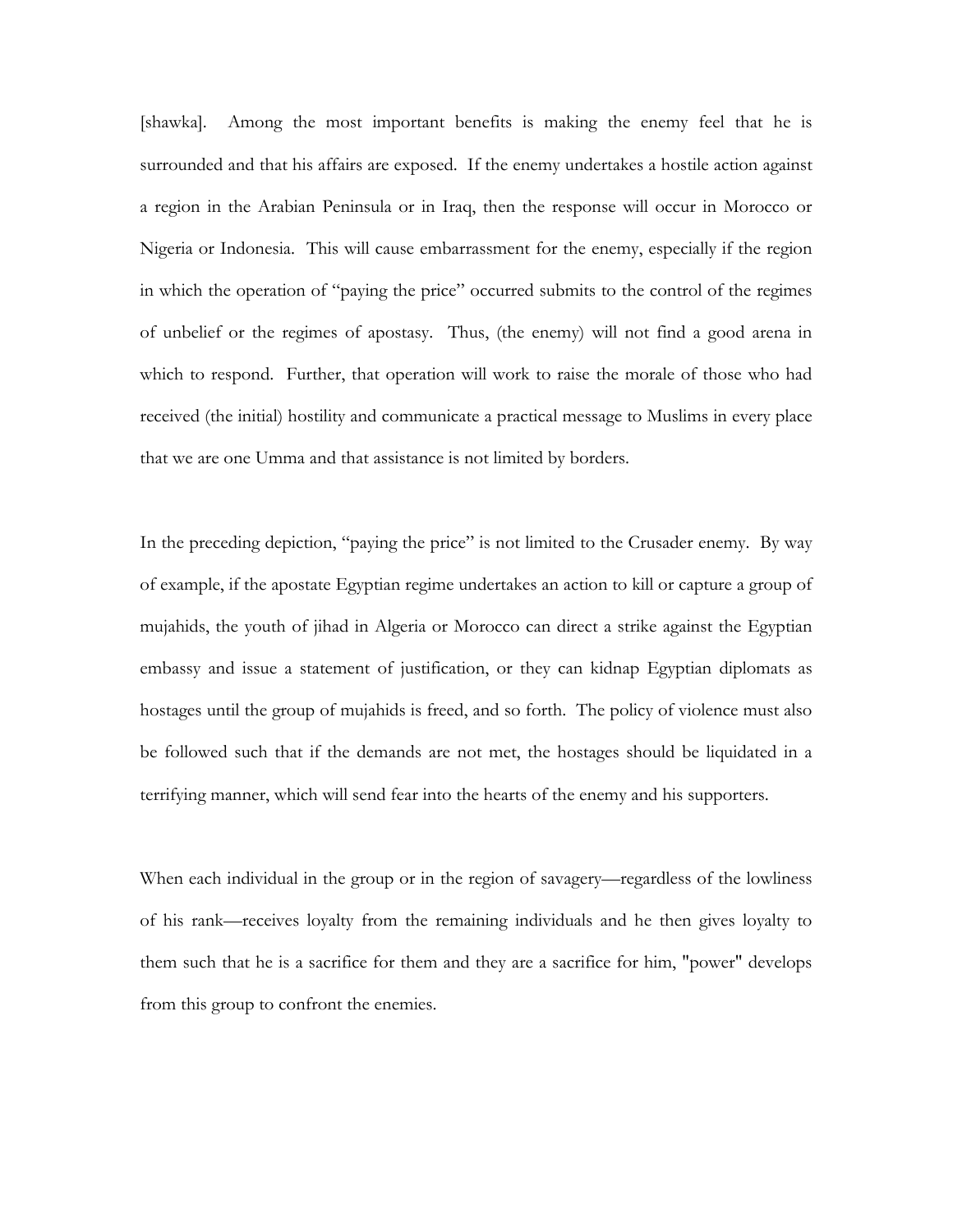#### Section Five

Achieving "Power"

"Power" (al-shawka) is achieved through ties of religious loyalty (bil-muwālāh al-īmāniyya). When the enemy knows that if he breaks a portion of a group, the remainder will capitulate, we are able to say that this group has not achieved "power". But if the enemy knows that if he kills a portion of the group, vengeance for their blood will be undertaken by the remainder and the targets of the group will stay in place until they have destroyed the last of them, that group has achieved "power" which the enemy fears, especially if the organization of the group is hard to destroy in a single strike.

The great "power" and that which causes the enemy to reflect one thousand times are a result of the "powers" of the groups, whether they are groups of "vexation" or groups of administration in the regions of savagery. The tie of religious loyalty between all of these groups is embodied in a covenant written in blood. The most important clause (of this covenant) is: "Blood for blood and destruction for destruction". Attaining a great "power" makes the enemy unable to oppose it.

Pertaining to this, I said in the previous section about "paying the price": It is best that those who undertake the operation of "paying the price" are groups other than the one who received the (initial) hostility, so that we can embarrass the enemy, distract him, and disperse his thought and his efforts until the region or group that received the (initial) hostility is able to reconstitute its forces and get its affairs in order. By doing so, the Umma (can) visualize

#### [34]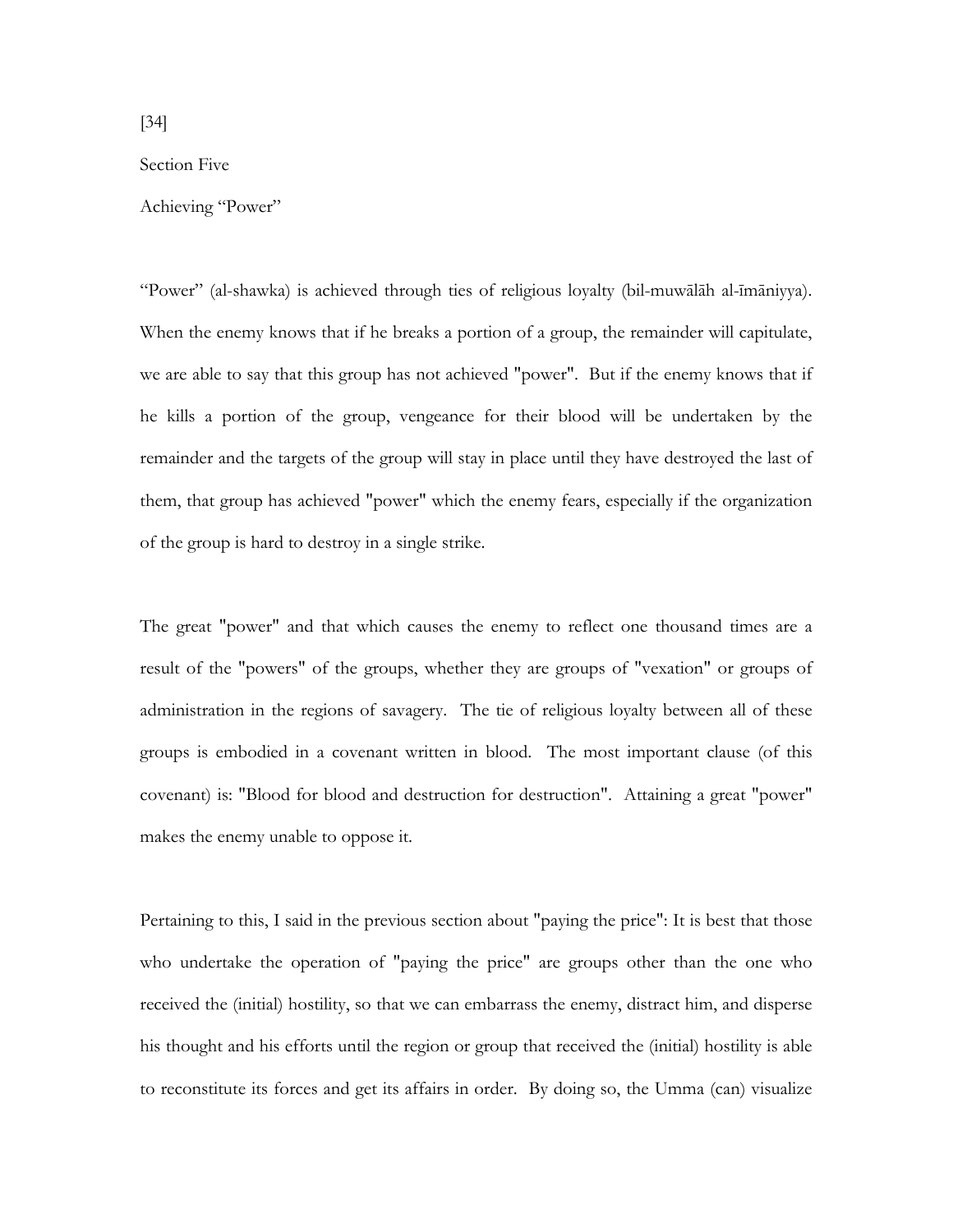the value of the ties of religious loyalty and its ability to establish a "power" which the forces of evil cannot stand before.

Regarding this, we note that we consider our jihad in this stage to be the jihad of an Umma. Therefore, the rule of Islam has been firmly established for each individual, group, or band and they enter the jihad and exchange loyalty with us on the basis of "blood for blood and destruction for destruction." They are a part of the mujahid movement, even if they differ over the correct method in intellectual and operational matters, as long as these differences are over interpretation rather than intent – knowledge of this is determined from the context of circumstances  $-$  and (as long as) they do not publicly acknowledge any (matter of) difference. There are several examples of this throughout history. For example, Shaykh al-Islam Ibn Taymiyya attacked the Asharis in his books and exposed the corruption of their school; this was in a place where he was speaking of their heretical doctrines and actions. Yet even though these people were undoubtedly heretical, they aided Islam and its people. It is clear to you that even though the rulers in Egypt and Syria used to favor the Ashari ulama, they devoted themselves to aiding Islam and engaging in jihad in the path of God against the Tartars. Thus, in another place concerning loyalty, the sheltering (of troops), and (the offering of) assistance (for jihad), the Shaykh al-Islam said that they were the victorious sect (al-tā'ifa al-mansūra) in Syria and Egypt and he noted that the troops did not necessarily subscribe to the doctrine of the leaders who favored the Asharis. Likewise, he praised Salah al-Din al-Ayyubi for aiding Islam against the crusaders and aiding the Sunna against the Batinis, even though the school of the Asharis was the school of Salah al-Din's state. In this regard, the Shaykh al-Islam said: "... (The doctrine) of predestination was widespread among the people of Basra. If one abandons the transmission of hadith from them, we will not be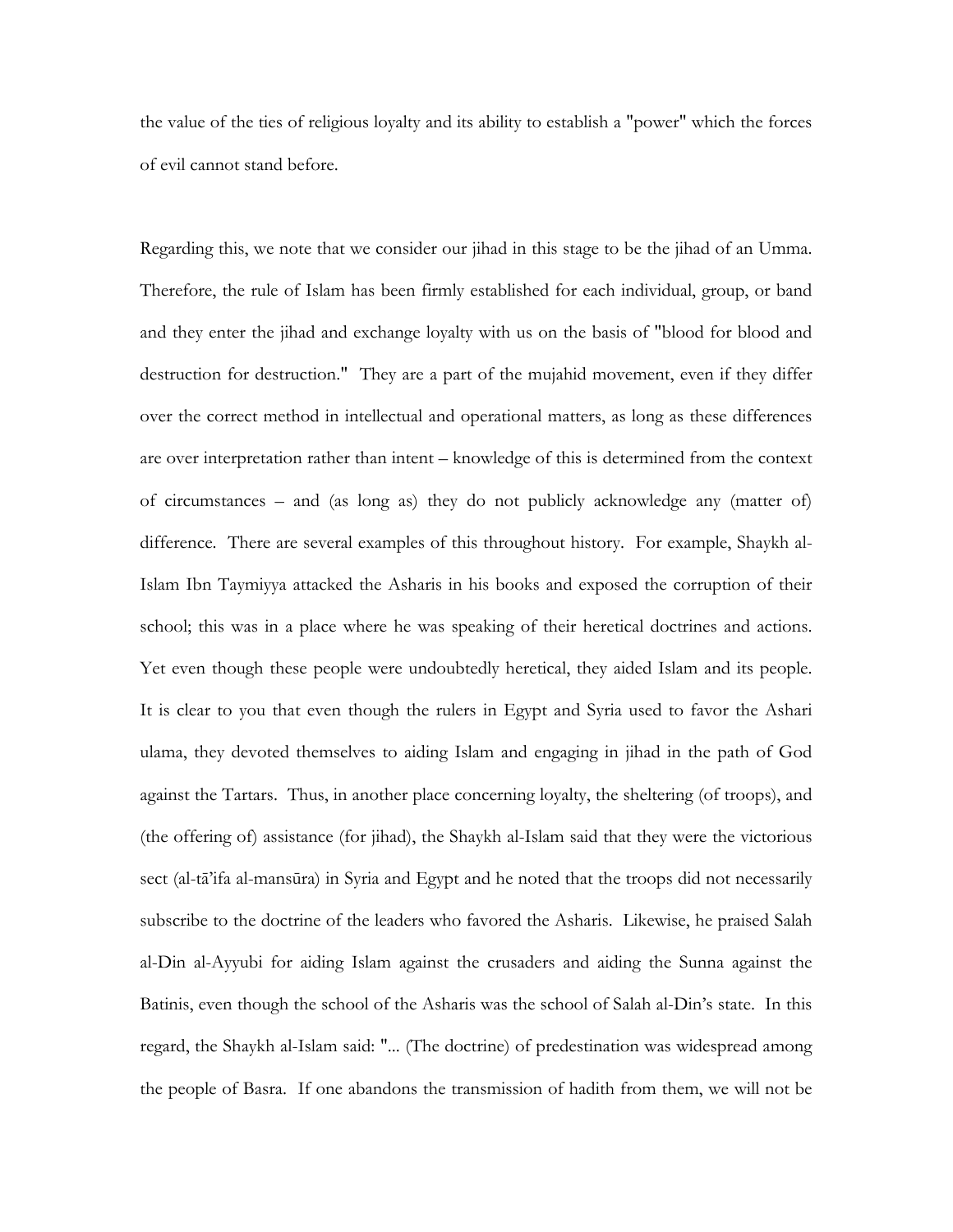able to study (religious) knowledge, the Sunna, or the writings preserved by these people. If it is impossible to determine the (religious) obligations regarding (religious) knowledge, jihad, and other things unless it is through a heretic, the harm of this is less than the harm of abandoning that obligation: Obtaining the benefit of the obligation along with an amount of harm is better than the opposite.

[35]

Therefore, we must respect those among the sects or among the general public who desire jihad and give (their) loyalty to us. We accept them, help [or "give our loyalty to"] them, and assist them, without imputing any error to them and trying to correct it according to circumstances, need, and opportunity, as long as it does not cause fitnas and harm which might afflict the jihad, especially since its benefit [i.e. tolerating their errors] will usually be greater [than the harm which results]. When the denial (of their errors) causes greater fitnas or harm, then denial must be abandoned. However, one must not make (their) erroneous act public, either with an overt statement or an indirect admission as some of the Islamic movements have done. Regarding this, Shaykh al-Islam says: "There is a difference between the scholar or the prince ceasing to prohibit some of the people from something if there is a preponderance of harm in the prohibition, and between permitting it in his own actions. This differs according to circumstances."

There is no doubt that the mutual exchange of loyalty and assistance among the groups has taken place (by the permission of God), especially those that follow the High Command. Regrettably, however, when the theatre of operations and battle with the enemy widens and the enemy blunders into igniting a confrontation with the classes of people among the Umma or among the Islamic movements who were not previously on the map of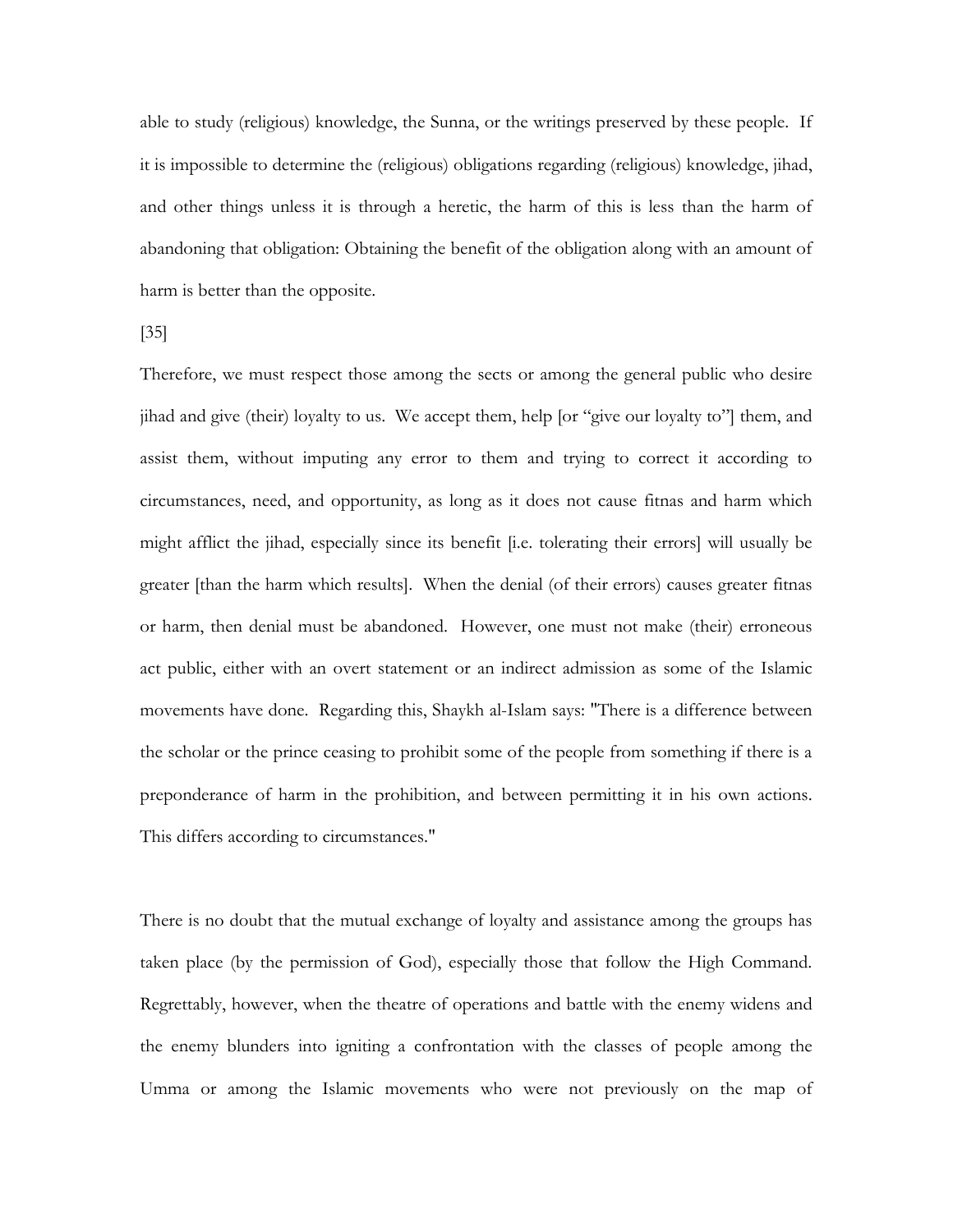opposition, we expect (to see) the appearance of groups among the masses or among the movements who will not exchange loyalty with the jihadi movement on account of the disunion that exists in the Umma, the widespread ignorance, and differences that are present in the theatre (of operations and battle). They only confront the enemy for the sake of acquiring specific things or so that the enemy will leave them alone, and so forth, especially since they have refrained from declaring loyalty to the High Command in order to ensure that the enemy will not concentrate its pressure and operations upon them.

If that stage confronts us, our role—even if we were originally striving to unite the Umma under a single banner—is to spread awareness among the classes of people of the Umma as to the importance of uniting goals and methods and exchanging loyalty because this is the way that causes the enemy to fear us, since he will not be able to isolate us and we will be able to achieve the goals we desire. When our goals are united, the groups will be united and our power will be more firmly established and have a greater effect and change reality for the better (by the permission of God), especially since this will be in opposition to classes of people among the enemy whose goals differ from each other.

The goal which we created for the sake of the people and which we must all strive toward and which contain the good of this world and of the next must be conveyed to the people all of the people—in a simple form, free from complication and prolixity. There is no value for any effort or sacrifices we will offer in opposition to the Crusader or Zionist enemy or the apostate if the goal which is to be attained from these (efforts) is meager or of temporary, limited benefit. Or worse, we submit our souls and our abilities to a new Taghut in the form of an individual, a group, or a new constitution that is not based on the divine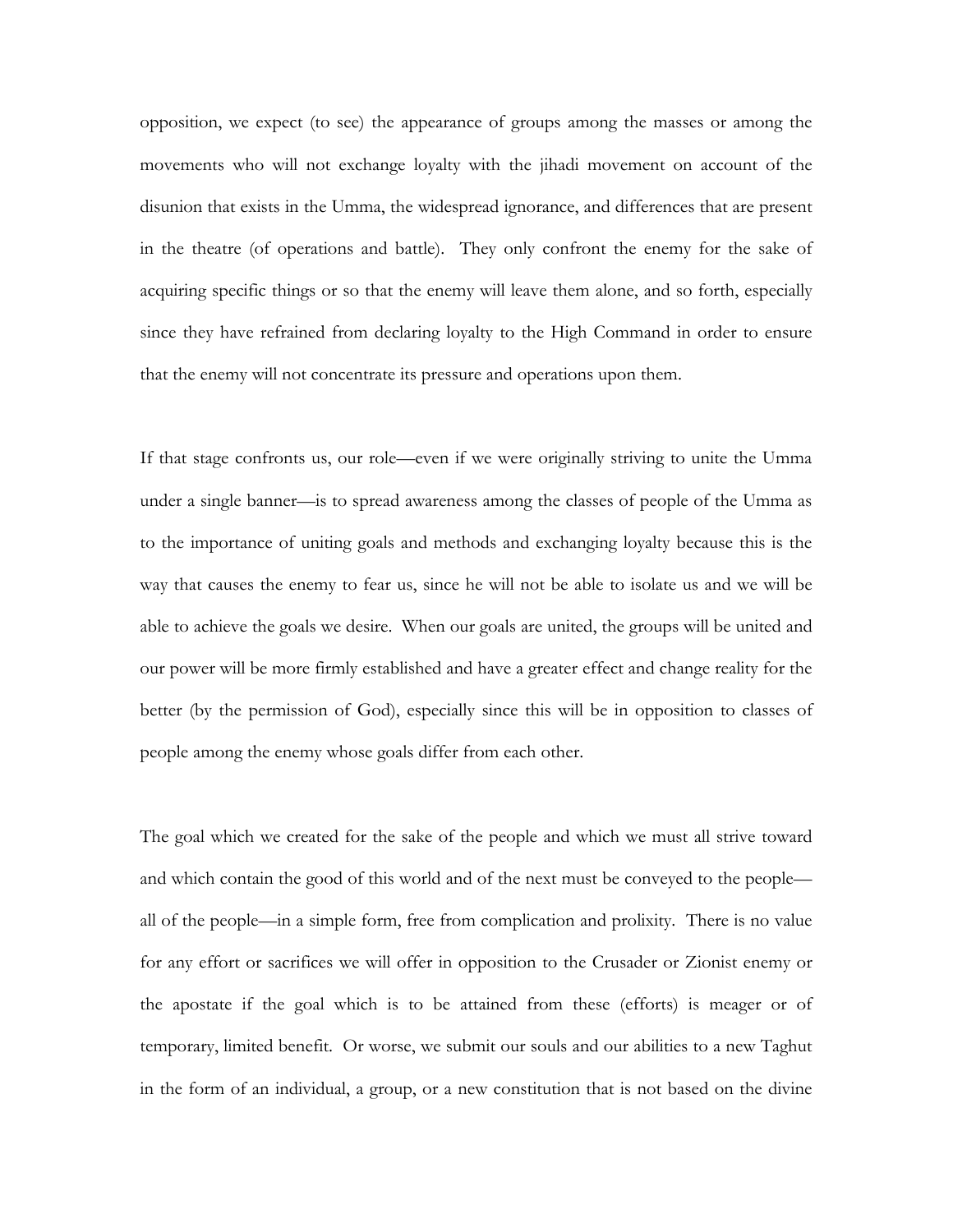model, by which humanity—all of humanity—is freed from the worship of (other) servants for the worship of the Creator of the servants. He alone deserves our submission and our worship and He alone deserves the sacrifices. Only this goal is able to unite the Umma and establish the giving of mutual loyalty upon a sound foundation. It only remains for us to create media information and effective (religious) propaganda so that this meaning may be conveyed to the Umma—all of the Umma—without complication beneath the shadow of that terrible battle whose foretokens have appeared.

An important point remains regarding the subject of achieving the "power", especially regarding how to estimate the force of the "power" and then build our activities and our plans on the basis of sound data. Regarding this point, we wish to emphasize that we must not build our activities based on the activities of others whose loyalty we do not command and whom we do not direct, except in complementary or narrow matters, since the principle is to make the plans of action based on true "power" which we possess, as embodied in the group which we direct and the remaining groups and regions which give us loyalty or exchange loyalty with us and assist us.

In the 90s of the preceding century, one of the jihadi groups in Egypt put in place an excellent plan for action. However, it formulated its plan on the basis that the Islamic Group and the Group of Jihad would undertake specific actions that would serve the plan of this small group. The leader of the group vainly imagined that momentous events would force the two groups to act as he wished. Regrettably, however, his estimation (of his "power") was not precise. This,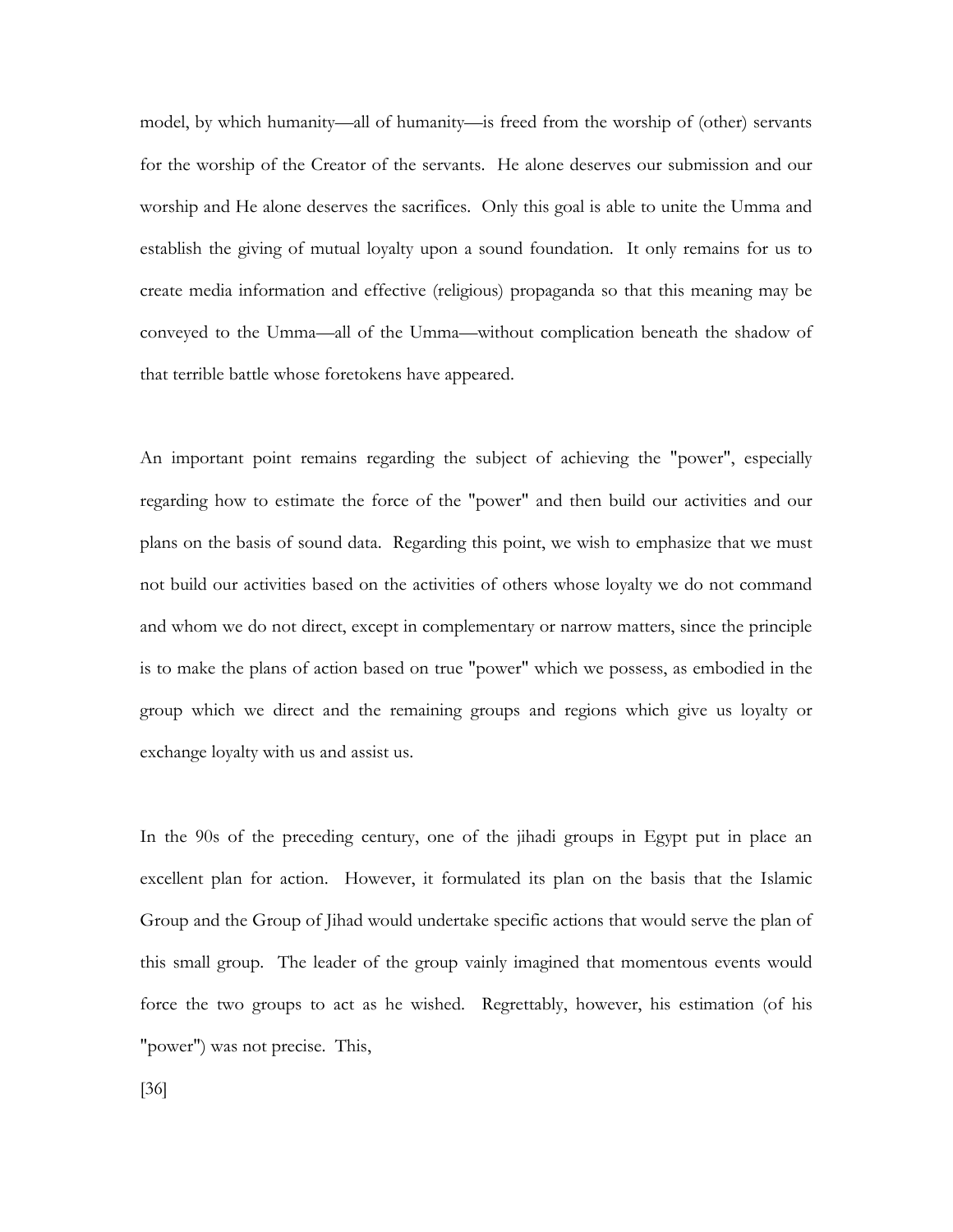along with other factors, resulted in massive losses for that movement. The lesson from that is what we have been saying: We should not base our actions on the activities of those whom we do not direct and whose loyalty we do not command, at the very least. By loyalty here, I mean the specific loyalty embodied in providing shelter and giving assistance. I do not mean general loyalty which is from one Muslim to another throughout the earth. When the Umma advances to the optimal situation, general loyalty will be attained since it is the essence of specific loyalty.

"Those who believe, and have emigrated and struggled with their possessions and their selves in the way of God, and those who have given refuge and help—those are friends one of another. And those who believe, but have not emigrated—you have no duty of friendship towards them till they emigrate; yet if they ask you for help, for religion's sake, it is your duty to help them, except against the people between whom and you there is a compact; and God sees the things you do. As for the unbelievers, they are friends one of another. Unless you do this, there will be persecution in the land and great corruption."  $(Qur'an 8:72-73)$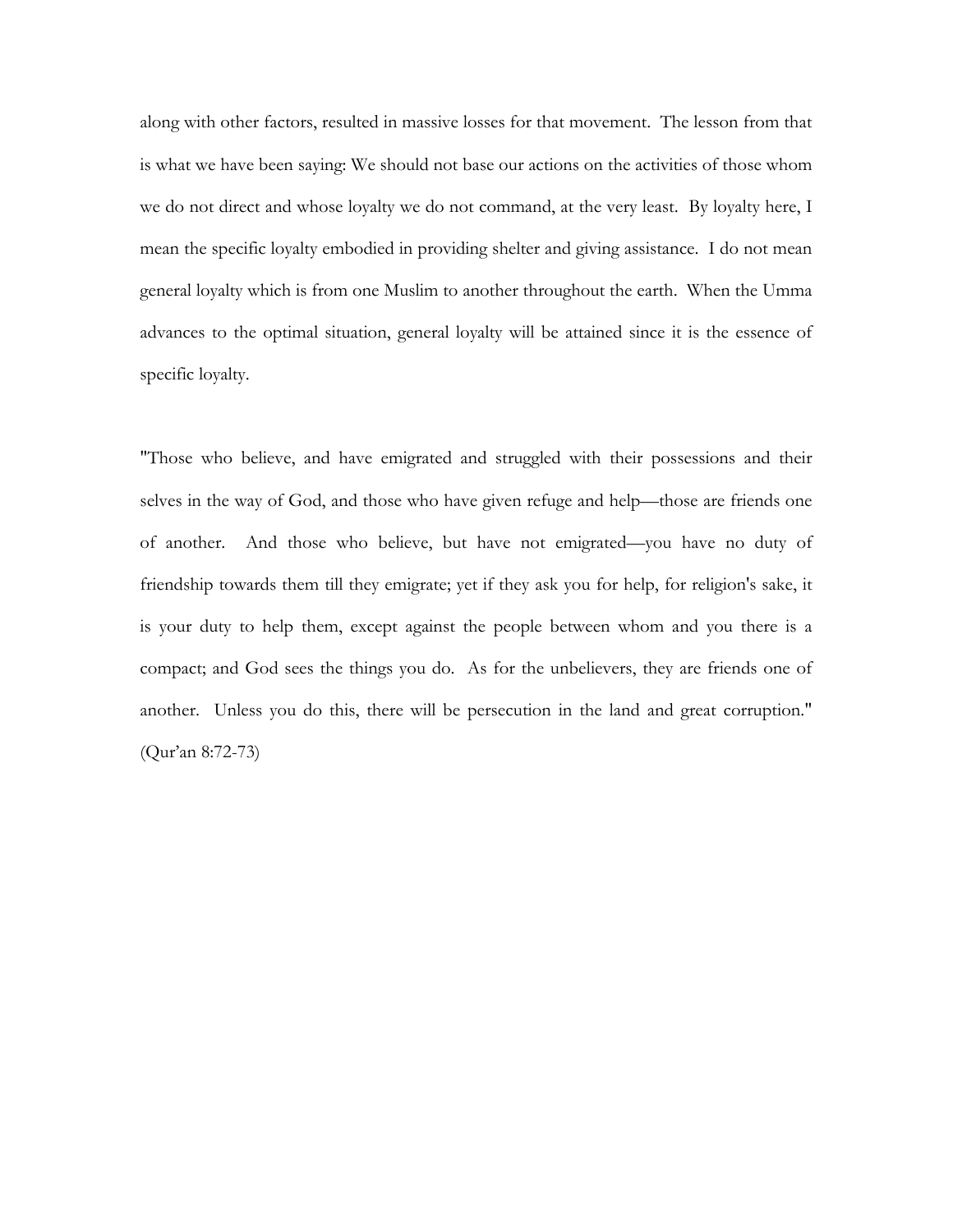## Section Six

Properly understanding the rules of the political game of our opponents and their fellow travelers, and striking a balance between confrontation and cooperation in accordance with sharia politics<sup>[8](#page-84-0)</sup>

We urge that most of the leaders of the Islamic movement be military leaders or have the ability to fight in the ranks, at the very least. Likewise, we also urge that those leaders work to master political science just as they would work to master military science.

During our long journey through victories and defeats, through the blood, severed limbs, and skulls, some of the movements have disappeared and some have remained. If we meditate on the factor common to the movements which have remained, we find that there is political action in addition to military action. Of course, some of them practiced nonsharia policies in some situations and managed to survive, even though their survival was, naturally, devoid of blessing. However, there are also those in other Islamic movements who understand the politics of the enemy and their fellow travelers and interact with them according to sharia policy. They became an entity which grew through the blessing of acting to assist the religion and the blessing of not violating the sharia, achieving purity and steadfastness and the sublimity in one stage after another, praise be to God.

## [37]

 $\overline{a}$ 

<span id="page-84-0"></span><sup>&</sup>lt;sup>8</sup> In editing some parts of the section concerned with politics, I have depended on the memoirs of one of the scholars from the Islamic currents. Since this memoir has many errors, I only used the accurate portions and utilized this in completing the explanation of this point.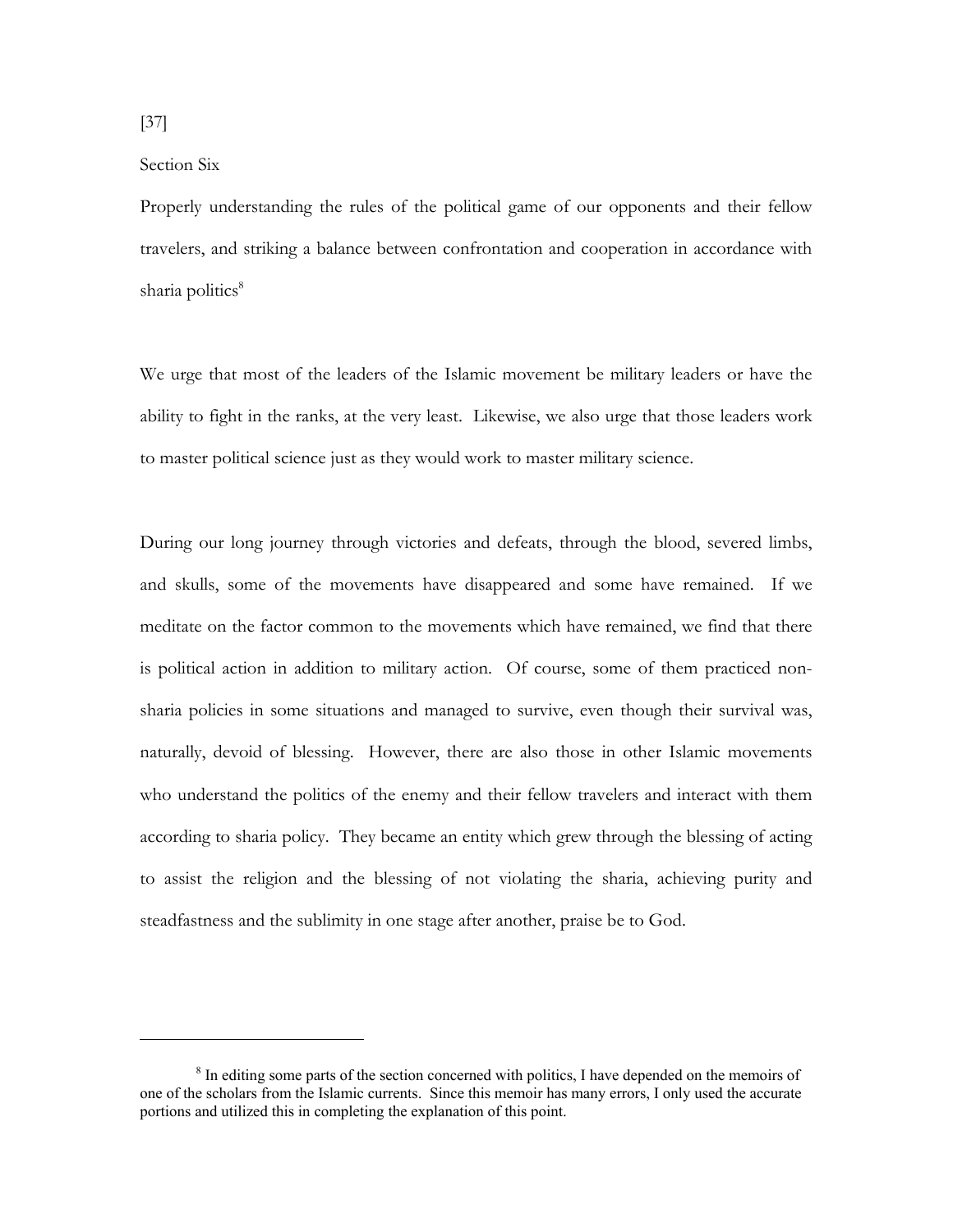As for the fate of the movements which undertook jihad, battle, and military action and neglected politics and considered it a filthy activity of Satan, or those groups which delved into practicing non-sharia political methods and which were engrossed in infidel politics, regrettably their fate was to become a tool for the powers of unbelief and apostasy in order to pluck the fruits of jihad.

Political action is very important and dangerous, such that one of them said: "A single political mistake (leads to) a result that is worse than one hundred military mistakes." Despite the hyperbole in this statement, it is true to the extent that it clarifies the seriousness of a political mistake.

Of course, when some of us witness the decay in the political attitudes of the people and find that they have lost their morals and humanity and are following satanic methods filled with deception, lies, conspiracies, and treason, they are inclined to abstain from engaging in the decay of those politics. However we should not abandon politics.

Likewise, there are those who engage in disciplined political action-commensurate with their knowledge of it—in addition to military action. Regrettably, however, they still do not understand the reality of the political game of the enemies and their fellow travelers [cf. Qur'an 33:60].

The interest in understanding the rules of the political game and the political reality of the enemies and their fellow travelers and then mastering disciplined political action through sharia politics and opposing this reality is not less than the importance of military action,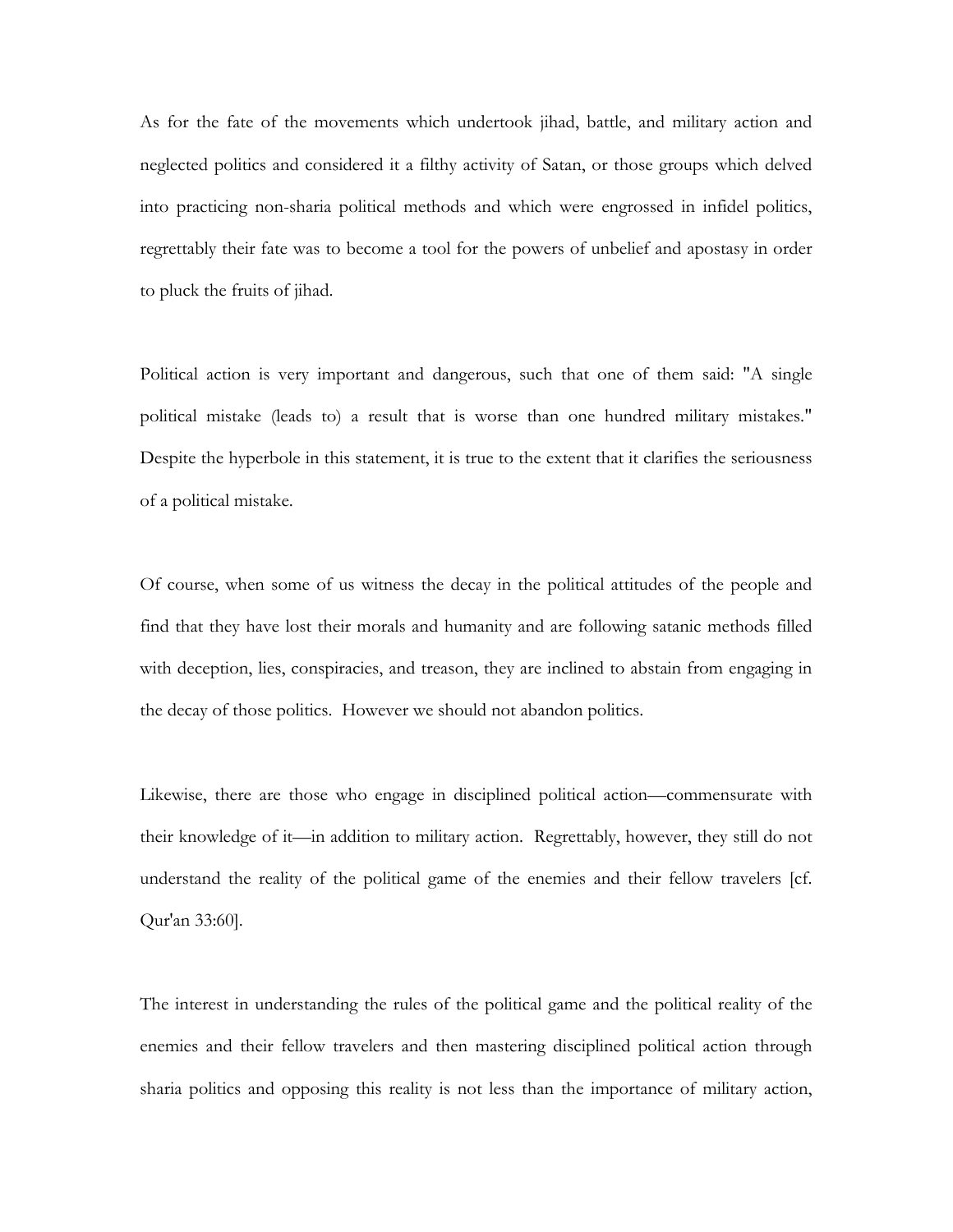especially if we consider that the moment of gathering the fruit— $a$  moment which is considered the recompense for the sacrifices offered by the mujahids during long decades is a moment resulting from a political strike and a decisive political decision. Of course, military strikes preceded and even accompanied it; but the final moment and the fate (of the movement) depends on skillful political management. Even the whole course of fighting requires good political managment so that the best results will be achieved. Additionally, there is a very important point: The meaning of every reference in this paragraph to political management is that the political decision issues from the military leader, but the entire political administration or most of it should be made up of warriors from among the assistants of the military leaders and their troops. Those are the people who should take an interest in studying

[38]

the political dimension. The battle is their battle before it is the battle of others, so one should emphasize the danger of leaving the political decision in the hands of those who do not engage in military battles for any reason.

Here I will briefly set forth a small section on the rules of the political game (played by) the enemies and their fellow travelers. We are not presenting these rules so that we may benefit from them and follow (the enemies and their fellow travelers) in applying these rules—I seek refuge with God from that—as many of the heretical groups have done. Rather, (we present them) so that we may know the aims of the people and deal with them in accordance with sharia politics. Afterwards, we will set forth some of the points (dealing with) application on account of their importance; however, the important points are many and it is enough for a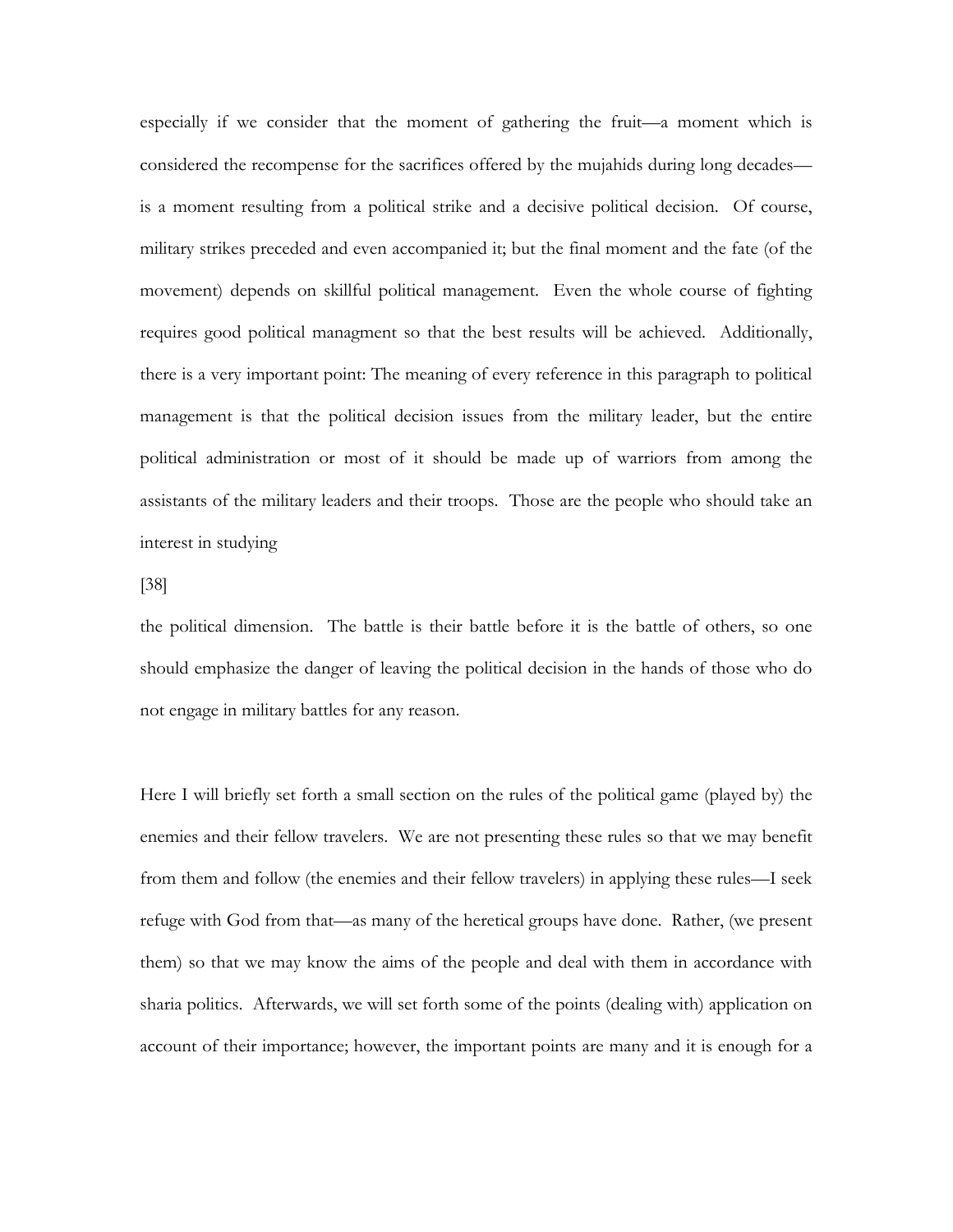us in this short treatment to set the mujahid youths on the beginning of the path for study and practice.

— The aim which motivates the enemies is a material aim. Thus, the doctrine of conflict which the people of unbelief and apostasy possess is a material, worldly doctrine in most of its structure. If they have worldly motives, they conceal them with religious or false, socalled cultural motives. The dogmatic [i.e. religious], traditional factor in (the motives) is not a single factor; it is considered one of the factors motivating them to battle. Perhaps in the eyes of their ignorant followers, it is considered a strong motive. However, what fuels their action are material interests and the desire to survive. Thus, they strive to survive, but it is not just any survival; rather, it is a survival which guarantees for them an unruffled life of comfort and luxury. As for their allies and those who support them, they continue and remain steadfast in their coalition with them as long as (their) interest is served by that alliance. Therefore, we must understand this very well.

Thus, the most important of their political principles is the principle of (self) interest. Their principle absolutely does not submit to any moral value; rather, all the other principles are subordinate to it—friendship or enmity, peace or war—and are all determined according to (self) interest.

The politicians of the West summarize that in a slogan which says, "There is no eternal enmity in politics and no eternal friendship; rather, there are eternal interests." Therefore, the difference of interests among them is a cause for the bloodiest wars. However, that should not make us forget the reality that the shared enmity toward Islam represents a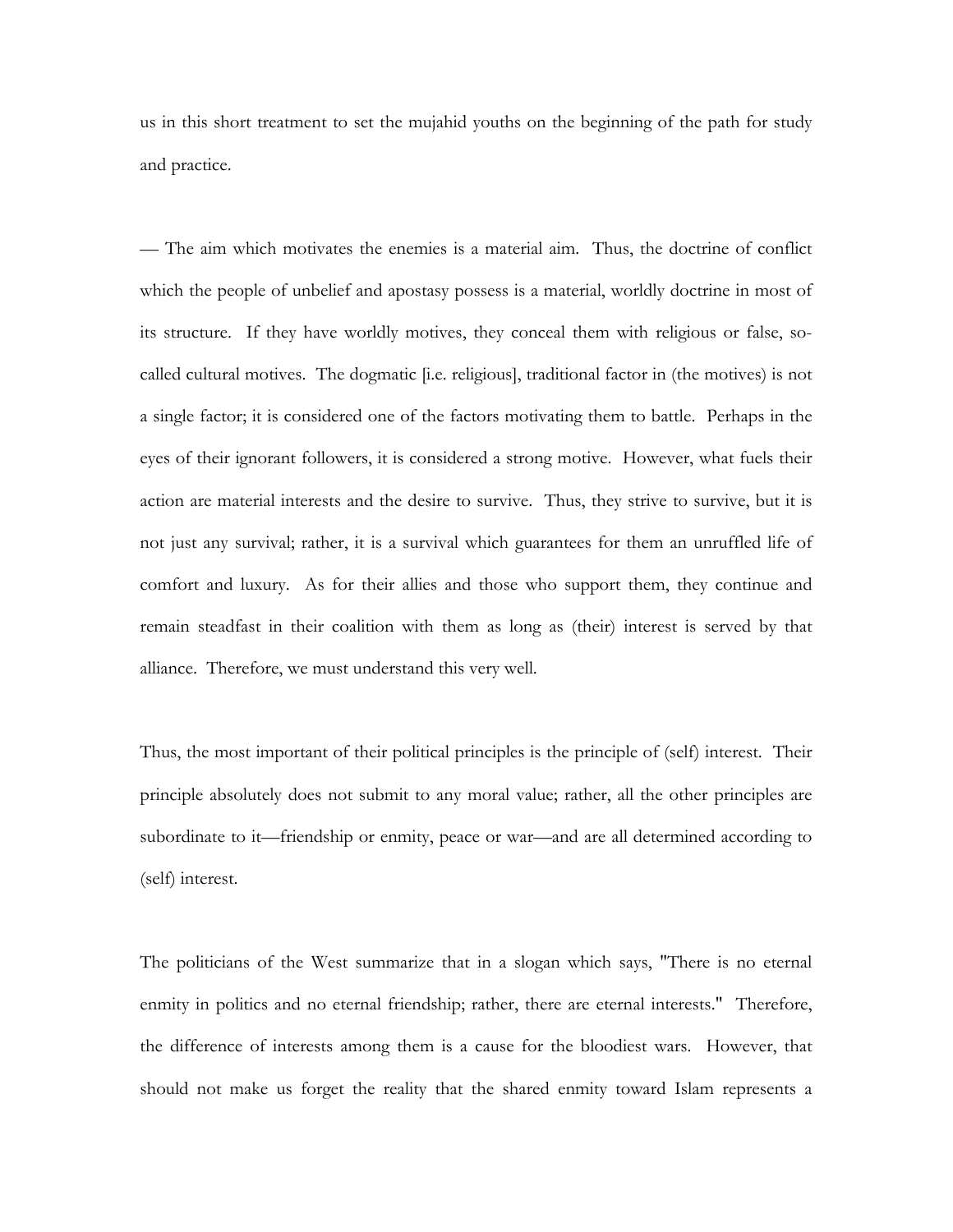common ground of action for the different communities of unbelief and apostasy. Nevertheless, we can also say that their ideological alliance against Islam is a fragile alliance and limited by a ceiling of material interests that each faction among them possesses. Therefore, we should formulate our military and political plans after properly understanding and appraising the ceiling of interest which limits the action of each one of our enemies and work to widen the gap of the interests between hostile factions. Therefore, the map of interests must be clear in the minds of our leaders of action. It is a map that is just as important as military maps.

We can say that bargaining is a characteristic of the politics of the enemy because the substitute for successful bargains between them—even if they achieve some partial gains—is continuous war which might crush all of (their) interests. Therefore, they call politics "the art of the possible". As for their persistence in continuing war, that is only when they think that their opponent is weak and it is possible to crush his will. When there is violent resistance which leads to invasions that cost a great deal and are of little use, the factions of the coalition began to withdraw one after another, preferring (their own) security or delaying the conflict until more suitable circumstances.

The nature of the enemies' bargain does not have the quality of permanence because it is merely a reflection of the scales of power at a particular moment and those scales are always subject to change. Consequently, there is a breach of political treaties—or systematic bargains—which are naturally unmoral.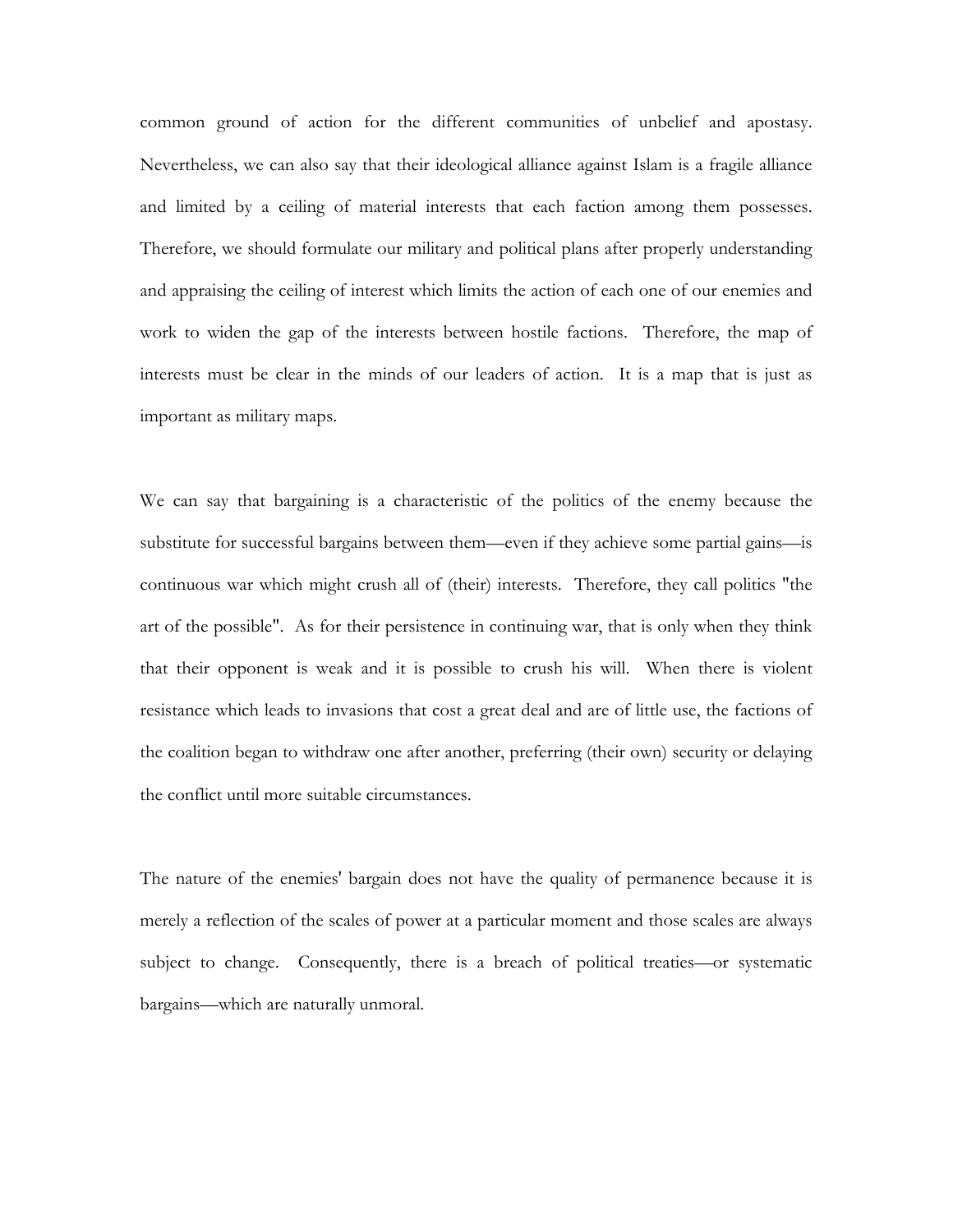Even respecting the agreed-upon bargain is something that is violated under most conditions as soon as possible if the results of that breach are greater than the results of honoring the pledge. Likewise, making contradictory bargains at the same time with factions that have incompatible interests is commonplace in the political jungle.

## [39]

One of the factions may betray [lit. "sell"] its political resolve and all of its interests and those of its Umma for a variety of reasons, including its unworthiness to enter the political battleground on account of its weakness—the closest example of that are those tattered Islamic movements—or because it represents no one but itself and its particular aspirations are remote from its popular bases (of support) or its community (the closest example of that are, in general, the regimes of the Arab region).

These are some of the characteristics and nature of the political situation of the enemies and that which has a direct effect on the conflict between Islam and its enemies. As for their fellow travelers among the other Islamic movements, their politics are based on a mixture of sharia politics and the same political principles of the enemy, especially the principle of (self) interest. They also distort the texts in order to trick the people into believing that their mixture is from the revealed sharia politics. There is no doubt that some might be startled by their ability to maneuver politically and seal bargains without having any military power. However, the contemplative person finds that they maneuver (so well) on account of the numbers of youth they have. This represents a danger in one situation: If they withdraw their leadership from the arena because they have no real value and those youths dissolve their ties, it will cause the enemies to fear that these youth will join the mujahids. However, what we want to clarify here is that the most important principle for whose sake the fellow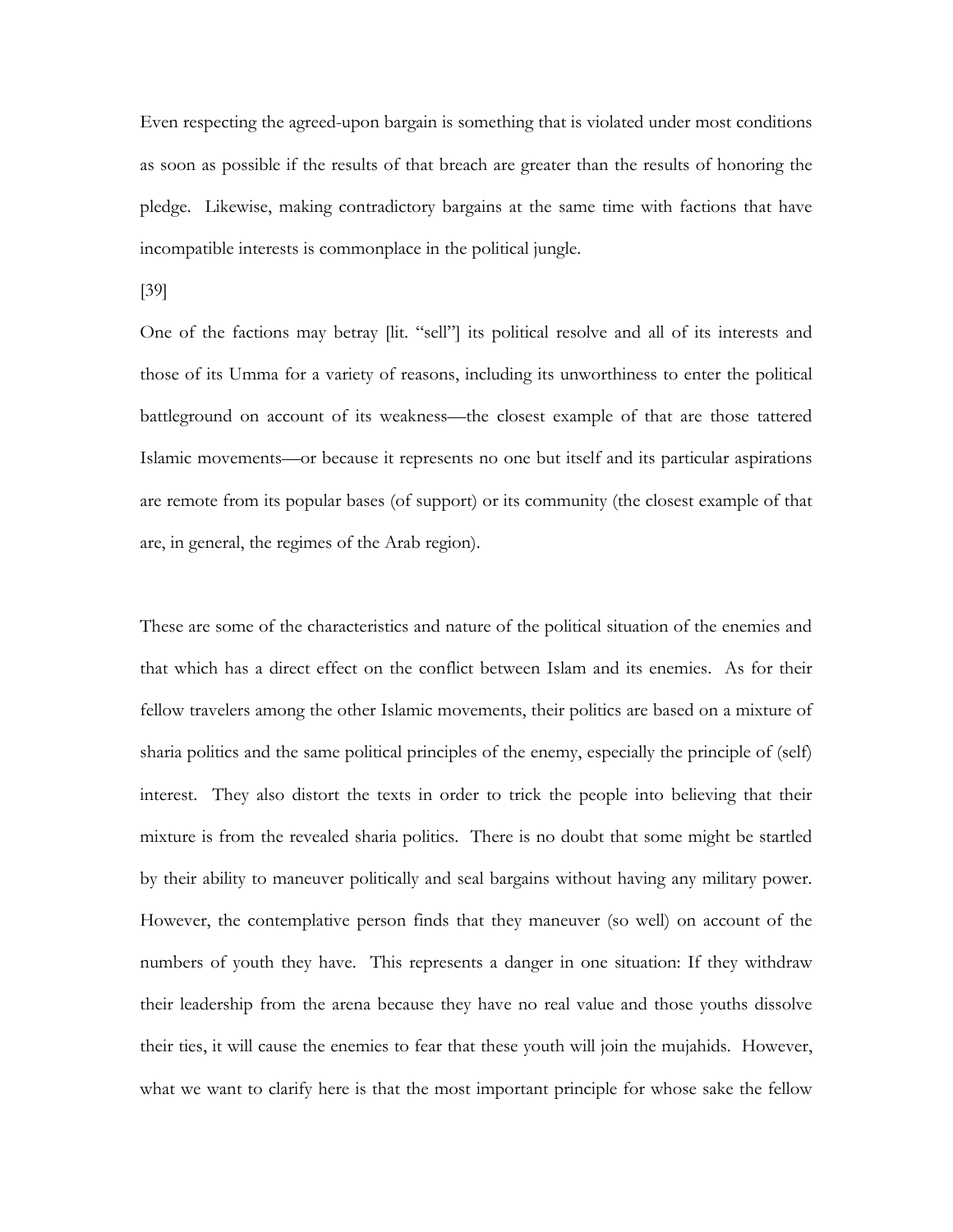travelers maneuver and the greatest interest (which leads them to) sellout religion and all of the sharia interests for its sake is survival, survival, survival.

Naturally, all of the preceding are allusions and there should be an expanded (explanation) of leadership and the principles so that, to the extent possible, a person might deeply understand the politics of the two groups and so that his study will be removed from the rigid notion that the enemy acts only in accordance with religious motives. He will find that the motive of religion among many of the factions of the enemy is secondary or evanescent. Likewise, the student who will be fit to work in political committees in addition to his military work must have read a lot of history and have the ability to examine (it) thoroughly, in addition to readings in psychology. He should study sociology and focus on studying that which is connected to the role of tribes and clans in our Arab and Islamic world and the difference between praiseworthy solidarity and sinful solidarity. He should also focus on that which the modern Jahiliyya order has created in the structure of the tribes and how it fragments and dissolves them in modern civil institutions or perverts (their solidarity) into Jahiliyya solidarity.

We reiterate and emphasize that we must confront the politics of the enemy and their fellow travelers with disciplined, sharia politics. However, we should note something important: Ibn al-Qayyim (may God have mercy on him) says: "Taking the laws connected with war and the interests of Islam, its people, and what pertains to it, and the matters of sharia politics from the life of the Messenger of God (peace and blessings be upon him) and his raids is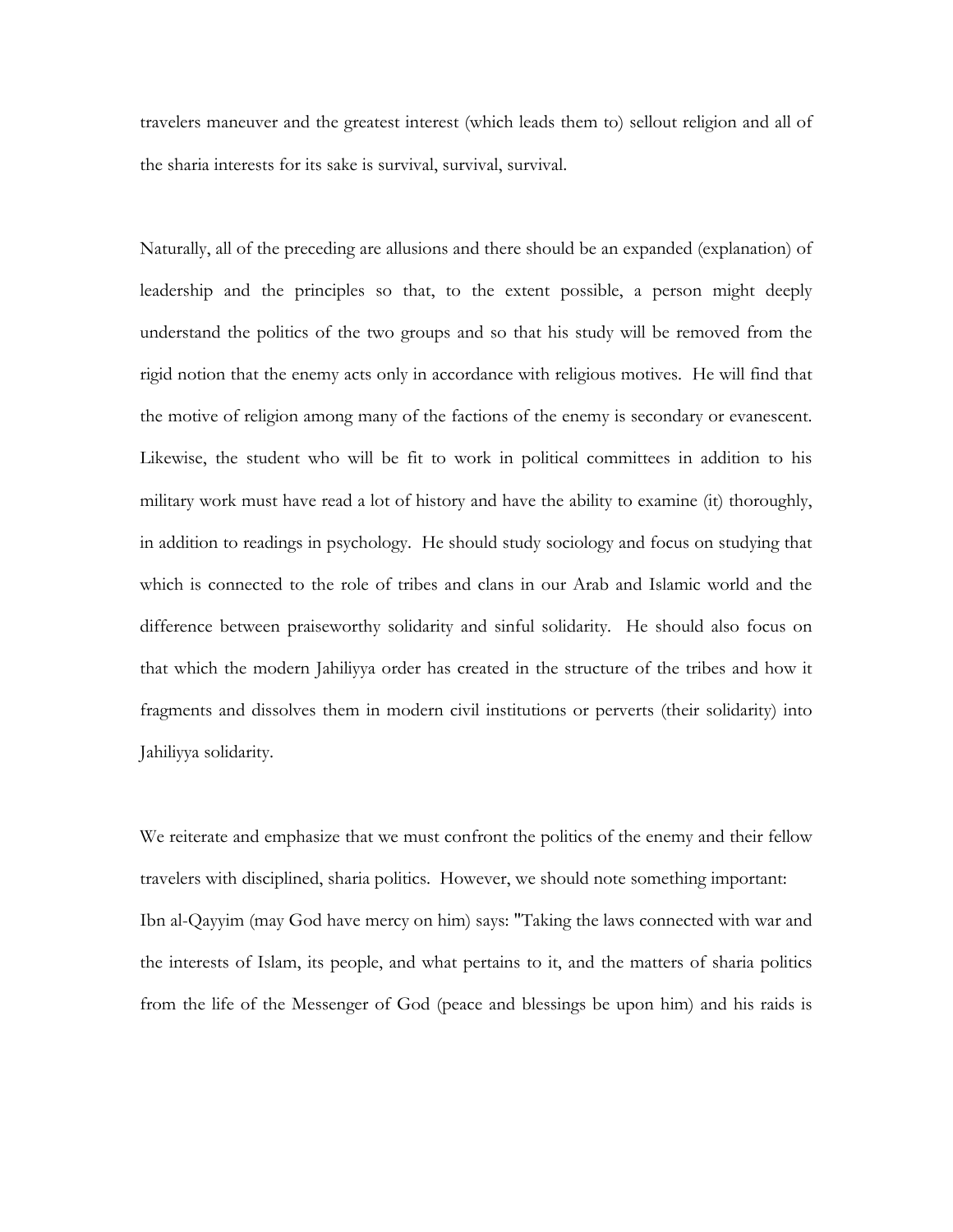more appropriate than taking them from the opinions of men. This is (one) kind and that is (another) kind. Success is granted by God."[9](#page-91-0)

In this text, Ibn al-Qayyim clarifies that taking the matters of sharia politics from the Sunna is "more appropriate". He does not say that it is "necessary". So that some will not understand this point incorrectly, we quote the following from Ibn al-Qayyim from another place which will clarify the matter further:

Ibn al-Qayyim (may God have mercy on him) says: "Ibn `Aqil said, 'Politics is an action which draws the people closer to well-being and further away from harm, even if the Messenger did not put it in place or send down by revelation. If by your statement you mean (those things) which agree with the sharia—meaning they do not contradict that which the sharia explicitly states—then this is correct. If you mean that there is no politics save that which is explicitly endorsed by the sharia, then this is a mistake and puts the Companions in the wrong."<sup>10</sup>

From this, we know the mistake of those who demand a sharia text which furnishes proof for what the Amir has decided with respect to matters of sharia politics, which is among his duties and regarding which he seeks help by consulting the people of loosing and binding among the people of religion [i.e. the ulama] who have experience in worldly matters.

[40]

 $\overline{a}$ 

There are some important points which I shall set forth and then I will conclude by giving an applicable example for an important detail which I consider to be one of the most

<span id="page-91-0"></span><sup>9</sup> *Zad al-ma`ad*.

<span id="page-91-1"></span><sup>&</sup>lt;sup>10</sup> *Al-turuq al-hikmiyya* by Ibn al-Qayyim (may God have mercy on him).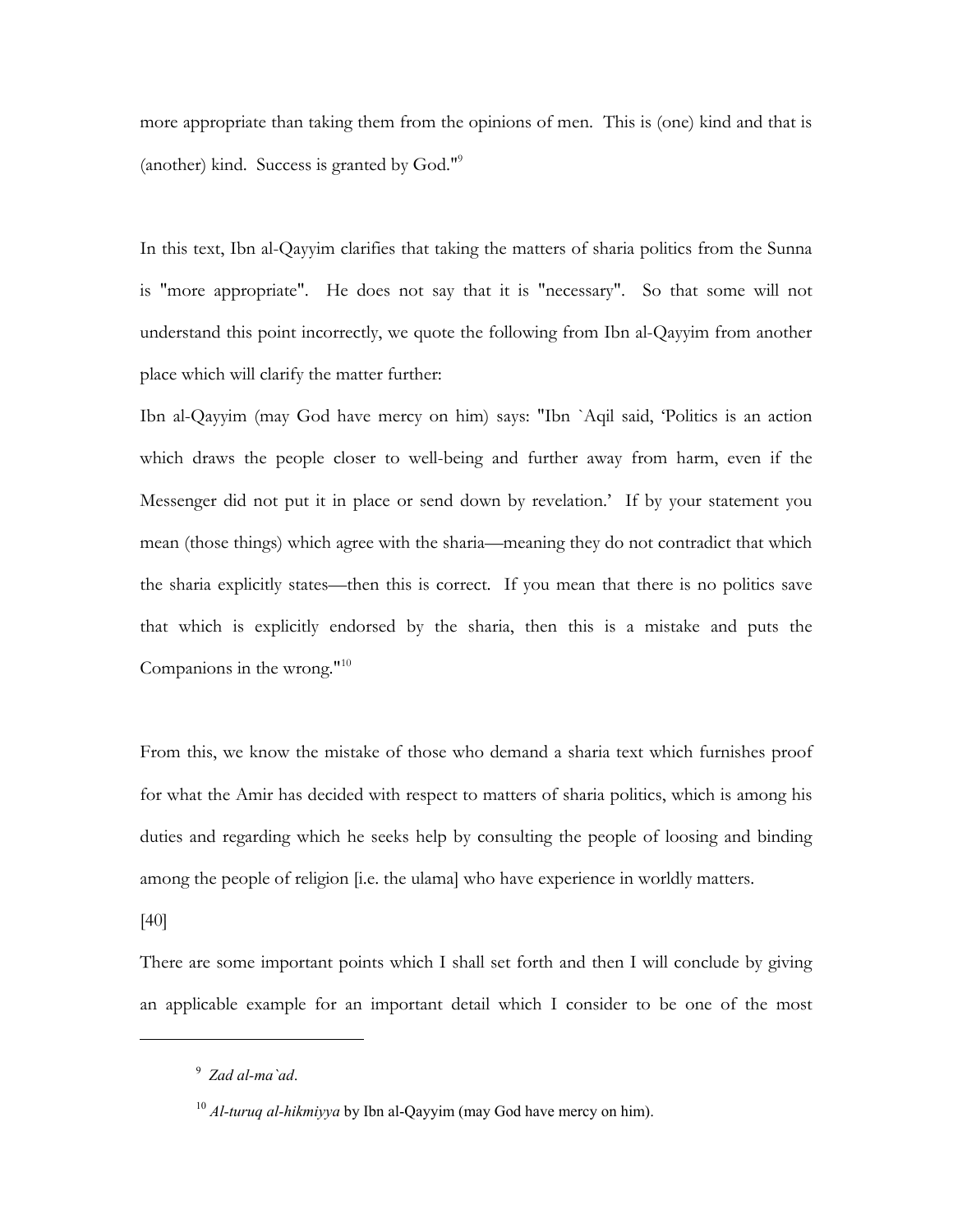beneficial things for studying and understanding the political dimensions of battle, with the caution that the applicable example which I will set forth is only an example. Thus, modifying it through application or choosing elements that are entirely different from its elements is a matter that should be referred to the field commanders, either the High Command or the leaders of the region.

(1) It is not sufficient that the Muslim political leaders be on a high level when political action makes it possible for them to attain a higher level. Rather, the Islamic bases must be on a high level and have a high degree of discernment and also participate in making political decisions, especially those that have a degree of critical danger or weighty consequence.

Frequently, confidence in the leadership is decisive for acceptance of its crucial political decisions. We have a model of this in what happened in the peace of al-Hudaybiyya. Naturally, confidence at the present time should be built on solid data possessed by a leadership which examines its veracity through practice and in diverse spheres of activity. This is different than the confidence of opportunists in leaders who are not experienced in various spheres, but are rather experts in hypocrisy and subjecting others to various influences, including lying and deceit.

Likewise, working to advance the bases to a high level of political consciousness will facilitate their understanding and their acceptance of critical political decisions which issue from the leadership.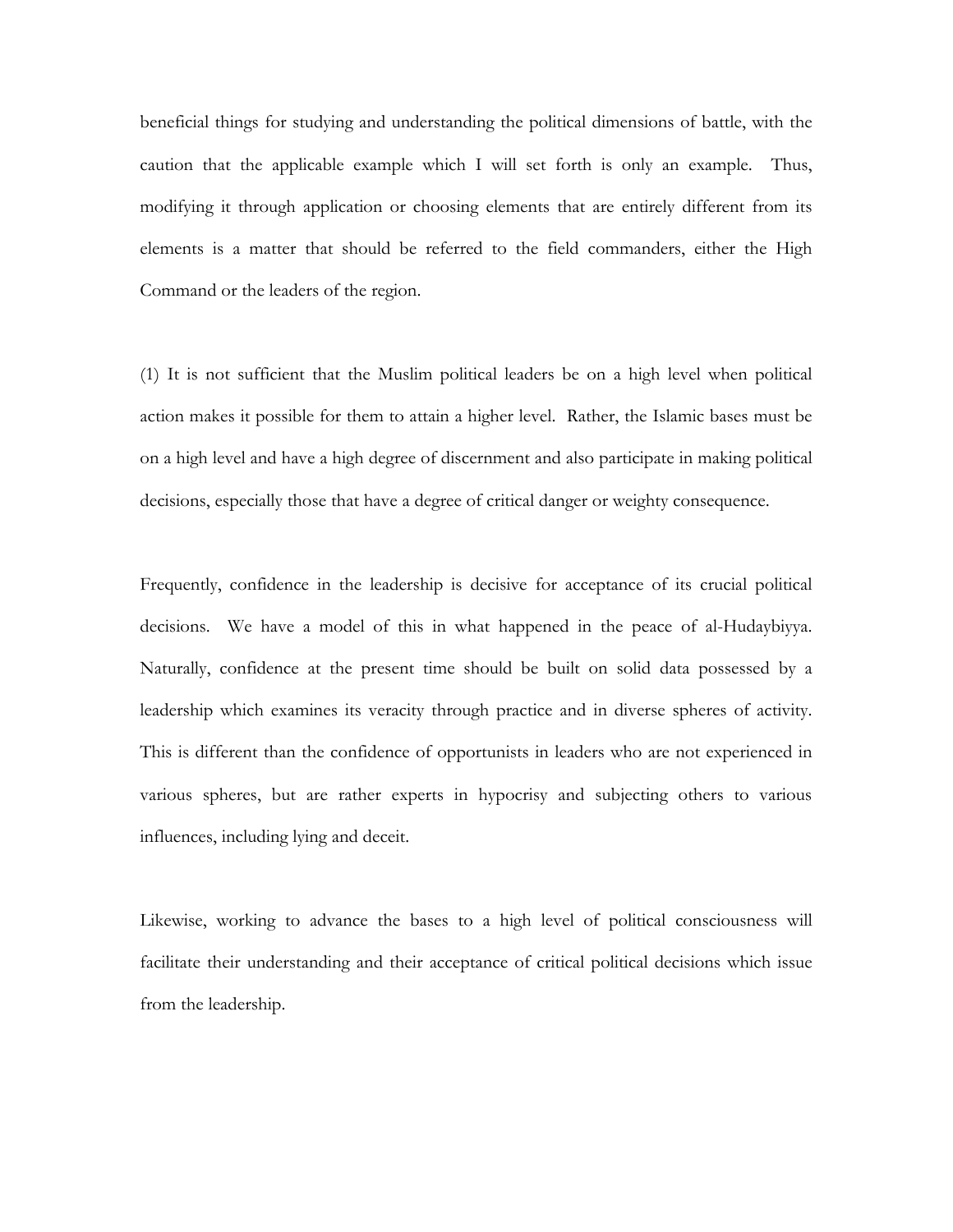(2) The fellow travelers, like the Muslim Brethren and their new imitators who have appeared who call themselves "the salafi, reformist current", agree in their politics on many points. However, they differ on a few points and this must be well understood when dealing with them. These groups might be useful as a key for analyzing the positions of all (likeminded groups) when anticipating what they will do in the face of momentous events. Likewise, they (offer) some previous examples of (engaging in) sharia politics.

(3) Among the most important benefits of political studies is defining the responses to any step which we plan to undertake and then either proceeding to take it or delaying it for an appropriate time or preparing circumstances in which it will be appropriate. From that, (we can) define who among the classes of people of the enemy we will begin (targeting). Therefore, every group should make a catalog of all of the targeted enemies in its scope, arranged according to the danger of each of them and the importance of putting them in a higher category of opposition. (Each group should also note) the anticipated response (which will come) once operations begin against each class among the enemies and how we can make the targeted class openly declare its crimes which is has concealed, which will justify targeting them to the masses.

In this section I have noted the importance of understanding the political game of the enemies and their fellow travelers and mastering the art of politics in order to deal with them by means of sharia politics. However, one should not neglect studying and understanding sharia politics when dealing with the mujahid rank and file and those who are impressionable among the enemies when they enter the Muslim ranks (or even sometimes perhaps enter the mujahid ranks directly). We have learned how to behave if rebels, tyrants, apostates, those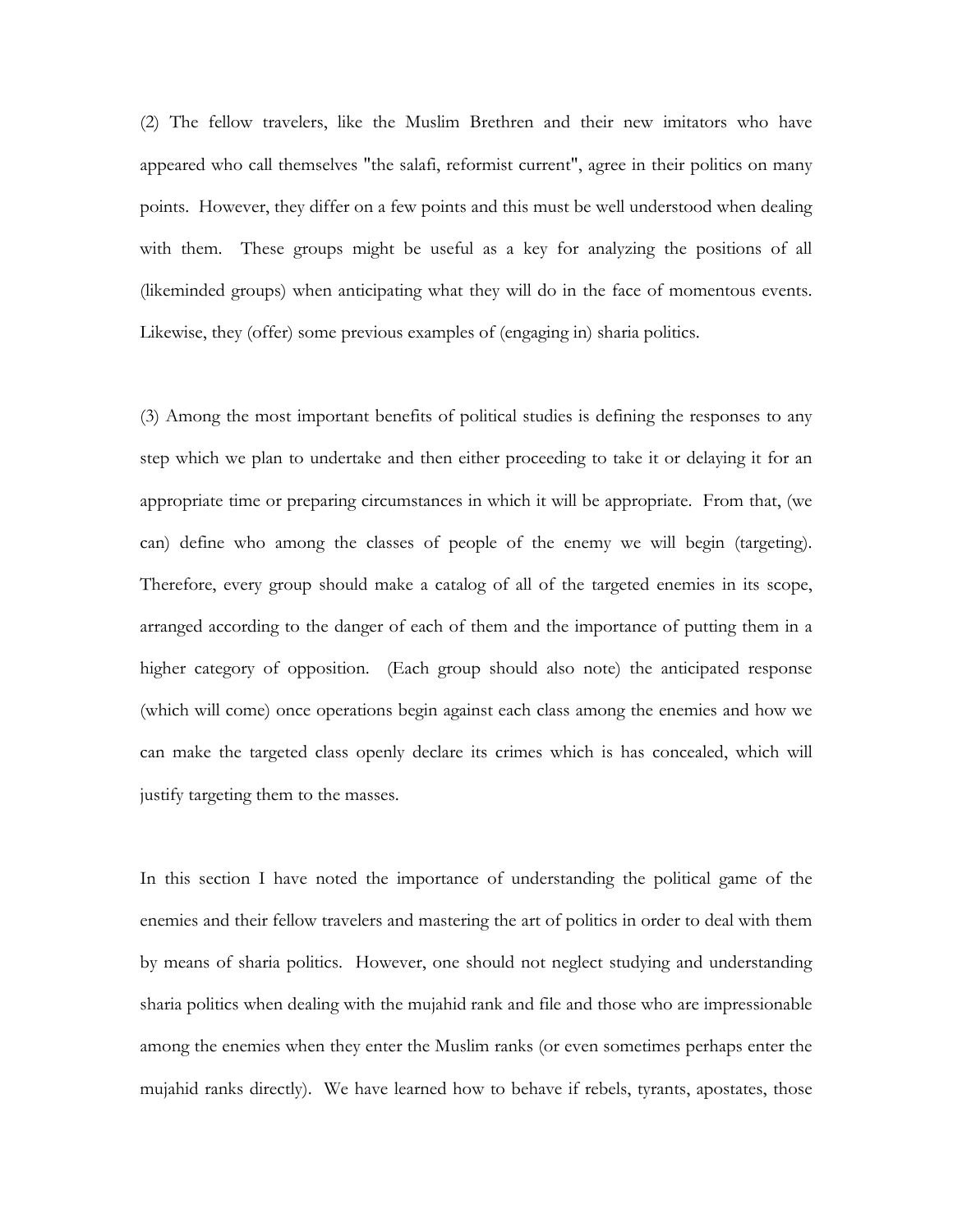who desire medals, those who create plans of action that contradict sharia texts, or those who demand affiliation with the United Nations leave (the movement). Likewise, (we have learned how to behave) if those who drink wine or (drink) that which necessitates the hadd penalty leave (the movement). All of these kinds of defection are anticipated, especially since our activities are based (on the notion that) our jihad is a jihad of a community and not the jihad of a movement. The defection of these types of people during the battle creates situations that are very sensitive and complicated. Dealing with them cannot be done by means of Sharia proofs which pertain to an established state. Rather, (they must be dealt with) by specific sharia policies taken from the path of our Prophet (peace and blessings be upon him) and the way of his Companions. However, this must be with caution so that we do not violate the jurisprudence of these legal questions which belong to the ways of the Companions and dilute the laws and religion. One should also be aware that, after the derivation of ordered rules from these legal issues, there are exceptional rules at certain times and for specific circumstances.

## [41]

(5) The human structure of the enemy is weak with regards to battle. He compensates for that by using gadgets, (but) it is not possible for him to depend on them for ever. Likewise, the enemy compensates for that by using a deceptive media halo and using media deception during each of his movements and when confronting any action from the mujahids. Therefore, understanding the media politics of the adversaries and dealing with them is very important in winning the military and political battle. One of the most important things that will assist our media policy is to communicate our media material to its intended audiences. One should note that some of the media committees in previous stages failed in communicating media material to the intended classes of people, especially that material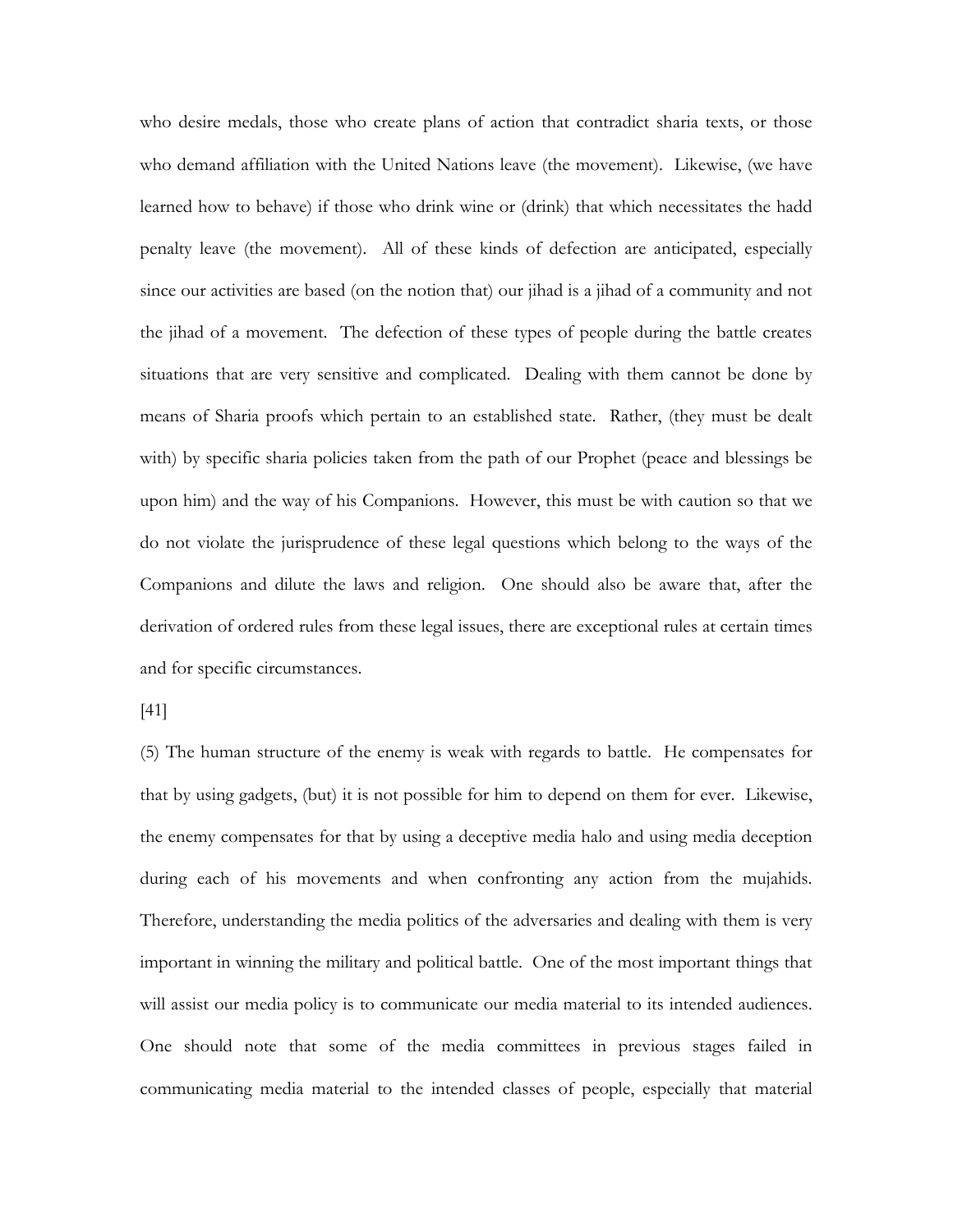which targeted (a certain) class of people and the masses, such that the media material was often only communicated to the class of the elite, while several other Islamic movements succeeded in communicating their statements and media materials to every home and civilized class. Therefore, this important point should not be ignored, especially since we want to communicate our sharia, military, and political positions to the people clearly and justify them rationally and through the sharia and (show that) they are in the (best) interest of the Umma. Therefore, a group should be formed whose purpose is to communicate what we want to say to the masses and focus their attention on it, even if this requires exposing the group to danger that is comparable to the danger of a military operation, like a division which distributes (provisions) and an armed division which advances and guards from afar. It may even necessitate undertaking a military operation to achieve the objective. For example, we kidnap a hostage and then provoke a large outcry over them and demand that the television reporters and the media networks announce what we want to say in full to the people in exchange for handing over the hostages. The previous is just a hypothetical example and it is possible that what we want to announce is a statement of warning or a statement justifying a very important, critical action, and the like.

(6) Regarding this point, I will set forth a practical example of a military, political step which uses some of the principles of the enemy which I have mentioned (above) that motivate it politically and militarily. As I stated previously, it is only an example:

In accordance with the military goals of our movement in the stage of "the power of vexation and exhaustion", especially the goal of (making) the enemy withdraw its forces and the forces of its helpers among the apostates from specific targets and (making) them withdraw from places where they are present (especially the regions where the masses live so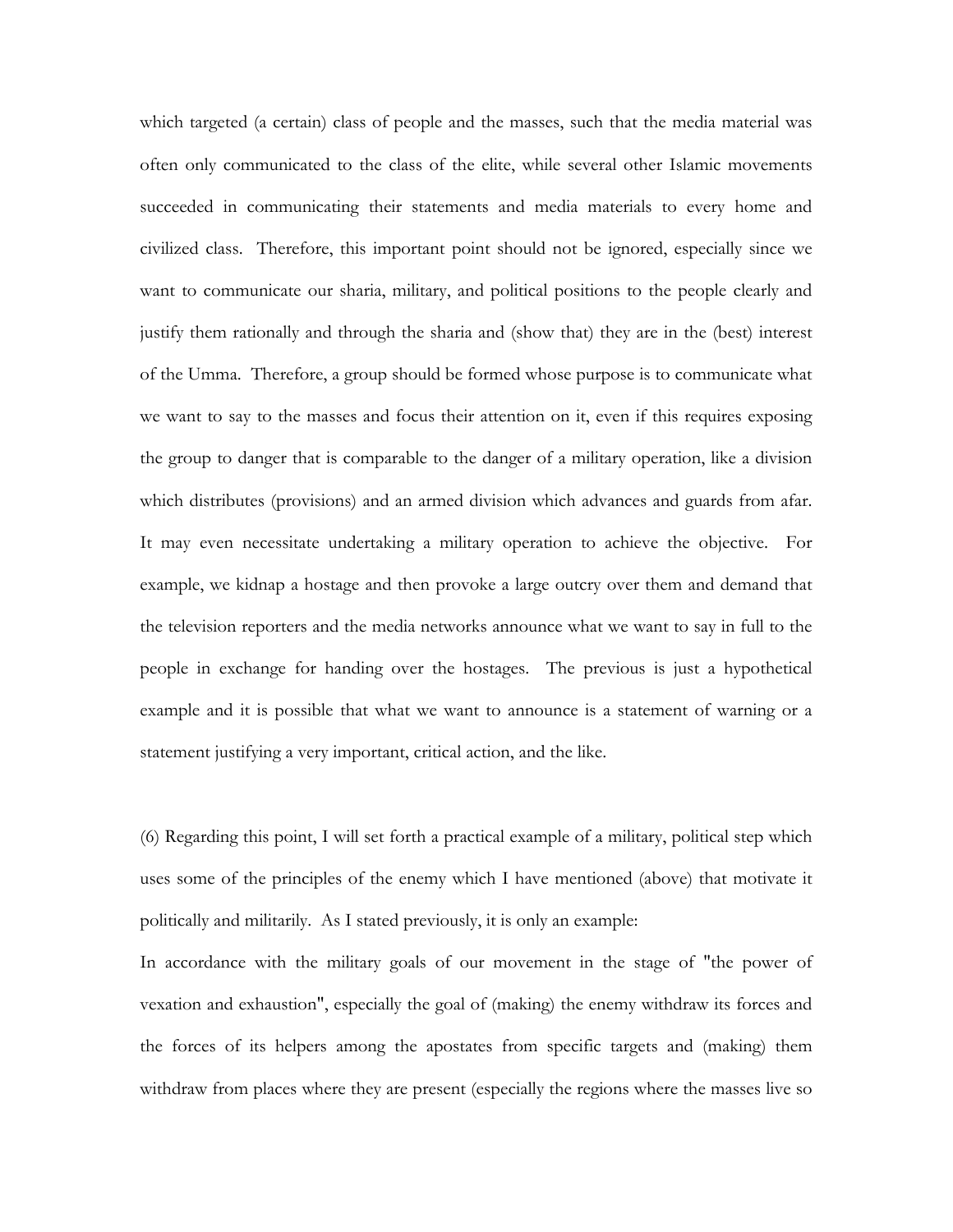that we can begin in the stage of the management of savagery). (Furthermore), in accordance with the principle of (self) interest which the enemy follows and whose dimensions we explained previously, we must crown that (effort) by targeting petroleum sectors since petroleum is the artery of life in the West. Since the discovery of oil, America views it as a primary and vital strategic commodity in war and a necessity in peace and a requisite for international influence. The success of targeting the economy of the enemy politically and militarily is historically well-established, especially when the faction that does so puts religion or any other consideration before economics and material interests or it has lost the bulk of its material interests and has nothing left to lose. This (strategy) is (drawn) from Sharia sanctioned policy in our wars and has foundations in sharia, prophetic politics.

In the practical example which we set forth here, we will show how we can undertake that without harming inviolable souls or wealth and how to avoid the enemy's media distortion when the enemy undertakes a media campaign which directs accusations against us, beginning with (the accusation that we harm) the labor force (all the way to the accusation that) we are working to impoverish and weaken the nations economically, etc. Naturally, the rabbis, monks, and a lone group from among the leadership of Islamic activism will participate in that, particularly since we have a previous example of that when the Islamic Group in Egypt attacked the two sectors of tourism and banks. Of course, it was not able to effectively target them on account of the weakness of its military strategies; however, it became very clear that it was unable to confront the media distortion, even though it targeted sectors that were filled with forbidden practices. What will be the type of distortion that will happen when an economic interest is targeted, such as oil, which is generally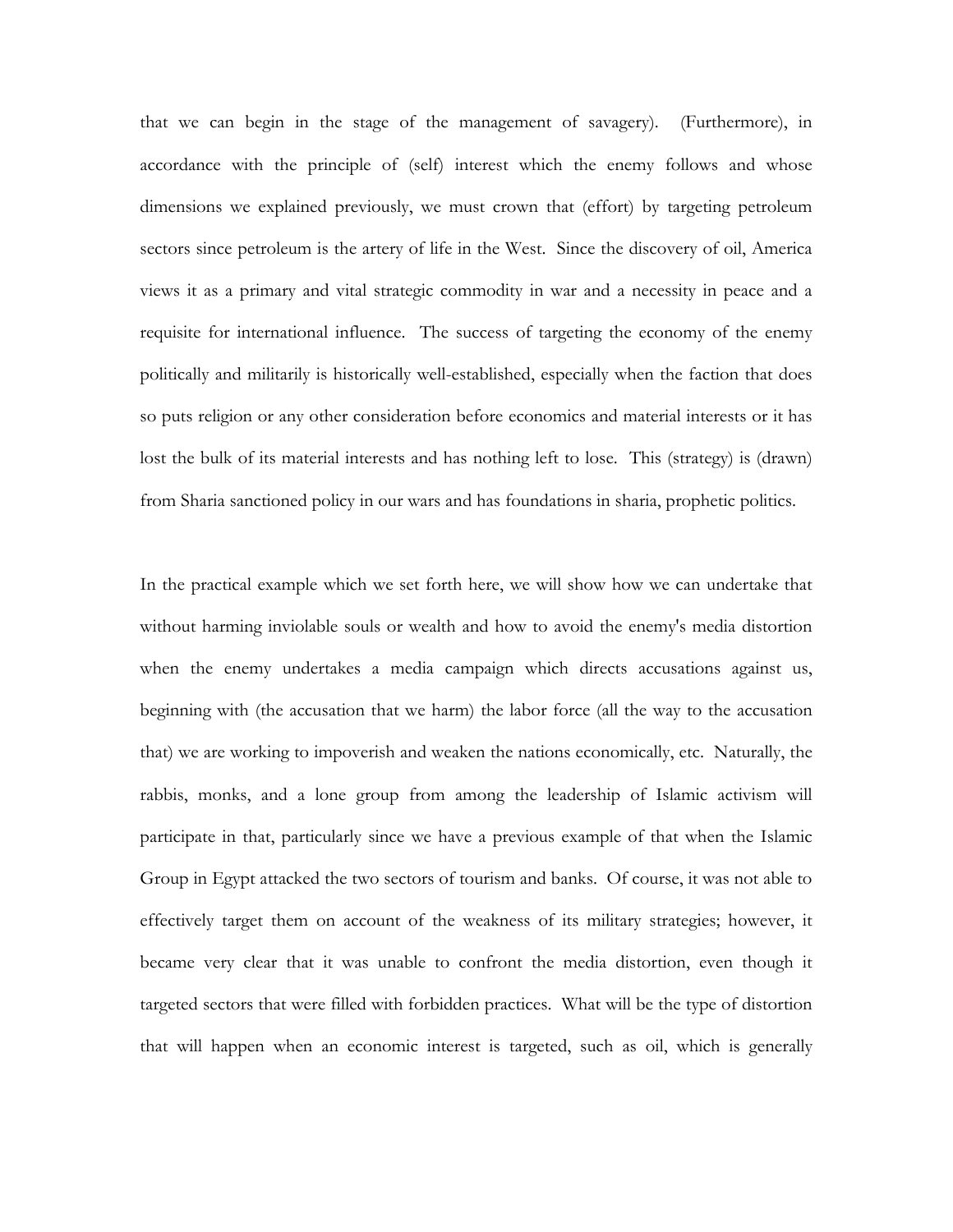(Islamically) permissible and is established in the minds of the people as a source which sustains hundreds of millions of Muslims in the Arab and Islamic world?

[42]

If we respond to the problems or questions raised in the preceding paragraph we would smooth the way for targeting any economic target, to say nothing of petrol. Therefore, what is the suggested way (of dealing with the problem):

We know that the Islamic Group failed in confronting the media distortion, which was directed towards it when it attacked tourism and banks, as a result of giving two justifications for undertaking this action: First, that it struck a forbidden target. Second, the form of its political justification for targeting the economy of the enemy. The two justifications were sufficient to a certain extent for justifying the action. However, the problem was that they were not clearly communicated to the masses. Of course, people reported that these targets were forbidden; however, the second justification—which is the most important—was only communicated to the elite, or rather to some of them, a fact which made the people fail to understand the exact intention of this group. Did it place some secondary matters before fundamental matters or was its goal more indirect than that? Therefore, the first step in putting our plan in place should be to focus on justifying the action rationally and through the sharia and (to argue that) there is a benefit in this world and the next (for undertaking the plan). Second, we must communicate this justification clearly to the people and the masses such that any means or attempt to distort our action through the media is cut off. Thus, the media dimension in this action is our backside which we will protect.

The first step: One of the media groups, which has a specialist in political-economic studies, undertakes a study in which the true price and value of petroleum is established and (which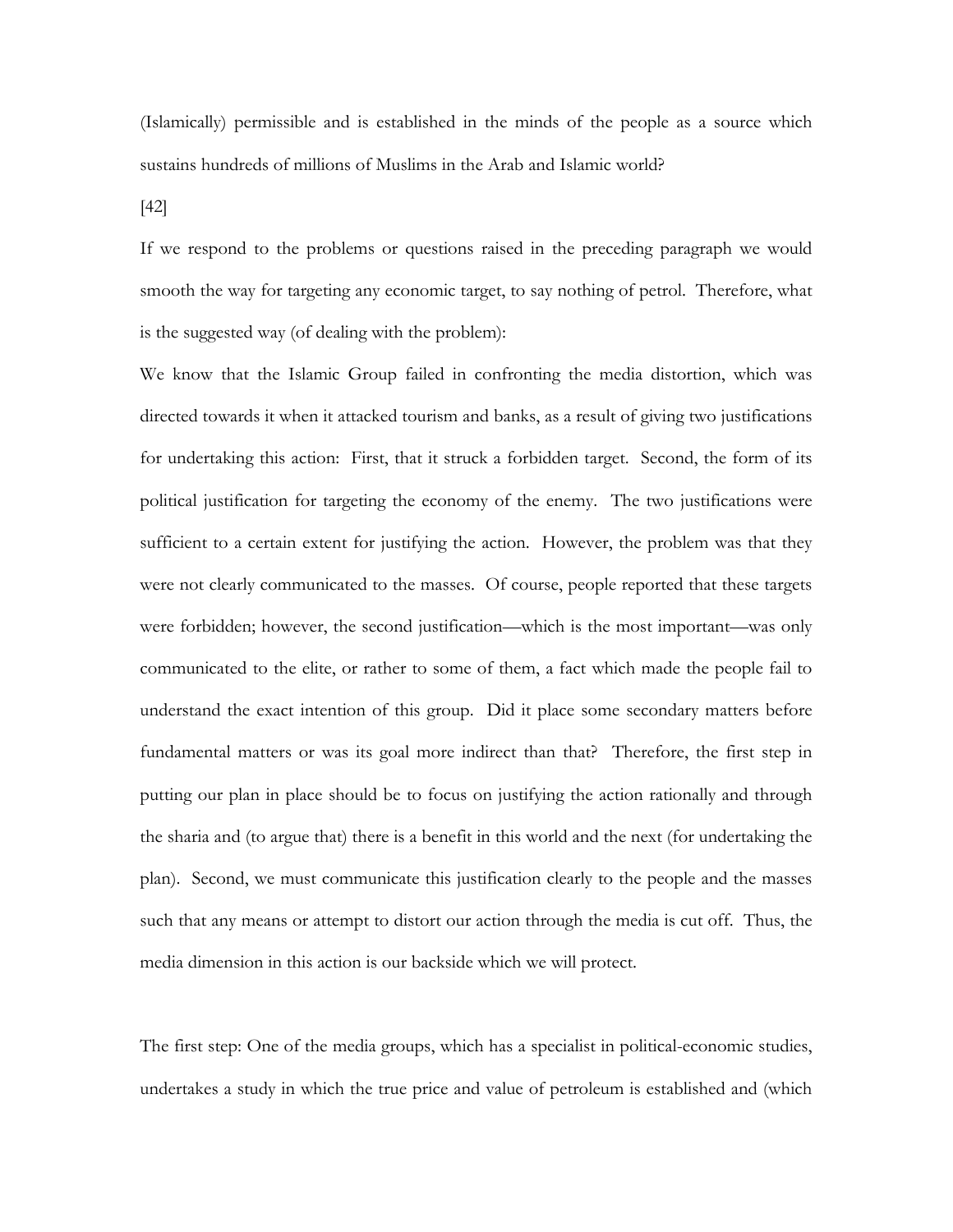explains) how, despite frantic searching, there is no substitute for it at the present time, but that it is the one commodity which is the most devalued in its prices compared with other commodities. It is even said that the price of a joke told by an actor on the stage is more expensive than a thousand barrels of oil. This study should include a delimitation of a true or approximate price for barrels of oil in accordance with sound, economic criteria. It must also have an exposition of the political importance of petroleum and the extent of injustice and pillaging which the Umma has suffered for decades on account of its devalued price. Afterwards, the research must be submitted to a member of the committee who specializes in drafting statements of justification. This member will write a statement which should not include a justification which says that we are striking petroleum sectors because it is sold to infidels. That is an ijtihad question and will expose us to media criticism which will turn our action away from its goal. This statement should include the following elements:

 $(1)$  A summary—in a few lines—of the study which the economic cadre prepared along with a focus on the extent of the injustice which the Umma has experienced on account of the devalued price of oil. It should also explain how wealth that was obtained throughout the decades—along with its loss—was not used for building the Umma as much as it was used as funds for a handful of the collaborators and agents of the West among the Arab and Islamic regimes, such that the crumbs of crumbs remain for the Umma and its people for sprinkling ashes in the eyes. It should also explain the price that barrels of oil should have presently. All of that results in a precise economic study to be distributed to economic and political scholars and to media elites in our Islamic world.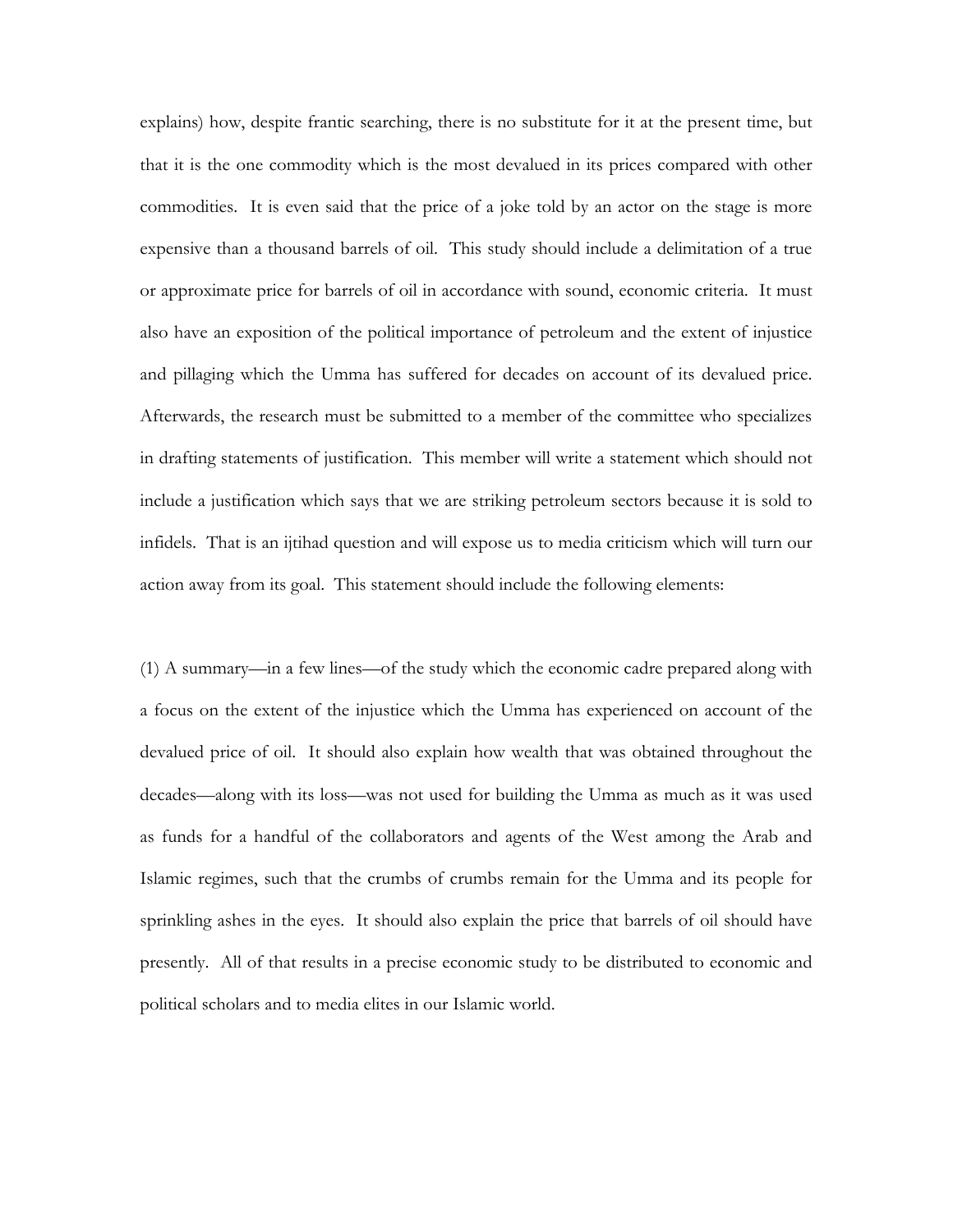(2) Announce to all of the states which obtain petrol from Muslim lands that they must pay the true price recorded in the study and the statement, as well as preserve the right of the Muslims in demanding the difference of the price from all of the previous years. The statement should also announce that we say to whomever disputes this price that this price is what the Muslims are selling their property for. Whoever does not want to pay this price cannot buy it and that the money which will be paid in exchange for the petrol of the Muslims will not enter, after this day forward, into the treasure houses of the regimes which have been bored through with a hole which goes straight to the banks of Switzerland. Rather, popular committees will oversee it and give it to the needy masses. This will be after paying the salaries of employees in the petroleum sectors. These popular committees will be composed of people among the merchants of the countries and the notables of the Islamic countries who are trustworthy. The announcement should also include a statement that it has issued from a vanguard of the Umma which refuses to have the Umma continue being crushed, deprived of its will.

#### [43]

(3) Giving an appropriate period of time for evincing the extent of compliance with the statement and the taking of serious steps. Otherwise, the striking of petroleum plants will be carried out, especially pipelines where no humans will suffer from striking them or tankers which the infidels command and work on. Thus, striking plants and factories when there are no workers in them avoids harming Muslims and emphasizes that fact (to the public). Regarding the guards, if they are among the regime forces belonging to regimes of the collaboration and apostasy, we will deal with them as if they are traitors to their Umma who are not inviolable in our eyes. If the guards are from companies of special guards [i.e. hired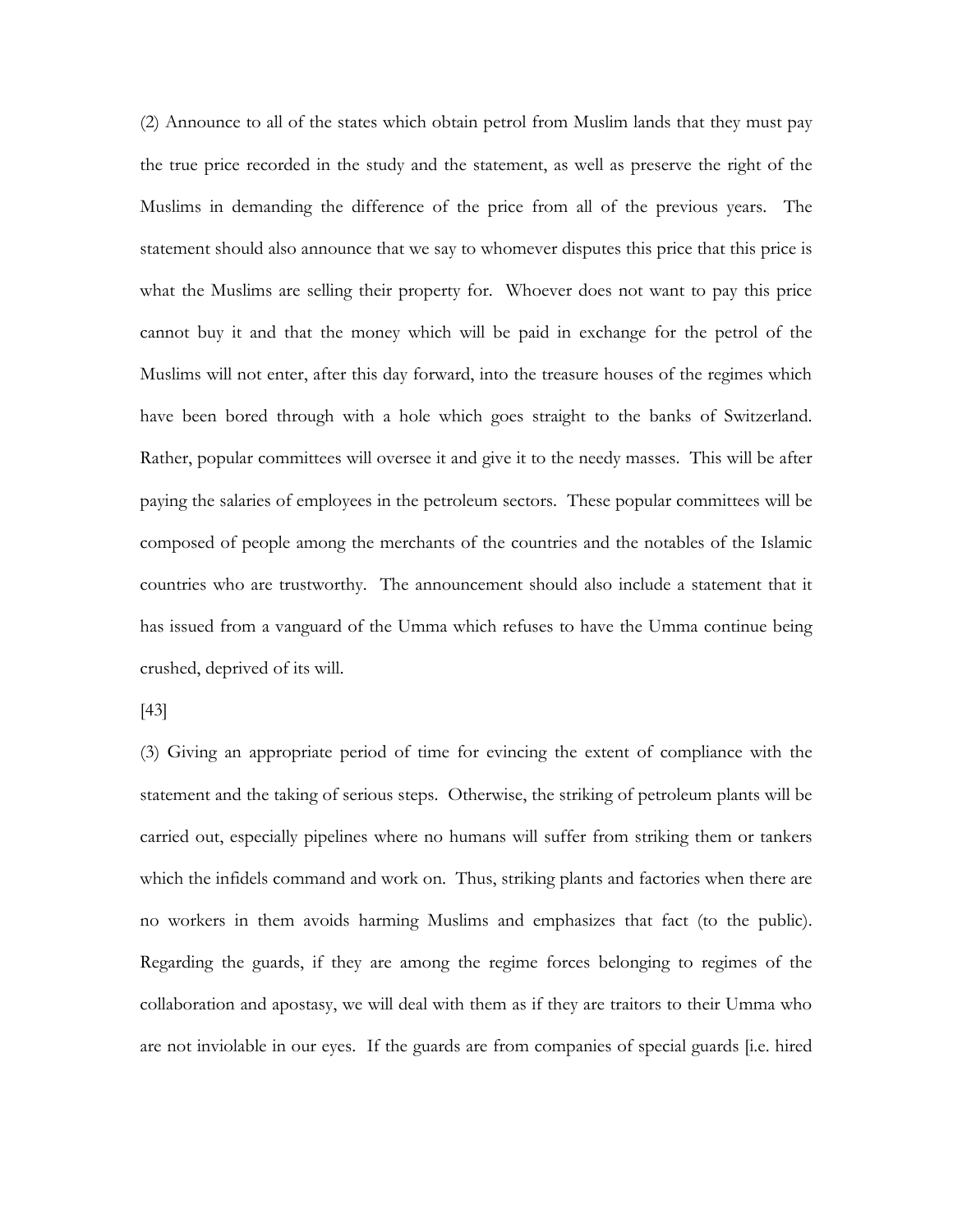security guards], we will only oppose them when they tried to kill or capture one of the mujahids to turn them over to the regimes of collaboration and apostasy.

(4) Properly clarifying for the masses that they are in critical circumstances which compel us to do this and that stopping the petroleum sectors from working will not harm our people at all, God willing. First, most of our income from petrol goes into bank accounts belonging to the collaborationist rulers and their assistants and none of it is paid to the masses, save for sprinkling of ashes in the eye. Second, when selling ceases, the petrol will remain in reserves for us and we can sell it afterwards for a price that is many times higher than the present price and the disparity of prices will be eclipsed and increase many times over, repairing any destruction that will come to these factories over a short period of time, by the permission of God, or a longer period of time. Thus, we hope that the condition of the Umma will change and that it will reclaim its will and its rights and its wealth which the West and its collaborators among the traitorous rulers have plundered. We do not do this except for the sake of the welfare of the Umma and they must reject the campaign of distortions by the regimes which will be unleashed in order to distort our goals and our actions. If we are endowed with but a little patience, the Umma will reclaim its standing and its prestige.

The second step: We work to communicate the economic study to as many people as possible among the economic, political, and media elites in the Islamic world and outside of the Islamic world in order to inform all of them of the extent of injustice which afflicts the poor masses in our Umma and also to encourage the petroleum states in non-Islamic regions to raise the price of petrol on their part, even if this requires kidnapping a Crusader manager or engineer—and it is preferable that he be an employee in the petroleum sectors—who will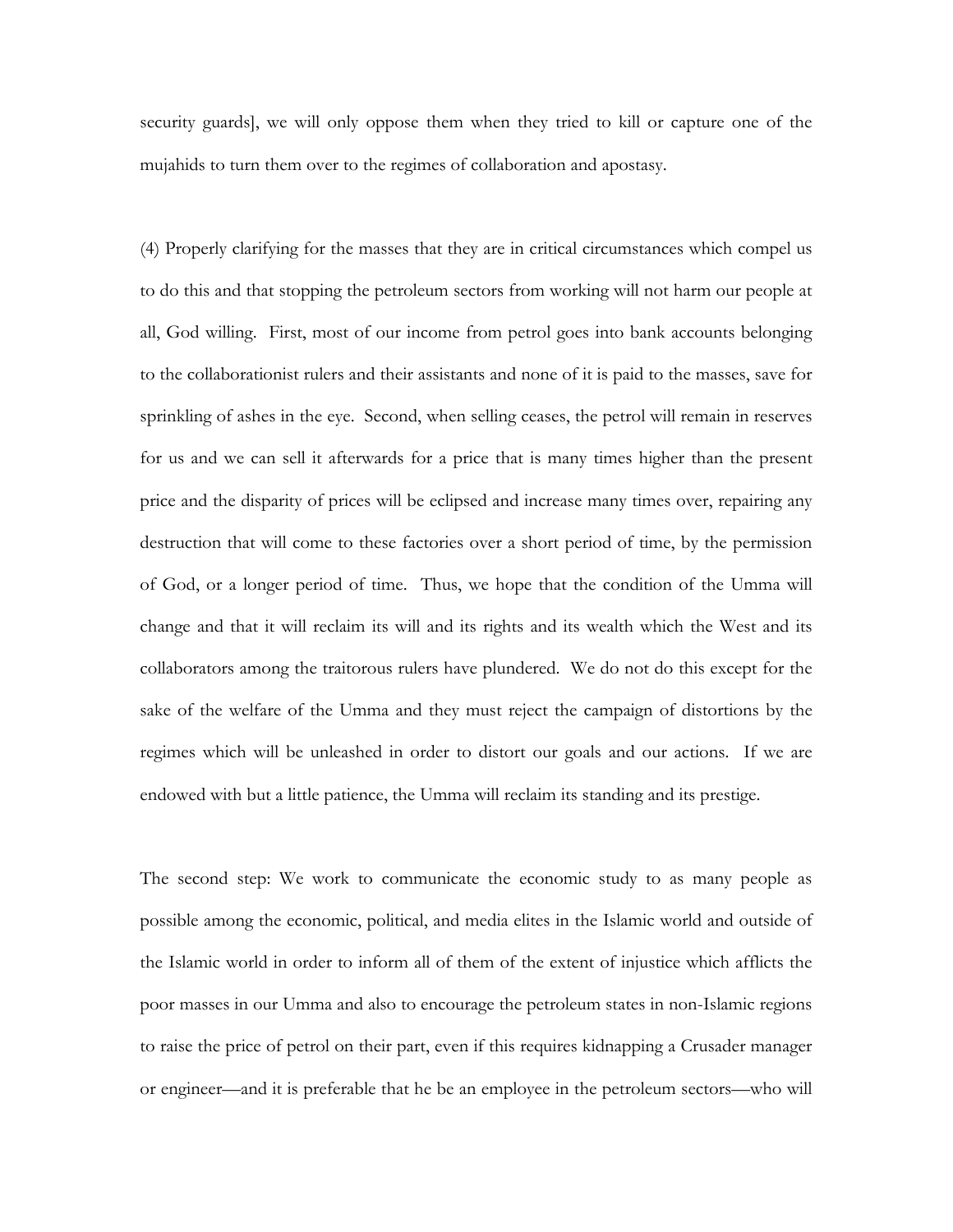not be released until the condition of announcing the statement in the newspapers and the television channels has been completely met. The kidnapping operation can be undertaken, for example, in Nigeria or Senegal or any Islamic petroleum country, even if the planned operations afterwards will be undertaken in other places, like the Gulf for example. If kidnapping a Western Crusader is difficult, it is possible to kidnap one of the Arab Christians who work in the petroleum sectors. Likewise, it is possible for the kidnapped person to be a Western reporter and others who are easy to kidnap from among people who are not employees in the petroleum sector, if kidnapping him serves the media plan connected with this operation. Or, instead of the kidnapping operation, it is possible to undertake any act which will capture the attention of the world and make it want to hear the statement which will follow that action.

Perhaps some will be surprised if we say that all of the demands which are in the statement are not our fundamental goal. Rather, it is anticipated that after undertaking the two previous steps there will be no response from the West or the regimes to any of the previous demands. There will also be an attempt to ignore the threat, even though they will deal with it with the highest degree of seriousness, especially if its announcement has been made by means of a hostage-taking operation, just as we mentioned. Likewise, it is also anticipated that our limited operations, which will follow the elapse of the specified time mentioned in the statement, will not stop the pumping of petroleum to the West. However, at least these operations will raise the price of oil, even if it is just covering the cost of the electronic security system and the salaries of troops and guards which will be disbursed along the paths of the oil pipelines and the massive factories of the petroleum sectors and their many annexes. We also anticipate an additional increase in the price (of petroleum) during the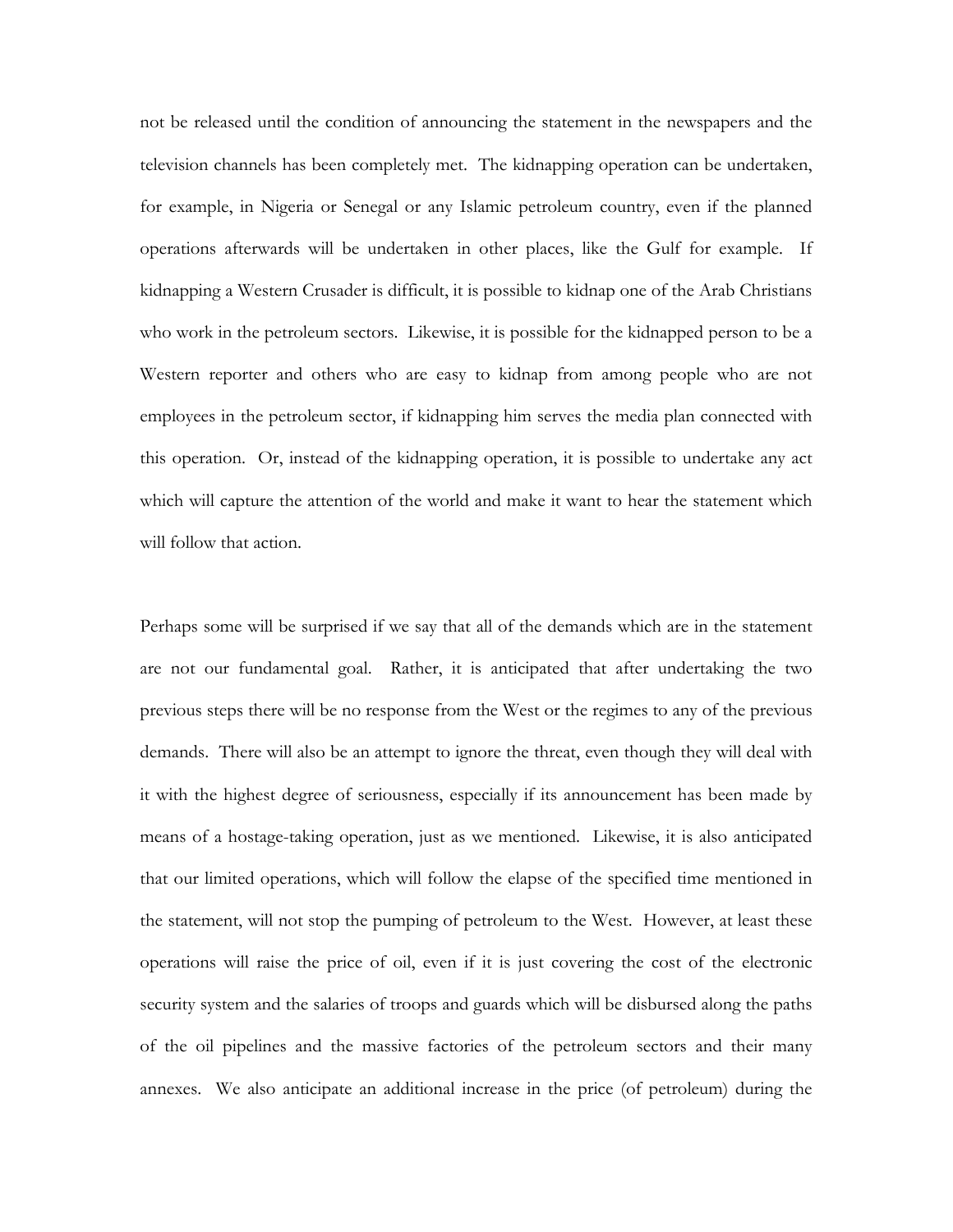political crisis which the operations will cause. We also anticipate a rise in the price of petroleum even before the operations (take place) solely on account of the statement and the study which are issued. In this there is a good media gain since we raise the price of oil by merely issuing a statement, then we raise it again through some of the limited operations against petroleum targets which were poorly protected.

[44]

Some may be surprised even more if we say that all of the previous is not important and that all of the results which we mentioned in the previous paragraph are not important to us, regardless if they are the negative results we have anticipated or a response to the demands that has not been anticipated. Rather, what is important to us is the withdrawal of the elite forces of the enemy in large numbers to economic locations in order to protect them. When the best forces are positioned to protect thousands of petroleum or economic locations in a single country, the peripheries (of that country) and the crowded regions will be devoid of forces. Even if they are found there, they will be weak forces which will be easy to confront if necessary and it will be easy to enlist the masses there through an unwritten agreement. Therefore, we make no agreements or deals with the troops and officers of the regimes of apostasy. However, we will not kill them if they leave us alone to train, to propagate our message, and to enlist (other people) freely in crowded regions and in the peripheries (of the country). If they oppose us, they will receive only the sword from us. By this means, large steps will be taken towards the stage of the management of savagery and forcing the weak, neglected troops of apostasy who are abandoned in the peripheries (of the country) and the crowded regions—since the elite and the well-equipped forces are scattered between guarding the governments and the Crusaders and guarding the economic regions and the regions of amusement and tourism—to choose between killing or joining us, or fleeing and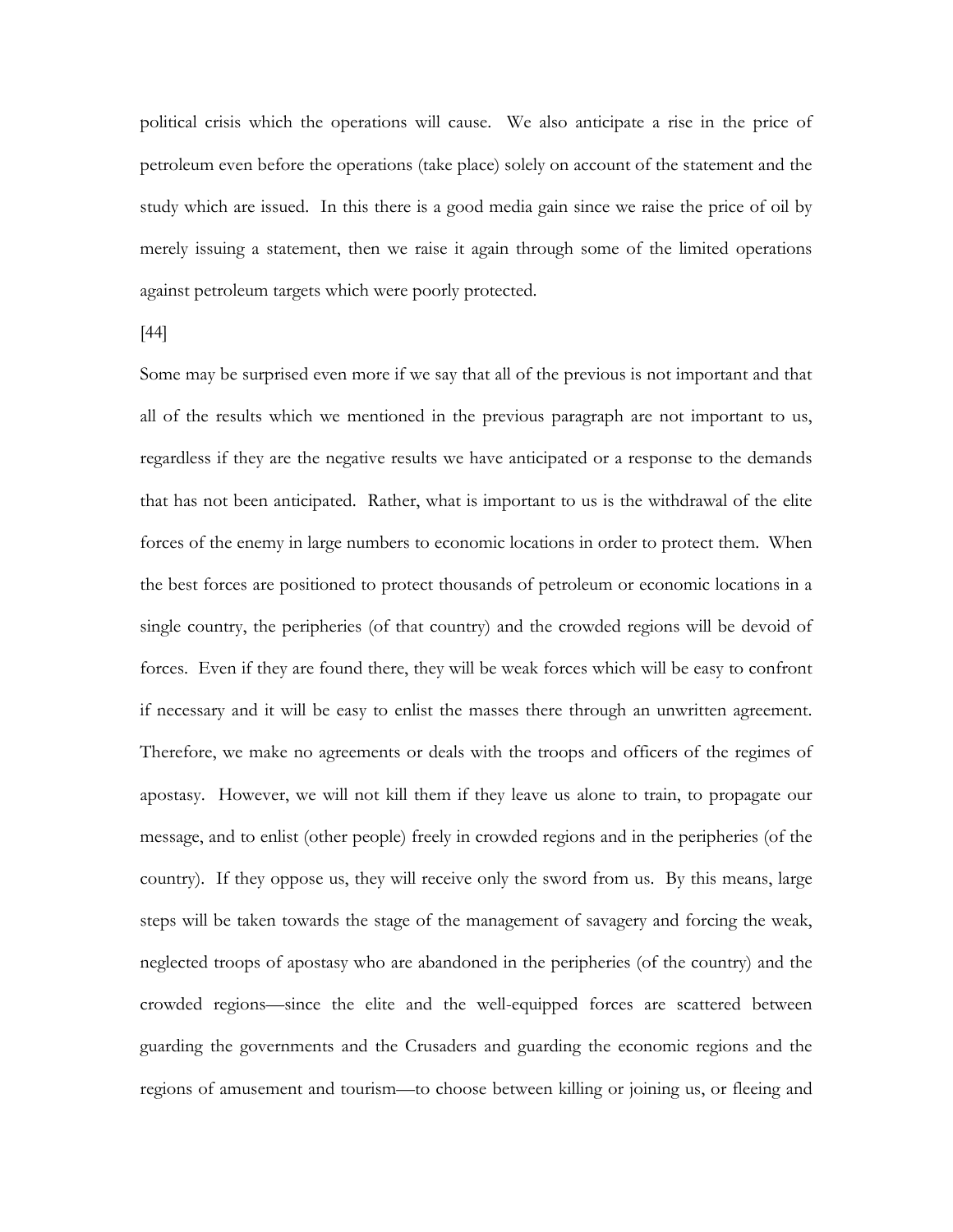abandoning their weapons. They leave the management of the regions to us, which will have begun to suffer from the weakness of the authorities in it and from the growth of gangs and insecurity within them. We must deal with it and manage this savagery.

Note: This savagery and insecurity on account of some of the gangs is more preferable with regards to the sharia and with regards to reality than the control of the authorities over the situation, who degrade the people by putting them in police precincts, force them to accept unbelief, appeal to positive law, and submit to the Taghuts. These things are more harmful to security, and polytheism is the greatest manifestation of insecurity. The lack of security from hellfire is enough of a fitna. Thus, our imams said: "If you fight the desert and the city until no one in them remains, this is better than a Taghut being appointed who rules contrary to the sharia of Islam." Likewise, the existence of some of the gangs will be limited and the masses will begin to arm in order to defend themselves, as opposed to the previous situation of compliance with the army of the Taghut, and the natives will submit to the rule of the sharia in their affairs, (prodded) by a friendly suggestion from the preachers of the mosque, after the legal void which will create a collapse or a weakening of the authorities. Things will begin to proceed as we desire (by the permission of God) since we will be the greatest organized force (by the permission of God) in all of the peripheries (of the country) and the greatest "power" capable of controlling the security and judicial situation.

Likewise, I want to tell those that are concerned for us as a result of the media distortion and the media campaigns directed against us, which might result from campaigns like these which will be directed against the economy or against petroleum: relax and prepare yourselves for what is greater than that, or else we will never be fit for a jihad. Sitting in our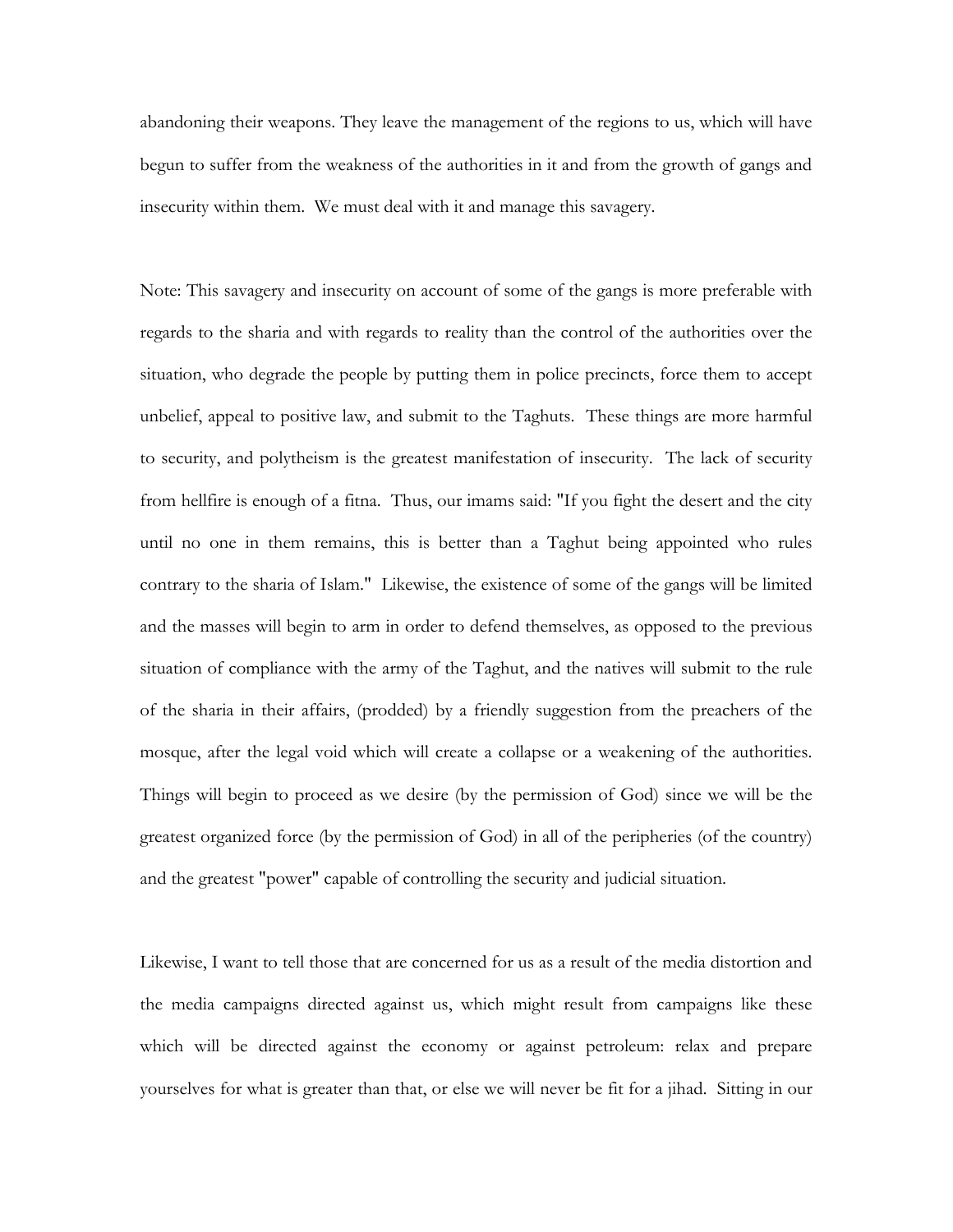homes is more preferable if we start to lament from now on. Thus, we must pay no mind to campaigns like these and we must prepare to ward them off as much as possible. If not now, then when? Inform him who puts his foot on the path of jihad that the day may be upon us when the battles will flare—we beseech God for forgiveness and vitality in religion and in this world and the next. On that day we will see millions of people emigrating from the regions, fleeing the violence of battle with the regimes of apostasy or the Crusader-Zionist regimes, as happened when the battles flared up in Afghanistan and Chechnya. We will face media campaigns—the brilliant scholars among the leaders of the Islamic movements may even participate in them—since we will be blamed for that [i.e. the refugees]. And perhaps (we will) be blamed for the waves of bombing by the armies of apostasy and the Crusade which kill thousands and we must prepare ourselves for that, as one of the Afghan leaders did. He was sitting with Shaykh `Abd Allah `Azzam when a message came to him informing him of the murder of more than 20 of his family members during the bombing of one of the villages while the man continued talking. The Shaykh said to him, "What is the news that came to you?" The man informed him of it. Shaykh `Abd Allah says, "He tells me how many of his kindred were killed as if he were talking about Harun al-Rashid making the pilgrimage one year and raiding in another year." They finished what they were discussing and it was as if nothing had happened. Such is war and the masses must become accustomed to it. If not now, then when? And how (else) will we make our way out

[45]

of the labyrinth? We must prepare, as much as possible, to respond to the campaigns of distortion. If we are sincere in our action and master it, our words will reach the hearts of the people and our staff will smite every falsehood which they circulate regarding us. The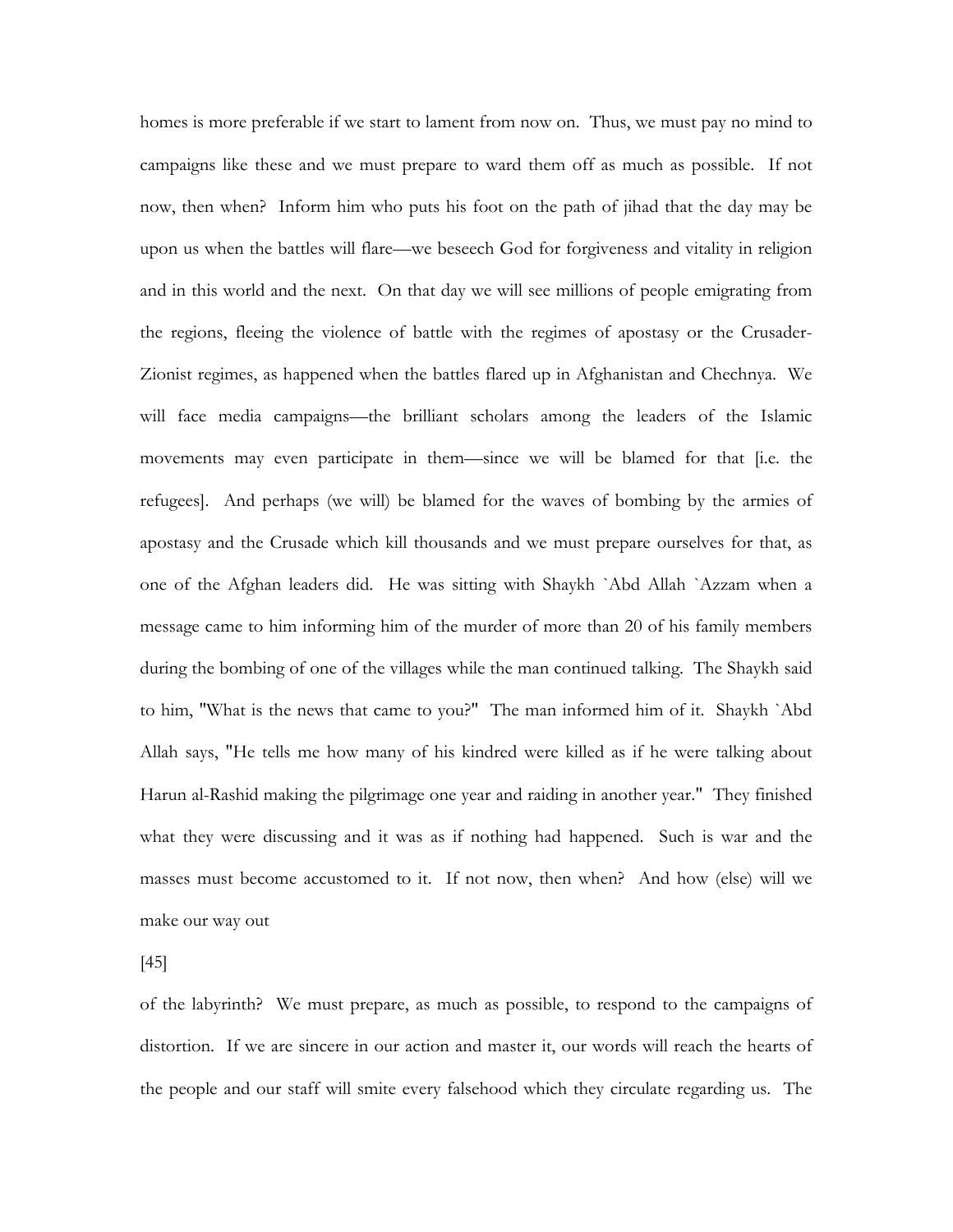people will be patient with us as long as we are in the vanguard of those who are patient. But if we begin to complain, lament, and worry from now on, then the people have the right to be worried (about us).

I want to reiterate that what we have mentioned here regarding petroleum is only an example for stimulating the mind. However, the strategy of targeting the economy of the enemy in general is a valuable strategy both politically and militarily, and it should not be absent from the guiding movement. The leaders of the jihad have called attention to it in more than one study and in more than one statement.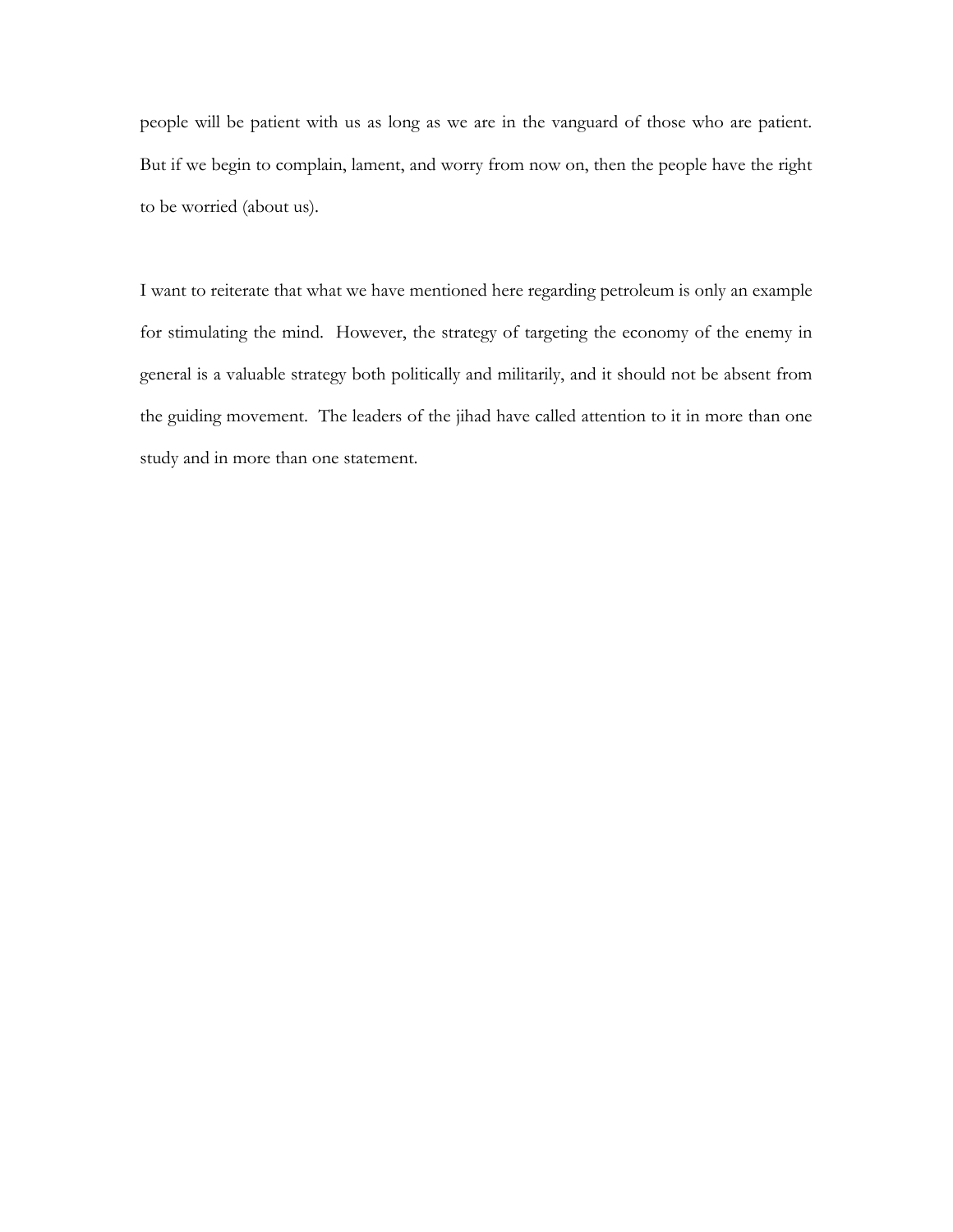#### Section Seven

A Blazing Battle... The Media... Mastering Management... Raising the Status of Faith... Direct Speech... Forgiveness... Uniting Through Money...

The most marvelous goals which have been realized through the politics of the renewal movement in the present stage—which began in the mid-90s—have made us unafraid of the consequence that polarization in the Umma has reached its furthest extent. There is no doubt that in previous battles in this stage we had to strive to polarize (the Umma) so that the battle would develop as expected. That actually happened in some of the countries and its encouraging results appeared. However, movements in many of the countries were afraid of causing polarization because they feared losing control over it, especially in light of the widespread ignorance in the Umma, the state-controlled media, the sophism of the rabbis and the monks, and the propagandists of the Islamic groups who spend their time calling for national unity. These groups are like the (Arab) Christians and the propagandists of nationalism among the secular, apostate parties; their like is legion. They even directed some people to hold meetings with the Arab Christians and the secular parties in order to find fault with the activities of the groups of jihad, which (they contend) will split apart the nation. God is sufficient for us; an excellent Guardian is He (cf. Qur'an 3:173).

By polarization here, I mean dragging the masses into the battle such that polarization is created between all of the people. Thus, one group of them will go to the side of the people of truth, another group will go to the side of the people of falsehood, and a third group will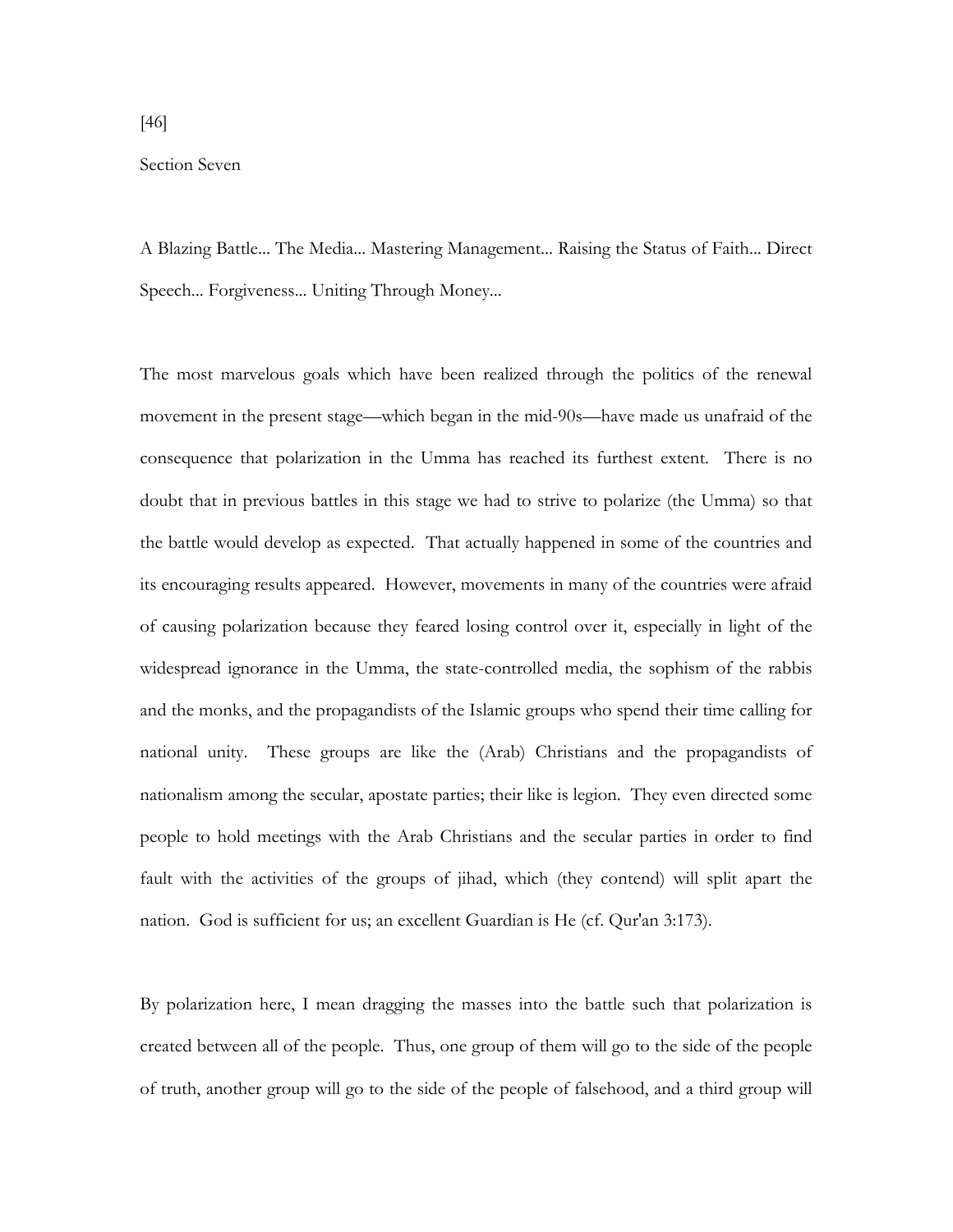remain neutral, awaiting the outcome of the battle in order to join the victor. We must attract the sympathy of this group and make it hope for the victory of the people of faith, especially since this group has a decisive role in the later stages of the present battle.

Dragging the masses into the battle requires more actions which will inflame opposition and which will make the people enter into the battle, willing or unwilling, such that each individual will go to the side which he supports. We must make this battle very violent, such that death is a heartbeat away  $\text{lit.}$  "the closest thing to the souls", so that the two groups will realize that entering this battle will frequently lead to death. That will be a powerful motive for the individual to choose to fight in the ranks of the people of truth in order to die well, which is better than dying for falsehood and losing both this world and the next. This was the policy of battle for the pioneers: to transform societies into two opposing groups, igniting a violent battle between them whose end is either victory or martyrdom, whose emblem is either glorious war or humiliating peace. One of the two opposing groups is in Paradise and the other is in Hell: "Our fallen warriors are in Paradise and their fallen warriors are in Hellfire ". [A statement attributed to 'Umar, a Companion of the Prophet.] This battle alone, through its vehemence and its (ability to) separate (people), is that which will enable us to polarize the largest number of individuals toward our ranks such that we will not grieve afterwards over those who are destroyed in the other rank. We rejoice for him whom God has chosen for martyrdom in the ranks of the people of faith. The fruits of this battle will be brought forth through this vehemence and this separation, by the permission of God.<sup>11</sup> If we heed the lies of the nationalists, then sitting in our homes is better than a failure after which comes dismay.

<span id="page-107-0"></span> $\overline{a}$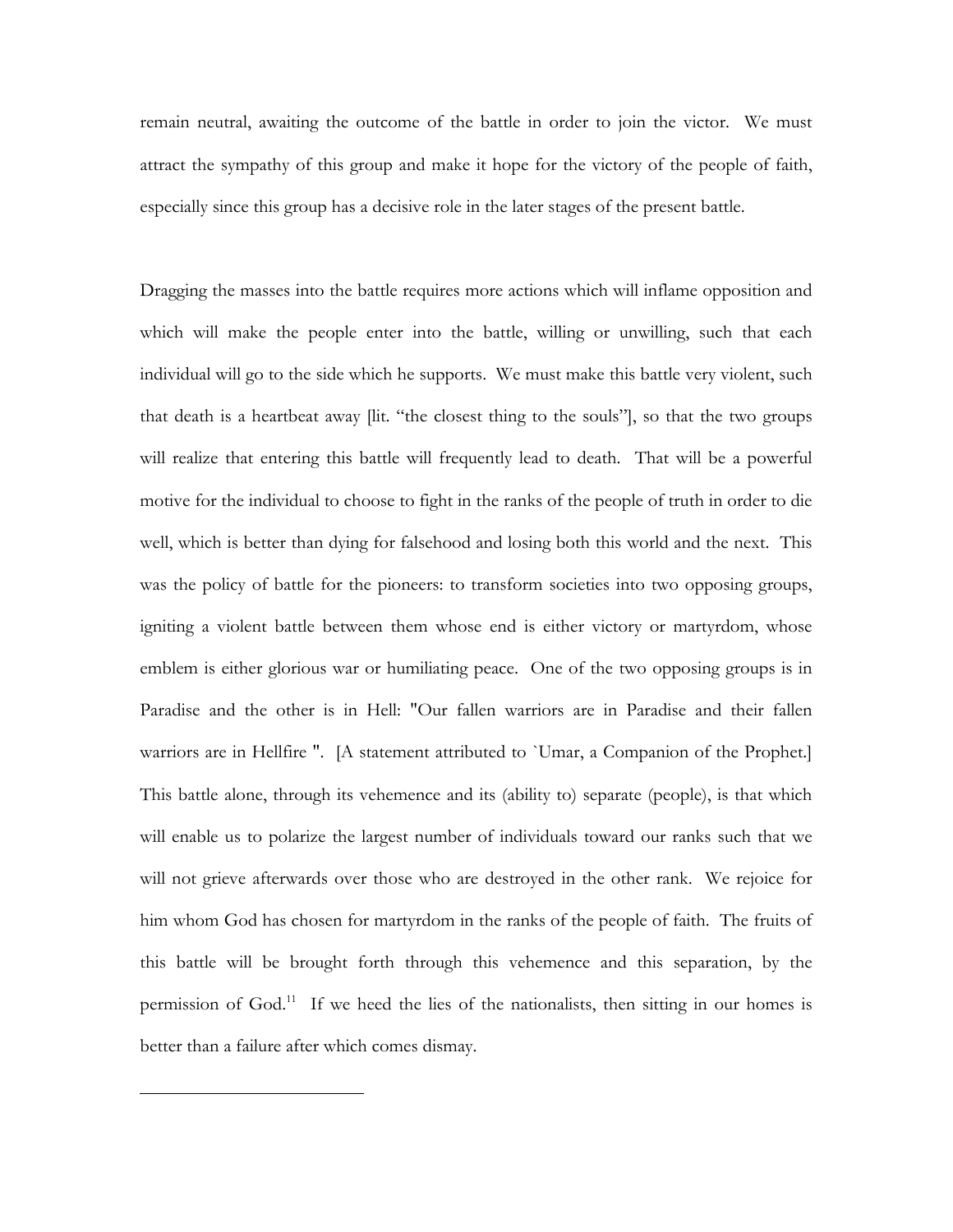There is no doubt that when the battle escalates, is further enflamed, and is set ablaze and when its violence from us and from the enemy against the people and society intensifies, these hearts and minds will be moved and (this violence) will furnish the greatest proof to the people. Thus polarization will increase. However, in return for the violence from

[47]

the blazing of a fierce battle, we find that every stage of our battle needs methods that are soft and the like in order to counterbalance that (violence) so that the situation will be in good order, especially since the classes of people which we should focus on polarizing (without neglecting the remaining classes of people) will be different in every stage of the battle.

In the stage of "the power of vexation and exhaustion", we need to polarize the elect among the youth of the Umma, and the best way to do that is through justifying the operations rationally and through the sharia. The highest degree of justification is to justify the act itself by itself. However, in the face of the hostile media it is difficult to create an operation which justifies itself, even if we could do that when we reached the stage of (being able to) paralyze this media. That happens when the groups advance and grow and the operations coalesce and they are able to prevent the media from monitoring them and distorting them or distorting their goals. As for the stage in which the hostile media is active, there is no way to justify the operations save by issuing published statements. Statements through audio or visual media prepare everyone for the operations before they are undertaken—without specification, naturally—and they are justified afterwards through a powerful, rational,

<sup>&</sup>lt;sup>11</sup> Refer to the article "Our Men and Enemy Soldiers Under Fire", which is among the articles included in this study.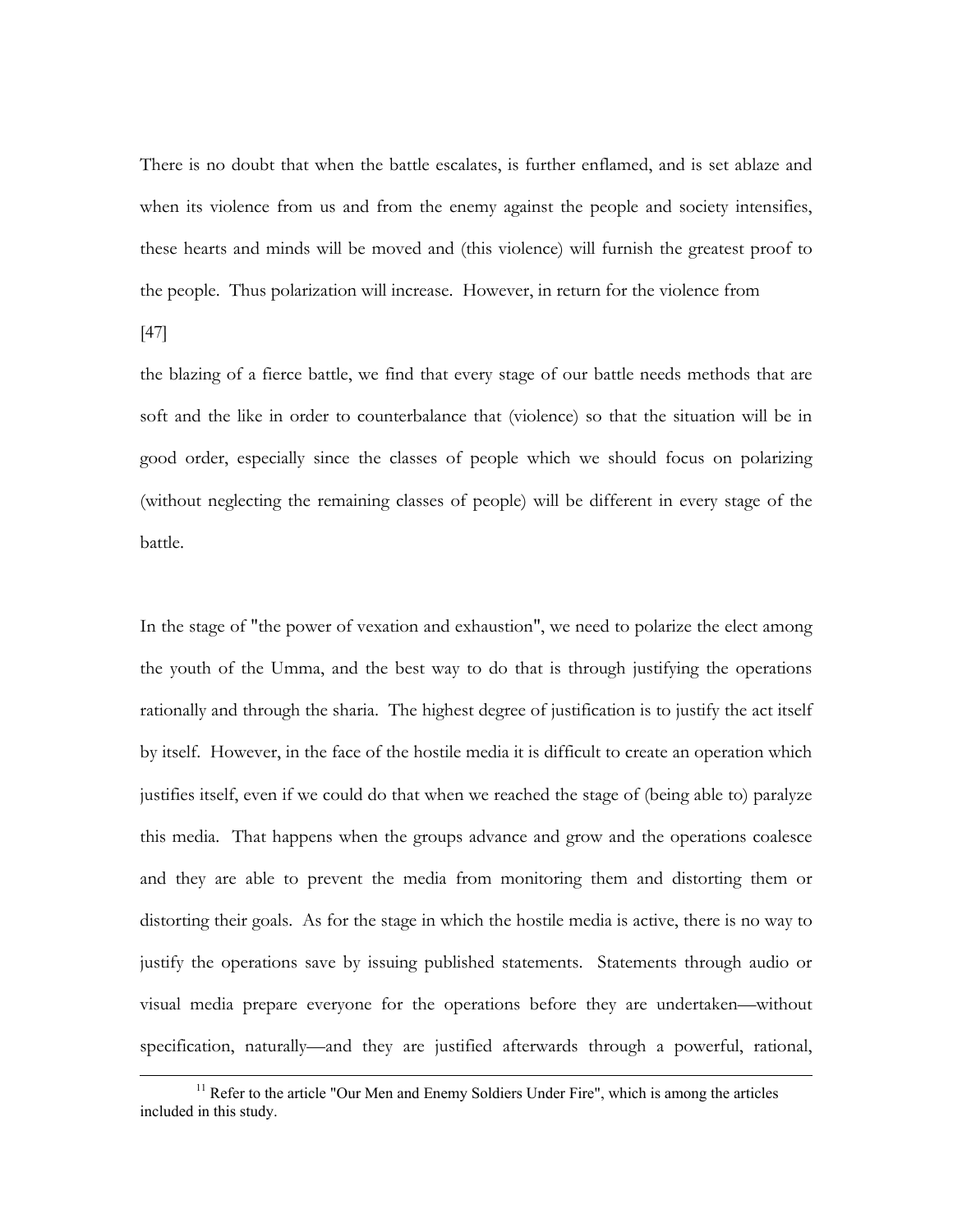sharia-based justification, which the addressed class heeds. These statements should be communicated to all of the people, not just to the elite. Most of the statements should include our general goals which are acceptable to the people, even if they are not stated explicitly: We fight in order to get rid of the enemies of the Umma and their agents who have destroyed the beliefs of the countries and plundered their wealth and made us into their servants. As everyone can see, they are clearly destroying everything. They are even extracting the cost of their murder and destruction from us.

As for polarization the stage of "the management of savagery", it begins to take on another kind of importance:

When savagery happens in several regions—whether we administer them or they are neighboring regions or further away—a spontaneous kind of polarization begins to happen among the people who live in the region of chaos. The people, seeking security, rally around the great personages of the country or a party organization or a jihadi organization or a military organization composed of the remainders of the army or the police of the regimes of apostasy. In this situation, the first step of polarizing these groups begins so that they may enter into mutual professions of loyalty with the people of truth by establishing administrative groups that are subordinate to us in the understanding of how to manage the regions which are under their control, along with undertaking proper media propaganda concerning the situation of our regions with respect to the degree of security, justice by means of implementing the sharia, solidarity, preparation, training, and advancement. We will find (by the permission of God) that along with this first step there will be a continuous emigration of the youth of other regions to our regions in order to assist them and live in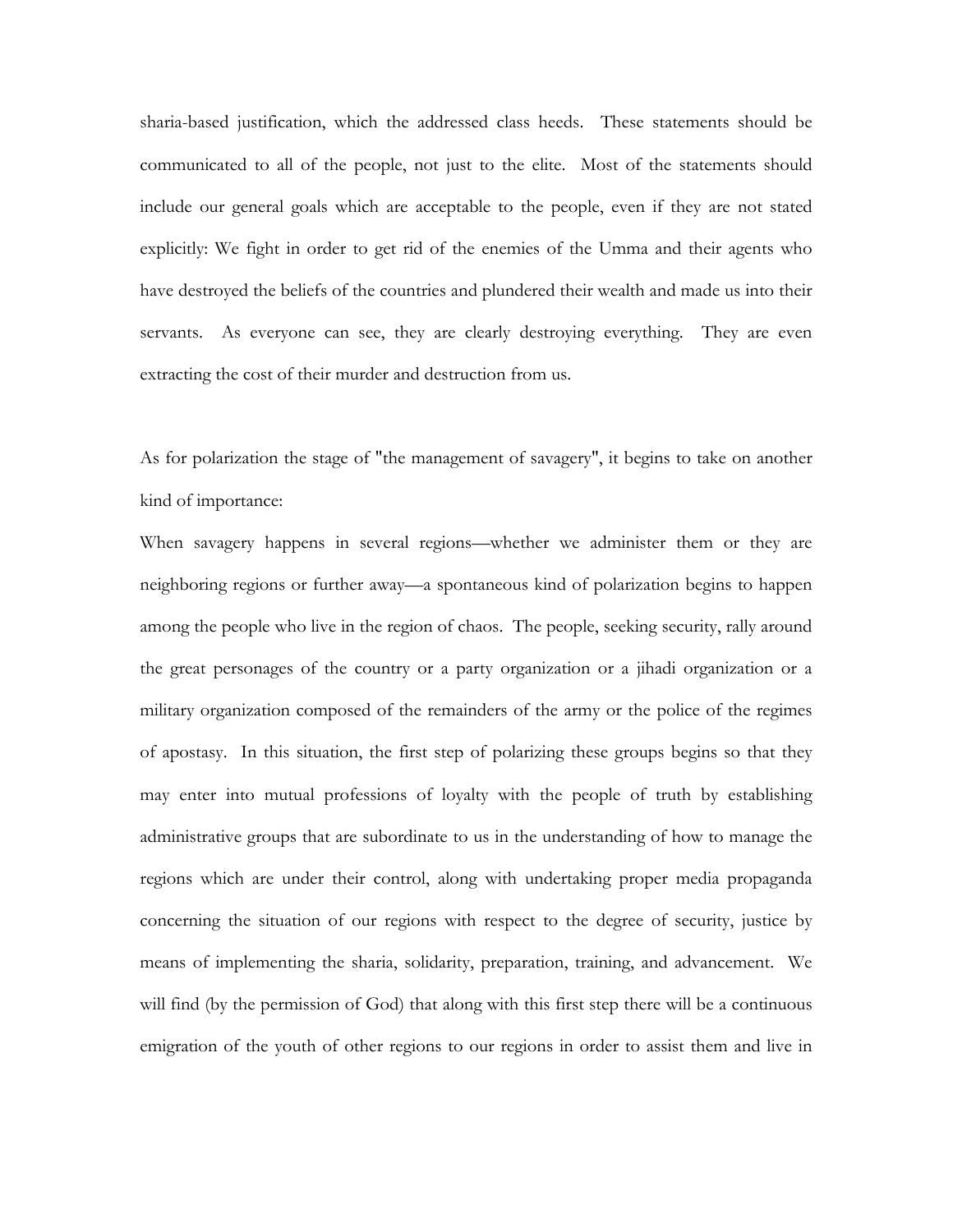them, despite the loss of lives and worldly gains [lit. "fruits"] or the pressure of the enemies upon these regions.

In short: The first step of polarization in the stage of "the management of savagery" is mastering the administration of the regions which are under our control. As for the remaining steps of polarization in this stage, we will briefly set forth the most important of them in the following:

— Raising the level of faith is the shortest way to polarize the people who live in the region which we manage. There is a difference between the people accepting our administration so that we may provide security for them and so forth and between joining our ranks and working towards our goals and training and battling alongside us and so forth. Raising the level of the faith of a society in this condition facilitates polarizing those people toward our active ranks.

q Direct address, with regards to polarizing neighboring regions which other organizations manage. We must send messengers to the administration responsible for neighboring regions in order to invite them to enter into allegiance with the people of tawhid and jihad. Perhaps we will find that they are afraid to enter into a complete union out of fear that the enemy will treat their regions just as he treats our regions. Therefore, we concentrate our invitation in this situation on the lowest degree, which is entering into an alliance for (achieving) some of the sharia aims [al-maqasid al-shar`iyya, a technical term in Islamic law]. Perhaps we find that some of them still have the same fear. Therefore, we move with them to a final stage: We understand their refusal of the first two offers;

[48]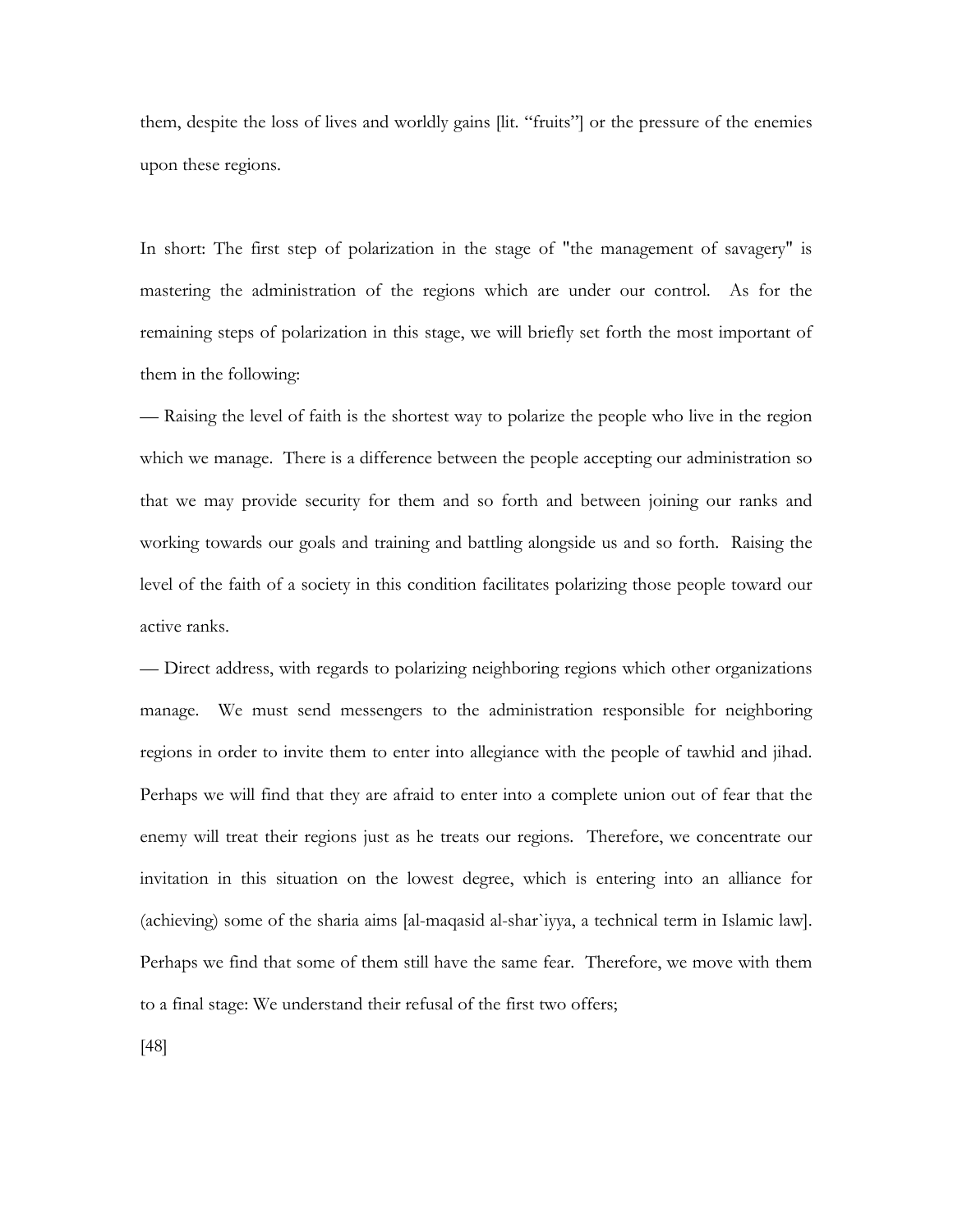however, we will absolutely not accept hearing some day that their region is not governed by the sharia and that their administration in this situation has become exactly like the administrations of the enemies. If, at the minimum, the situation stabilizes, the time will be suitable (by the assistance of God, the Mighty and Powerful) to establish a closer relationship with this region.

Also related to this point, we will find that there are regions which fall under the administration of tribes. Their power will increase despite the different powers surrounding it, such as the remainder of the forces of the regimes of apostasy and organized gangs and the raids of the Crusaders, on account of their solidarity. When we address these tribes that have solidarity we should not appeal to them to abandon their solidarity. Rather, we must polarize them and transform them into praiseworthy tribes that have solidarity. They have power and capacity, so our message should not seek the dissipation of this power—aside from the difficulty of doing so. It is more preferable to change the trajectory of the solidarity so that what it will be set upon the path of God, especially since they are prepared to sacrifice for the sake of the principles and honor which they believe in. It is possible to begin doing so by uniting the leaders [lit. "those who are obeyed"] among them with money and the like. Then, after a period of time in which their followers have mixed with our followers and their hearts have been suffused with the picture of faith, we will find that their followers do not accept anything which contradicts the sharia. Of course, solidarity remains, but it has been changed into a praiseworthy solidarity instead of the sinful solidarity which they used to have.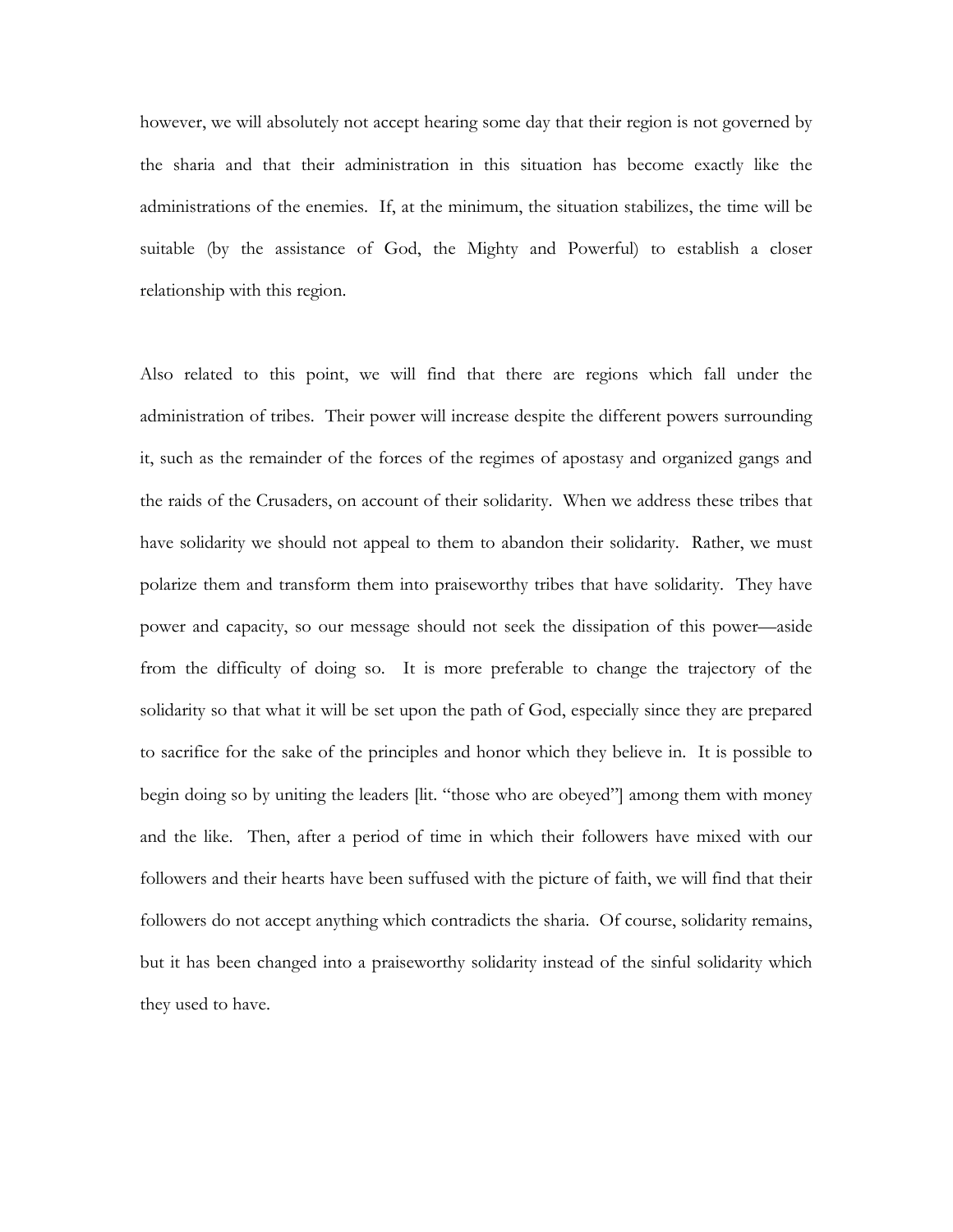— Forgiveness: If there are tribal leaders [lit. "those who are obeyed"] among us or a group of individuals who are among the primary people of unbelief or the people of apostasy and we find that there is no great danger for forgiving them, we think it is likely that this will lead to uniting them and then their joining and following the people of faith or, at the very least, holding back the evil of their followers from us. (Note, however, that there is no forgiveness for an apostate unless he converts to Islam. When he converts, we have the option of either forgiving him or killing him because he has repented after he had the capacity to do so earlier.) If that union is likely and there is no benefit to killing them, then the benefits of forgiving them are greater. That is one of the beneficial ways of polarizing them.

— Uniting by money: When we begin administering some of the regions (by the permission of God) financial revenues will rush in upon us from charitable giving, whose secure arrival in this circumstance can be guaranteed by various means more preferable than the current situation. Likewise, there is money obtained from financial institutions which we will plunder from what the authorities of the regimes of apostasy have left behind when they leave these regions. Naturally, these institutions will be of the small or medium sort. As for the companies, factories, and massive institutions such as petroleum and the like, the regimes of apostasy will concentrate all of their forces around them in order to protect them, as we mentioned previously.

Naturally, there will be disbursements (of money) and rights (given to) the people; acts of injustice necessitate the granting of these rights before everything else. However, through good planning and the proper handling of these revenues it is possible for us to store them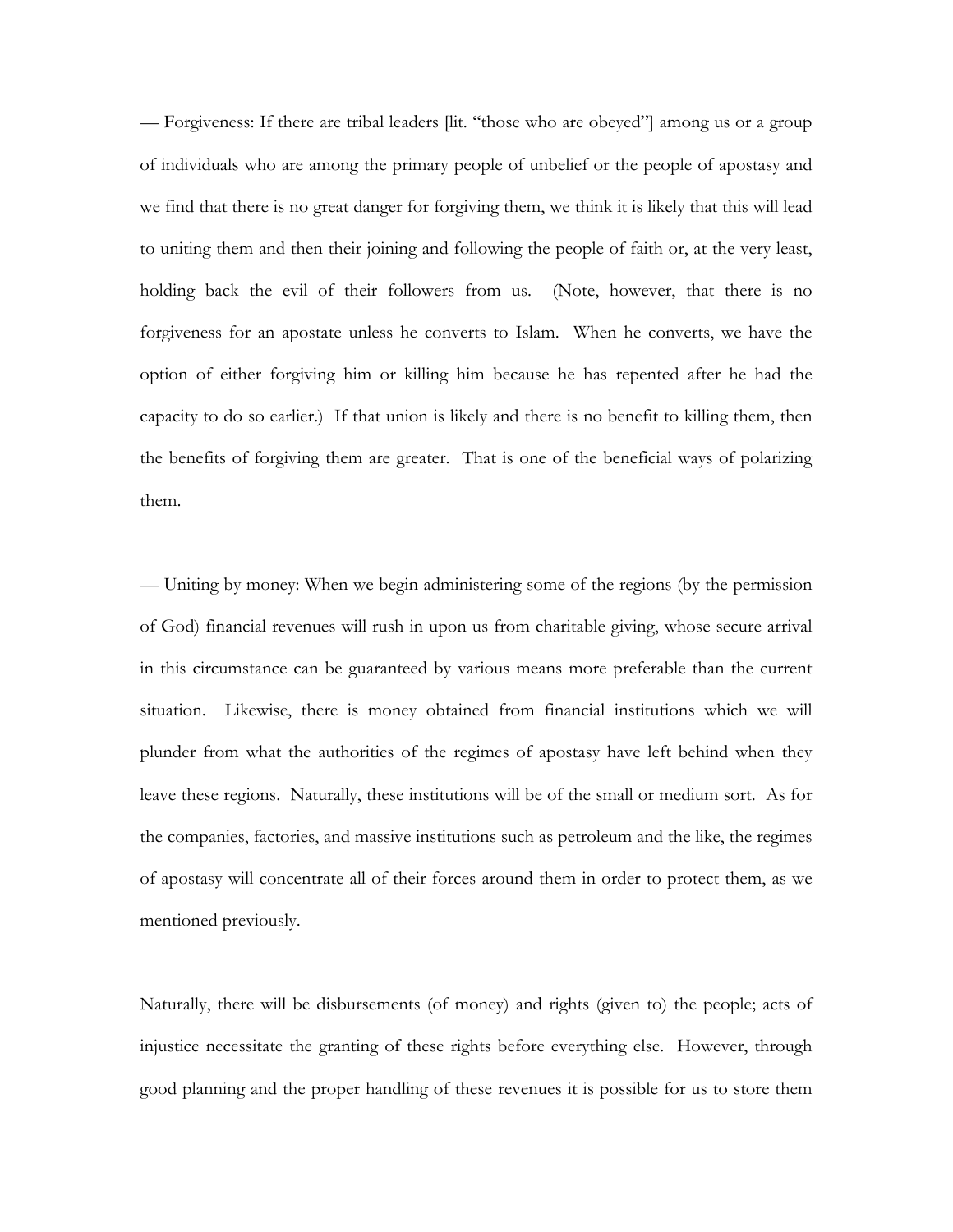for the needs of Islamic activism which will arise. At this time, let those who are firmly rooted in knowledge among the people of tawhid and jihad give religious justification for and explicate the details of how to spend the money on tribal leaders<sup>12</sup> among the people and the like for uniting them in order that they may give their allegiance to our administrations. The details and principles of this matter should be made public and clear such that no doubt remains in the hearts of people.

In the beginning, we stressed that our battle is a battle of tawhid against unbelief and faith against polytheism and it is not an economic, political, or social battle. However, we must not forget that part of sharia politics is to address those who have weak souls among the different classes of people with the promise of reclaiming our money and our rights, or rather plundering the money of God which evil people have taken. We do not think that a promise like this motivated the Companions of the Messenger of God (peace and

[49]

 $\overline{a}$ 

 blessings be upon him). Rather, it was a distraction for them and a motivation for the weak souls among the people to accept Islam. Afterwards, it is clear that these weak souls improved their condition by living among the people of faith and the furnace of battle, and their motivation was for the sake of tawhid before all else.

<span id="page-113-0"></span> $12$  The nature of cities in the modern age is such that they do not have regimes of tribal leaders and great men; rather, security systems control them. The modern city almost necessitates emigration from rural areas and the deserts and the semi-alienation of the people due to that social phenomenon. Even the rural areas and the deserts support the modern Jahiliyya regime in dispersing and dissolving the tribes of solidarity and the clans so that it may exercise its control over them or perversely reorient those tribes of solidarity towards a Jahiliyya direction which serves its goals. However, there are many rural areas and deserts and some cities which have groups that preserve their traditions, (even though) that regime is present to a certain extent.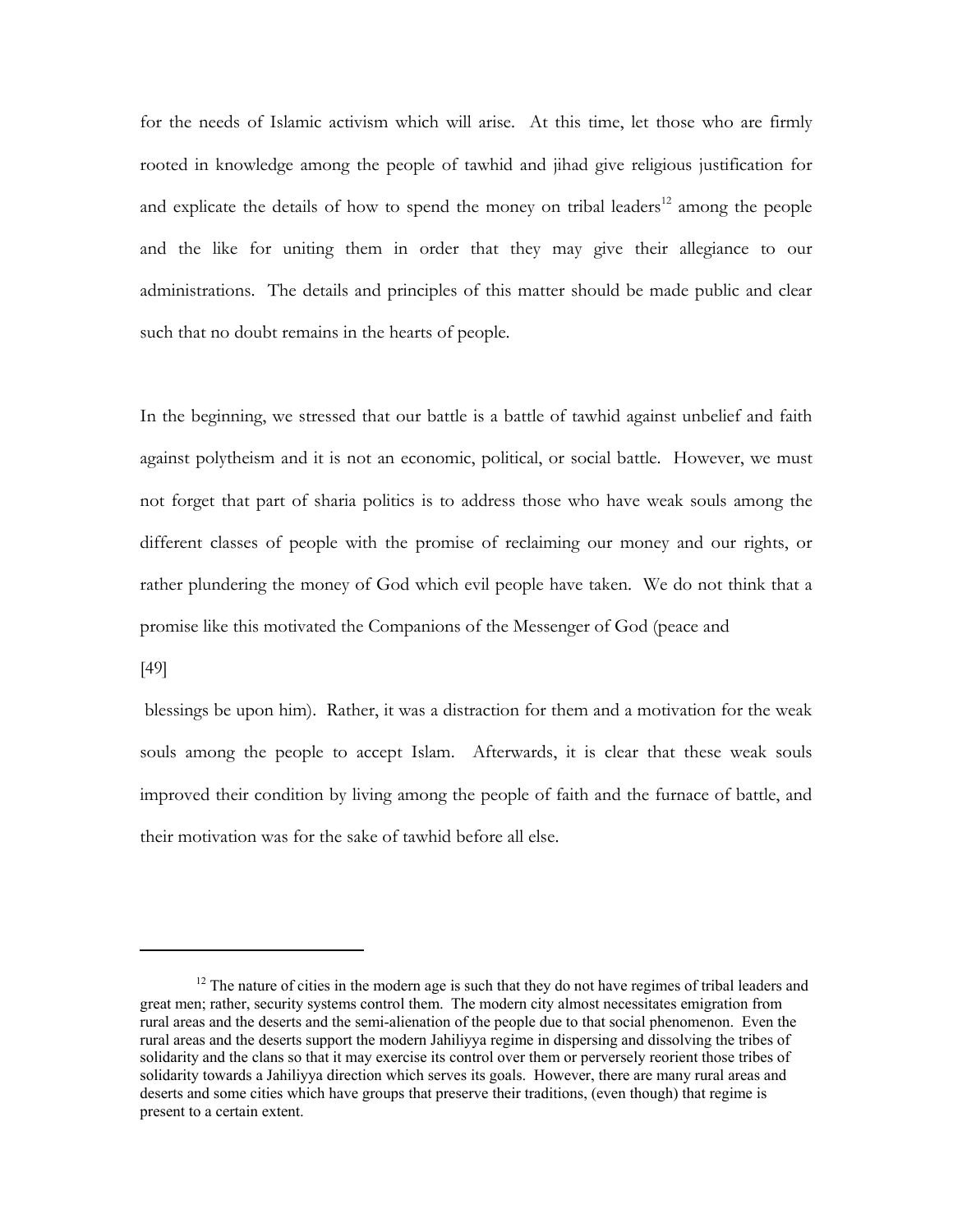Thus, we find that God (praised and exalted be He) directs the Messenger (peace and blessings be upon him) to address enemies that are captured thus: "O Prophet, say to the prisoners in your hands: 'If God knows of any good in your hearts He will give you better than what has been taken from you and He will forgive you; surely God is All-forgiving, Allcompassionate."  $(Qu'ran 8:70)$ 

Sharia politics in the age of the Prophet had many developments. Money was used to unite the hearts according to specific regulations. Related to uniting the hearts through money was uniting by means of granting formal positions which had no effect on the work (of the Muslims) (but) which gave the one who is obeyed or the one who is venerated among his people or his clan a kind of standing in exchange for the entry of his followers and those around him into the battle of jihad under the command of the leaders of the jihad in order to achieve the goals of the jihad. We say that after their mixing with the youth of jihad, their hearts will be suffused with the vision of faith (by the permission of God), and they will shake off their previous leader (even if they remain with him formally) if they are not guided falsely. Let us remember how `Abd Allah bin `Abd Allah bin Ubayy Ibn Salul (may God be pleased with him) was prepared to kill his father if the Messenger of God (peace and blessings be upon him) asked him to do so.

It remains for the federation of truth composed of our firm bases and the mujahid youth to know the details of the laws for uniting the hearts with money. Among them is the following: One who kills for the sake of money will receive no recompense in the hereafter. One whose intent for money or booty is secondary and not primary and whose primary intent is that the word of God be exalted diminishes his recompense. One who is sound of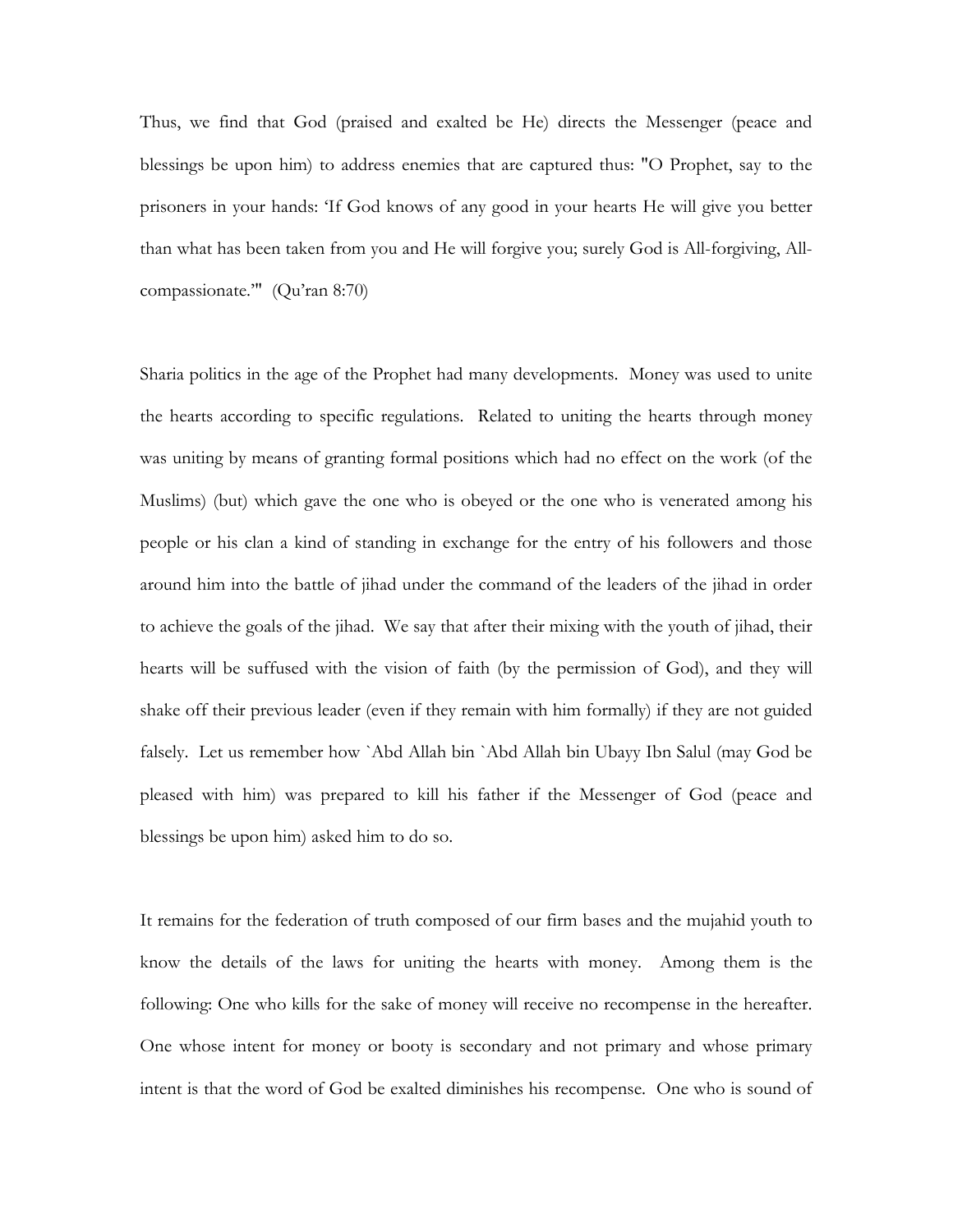body and plunders is paid one third of his share in advance. One who sheds his blood and whose property is destroyed takes his recompense fully. The Ansar abandoned the wealth they had procured for themselves in the raid of Hunayn for the sake of uniting the hearts of the Tulaqa' [another name for the Meccan pagans who converted to Islam after the Muslims conquered Mecca]. (The federation) must know that it is ultimately possible for them to give money just as the Companions, the sons of the Companions, and the Successors gave it. However, money is a greater fitna than the fitna of poverty and we do not possess the constancy of the Companions (may God be pleased with them). Thus it has been said in the hadith: "How frightening poverty is for you! But more frightening for you is the world that is given to you and then destroys you just as it destroyed them..."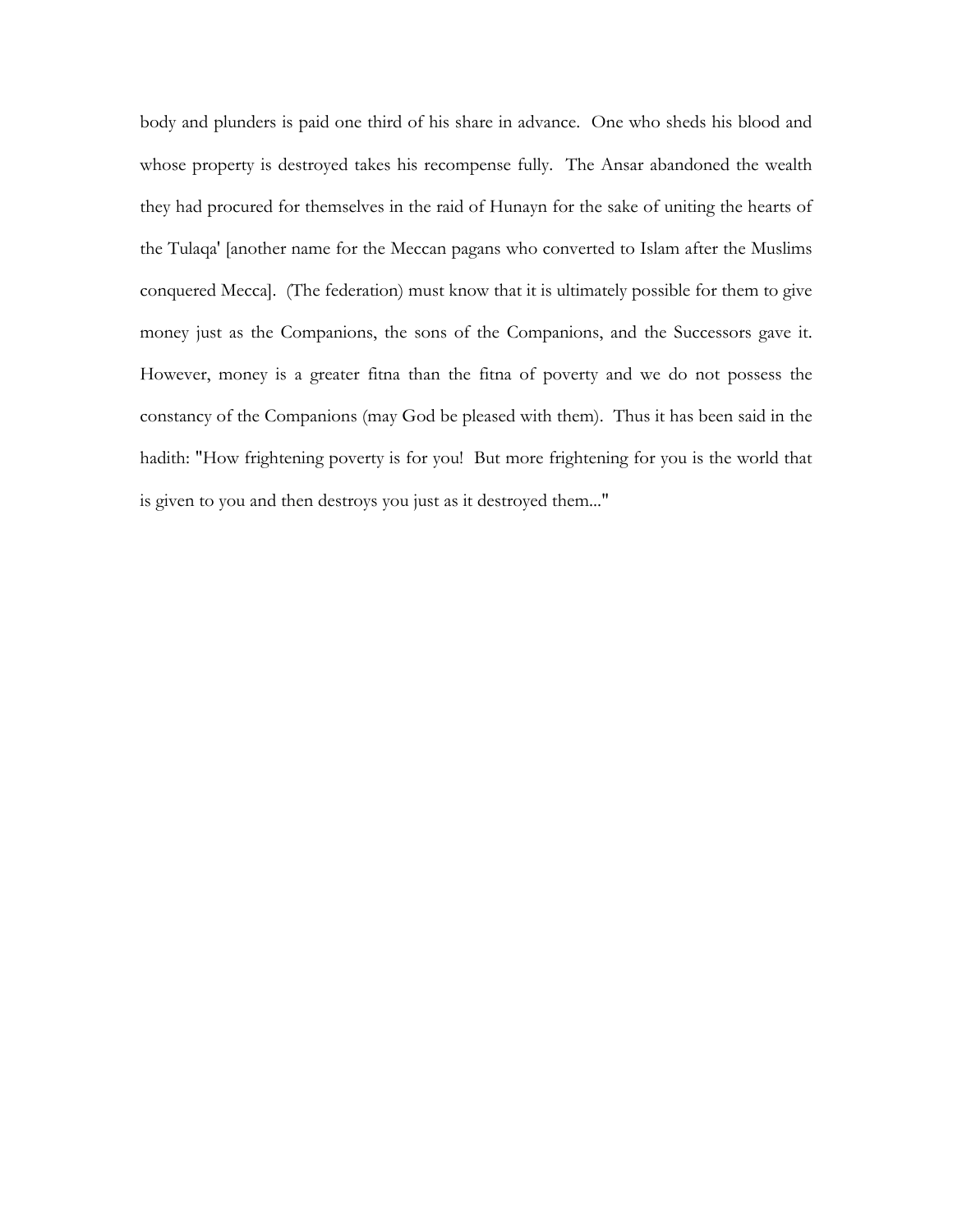Section Eight

## Rules of Affiliation

When one of the regions managed by an administration of savagery falters or when there is a need for fusing and joining two or more neighboring regions together, which region should join with the other and put its administrations under the command of the other administration? Is that which decides these matters the element of precedence in jihad and working for the religion of God or the element of material superiority and being more capable to lead or some other element? How do we deal with injustice or jealousy which might exist in the souls? We beseech God for forgiveness and vigor in religion and in this world and the next.

Knowing the rules of affiliation, practicing them, and referring to them facilitates the undertaking of the first step in the stage of "establishing the state", which follows the stage of "the management of savagery," since the first step in that stage is a leader or group uniting the scattered groups and regions under a single banner so that the "power of the establishment of an Islamic state" [shawkat al-tamkin] may be formed through them. Likewise, when there is transition from the stage of "the power of vexation" to the stage of "the management of savagery," the situation requires practicing the rules of affiliation when more than one group is joined together from smaller groups which undertake vexation (operations) to form a "power" which undertakes the management of the savagery that results from the vexation (operations).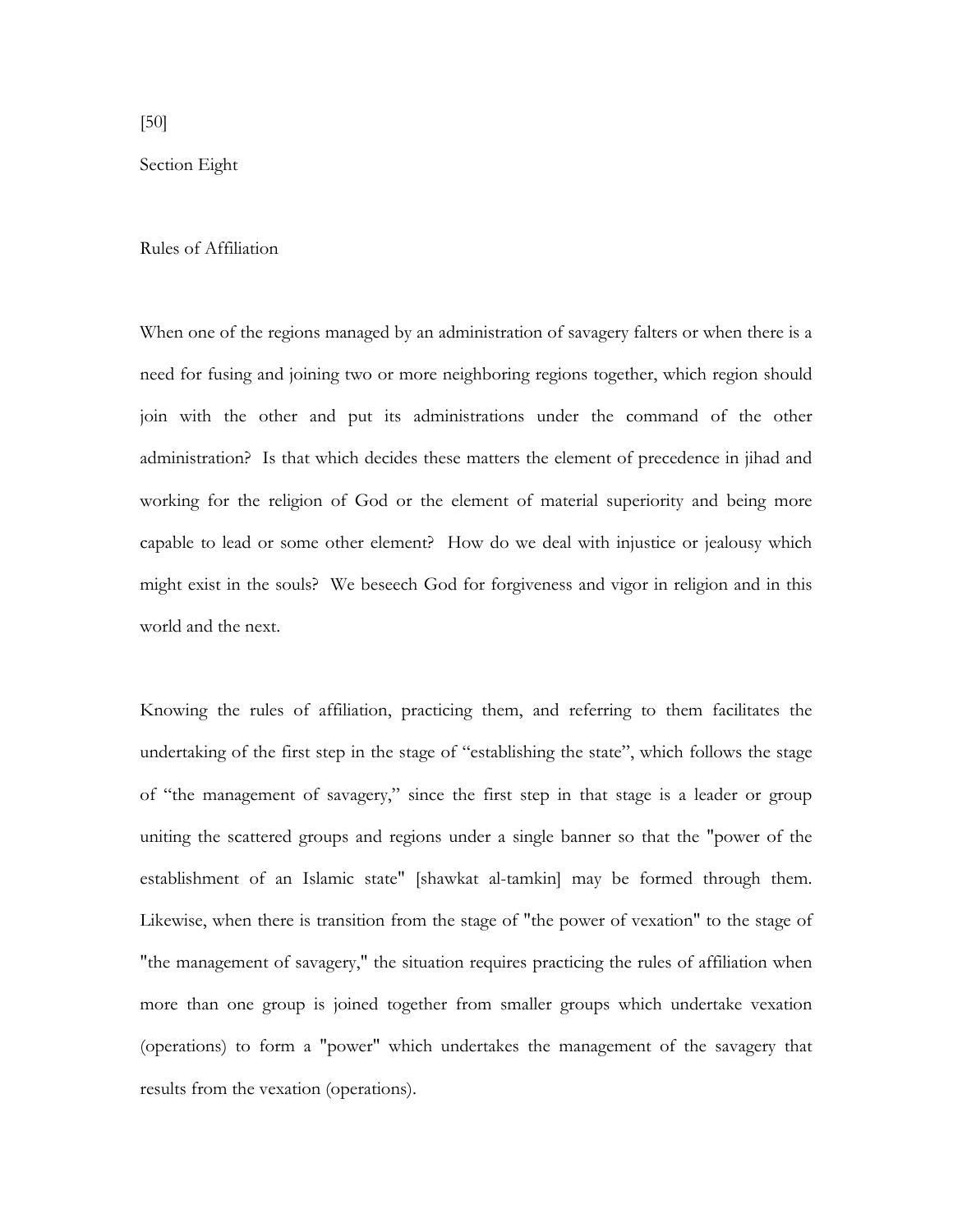Of course, there will not be a problem if all of the groups and administrations in the regions follow the High Command (may God preserve it as a treasure for the Muslims and make it a means of uniting their speech [or "influence"]) and thus yield to the commands of the High Command. However, the problem consists in the fact that events develop which might motivate jihadi groups to not follow the High Command. Likewise, if military leaders in the armies of apostasy, who may sincerely follow the Book and the Sunna, submit (to the High Command) and enter with their military units in the battles against the Crusades and the collaborating governments, they may not give bay`a to the current High Command due to the selfish motives or thinking that they are more worthy to lead; rather, they may demand a bay`a from the High Command or else they will autonomously control their region. (Situations) like that will decrease if an Islamic movement that is not jihadi takes control of circumstances and conditions like these after their bases [i.e. hardcore supporters] are mobilized militarily. In other situations it might be impossible for some of the administrations and groups to communicate with the High Command under various conditions, so how do we control these kinds of issues? I will set forth a basic idea derived from some of the studies by the people of tawhid and jihad. However, the matter requires that one of those people prepare an independent, expanded study in order to establish the (sharia) foundation of that matter. I believe that now is the time for that so that the matter does not take us by surprise, forcing us to deal with it without proper guidelines.

In a previous study, it was shown that when two jihadi groups unite to take control, they are more suited for undertaking jihad actions and better able to achieve their goals. In the "Articles Between the Two Methods" is the following (passage): "The jihadi movement must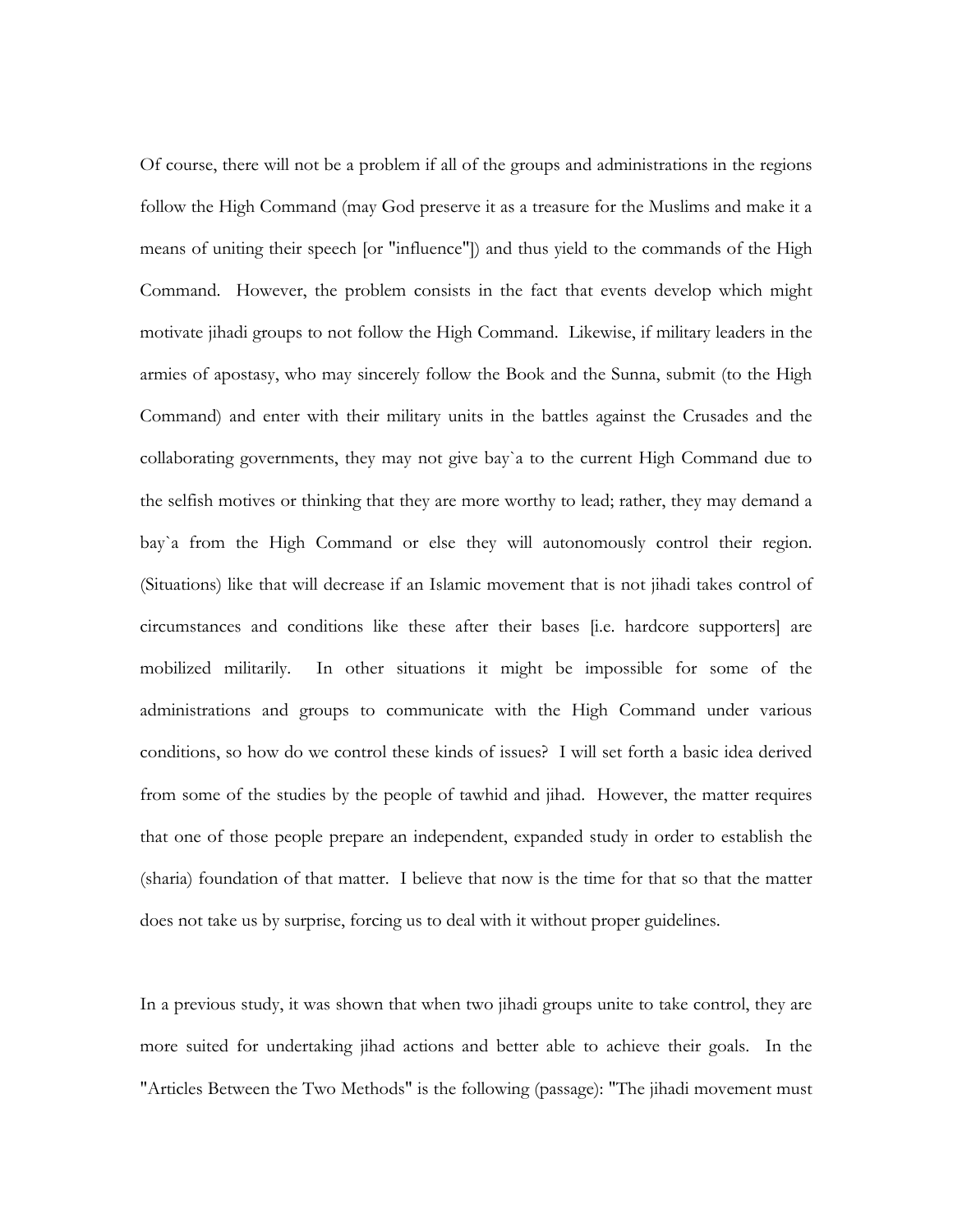see itself as a single unit. Since the nature of the conflict is a battle, the leader is he who is able to achieve these gains or benefit from the situation he finds himself in. The other (leader of the other group), if he has seniority, must join this new hope and assist him. Even if this arrangement is protracted and the goal is later reached, he must be a soldier for this new leader and not go to the people, saying: I am the first and I have precedence. The issue is that the one with seniority does not have the same measure of divine grace given to one who receives offers of help not given to others..."

I believe that the starting point for the issue of "divine grace" is the same starting point for the issue of being "the most suitable". However, if that conflicts with a group whose conscience gives bay`a to the High Command for jihad and it was more preferable for it to enter beneath the command of another group that is not subordinate to the High Command, then it must inform that Command that it will enter under the other group's command for a limited time because in its conscience and the conscience of all the individuals in its group is bay`a for the High Command and that as long as it

[51]

is present in the land or the region which falls beneath the control of the (other) group and which is governed according to the Book and the Sunna, it will obey its amir and fight by his side and assist him in supporting the laws of the sharia until it goes out for jihad in another land.

There is no doubt that this issue has other dimensions, especially since many of its particulars fall beneath the subject of sharia politics. It needs to be given a firmer (sharia) foundation and it needs further details which this study is too restricted for. Therefore, on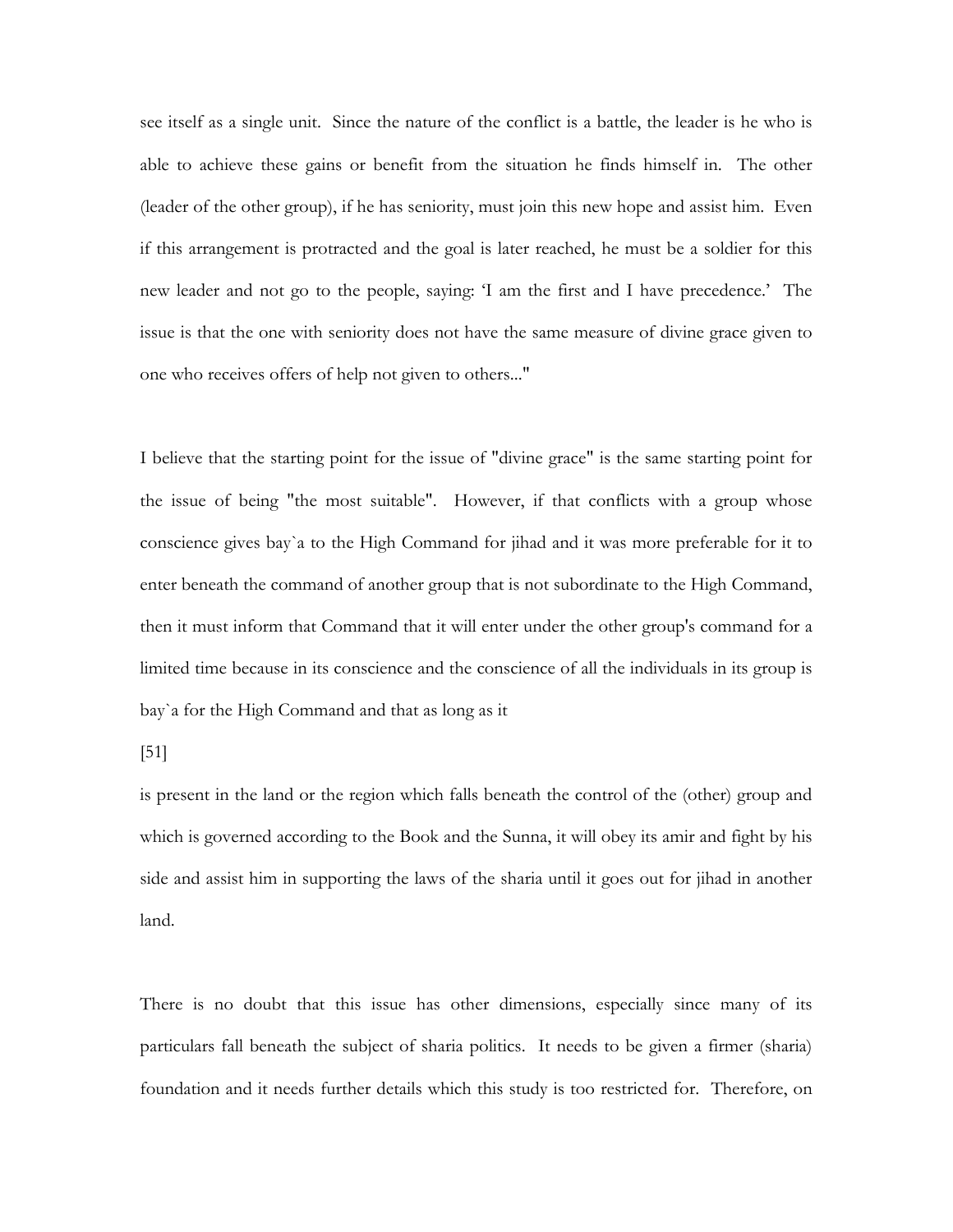the basis of these lines, I ask those firmly-grounded in knowledge among the people of tawhid and jihad to prepare a study that will include this subject and the possible forms it will take in reality before its problems take us by surprise, especially given the absence of general bay`a up until now. We beseech God for vigor and to unite the hearts.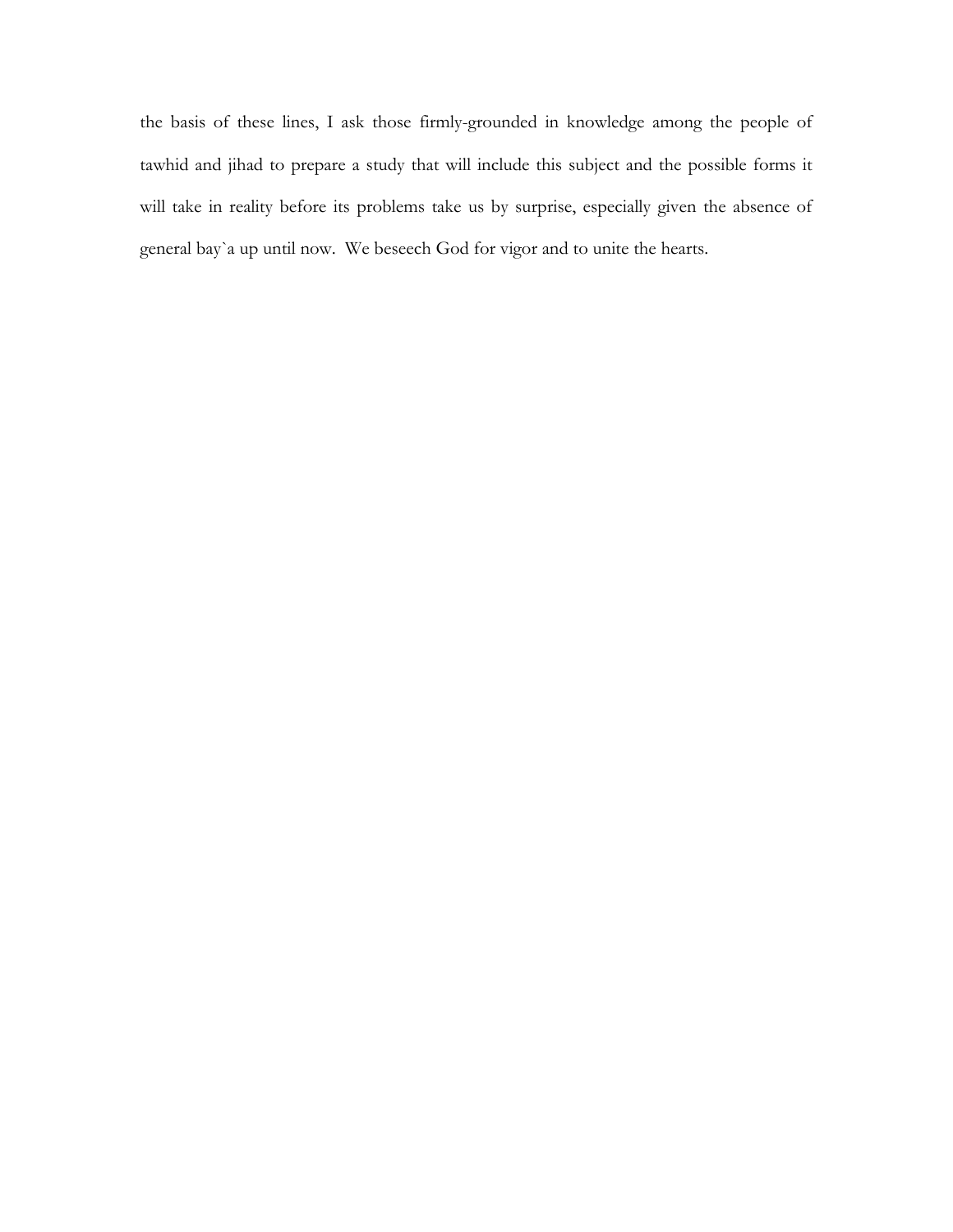#### Section Nine

Mastering the Security Dimension: Surveillance and Infiltrating Adversaries and Opponents of Every Kind

Our battle is long and still in its beginning. Of course, we receive, by the grace of God, that which has been concealed for us, through divine loving kindness and care, in some of the stages. However, momentous events and their developments indicate the length of the battle. Its length provides an opportunity for infiltrating the adversaries and their fellow travelers and establishing a strong security apparatus that is more supportive of the security of the movement now, and later the state. (We) should infiltrate the police forces, the armies, the different political parties, the newspapers, the Islamic groups, the petroleum companies (as an employee or as an engineer), private security companies, sensitive civil institutions, etc. That actually began several decades ago, but we need to increase it in light of recent developments. Likewise, we may need to infiltrate a single place with more than one member—one member will not know another (member) and vice versa—for different roles or the same role if it requires more than one member.

Several problems will confront us in doing that. Among them is choosing the member who will undertake the infiltration, which must be done with confidence in his ability to safeguard his religion in a field which may be filled with unbelief or things that contradict the sharia, at a time when his personality is not combustible and when he was not previously known to be pious. The meaning is that we sometimes place a Muslim (in the field) who is newly pious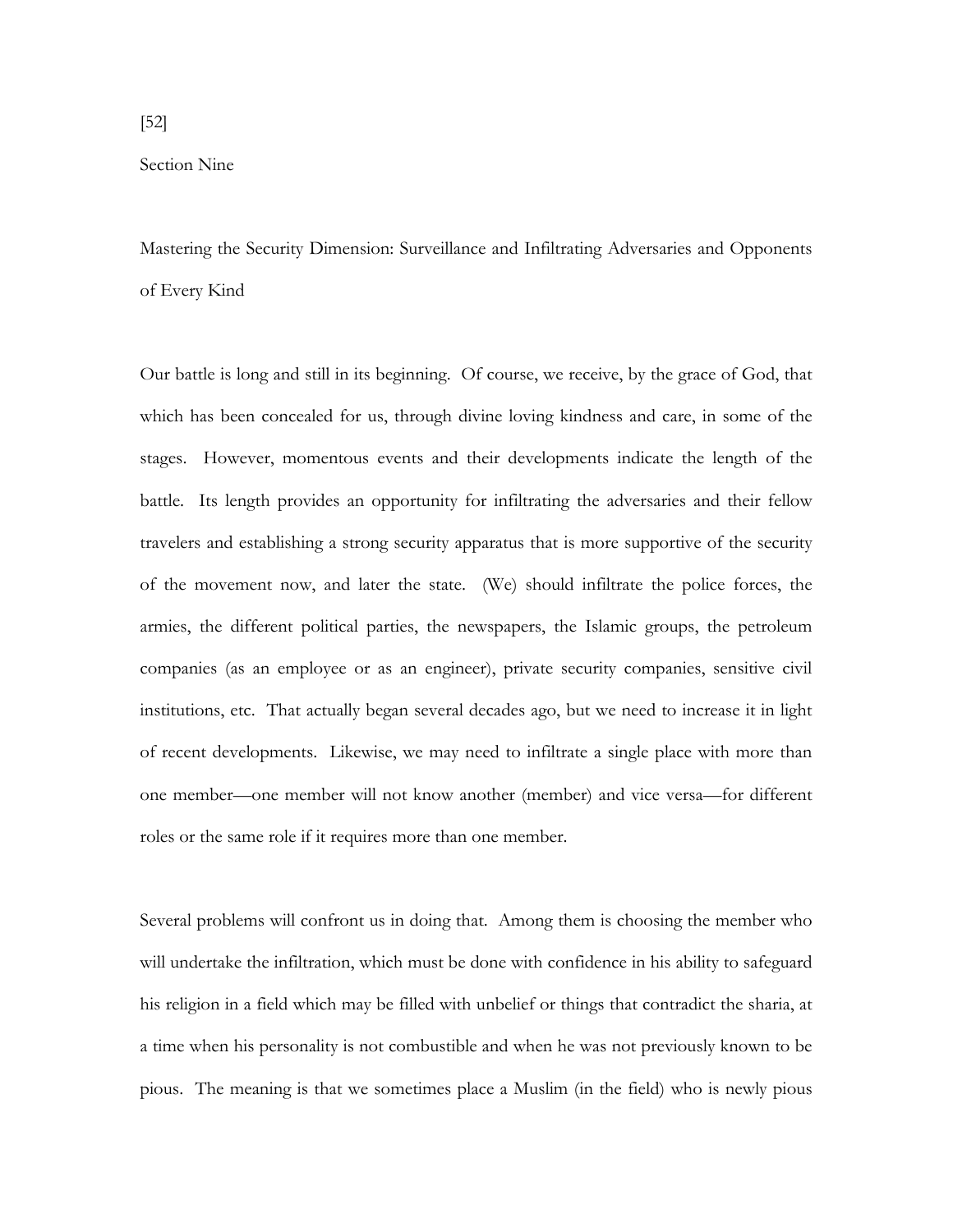and thus the problem increases. However, our present and future circumstances bring to light a phenomenon that solves this problem. This phenomenon is the existence of exuberant youth in large numbers seeking jihad, even hastening the undertaking of jihadi operations and even martyrdom operations, and we can ascertain the veracity of this particular characteristic of the youth from the context of circumstances. Their desire for martyrdom indicates a proper condition of faith; all that is required is instructional polishing within the movement. Naturally, most of them will be directed toward jihadi and training programs (that can) encompass their abilities and their enthusiasm. However, it is possible to divert some of them—when the leaders of groups discerning their qualities and abilities to work in the security apparatus for infiltrating institutions after it is demonstrated (to the recruits) that this is important and that this role is equal to a martyrdom operation or that it may even end in a martyrdom operation designed to destroy an infiltrated position if it is permissible to destroy it or undertaking a martyrdom operation against some individuals if they are from a class of people that it is permissible to target. Individual educational programs should also be put in place that (teach him) to safeguard his piety without revealing it. Whenever the pressure on him increases on account of his active movement in gathering information, the educational program works in the face of this pressure to raise his level of faith. Frequently, the way of infiltrating and reaching a good center for gathering information requires a long period of time so that he can master his role in the institution which he is infiltrating. In that situation, it is possible to give the freedom of action to the member after giving him a long (educational) program on movement, the particular kind of information that is required, how to compile it and preserve it until the time when it is requested from him or how to communicate it quickly if it is critical information that cannot be delayed.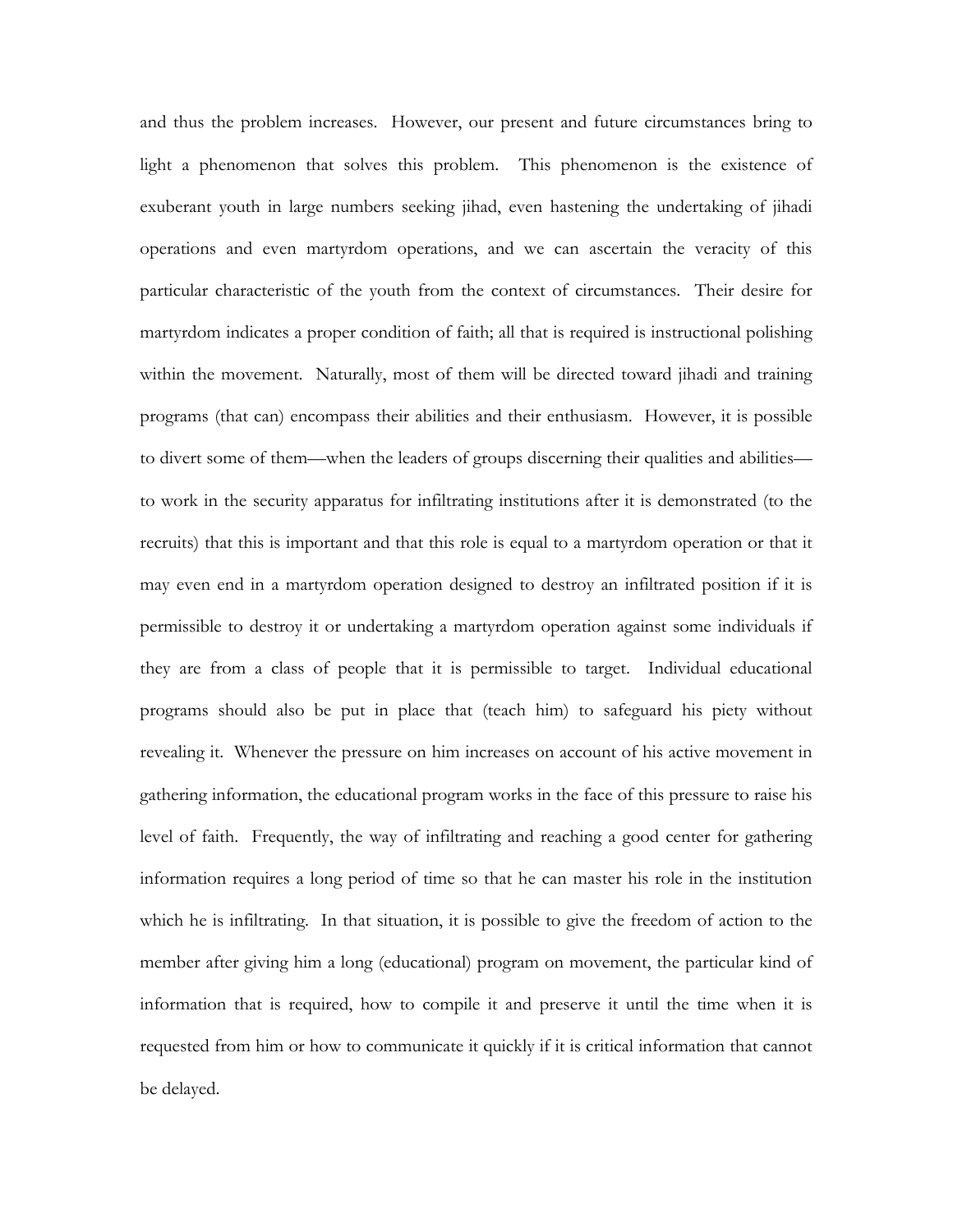There is no doubt that when the member communicates the information he gathered several times and the extent of its specificity and veracity becomes apparent, this creates growing confidence in his reliability and capacity, especially since we do not know him very well in the beginning. Therefore, he is also not given anything save the information that he requires and he only knows, under any circumstance, the desired action through a communication agent.

Likewise, perhaps he loses communication with the agent for any reason, such as the martyrdom of that agent or his transfer to another place due to compelling circumstances and the like. In this situation, he must continue his operation until regions of savagery appear which groups of mujahids control. (This operative) then visits them in natural circumstances, such as visiting one of his kin for example, or for business, or in disguise. He then tells the apparent administration to put him in touch with an agent from the security apparatus. If he [the operative] has a secret code

# [53]

which is known, he communicates it to him [the agent]. But if it is not known, he gives the information he has to the agent and awaits the response of the security apparatus in accordance with the nature of the information. Is he to continue gathering information or is he to flee to the region of savagery or is he to undertake a destructive act within the infiltrated place itself or is he to help a group that will be put in touch with him?

In the previous situation, perhaps the appearance of a region of savagery is delayed in the region where the member lives, or close to it, and in which he plays his role. In addition to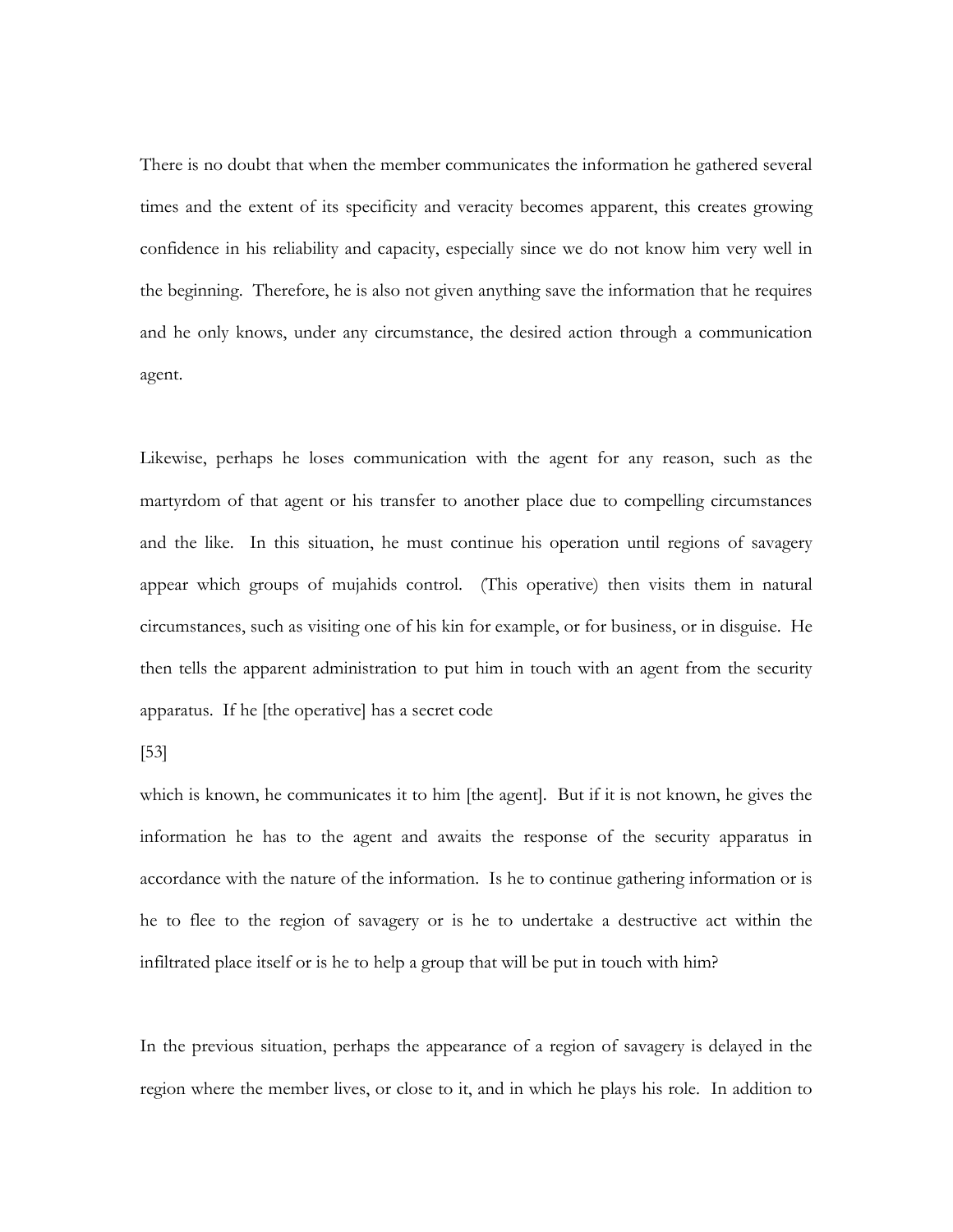that, perhaps the situation has become difficult for him; for example, continuing his job may affect his piety or he is on the verge of discovery, and so forth. In this circumstance, he must leave the place of his work and strive to join the mujahids in the mountains or wherever he awaits them in one form or another. Or if the situation becomes easy for him, then let him undertake a destructive act against the place where he works if the destruction is permissible or if it gets rid of one or more enemies there. He then withdraws to a secure place until the time he can join the mujahids.

Naturally, in some circumstances it is possible to infiltrate some places without affecting the work of a member in his position within the military or the missionary branch within the movement or the mujahid group.

With regard to individuals who are trusted for their ability to fend of intellectual doubts and (bodily) desires infiltrating other Islamic groups and even advancing up their ladder of leadership, many different benefits result from that. There are previous successful cases of that. And there is the problematic issue of the taboo of spying on Muslims. How is it possible to collect information on them? I believe that this is permissible against movements which harm the mujahids or interact with the Taghuts. As for infiltrating movements which do not harm the mujahids, this is not done in order to gather information, but rather to proselytize among them and to develop a close relationship with them and to benefit from changing their viewpoints regarding what is in the best interests of the jihad in critical circumstances.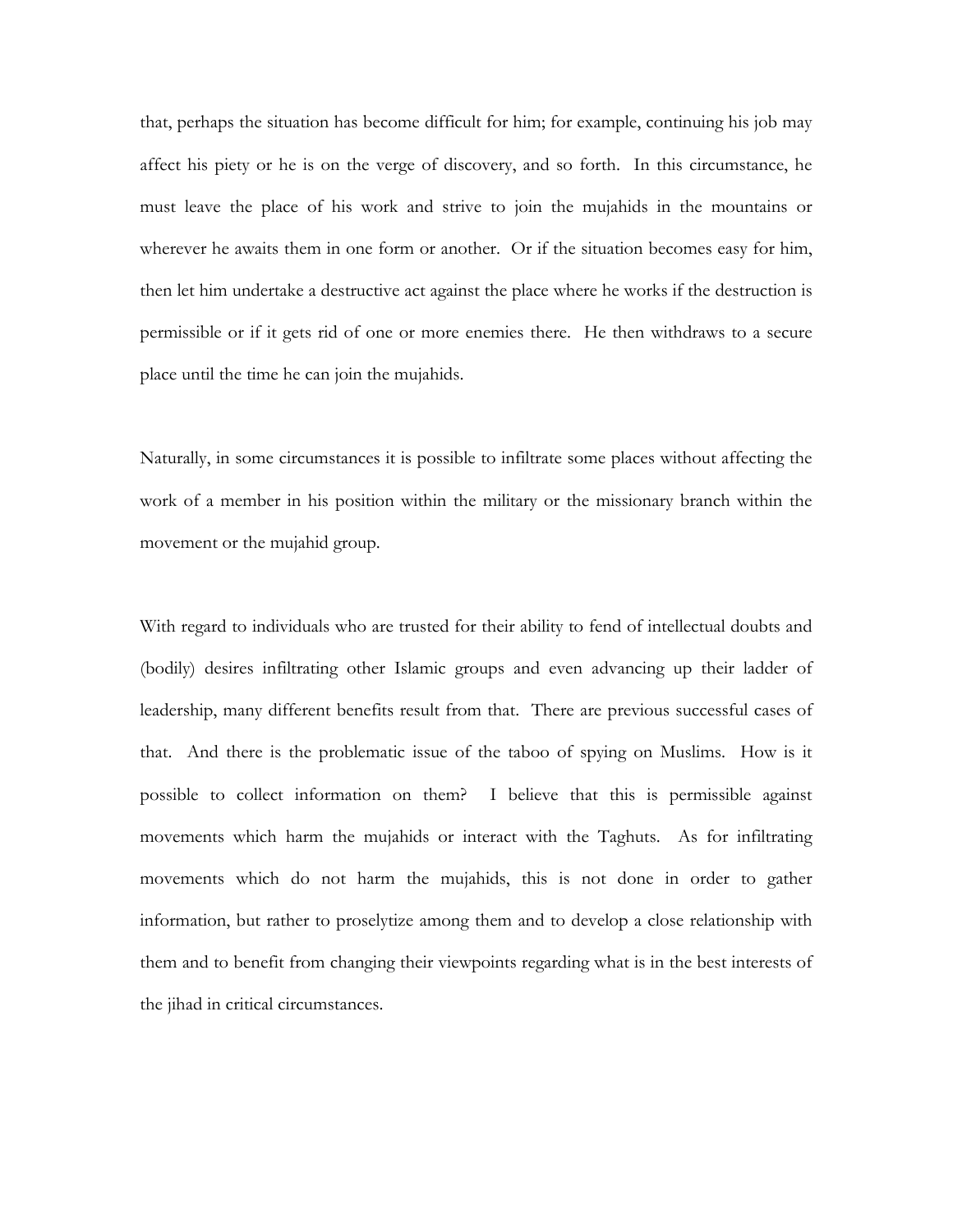Naturally, all of the previous is a generalization subject to modification. As for the principles which systematize and secure the undertaking of all the previous steps accurately and which deal with other aspects (not least of which is the importance of building security apparatuses, surveillance, and gathering information and, on the other hand, the methods of securing the movement from infiltration), the student must refer to the security reports which issue from the mujahids and also the encyclopedia of security and information gathering which is published within encyclopedias of jihad. He must also refer to the series which is published sequentially in the magazine Mu`askar al-Battar, in addition to general books in libraries if the student can uncover the sharia mistakes which are in them, especially pertaining to methods. (The student) must also be wary of business books which he will spend his time reading without any benefit or learning naïve and incorrect principles.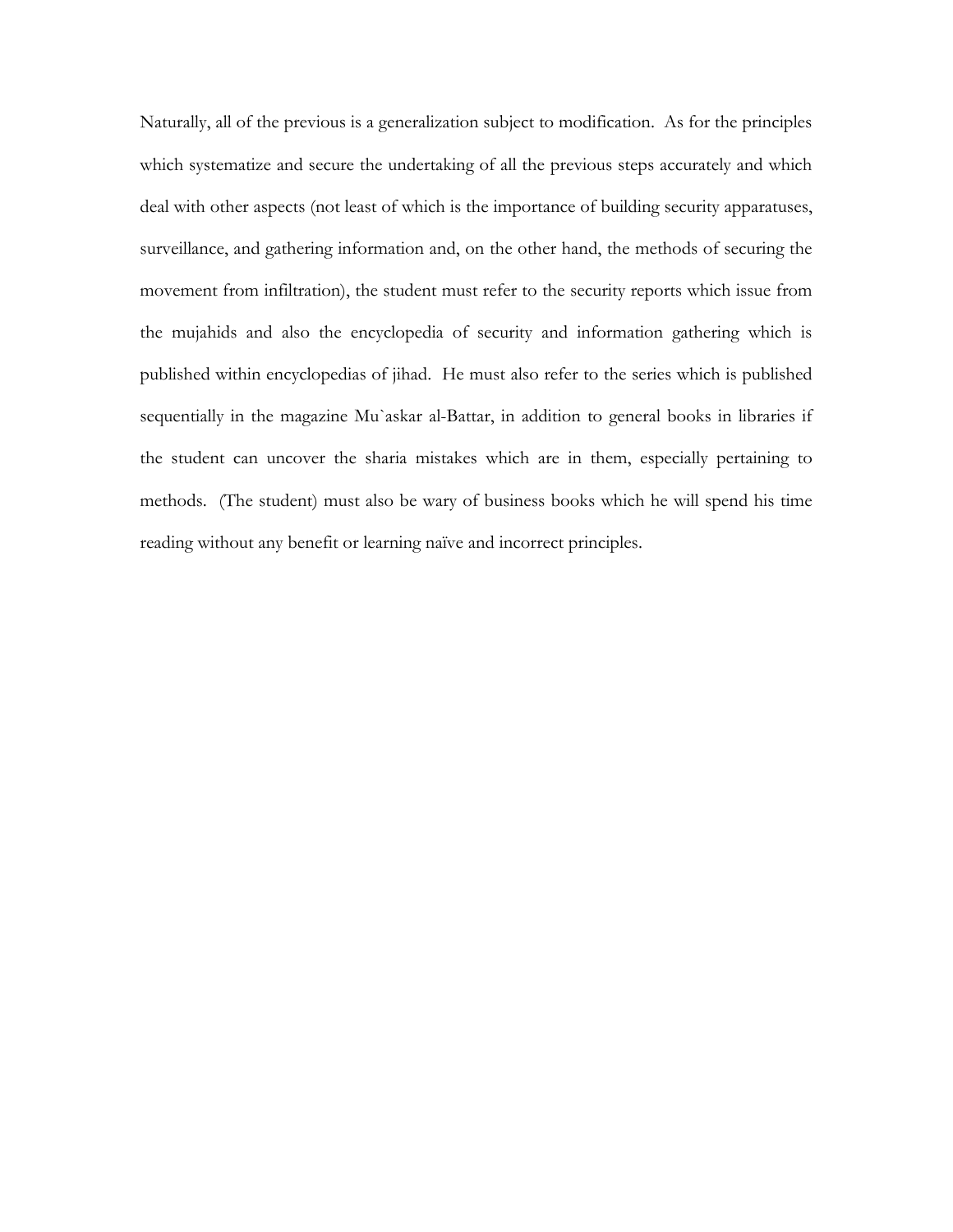### Section Ten

Mastering Education Within the Movement Just As It Was in the First Age of Islam

In a previous lesson, selections were published—may God facilitate its complete publication—in which we discussed the subject of education and demonstrated how the first generation was educated during upheavals. Here I will give some of the points from this study which are relevant to the part we will deal with here:

Methods of Education:

(1) Education by Exhortation

— The greatest admonitions which the Messenger (peace and blessings be upon him) disseminated among his Companions are from the Book of God (praised and exalted be He). Some make this an independent method and call it "education by the Qur'an", even if I believe that the concept of "education by the Qur'an" has a special characteristic, which we will clarify, that makes us not accept this division.

- And that which pertains to "education by exhortation" is also "education by stories" (some make it an independent method). Among the stories which were told by the Messenger of God to his Companions is the story of the youth and the monk, the story of the three people who were shut in a cave by a boulder, and others, to say nothing of the stories which the noble Qur'an relates.

— And that which pertains to "education by exhortation" is also "education by proverbs" (some make it an independent method). Among the proverbs which the Messenger set forth for his Companions is that which is found in the noble hadith, "Believers in their friendly

#### [54]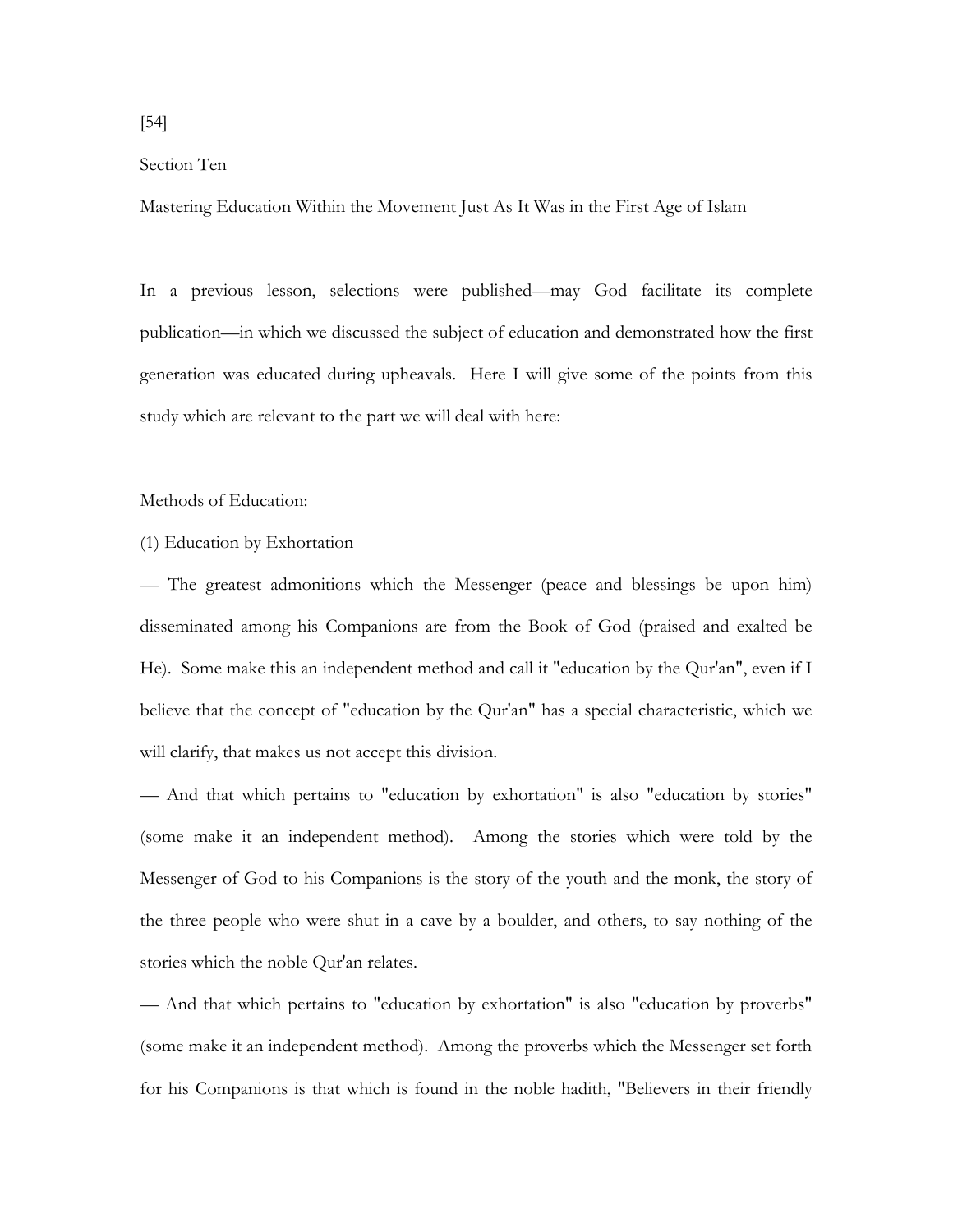relations are like..." to the end of the hadith. There are other proverbs in hadith, to say nothing of the proverbs which are set forth for the believers in the Qur'an.

#### (2) Education by Habit

The meaning of this is habituating individuals to the behavior you want to train them to have, even if they do not completely perceive it in the beginning, just as the sharia advocates habituating children to prayer and worship. This method is not limited to children. The leader and educator can practice it with adults as well. Even some of the forefathers educated themselves by this means.

# (3) Education by Pious Deed

Even though the performance of pious deeds such as prayer and fasting and giving alms is considered an end and goal of the previous methods, it is an ideal method for advancing the human soul.

### (4) Education by Example

Contemplating human exemplars responding to the commands of God whenever He sets them forth and sacrificing things that are expensive and valuable for the sake of the religion of God is considered among the most important ways in raising the level of individuals.

The Messenger of God (peace and blessings be upon him) and his Companions during his time and afterwards were the best examples for their Umma and for the people in their era; rather, they are the best examples for people in every age. Even the leaders of armies used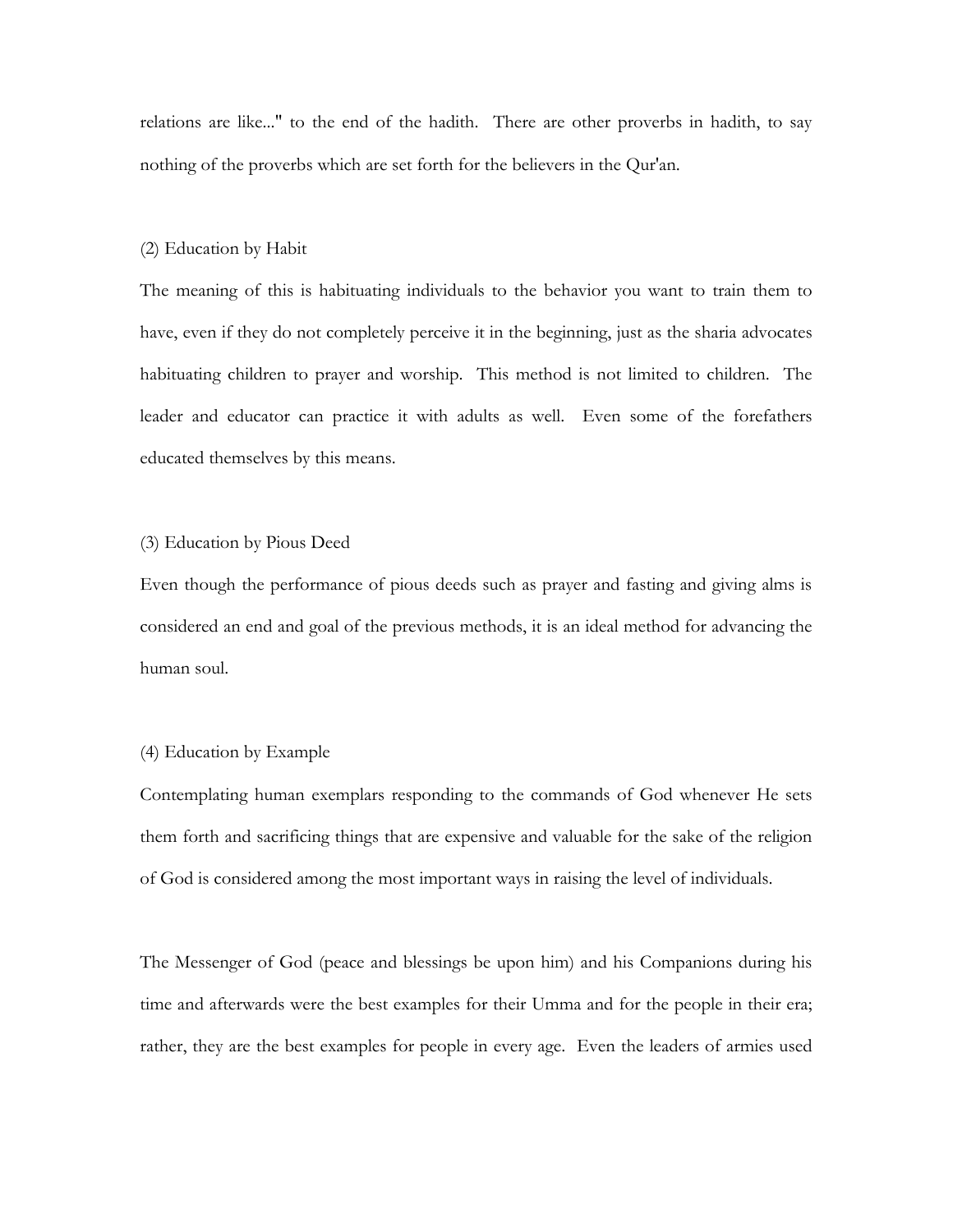to seek a lot of aid from the Caliph. He sent a number of Companions of the Messenger of God (peace and blessings be upon him) to them that did not exceed the fingers

[55]

of one hand, along with a message that one of them would multiply (a leader's) actions and virtues by a thousand. When their way of life spread amongst the ranks of the army—most of them were residents of conquered countries—a new spirit pervaded the ranks by devoting (themselves), in general, to pious deeds and, more specifically, to the pious deed of jihad. Therefore, when there are men in our ranks who sacrifice expensive and valuable things in response to the commands of God—all of the commands of God—they will be the best means of edifying the ranks of the believing movement in Islamic activism, especially the young.

Sa`d Ibn Abi Waqqas stood preaching to the people of the country over which the Caliph had appointed him governor. Among the things he said to them was: "You saw me as the seventh of seven people with the Messenger of God (peace and blessings be upon him) [i.e. Sa`d was one of seven members of the first raiding party dispatched by Muhammad against a Qurashi trading caravan]. We had no food save the leaves of the trees...", to where he said, "Now you do not behold a single one of us who is not a governor over one of the cantonments. I seek refuge with God (from thinking that) I am great in myself. Before God I am a lowly plebe." (Or just as he said, may God be pleased with him). Those people were dazzling, living examples, models, and exemplars for the masses who were new to Islam of submitting to the commands of God and performing well in the battles of conquest into which they plunged while they were new to Islam. The Companions (may God be pleased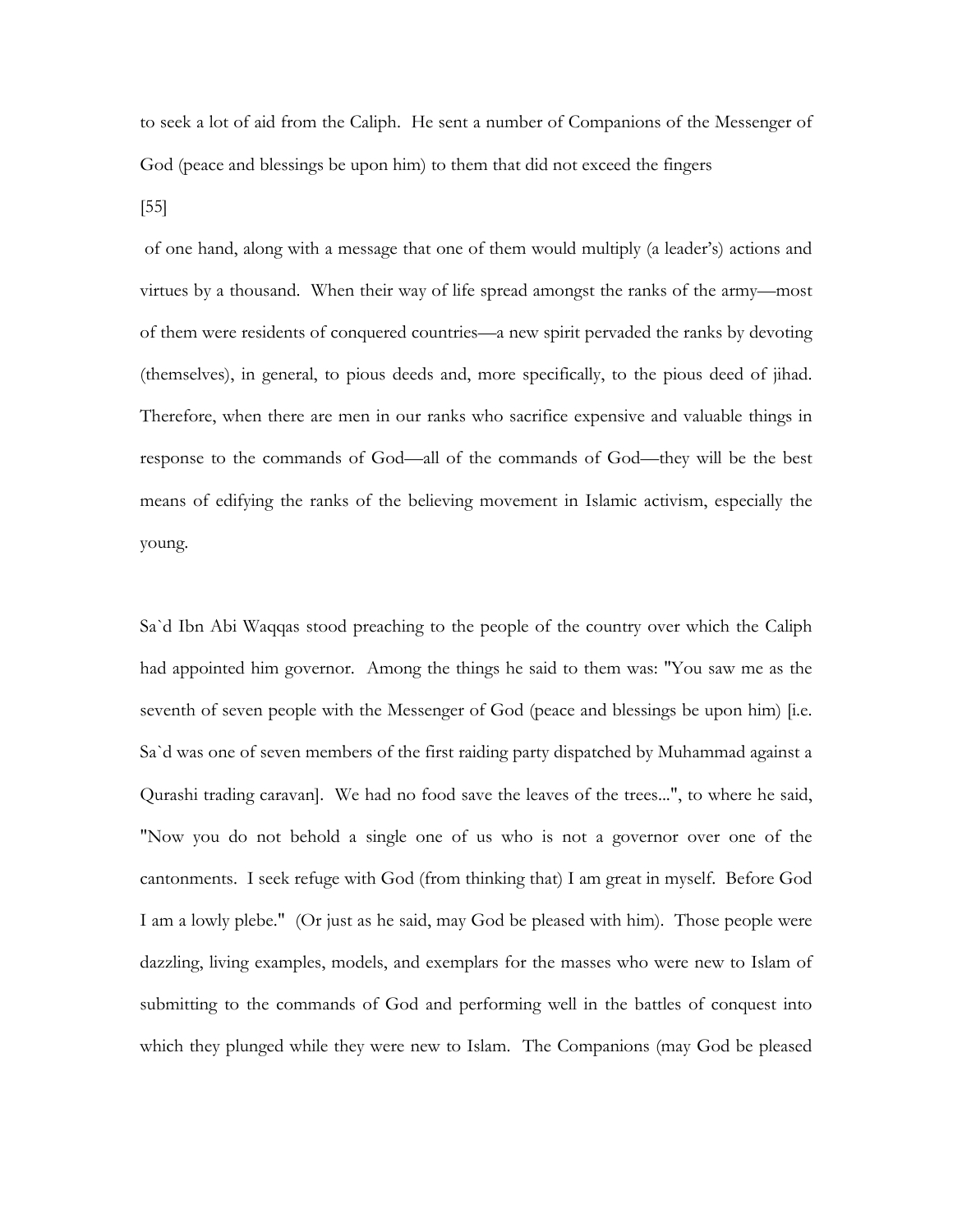with them) were living models and exemplars of patience, fortitude, lofty ambition, courage, and humility along with might, power, and justice.

Regarding that, I was surprised by a specious argument that is widespread among a number of the groups of the Islamic movement; even though its source was the leaders of the Brethren movement, its bothersome message has now been transmitted in more than one direction. This specious argument says: "We are working now and we do not need difficulties and a jihad. Rather, we are preparing for the generation of jihad who will be our sons and our grandsons..."

We submit this question to the originator of this specious argument and those who follow it, fleeing from carrying out the sharia commands:

Where are the living human exemplars whom those sons will take as models? You are models for your sons; if you sit, they will sit. They will practice jihad in the form of "gradual defensive battle["13](#page-128-0) and they will abandon the fight just as their fathers did.

# (5) Education by Momentous Events

 $\overline{a}$ 

The stances which individuals take are among the greatest influences for shaping their consciousness. When your day and your life are both a chain made up of significant stances you take in the face of the fitna of the vicissitudes of fate—the fitna of children, money, wife, and the enemy—and when all of these stances connect in their particulars with huge events which dazzle the mind and put you in constant conflict with your soul, you become

<span id="page-128-0"></span><sup>&</sup>lt;sup>13</sup> "Gradual defensive battle" is a technical term which the leaders of the institutions movement teach.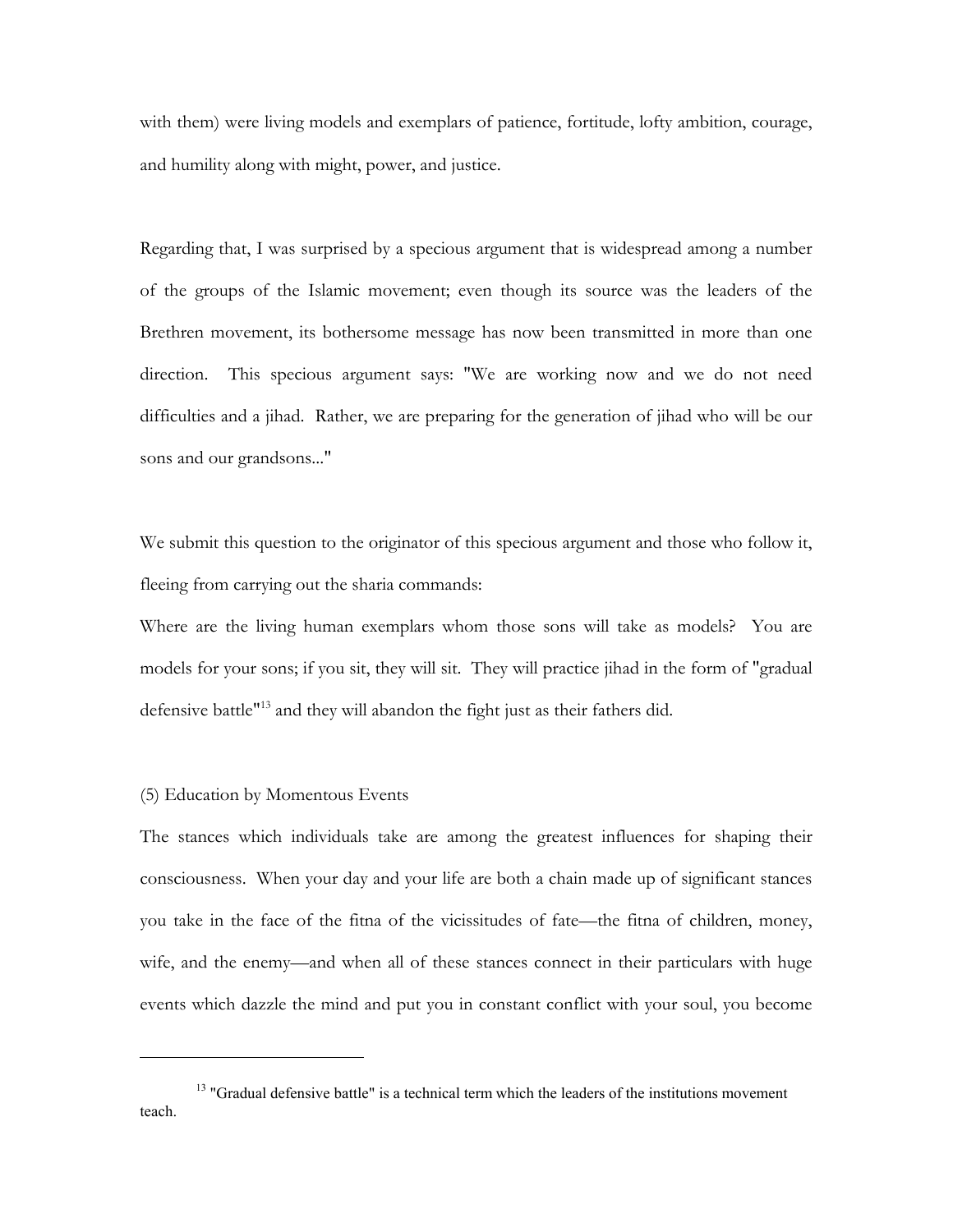fearful of making an error or you blame (yourself) for any slip up or a mistake which transpires in those events, since you sense the interconnectedness of everything. Thus, every mistake pertaining to the soul, money, or the like influences and causes mistakes in the face of the enemy.

- There is no doubting the importance of the preceding methods. However, if our mind penetrates the divine program for edification in the Muslim group, (we) can make from two of the preceding methods a means of achieving the effect of the remaining methods; the divine message has used these two methods to shape the Muslim character into the ideal form from the beginning. What are these two methods?

They are education by momentous events and education by example.

Momentous events, trials, and fitnas which the Companions faced since the first day they entered Islam and the living, practical models and exemplars which remained firm in the face of these horrors are what produced this unique generation for us. The effect of emulated pious deeds and acts of worship, the effect of sermons, and particularly the effect of the Qur'an on edifying individuals were multiplied many times over through the use of these two methods.

### [56]

The terrible events, which capture the peoples' attention and which the mujahid movement endures, and the steadfastness of human exemplars in the face of the horrors resulting from these events firmly roots ideas in the hearts which could not be taught to people in hundreds of years of peaceful education.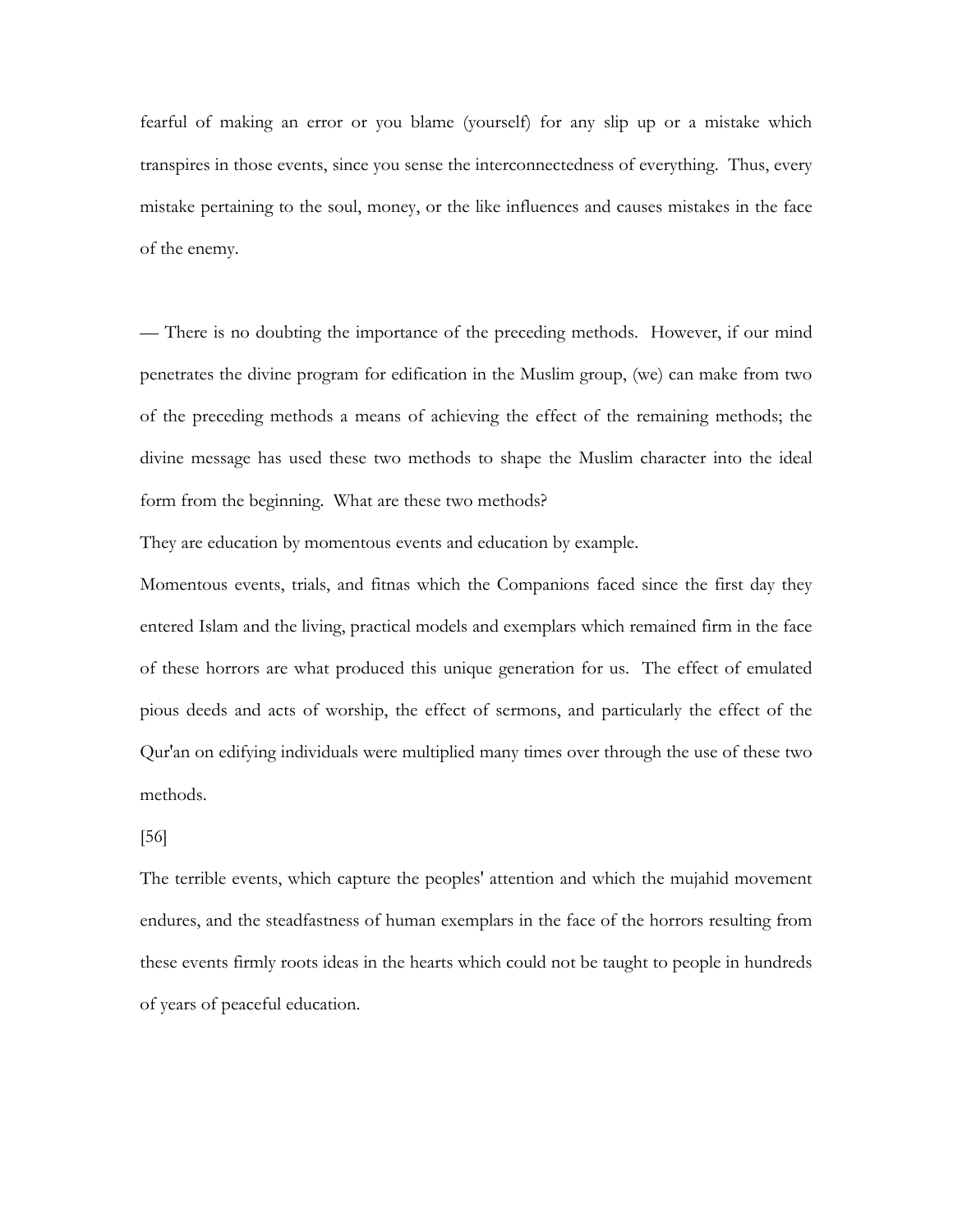Education by means of the Qur'an, which some think can have an effect by merely reciting it, teaching the laws, and extracting the moral lessons for the souls to heed and act upon, has never been in this manner. Rather, the Qur'an was sent down to the souls when they were broken, and before giving them the commands it tells them about what they are preoccupied with. Its influence and understanding it is another matter.

Therefore, we should teach the people during action and use every momentous event as a means of connecting them to servitude, obedience, and seeking refuge with God (praise and exalted be He). Do you think the verse "O believers, respond to God and the Messenger when he calls you unto that which will give you life; and know that God stands between a man and his heart, and that to Him you shall be mustered" (Qur'an 8:24) was sent down to the Companions while they were in a locked room or sitting inside the mosque? Is its effect and the response to it like the response when it was sent down to the Companions in the Battle of Badr? Why do they not respond when they can see with their own eyes the verses of God regarding fighting descending and refuting (what they say)? If they violate His command, the affliction will not be lifted until there is a response to the commands of God. Even though the verse refers to jihad, just as it says in the interpretation, it is generally about the importance of responding to all the commands of God. In them is life. Do you see what the level of response would be if the verse prohibiting wine or the verse necessitating the hijab were sent down in something other than the atmosphere of trial and horrors which have encompassed the believers?

May God have mercy on Sayyid Qutub, who said: "Verily, this Qur'an does not reveal its secrets save to those who rush into battles with it (at their side) and who live in an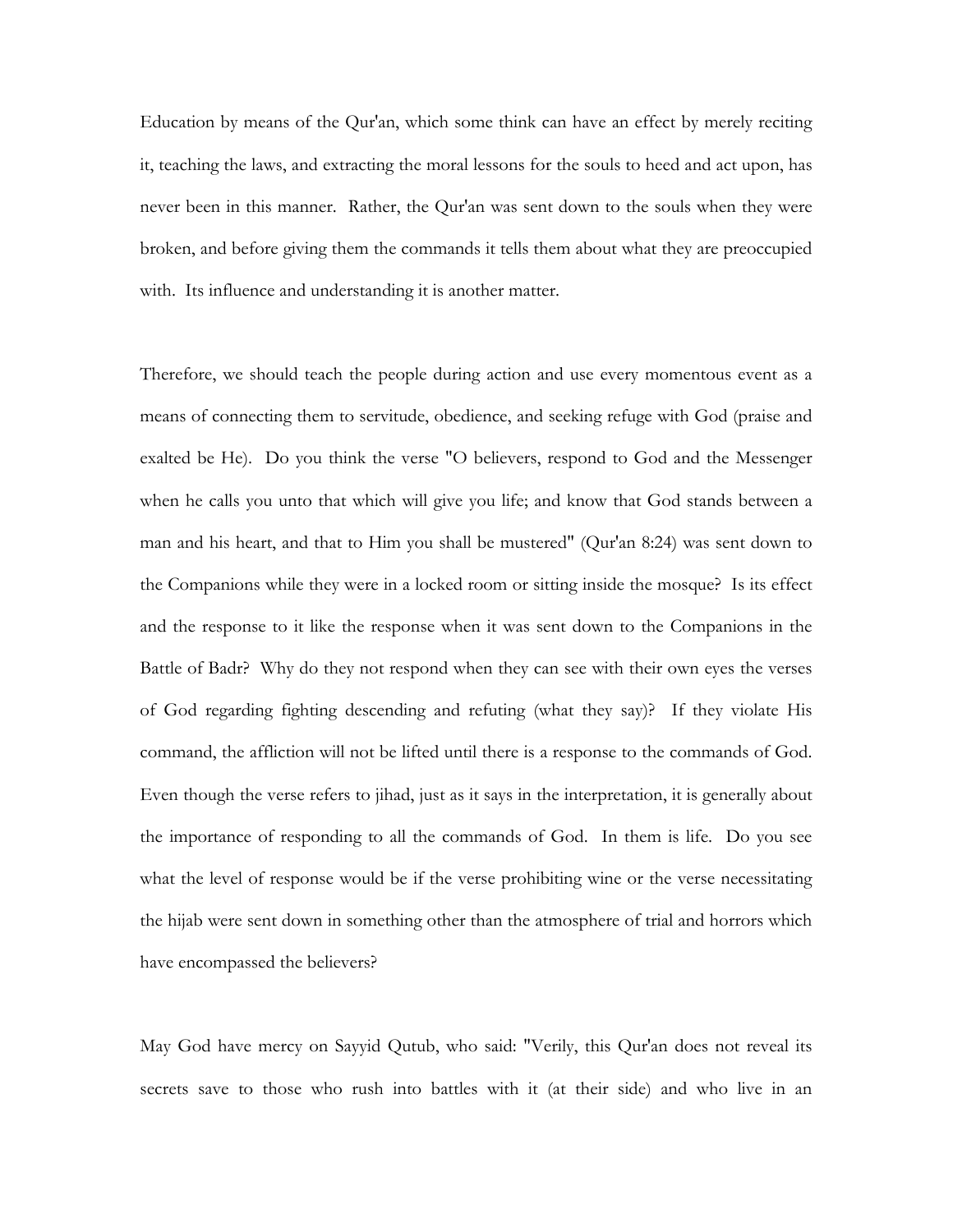atmosphere like the one in which it was sent down the first time." Therefore, the ulama of the salaf and the modern people of insight draw attention to this subject. In this regard, Shaykh al-Islam Ibn Taymiyya (may God have mercy on him) says: "The greatest medicine for one with many sins is jihad." (Also) in this regard, Shaykh al-Islam Ibn al-Qayyim designates one who is devoted to prayer, fasting, reading the Qur'an, and dhikr [a form of Islamic meditation]—and all of that which is the goal of the supporters of peaceful education—and suspends jihad and coming out openly with the truth as one of those whose hearts are dead and one of those whom God hates. We beseech God for forgiveness and for vigor in religion and in this world and the next.

(Also) regarding this Shaykh Muhammad al-Amin al-Misri<sup>14</sup> says: "As for those who say how can there be jihad while the Muslims are dispersed, ignorant, and remote from the (true)

 $\overline{a}$ 

<span id="page-131-0"></span> $14$  I do not know anyone more learned in the sharia in the modern period who specializes in education in terms of study, experience, and practice than Shaykh Muhammad Amin al-Misri (may God have mercy on him). This Shaykh was born in Damascus in 1914 and died (may God have mercy on him) in the year 1977 (1397 A.H.) after a surgical operation in Switzerland. (His remains) were transferred to blessed Mecca and he was buried there (may God have great mercy upon him and may God recompense him well).

He is considered one of the most prominent ulama of Syria in the last one hundred years and he obtained his university degree from the Usul al-Din College at al-Azhar—perhaps that was the reason he was called al-Misri—where he obtained a doctorate in the subject of "Criterions of Criticism Used by the Traditionists."

Whoever reads some of the research of the Shaykh sees his talent for the sciences of exegesis and hadith, and the subjects of faith and dogma. And one who reads it also knows how he specialized in studying psychology and its connection with education and the comparison between the Islamic method of education, other, Western methods, and others, (and knows that) he has studies and penetrating research on (these subjects)—it was appreciated by his students in the journal "al-Bayan wa al-Sunna" before (others) appreciated it. As for educational practice, this Shaykh (may God bless him) had an experience taken from the effect of the experiences of the modern missionaries and the ulama since this Shaykh communicated, during his studies in Egypt, with Shaykh Hasan al-Banna during a period filled with momentous events in the history of the Muslim Brethren. Likewise, during the period of his work in Pakistan, he communicated with Shaykh Mawdudi (may God bless him). Even more important than that was during the years of his work in which he was busy with teaching, education, and administration in different Sunni countries, environments, and stages in the regions of Muslims. He taught in secondary schools in Damascus for a period of time and during his job in Pakistan he worked to spread the Arabic language among the sons of Pakistan and he has a book regarding the teaching of the Arabic language to non-Arabs. He also taught in the College of Sharia in blessed Mecca and participated in establishing the Department of Higher Studies in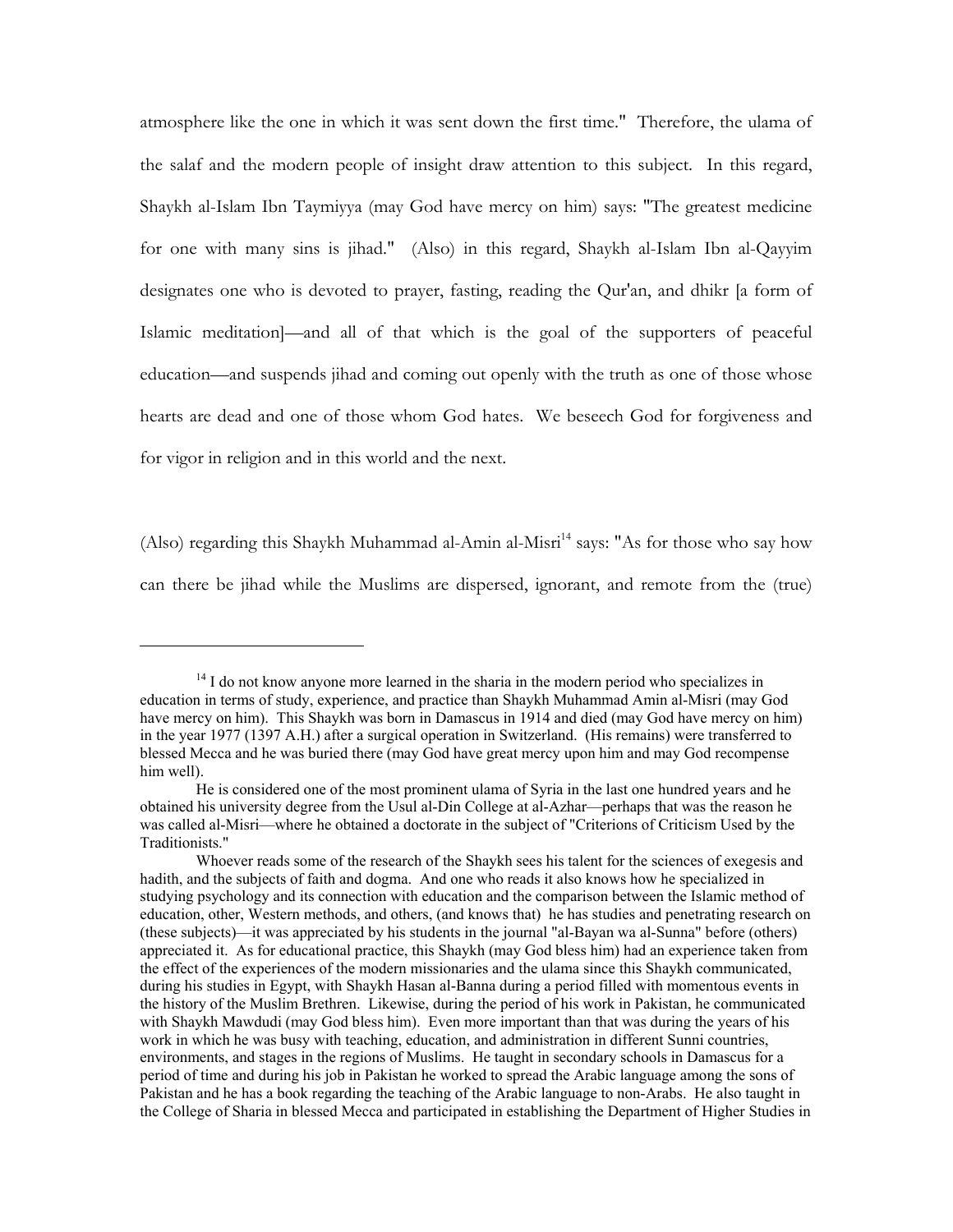it. Three years before his death, he moved to the Islamic University in brilliant Medina and served as chair of the Department of Higher Studies in it and he had a role in putting its methods in place. Therefore, there is no doubt that the generation which graduated from these two universities in the peninsula and lead the youth today were influenced by this scholar and esteemed educator and paid attention to him.

I previously mentioned that the origin of the study of education was a debate for the Qutbi current in Egypt. This designation has no connection with the formation of the groups which illegitimately call themselves "Qutbis". The origin of this name is a long story that has no importance.

The book focused on this current, especially since it was the most numerous and the oldest of the currents in terms of giving the (sharia) foundation for the understanding which we seek in this book. Even most of the courses which became famous after that took almost all of their proofs from this current.

Several years ago, I met in some place with one of the leaders of this course and the following conversation occurred between us (what I will relate is partial and is the thrust of the conversation):

He said to me, asking: "Do the groups of jihad continue following the policy of "scorched earth" and use their propaganda to denigrate the remaining currents as punishment for not acting according to the same method, as has happened in Algeria and now in Egypt?"

(The discussion was when there were burning operations in Egypt and Algeria.)

I said to him: "If you mean by the policy of "scorched earth" that it is the method of the groups of jihad to designate those who do not fight out of choice as those who fight out of compulsion, then that is correct. And you will sometimes see the movements and the masses in the land of battle, whether they want to or not."

He said to me: "The youth must take enough time for education and likewise the masses until they are ready for battle."

I said to him: "What kind of education are you talking about? It is your concept of education that is the problem. So that I may draw close to you and not estrange you, do you know Shaykh Muhammad Amin al-Misri? He is the most specialized of the ulama in education."

He said: "Yes, I have studied several of his books with him."

I said to him: "The method of education which the groups of jihad present is the same method which the Shaykh presents."

He said to me, smiling: "Look at the practical application which the students of the Shaykh have undertaken—this was when they were managing the two journals al-Sunna and al-Bayan—or even look at the life of the Shaykh himself and there is no doubt that it will explain what he meant by his words."

I said to him: "It appears that you have not read the clear, blunt passages in which this Shaykh spoke about the prophetic method of education. First of all, turn away from his students, for they have changed his friendly admonitions beyond all recognition. As for the life of the Shaykh, he mentioned in more than one place in his books and his lectures that he is not satisfied with his experience in Islamic activism and he hoped that his students will be honest with themselves just as he was, even to the final discussion which took place between us."

So what did Muhammad al-Amin al-Misri say about himself and what did he present as the ideal method of education?

The Shaykh (may God have mercy on him) said: "I swear by the Truth that I deem my days to be fruitless and my soul to be base and lowly, not having advanced beyond the stage of childhood and not having attained maturity or tasted the meaning of manhood. If I were asked to write an appraisal of myself, I would say:

(1) He is not content with his level of faith and he does not think that a level like this can have a clear effect on his students.

(2) He is not satisfied with his work and he does not carry it out, although he is confident that the path which he walks is that which will lead to the salvation of the Umma. There are no methods and no procedures in which students have been trained that will bring forth heroes and missionaries for the Umma. Therefore, he considers himself to be a laborer doing what pleases the boss for the sake of (his) livelihood. Perhaps many people will be surprised by these words."

 The Shaykh bared his soul by being honest with himself, hoping that some will do the same, even though one who reads his biography sees how his efforts and his accomplishments surpassed many of those who claim understanding, wisdom, carefully studied efforts, and lengthy individual planning, and other slogans.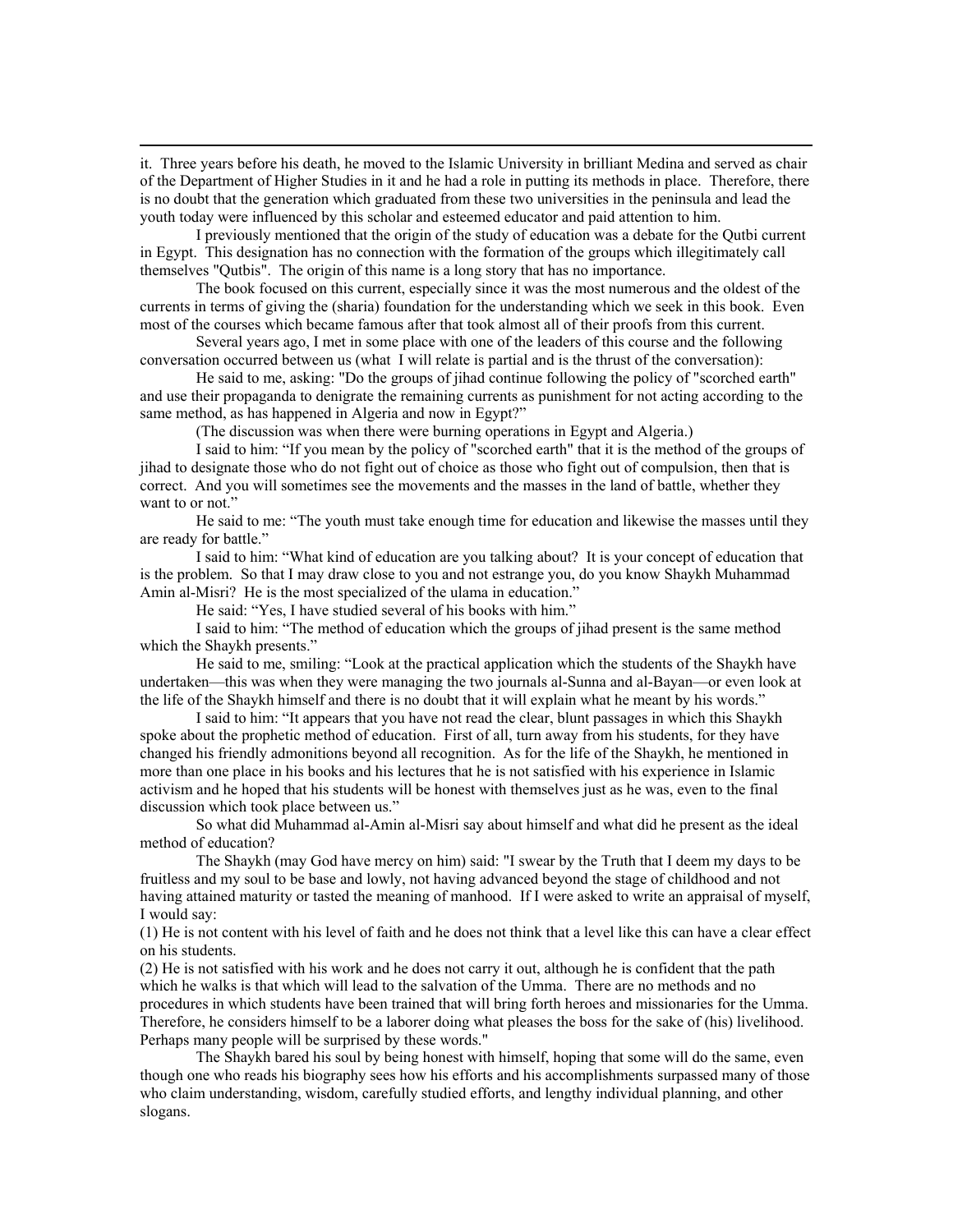meanings of their religion, the answer is: the prescription for all of this is to enter into the fields of battle..." to where he (May God have mercy on him) says: "The greatest field for education is the field of battle..."

[57]

And he says: "Purifying souls and teaching piety in action must be done in the land of the Islamic community and in the fields of jihad. This is how the first Muslims were educated." He also says: "The important point which we want to clarify is the effect of active jihad in educating the group and the souls of its individual members....The Umma which faces hardships and struggles with difficulties and whose sons live in constant struggle and continuous jihad is the Umma which deserves life and for which permanence and triumph are ordained." And he says: "Active jihad which the first Muslims undertook is connected with spiritual jihad. One is never disconnected from the other for a single moment. Active jihad is the greatest means of educating the Muslims and establishing the heavenly meanings and exalted standards in their souls."

This educational method, on account of the hardships and horrors that pervade it, is alone able to bring forth a solid base capable of bearing the trust of blood, wealth, dignity, and leadership of the world.

The author of "al-Zilal" [i.e. Sayyid Qutb] (may God have mercy on him) says: "God, praised be He, is the one who guarantees this for His missionary work.... Whenever He wants it to function properly, He exposes its vanguards to a long trial and delays their victory, decreases their numbers, and makes the people withhold their support for them until He knows that they have been patient and steadfast and that they are ready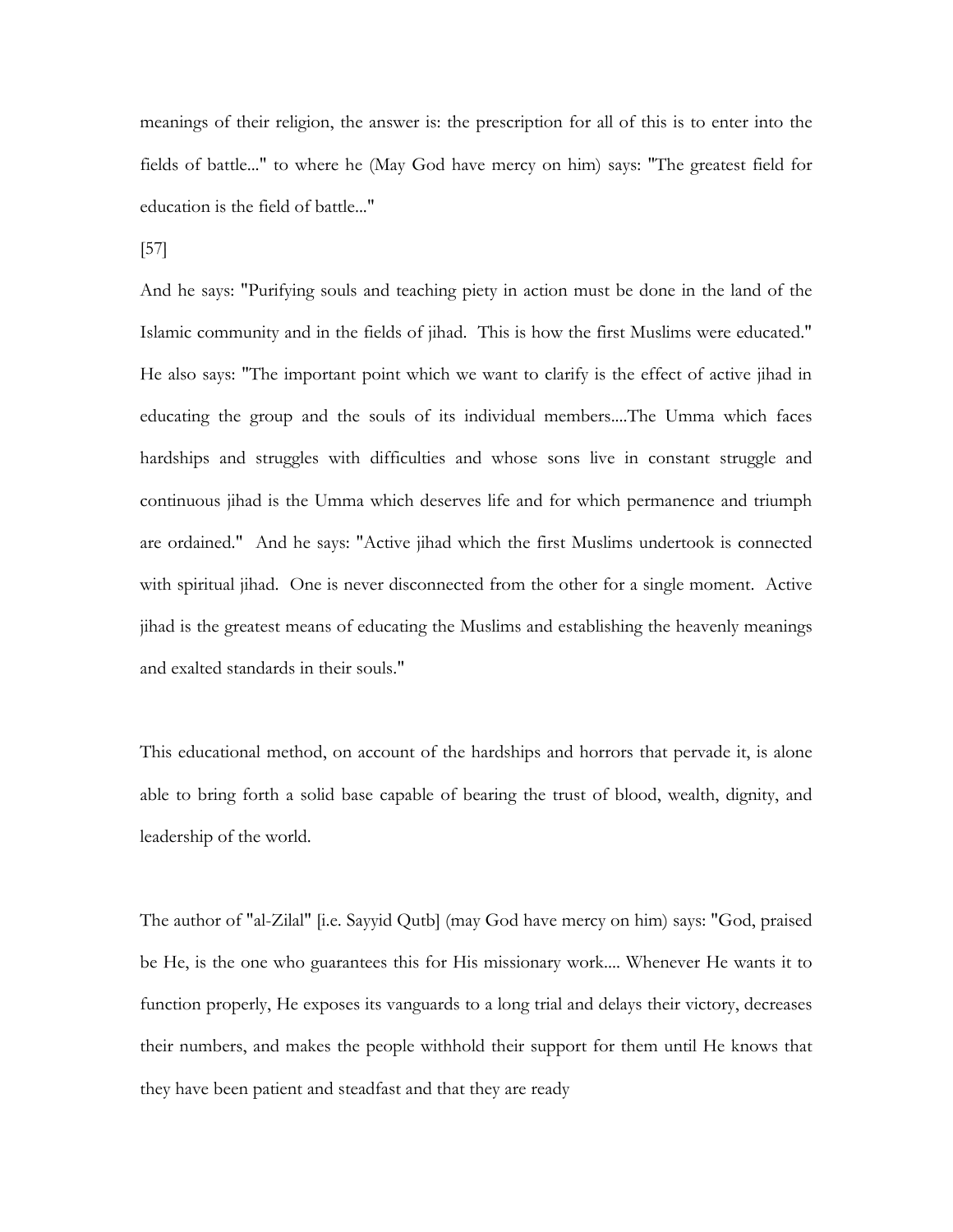and fit because they are the firm base, pure, aware, and trustworthy. Then He guides their steps with His own hands, praised be He, and "God prevails in His purpose, but most men know not" (Qur'an 12:21)."[15](#page-134-0)

He (may God bless him) says: "Trial is necessary in order for the body of the companions of belief to be hardened and strengthened. Calamities catalyze hidden powers and stored capacities. Passages and courses in the heart open that the believer would not know were in him save under the hammers of calamities... Values, standards, and conceptions will not be healthy, refined, and proper unless (the believer) is in the atmosphere of trial which removes the darkness from the eyes and the dust from the heart... More important than all of this, or the foundation for all of this... is seeking refuge with God alone when all supports are quaking and various illusions are concealed from sight, and the heart seeks communion with God alone... He finds no support save for His support. Only in this moment will the veils be lifted, the eyes opened, and the horizon revealed for as far as the eye can see... There is no power but the power of God... there is no might but His might... and there is no refuge save unto Him... The Qur'anic text here connects the soul to this point upon the horizon: "Give thou good tidings unto the patient who, when they are visited by an affliction, say, 'Surely we belong to God, and to Him we return" (Qur'an 2:155).<sup>[16](#page-134-1)</sup>

Shaykh Muhammad Amin al-Misri says: "Purifying souls and teaching piety in action must be done in the land of the Islamic community and in the fields of jihad. This is how the first

 $\overline{a}$ 

<span id="page-134-0"></span><sup>&</sup>lt;sup>15</sup> Tafsir surat al-anfal.

<span id="page-134-1"></span> $16$  *In the Shade of the Qur'an*—abridged.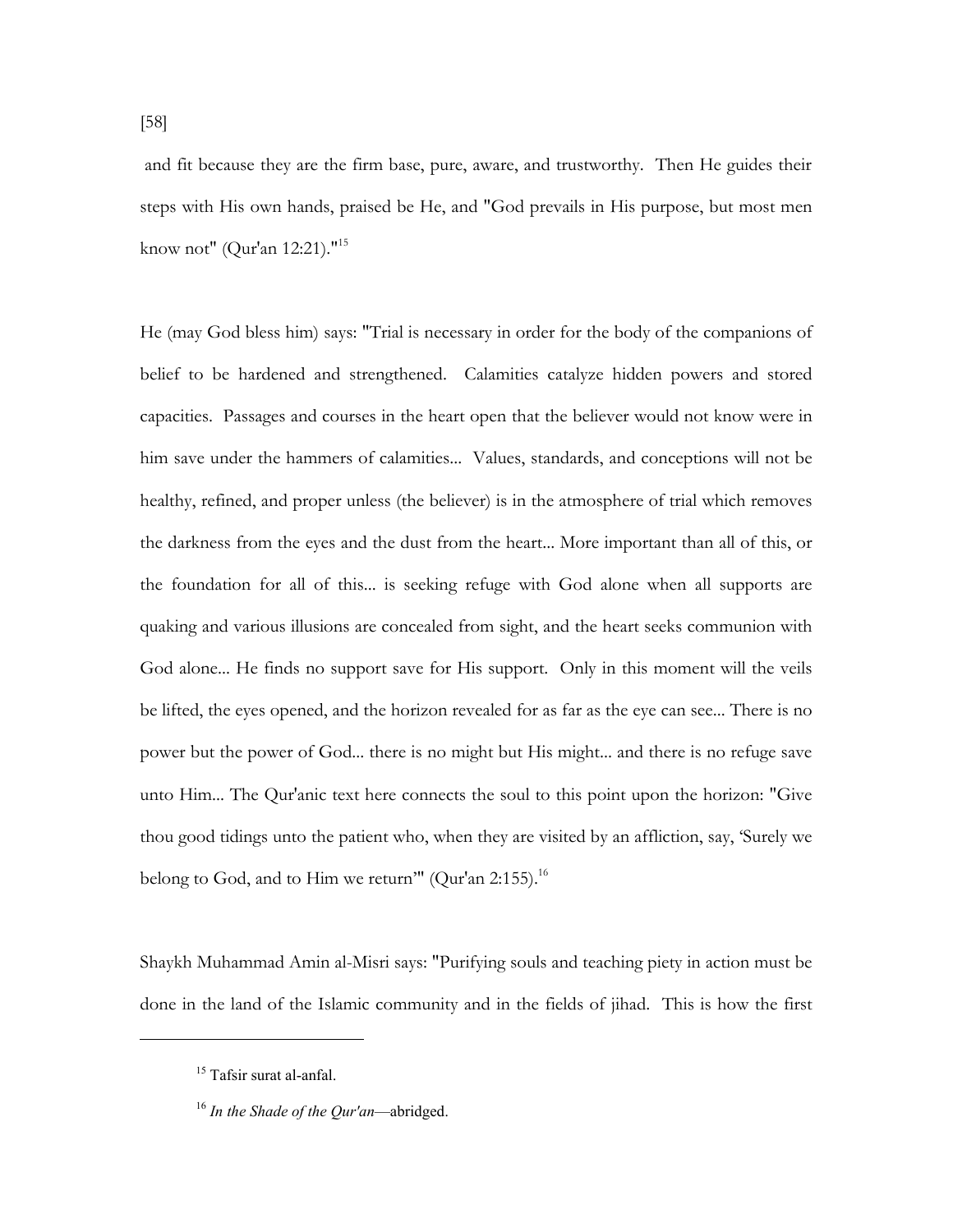Muslims were educated... The Muslims lived for thirty days during the Battle of the Confederates while the enemy surrounded Medina on all sides. The nights of the Companions were like their days—there was continuous watchfulness and constant vigilance while the Muslims suffered from fear and hunger and the enemy did not suffer. It was in an atmosphere like this, surrounded by absolute terror, that the souls submitted to their Creator and entrusted their affairs to their Lord and the minds became aware and resolve awoke. The Muslims found continuous aid that was not withdrawn when they were moving or when they were still. In this frightful, humbling atmosphere the meanings of advancing in the way of God were revealed and the power of faith was multiplied and the hearts were purified. All of this accomplishes what cannot be accomplished—not even a simple portion of it—in one hundred years of solitude and in the depths of shrines.

The spirit of altruism appeared in the hours of hardship, the exalted meanings were planted in the hearts during the hours in which all the groups were exposed to danger, and death encompassed everyone in its terrible shadow.

The spirit of fortitude in the face of hardships and constancy in the face of adversities; the spirit of trusting God and having faith in Him and devotion to Him and awaiting His rescue; and the spirit of cooperation and mutual assistance all appear in the arenas of jihad and among the ranks of the believers who turn their pure spirits toward the face of God... The life of battle is that life in which the believer attains good qualities. Thus, altruism becomes easy and egotism falls away and selfishness departs. As for the claim that the soul is engaged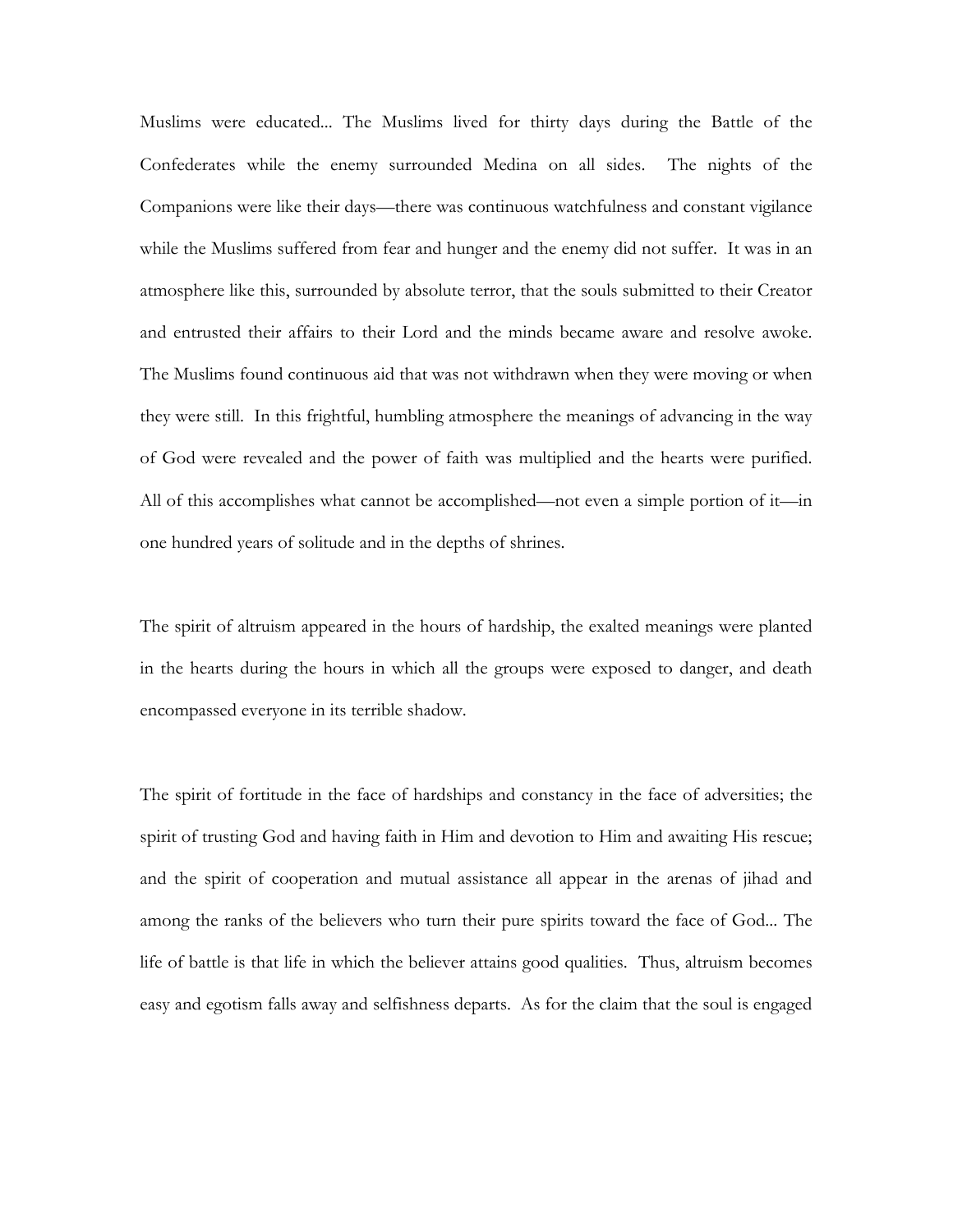in jihad when it is in situations of comfort, security, and calm, (this notion) is adulterated with many errors."<sup>[17](#page-136-0)</sup>

This type of education is that which will bring forth a generation that is able to bear the trust of this religion and move the Umma to join the practice of jihad. By its means, true leaders will be brought forth for the Umma. That is because speaking on the pulpit is easy and in the newspaper even easier and in books even easier than that. As for having (one's) home destroyed and one's family made homeless and one's mother and sister torn to pieces, only the most extraordinary men are capable of (bearing) that. Great leaders and hardened troops will not come forth save in an atmosphere like this. The Umma is only awaiting a leader capable of making decisive, correct decisions and not fearful of so-called corruptions, just as Abu Bakr did when it was said to him, "All are against us: In front of us are the apostates and the Byzantines and the Persians. Do not dispatch the delegation of Usama, even if you are

[59]

1

doing it because it was a prophetic command. Make peace with those who refuse to pay zakat among those who have not openly apostatized." [Shortly before his death, Muhammad had ordered Usama to invade lower Syria.] He said, while seizing the neck of Umar (may God be pleased with both of them): "Coercion in the Jahiliyya is weakness in Islam? By God! If one of the harmful things that happen is that the dogs dragged the women of the believers, I would (still) dispatch the delegation of Usama and fight those who refuse wise people." Did Abu Bakr surrender leadership because he set forth an selective program [barnamajan intikhabiyyan?] the like of which others had not set forth? How did he

<span id="page-136-0"></span><sup>&</sup>lt;sup>17</sup> The book "The Method of Islamic Proselytizing"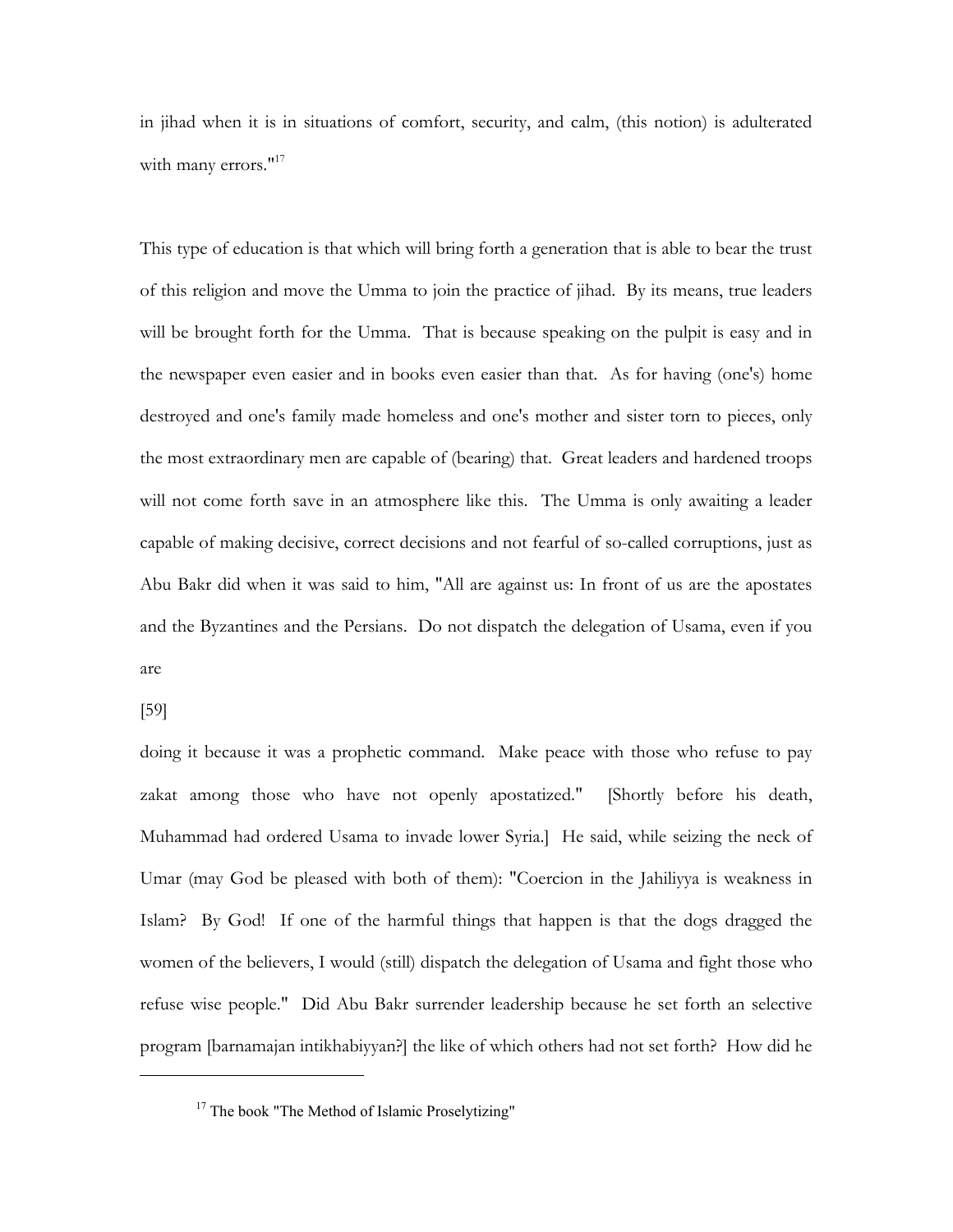have the ability to take the decisive decision? Did not the actions give him priority in the scale of revelation and in the hearts and minds of the Companions? Was this not because he paid all of the costs of traveling in the company of the Messenger, the Leader (peace and blessings be upon him), and plunge with him into most of the battles, a journey of blood, severed limbs, and skulls? Only people like these are able to understand the subject and appreciate the matter and have the ability to take the decisive decision, about which soldiers say in books of war: "The decisive decision is the decision from which a disastrous outcome is possible and perhaps probable. However, it must be taken due to other considerations and only a true leader can do this." The Umma has been waiting for leaders and decisions like these since the years of slaughter. Those leaders will only come forth by means of this kind of education. Their vanguard has already come forth—praise be to God—and we are waiting for more, by the permission of God and His grace.

In an atmosphere like this, we, as well as the Umma, will be taught to confront the terrible horrors which accompany wars with hardness and courage. Even if we swallow some of its bitterness along with the degradation which has afflicted us, according to the jurisprudence of defeat which some of the courses (of Islamic thought) have brought to light we must now confront those horrors with hardness and strength so that God may permit us to stop them some day. In one of the battles of Afghanistan in opposition to the Russians, the men gathered the women, the elderly, and the children in a mosque in order to minimize the damage of the bombing. Bombs fell upon the mosque and killed all those who were in it except for a little girl who remained in the lap of her grandmother whose head had been split open and its contents dangled down in front of her granddaughter. One of the Arab mujahids began to calm the child who was raving out of fright. The mujahid was crying and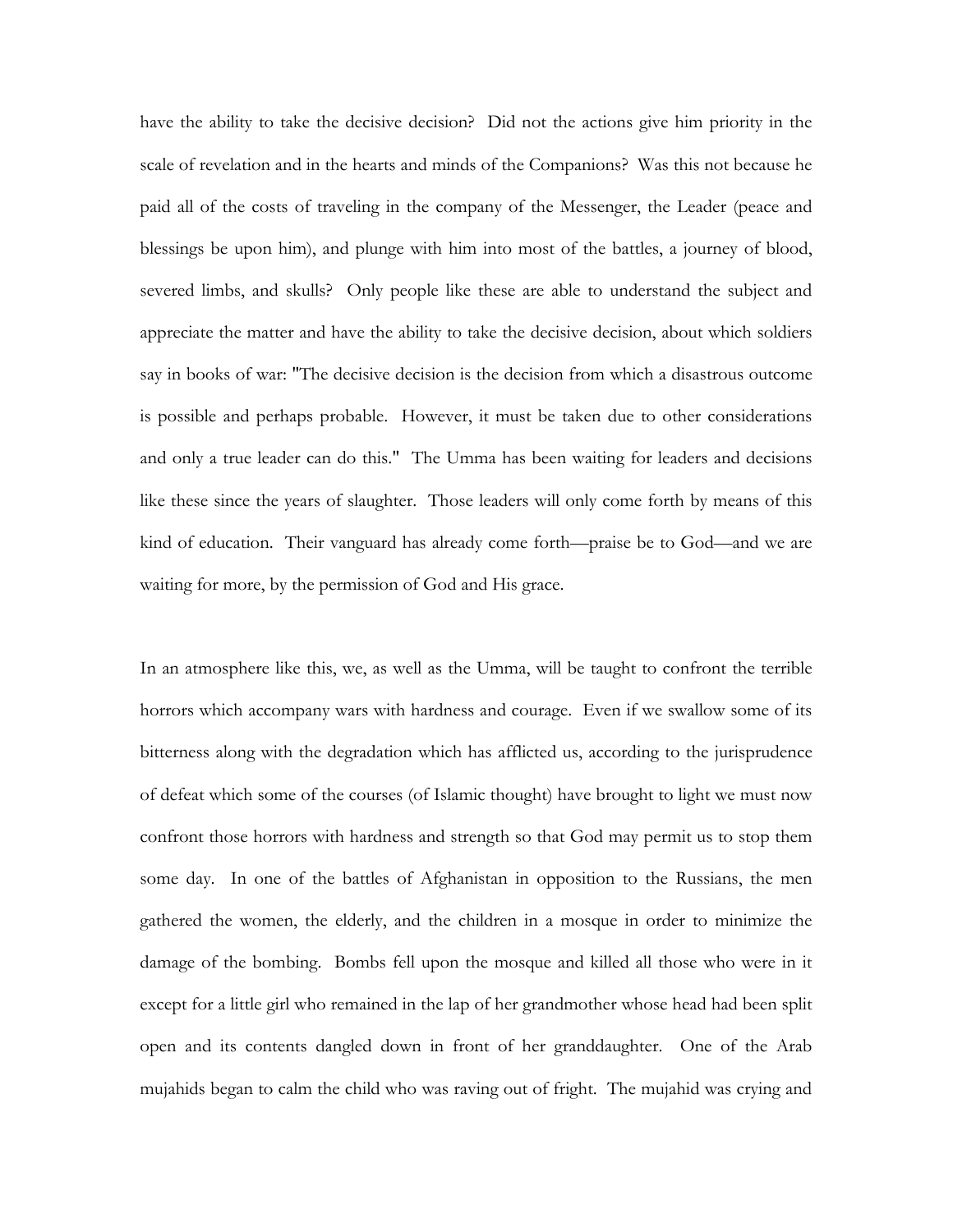one of the Afghanis said to him: "What is making you cry?" The Arab said to him: "Have you no feeling? They are your people and your relatives." The Afghani said: "This is war, and you and I will die like them some day."

What we said concerning raising the level of faith we say concerning raising the level of knowledge. In accordance with the circumstances that led to the descent of verses and the occasioned of the sayings of the Messenger (peace and blessings be upon him), one finds that the verses were sent down and the hadith were stated—whether in Mecca or Medina in light of terrible events, whether before a calamity or battle, during a calamity or battle, or after a calamity or battle; some of the Companions were even studying questions of dogma during the battle, like the question of how a man becomes Muslim. Something like this happened with Usama Ibn Zayd (may God be pleased with him) when he killed someone who pronounced the two declarations of faith. And there was the issue of Dhat Anwat. [This is the name of a tree that pre-Islamic Arabs used to hang trophies and ornaments on. The Companions had asked Muhammad to have one of their own. Muhammad rejected their request, refusing to sanction a pagan practice.] In an atmosphere like that, the spiritual meanings became firmly rooted (in peoples' hearts). Therefore, we must make these situations which our groups and our Umma are passing through an opportunity for advancing individuals and the people intellectually.

What I want to say by all of this is that advancing the people with respect to faith and education is one of the most important goals of the stage of "the power of vexation and exhaustion" and the stage of "the management of savagery" and it will not happen in an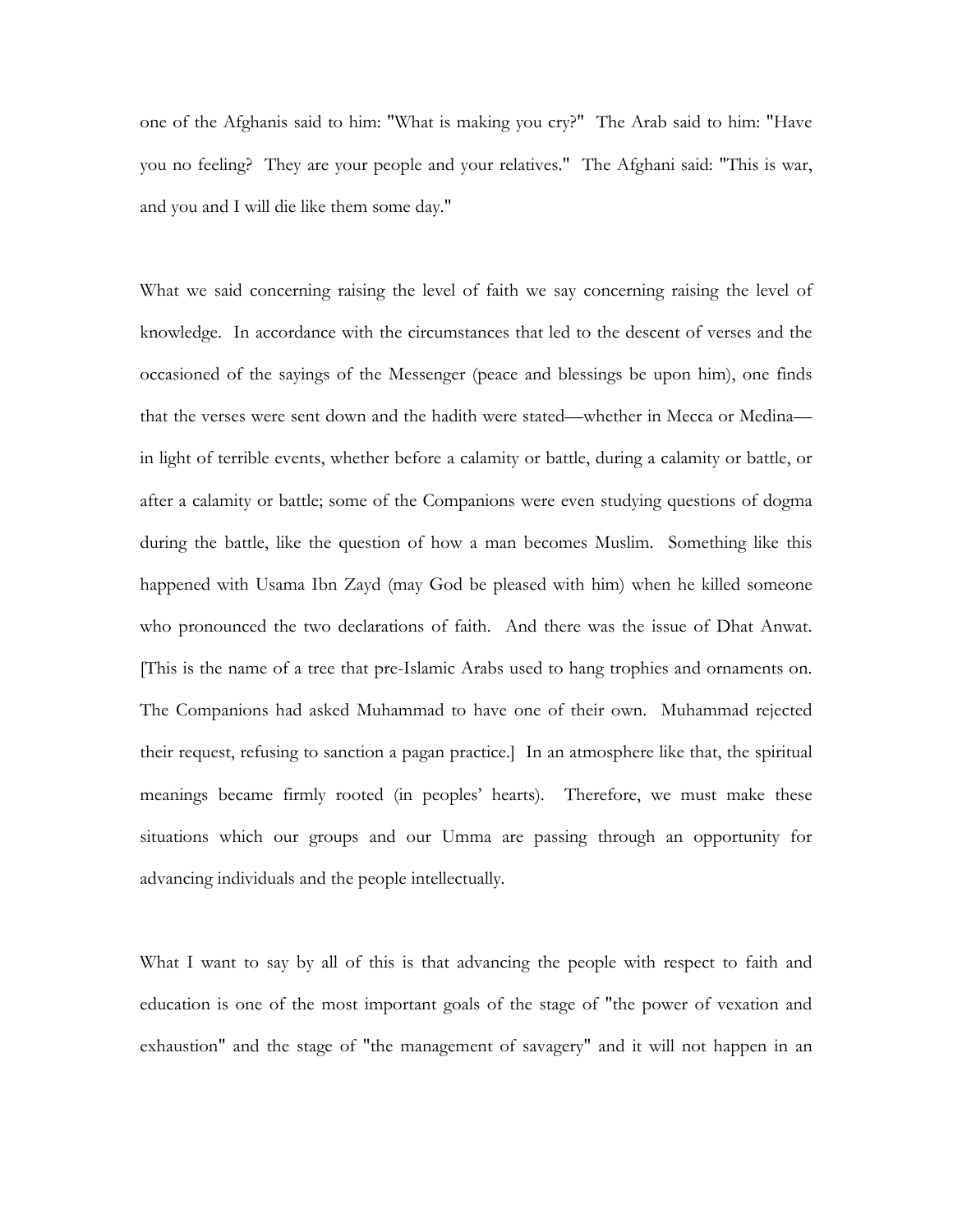atmosphere more favorable than the atmosphere and heat of these two stages. We beseech God for constancy and forgiveness.

Just as the heat of a momentous event is the most favorable environment for education, it also prompts troops of youth to join the legions of jihad day after day. Truly, every day we see helpers for the jihad coming forth from countries in Asia, like Malaysia and Indonesia, and from the countries of the former Soviet Union, and from a few of the cities, such as Falluja and others. They do not know the class of the great ulama or those mores which cause the deviation of the committed youth in some of the countries of the Arab world. They are like a white page, their innate nature and their genuine emotion motivating them to assist the religion. Naturally, there might be a negative effect, such as the lack of sharia discipline. However, it is our role to fill in this gap. Thus, these youth will not abandon jihad, by the grace of God. Innate human nature is found in them and they will respond to direction from any model or living exemplar of jihad. Among the blessings of God to us is that the modern models of jihad found

# [60]

in the High Command and those leaders that are around them are disciplined intellectually. Around them are scientific and sharia committees of the highest level. We have only to communicate our directions to these youth, provided that a scientific and educational method is prepared for advancing them in action and in battle. Perhaps God will bring forth guiding leaders for us who will be victorious by His bounty and grace.

One should note that some of these places, like Indonesia, Malaysia, and the countries of the former Soviet Union have those with long experience [lit. "roots"] in Islamic movements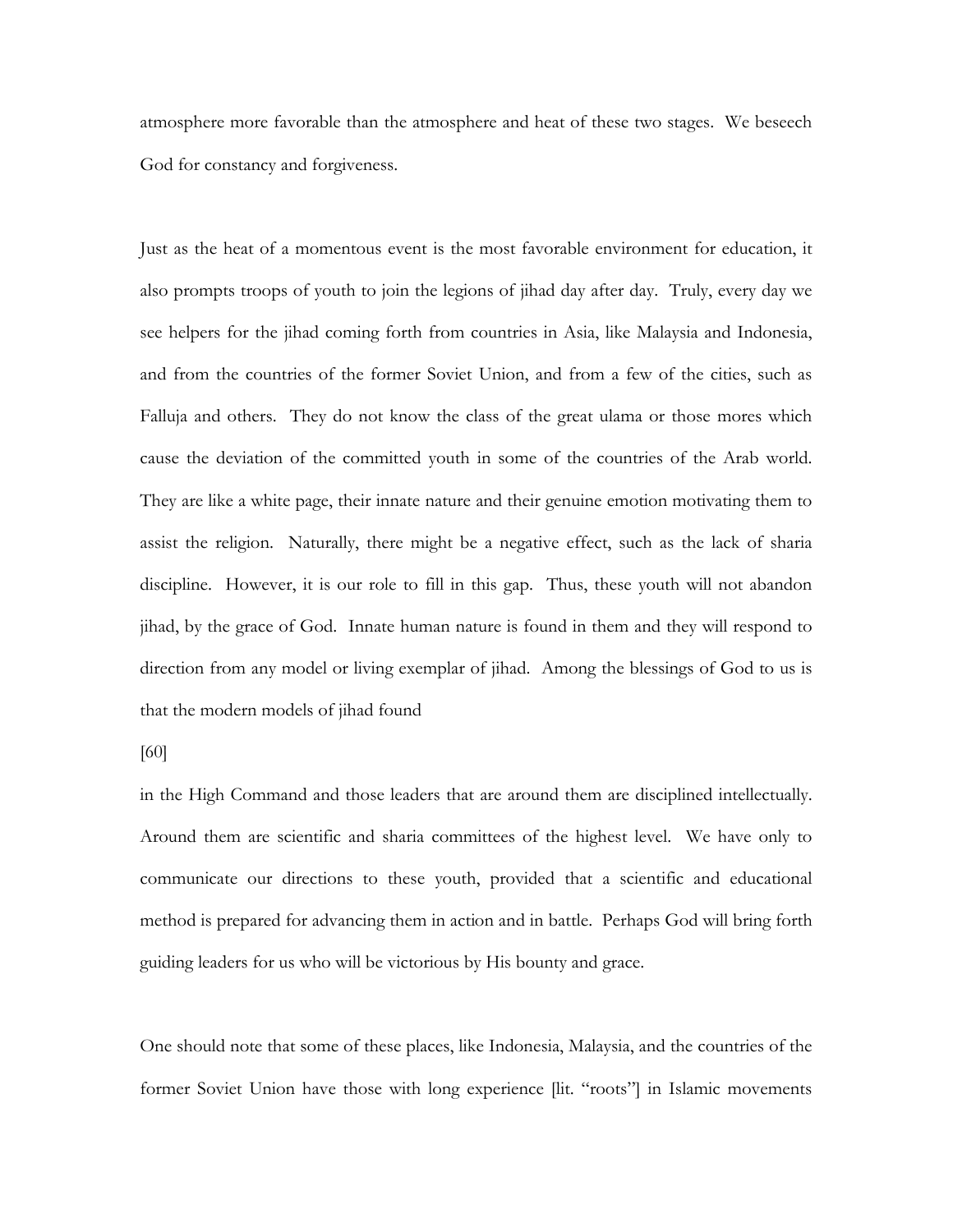and scientific authorities. However, these authorities—especially the pious among them are looking to the Arab world, the cradle of Islam, awaiting the appearance of intellectual, jihadi leaders to follow. And the youth there, with their pure, innate nature, long to follow in the great history of Islam. They are only waiting for one who will guide them and define their movement and (tell them) who among the enemy they should begin (targeting).

For the question of education, see the following:

— The book "The Method of Islamic Proselytizing" and the book "From the Guidance of Surat al-Anfal" by the learned Shaykh Muhammad Amin al-Misri (may God have mercy on him).

q The book *al-Zilal* in the tafsir of the verses of tribulation and the verses of battles, especially the chapter of al-Ahzab.

— In general, the books and tapes of Shaykh `Abd Allah `Azzam (may God have mercy on him).

In concluding the third topic, we draw attention to the following:

 $\equiv$  In this topic on the topic that preceded it, I have focused on repeating the plan of action more than once and I have mentioned its basic features from more than one angle so that the reader of this study will have a clear depiction of the action to be undertaken and its targets. I want to caution that mentioning the basic features of the plan from more than one angle may cause the fast reader to think that the plan is not clear. Therefore, it will not be understood by reading quickly. Thus, the reader must read with concentration and deliberateness and pay attention to the difference between the particulars of the work in the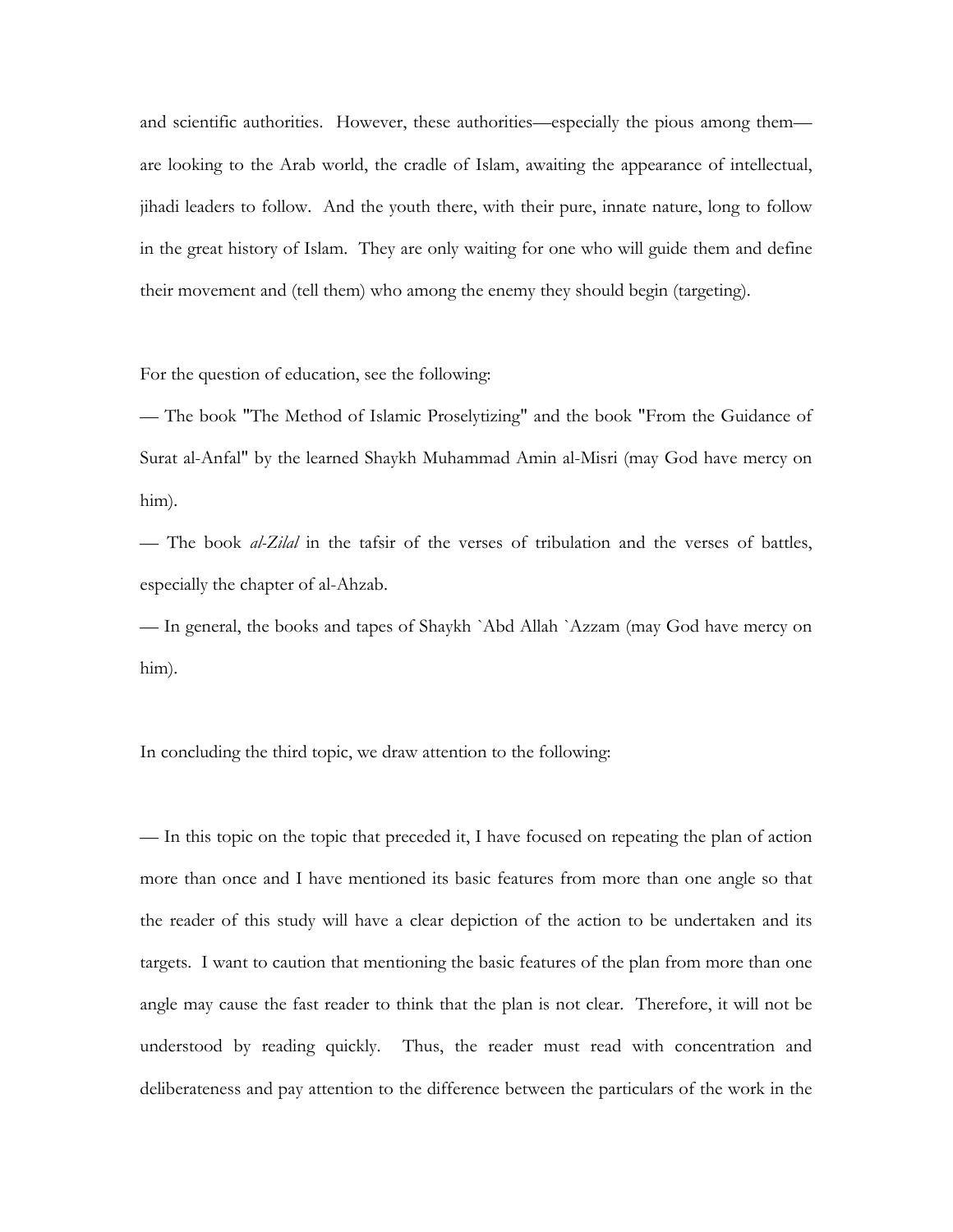regions of the group of priority states and the particulars of the work in the regions of the remaining states. (He must also note that) the regions of the priority states are dealt with according to a plan divided into two stages which will move (the mujahids) to the stage of establishing an Islamic state. The steps of the first stage are sometimes different from the steps of the second stage and sometimes they resemble each other, whereas the regions of the remaining countries are mostly seeking the order of a single stage until victory and assistance in establishing an Islamic state come to them from outside, by the permission of God. However, there is no doubt that the steps of (the mujahids') action is affected by developments in the regions of the priority states.

 $\sim$  No matter how much we master these principles and no matter how much we master our operations and reap its results, we must not let pride and arrogance overtake us some day. What grace do we have but from God alone? One who contemplates the reality of our situation will know how weak we are and that we have no might or power save by God. We can only offer assistance, draw closer together, take the possible means of subsistence, and, in all of that, trust in God alone. He is our master and we have no master other than Him. If we rely on ourselves, we will be destroyed in the twinkling of an eye. When I used to hear news of some of the operations, I would think of how remote they were from the goals of those who took the decision for the operation. However, after that I was surprised that the results of the operation, by the grace of God, exceeded all the expectations of the group that executed or planned. Praise be to God in the beginning and in the end Who has aided the men of tawhid and jihad in their work to assist His religion and Who made these actions successful and blessed their results. I note that I sometimes hear or read statements or essays by some of the youth that contain pride in the actions or haughtiness. That is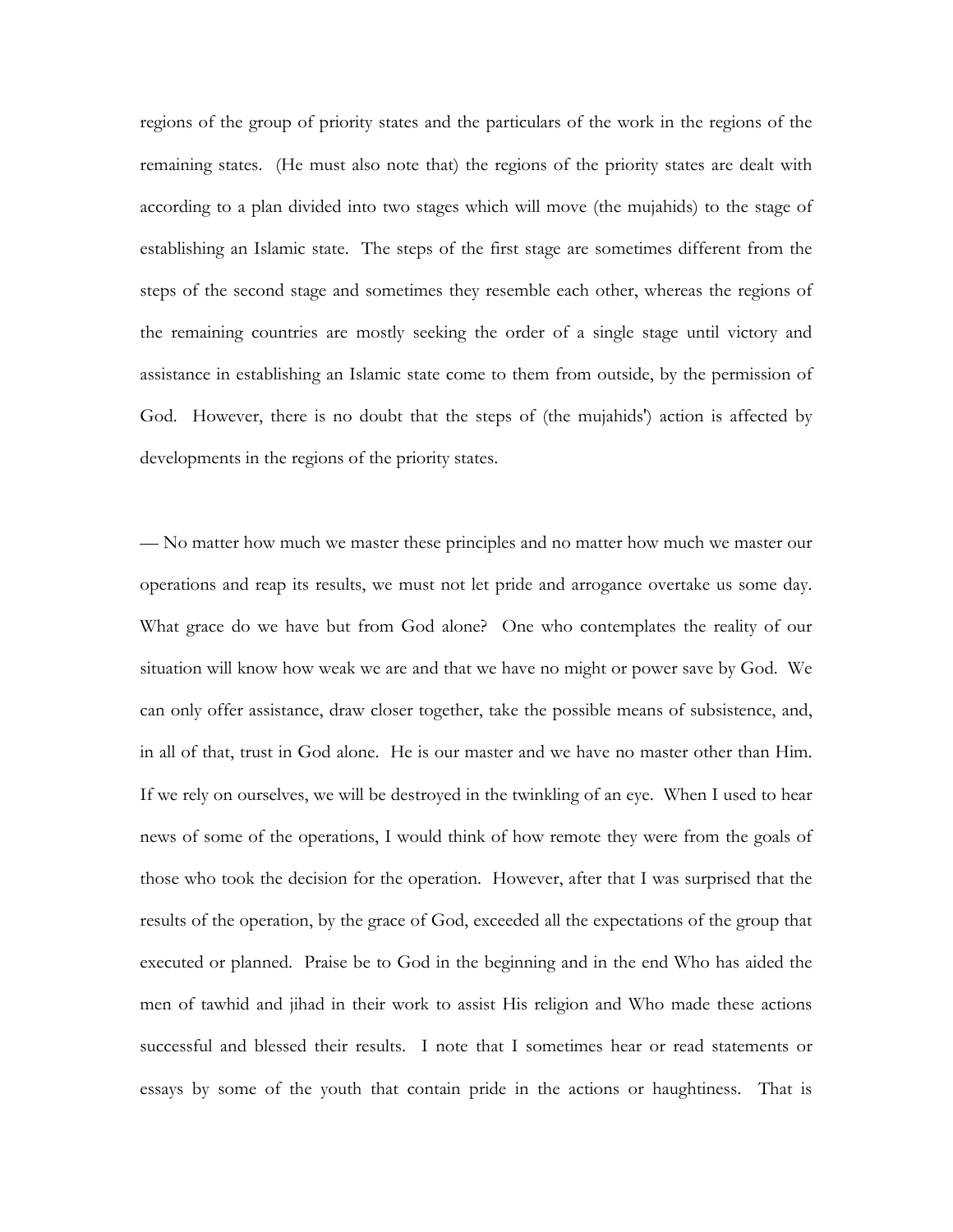praiseworthy if it is out of self-esteem in the face of the unbelievers or the people of calumny. But if it is out of mere arrogance, pride, or haughtiness, then I pray to God to guard our youth against that.

— Our path is long and arduous and there is still much work and many sacrifices ahead and it still requires a lot of giving and commitment. Let us remember the sacrifice and giving of the Companions (may God be pleased with them) and how, after the defeat of Uhud,

[61]

the Messenger (peace and blessings be upon him) called upon them to pursue the people in Hamra' al-Asad while they were still burying their martyrs and blood was still on their clothes. Not one of them said, "Let us return to our homes so that we may change our clothes and prepare ourselves." They did not lose courage on account of what afflicted them and they did not grow weak or become submissive. Rather, (there was) troop after troop and sacrifice after sacrifice and endeavor loftier than the summits of mountains until they obtained what they wished of the glory of this world and the hereafter. At that time, the word of God (exalted is He) regarding them was sent down: "And those who answered God and the Messenger after the wound had smitten them—to all those of them who do good and fear God, shall be a mighty wage" (Qur'an 3:172).

By God! It is as if I see the mujahids given power in the countries of the Maghribespecially in Algeria. If God were to grant them this, on the morning of the following day (by the permission of God) there would be no time for relaxation and none of them could pray the afternoon prayer except in Tunisia on the borders of Libya. On the following morning they would begin to prepare for conquering Libya and Egypt. The enemy knows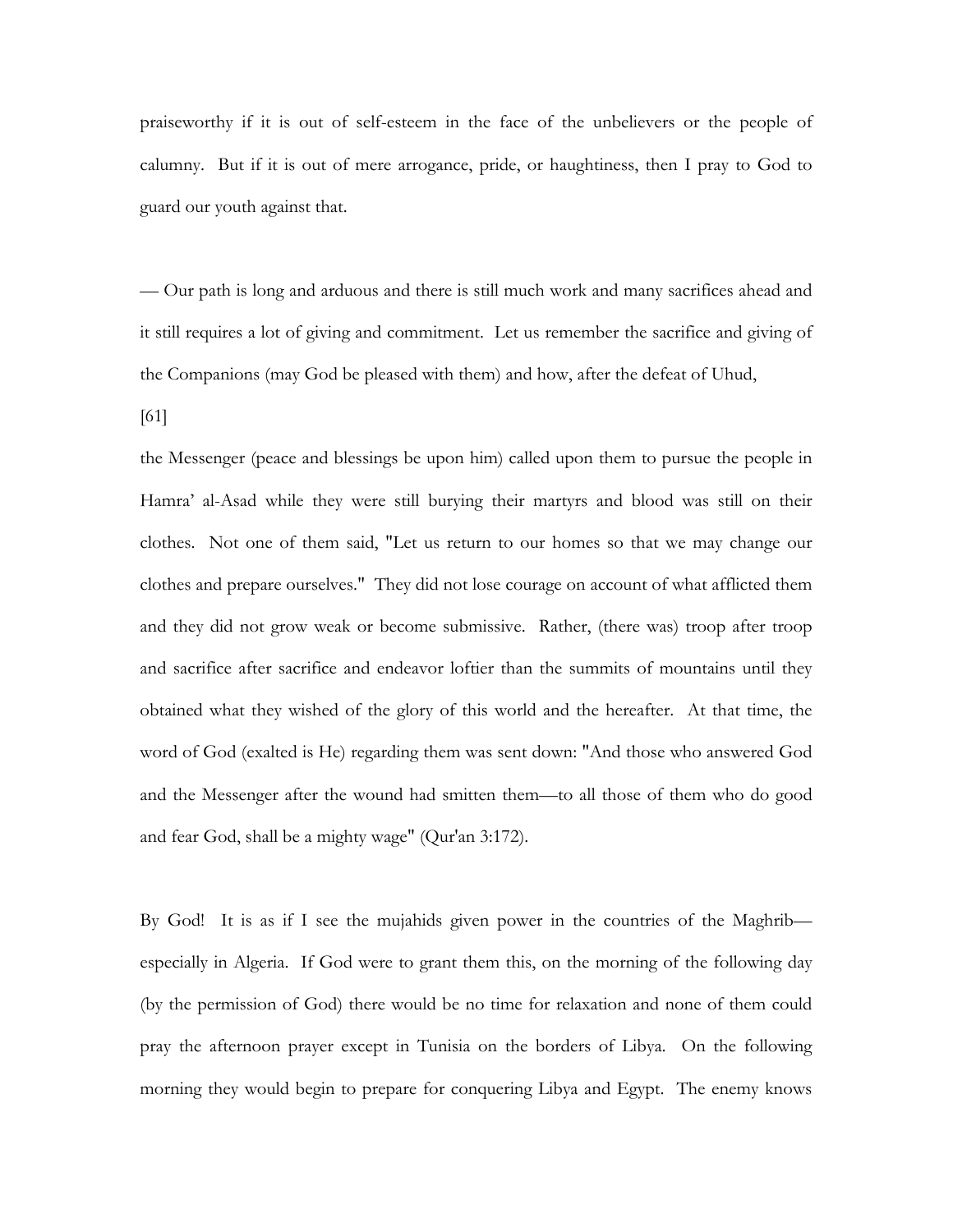well the momentum of our actions. Thus, the Foreign Minister of Tunisia said to journalists in the year 1993: "Do not be deceived by the appearance of calmness and control in Tunisia. If a change happens in Algeria or Egypt, a change will happen in Tunisia after a quarter of an hour."

By God! It is as if I see the mujahids given victory in the Arabian Peninsula. If God were to grant them this, on the following day (by the permission of God) they must prepare immediately to begin conquering the smaller states which these paltry regimes in Jordan and the Gulf rule. By the permission of God, with the exit of America from Iraq, what remains of its deceptive media halo will collapse and every regime which supports it will fall. The noble people in the states will renounce (the regimes) and restore the rights of the Umma which these collaborating regimes had snatched away. The masses of these states will open their arms to the conquerors, by God's grace and beneficence. God would never waste the sacrifice of those who sacrifice (cf. Qur'an 2:143); rather, (what is required is) patience and certainty.

"And We appointed from among them leaders guiding by Our command, when they endured patiently, and had sure faith in Our signs." (Qur'an 32:24)

"Yet if you are patient and god-fearing, their guile will hurt you nothing; God encompasses the things they do." (Qur'an 3:120)

After that, the throngs will apply themselves (by the aid of God) to liberating Jerusalem and that which surrounds it and liberating Bukhara, Samarkand, Andalusia, and all of the lands of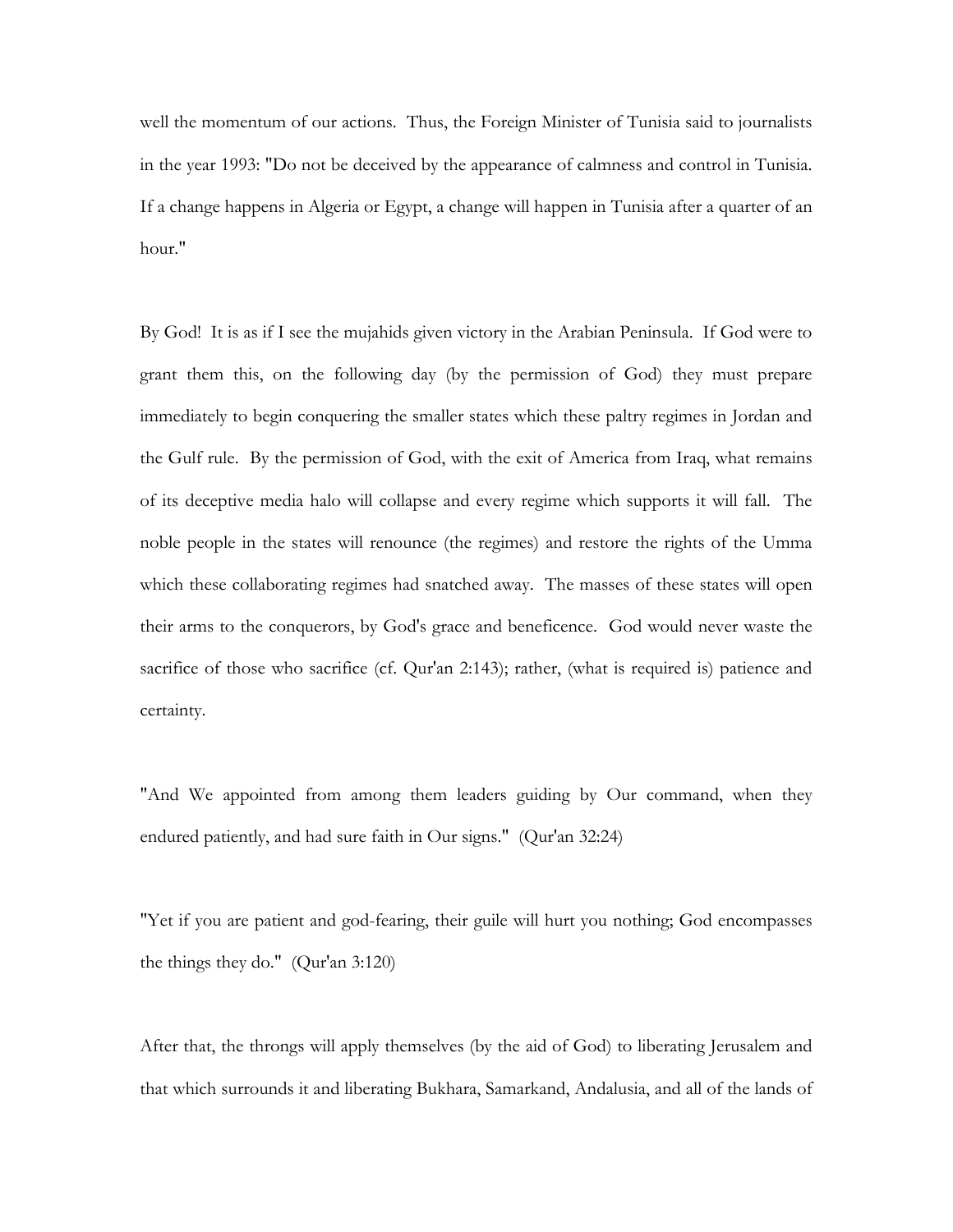the Muslims. Then we will begin liberating the earth and humanity from the hegemony of unbelief and tyranny through the power of God. This is a prophecy of His Messenger (peace and blessings be upon him).

[62]

Fourth Topic

The Most Important Problems and Obstacles That We Will Face and Ways of Dealing with Them

In this topic, we will deal with the most important problems and obstacles which will confront us and we will find (by the permission of God) that the majority of these problems and obstacles can be solved automatically as long as we follow the principles and fundamentals which we referred to in the previous topic. We must only work to solve them without changing the mechanics which guide us according to the principles referred to previously. God is the one Who is sought for help.

## (1) The Decreasing Number of True Believers

In the beginning of the Afghani war in the 70s of the past century, the jihad went through critical periods in which a number of strikes were directed against the mujahids, until according to some accounts—only thirty men remained. However, after that and after the end of a decade of confrontation with the regime and then in confrontation with the regime and the Russians, the jihad offered up one and a half million martyrs (of course, among them were large numbers of Muslims who died from bombs). Where did these numbers of people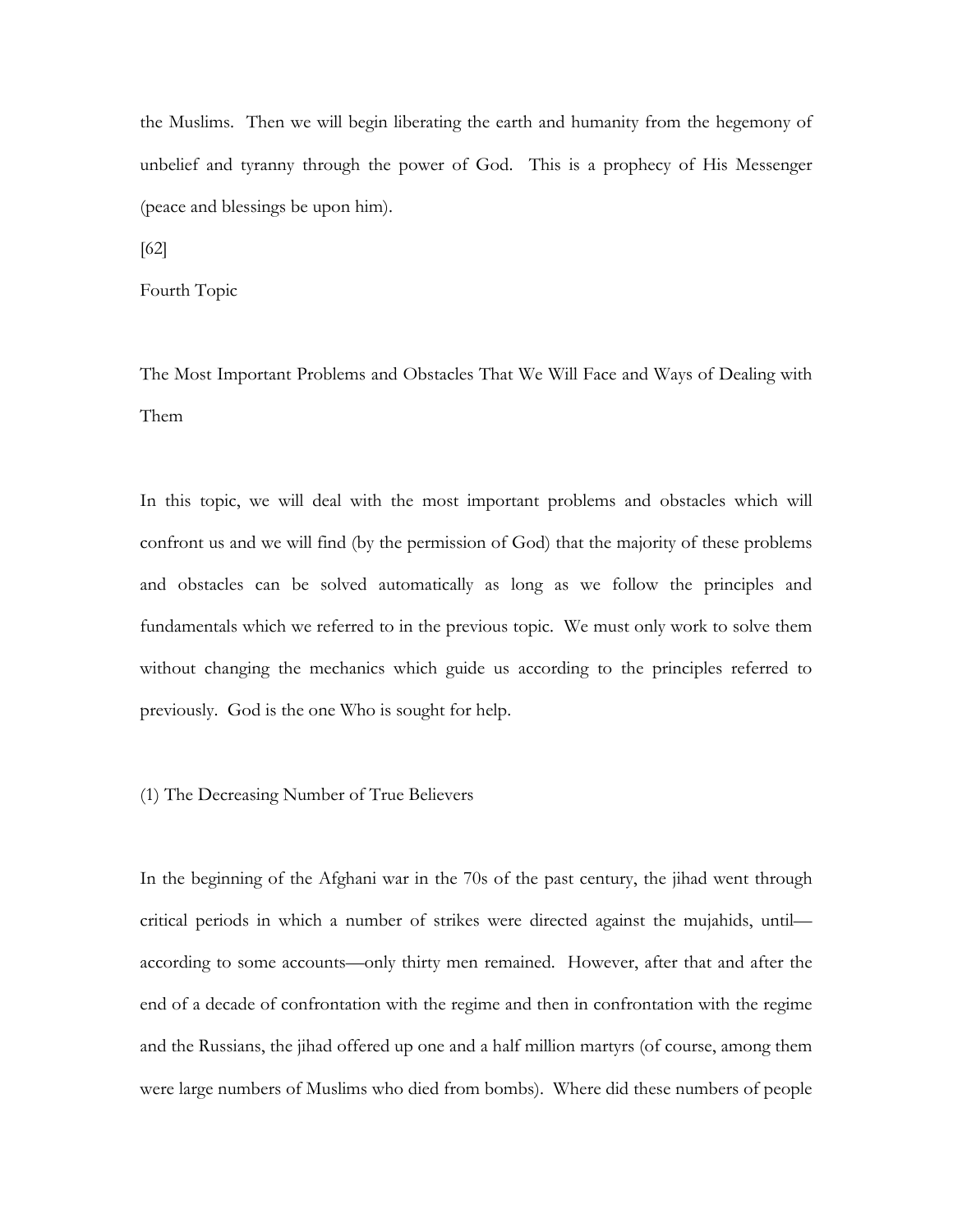come from? The response is that it happened by means of leading the masses to the battle and turning them into an army, especially when we established regions that were secure from the chaos and savagery that resulted from fighting and the people emigrated to these regions. We can make these regions theaters for proselytizing, training, and education. We will achieve ideal results through using (the type of) education that is not complete save through battle. Through the atmosphere of battle, they will become ready; nay, rather they will surpass their teachers. Shaykh `Abd Allah `Azzam (may God have mercy on him) says: "The Islamic movement, which has revealed its determination through armed resistance against Dawud, the Afghani president, was not capable on some days of merely imagining this exalted summit to which it has (now) attained through blessed jihad." And he said: "The difference is enormous between those days in which the engineer Habib al-Rahman, the martyr—the secretary-general for the movement—drew a Kalashnikov on paper and then explained it in the depths of dark rooms to those whom he educated to love jihad and between these days in which children play with the rocket launcher RPG which destroys tanks."

[63]

(2) The Problem of the Lack of Administrative Cadres

The previous problem is connected with another problem, which is our need for a large number of elements who have administrative experience, especially in the first periods of the management of savagery. Of course, we have previous experience from managing our organized groups. However, when we settle in the regions, our administrative elements will not be sufficient with respect to numbers for managing these regions, whose large numbers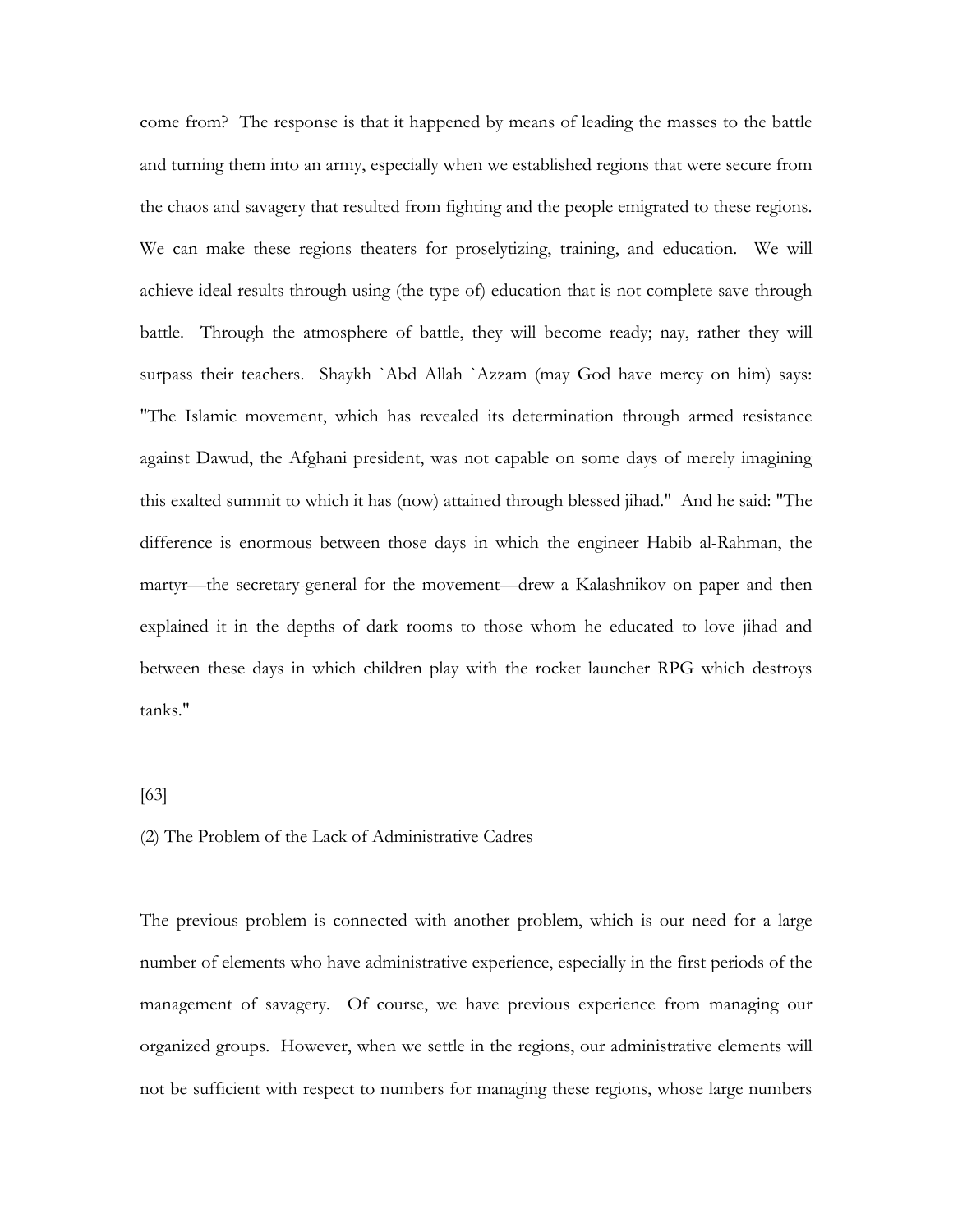of residents will take us by surprise. The regions of savagery should be managed by us and by the people who live in them. So that we can further clarify this point, we will talk about it on the basis of the primary doubt which occupies the minds of some of the youth.

We used to be in a situation which caused hopelessness and gave birth to doubts which induce an affection for peace and avoidance of trial-I am also guilty of that and I asked God for steadfastness. One of the brothers said to me at that time: "This is not the way that will take us to our goals. Assuming that we get rid of the apostate regimes today, who will take over the ministry of agriculture, trade, economics, etc.?"

I automatically said to him: Abu Sufyan, `Ikrama, and so forth. [These are early enemies of Muhammad who later converted to Islam]. He did not understand what I meant and I left him to think about it. Perhaps at that time I gave him an insufficient answer. The complete answer is that his question and his doubt are based on the notion that the battle is a quick strike, which arises from a deficient understanding of jihad. Likewise, perhaps (his question) was due to his impure reasons for engaging in jihad. We beseech God for forgiveness and vigor for us all and to grant us clemency.

The leadership appears during a long journey—a journey of limbs, blood, and corpses. Second, it is not a prerequisite that the mujahid movement has to be prepared especially for agriculture, trade, and industry. One even sees that the movements and the parties which come to power in the world govern on the basis of their political constituents. They appoint ministers from within the party or the movement for managing the different ministries and for taking charge of general policy for each ministry in accordance with the general policy of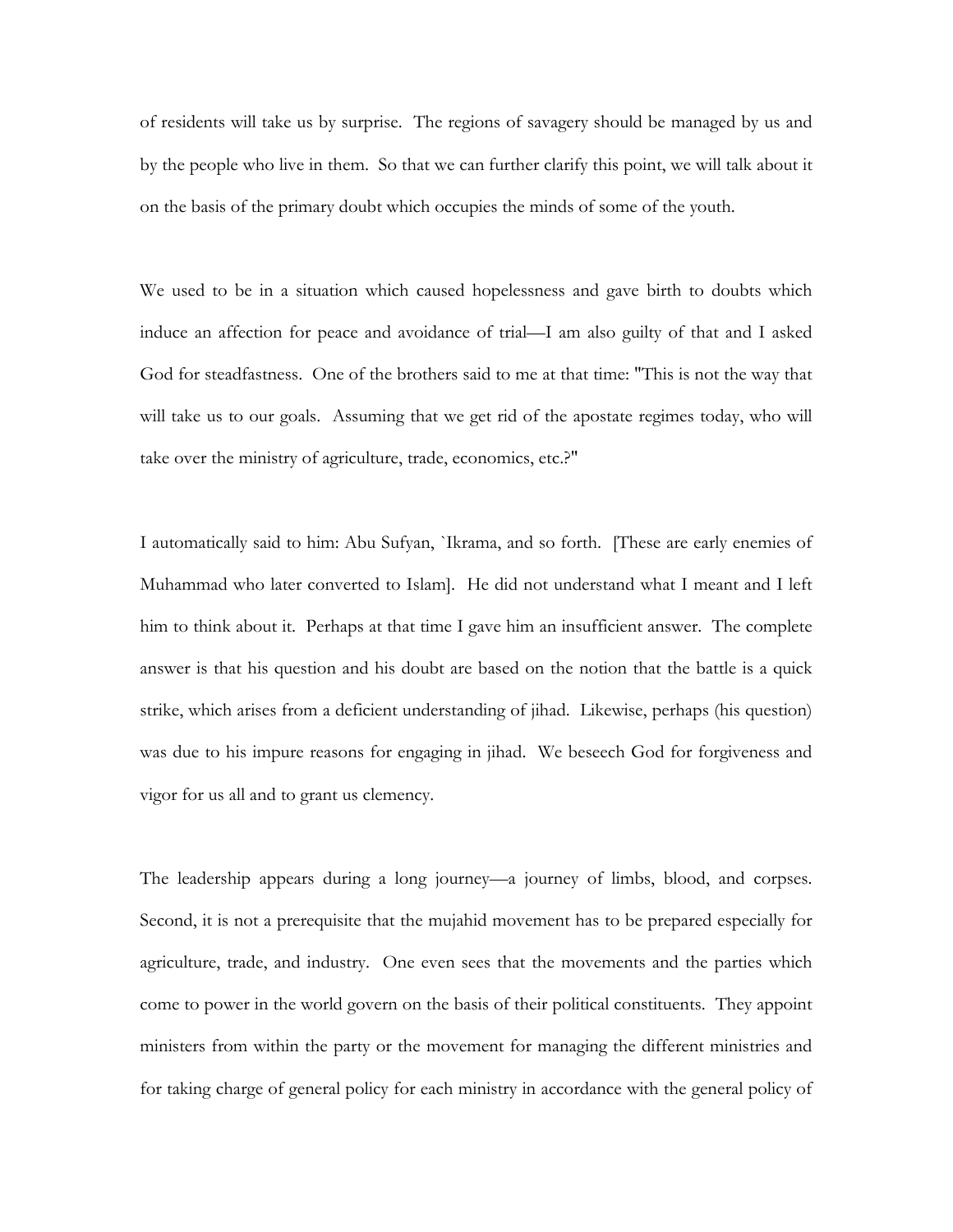the state. As for the one who manages the techniques in each ministry, he can be a paid employee who has no interest in policy and is not a member of the movement or the party. There are many examples of that and a proper explanation would take a long time.

More importantly, there is a better solution for the problem, which is that we get close to the people, perhaps appointing residents of the region which we control to manage some of the jobs with salaries and wages while our men work alongside them without remuneration. We must set examples of patience, renunciation, abandonment, and sacrifice and examples of justice and fair treatment for the oppressed. Oppressed people in our societies are the majority. Let us convene meetings for repudiating the previous inequities, to such an extent that when an oppressed person brings evidence, we secure his rights for him or we arbitrate between him and the one who oppressed him. We prefer him to be forgiving when he is capable of choosing to have justice. We unite the people and defend the weak and the oppressed, who are the majority. We say to them, "Our spirits are sacrifices for you because you are the Umma of Muhammad (peace and blessings be upon him). We humble ourselves to mankind with power and justice. Of course, we will face horrors and difficulties which the enemies and hypocrites have caused; however, in this atmosphere you will see wondrous things. When the wind of faith blows, it brings wondrous things. When the people behold the great acts of courage, certitude, virtue, and trustworthiness and the spirit of volunteering, acquiescence, and humility is demonstrated, along with greatness of soul, loftiness of vision, and high-mindedness, all of the horrors which accompany these things will be deemed as nothing in their eyes. By God! You will see youth and men from neighboring and remote regions coming to groups of mujahids in troops for bay`a, repentance, and more.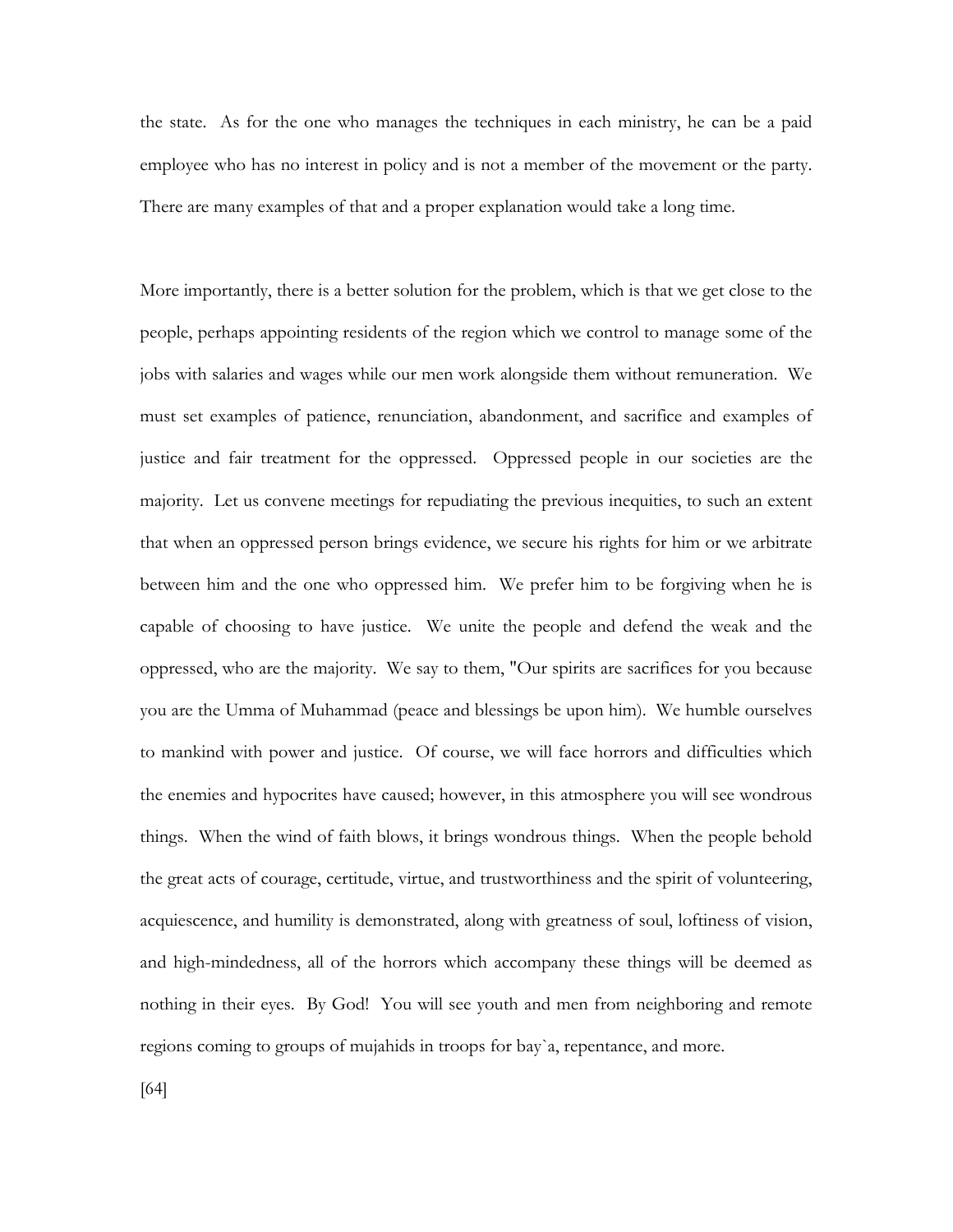We must understand how to live with all classes of people. What do we do if they ask to have Dhat Anwat? [See page 59.] What do we do if they commit a heretical act or crime; if they drink wine, for example? When do we punish them and to what extent and when do we reconcile with them, and to what extent? Shaykh `Abd Allah `Azzam (may God have mercy on him) says: "The battle which has beset the sons of the Islamic movement forces them to live with all classes of people. 'Of them some wrong themselves, some of them are lukewarm, and some are outstrippers in goodworks by the leave of God; that is the great bounty' (Qur'an 35:32). Forcing them to live with all classes of people—those who are wasteful and those who are negligent, those who are erring, those who stumble, and those who are truthful and committed—gives them experience, knowledge, and worldly knowhow based on profound efforts to uplift the levels (of people) and attempts to create harmony among dissimilar levels who are living in a single base, confronting a single enemy for ten continuous years in a single life beneath the shade of a single roof, gathering at a single table, moving with one movement as if they were single body. In contrast, the Islamic missionaries in many of the countries of the Islamic world live in elite, clean societies where they do not have to interact with most classes of believing people except in gatherings, conferences, sermons, and meetings." In this manner, our leaders will gain their experience. Shaykh `Abd Allah `Azzam (may God have mercy on him) says: "Each one of them (by which he, may God have mercy on him, means the leaders of the jihad) must find a solution to the social problems and to the issues of aridity which bite that region with its teeth. He must find a solution to the issues of wounds which do not stop hemorrhaging and to the problems of orphans and widows. He must look for a means of creating a way out for the hundreds of thousands of children who do not know how to read. Surely, he must open some of the schools, even if they are in mountain caves or beneath the trees. Each one of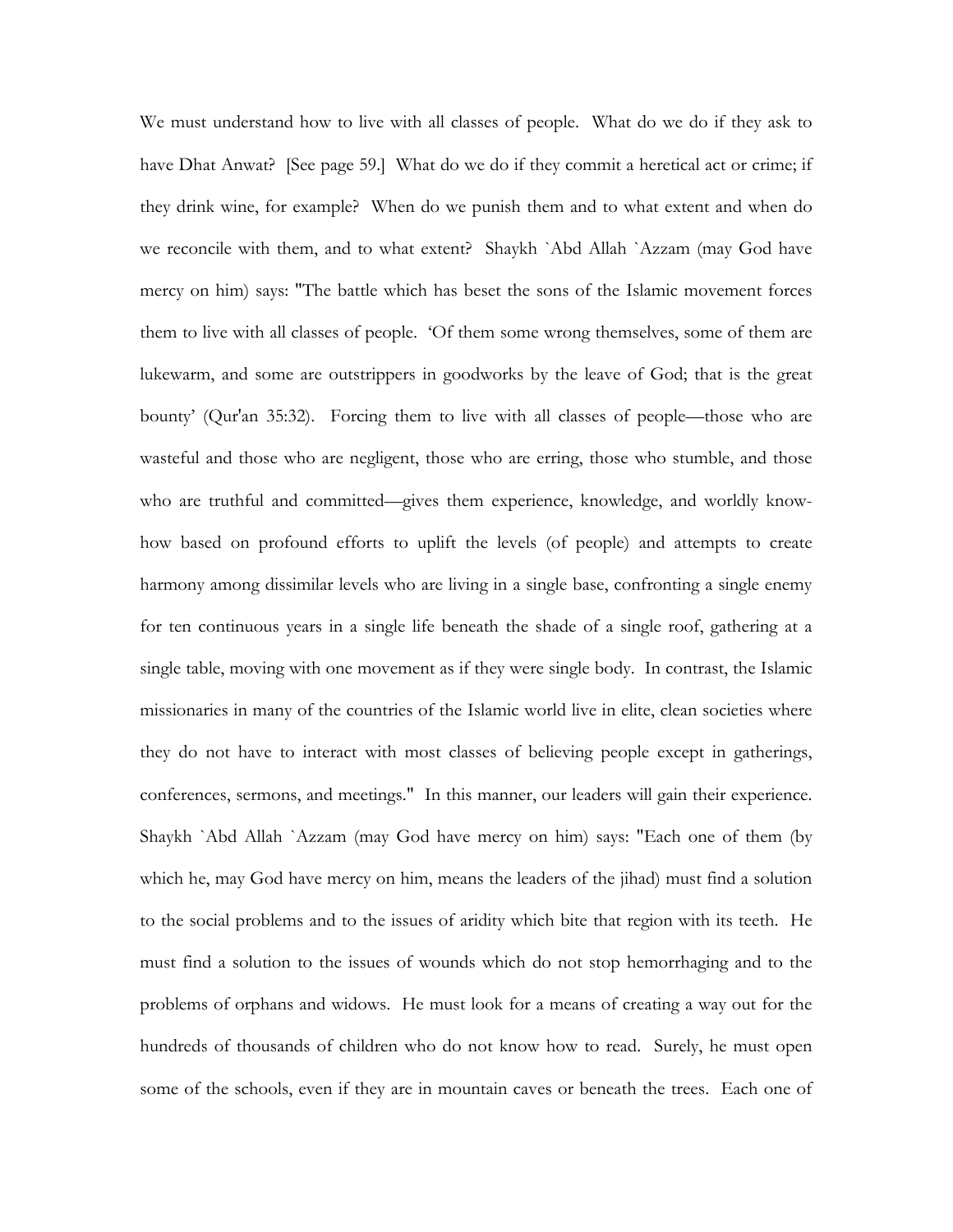them is an independent government. He is the prime minister and, at the same time, he is the minister of health, education, defense, social affairs, agriculture, media, and (religious) guidance. Truly, leaders govern when living between the jaws of death. If some military men can come to power on the basis of the first communiqué in the revolutionary, military states - leaders who are not known to have ruled previously, have no Islamic hue, no background in the movement, no discernible intelligence, and no captivating morality  $-$  are not the leaders (of the Islamic movement) capable of governance?!"

One of the Western journalists said after meeting some of the youthful leaders from Afghanistan in the 90s: "I used to consider them inexperienced youths, ignorant and restless people who love killing and did not understand anything else. When I sat with them I was surprised that one of them, even though he was not more than 24, possessed poise and political wisdom which the elder members of the Congress in America did not have." (That was the essence of his words.)

### [65]

(3) The Problem of Loyalty to Elements in the Preceding Administration (Especially Those with Different Islamic Orientations)

At the outbreak of chaos, the onset of jihad, and the freeing of vacancies, we will find Islamic and non-Islamic parties and groups striving to ride the wave and exploit the situation. Here there are two possibilities: First, these entities take over the administration of some of the regions. We have previously mentioned the principles of dealing with these regions in the third topic, especially what pertains to understanding the principles of the political game and those things that are connected with polarization. The second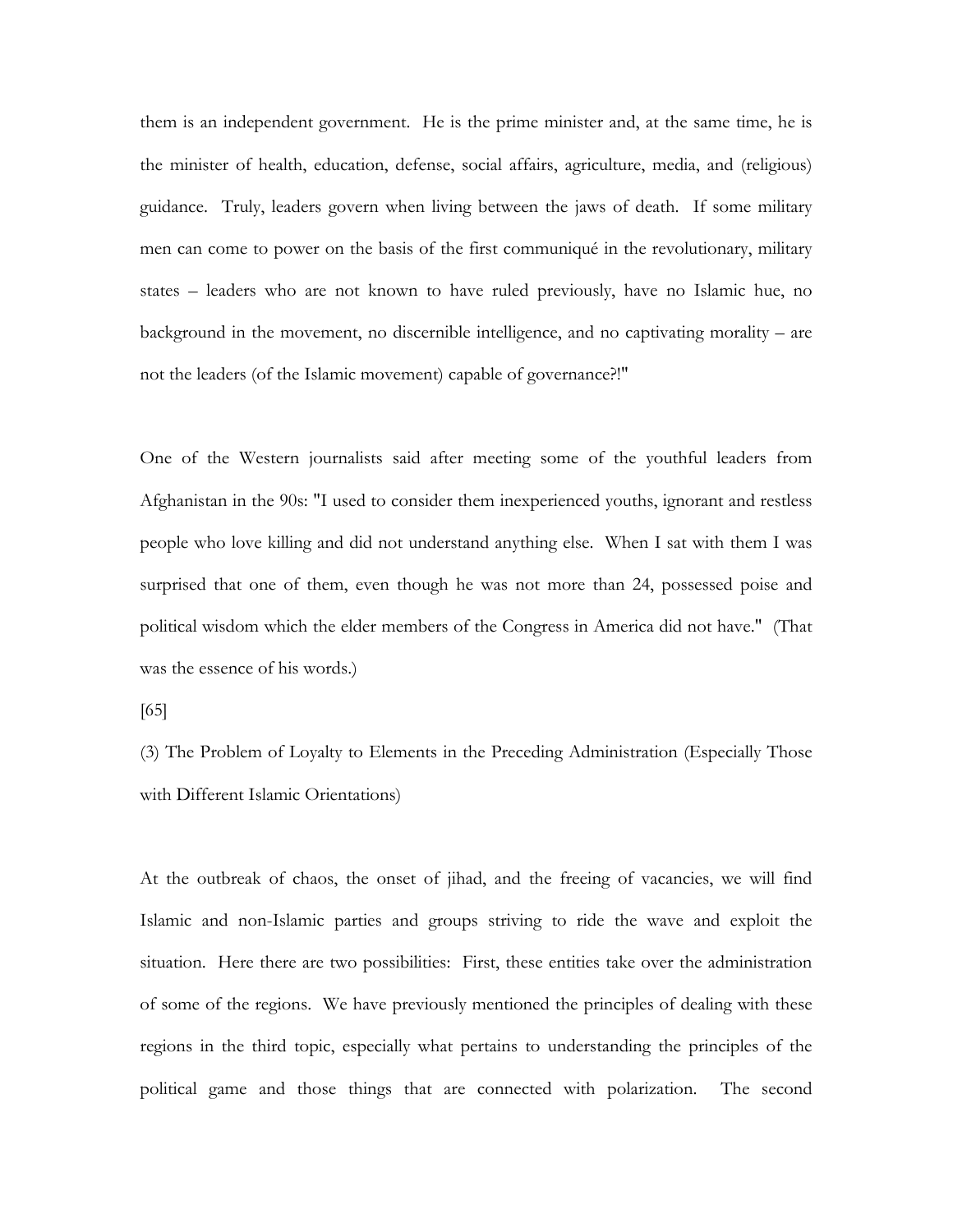possibility—which is what we face regarding this problem—is when we used to manage a region and individuals who were previously cadres of (other) Islamic groups or parties obey us in order to participate in the administration or the jihad and give loyalty to the administration. In the beginning, we are not commanded to examine the hearts of the people or test them. We will be completely loyal to those who are loyal to us, unless the signs of continuing allegiance to their previous organization appear in their words or their stances, or they adopt the positions or concepts of that party. Here we have pause: For example, if we discovered that he was communicating with leaders in a group like the Brethren or a Murji'ite current, we would ask him: "Do you believe what those who are in the polytheist parliaments believe or do you believe in not cursing of the Taghut?" If he says yes or something else without publicly declaring his loyalty to those groups—(if instead he) criticizes the brothers when the forces of the regimes which surround us invite us to enter into a coalition or, for example, hold a referendum or an election and so forth, then these are sufficient reasons for us to remove him from the ranks. Yes, we may not be able to implement the judgment against him because of the obstacle of interpretation; but, we will not accept these characteristics in our ranks. Rather, we should prevent him from openly declaring these views and fomenting them in the society of savagery by every lawful means and in accordance with the danger of what he is stirring up.

Regarding a problem similar to this problem, the learned Shaykh `Umar Mahmud Abu `Umar (may God release him from his captivity) says: "When the jihad is ignited in some place, the Islamic movements will face the problem of raising the prestige of jihad in the view of the bases—especially those whose innate natures have not been completely sullied. Let them to engage in jihad, unless the man who is in your organization heeds the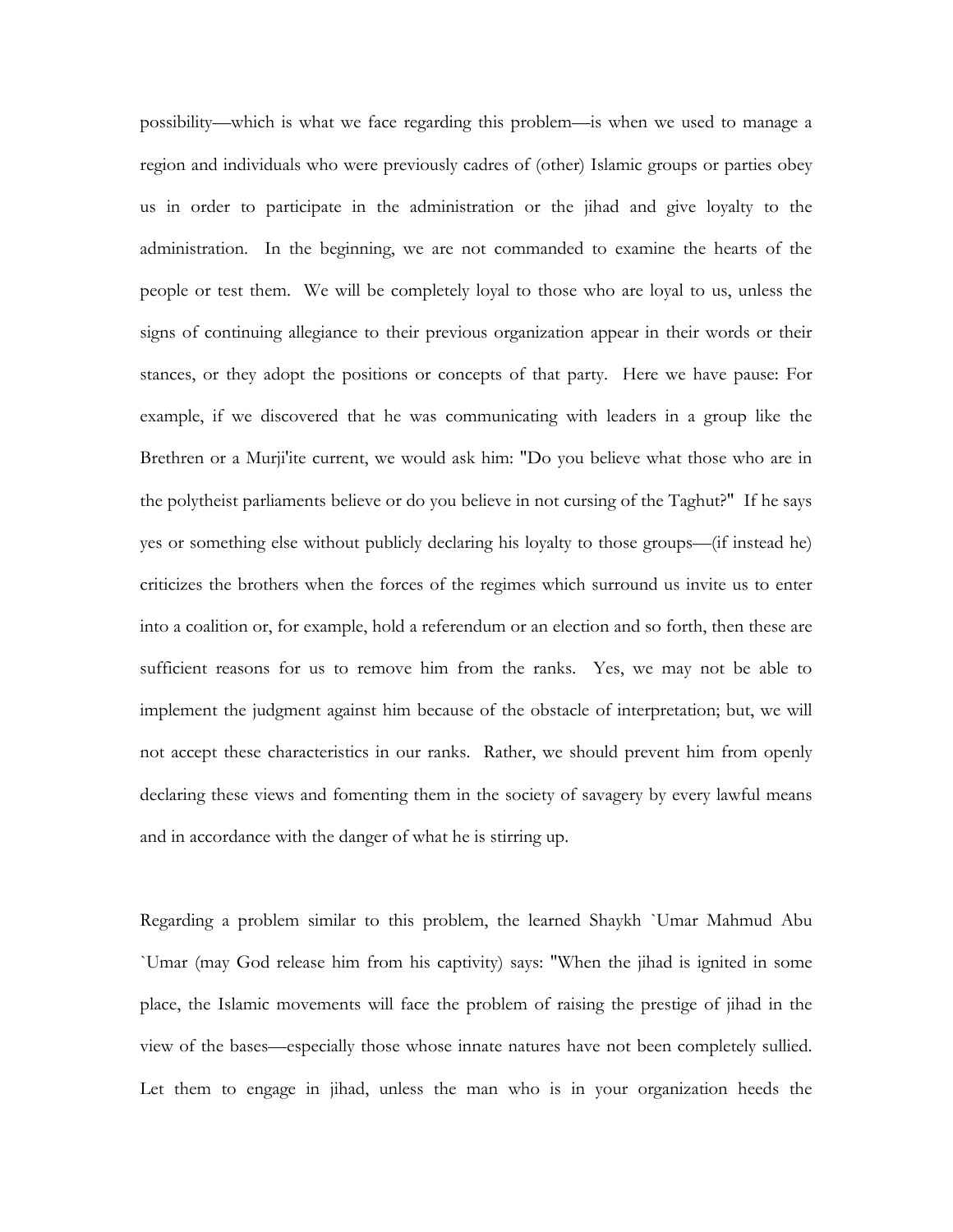instructions and fatwas of shaykhs outside of the group. These types of youth are very dangerous and take away the power and impetus of any movement in any circumstance."<sup>[18](#page-151-0)</sup>

However, the Shaykh also points out that a person who comes (to you) from those people in the stages of tests and hardship is someone who usually should not be feared: "Of course, this is something that should not be feared—I mean several individuals from the groups of heresy joining with you in jihad during the time of fitna and trials. These bases do not join with you on account of the difficulty of this span of time [lit. "bridge"]. However, such a person should be feared when the jihad has a voice of high standing and wide, popular support. The shaykhs of these organizations may permit their members to engage in jihad and may say nothing about them. On that day be wary of what we have cautioned against."<sup>[19](#page-151-1)</sup> [66]

 $\overline{a}$ 

(4) The Problem of Infiltration and Spies

Among the bounties of God to us is that our movement is large and the horrors in which we are immersed reveal for us, one by one, the collaborators in our ranks. Meanwhile, it is possible for the collaborator to live for long years in the ranks of the movements which do not face momentous events, tests, battle, and killing; he may even advance to reach the highest positions within these organizations without anyone discovering him. As for the movements of tawhid and jihad, show me the collaborator who is willing to participate in a

<span id="page-151-0"></span><sup>&</sup>lt;sup>18</sup> "Articles Between Two Methods" by Shaykh `Umar Mahmud Abu `Umar (may God release him from his captivity).

<span id="page-151-1"></span> $19$  Refer to the entirety of article number 95 from "Articles Between Two Methods" by Shaykh `Umar Mahmud Abu `Umar (may God release him from his captivity).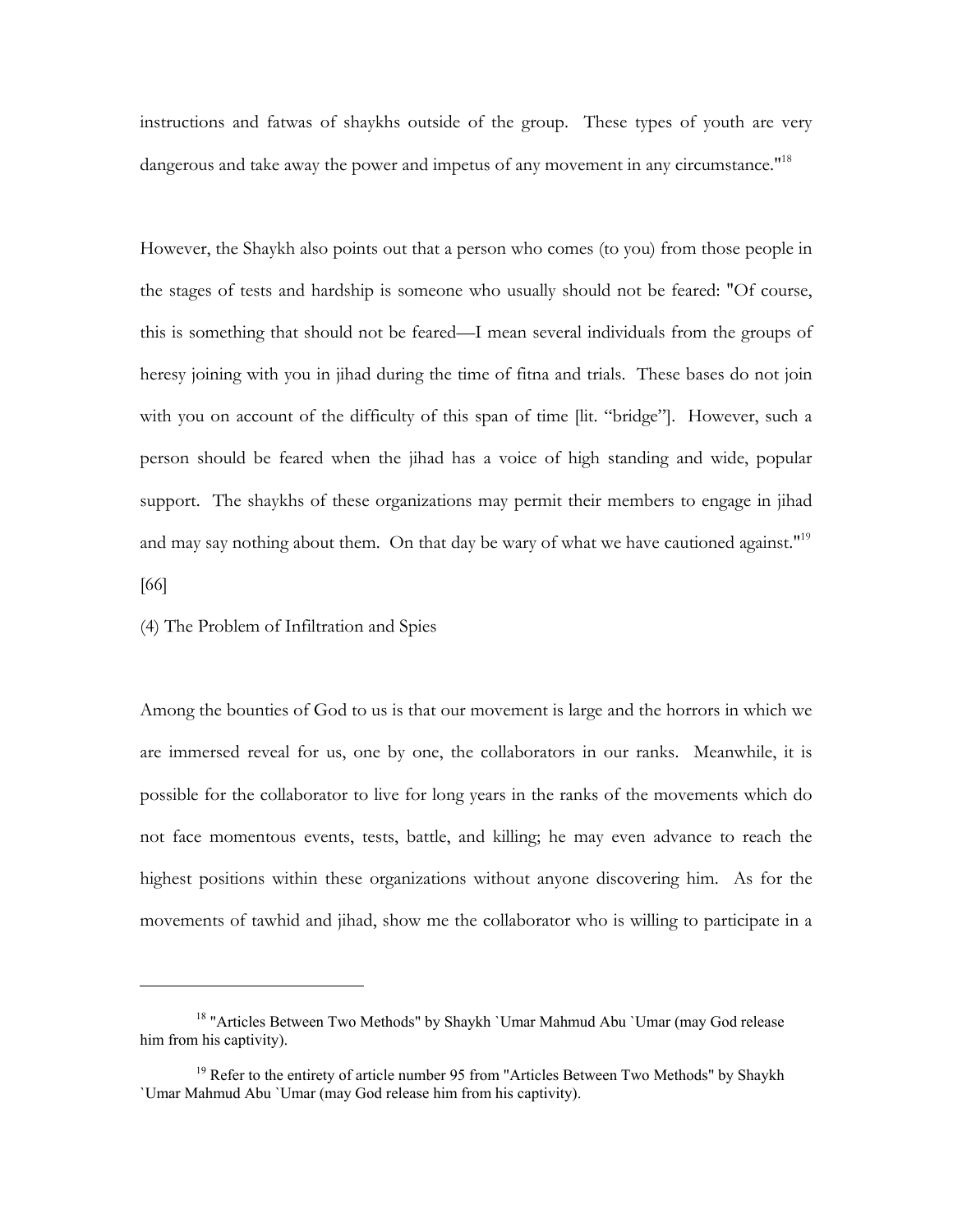combat operation and expose himself to death. Exposing oneself to death is one of the most important elements for advancement in the guiding movement.

However, the presence of spies may come with the expansion of the movement, especially when we mix with the people in the societies of the regions which we manage. However, if we have good relations with the people it is difficult to remove those among them who are spying on us. Rather, the people will be good eyes and armor for us and protect us from spies, to say nothing of what we mentioned previously regarding the mastery of surveillance and infiltrating the enemies, a fact which makes it possible for us to discover the spies and watch each one of them, especially if our informants infiltrate the security institutions of the enemy. Likewise, it is necessary that the punishment for spying and giving loyalty to the enemies of God in this world and the next and the recompense of giving loyalty to God, to His Messenger, and to those who believe be firmly established among the people through our enlightening media.

The principles of discovering spies are found in the security reports which the mujahids usually publish. However, what we want to stress is that following the principle of violence which we mentioned in the previous topic touches on dealing with spies. One who is confirmed as a spy through evidence must be dealt with in a manner that deters others like him. If he flees, he must be followed and not abandoned, even if this takes years. It is necessary to announce that he will receive his punishment, even after long years. This will often make the weak souls hesitate in doing likewise. Likewise, one should issue statements every so often—especially after discovering a spy and punishing him—that the field of repentance is open to whomsoever willingly steps forward to acknowledge that he is under a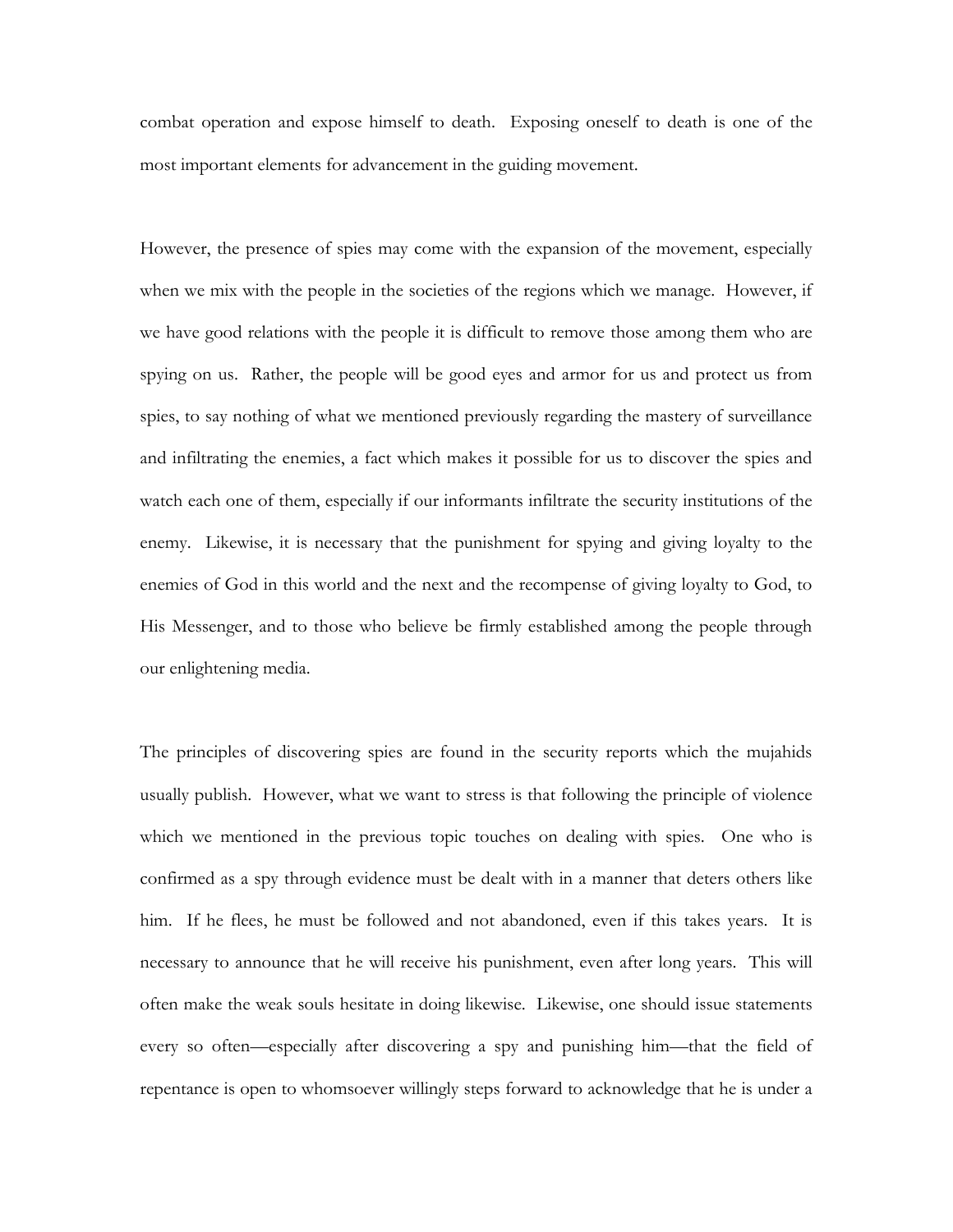specific pressure or (made) a specific error dealing with the enemy, along with starting the rumor that (a spy was allowed to infiltrate the movement) in order to pass information to the enemy in one form or another—even if it did not really happen; this is done so that the enemy and his spies will become confused due to his misgivings about them.

Just as it is fitting to point out that following (the principle) of violence and coarseness and not giving clemency to one who has—with certainty—undertaken this act you, the amateurs among the mujahids who did not practice jihad operationally may disapprove of it under the pretext of focusing on the leaders of unbelief and not abandoning the efforts against those duped by the enemy among the low ranking people in the army, the stool pigeons, and the informants. I have read statements like these. Those people are correct in one respect, but they have missed other aspects. They are correct about not abandoning the efforts to target low ranking people in the army, if only for a tactical objective and without comparable losses, unless targeting the stool pigeons and the informants does not fall under this category. That is because the major leaders and officers in the secret police of the enemy and his army are not able to move without those people—whether investigating an important matter or carrying it out. They are not able to investigate a matter or settle in a region for executing a house search, an arrest, or an attack on a location without those stool pigeons and informants. Working to destroy them completely cripples the movement of the officers of the enemy. Working to destroy them with the utmost coarseness and ugliness even deters those who merely contemplate undertaking something like that. Media coverage is also important for spreading the cause and justifying it to the people—and sometimes for only justifying it, as we have already said in the discussion of the role of the media. That happens if we were to take responsibility for it.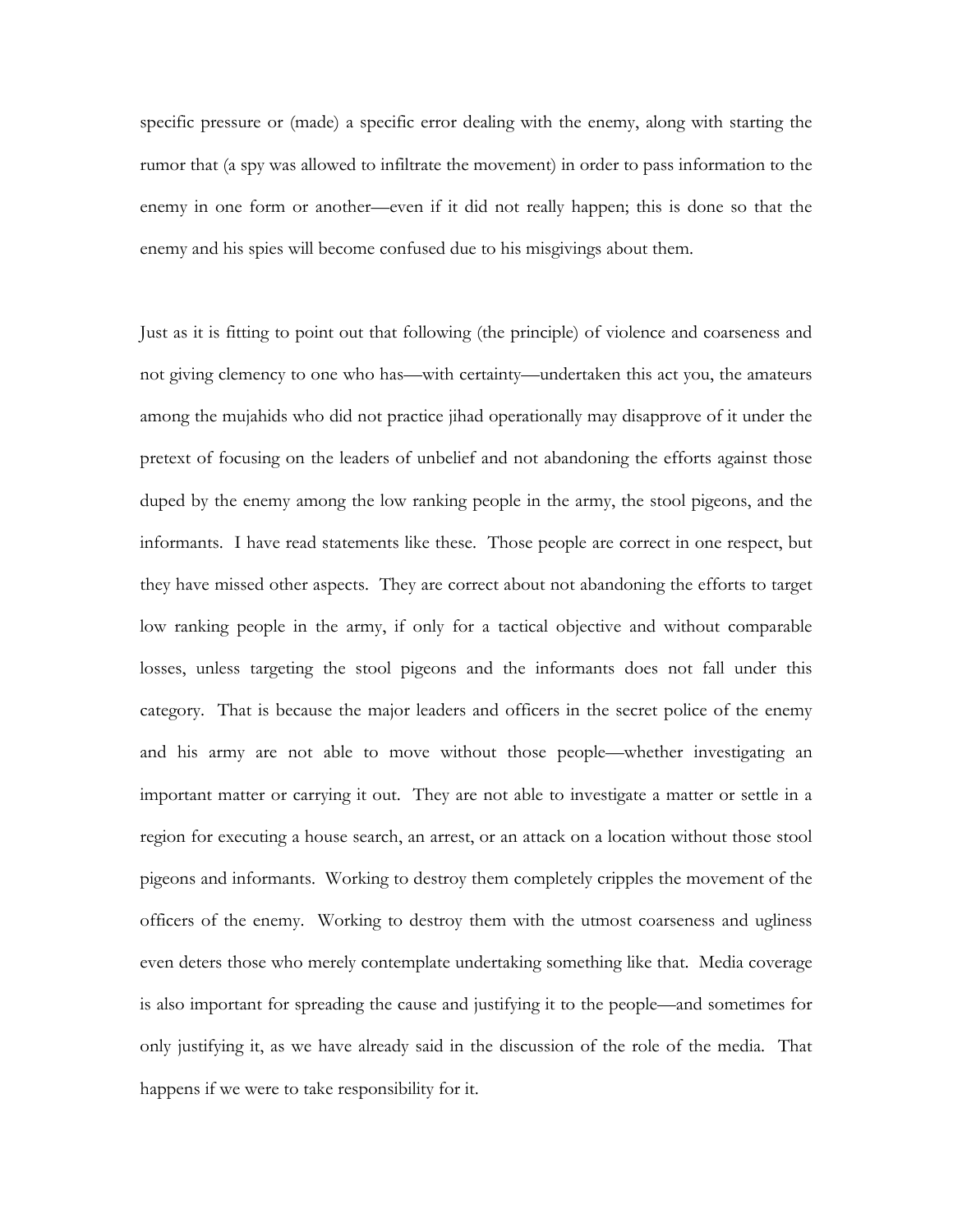Here I will point out one of the problems that is connected with the problem of infiltration and spies on account of its importance and the frequency with which it occurs in the stage of "the power of vexation and exhaustion". The problem is this: When one of the mujahids is captured (we ask God for forgiveness (for thinking such a thing)—it will be treated in the articles connected with the study of the importance and reasons for battling until death and avoiding capture), he is forced to talk after pressure on him and torture. Sometimes he wants to mislead the interrogators, so he mentions the name of a brother or brothers who have nothing to do with the jihad. Satan conjures that up in his mind under diverse justifications. Among them is that it is the lesser of two evils, and that the interrogators will not be able to obtain anything from them, and that it will warn those who are sought, leading them to take precautions, and that the interrogators leave them [i.e. the brothers that were fingered] alone after that and the reality will be discovered. And if they are arrested, perhaps that will acquaint them with the tyranny and unbelief of the regime and they will meet the brothers in prison and join the journey after they leave! Some of this may have really happened, but that is no justification for doing it. First, he inflicted pain and oppression on the Muslim who had no connection with the matter. Second, sometimes that brother—who had nothing to do with the jihad—has important or unimportant information, but it is useful because it is threads for the interrogators (to follow), which is one of the reasons for their seizing youth in general when they settle in some region. Likewise, perhaps this brother will volunteer to divulge the things he knows out of resentment for what the mujahids did to him, which might accidentally cause serious harm. He may have seen some of the mujahids frequently visiting some place or some abode and so forth. Often, the life of this brother during the investigation and in prison is a tragedy for him and for those around him if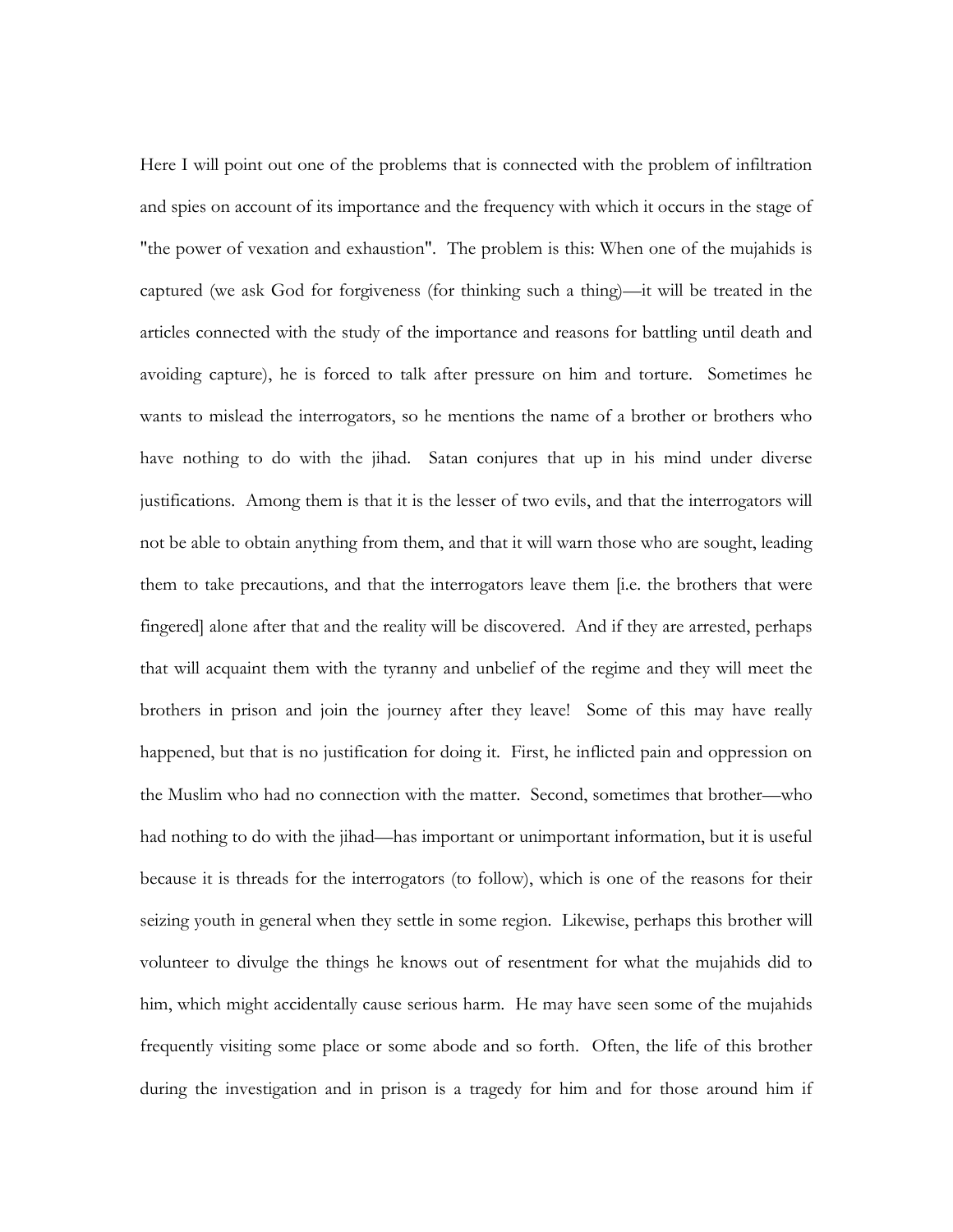someone does not rescue him. Stories and tragedies like this are many. Sometimes these types of people leave the prison and become spies against the brothers who were the cause of their misfortune and often the investigators know that they have no connection to the jihad, but they exploit what happened for various objectives, several of which we mentioned here. In most situations, the captured mujahid does not say that his neighbor is connected with anything. However, the wicked people among the investigators seize the neighbor and claim that the mujahid fingered him in order to sow discord between the two of them and in order that the neighbor in this situationqunder the pressure of the accusation and resentment toward the one who he suspects of slandering him—offers information that he would not offer in normal circumstances.

Therefore, the brothers must abandon that method, especially since it is oppressive to the people for whom we are struggling to remove unbelief and oppression. Rather, a mujahid should not submit to capture in the first place. He should fight until death and not be captured; he should tunr that battle into a slaughterhouse for the forces who are conducting searches.

[68]

(5) The Problem of Secession or Sudden About-Face of Individuals, Groups, or Regions Who Completely Change Their Loyalty (How Do We Make Sense of It and How Do We Deal with It?)

It was stated previously in the topic concerning principles that some of the regions of savagery will come under the control of a clan administration or one of the armed groups arising from the remnants of the regimes—after they have cut their ties with the regimes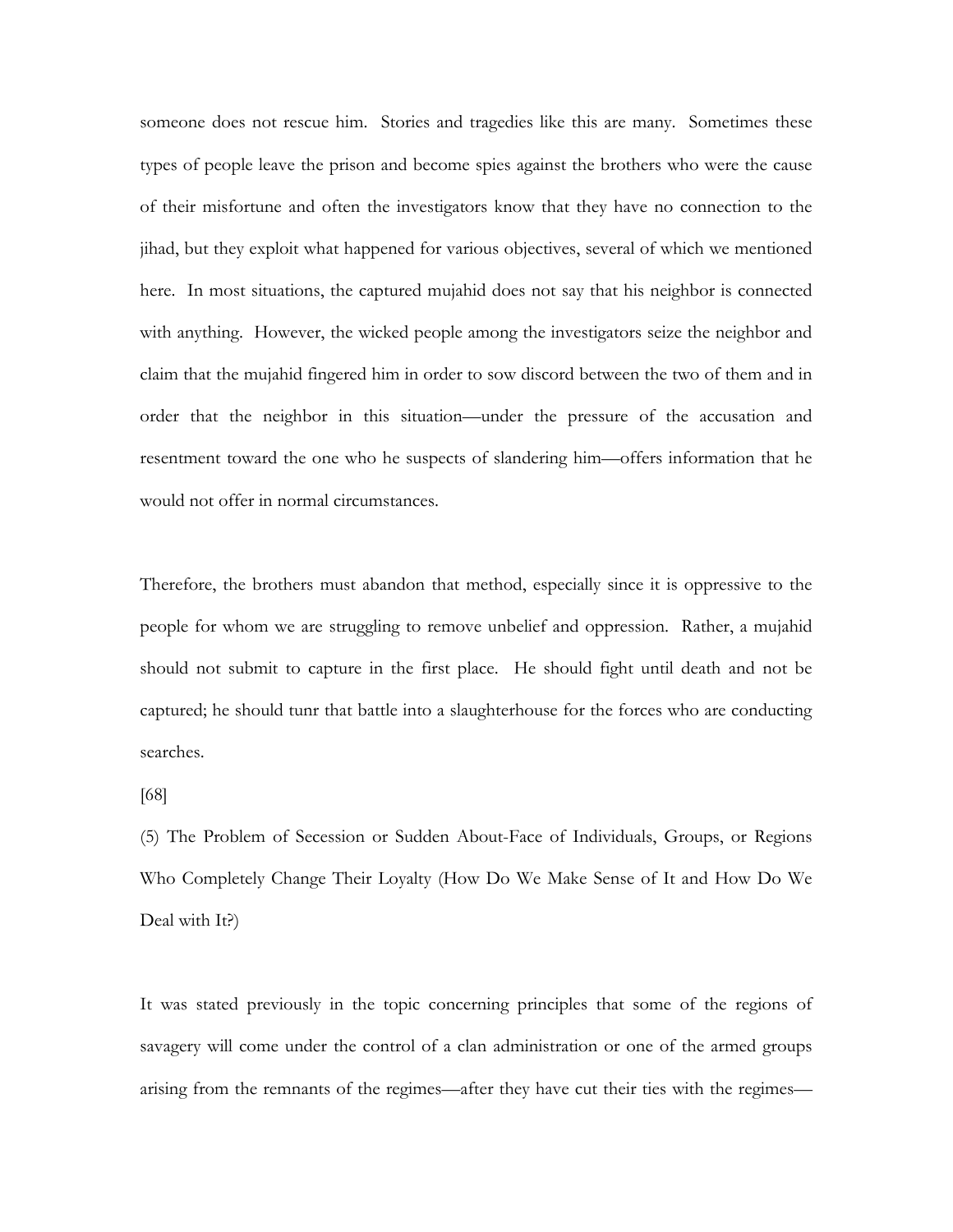or an organization belonging to one of the parties, etc. In order to give the upper hand to the rule of Islam, we will deal with them on the assumption that they are Muslims. We must communicate with them and stress certain matters and clarify their importance; these matters are that they should rule according to the sharia and enter into allegiance (with us)—meaning the exchange of loyalty and assistance—and union, or a prelude to union. Sometimes, they may do all of the things or they may only be satisfied with only applying the sharia to themselves due to their own considerations, which we mentioned previously. Afterwards, they violate their agreements and participate in infidelity, like willingly judging according to Taghut laws or exchanging oaths of allegiance with the infidels and the apostates. First, we must bear in mind that this sudden reversal and withdrawal is one of the characteristics of human souls and it does not discredit an amir or a leader who had accepted those people previously and added them to the ranks or was not wary of them. That is because we were not sent as watchers over humans (cf. Qur'an 83:33). We protect and draw close to him who manifests goodness to us and we do not know what he does afterwards. Regarding this, a man came to the Friend [i.e. Abu Bakr] (may God be pleased with him) suddenly and asked him for men and wealth in order to fight the apostates. Abu Bakr gave him wealth and made him an amir. He then became a brigand, killing Muslims and apostates and taking their wealth, until he attacked tribes, which then came giving bay`a to Abu Bakr. The Friend (may God be pleased with him) burned him with fire, just as the tradition states. That did not discredit the perspicacity of the Friend and his knowledge of men and (their) internal states, for he was the best of men after the prophets. Tribes even gave bay`a to the Messenger of God (peace and blessings be upon him) and he appointed governors and amirs from among them over their people. After his death, some of them apostatized and dragged their people with them into apostasy. Some of them were killed in the Ridda Wars as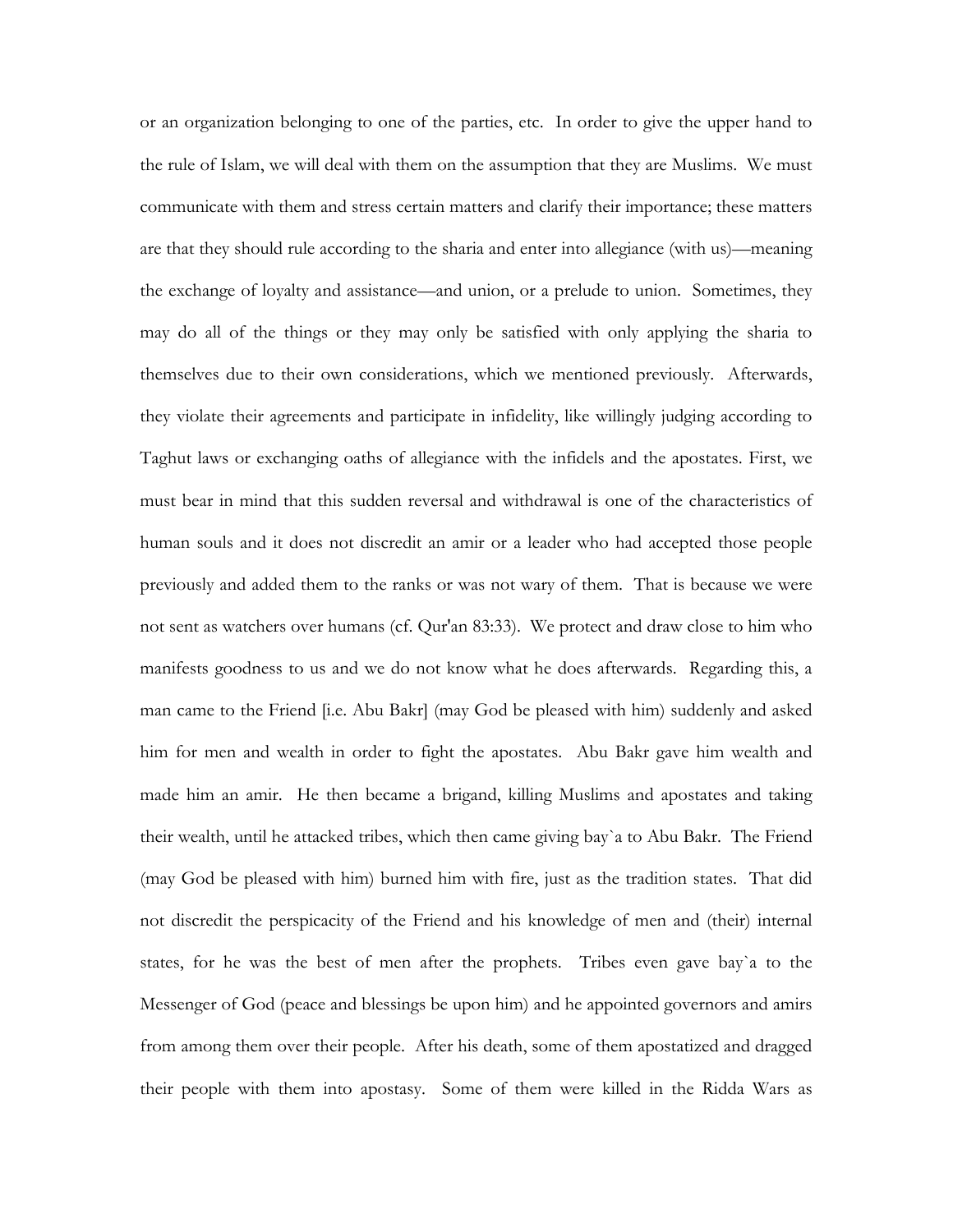infidels and many of the Qur'an reciters [early Muslim pietists] died and were martyred. Can a man be faulted for (their sins)? Was the Messenger of God (peace and blessings be upon him) or one of those who came after him a watcher over the people?! This is human nature and God wants to see qualities of those who are firm in us, those whom He loves and who love Him (cf. Qur'an 5:54) and He recompenses thankful people who face horrors and calamities with patience and certitude.

By God! This path, with its bitterness and its calamities, will reveal to us the secrets of the verses in the Qur'an. If we lived scores of years reading its interpretation in the books, our sense of it and our understanding of the reality of its meanings would not be as complete as absorbing them in action during our recitation of them or our listening to them in prayer naturally, while learning its interpretation from the words of the people of knowledge. "O believers, whosoever of you turns from his religion, God will assuredly bring a people He loves, and who love Him, humble towards the believers, men who struggle in the path of God, not fearing the reproach of any reproacher. That is God's bounty; he gives it unto whom he will; and God is All-embracing, All-knowing" (Qur'an 5:54). What we must do in this situation is to confront (this bitterness and these calamities) with what is commensurate with our power and their power. First, the administration which had been bestowed upon this region became an apostate administration and its people which submitted to its control are some Muslims who do not willingly enter into an infidel state of affairs. That was known by the context of the situation and the judgment passed against them by those who are firmly rooted in knowledge, as we mentioned previously. We also know the context of the situations and circumstances with our own eyes and those who pledge allegiance to us in secret are among those who live in this region.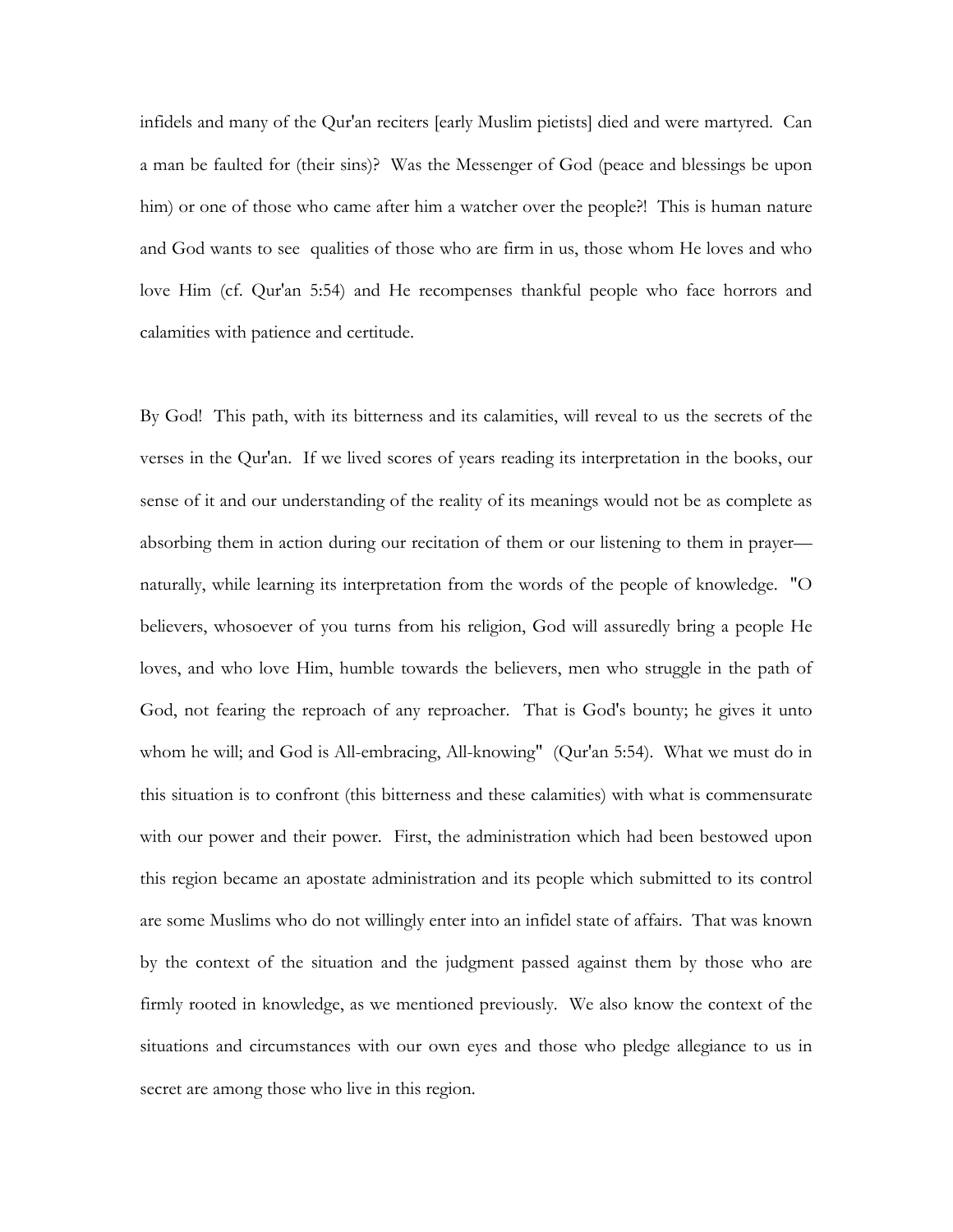If the administration of this relapsed region is strong, it is a war for which we have made the necessary preparations. If it is weak, we must send one who will remove the evil leaders among them before their authority becomes too strong, an act which will later facilitate the fall of this region and provide the opportunity for us to enter it in order to administer it.

In dealing with the minor evil leaders before their authority becomes too strong—especially when we reach the stage of the administration of savagery for several regions—the learned Shaykh `Umar Muhammad Abu `Umar says:

The Muslim youth could have dealt with the erroneous Shaykh al-Habashi with a cheap bullet in Lebanon at the beginning of his authority. If they did that now, they would be destroyed. However, this al-Habashi and those like him now grew in power and became stronger to the point of becoming too great to deal with them through research and lessons. The people of the Sunna at this time are far away from taking the Sunni path for dealing with these sorts of deviations. They do not deal with these deviations as the Companions dealt them (may God be pleased with them). Deviations like these and shaykhs like these must have the judgment of slaughter passed against them at the very beginning of their authority. There (will be) no fame for them, nor knowledge of or news of them. However, the people of the Sunna, regrettably, now generally deal with their problems with false weeping and begin crying over these situations in a funerary manner as if they are in a Shi`i gathering commemorating Karbala."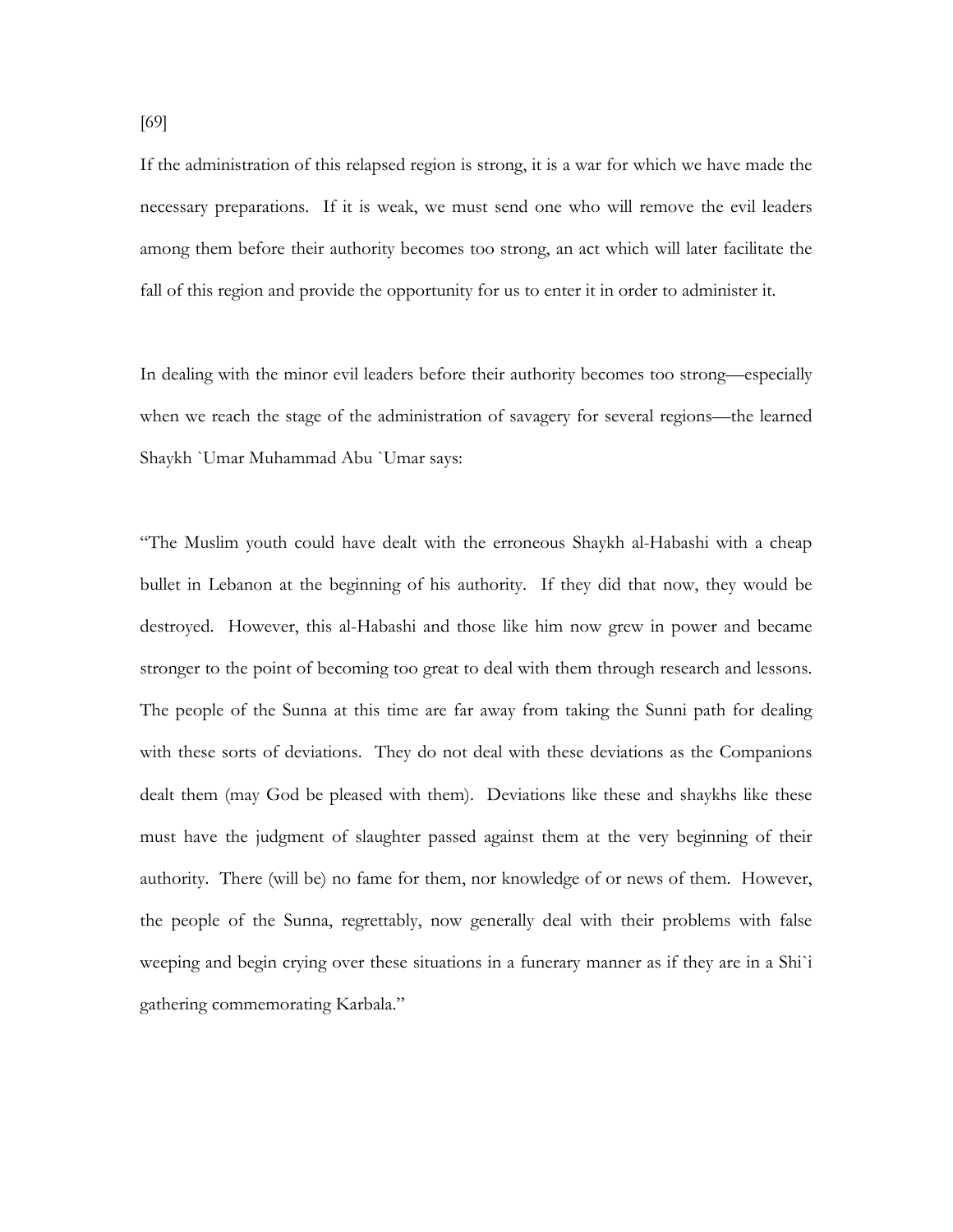Perhaps this paragraph—even though it does not enter into the heart of the subject of the al-Ahbash [i.e. the followers of al-Habashi], it must be dealt with, even if it is in passing reveals to us the depth of the flaw in the organizations, parties, and groups which are affiliated with the people of the Sunna. If we take Gamal `Abd al-Nasir and the Muslim Brethren as an example, we see a glaring instance of what we are saying. What did `Abd al-Nasir need (to do) in order for judgment be passed against him and his authority terminated when he was first gaining power? The answer: nothing.

What if we ask about `Ali `Abd Allah Salih al-Hakim al-Yamani now and the ability of the Islamic movement to pass judgment against him for supporting the vote for the constitution? If the judgment (of slaughter) had been passed against him, no one would have cried for him and no one would have mentioned him. And now he has grown powerful and in the coming days he will make the Islamic movement in Yemen the appetizers for his meal. There are many, many examples of this and these examples show that the people of the Sunna are afraid of blood and that they are wary of shedding it, out of fear and anxiety, under the pretext of (protecting) the general welfare (of society). However, after a time they pay a price that is far more expensive than what they were wary of and feared. God was pleased with Abu Bakr the Friend when he called upon the Companions to kill the apostates and uproot them before they increased their power and readied themselves.

Let us know that the unbelievers are those who these days are carrying out this predestined Sunna [al-sunna al-qadariyya] since they deal with the leaders of their enemies by killing and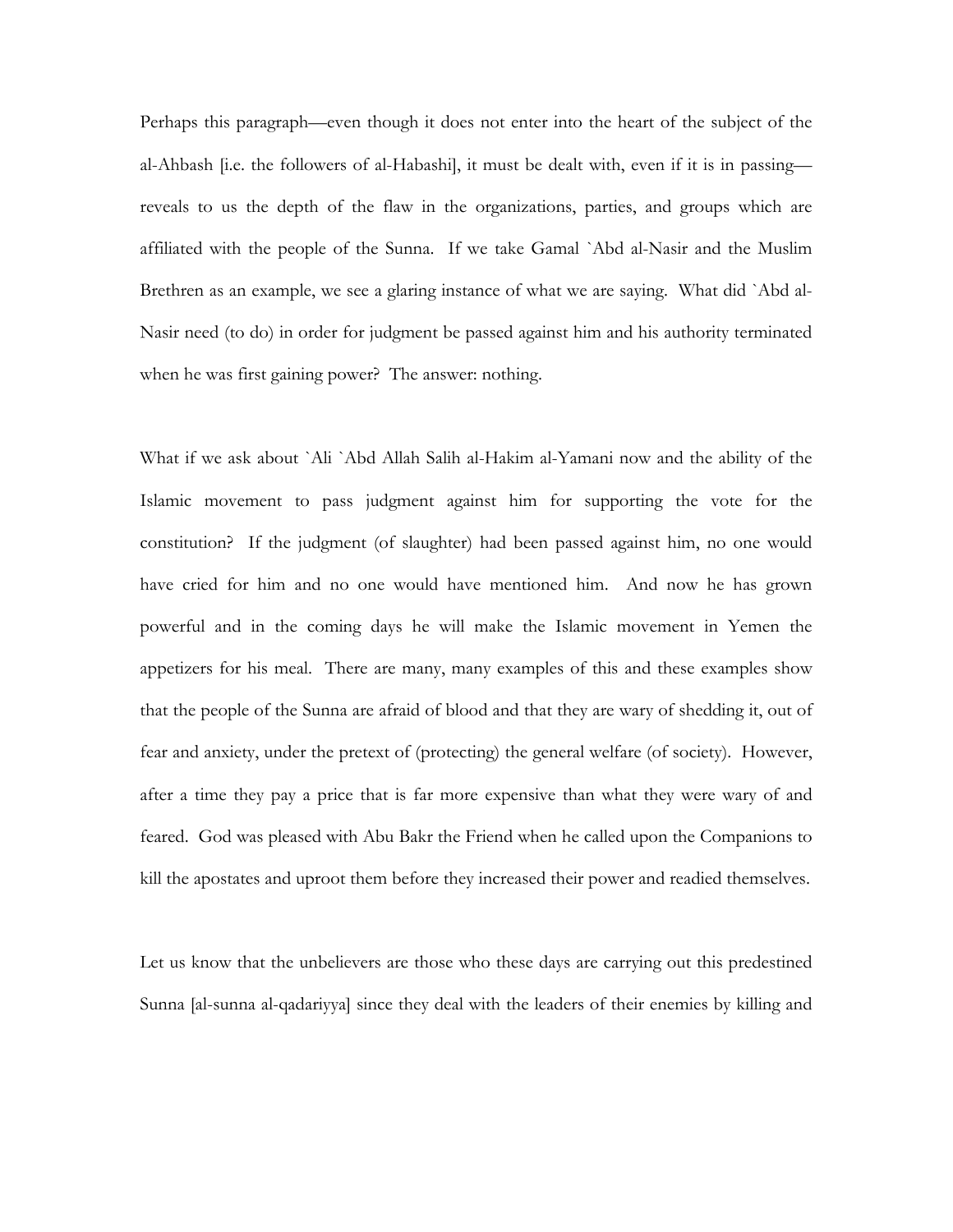annihilating (them). They know the principle of "Graves for the leaders and the plebes forget."<sup>20</sup> [I.e. kill the leaders and they will cease to have any influence over their followers.]

We also want to point out that sometimes—we seek refuge from this for us and for others—a relapse<sup>21</sup> might happen in the core of the fighting groups. We should not be surprised or amazed at that. The defense against that is for each group to work to come together and show the right way. (The group) should not be severe in things in which it is permissible to be lenient or tolerate something which should be forcefully controlled. Its trust should always be in its Lord and it should not be deceived by [or "become arrogant on account of  $\gamma$  results or the power of a method or a multiplicity of followers and helpers. There is no correct or powerful method save (that which is taken from) the recited Book [the Qur'an] and the Sunna. Followers and helpers will not be multiplied if God does not unite the hearts. There is no help save from God and if God wills, (the group) will receive no help.

[70]

(blank page)

[71]

(6) The Problem of Excessive Zeal and the Problems that Accompany It, Such As Rushing Operations, Stupidity, or Heresy

<span id="page-160-0"></span> <sup>20</sup> From the section on the al-Ahbash in the book *An Examination of Disparaging and Declaring Trustworthy* [an area of knowledge concerned with determining the reliability of hadith transmitters]. There you will find several examples.

<span id="page-160-1"></span><sup>&</sup>lt;sup>21</sup> A relapse in this instance, whether in the form apostasy or in the form of heresy, reaches such a degree that it requires fighting the heretical group.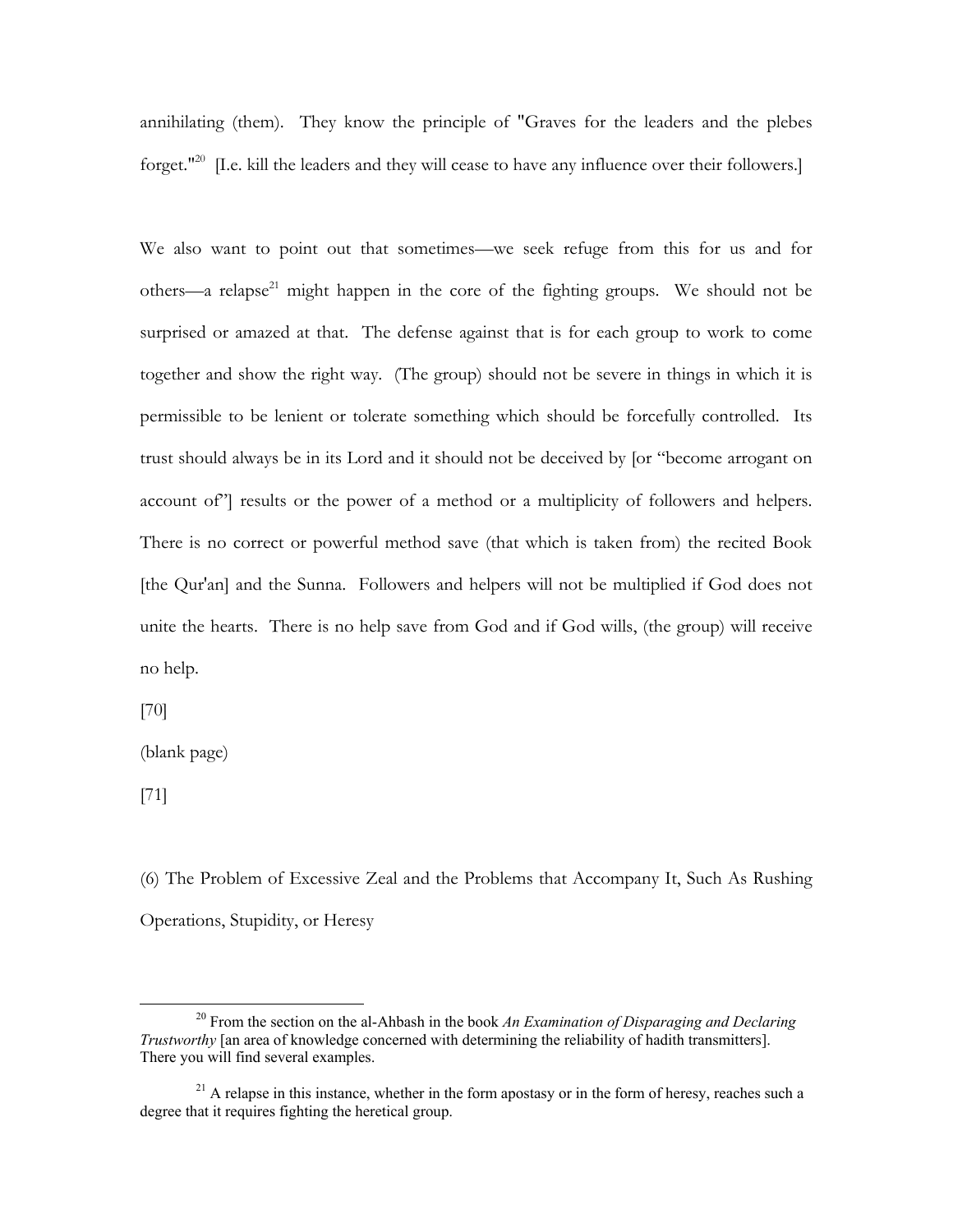Rushing operations: As for rushing, the prescription for it is understanding and sitting with the youth and clarifying the general policy for action and the importance of biding one's time in some of the stages of the battle in order to drain the enemy, for example, and similar explanations. We will show them that this matter will only be mastered by one who is as ponderous as the mountains, who does not easily give in to the provocation of the enemy. Of course, the believer should not be cold emotionally and he should be angry for the sake of God and act to repulse the forbidden things with everything in his power. However, he should know when and how to act so that he can obtain what he desires. Likewise, we should show (the youth) the importance of listening and obedience, especially regarding matters the underlying wisdom of which we cannot disclose on account of its secrecy. (We should also show the importance of) focusing on the many places in the prophetic biography regarding that. We do not do this out of a lack of energy, weakness, or shying away; otherwise we would not have declared a jihad in the first place. We are working to bring (people) together and to guide them as much as we can and to preserve the ember of enthusiasm by engaging in battles which achieve vexation at the (right) time and place. Our viewpoint is not the viewpoint of those who sit and do not fight. Likewise, it is possible to unload the cargo of excess enthusiasm which these people have for the benefit of the actions. (We should also) show the importance and seriousness of any action as being part of a more general action and (emphasize) the importance of mastering it, even though it may seem small in size and unimportant. This is because the desire for large actions, especially battle, overcomes the minds of some of those enthusiastic people. That is a good quality which usually indicates high aspiration. However, one of its harmful effects is that it moves them to scorn actions that are not large, a fact which may make them listless or make them undertake those (smaller) actions without mastering them.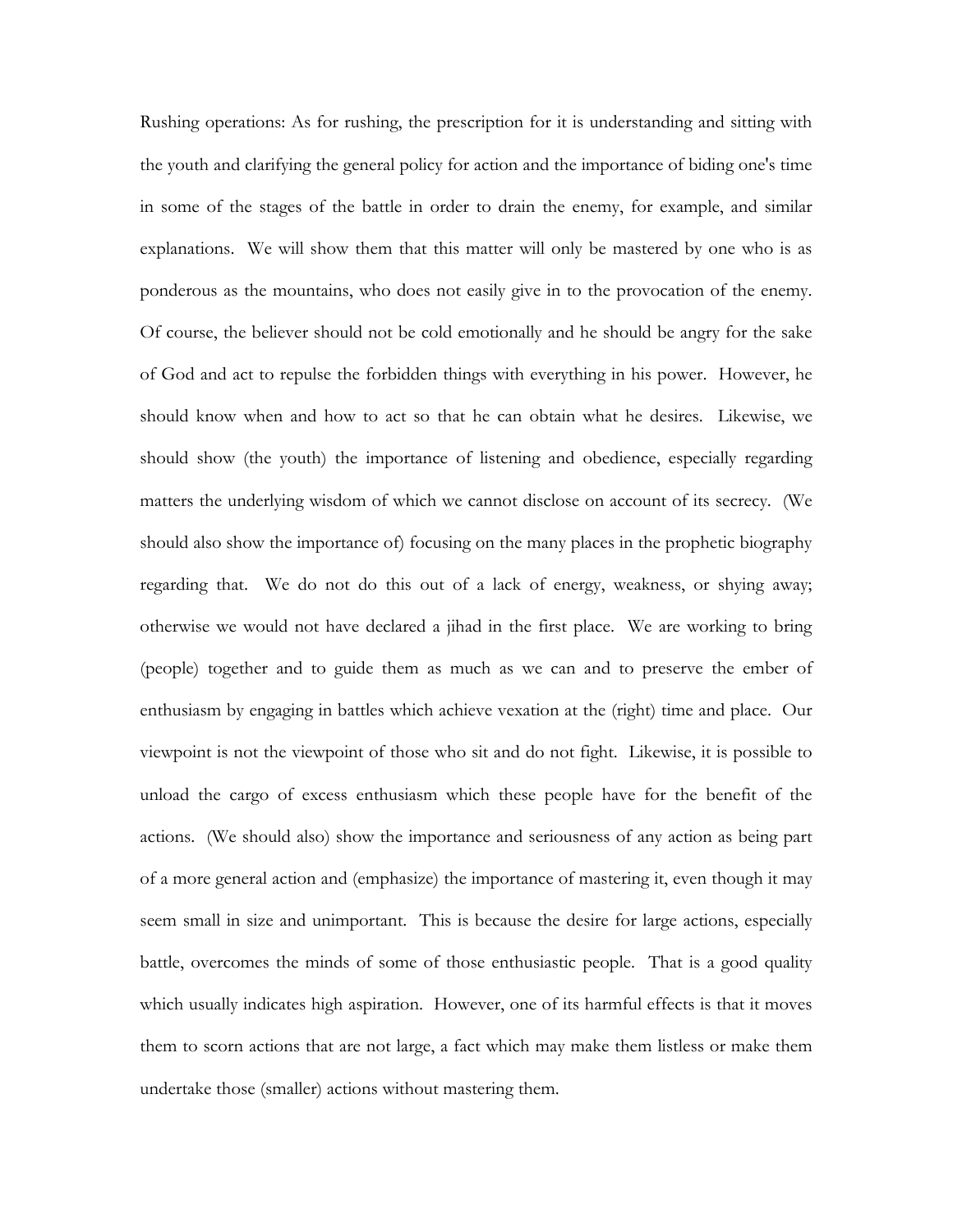In addition to all of the preceding, the more we are able to choose the leaders of the action in such wise that they are the object of the trust of the members (of the organization), the more seldom there will be those who overstep their authority through a hasty act and so forth.

As for heresy: Its basic remedy is knowledge and the more the intellectual level is raised for the youth, the more limited this problem will be, or, at the very least, the presence of a steadfast, intellectual cadre in each region defeats this problem at its inception.

As for one who insists on the method of haste or is inclined towards heretical subjects, it is necessary to remove him from the ranks without cutting the bonds of allegiance. He must be dealt with in a manner that is commensurate with the nature of his heresy and his capacity and commensurate with what he may do. He must be prevented from causing harm to the group by means of what sharia politics prescribes for something like that.

Stupidity: As for the zealous person who does stupid things and it is known through discernment or evidence that treating him is not possible, he must be completely cut off from the ranks, especially in the stage of "the power of vexation and exhaustion" because he may cause a disaster not only for the group that knows him, but also for (other) groups and there may be infinite problems that arise because of him. Everyone who has dealt with these sorts of people has experience in this. Among these experiences is that some of the major stories which the newspapers and the media agencies recount are, in reality, about one of those stupid people who has conceived of a plan for a large operation—as far as he is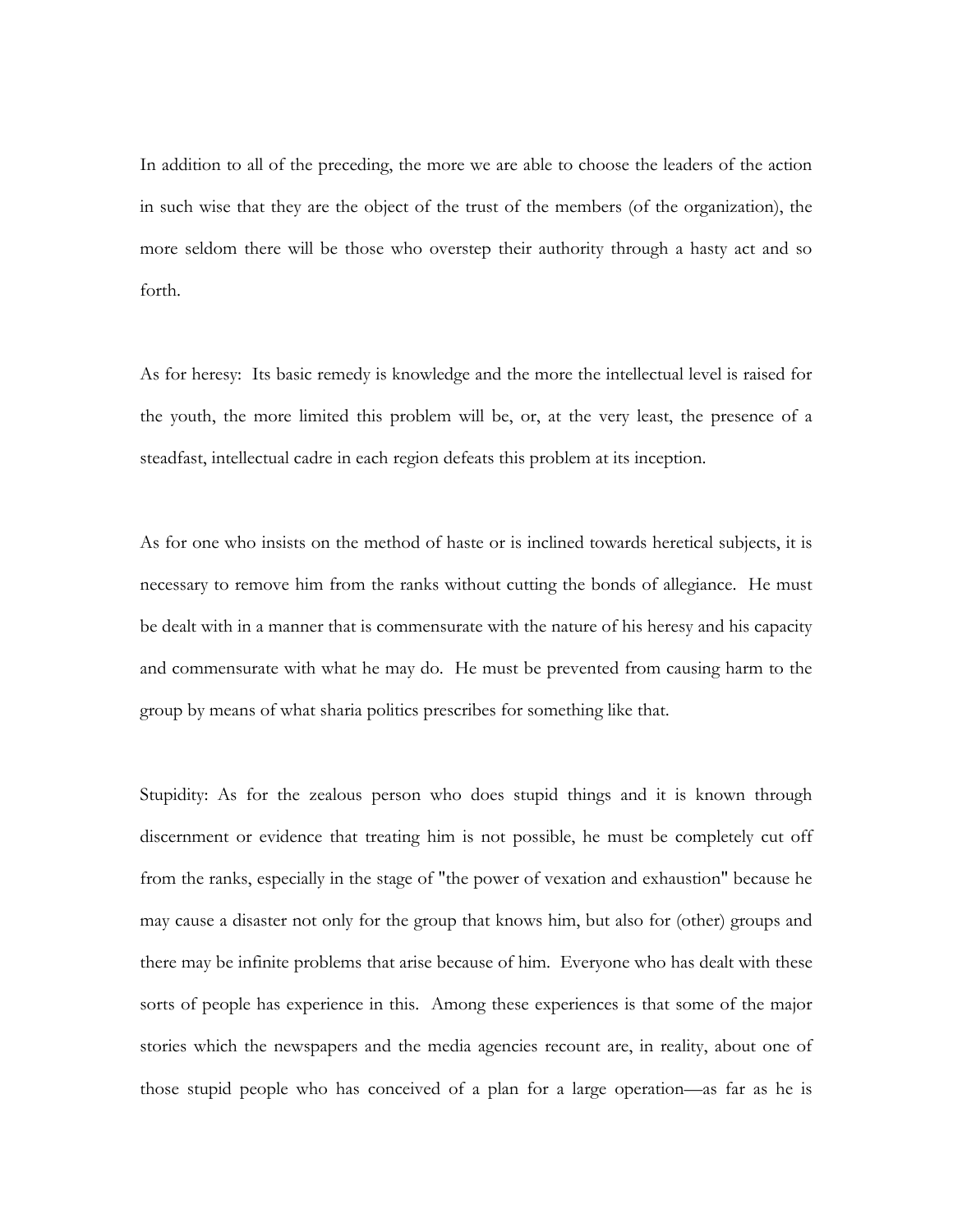capable, but it is frequently never suitable for executionqand has written it down on paper and put it inside his desk! Because he originally talked too much and had too many connections, investigators come to his home in order to search it and stumble upon the page on which the dangerous plan was written! They snatched it up and begin investigating him and he begins—under pressure—to mention names (which sometimes are not connected to each other) of those who have no connection to the jihad; rather, sometimes they are ordinary people. However, on account of his numerous connections and the trust that some have placed in him because of his enthusiasm, he also knows some of the members of several jihadi groups and he fingers them. The affair grows to include jihadi groups between which there is no connection (and there are) new accusations and stories. A story is woven from that nonexistent thing. Frequently, the investigators learn

#### [72]

that this affair is fabricated; nevertheless, dozens have to stand trial and the media agencies print their fanciful stories. Of course, long prison sentences are issued for one who has a connection with the jihad and pronouncements of innocence are reserved for the ordinary people and those who are committed (to the cause), who do not have any connection with the jihad, after they have finished the sentence—sometimes more than one year—in prison. The entire affair and the sentences are agreed upon by the investigators and the state security courts. There are no sentences of innocence passed unless the dogs want to show the people that they are just. Sometimes, some of those ordinary people who have no connection with the jihad or those who are committed (to the cause) receive a prison sentence mistakenly or on account of the investigators' malicious intent. All of that results from the dream which that idiot dreams and who frequently receives a light sentence or is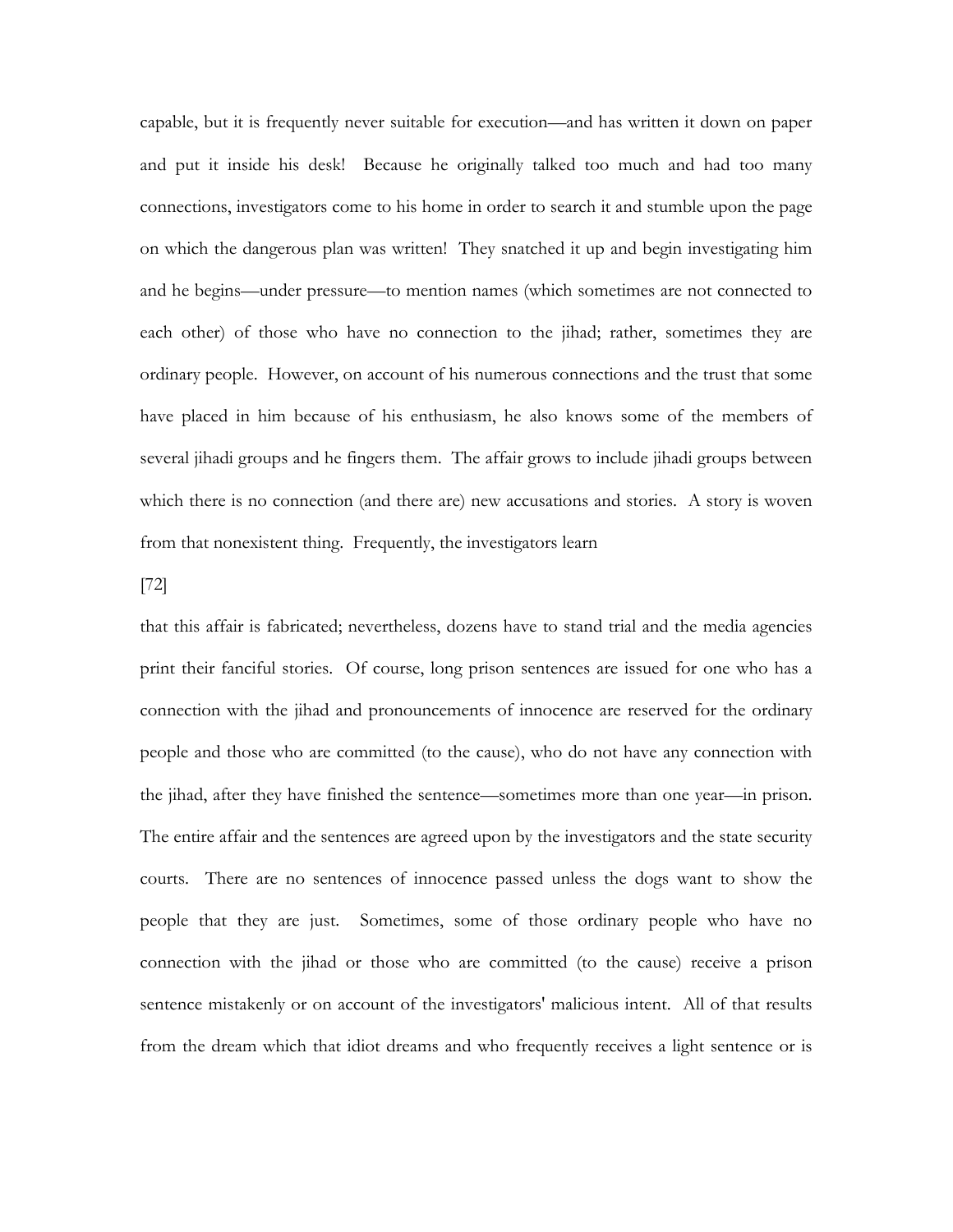declared innocent. He is a good trap for those on the outside without intending to be naturally, we do not desire prison for him or for others.

In another circumstance, one of them is asked to read papers and specific letters then burn them. However, he did not burn them and he hid them well. When his home was searched during the investigators' random searches, the papers are found and not just one; this time, many important and real affairs are exposed. When it is said to him—in prison—why didn't you burden the papers? He says, my soul could not make me comply with burning papers in the handwriting of the shaykhs and the leaders!

The meaning (of all of this): Idiots—especially those who cannot be dealt with—must be removed from the ranks in the stage of "the power of vexation and exhaustion" in particular. Always call to mind, my noble brother, these verses of poetry. Applying them is better than merely listening to them as a song sung by the brothers around you behind the prison walls:

Do not associate with an idiot, the dunce's cap.

An enemy of unsound mind, an ignorant person is no friend.

He does not keep secrets or cover his nudity.

He might swagger and reveal someone who hides.

He might pause and think, desiring to do good, but he does harm.

Like a circus bear, he acts in order for someone to befriend him.

Storytellers relate...

(to the end of the verses)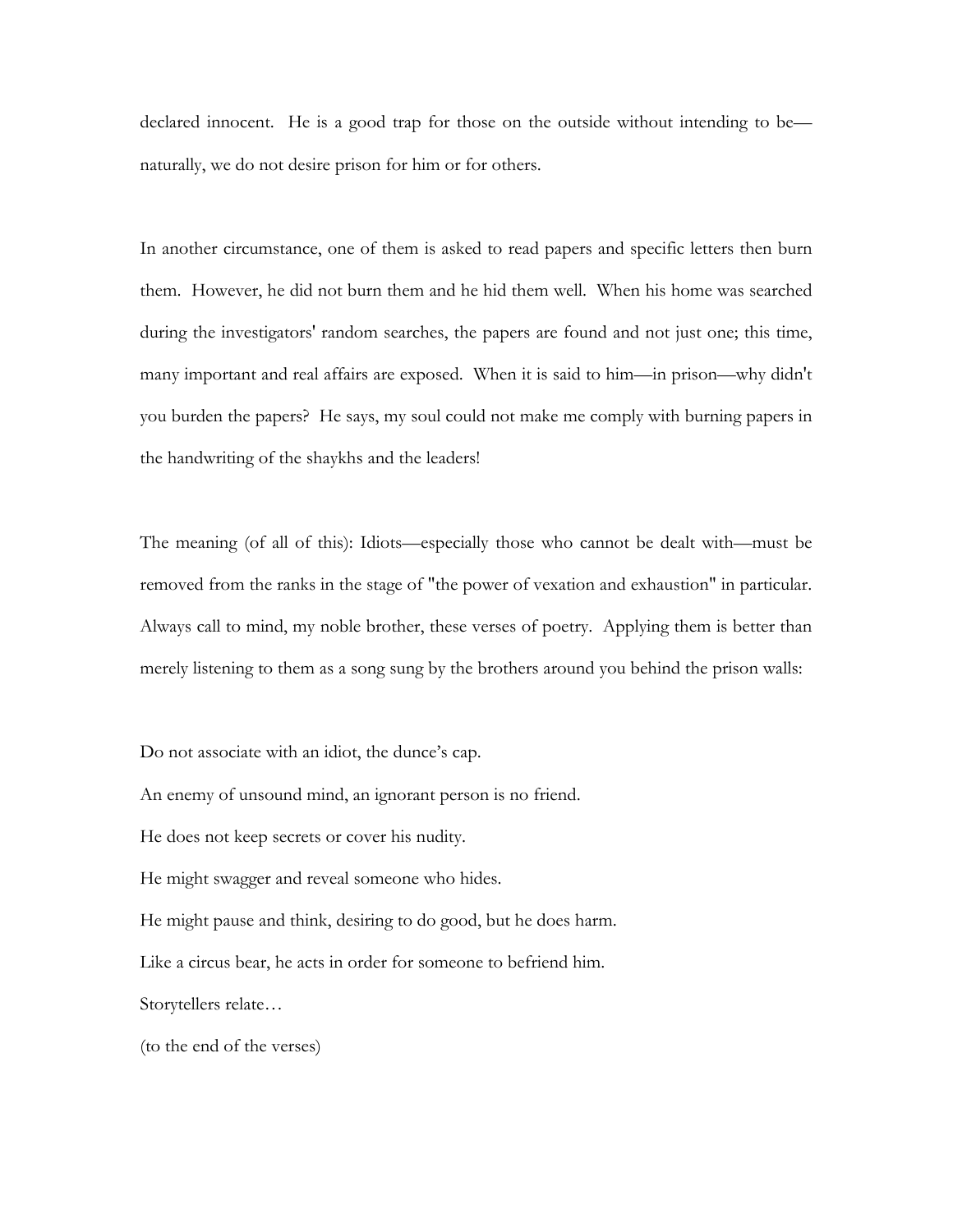This is a reference to stupidity in the stage of "the power of vexation and exhaustion". As for the stage of the management of savagery, it is possible to repair the damage of stupidity by emptying the cargo of enthusiasm which the idiot has in many activities in which his participation is not harmful to the men of the administration or the people in the region of the administration. However, one must be wary of his attempts to know more or participate in actions that he should have nothing to do with.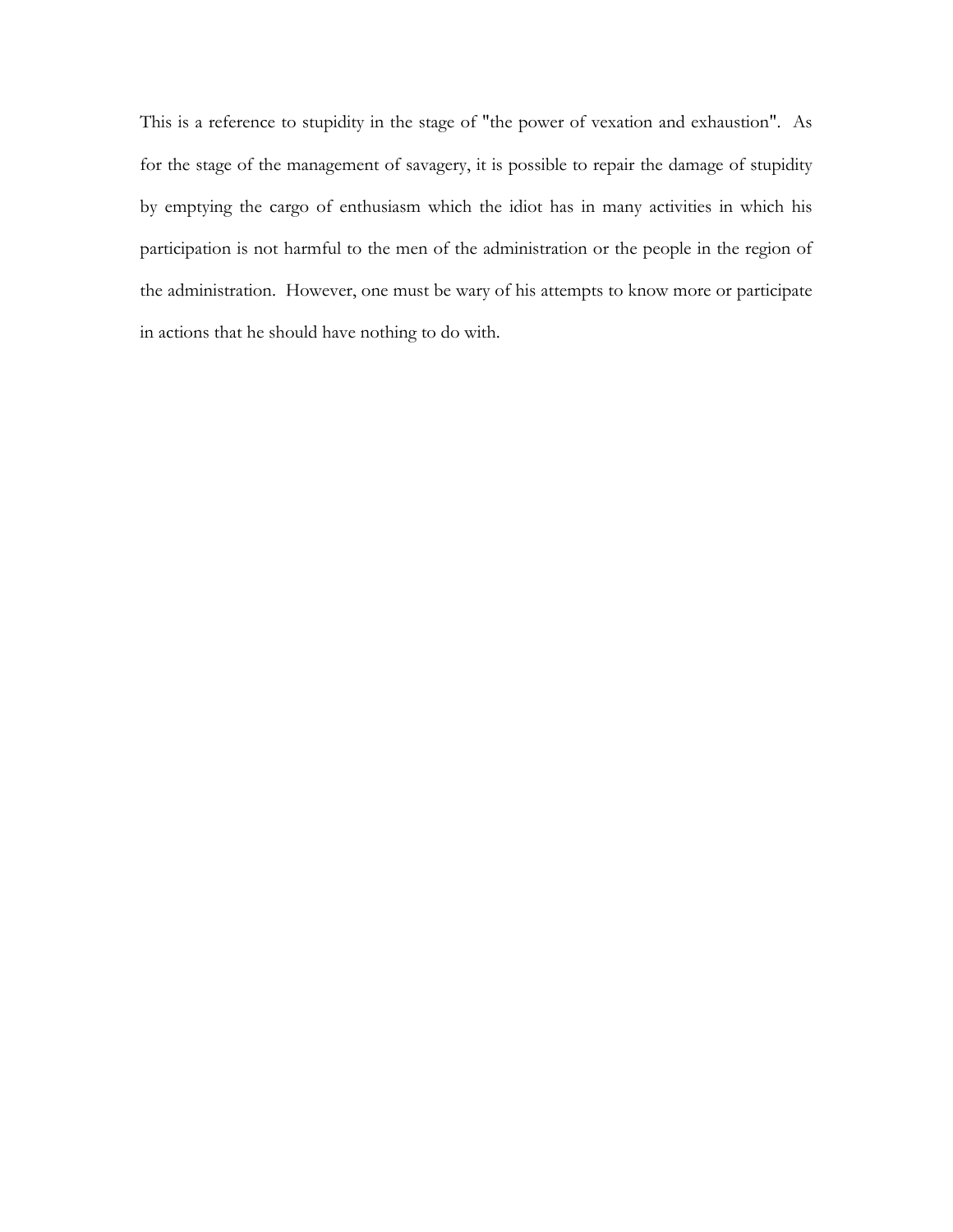# Fifth Topic

### Conclusion

Are There Other Solutions That Are Easier Than This Solution?

Some may ask if there are other solutions that are easier than this difficult solution and which spill less blood. Some may also express doubts about this solution and in this important conclusion we will discuss that.

First of all, I want to make an important observation, which is that merely thinking about any corrupt path or baseless doubt is sufficient to expose its corruption without the need for proof, unless the principle is derived from sharia proof.

Some put forward peaceful solutions—such as elections and being limited to peaceful proselytizing—and most people rationally put forward solutions which utilize force by means of a quick, sudden strike that ends everything in a short amount of time without shedding a lot of blood. That strike is carried out in two ways in accordance with the methodology of the one who undertakes it and his mode of thinking. Some advocate a quick strike by means of a military revolt. Others advocate a strike that is undertaken after secret preparations that none know of (in reality, it is not preparation because something which no one knows of is nothing). Some advocate a rapid strike that is (preceded by a period of) long peaceful education which is undertaken beneath the eyes of the Taghuts, in

### [73]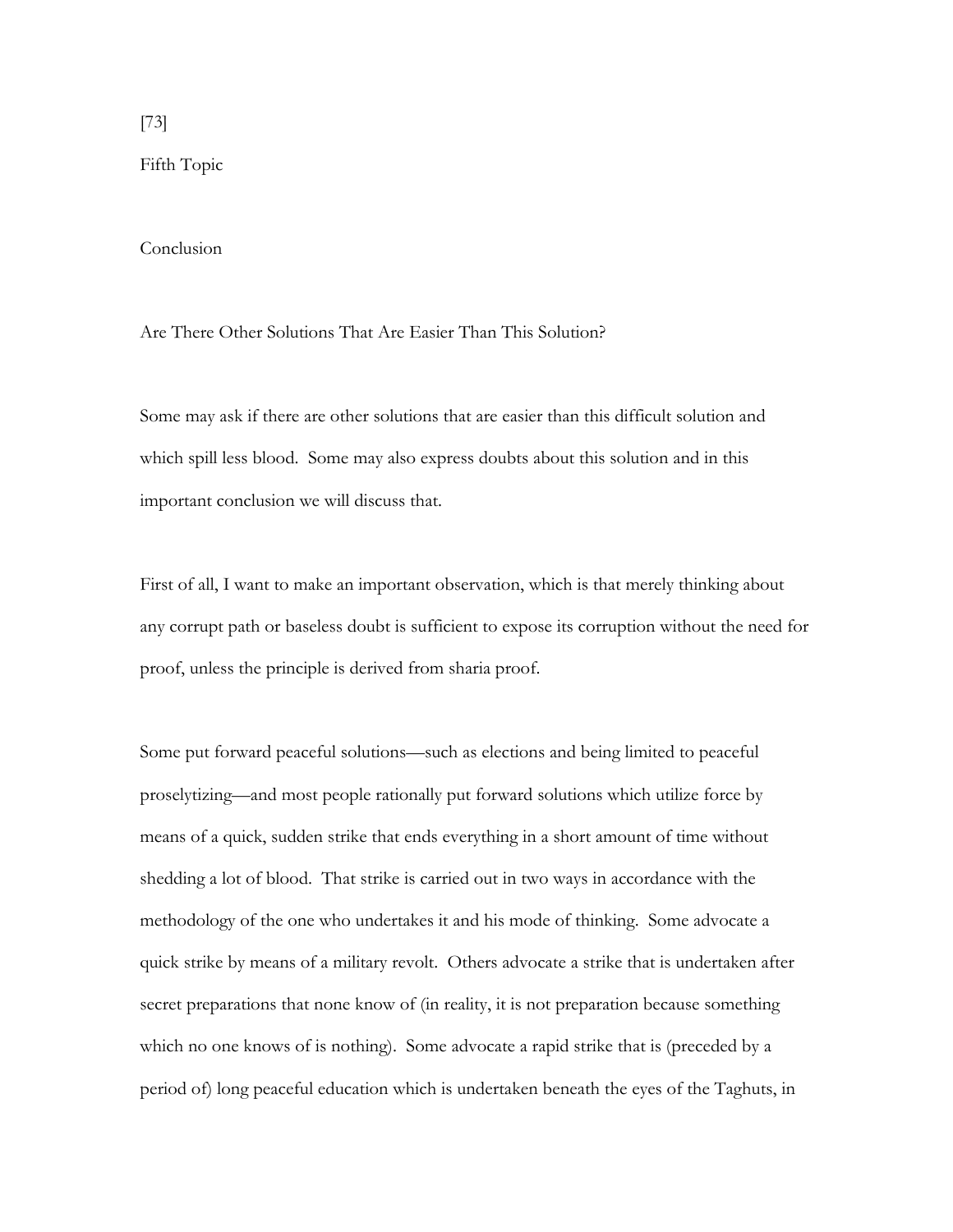which political, Islamic, economic, sharia, and technical institutions are established, and so forth. After that, the rapid strike will be carried out through these institutions. Some of the foolish people say that our sons will carry out the strike and not us. I have no idea how the sons will fight while their fathers are in this condition! The meaning (of all of this) [what follows is quote from `Umar Mahmud Abu `Umar]: "First, we must know that the massive, enormous victory is a combination of a series of smaller victories. There cannot be anything that happens in the field of victory and defeat which will suddenly produce a victor or defeated person, because the unprecedented upturn only exists in the minds of our shaykhs and our leaders. They cherish, in everything that they say and plan, (the hope of) a single strike for which a single preparation may be made, far from the eyes of the adversaries and by this sudden strike we will destroy the adversaries and avoid much of the blood which is spilled and the spirits which perish. Our shaykhs drone on about this idea frequently, using it as a pretext to gradually move away from the conflict under the slogans of education and preparation. This idea has found an echo and acceptance in the souls because it is very beautiful and very thrilling and very rosy. In addition to that, it is very, very cheery. As for it being beautiful and rosy, how can it not be so when it offers to the Islamists victory, power, and sovereignty like a rose? How can it not be rosy when it comes from the illusions of dreamers? When the dream in one's mind differs with reality, one does not enter into debate with rational and intelligent people.

We dream of a very exalted arrangement for "the power establishing an Islamic state" without passing through "the power of vexation", which is the stage described in the verses "if you are suffering, they are also suffering as you are suffering" (Qur'an 4:104) and "they fight in the way of God; they kill, and are killed" (Qur'an 4:111). This is not possible. It is a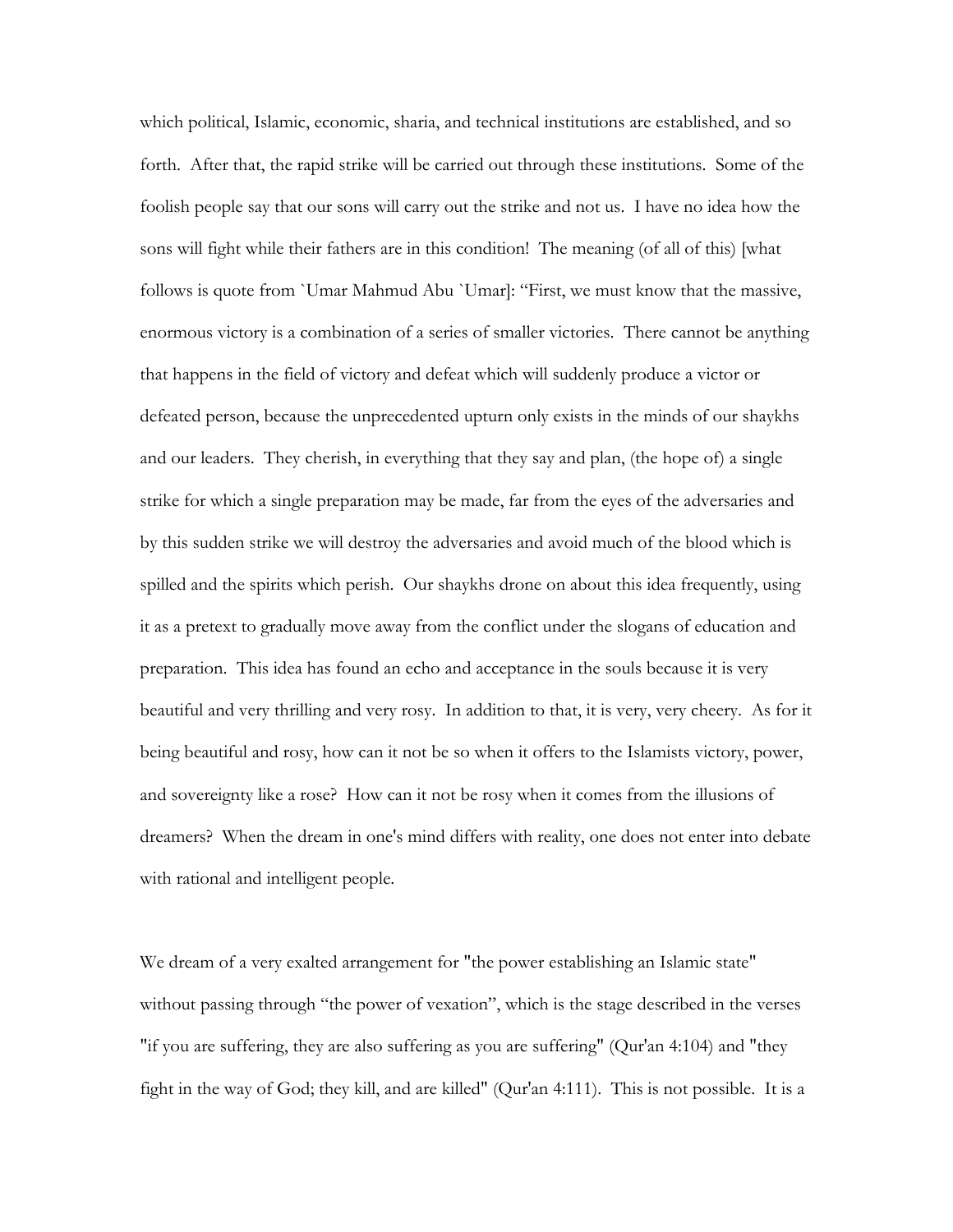deviation and there is no doubt that it is crooked jurisprudence and corrupt laws. This jurisprudence which we hear from our shaykhs that permits political diversity and negotiating with those in authority and does not permit offensive jihad and permits appointing infidels to political, military, and judicial positions in the Islamic state only comes about on account of this corrupt dream, and this dream results from indigestion, the underlying reason for which is the mixing of ideas that are not of the same kind. The explanation of this is that our world, on account of the factors of the Satanic structure in it, has been filled with evil in all of its dimensions and the Islamic hope has been thwarted. When a shaykh comes along to remedy this situation by means of (Islamic) legal rules, this remedy—and under the circumstances of this situation—will make it move away from many of the "hardnesses of the salaf" (as they have been named)

[74]

 $\overline{a}$ 

and towards the "softnesses of the descendents" (their moderation is just as the name implies). That is because the establishment of an Islamic state has occurred without properly preparing the foundation for it. This preparation only occurs through the "power of vexation."[22](#page-168-0) 

(We agree with this) while appreciating that is difficult, in various stages, to predict and determine the results of the movement of radical change which we intend and its Sunna path which we clarify because it is a movement in which all of the elements of existence take part. It is "one of the most complicated things a human will face in his life and it is one of the most difficult and most abstruse things that happens to human beings in the course of their

<span id="page-168-0"></span><sup>&</sup>lt;sup>22</sup> "Articles Between Two Methods" by Shaykh `Umar Mahmud Abu `Umar (may God release him from his captivity).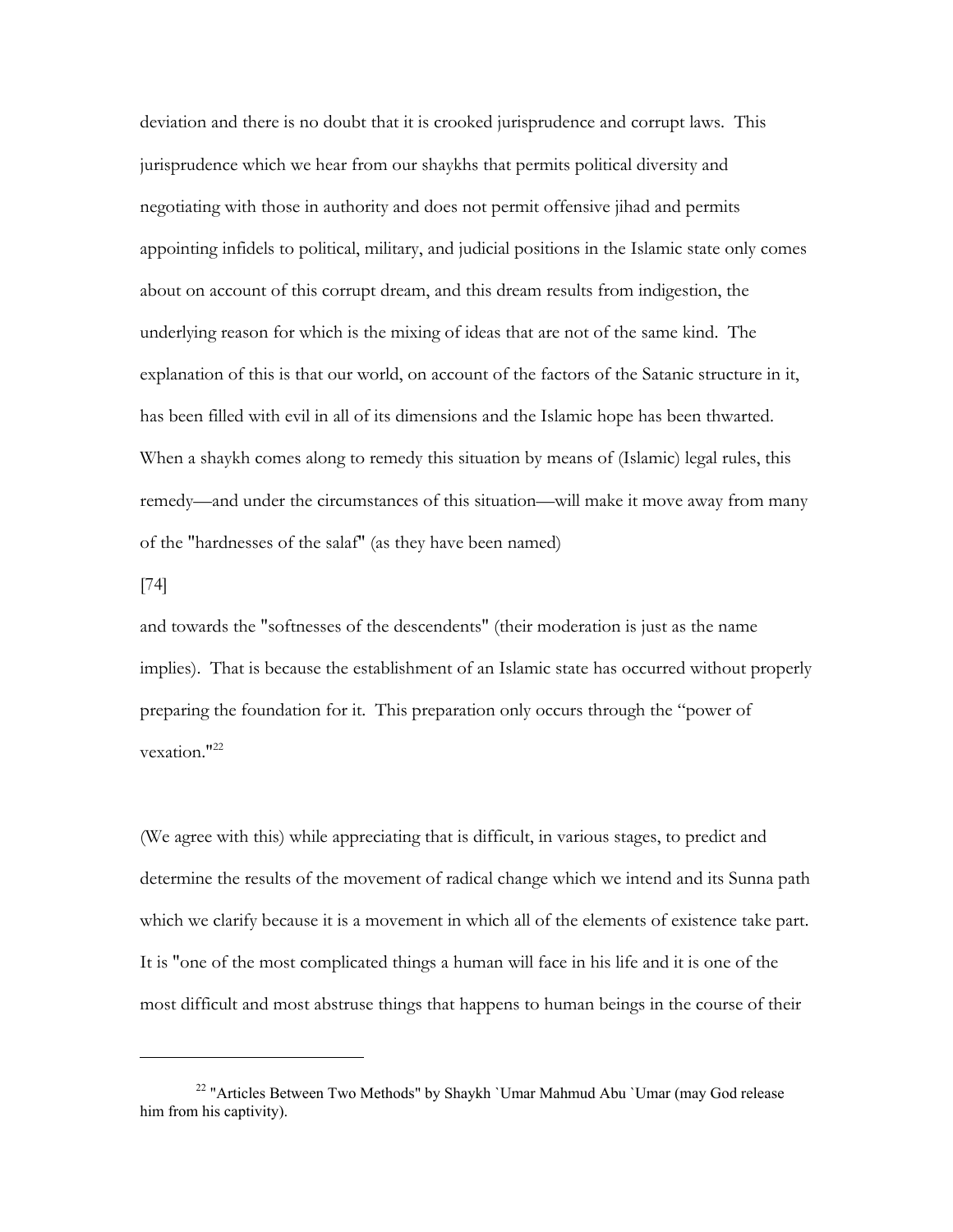lives. Thus, the movement of change is a movement with which life is completely mixed. They intersect from the very beginning, such that it appears to man that he is in a whirlpool of waves, unable to distinguish or differentiate between them. It is truly like that. The colors of the spectrum are interlocking, although they are dissimilar." Thus, how can our limited minds perceive everything and know the results of the stages with certainty? "And the Muslim does not know the unseen world, but if one of us was enabled to live and to see the final fruits which fall to the recipients of divine grace, he would perceive that every movement undertaken by the people of tawhid and jihad is a brick in the final edifice: 'Had I knowledge of the Unseen I would have acquired much good, and evil would not have touched me. $m^{23}$  (Qur'an 7:188) What is only incumbent on us is to adhere to the sharia commandments, understanding the circumstances that occasioned them as much as possible and awaiting (the fulfillment of) God's promise of victory and the establishment of an Islamic state so long as we remain firm and make no changes.

Someone may say, "We will apply your previous method to the solution set forth in the study and we will turn the matter against you", meaning that the failure of this solution is known by merely thinking about it. I say that, first, I averred that it is enough to conceive of other solutions in the mind—as we will detail further—in order for reason to discern their corruption, unless they also actually contradict the sharia commands in many of their details. On the other hand, no one is capable of bringing forth a sharia proof—deserving of thought and hesitation—to invalidate the ideal jihadi solution, especially since we are not saying that it is one of several solutions, but rather that it is a sharia obligation. Second, the historical

 $\overline{a}$ 

<span id="page-169-0"></span><sup>&</sup>lt;sup>23</sup> "Articles Between Two Methods" by Shaykh `Umar Mahmud Abu `Umar (may God release him from his captivity).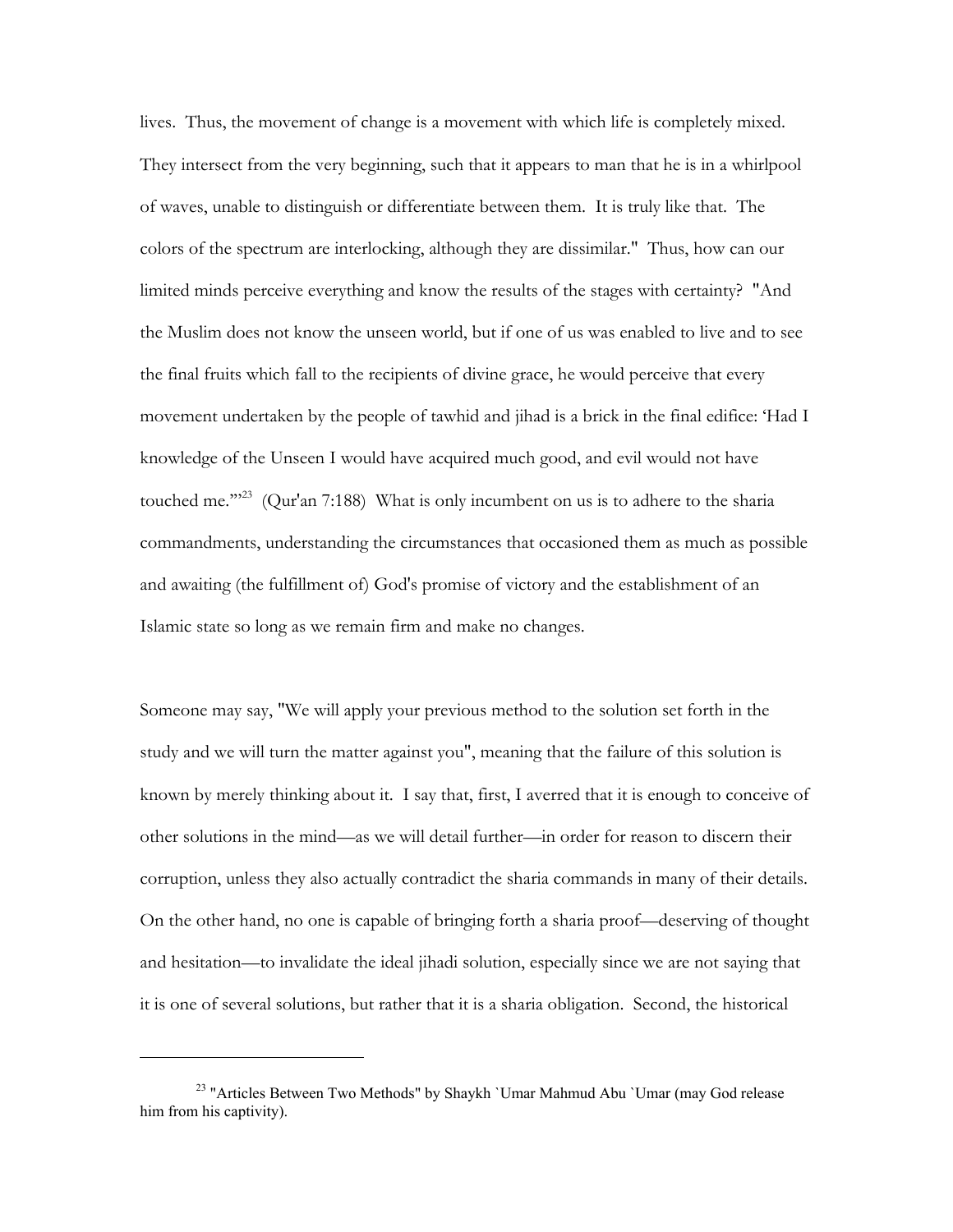and contemporary experience of Muslims and non-Muslims—that is because the word "state" is a universal expression and all of the states, even those that are democratic, are established after oceans of blood—proves that we need this solution which we have set forth. Each stage of this solution gives way to others in accordance with similar historical, and even modern, situations. This is not an elementary mental deduction. Any failure in a previous situation is attributable to a shortcoming in understanding the universal and sharia causes [or "methods"], a fact which leads to the underdevelopment of this situation. The matter is not attributable to a shortcoming in the solution itself, which is also a sharia obligation, as we said.

Most of the Islamic movements reject that solution because it is difficult and only a few are able to take the decision to follow it in the beginning. They do not acknowledge that and they offer as a pretext proofs which God has not legitimated or they raise up deceptive slogans. It behooves these movements to not combine a lie and a defeat. If they were honest with themselves, they would say: "The road is long and the thorns are many and our legs are unable to bear the embers." Thus, a crisis of candor is truly upon us, regrettably.

I found an article by a specialist in political studies—who shifted toward the side of the peaceful current during the fitna of the 90s in Egypt—in which he censured the movements of jihad for their call to militarize the Islamic movement because the Islamic movement, in his opinion, was entirely a missionary movement. I said: What did the Messenger (peace and blessings be upon him) do with his Companions? By my father and mother, did he not militarize them? Who is more learned than him in sharia and universal law? Why should it not be so since God (praise and exalted is He) commended him as follows in a hadith qudsi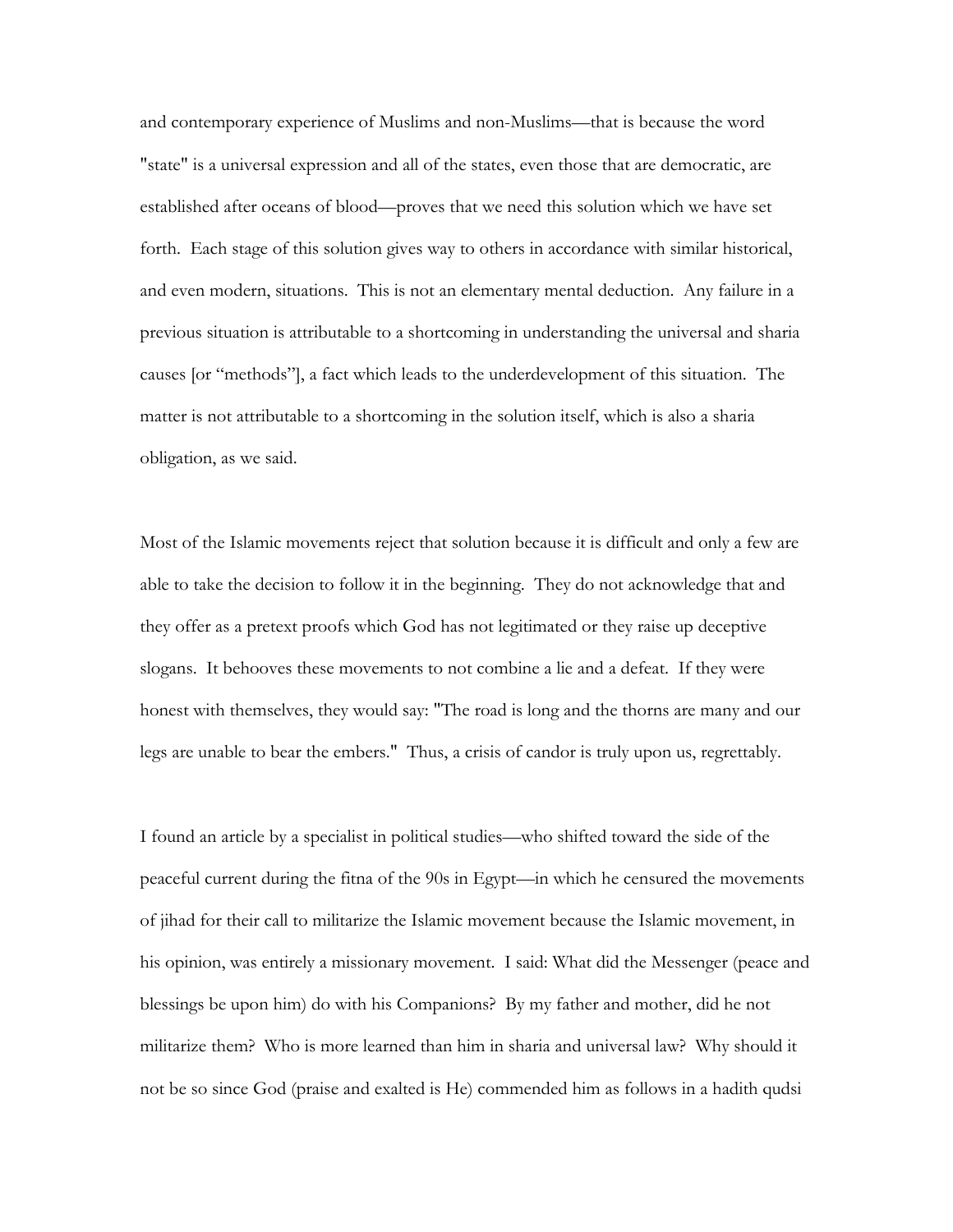[a hadith in which God speaks directly to Muhammad] in Sahih Muslim: "Fight those who disobey you with those who obey you." The missionaries, in the technical sense of the word of today, were known by that name [in the time of Muhammad], such as Mus`ab, Mu`adh, and the Qur'an reciters (may God be pleased with all of them), but most of

#### [75]

the Companions were mujahids; nay, even the missionaries were mujahids and martyrs. Even though most of the Companions were mujahids, we can call them the best of those who call others to God in view of the fact that the offensive jihad (jihad al-talab) is the way to freely and effectively spread the call to all of the peoples behind us and defensive jihad (jihad al-daf`) is the way to liberate missionary call to our people from those infidels or apostates who occupy us or to liberate it from the obfuscation which they undertake in order to make it ineffective. Oh, what a religion! It is the religion that is consistent with universal law, if we only understood it.

The role of missionary activity in the stage of the beginnings is to attract the select few. As for the response of the people, that is after the establishment of an Islamic state and after the triumph of God and victory—if the people listen to the missionaries, the call enters their hearts. Do you not see that when the group of jinn [humanlike creatures mentioned in the Qur'an] who listened to the Qur'an heard it, they not only responded; they also went forth as warners and missionaries. For this reason, the tyrants set up all sorts of distractions in order to distract people from listening so that they will not respond.

Thus, do not be surprised that one of the truthful people among the missionaries used to say: "A female dancer appeared on TV and destroyed everything that had taken me a year to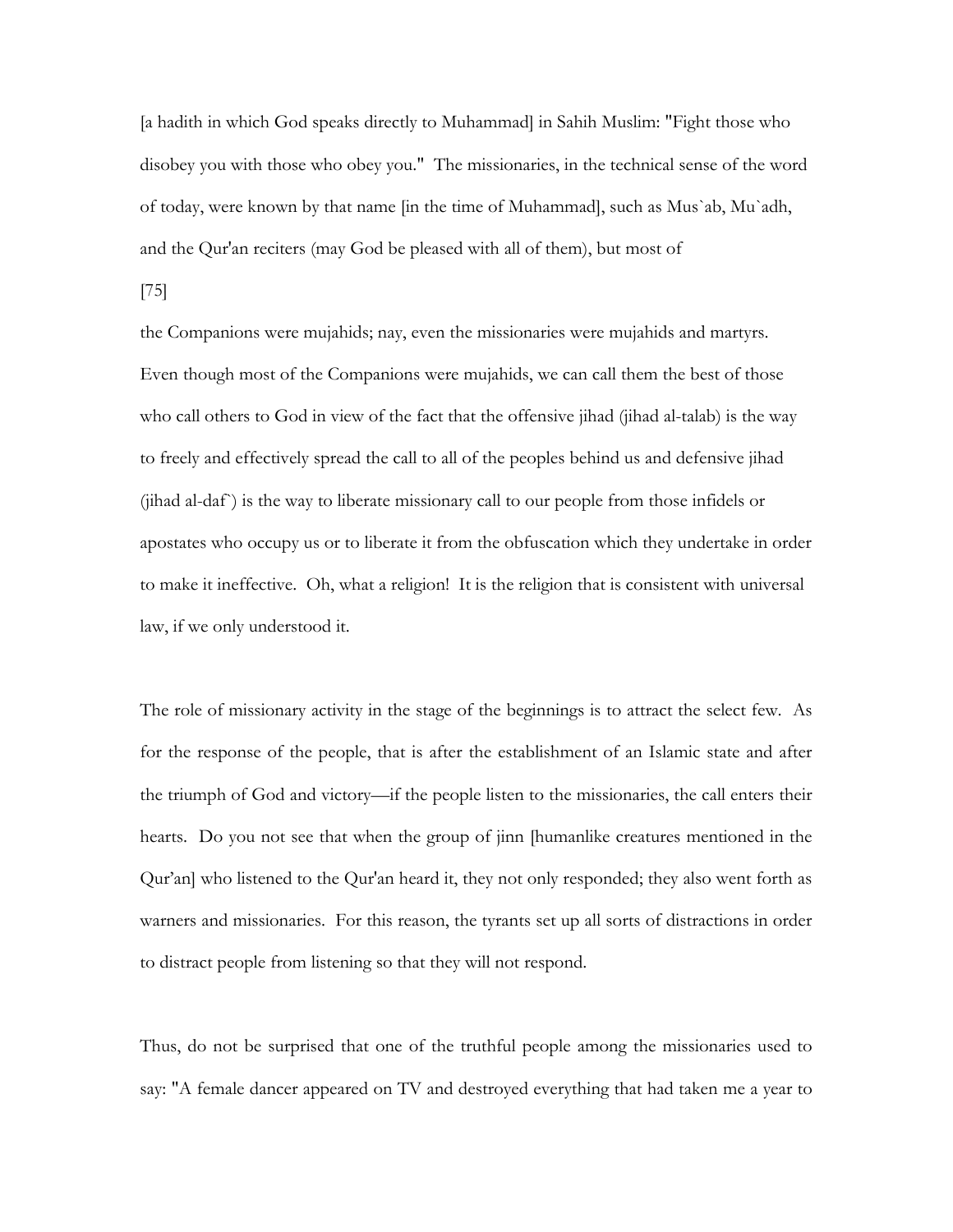build." The perfect religion of God to which no falsehood comes has not commanded us with commands that do not lead to results. For this reason, the sharia commands us to destroy those impediments and diversions first in order to facilitate the response of the people.

The amount of the response to the Truthful and Trustworthy One (peace and blessings be upon him) [i.e. Muhammad] surpasses the amount of response to any person or missionary today. The unbelieving man believed in him by merely gazing upon his face (peace and blessings be upon him), remarking, "This is not the face of a liar." He (peace and blessings be upon him) was aided by the revelation, which assisted him, and guided him, and repelled the words and doubts of the infidels with the most eloquent words that his audience was capable of understanding, since he mastered their language whose meanings they understood. He was fighting (a type of) unbelief whose adherents may have responded quickly with faith (in Muhammad's message) in comparison with some of the minds now. If it was said to a man among them, "Or were they created out of nothing? Or are they the creators?" (Qur'an 52:35) and he looks to his idol made of stone, it was easy to respond (with faith in Muhammad's message). But the people did not respond to the Messenger of God and he did not win over many. However, when he called to them with those few people (who did respond) and the swords left their sheaths, they responded. And what about us, who have neither the Messenger of God (peace and blessings be upon him) with us, nor his companions (may God be pleased with them)? We fight an apostate idea which claims to be Islam and the response to (our message) is almost nonexistent. Or (we are fighting) infidel religions and ideas which claim that Islam sanctions them and that they are the pinnacle of intellectual, progressive development for modern humanity. The enemy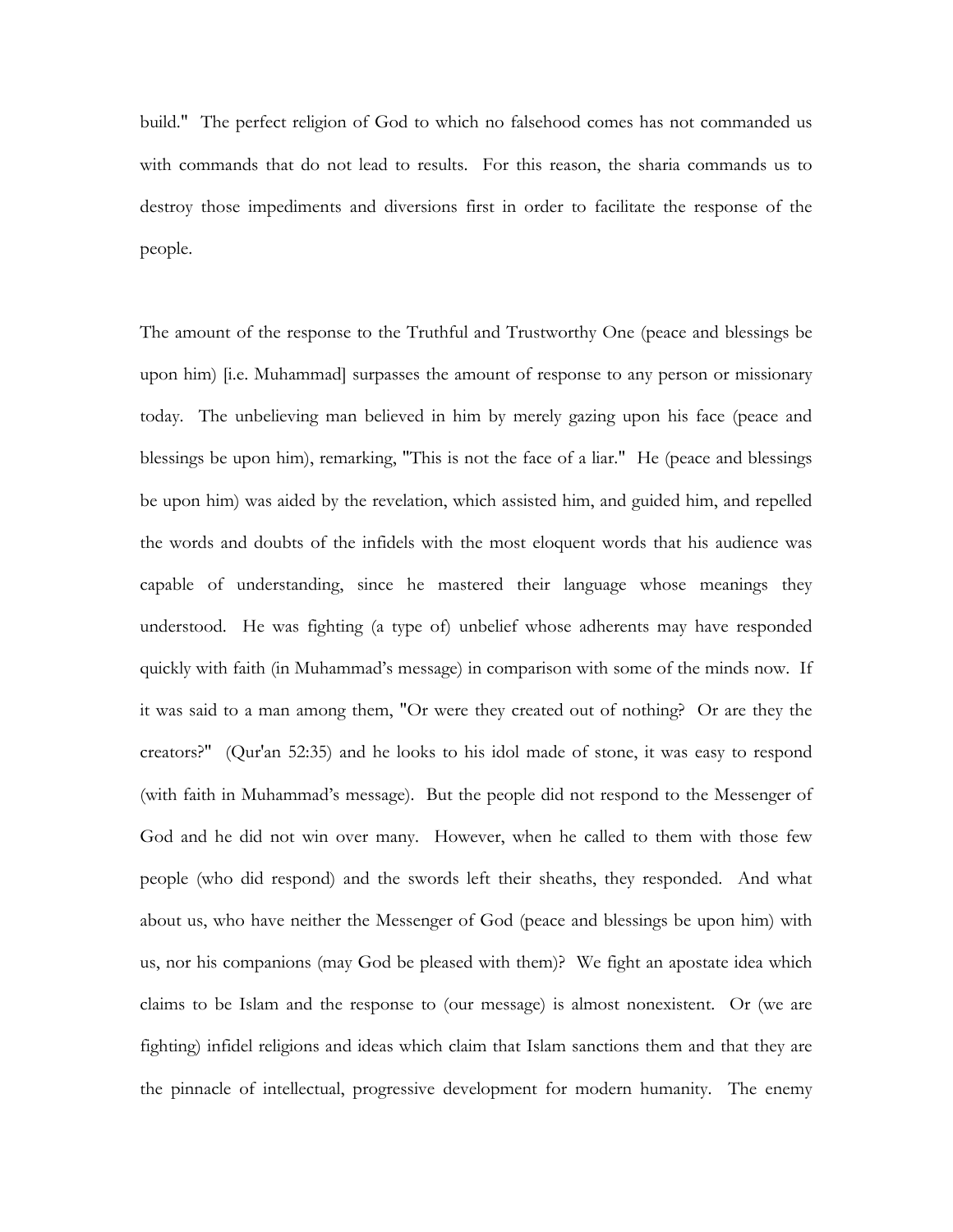places terrible obstacles between us and the people, which creates a barrier between us. This is the method of the infidel assemblage throughout all time, so how can we think that a response (to the call) and the winning over of many or the retention of the few is possible in light of the circumstances.

Those people advocate advancing by means of building institutions under the auspices of the Taghuts. They forget or pretend to forget that the Taghuts exchange information with each other and if they do not permit representatives that are worthless to them (participate) in sham parliaments, how will they permit (the establishment of) institutions, with forces and numbers of youth in them? What is to prevent the Taghut after a period of time from fabricating the story of a plot to overthrow the ruling regime or even to shamelessly flaunt (his wealth), calling it "gathering donations for Palestine and Chechnya"? (What these people advocate) abandons the remaining numbers (of people)—who are worthless without a (guiding) idea and a practical, fighting method—so that the distractions of life may snatch them. Thus, the next generation which comes after them begins again and revolves in the same vicious circle, without any model for jihad (to inspire them) to fight in the jihad, as some dream. And this is if they are bequeathed a generation committed (to the cause) originally!

Therefore, when you listen to those (people) about setting the time for their announcement of the jihad, you hear bizarre things because they plan to begin the battle in a stage which can never exist—according to fate—unless fighting precedes it! If they perceive that, this is proof of (their) evil intention and (their) pleasure in pacifism because they recognize that the day will never come in which they will fight in the jihad.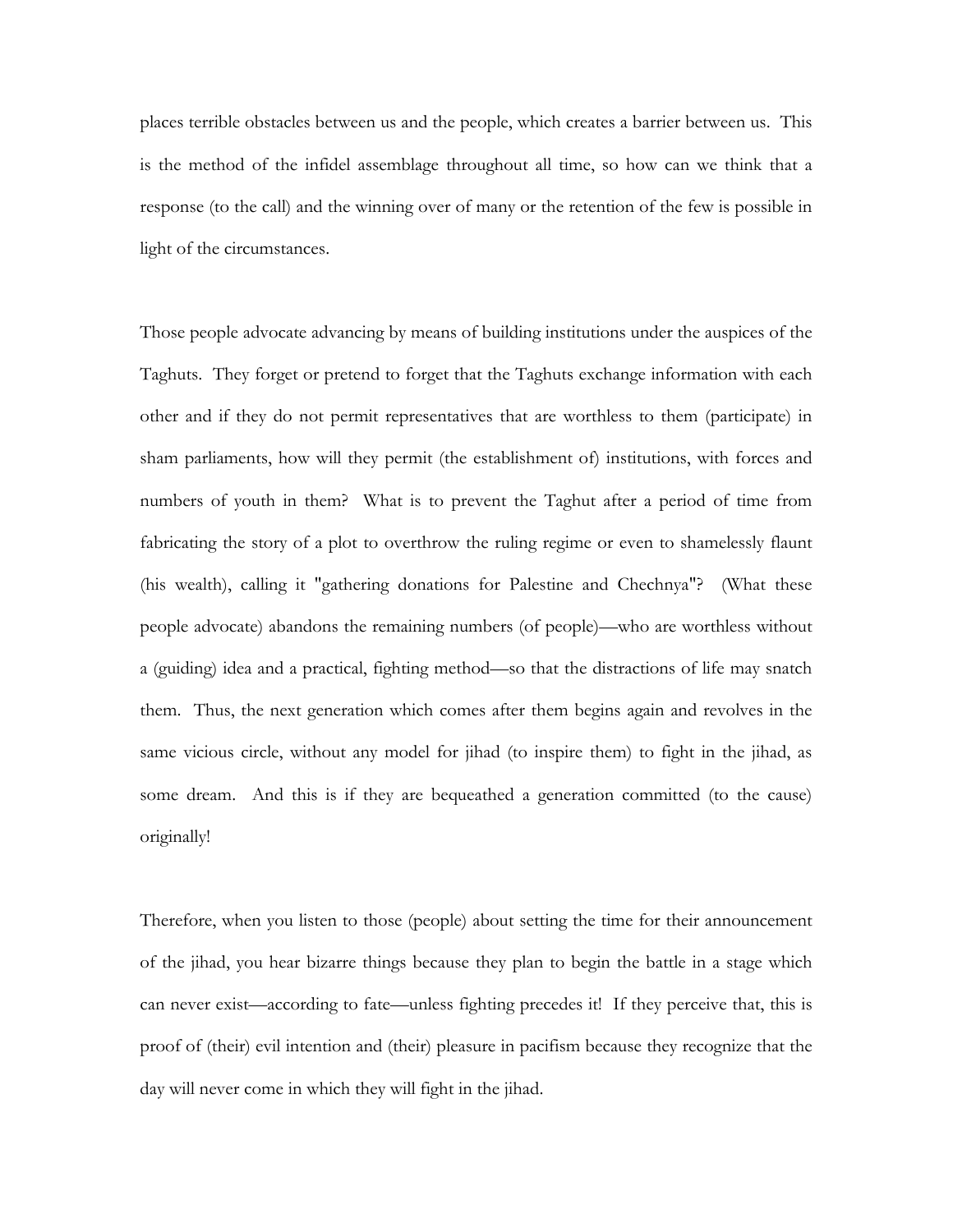These solutions are advanced in order to preserve paltry gains, such as survival of a charitable organization under the auspices of a Taghut, or in order to aid a few thousand of those who are committed (to the cause) in preserving a tranquility that is devoid of disturbances, problems, and trials. The outcome of these solutions is to smother the embers of enthusiasm and the flame of faith which is burning in the Muslim hearts these days. This is our opportunity, the propitious circumstances of which may not be repeated until after a long period of time. When that time comes, another generation will enter the fray in the same manner we have spoken of. The difference, however, is that they will curse us for what we failed to do. This is our opportunity. If we lose it, generations of Muslims will be lost in the mire of having to submit to Taghut courts of law and will drown in televised carnal appetites and the rest of the carnal appetites of life, which the tyrants readily provide for adults and children. Perhaps for most of them, (this life) is sealed with dying in coarse sinfulness or coarse unbelief, regardless of the laws of the world, whereas if the Umma is destroyed entirely in this war, they are certainly martyrs, like the Companions of the Ditch [Christian martyrs mentioned in the Qur'an who were killed by a Jewish king in Yemen] or one of the descendents of Hasan. This is as Shaykh Sulayman Ibn Sihman (may God have mercy on him) says: ""If you fight the desert and the city until they perish, that is of less significance than them setting up a Taghut upon the earth who rules contrary to the sharia of Islam with which God sent His Messenger (peace and blessings be upon him)." [cf. page 44 - "If you fight the desert and the city until no one in them remains, this is better than a Taghut being appointed who rules contrary to the sharia of Islam."]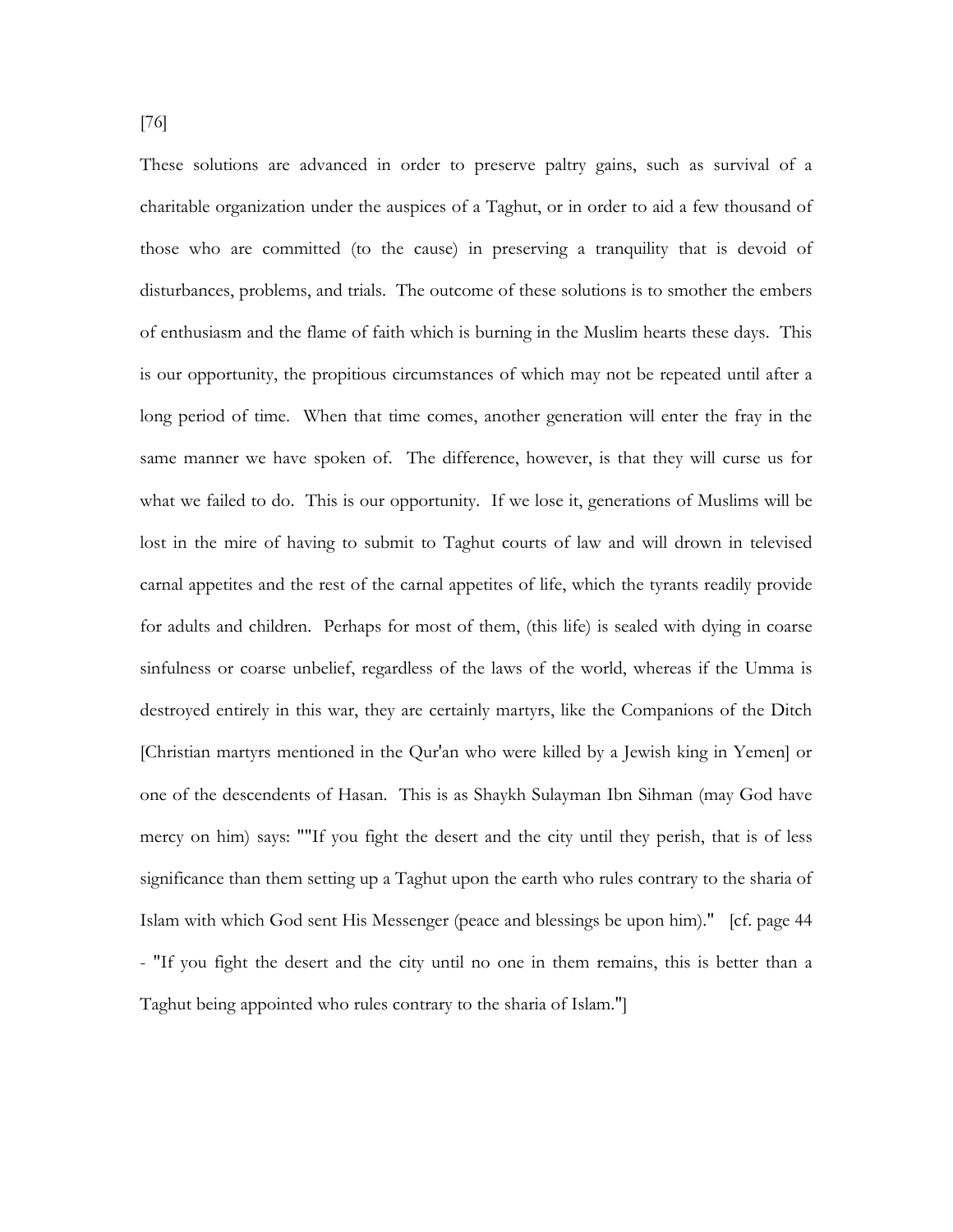The tyrants plan and plot together for the continued humiliation and pillage of the Umma, the suppression of the jihad, and the buying off of the youth and the (Islamic) movements. Therefore, we must drag everyone into the battle in order to give life to those who deserve to live and destroy those who deserve to be destroyed. We must drag all of the movements, the masses, and the parties to the battle and turn the table over the heads of everyone. We will become a single power by uniting our groups, improving the organization and systematizing the spread of our groups, giving allegiance to each other, assisting each other to the ends of the earth and to its East, and by dividing our enemies and dividing their interests and their goals (by the permission of God). (This single force) will be able to impose the rule of the sharia and preserve its rights and the rights of humanity which the Taghuts of unbelief and apostasy toy with. Thus, we must burn the earth under the feet of the tyrants so that it will not be suitable for them to live in, save (by professing) tawhid and being just to the oppressed. Otherwise, they will be destroyed.

Those who follow them are their slaves. They look to the modern civilization of Satan and their sick minds imagine that the awaited nation of Islam is a nation represented in the United Nations, living with its neighbors and having mutual interests with them. The reality is that the Islamic state is predicated the curtailment of all of that. We, by the grace of God, know sharia and universal laws and hope that God encompasses us with His grace and preserves us through His care until we attain our cherished desires, which is a promise, real and true: "Verily, these are divine promises. If they seemed to be in error to some of us, they will certainly come true for one who stayed firm upon the path and continued the journey. Days and months did not weaken him; rather, he grew firmer and more certain.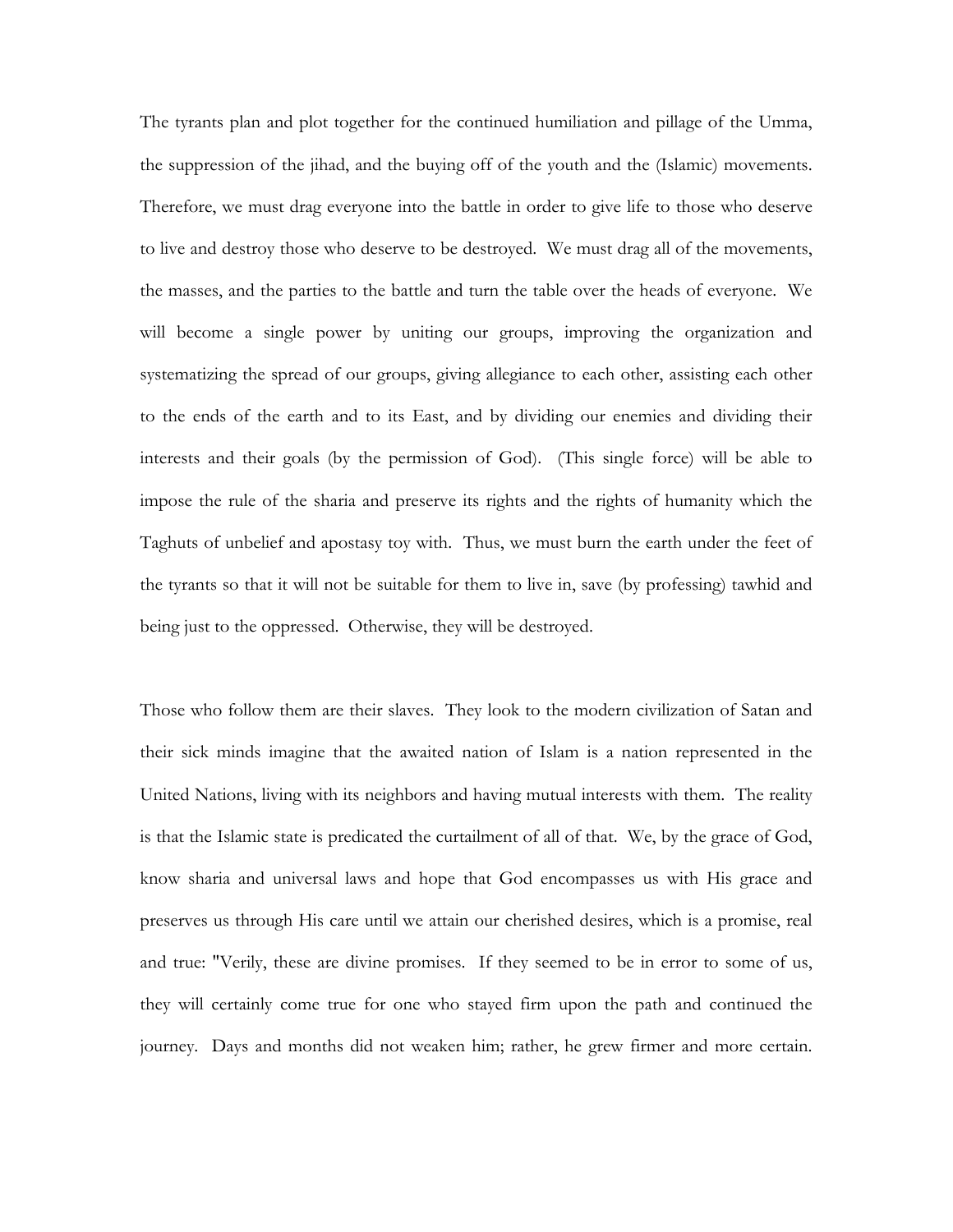What are intense difficulties other than proof of the correctness of the path?" [Quote from Article 63 of *Articles Between Two Methods*]

Military Revolt:

A solution remains which may be partially successful; the success will be partial because its elements are defective. Thus, it produces defective results, which quickly collapse. It is a solution that may be undertaken as a tangential part of our movement, but the foundation of the Islamic state cannot be built upon it, as is related about the righteous servant Fayruz al-Daylami (may God be pleased with him) [a Companion and Yemeni noble] and al-Aswad al- `Ansi [a false prophet who ruled Yemen until Fayruz assassinated him]. This solution is military revolt. Of course, it is a solution taken to a certain extent from the Sunna and may lead to the establishment of a state for those who undertake it as individuals, but it is difficult for the state to continue in an entirely Islamic form, unless the (military) solution is part of the plans and the actions of the entire Sunna solution which this study presented. The movement of Abu Fayruz al-Daylami (may God be pleased with him) was a part of the movement of the Muslim community and was not the pillar of the movement.

Shaykh `Abd Allah `Azzam (may God have mercy on him) says: "Those who wait for a handful of officers to establish the religion of God on earth for them—while they issue commands to the people by means of the first communiqué on the radio after a battle in which there is no suffering or effort and which is preceded by stages of secrecy,

[77]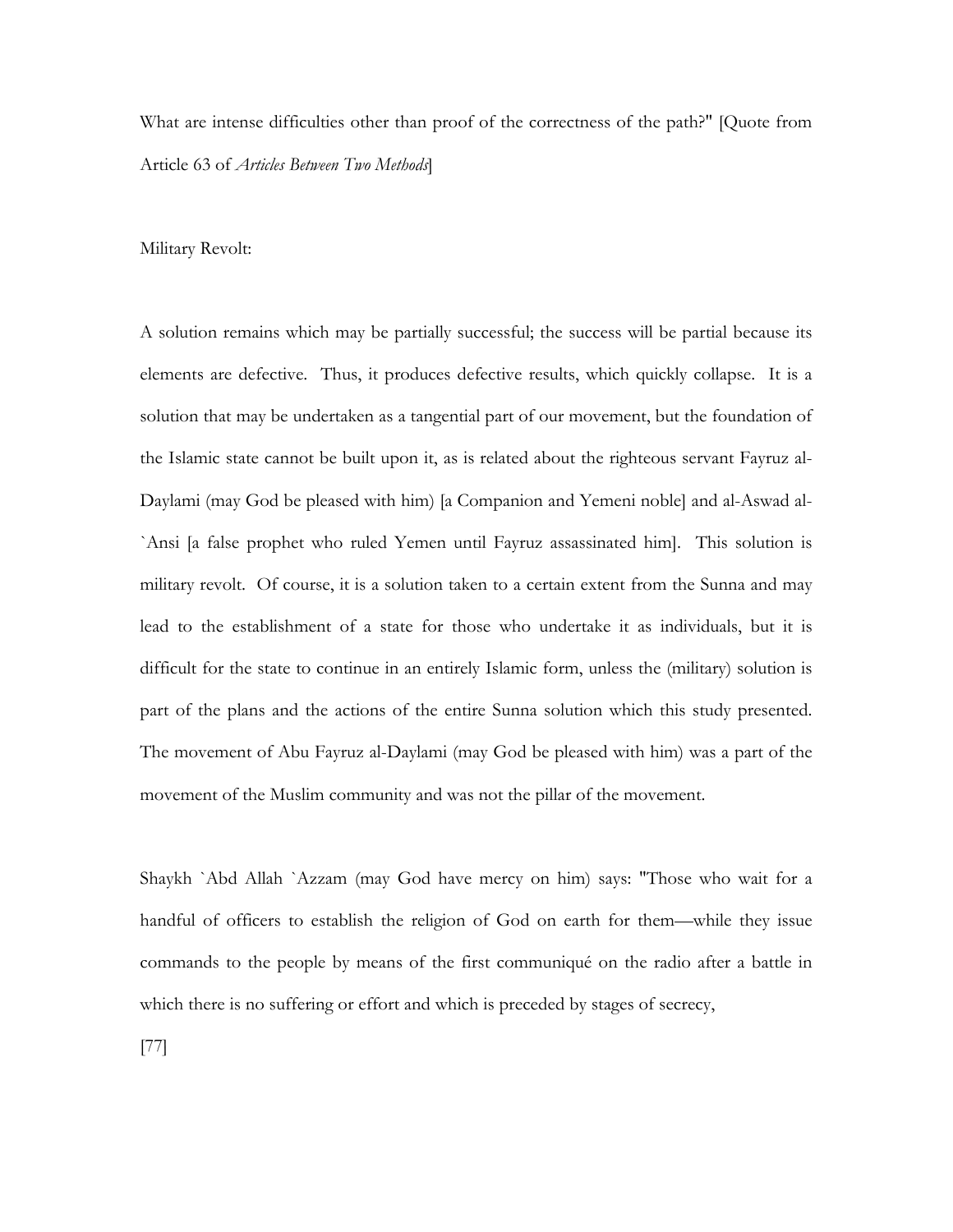deceit, and concealing the truth—think that establishing societies, transforming souls, personalities, and hearts, and building spirits and polishing them is accomplished with such ease and so little sacrifice!

The aid of God will not be sent down until after long trials and intense tests: 'Or do you suppose you should enter Paradise without there had come upon you the like of those who passed away before you? They were afflicted by misery and hardship and were so convulsed, that the Messenger and those who believed with him said, 'When comes God's help?' Ah, but surely God's help is nigh.' (Qur'an 2:214) Those who wait behind their desks for the aid to descend upon them while they are sitting upon their chairs do not understand the Sunna of God regarding societies or His law regarding missionary activities.

One of the missionaries said to me: I have stayed in an office two years with another employee who was not aware of my views throughout that time. I said: Therefore, for two years you did not speak a single word of the truth which you carry in your heart!

Do you think that if Companions had done as many of the secret missionaries do today that Islam would have gone beyond the borders of Mecca?!

What if Bilal had remained quiet and Yasir and Sumiyya [two Muslim martyrs in the time of Muhammad] had acted fraudulently and `Uthman Maz`un had seemingly surrendered and Abu Bakr had accepted the precondition of Ibn al-Daghna—who gave sanctuary to Abu Bakr—to not raise his voice in (reciting) the Qur'an because his voice had an influence over the sons of the Quraysh tribe? If those people had been silent in the face of the oppression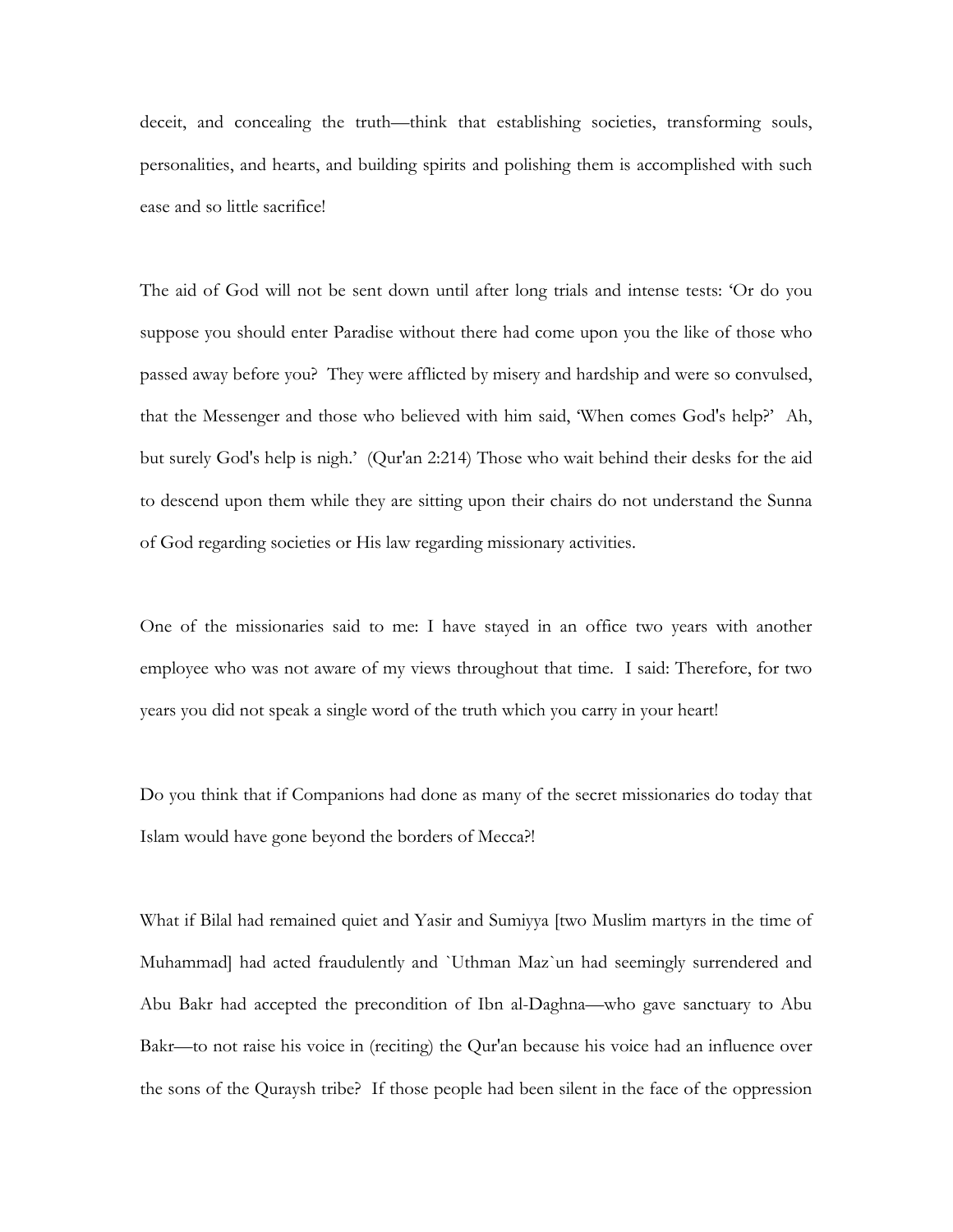of the Jahiliyya and its tyranny, Islam would not have been able to go beyond Batha' [the old part of Mecca were the Ka`ba is located] in Mecca and would not have gone beyond al-Harura' [a locality near Kufa in Iraq].

The finger of Bilal which pointed to the sky while he was in severe torment, repeating "one... one" [i.e. God is One. This is a phrase that Bilal repeated over and over while his master Umayya Ibn Khalaf tortured him for converting to Islam] was an earthquake for unbelief which came from the depths of his heart, shaking the tree of the Jahiliyya from its roots.

The voice of reason said to Bilal: "Deceive Umayya Ibn Khalaf and say to him, 'I follow the religion of al-Lat and al-`Uza' [two pre-Islamic Arab goddesses] and then at night go to Muhammad (peace and blessings be upon him), your true leader, master, and exemplar and say to him, I laughed at Umayya and deceived him so that he considers me to be with him and he leaves me alone." However, missionary activities do not triumph by means of this cleverness and this policy. They relapse and fall to pieces if there are not those who nourish it with blood and build it with skulls and corpses.

Long patience in the face of the oppression of the Jahiliyya, suppressing fervent breaths from leaving the chests and sighs from escaping the bosoms—I say that some may think that long patience is of benefit to missionary activities and they do not know that it is killing the souls, especially if the one with long patience is extremely impatient. Extreme caution reaches the point of madness, and wanton cowardice leads to a slow, incremental death.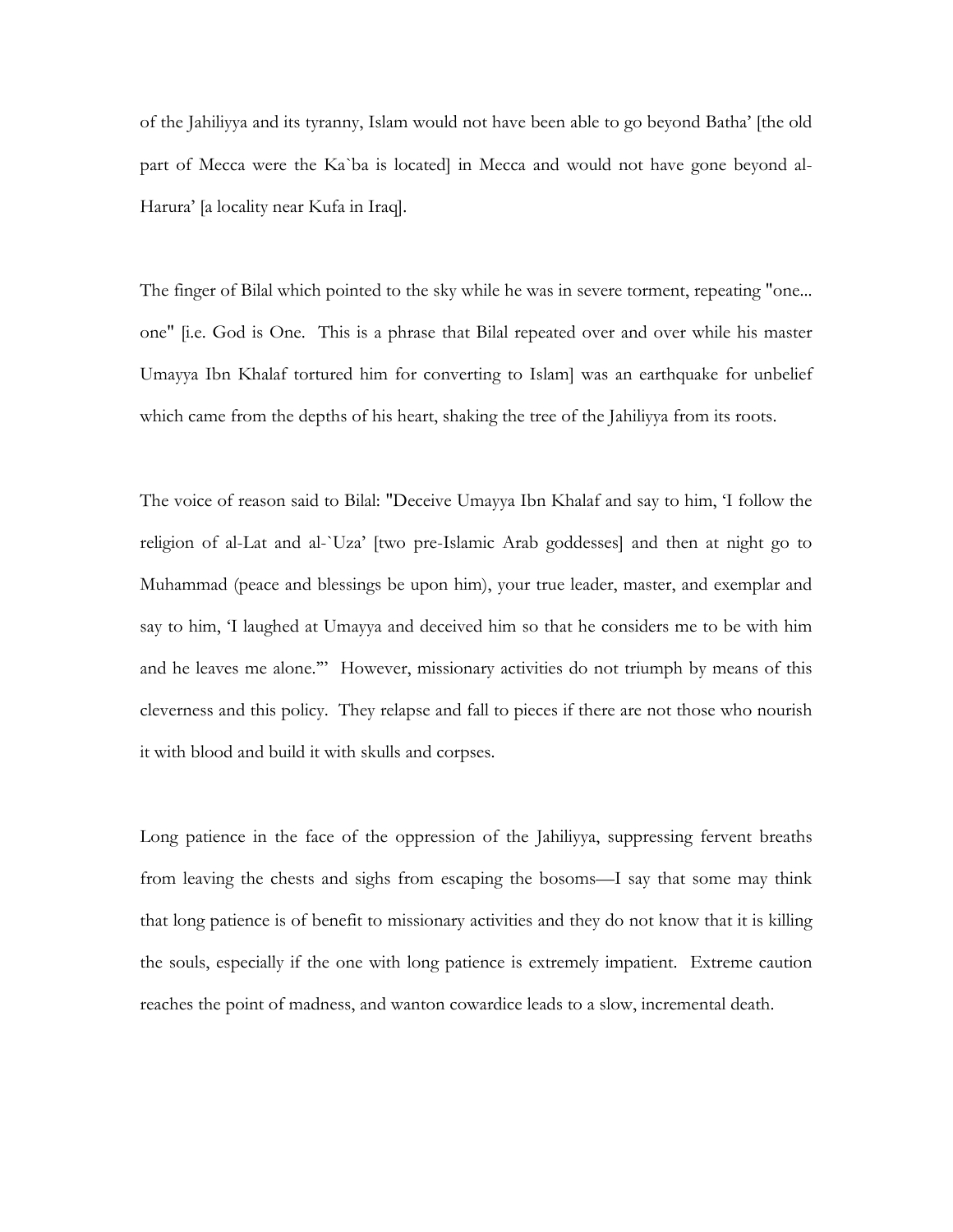Zeal may be subdued at first, then wither, fade away, and die. If it dies, the human changes into a rigid corpse that can do neither right nor wrong, or, as it says in the hadith, his face was not altered one day out of anger-i.e. burning with anger-towards God.

The cowards believe that cowardice is resoluteness.

That is the deception of the base nature.

Long patience in the face of unbelief while you are absorbed in your fatal secrecy leads every day to further accommodation with the tyrannical Jahiliyya and finally to intimacy with it, which distorts the innate nature and corrupts one's vision.

Secrecy in the missionary activity of the Messenger of God (peace and blessings be upon him) was for a short period of time and it was quickly made public. Secrecy and caution are necessary with the military company—"Take your precautions; then move forward in companies" (Qur'an 4:71). Secrecy and caution are not what lead to paralysis, anxiety, and death.

Likewise, battle and jihad in the path of God is what separates the leaders (from the rest) and brings forth men through sacrifice. The destiny of Abu Bakr among Muslims, inasmuch as his election was by pseudo-consensus, was not a coincidence or haphazard. Rather, momentous events brought forth Abu Bakr and sacrifice distinguished him (from others)

[78]

and situations, trials, and calamities raised him up. Thus, `Umar said that on the day of Tabuk [one of the battles that took place during the lifetime of the Prophet] he had brought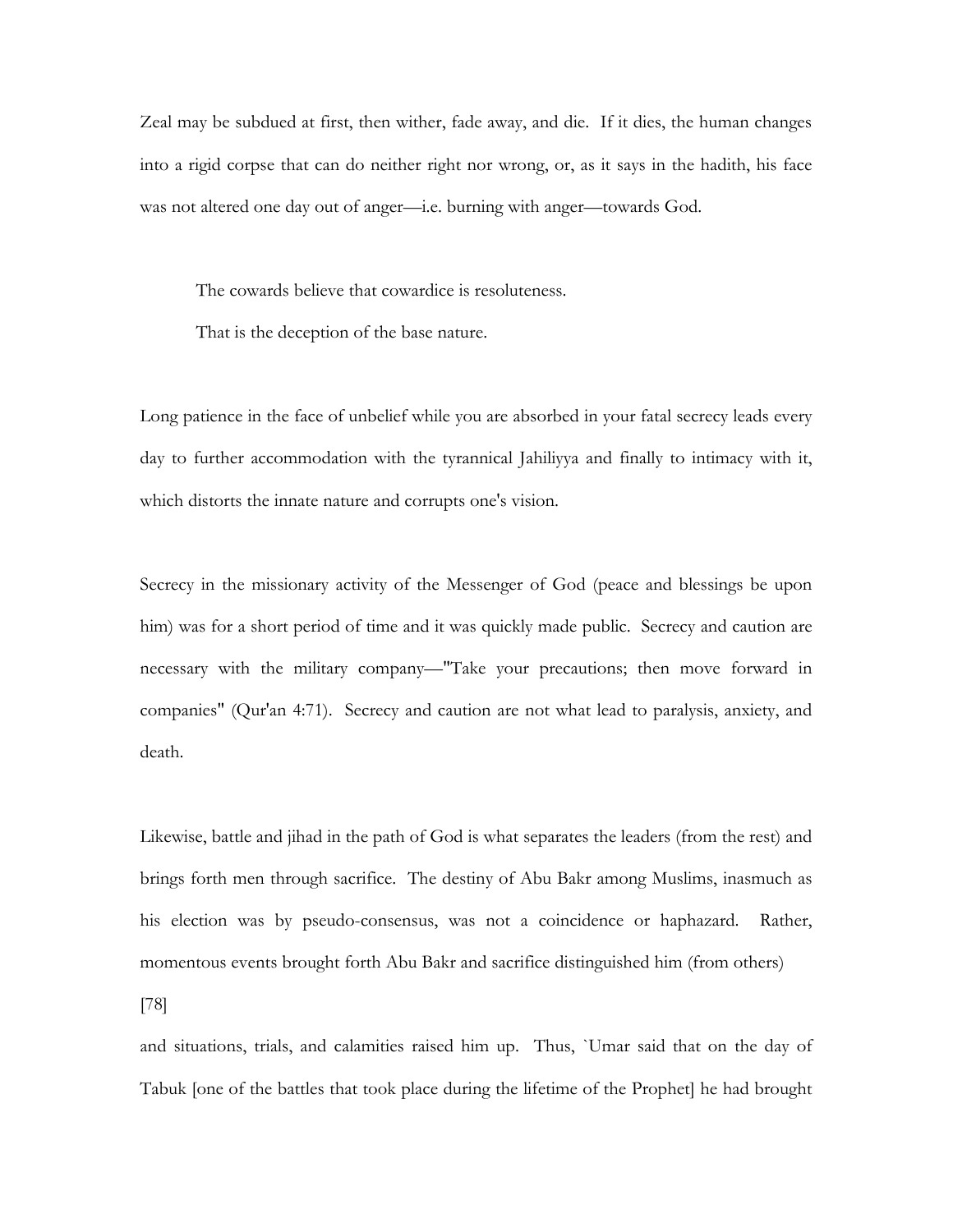half of his wealth [for the Prophet] and saw that Abu Bakr had come with all of his wealth. When the Messenger of God (peace and blessings be upon him) asked, "What did you leave for your family?" He said "I left God and His Messenger for them." When he said that, `Umar remarked: "Whenever Abu Bakr and I compete in something, Abu Bakr surpasses me."

Abu Bakr did not need election propaganda or to participate in a list of candidates because his destiny was to appear during the journey and along the path. He never had to resort to buying off the minds with wealth or to misleading the souls by means of glittering signs and flashy actions.

The law of repulsion [qanun al-tadafu`] is the Islamic interpretation of history and events. Regardless of whether the Jahiliyya began or not, Islam must move along according to its own essential movement, a part of which must be the law of repulsion: "Had God not driven back the people, some by the means of others, the earth had surely corrupted" (Qur'an 2:251).

Like stagnant water, nothing rises to the surface of stagnant societies except decay, algae, and moss. The leadership of refined societies which do not undertake battle float along, decayed and corrupted. As for the mujahid society, it is like moving water and the flowing river which refuses to bear decay or to have scum floating on its surface. Leadership must come forth through long battle and deep wounds; otherwise, the countries will be lost. The situation will only become worse and the difficulties of the masses will only become deeper. True leaders must pay the price and swallow the torment and bear the wounds and make the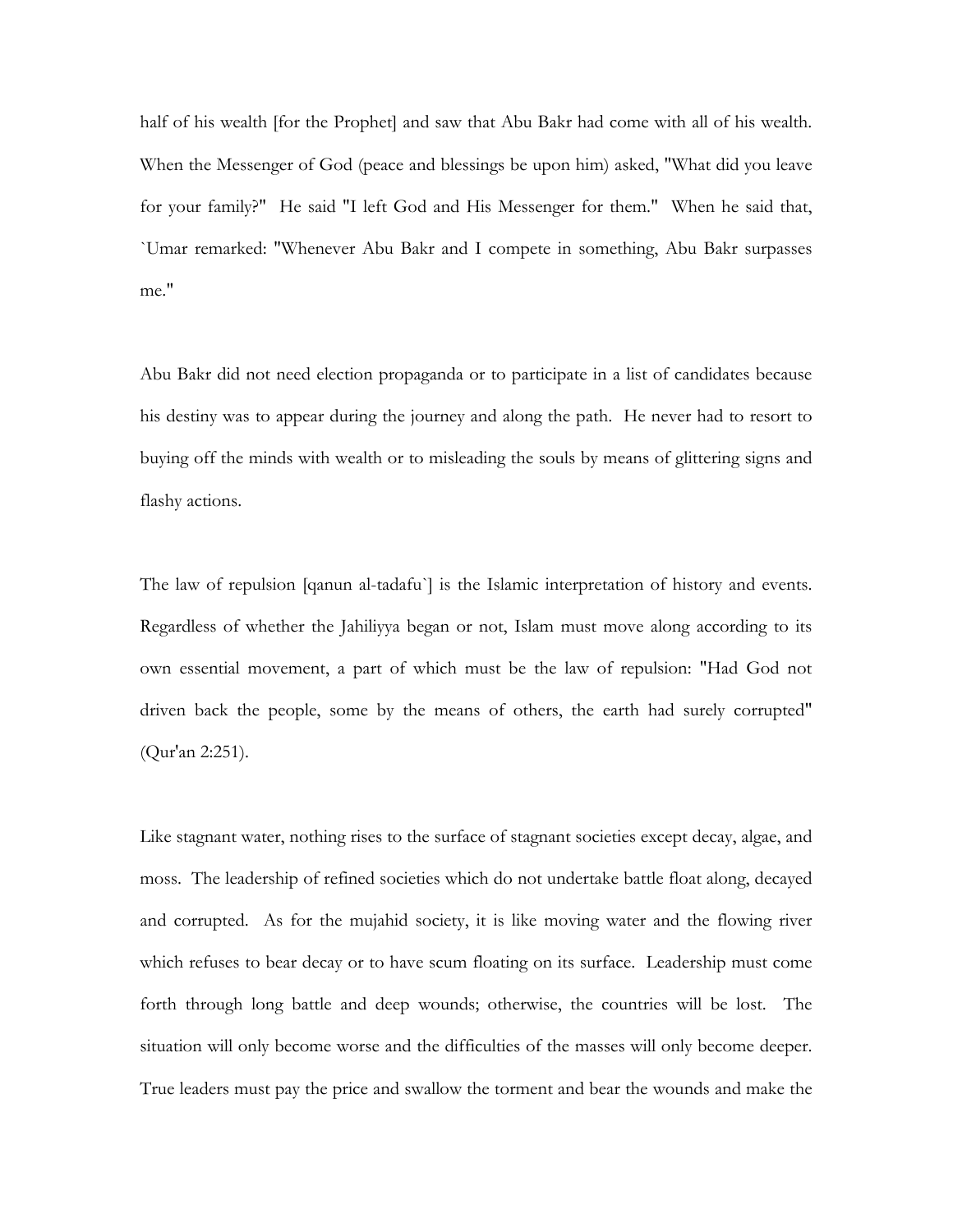sacrifices and lose the father and a brother and so forth, until they feel the value of the cause they bear and the belief system which they adopt and the ideas which they sacrifice for. Without this, there will never be a base for Islam." Thus ends some selections from his writings (may God have mercy on him), along with some amendments and additions.

What we want to stress is that the quoted words here do not mean a repudiation of secrecy. We maintain that secrecy is ordered in war and in situations of battle, as we mentioned in the previous quote, "Secrecy and caution are necessary with the military company – Take your precautions; then move forward in companies' (Qur'an 4:71). Secrecy and caution are not that which lead to paralysis, anxiety, and death."

By the permission of God, I will deal with the subject of military revolt and secrecy in a detailed essay about universal law in articles appended to this study.

Returning to the adherents of the theory of institutions:

These words by Shaykh `Abd Allah `Azzam (may God have mercy on him), which ought to be written with gold ink, also refer to those who claim that they are acting in accordance with the laws of the Meccan stage, which was a stage of coming out openly with the truth before the unbelievers and separating from them, admonishing them to sacrifice, and ridiculing their fantasies and their gods. Even more important than that, it was a stage of open material preparation by gathering the armed Ansar and getting ready, even if it required the abandonment of houses, family, wealth, and so-called interests. They knew that battle and jihad brings wealth, land, and mosques, along with those interests. As for clinging to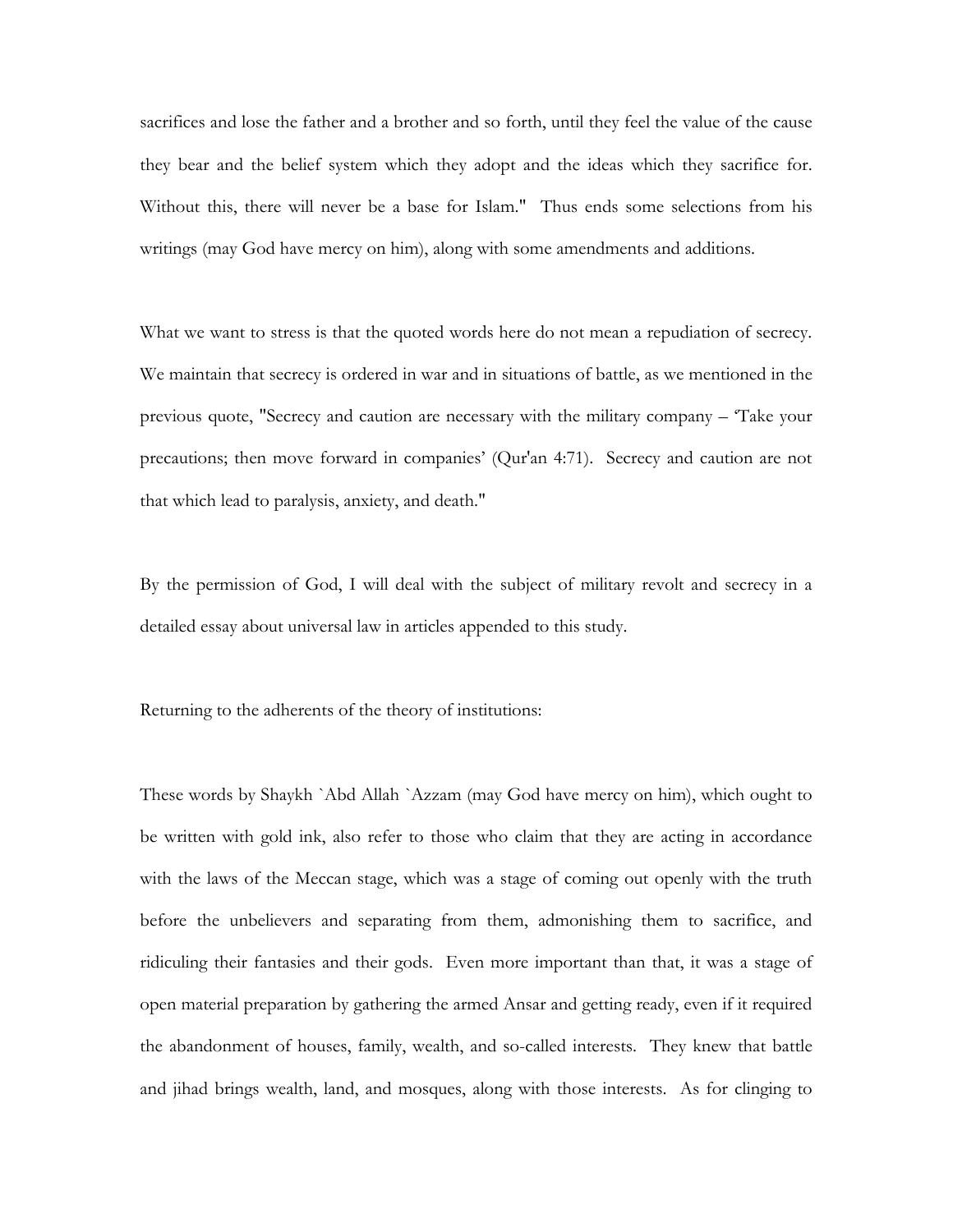those interests at the expense of the jihad and relying on them, it is the utmost obstacle to the jihad and is the path to losing those interests later, without any vexation of the enemies of God. The people call these interests "the accruements of missionary activity" or "possible action" and they forsake the imperative to prepare for abandoning wealth and homes. Thus, these things which they possess [i.e. the things they gain through missionary activity] are also included in the interests they want to protect! They completely abandon speaking the truth and working to gather the armed Ansar, claiming that completely speaking the truth and gathering the armed Ansar will destroy the achievements of the missionary activity. So what do they leave for the Meccan stage after that? How can they attribute that to the Sunna of the Messenger of God (peace and blessings be upon him) in Mecca?!

[79]

Whenever those people obtain a portion of the acquired interests, the Taghut comes with his troops every ten or fifteen years and takes those acquisitions without toil in accordance with his well-known policy, "the policy of extracting the fangs", leaving these groups to revolve in an black, dark vicious circle so that they have to begin at the starting line once again, or sometimes behind the starting line, or sometimes they are not able to resume. Let us look at Tunisia as an example.

The Taghut undertakes this "policy of extracting the fangs" regardless of whether those who are called foolhardy revolt against him, or without any reason at all, or by fabricating a reason. There are many, many examples of that in several countries and groups of youth are sacrificed without even (causing) a major vexation for the Taghut that will make him think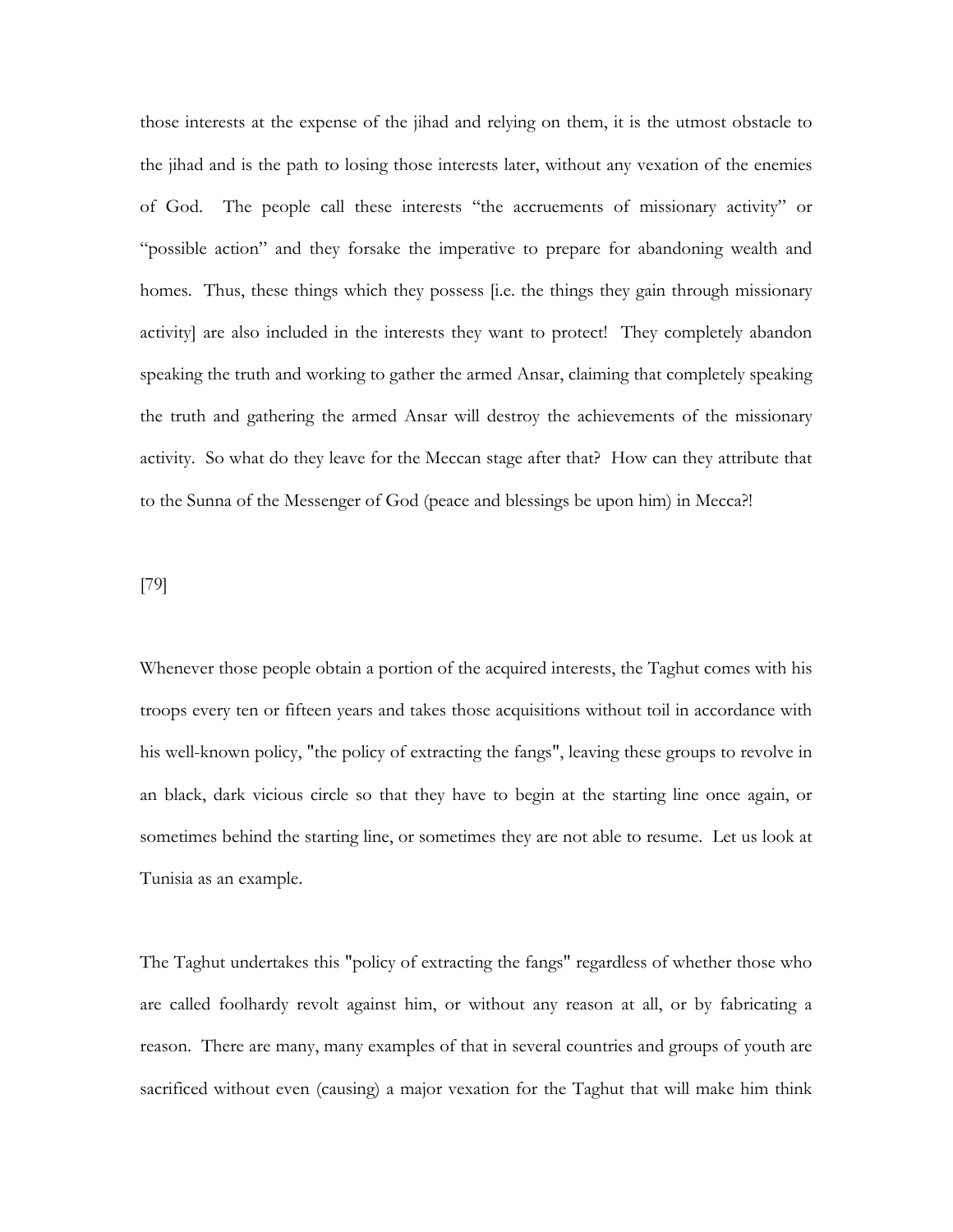twice before doing that again. How can that vexation happen while the youth are not prepared for it by the standard of universal law, which is also sharia law? The "policy of extracting the fangs" is the policy which the Taghuts follow. It is a part of the policies of direct confrontation which the Taghuts follow in confronting the Islamic movement in all of its cells, since the Taghut undertakes a campaign against the Islamic movement in his country every ten or fifteen years. With or without a reason or by fabricating a reason, he kills whomsoever he wills and he imprisons whomsoever he pleases and he shuts down or prevents the missionaries from missionary and charitable activities in many of the mosques and pulpits. By doing this, he intends to clip the claws and remove the fangs which the Islamic movement has grown so that the movement cannot use them against him. When the movement was originally tamed during these years—in the majority of its cells—it accepted that (situation), capitulating under the motto of tribulation.

Those people understand tribulation to mean something different than what the correct people of Islam understand. Its meaning, according to them, is that "You walk the path which the sharia commands. If you arrive at the opposite of the goals you set out for, this is a trial for you. God is sufficient for us; an excellent Guardian is He (cf. Qur'an 3:173)"

Therefore, one who observes what the people say finds a perversion of the innate nature and an inverted understanding of the Sunna. You find them denying what originates in the psyche of a sound human, (contradicting) what his innate nature dictates to him and what his rational mind acknowledges. I have read (something) by one of their leaders concerning a phenomenon which he was, regrettably, too confused to talk about. The phenomenon is that he saw many of the youth who were high-minded and had the ability to act in the path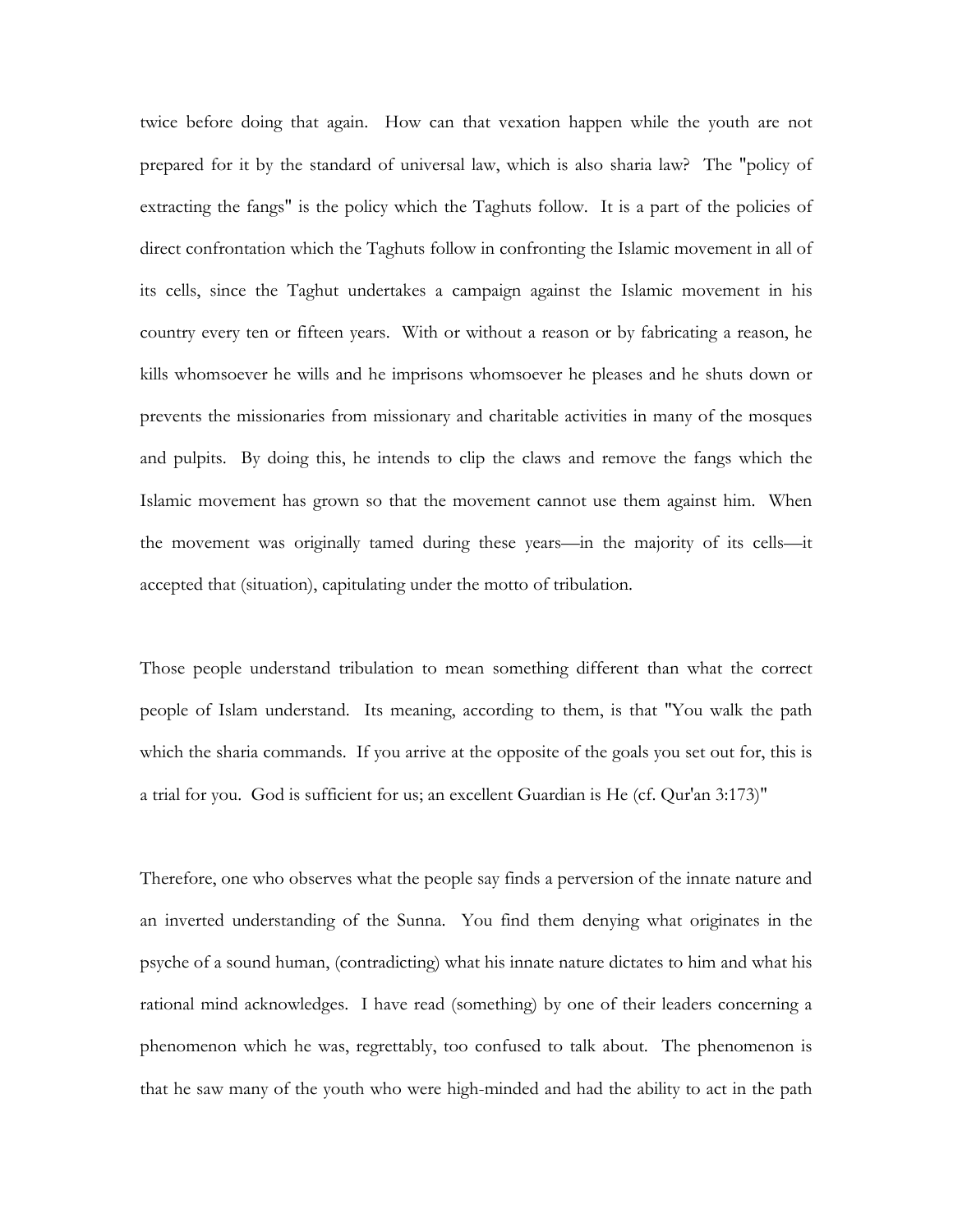of God applying themselves to low-minded actions—according to his description—and he wanted the youth, as he says, to direct their jihad, their battle, and their effort toward progressive defensive battle! The slow and deliberate build of institutions is capable of confronting unbelief, as he claims. Therefore, we have not made an error when we say concerning those leaders that they have treated the Umma from an erroneous perspective. He wants each of us to contradict what his innate nature has a natural propensity for and to invalidate his rational mind, which says that it is impossible for these institutions to develop under the control of unbelief unless we have built them so that unbelief will later take them over or so that they will (serve as) a investment that is principally for the nation of unbelief. And this is if unbelief will permit you to do that originally. The one who said the following spoke truthfully:

When will the building reach the day of its completion?

If you build it, others destroy it.

How capable were the Companions who were the best of those who understood the Sunna! And this is to say nothing of his error in opposing jihadi action on the assumption that it is the action of low-minded people. He is not able to contemplate interacting with those youth and settling in the theater (of action) among them, guiding them, teaching them, training them, and fighting alongside them. He cannot imagine himself outside of his airconditioned mosque or outside of his office under the fans. As for giving lessons inside a mosque, portions of whose roof has been destroyed by bombing, or emigrating in order to spread knowledge among the mujahid masses, these things are far from his thinking. He only wants progressive defensive battle, according to his own assertion!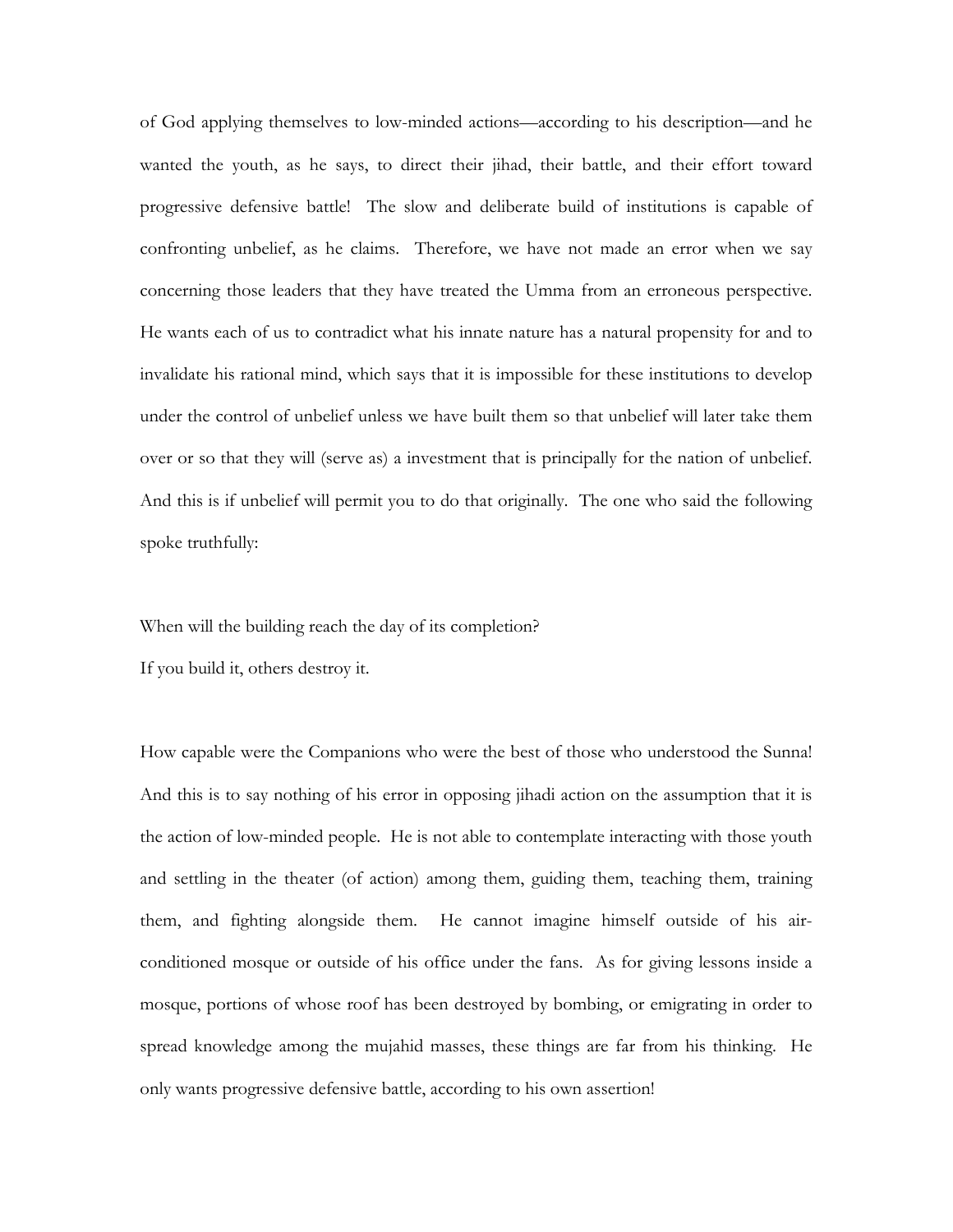Naturally, the counter-argument to the establishment of these institutions is that they are put in place as an alternative for the explicit sharia commandments which some neglect on account of their difficulty. Regrettably, they are not put forward as just an alternative; rather, several betrayals by some spoilsmen are directed against the Islamic movement in order to stop the jihad for the sake of establishing these institutions. The methods of the people of tawhid and jihad include, call for, and spur on the establishment of any institution for the service of religion as long as it is not comprised of a forbidden or polytheistic method and as long as the establishment of that institutional endeavor is in its proper place in accordance with the sharia obligations and its timing is in accordance with universal laws.

From all of the sections and topics of the study, we conclude that the movements of salafiyya jihad are ahead of others in their understanding of the religion of God, exalted be He—an understanding of sharia and universal laws. They are the hope (for the Muslim community) if God, exalted be He, so wills it. However, the Sunna of God, exalted be He, does not show deference to anyone. Whenever there is faith, there is victory and whenever there is a falling short of the requisite faith, no one can blame anyone but himself. The requisite faith is in a specific condition here, the condition of humiliation in which the Umma lives requires repulsion and defense. "If the servants of God undertake the duty of repulsion and defense, begin the jihad, and ready their arms, the divine promise must come to pass because the cause and the effect—in the life of the believer—must be correlated and the correlation (between them) is absolute with regards to the promise, unlike threats. (In threats), there it is correlation (between cause and effect), but it is not absolute. The upshot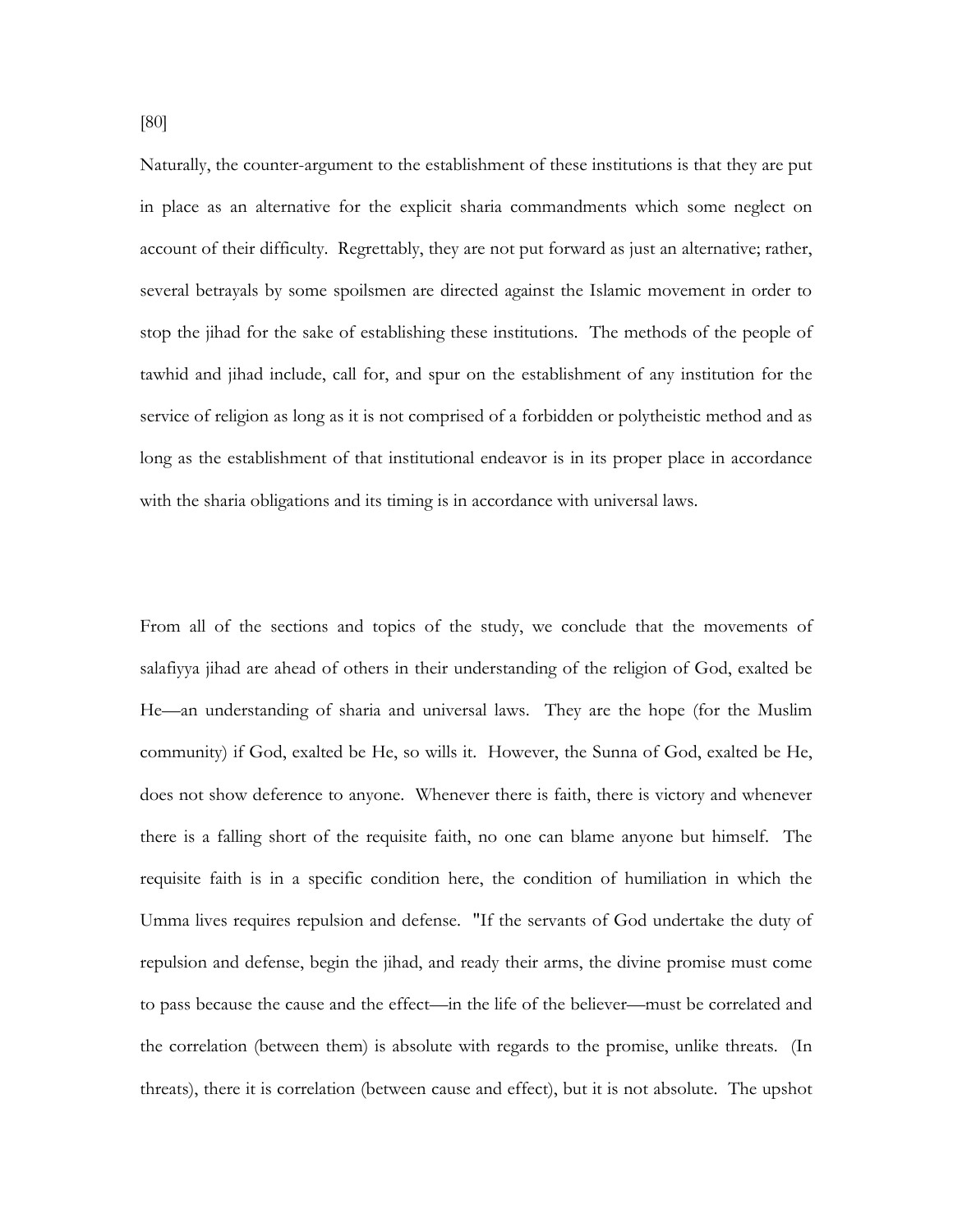is that if the promise is delayed, this necessarily indicates a deficiency in the soul of the legally responsible person." [This is taken from Article 5 of *Articles Between Two Methods*, but is not footnoted and is somewhat misquoted.]

Praise be to the One Whose sharia Sunna [sunnatuhu al-shar`iyya] agrees with His predestined Sunna [sunnatihi al-qadariyya] and harmonizes with the movement of the universe and life.

In closing, I again call attention to an important matter which I mentioned previously in the introduction. This study is a general outline; any of the details in it were only mentioned on account of their importance or as an example for stimulating and sharpening the minds. This general outline is very inadequate, to say nothing of the errors it suffers from, like any human work. Therefore, those experts who complete this study must treat it with kindness and the commanders of the groups and regions who lived in the real world must set down the rest of the details and adapt what is in this study with to their own reality.

I beseech God to receive our repentance, forgive us our sins, make firm our feet, assist us against the unbelieving people, and to establish a guiding Cause for this Umma in which the people who obey it are granted power and the people who disobey it are humbled, in which right is commanded and wrong is prohibited. Verily, it is in His power and He is able to do so. Praise be to God, Lord of the worlds.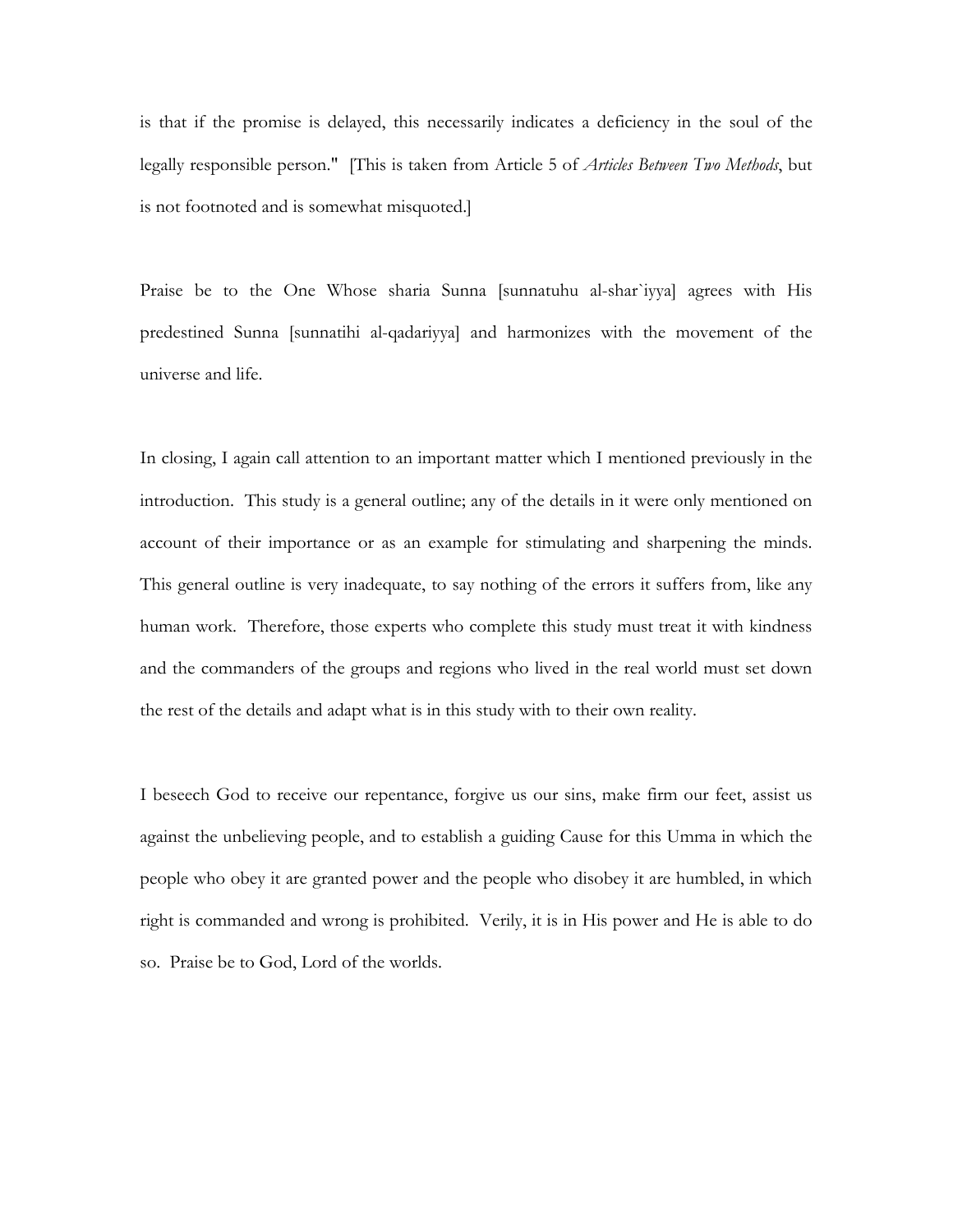First Article

## The Battle of Patience

"And We Appointed Some of You to Be a Trial for Others" (Qur'an 25:20)

Praise be to God and peace and blessings be upon the Messenger of God.

"Victory is only being patient for one hour." This tradition epitomizes the path to victory in any battle we plunge into with the enemies. A good example has been cited which will further illuminate its meaning: Imagine yourself having put your finger beneath the pressure of the teeth of your adversary and your adversary has put his finger beneath the pressure of your teeth such that the one who is defeated is the one who cries out first. You cry out first, and your enemy says to you after being victorious, "If you had been patient for one more moment, I would have screamed before you and removed the pressure from your finger and you would have won."

On the day and the moment in which the Russians decided to withdraw from Afghanistan their amount of weapons was not less than the Afghans' amount of weapons at that time; rather, it was many times greater, both quantitatively and qualitatively, from what the Afghans possessed. Likewise, the number of its trained troops was not less numerically or in capability from the Afghan troops. Moreover, when the Byzantines withdrew from their imperial lands in Syria and Egypt at the beginning of the (Islamic) conquests, their number and quantity was greater numerically—many times over—and superior qualitatively from the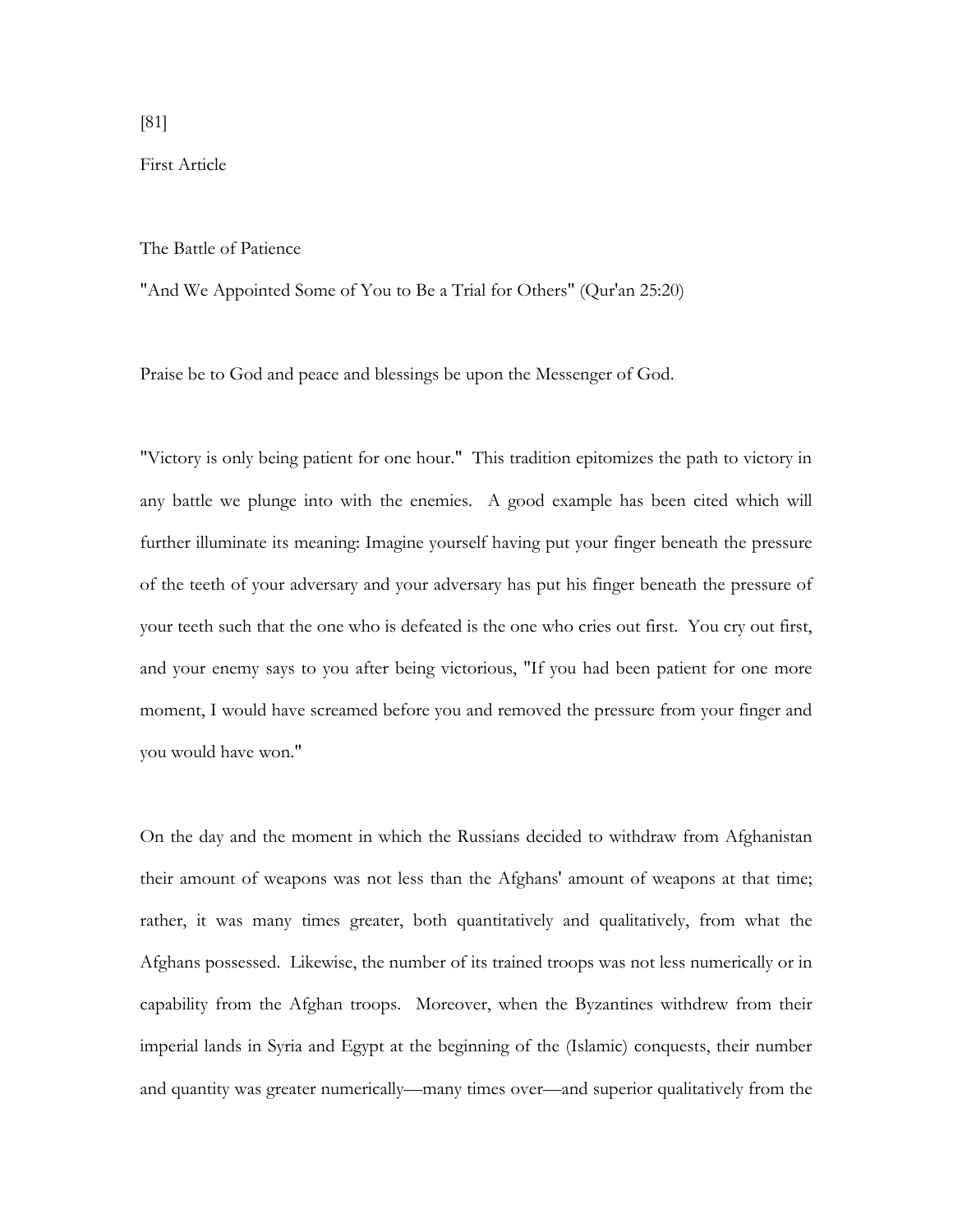number and quantity of the Muslims. So what happened? What was the reason for their defeat?

Sometimes this sort of decision is made in such a way that is impossible for a military analyst to anticipate it prior to it happening, even if it is the day before!

In books of war, what happened is called "the collapse of the fighting administration". The collapse of the fighting administration happens in one of two conditions: (The first condition is) when the side that is withdrawing—if it is rational—sees that the material or spiritual losses (which have several forms) which come from its continuing to fight are more than its gains if it continues to fight. The second condition is the exhaustion of the patience of the side that is withdrawing. It is possible that the first condition has an impact on the second condition, such that we may say: The collapse of the fighting administration results from the exhaustion of the patience of the side that is collapsing.

In this article we will discuss how our enemy works to accelerate the exhaustion of our patience and how we work to exhaust his patience.

The answer (to this question) will examine the most important thing that the enemy does when working to hasten the exhaustion of our patience and how our key to hastening the exhaustion of the patience of the enemy is resisting what he attempts. This is the most important of all the considerations that will follow. Likewise, we must hasten some of the actions in order to achieve our goal.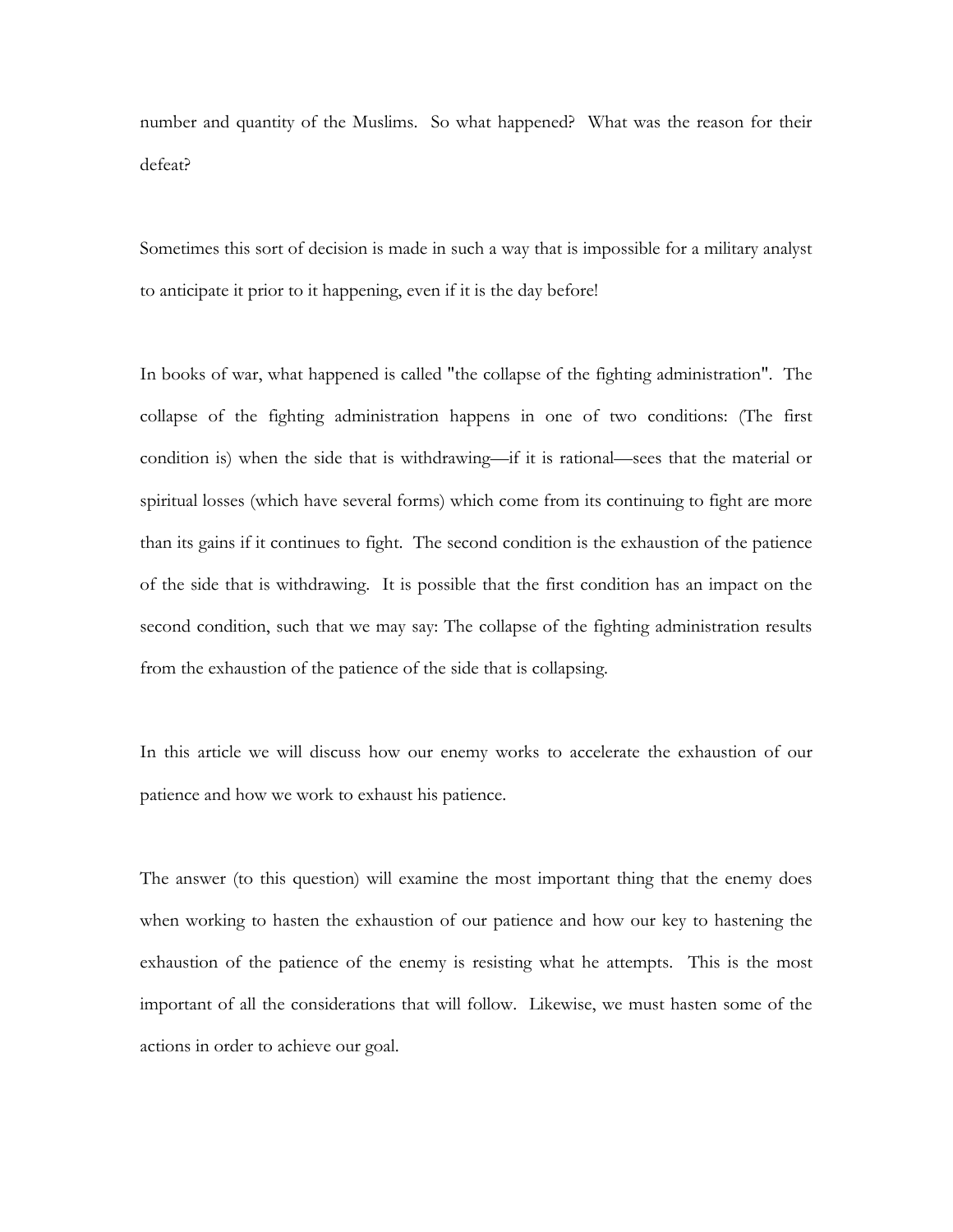In the beginning, we will set down an important point: Due to the nature of the psyche of the Taghuts and the psyche of their troops, they are not able to remain under pressure and intimidation for a long period of time. That is one of the reasons—but not all of the reasons - they do not successively and gradually exterminate the Islamic movement; rather, they resort to striking the movement (after) relatively long periods of time. Once that decision is made, a plan is put in place and the matter ends quickly because they know that they and their troops do not have the patience for a long battle, regardless of the extent of their numbers and size. This lengthens the duration of the battle and puts the enemy under another, more severe kind of pressure, which is the massacre of enemy individuals, especially in large numbers. First, it makes him retrace his steps, a fact which prolongs the endpoint of the battle. Second, it works to put the troops and the leaders in a bad frame of mind and they cannot bear it for a long period of time. Consequently, the troops and the officers begin to grumble, fail to carry out commands, or flee. Then the Taghut works to withdraw his troops and keep them away from the battles. He begins—if he did not depart, if he had the courage for making the decision to depart—to prolong the period of the battle by avoiding the clash. He knows that by doing this he will give the mujahids an opportunity to firmly establish

## [82]

their military bases and to increase their capacities. However, he resorts to that in the hope that he will be able to strengthen his capacities in the future by internal or external means. In the worst circumstances, he does that for the sake of plundering a larger amount of wealth before departing or in order to carry out the commands of his masters to survive for the longest period of time until they find a replacement for him or they directly intervene, and so forth.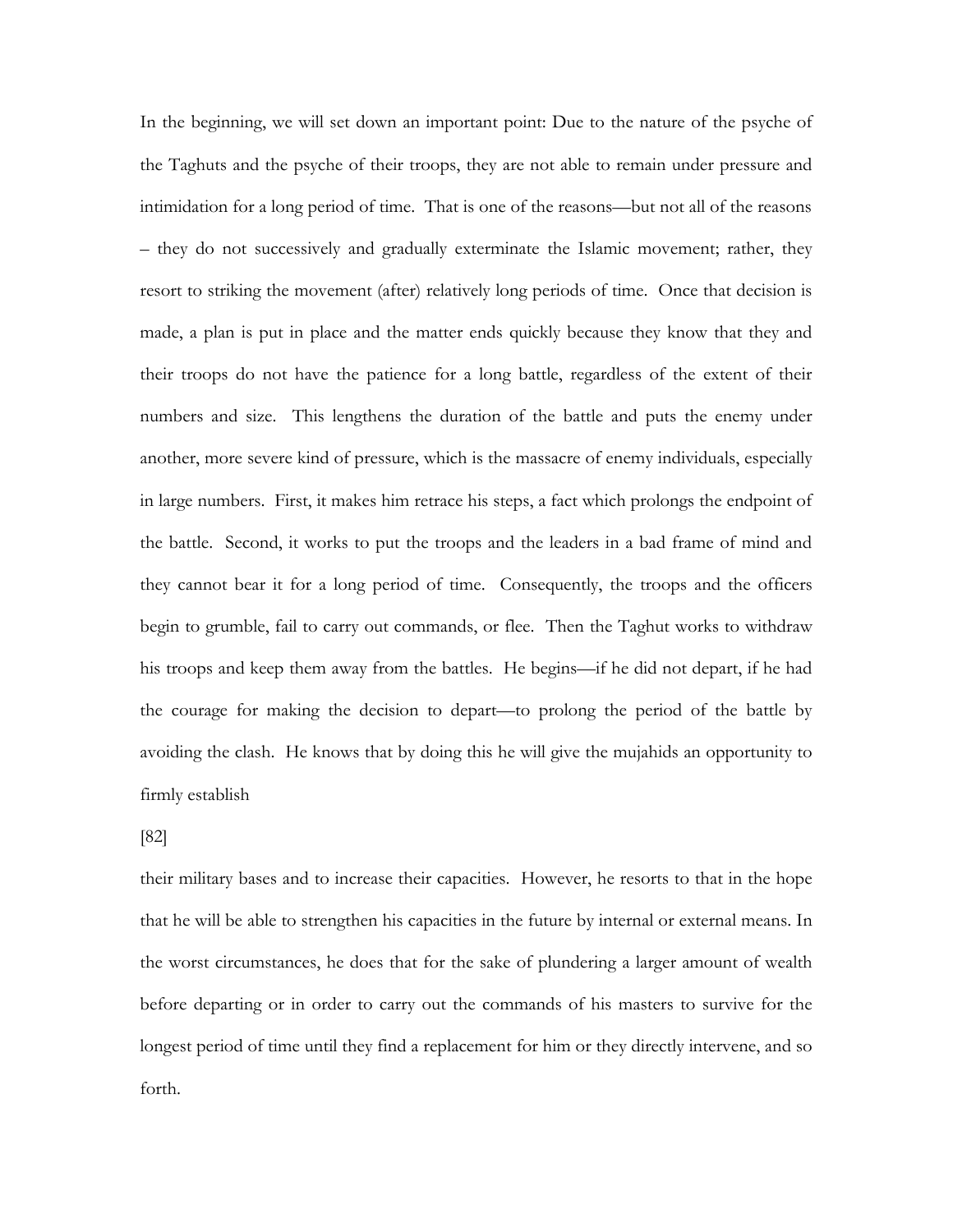Therefore, we can say that he wants:

(1) To shorten the duration of the battle as much as possible.

(2) To keep his troops from bloodshed as much as possible because he knows that this will scare his troops and it will be one of the factors in prolonging the battle.

Therefore, the enemy puts a vile plan in place for achieving these two goals. This plan is that he will avoid bloodshed as much as possible; rather, he will work to imprison a large number of youth and paint the picture that those who do not resist under pressure will not be fired upon. In reality, he does not hope that the matter comes to that. In the first period of the stage of imprisoning, as long as there continues to be a large number of people outside (of prison), he applies a modest amount of pressure within most of the prisons, except on a few of the brothers that he intends to put pressure on. Then when he gathers the largest amount of brothers in the prisons, he begins to pressure all of the brothers within the prisons and their kin outside the prisons. He begins to make the prisons a hell, resorts to almost prohibiting visits, works to monitor the support and assistance which reaches their kin, and the picture becomes bleak. Thus, the people begin to prohibit their kin from joining the mujahids or assisting them on account of the many examples they see. The condition of the mujahids begins to decline, to say nothing of the Taghut who begins in this stage to change his strategy from one of minimizing bloodshed and multiplying arrests to a strategy of termination and extermination after everyone has been prepared for it through the media. He undertakes operations of killing during police raids and here the situation approaches its end and the patience of the mujahids begins to be exhausted—God forbid! after the situation began to exhaust the patience of those youths who were in prison.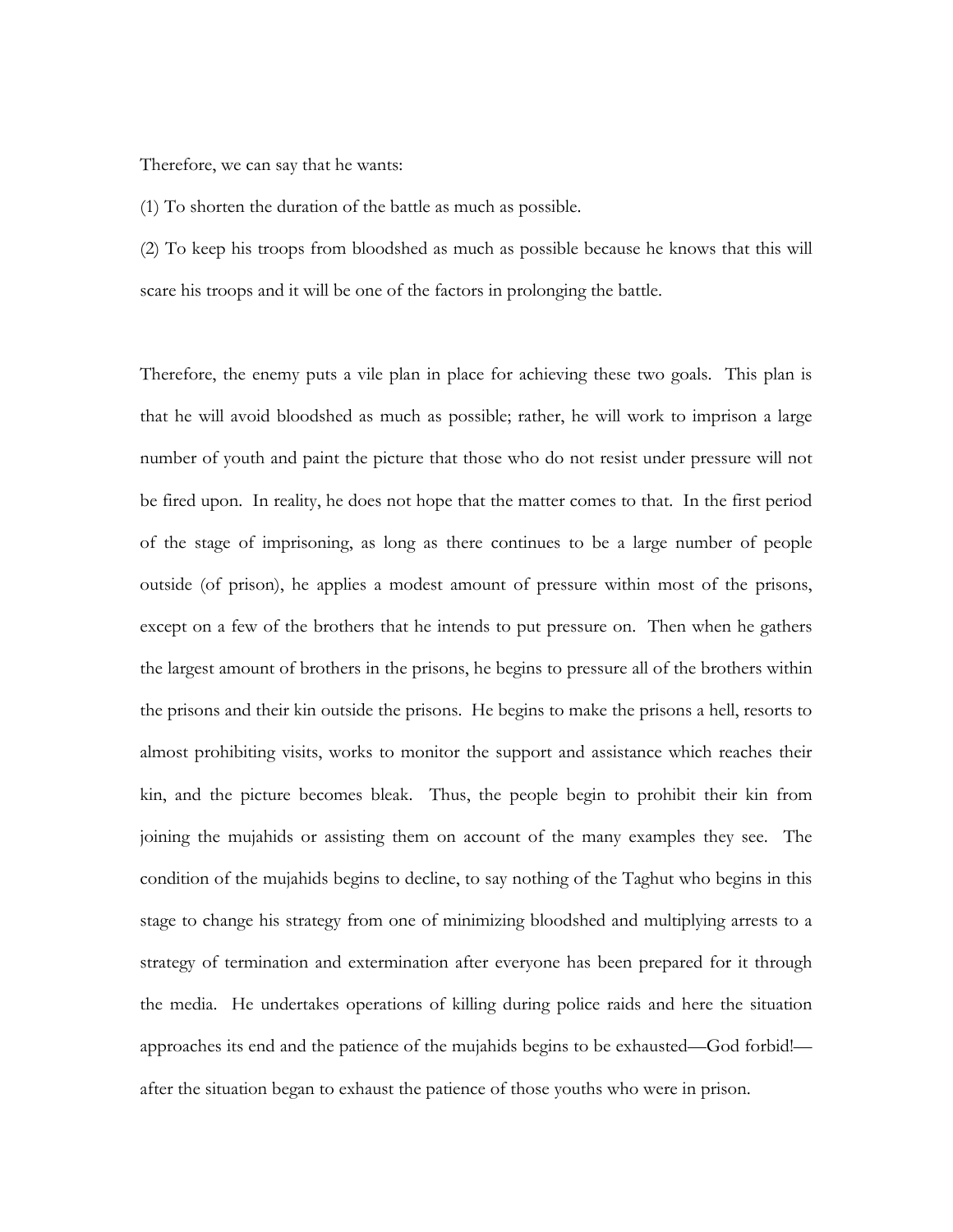Likewise, one of the strategies which the enemy follows is "the strategy of concentrating" since he intends to pacify some of the cities and regions and he uses his troops for concentrating his forces in one or two regions in which there are the most arrests and opposition. He does that until his troops began to feel reassured because they are much, much larger numerically than the mujahids. Then after he stops and has gained control over that region, he transfers his forces to other calm regions.

Roughly all of the preceding happened under the vile Egyptian regime at the time when it confronted the mujahid movement, since it had planned in the beginning of the 90s to begin a campaign for striking Islamic entities in general and mujahid entities in particular which had flourished in the ten years that followed the campaign at the beginning of the 80s which began before the killing of Sadat and ended after the end of the trials which followed his assassination. The meaning is that when (the regime) began a campaign, it wanted the campaign to quickly undertake that (strike). The Islamic Group undertook a strong response by killing al-Mahgoub, the speaker of parliament, which made the regime delay its campaign for two years. Instead of the Group exploiting the regime's hesitation, it completely gave the regime the opportunity to arrange its cards. Thus, for two years the Group delayed the beginning of complete opposition (to the regime). It could have taken matters firmly in hand and began after a year, at the very most. When it (finally) began, it made it easy for the regime to undertake the operation of concentrating its forces until it could destroy the entities of the Group in cities and provinces where they were found, one after another. That came to pass because of the mode of thinking of some of the Group's leaders who were focused on negotiations from the beginning of the battle! They thought that a regime like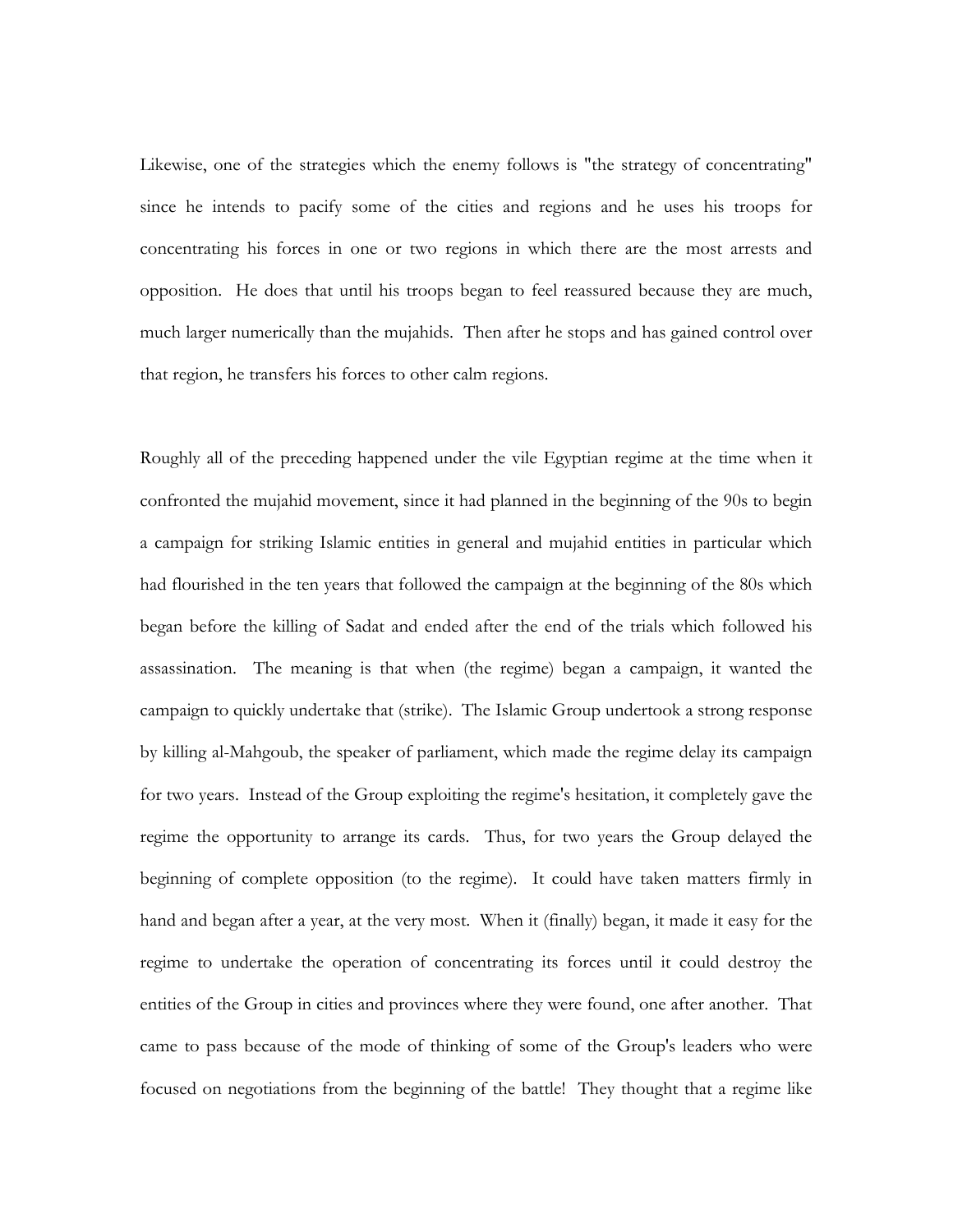the regime of Mubarak would submit to negotiations if several hundred of his troops and some of the leaders were killed. The Group forgot that these regimes only worry about numbers (of troops) when they fear that they will escape. "Escaping and fleeing happens when there is the killing of a large number of people along with good media propaganda and also good media justification." [It is unclear house what Naji is quoting from here and below.] And then when the regime agrees (to negotiate), all of the cards of pressure are in its hand—"massive numbers of its members are hostage in the jails"—a fact which makes it possible for him to impose his conditions. And the one who holds

[83]

the most cards imposes his conditions and the other side naturally makes concessions. Of course, we do not except the legality of negotiating with the apostate in the first place, especially since it reinforces his position and leaves him to his apostasy. As for the Group of Jihad, it had not originally taken the decision to oppose (the regime) because its policy was based on long material preparation which would precede action. "That is the policy that was dropped from the plans of the jihadi movements afterwards because it led to disasters. Alternative policies were put in place." The Group was surprised by the discovery of at least half of its cells because of security mistakes. These mistakes made it very difficult to resolve its harmful effects under a regime which follows a policy of random house searches, especially if the group still did not take the decision to begin the opposition. However, despite the immense harm which came to the entity of the Group of Jihad until it ceased operations for a time (without changing its position vis-à-vis the regime), the steadfastness of its leaders and their working toward resolving what happened enabled them to remain; now it is a thorn [shawka] in the throat of the regime and its masters, by the grace of God, a fact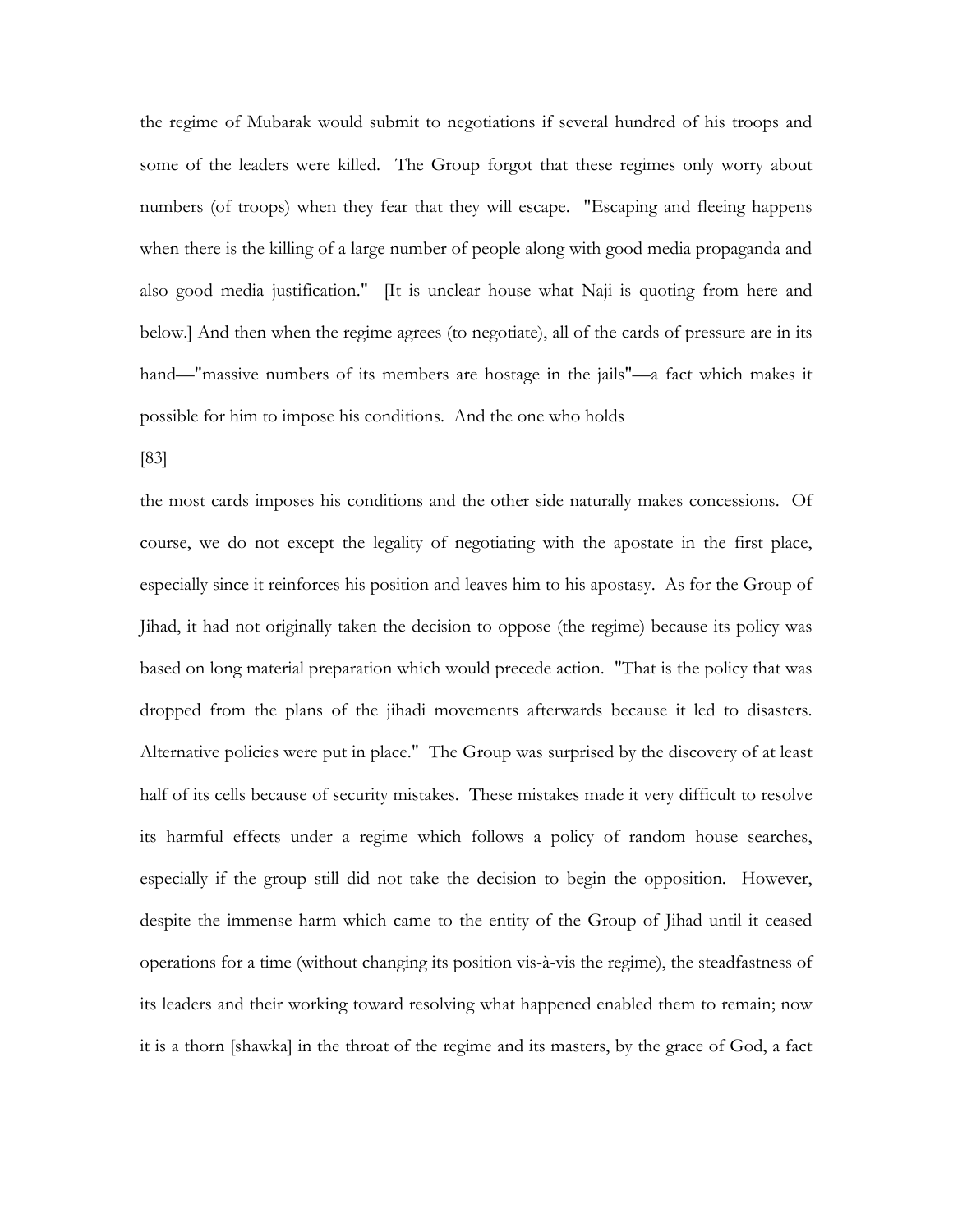which makes the regime unable to complete its policy of exterminating it and then exterminating the missionary Islamic groups, as it hopes to do afterwards.

The essence of this point is that the reason for the defeat of the Islamic Group is that its leaders did not have a good and clear concept for a military strategy. It neglected 4/5 of its force under what is called the missionary wing; it even made it public, a fact which enabled the Egyptian regime to seize them as hostages and take the cards of pressure in order to hasten the exhaustion of the patience of the Group. That happened over a long period of time and the Group did not undertake any action against that, even though the opportunity was placed before them. As for its dogmatic collapse and its changes of mind, it happened because they took non-sharia positions in dealing with military defeat. This subject has roots in circumstances that would take a long time to explain. As for the Group of Jihad, I do not know how the ignorant people dare make the battle a reason for what happened to it, whereas most of what happened to it transpired after it decided to undertake any opposition!

Returning to the subject: What should we do to hasten the exhaustion of the patience of the enemy and thwart his two goals and his strategies?

If we have the power which the enemy has, then we have the ability to end the battle from the beginning because our troops are not afraid of blood and death; rather, they seek it out. However, we do not have this power—and this is one of the Sunna of God regarding missionary activities. Therefore, our plan, in light of all of the previous facts, is to prolong the period of the battle by opposing the goals of the enemy and surprising him with strong, painful strikes. (We can do this) provided that our focus—according to our capacities—in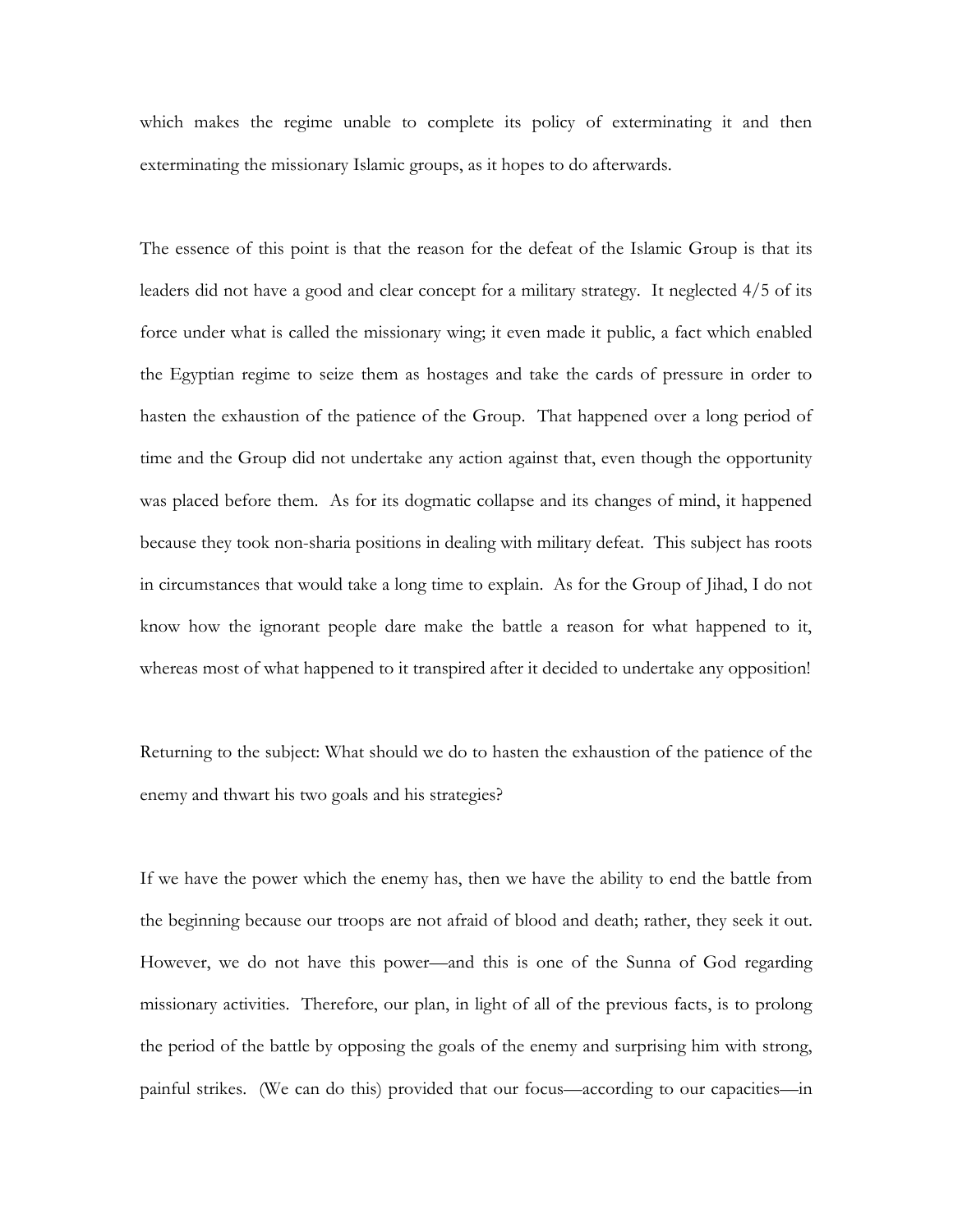the beginning on the comprehensive response in opposition to his goals is greater than surprising him by directing strikes against him. Then after a period of time, if we are successful, our actions will only be surprise strikes against him because, in light of observed experiments, his days in the second stage (of the battle) are spent resisting our attacks until we arrive at the stage of his collapse, by the permission of God.

— We must thwart the strategy of concentration by spreading out our operations over the largest area of land. Regardless of their limitation in the beginning, they must be spread over the largest possible area.

q We must prevent him from achieving his goal of imprisoning a large number of brothers—in order to put the largest number of cards of pressure in his hand—by (doing the following): Repairing the lax security as much as possible and precisely executing the security directives. Pertinent to this point, certain stories have spread among the brothers that a brother was exposed to an ambush and he had CDs or papers with him. The instructions were that he was to destroy them so that he could skirt the ambush without any problems. However, he kept them for some reason and he said prayers and dhikr [saying the names of God or other religious formula] until the situation safely passed. Of course, all of us affirm the reality of stories like these, praise be to God. However, we should know that what the brother did was a sin. He disobeyed the instructions and he exposed himself

[84]

and a group of his brothers—those who knew him—to danger. His sin and those of others may make the dhikrs ineffective next time. Also part of security carelessness is trying to know what does not concern you. There are many manifestations of security carelessness, so seek it out in its most likely locations.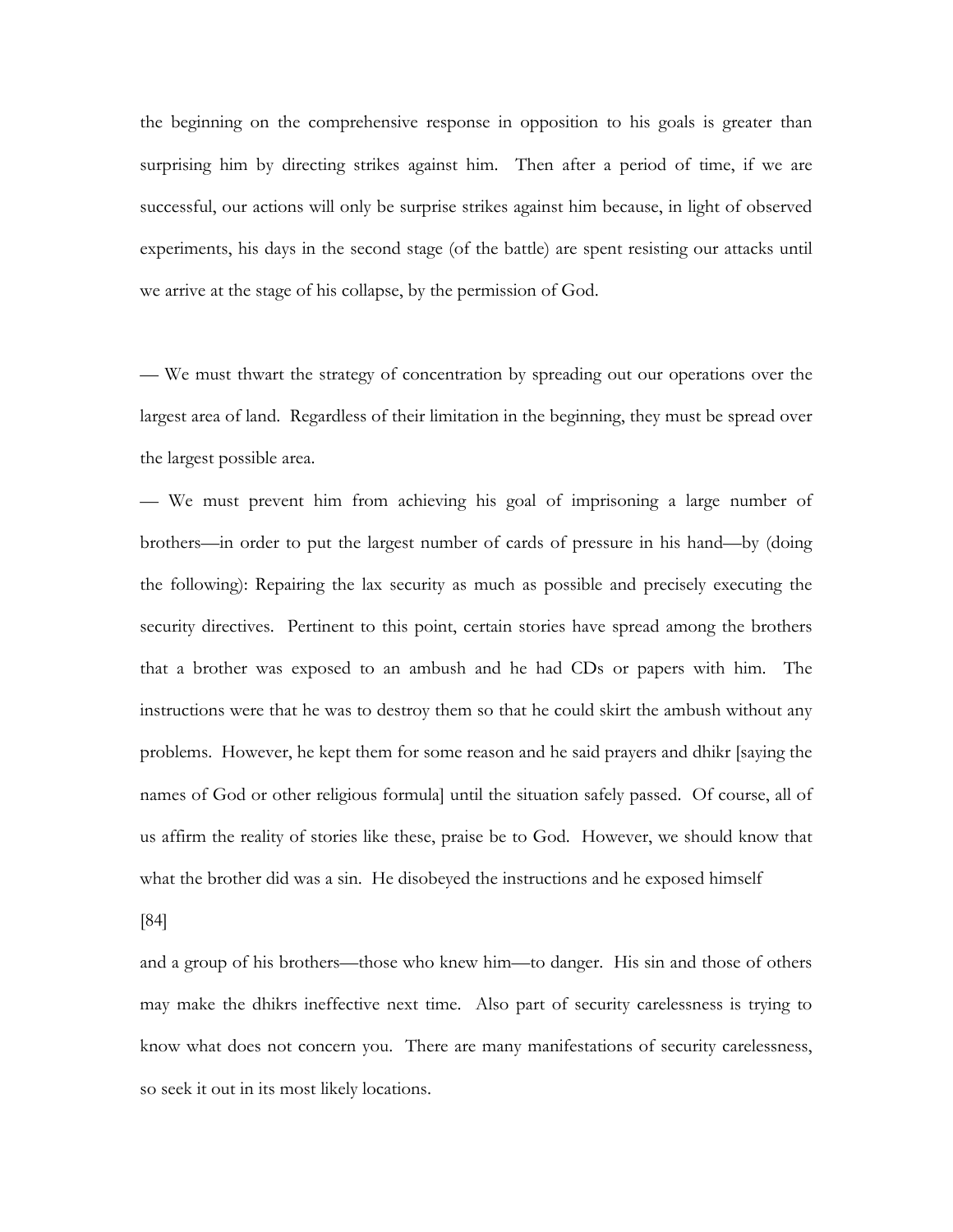(2) The second method which will thwart that strategy is to turn his house searches for arresting the brothers into a hell and to take down the largest number of his forces. That requires a high price in blood and money and takes a long time to prepare for. However, if there is an arrest or individuals are killed in a house raid, there must be an unexpected action that directs a strike of deterrence and "paying the price" (against him), (accompanied by) a media announcement that the strike is because of the arrest or the killing of brother so-andso. A few unexpected actions in the beginning, by means of attacking his forces or the forces of the Crusader enemy, announces through the media that these are the reactions to his practices in the prisons or his arrests and that we are targeting his Crusader masters in order to vex them and him, which is a justified vexation. (We can do this) provided that we make it clear that we will not stop targeting the people of tyranny; rather, their practices cause us to do more and make our operations more vicious.

Approximately all of the preceding represents the policy which our brothers, the Lions of the Arabian Peninsula (Usud Jazirat al-Arab), follow. [Members of this group are currently being tried in Kuwait for terrorist activities (May 2005)]. We beseech God to grant them firmness in the cause and steadfastness in (following the) guidance.

We would do well to also remember that the people of unbelief and apostasy's doctrine of conflict is a worldly, material doctrine in most of its structure and they have worldly motives which they conceal with religious or deceptive, so-called cultural motives and that the doctrinal, traditional motivating factor in (these motives) is not a single motivating factor. It is considered one of the motivating factors pushing them to battle and motivating their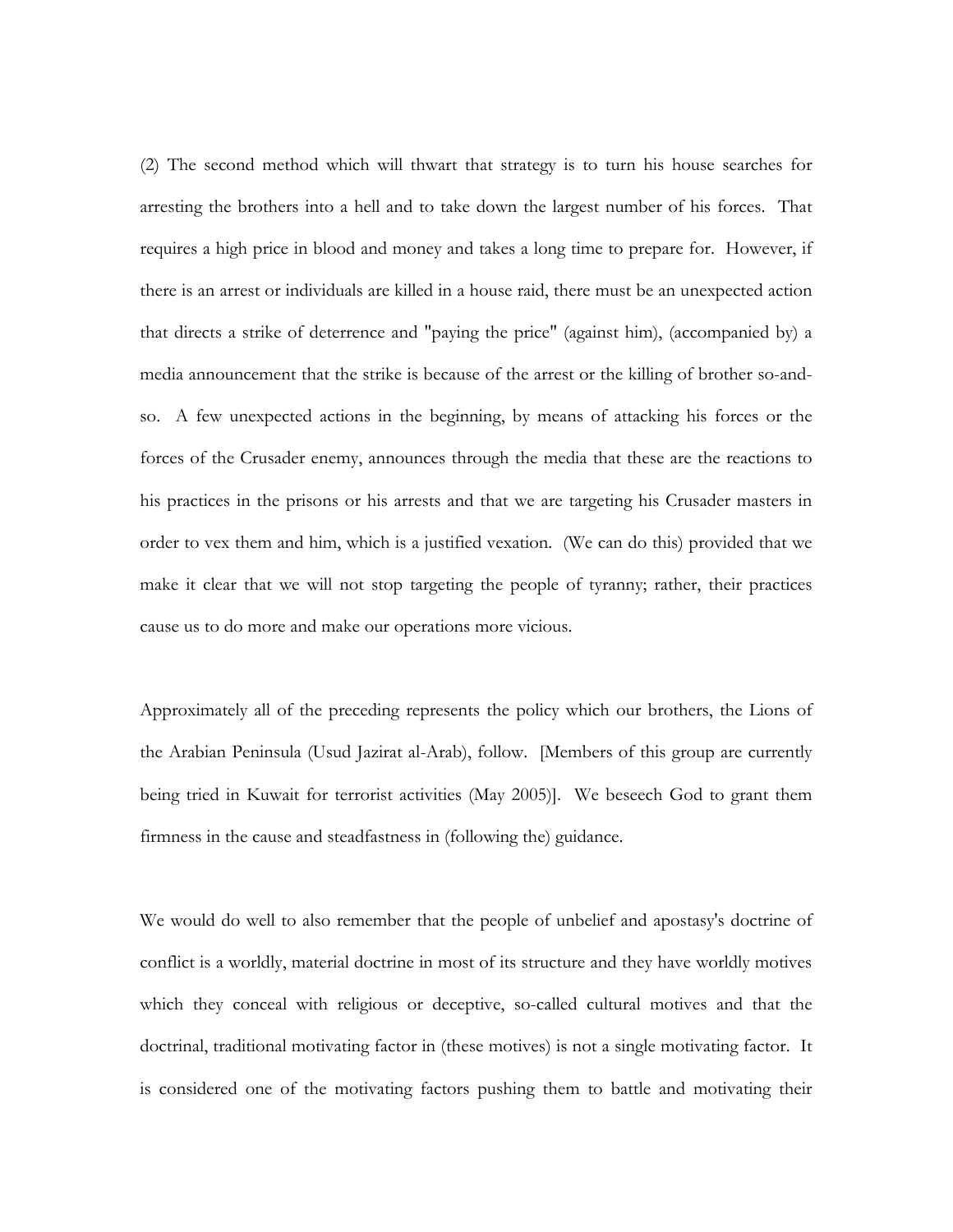ignorant followers. As for what truly motivates them, it is material interests and survival. Thus, they fight for its sake. It is not just any survival, but rather the type of survival which guarantees them a life of unruffled comfort and luxury. Their allies and those who support them are patient and continue to support them as long as their own interests are served by that alliance. Thus, we must effectively thwart that.

Prolonging the length of the conflict and creating a power capable of directing strong strikes inclines the enemy toward reconciliation; naturally, from his side only. Directing strikes against his economic interests and threatening the interests, the economy, and the luxuries of those who support him—using a good media justification, as we set forth in our detailed study—makes the enemy pullback (to protect) the interests which he possesses. This deterrent force also makes his troops think that fighting under the banner of their leaders will not ensure their survival and that they will die for the sake of nothing. The stage of thinking about leaving begins or, at the very least, there is a consideration of flight and awaiting an overturn of the balances (of power). Thus, we find that the people that are most hostile to this missionary call later become sincere soldiers for it, offering up their spirits in its path. That will be dealt with in some of our remarks in the coming articles, by the permission of God. The meaning is this: That the development of the battle by employing a correct strategy is important so that the prolongation of the battle will not harm us more than the enemy, exhausting our patience before his (is exhausted).

We conclude this essay with an incident in the Battle of Badr [the first battle between the Meccan polytheists and the Muslims in Medina]: When the polytheists sent `Umayr Ibn Wahb al-Jumahi as their spy against the Muslims, he said, after ascertaining that there was no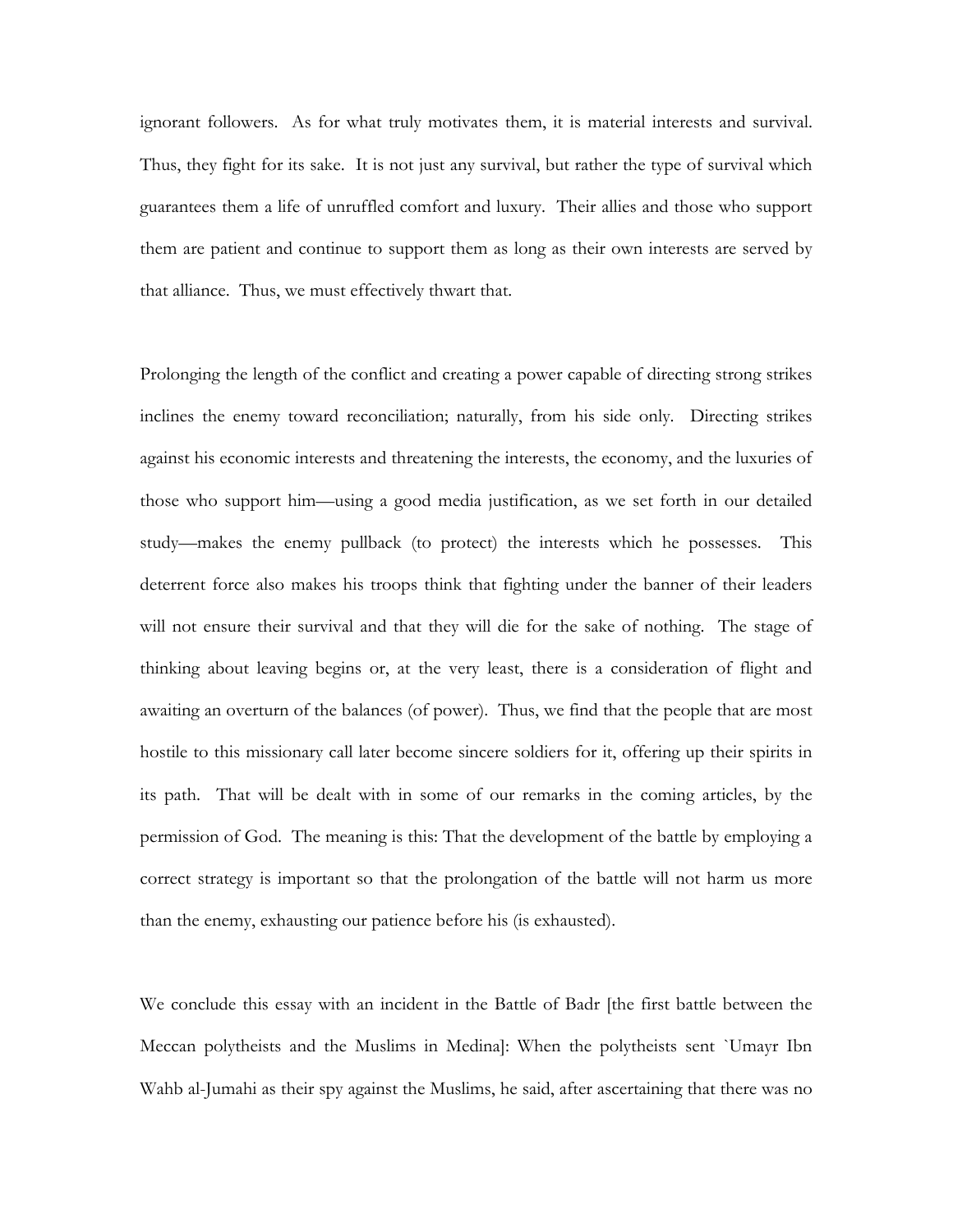ambush or reinforcement for the small number of Muslims: "I saw that they have 300 men, more or less. However, O assemblage of Quraysh, I saw the tribulations caused by fate. We plainly state that Yathrib is the bearer of stagnant death and a people who have no power or refuge save their swords. By God, what I saw is that a man among them fights until he kills a man from among you. If they strike you down in accordance with their numbers, what good is living afterwards? Open your eyes!"

We take from this incident that if we are able to truly make the enemy feels this way and reinforce it (as our forebears did during their time), that will be the beginning of his defeat, by the permission of God. Let the readers refer to books of sira [books about Muhammad and his Companions] in order to read about the effect of these words on the ranks of the Quraysh.

By the permission of God, those feelings will be the beginning of the path toward hastening the exhaustion of the enemy's patience. Truly, our battle with him is a battle of patience. [85]

"O believers, be patient, and vie you in patience; be steadfast; fear God; happily so you will prosper" (Qur'an 3:200). Praise be to God, the Lord of the worlds.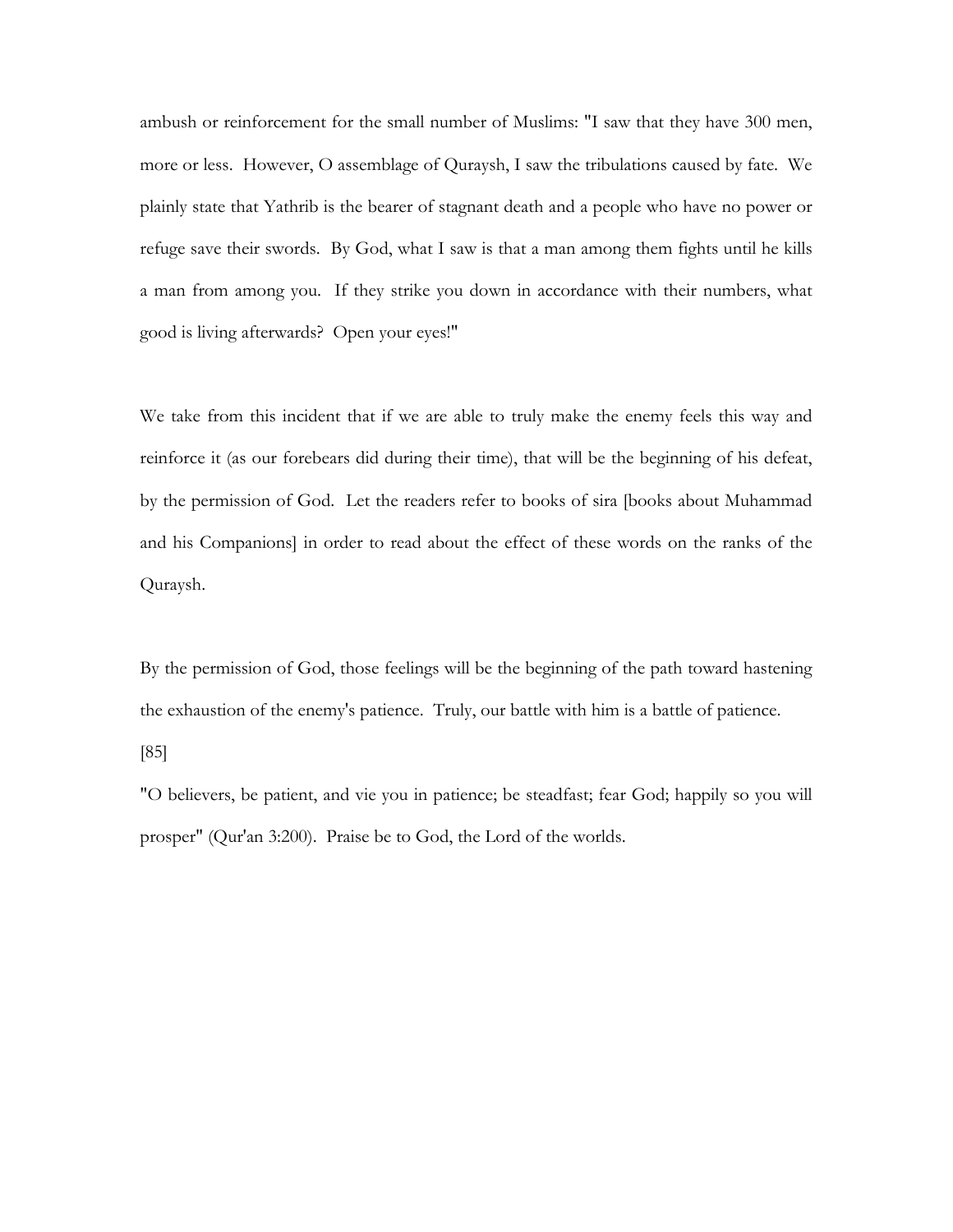## Second Article

The Struggle Between the Human Soul and the Sunna of God in Missionary Activities

"Is it not time that the hearts of those who believe should be humbled to the Remembrance of God and the Truth which He has sent down, and that they should not be as those to whom the book was given aforetime, and the term seemed over long to them, so that their hearts have become hard, and many of them are ungodly?" (Qur'an 57:16)

Praise be to God and peace and blessings be upon the Messenger of God.

Ever since the Sun of guidance dawned upon the soul of the Muslim in our society, a series of tribulations accompanied it. The manifestations of tribulations and fitnas which man faces are varied. When a man begins to pass through problems and normal situations, he sometimes faces the most difficult of them before the guidance (comes). However, his experience of them after his heart has been fused with the vision of faith is a completely different experience. There is the fitna of marriage, the fitna of wealth, and the trial for him in (finding) his job and the source of his income, and so forth. Whenever he succeeds in confronting the fitna, a white spot appears in his heart commensurate with the size of the fitna which he succeeded in overcoming [i.e. the blackness of his sins are cleansed, restoring his heart to its pure, clean state]. Thus, his faith continues to be elevated.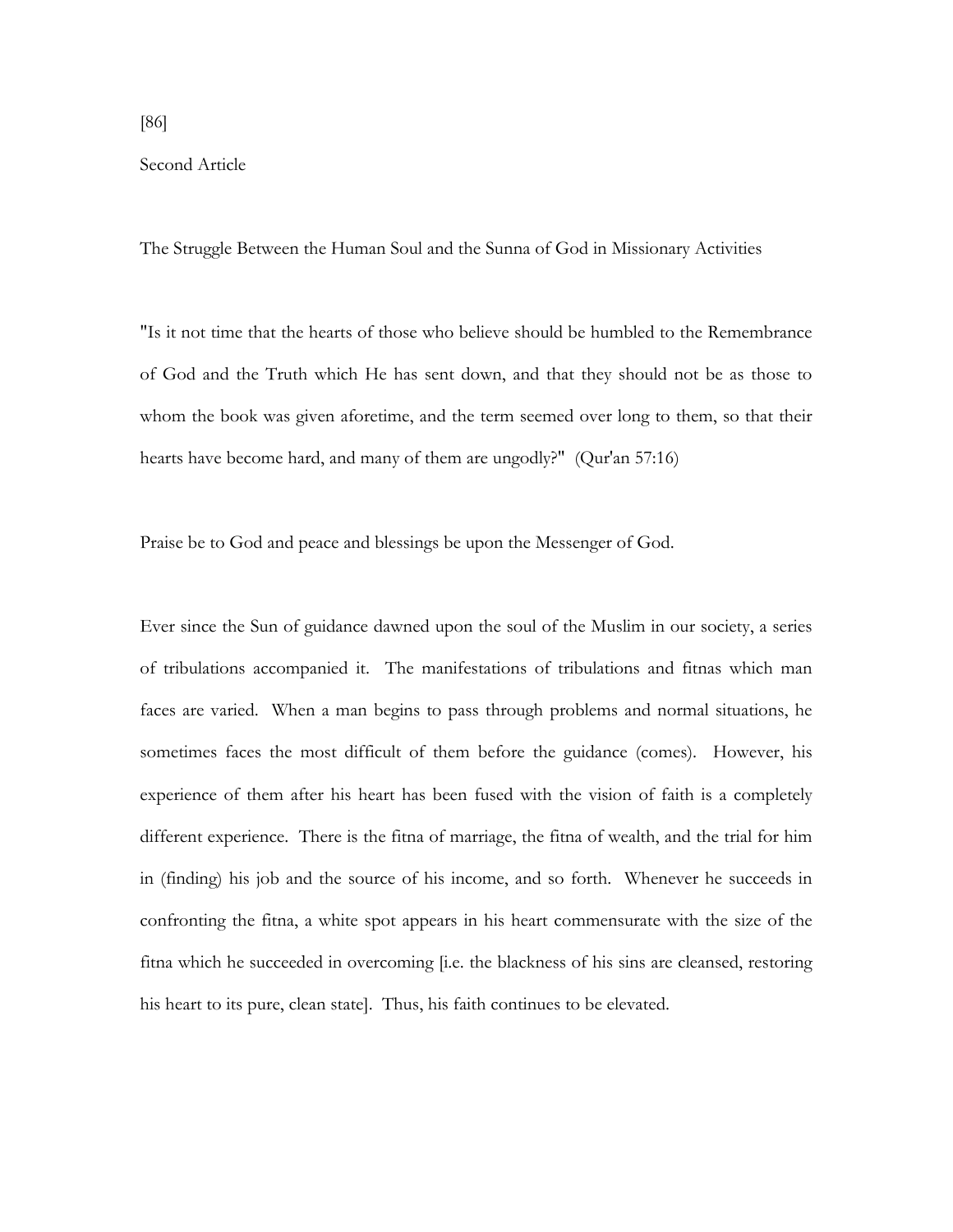Before we move on to the important subject which we will discuss in this essay, one ought to note an important point here which will be referred to more than once in the subject of the essay. This important point is that when many of us reflect, we find that our best condition of belief was in the first period of the guidance. This condition was not necessarily on the first day—even if it sometimes happens on the first day—but rather in the first period generally. Perhaps that explains for us how the terrible calamity descended upon the first generation from the first moment. That is what prompted some of the educators to use the expression, "Faith is frequently born as a mountain." Even though the faith of the first generation was born large, the trial they faced and their constancy in facing it raised their level of faith more and more, while we, regrettably, learn from many of the Shaykhs and the educators to evade any action which may lead to a tribulation. Thus, we begin in the stage of descent and decline. Likewise, we note that those who were rightly guided among the first generation in Mecca faced falling under the fitna of the appearance and ascendancy of unbelief, (while) those who were guided in Medina faced the fitna of jihad and the gleaming of swords.

In this lesson, we will discuss the most important differences between the fitna of prison and torture and between the fitna of jihad and the gleaming of swords. Likewise, we will discuss the position of the human soul with regards to them and the extent of its endurance of them and to what extent it can bear them and the meaning of that.

The ranks of those who assert the importance of the stage of trial by prison and torture before undertaking the jihad differ between several groups in exaggerating this matter, such that they advise their followers to endure it and to yearn for prison and tribulation, and await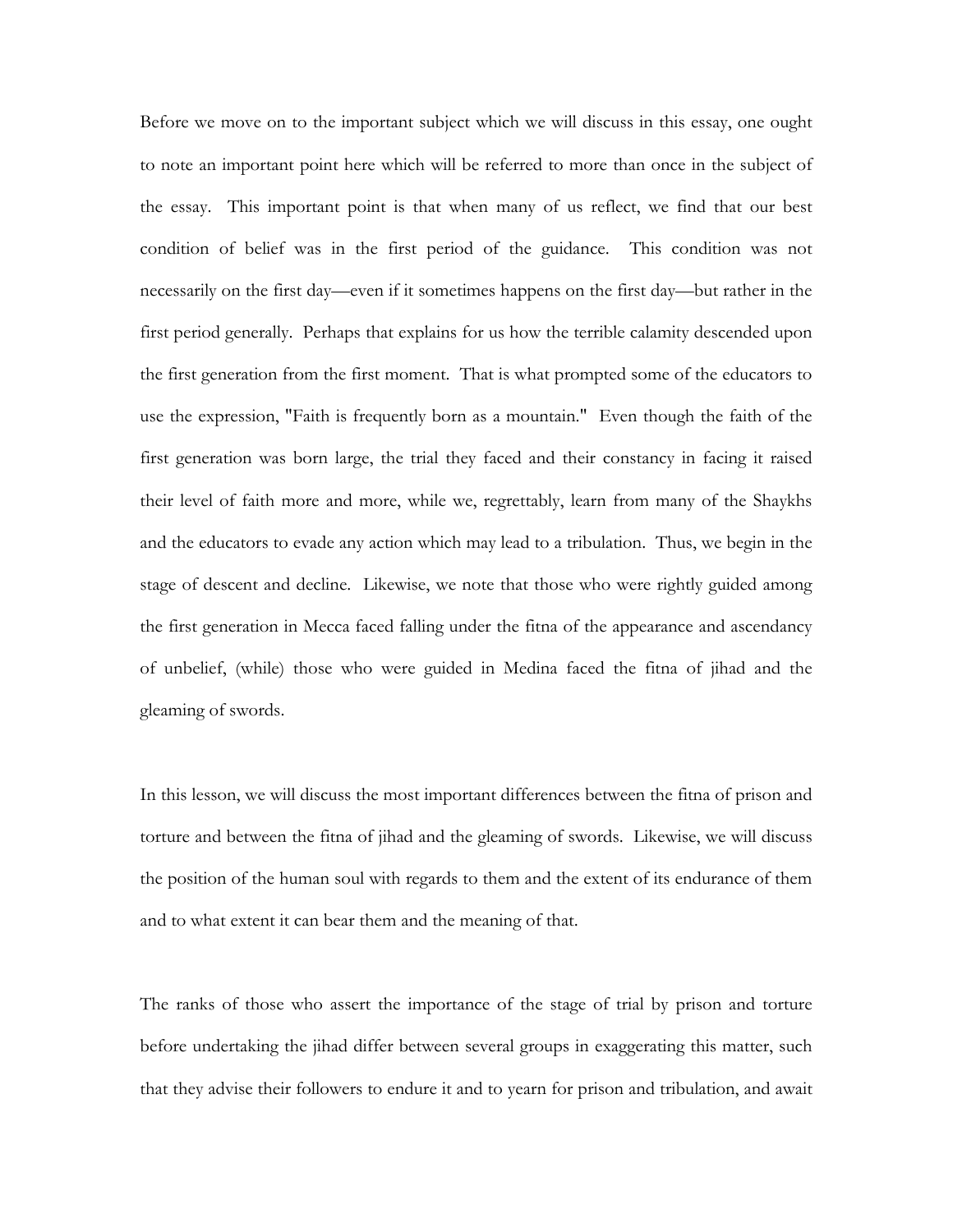the release from suffering, without really striving through practical measures to achieve that release. If I had not read the writings of one who asserted that, I would not have believed in the existence of this type of human. There is a group that is moderate regarding this matter, (believing that) one openly proclaims the truth before the faces of the people of falsehood and makes material and spiritual preparations and gathers the armed Ansar, (but) there is no striving for prison and torture. However, if that happens, they are patient and consider that to be education for the individuals. As for the third group, it is the group which neglects this matter, even withdrawing from any situation that will lead to problems, such as openly declaring the truth before the faces of the people of falsehood or making material preparations. However, this group does not forget to brag and, of all these sorts (people), cries out the most that it is in the Meccan stage and the stage of patience! I do not know what laws they have left for the Meccan stage. The path of this group largely contradicts the Meccan stage. It is between hypocrisy, coexistence, mixing together, and deception.

[87]

 $\overline{a}$ 

In short, what we want to say is that these three kinds (groups)—despite their different stances—no doubt fall, by various degrees, under the fitna of the appearance and ascendancy of unbelief, its people, and their control over the movement of the society in which they live.

What we want to caution the three kinds (groups) against—including the moderate kind—is that prolonging the period of survival in the fitna under the hands of the oppressors for a long period of time leads to the dwindling away of followers.<sup>24</sup> The human soul—which is

<span id="page-200-0"></span> $24$  This is the assertion of one of the shaykhs which we cite as proof to his followers, when he was asked why the Shaykh al-Islam Muhammad Ibn `Abd al-Wahhab—may God have mercy on him hastened the movement of those with him. If he was patient for a longer period of time, he could have established a large state and a caliphate (by God, where is the shame of those who asked this question)? He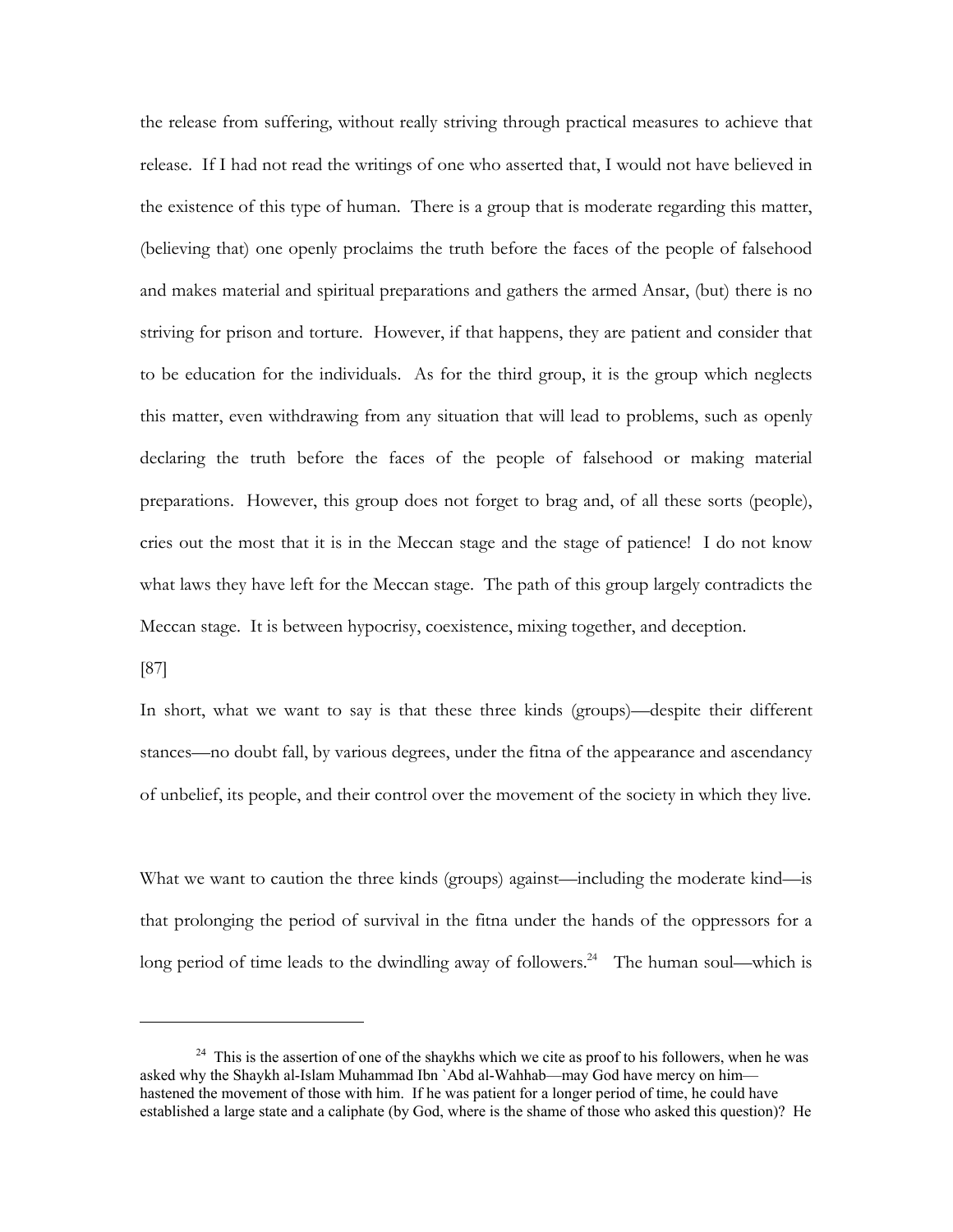not infallible—is unable to withstand a long period of time in opposition to falsehood that is in a superior position. Prolonging the endpoint without active opposition to falsehood has effects which cannot be denied by those who associate with the youth of Islam for a long period of time. Among these youth are those who relapse completely and those who only show the outward signs of guidance pertaining to clothing and beard. This is an explanation for what happened to groups who had been exemplary in steadfastness and openly proclaiming the truth. They used to enter the prisons and come out even more steadfast. However, when these groups' followers were away in prison for long periods of time, there appeared relapses and submission to the Jahiliyya. Even the kind (of group) which neglected to openly proclaim the truth and which did not face a severe tribulation, like imprisonment and so forth, submitted to a certain degree, as we mentioned, to the fitna of the ascendancy of falsehood and its authority over the society. Thus, you find that the first stages have a strong impact on (such a group), then it quickly became listless. It is only invigorated by an event which draws youth into the movement; these youth bring new blood and the group enters the vicious cycle all over again. Therefore, even though the Messenger (peace and blessings be upon him) urged his Companions to be patient and steadfast, and to more openly proclaim the truth, he did not prolong the fitna of this stage because it was hard on them. He opened to them the door of emigration to Abyssinia, then to Medina. Likewise,

responded: "The judicious missionary does not abandon his followers as spoils for the enemies for a long period of time. Otherwise, that would lead to the dwindling away of the followers."

There is no doubt that the questioner and the one who voices the sentiments of a group from among the currents in the Islamic middle is shameless. He asked this question while the members of the currents which he represents live the entire length of their lives and die for the sake of achieving paltry goals, such as studying in a mosque by the permission of the Taghut, or (establishing) a charitable institution beneath the authority and supervision of the Taghut, or (striving for) a goal sullied by polytheism, such as membership in a parliament or being a minister in the Taghut government. If only he were independent in his ministry and judged according to the sharia! But he is part of the Taghut order. Days go by and generations die and those acquisitions are stripped from them. New generations start the cycle anew for the sake of the same acquisitions—there is no power or strength save by God. Afterwards, they criticize an imam who established a state [i.e. Ibn `Abd al-Wahhab] and he only fell short in its expansion because of questioners like this one, who only desire to refrain from the attack.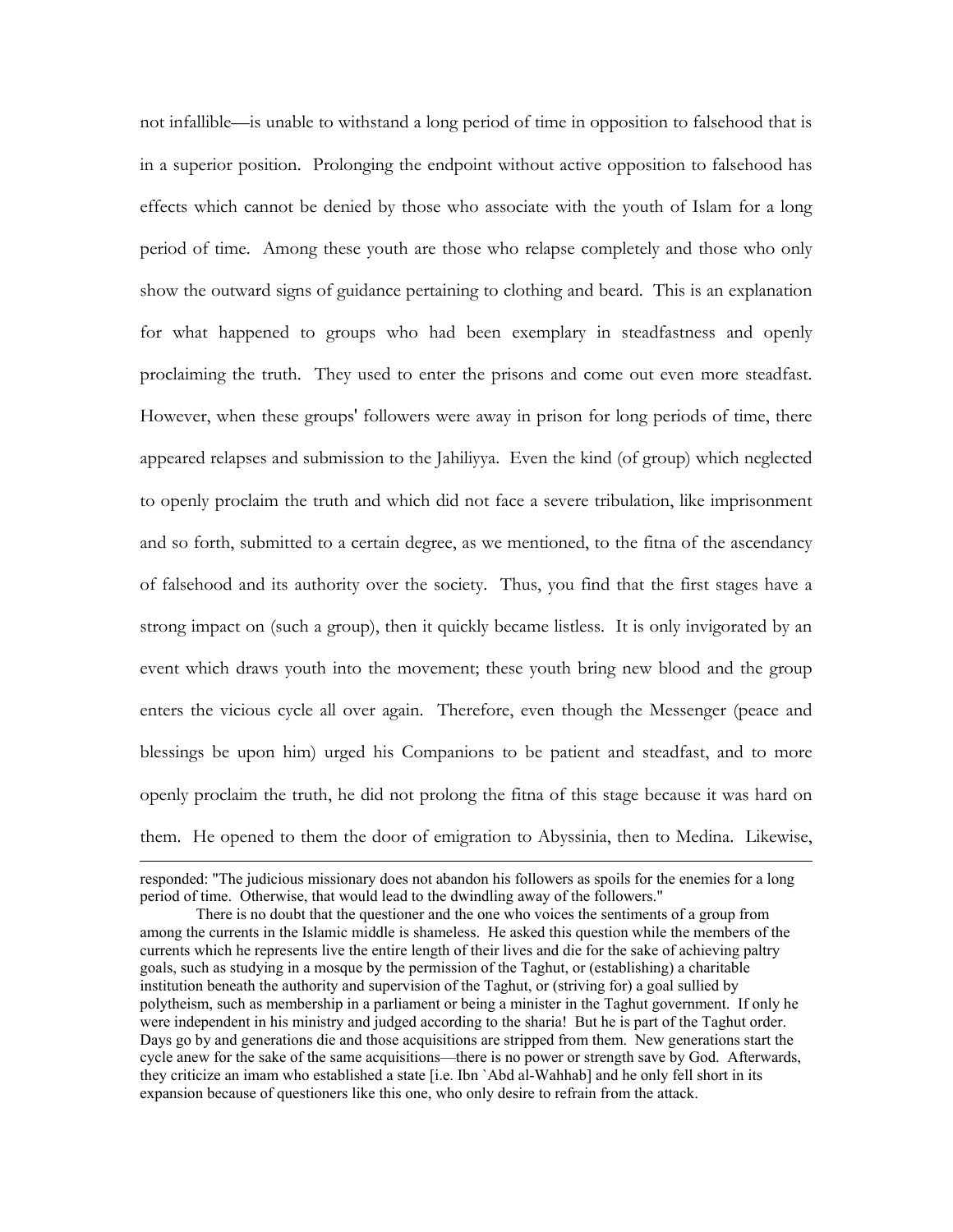he permitted them to speak words of unbelief under certain circumstances. He also worked to prepare for opposing falsehood and gathering the armed Ansar. The judicious leader does not abandon his followers as plunder for the enemies for a long period of time. Otherwise, that would lead to the dwindling away of the followers. [This is a close paraphrase of the first footnote on this page.] Therefore, he must quickly strive to remove them from the oppression which they submit to and work to reclaim their rights. Thus, you find that the Messenger of God (peace and blessings be upon him), after a trivial amount of time of staying in Medina, sent the raiding party of `Abd Allah Ibn Jahsh (may God be pleased with him) in order to lie in wait for a caravan of the Quraysh in order to reclaim some of their rights; (he did this) even though it opened the door of opposition [from the Meccans], which some may have thought would lead to negative results. However, such is the sound human soul, which must demand its rights. If not, then its patience will almost be exhausted. Even Bilal, when he saw that Umayya Ibn Khalaf [his former master] was a captive of `Abd al-Rahman Ibn `Awf (may God be pleased with him), could not leave him. `Abd al-Rahman Ibn `Awf defended Umayya and yelled to Bilal, "He is my captive!" Bilal only responded, "I will not be saved if he is saved! I will not be saved if he is saved!" The human soul is made of flesh, blood, and sinews and it has a limited capacity that ought to be respected; otherwise, the leaders of the movements should blame no one but themselves if they are taken by surprise by the dwindling away of their followers and their dissolution, one after the other, or at least their fall into lassitude and their lack of giving. In time, the movement will dissolve by degrees, or the least one can expect is that its leader will seek refuge in changing it into a movement that is a pale distortion in order to preserve its numerical size by holding back the movement from any action in which there is a large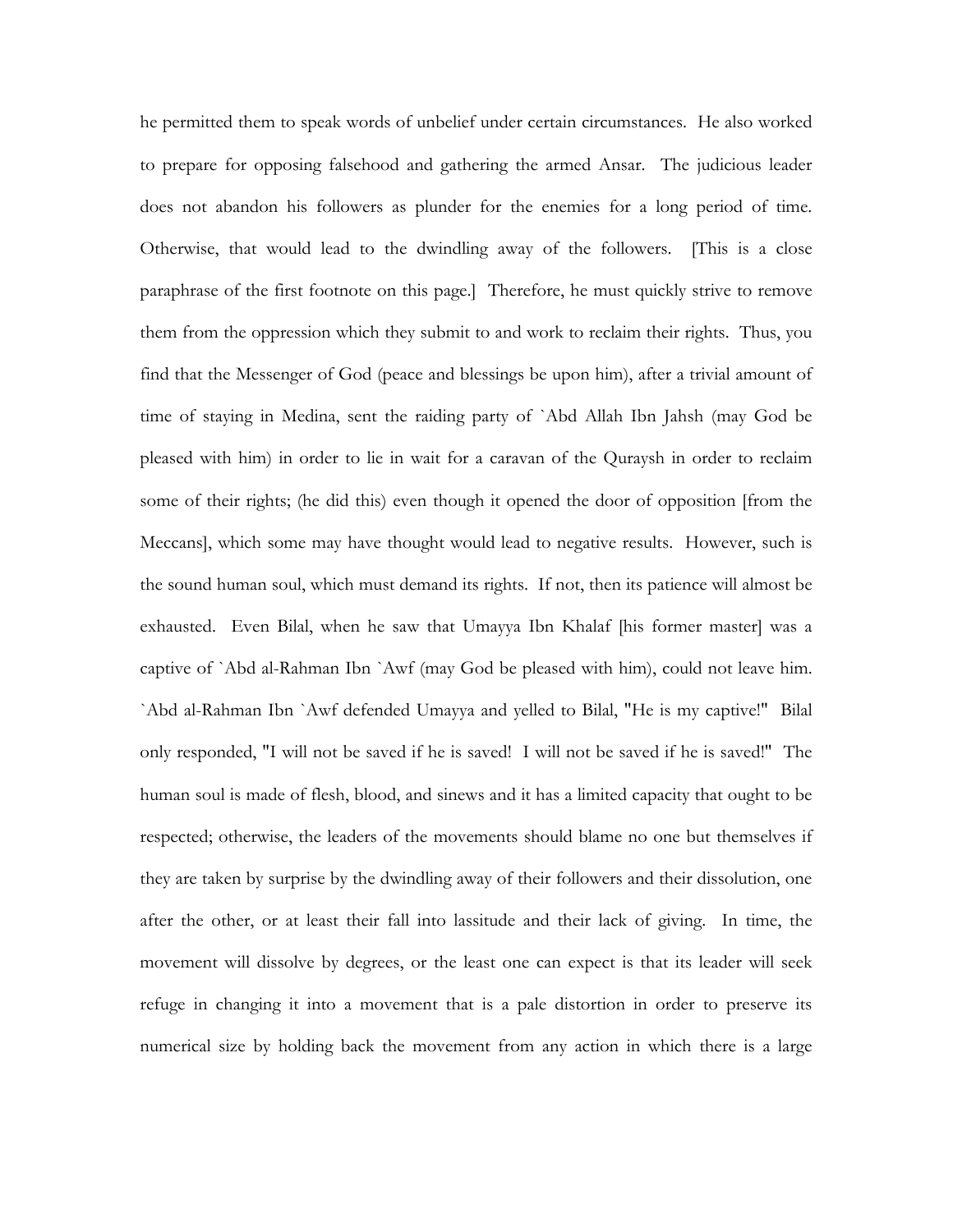sacrifice of time, soul, wealth, homes, and so forth. He makes the laws—which are valid as exceptions pertaining to specific individuals

#### [88]

or specific conditions—into a general principle and path which his followers walk. This is to say nothing of how some of them resort to clothing the truth with falsehood and covering the Jahiliyya situations with Islamic garb so that they can recruit the largest number of followers without feeling pressure and, to this end, distort [lit. "twist the necks of"] the sharia texts.

Steadfastness in confronting this fitna and steadfastness in confronting the fitna of jihad and battle raise the level of faith for an individual and these are two of the most effective things for educating the individual and a Muslim group. However, why did the sharia provide ways out of the fitna of prison, torture, and the ascendancy of falsehood—such as emigration and dissimulation according to the differences of their sharia degrees—but it did not provide for ways out of the fitna of battle (it is a fitna, according to the text of the hadith: "The gleaming of swords is sufficient as a fitna"). Rather, the sharia made it obligatory until the day of resurrection and made neglect of it or neglect of serious material preparations for itespecially when it is obligatory—to be among the signs of hypocrisy. And as relates to imprisonment and torture, it is as we said: Despite its importance, especially in the beginning, prolonging it leads to the dwindling away of followers. As for the fitna of jihad:

First: It is lawful in order to ward off a greater fitna: "Fight them, till there is no fitna and the religion is God's" (Qur'an 2:193); rather, the greatest of fitnas is a fitna of religion through imprisonment and torture, which cannot be repelled except through battle.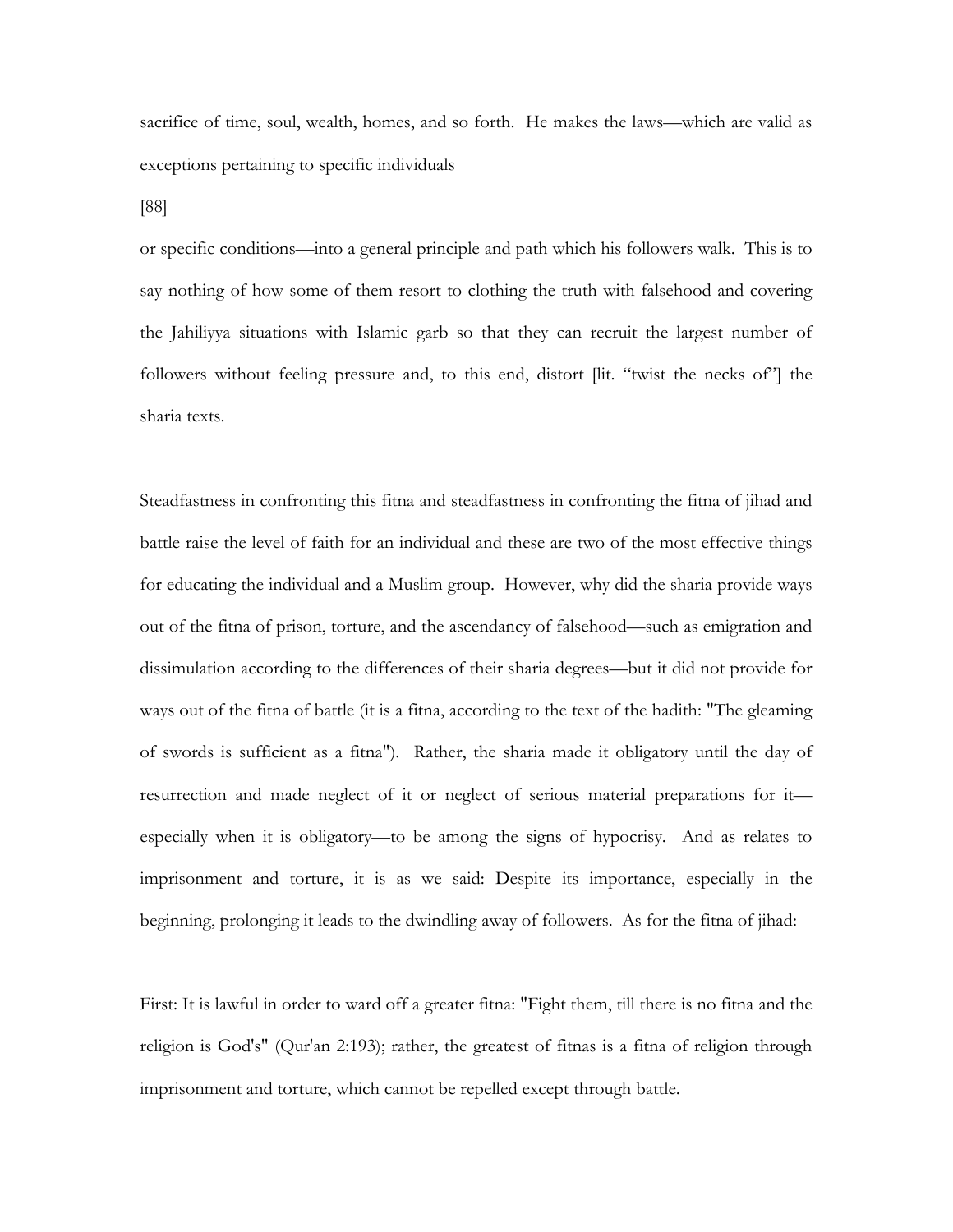Second: The fitna of battle—on account of the terrible tribulation that accompanies it—is suffused with power and strong sensations which eradicate many of its effects on the soul, until it becomes a door for the release of care and sorrow.

Third: Killing in the path of God—which is what many of those under torture desire—is easily done through jihad. If we begin speaking about this point, we will never finish. Despite the severe fitna of blood, skulls, and the scattering of limbs, the human soul is capable of enduring it for long period of time; rather, his love and desire for it grows greater, in contrast to the fitna of imprisonment.

Likewise, the fitna of the ascendancy of falsehood and the pain that accompanies it, such as prison and torture, treats limited aspects of the human soul, such as pride and pushing the soul to be humble in the path of God and changing the soft soul until its constitution is hardened. However, prolonging it longer than necessary may lead to the breaking of the human's pride, especially if intense humiliations from the ascendant falsehood accompany it. It is met with wanton cowardice by the individuals who bear the truth and pessimism in planning the prescription by means of the correct Sunna. On the other hand, jihad treats all of the aspects of the soul: the soul in victory, the soul in defeat, the soul that has pride, and the soul when there is triumph and exaltation. It completely refashions the personality. Therefore, there were a few of the Companions who experienced the two fitnas, while most of the Companions only experienced the fitna of jihad because all of its stages are sufficient for refashion the believing personality and the believing group which later assume the trust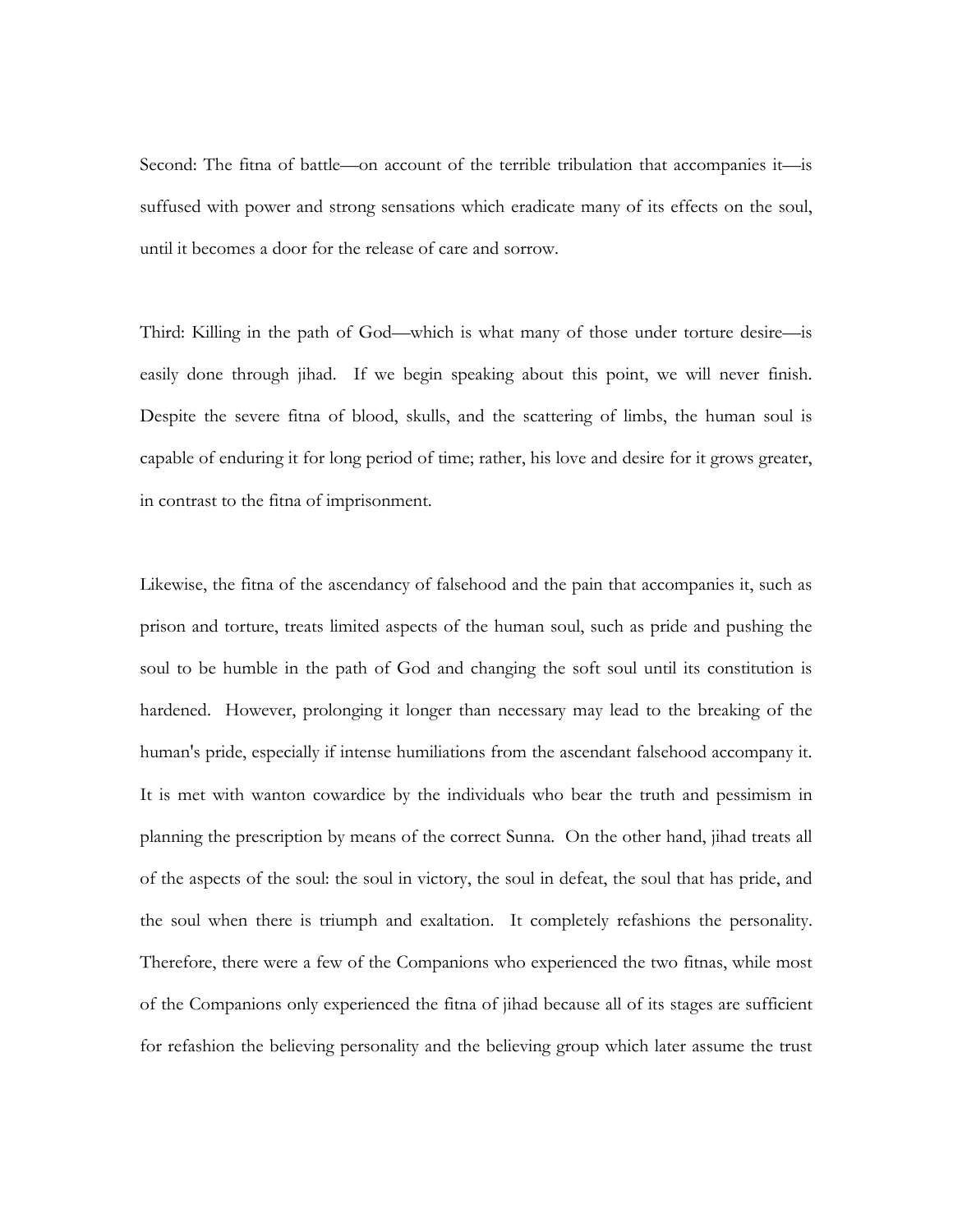of blood, honor, and wealth—the blood of the people, the honor of the people, and the wealth of the people.

Jihad is a fitna and within it is the cure for this fitna. The enemies of God frighten you and you frighten them. It is sufficient for you, with regards to pride, to carry your weapon, free from all of the chains of servitude to falsehood, submitting to the commandments of God alone, your Creator and your Provider.

In summary, the tribulation of prison and torture, being patient for a period of time under the ascendancy of unbelief and its people, and the tribulation of the jihad (against) unbelief and its people are all important for educating the Muslim group and the Muslim individual and for raising the level of faith. However, the tribulation of prison should not be sought until we do something that will certainly lead to it, such as openly speaking the truth. Thus, we are openly speaking the truth and we beseech God for vigor. Likewise, if that comes to pass, its length should not be prolonged. On the other hand, one is commanded to seek the tribulation and fitna of jihad and the gleaming of swords. It is an obligation until the day of resurrection and no harm comes to the soul from prolonging it.

# [89]

When we say that one should not prolong the fitna of the ascendancy of falsehood, we mean that we seek a serious outlet through which we can exit, meaning the movement works to extract its members from it. A Muslim should not say he understands the religion of God if he conceals religion or alters it in order to please falsehood, giving in to its pressure—to say nothing of the one who does so while claiming to be a leader of a movement. Of course, that is permitted as an exception for an individual and so forth, as (in the case of) `Ammar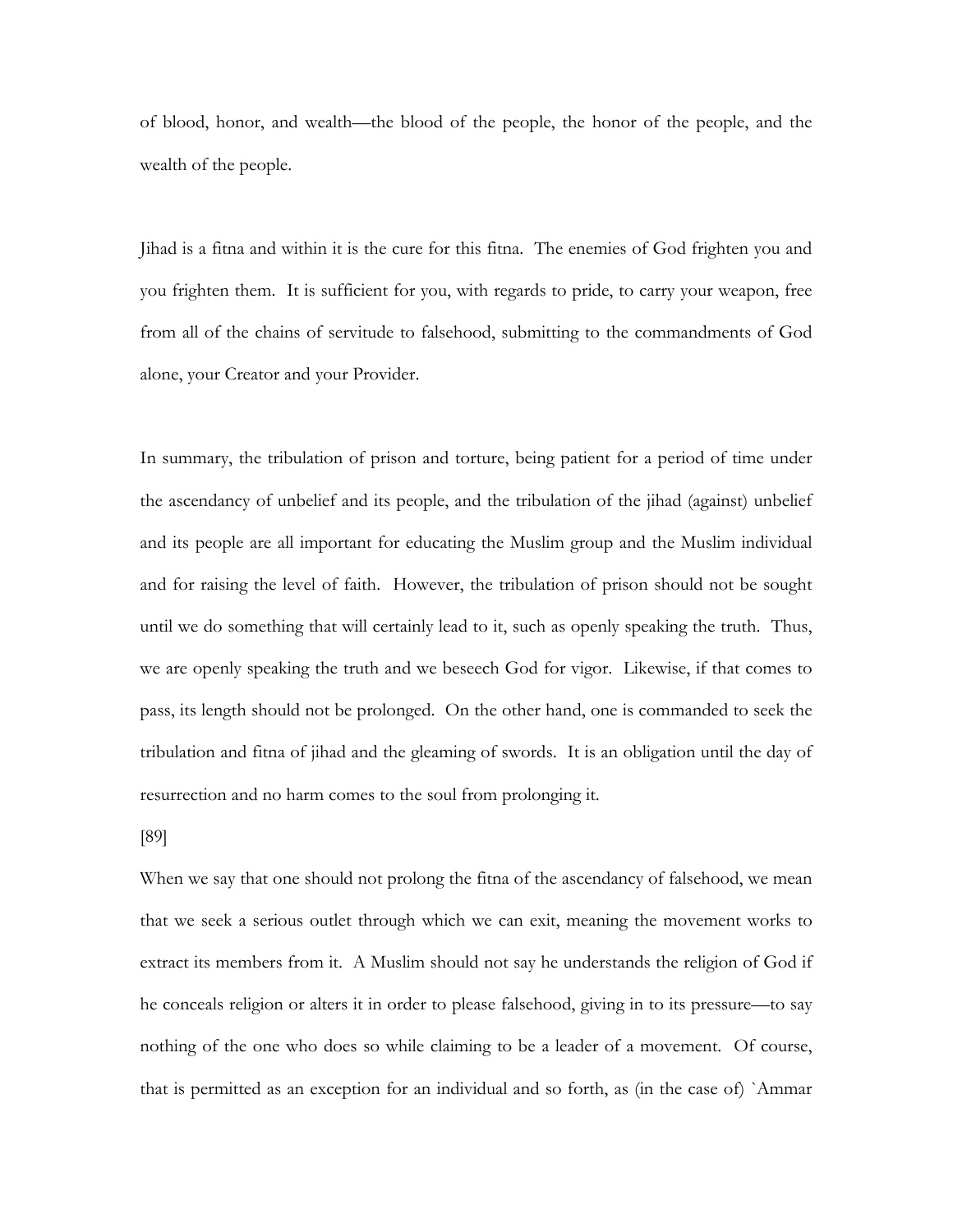(may God be pleased with him) [a Companion of the Prophet who dissimulated and cursed the Prophet when he was captured by nonbelievers]. As for basing the entire movement on an exception in the Meccan laws (which are themselves an exception, which means an exception within the exception!), this indicates that it is a sick, crippled movement that bears the trust of this religion and it is more noble for it to dissolve itself and to absolve its followers from any bay`a or covenants so that the sincere people among them may assist those who are able to bear the trust of this religion with strength.

This is what I want to point out and I hope that those who are responsible for education in our Islamic world will contemplate it. Praise be to the one Whose sharia Sunna agrees with His predestined Sunna. The movement of the universe and life harmonizes with them both. Praise be to God, Lord of the worlds.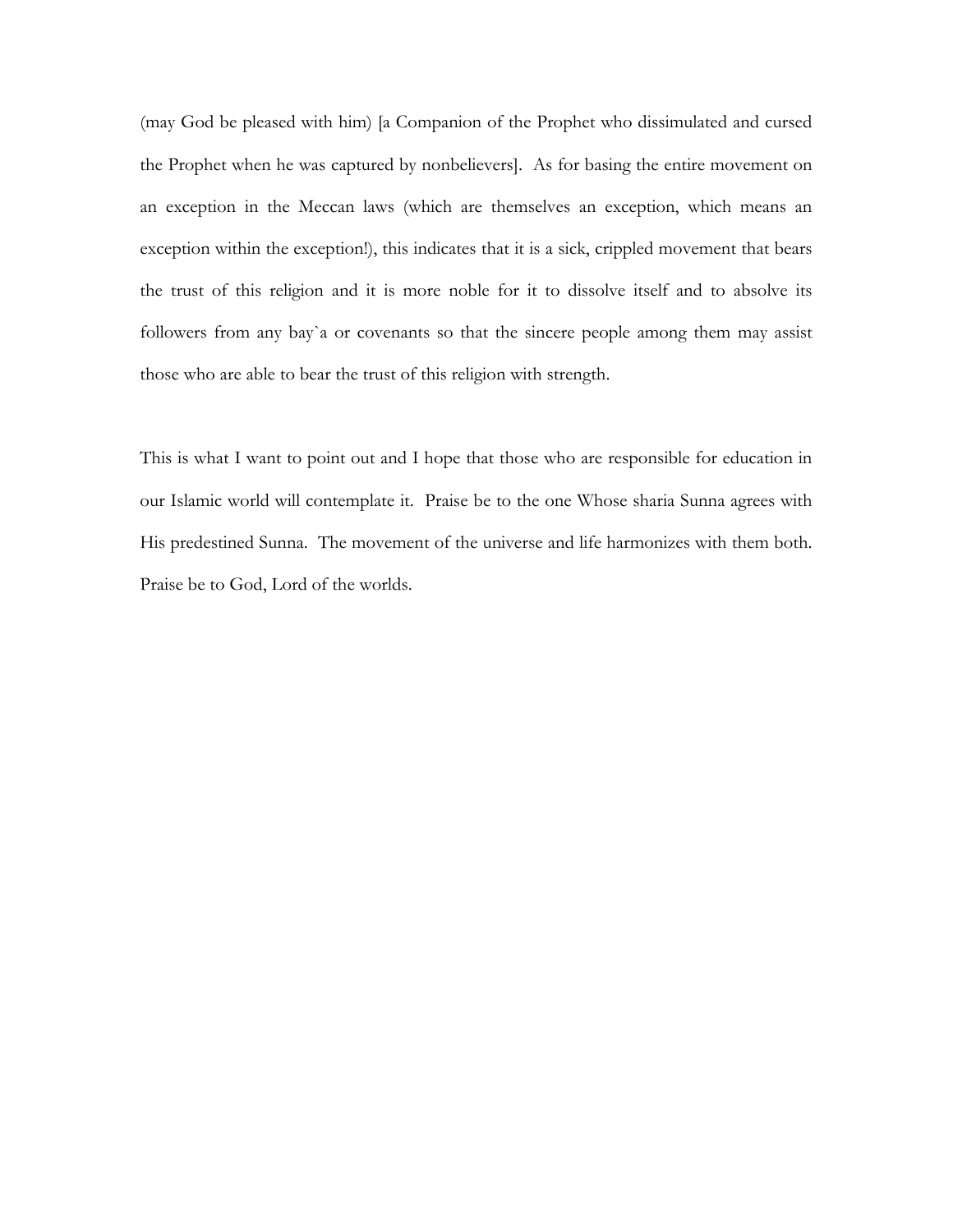Third Article

#### Our Men and Enemy Soldiers under Fire

"We will cast into the hearts of the unbelievers terror, that they have associated with God that for which He sent down never authority" (Qur'an 3:151)

Praise be to God and peace and blessings be upon the Messenger of God and upon his family, his Companions, and those who gave allegiance to him.

In a scene that has recurred often in each land in which jihad was undertaken in the path of God, one of the mujahids in the Arabian Peninsula and those who are with him were surrounded by several cars of officers and the troops of the Taghuts. He got out of his car and approached without seeking cover and he began to spray the troops of the enemy who were in the vanguard (with bullets), knowing that there were many of them. If one of them had remained stationary a little while and opened fire upon the mujahid brother, he would have mortally wounded him because he was out in the open and without any cover. However, they fled like mice, a fact which furnishes important evidence that when the group which was an the rear saw what happened, they immediately fled, even though the mujahid brother had not fired upon them, not even one bullet. The matter did not end after that. The brother approached and began chasing the scattered remnants of the officers and the troops! He started pursuing them with his machine gun while he was out in the open and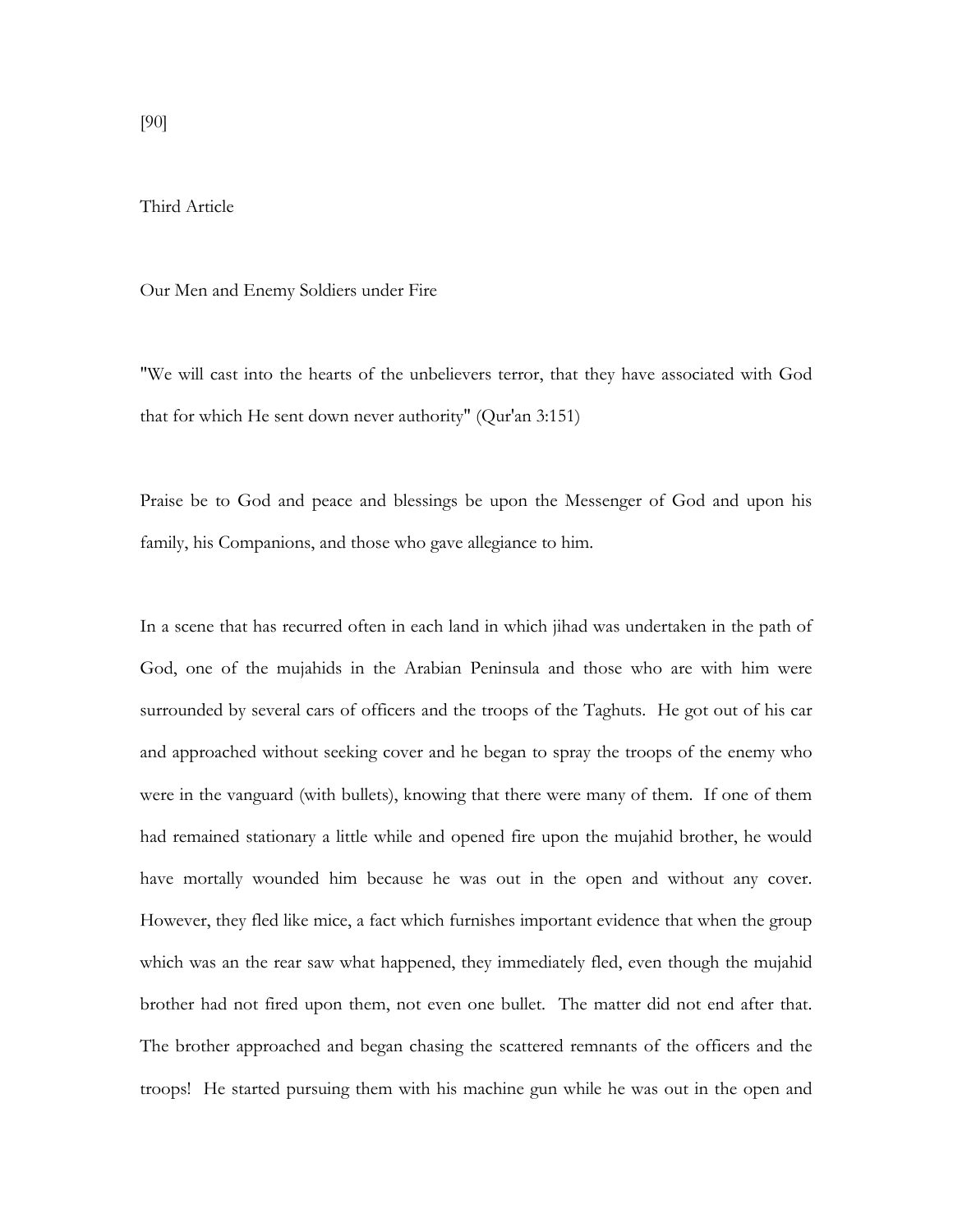some of them are in their cars and most of them were putting on protective jackets! An uninterrupted chain of (such) tales and stories from the depths of history began on the day of Badr and extends throughout all of the battles of the mujahids as long as they readied the equipment of faith-purity of intention, purpose, and banner (under which you fight) and complete trust (in God)—after adopting the best means (of carrying out the battle). One of the brothers relates that after Khost in Afghanistan was conquered, the mujahids surrounded it for a long period of time waiting for the arrival of some of the armored vehicles which the mujahids had taken as plunder from previous battles, in order to use them to conquer the fortress in which Russian troops were entrenched. This seems to say, "We will not be defeated when these armored vehicles come." When the armored vehicles came and they began to attack, shells fell and destroyed the tanks and the mujahids fled and some were killed. Afterwards, they gathered for a time and surrounded the fortress once again and relied upon God. They do not think about armored vehicles and they stormed the fortress with only their light weapons. The brother says that he was lying in wait on lookout from the top of the mountain. "I saw the same troops of the enemy, who had destroyed the armored vehicles previously, heedlessly flee, leaving their light and heavy weaponry behind." Thus, Khost was conquered. How did God-given tranquility [sakina, God's holy presence] descend upon the mujahids while they were weak and how did the troops of the enemy flee while they were in a more advantageous position? "[God has already helped you on many fields,] and on the day of Hunayn, when your multitude was pleasing to you, but it availed you naught, and the land for all its breadth was strait for you, and you turned about, retreating. Then God sent down upon His Messenger His Sakina, and upon the believers, and He sent down legions you did not see, and He chastised the unbelievers; and that is the recompense of the unbelievers." (Qur'an 9:25-26)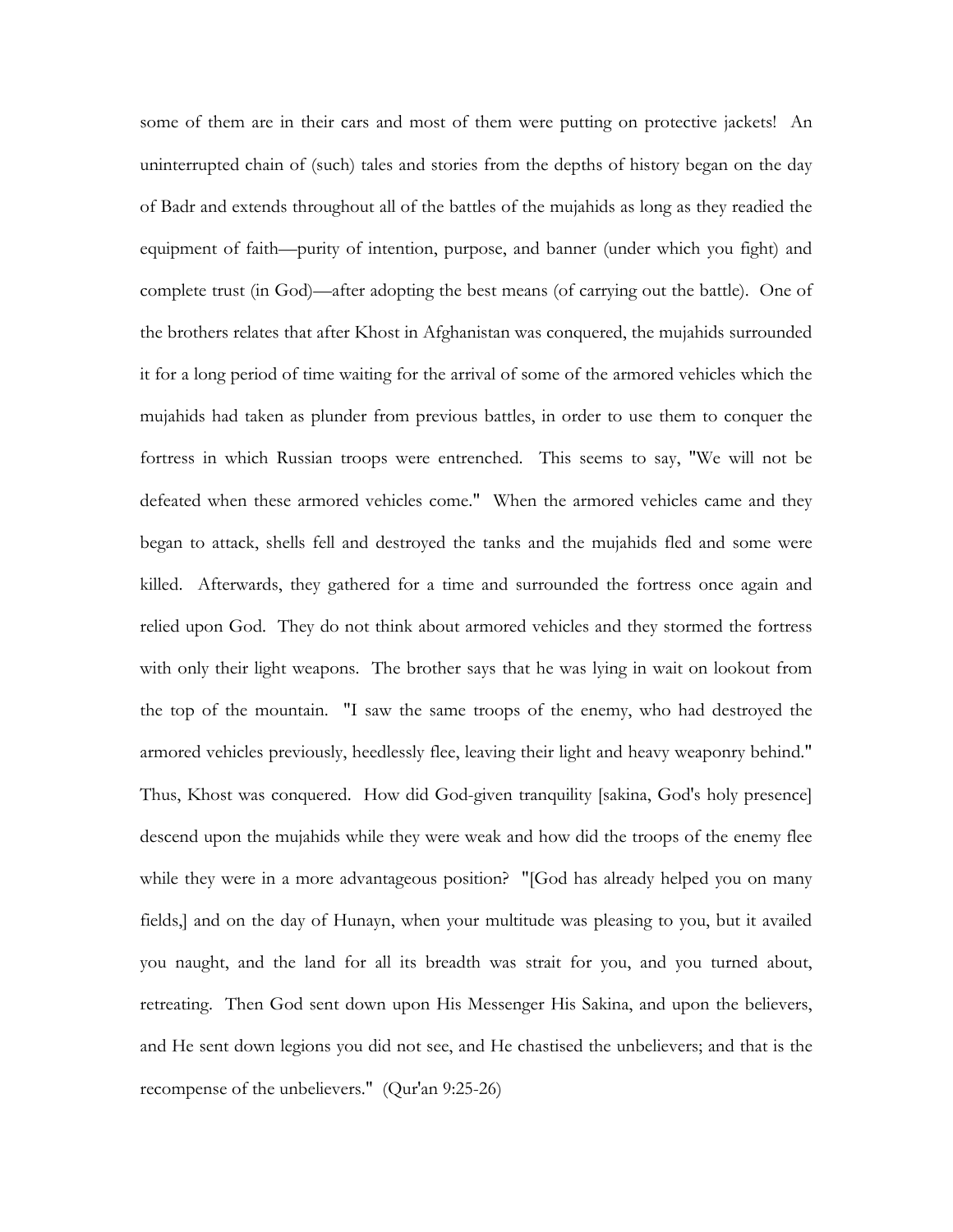Some of the loved ones [i.e. fellow believers] attribute that to the courage of the mujahids and the cowardice of the enemies of God. This may have been one of the reasons among many; however, sometimes the mujahid knows for himself that his courage is not enough for the above-mentioned situation. In another respect, the troops of the enemy may have previously engaged in battles with people who were not mujahids in which it was proven that (the Russian soldiers) are blessed with innate courage. So what happened when they confronted the mujahids? Why were they filled with terror? Why did the mujahid find himself having received steadfastness many, many times more than what he had expected from himself? Why were the hands of the enemy soldiers paralyze when shooting, which the people of the world cannot explain? How (does one explain the incident when) the situation become straitened for one of the riflemen among the mujahids? He shot in the name of God and he was almost certain that his shot would not reach the target, but he was compelled to shoot. Afterwards, he found that his shot had been lodged in the vital organs of the troops of the enemy. Sometimes, the range of the weapons should not, theoretically, hit the target due to the far distance. How (does one explain the incident when) the polytheists triumph in one of the battles and they had the ability to continue purging the remaining believers. Then God turned them away in order to test the believers—would they remain firm in the Cause of God afterwards or would they turn back?

[91]

How (does one explain) the scales of the conflict changing while the mujahids have no hand in it, as long as they make every effort and execute the sharia and universal laws [lit. "commands" of God? There was a single moment separating the placing of the Companions behind the trench [during the Battle of the Trench when Medina was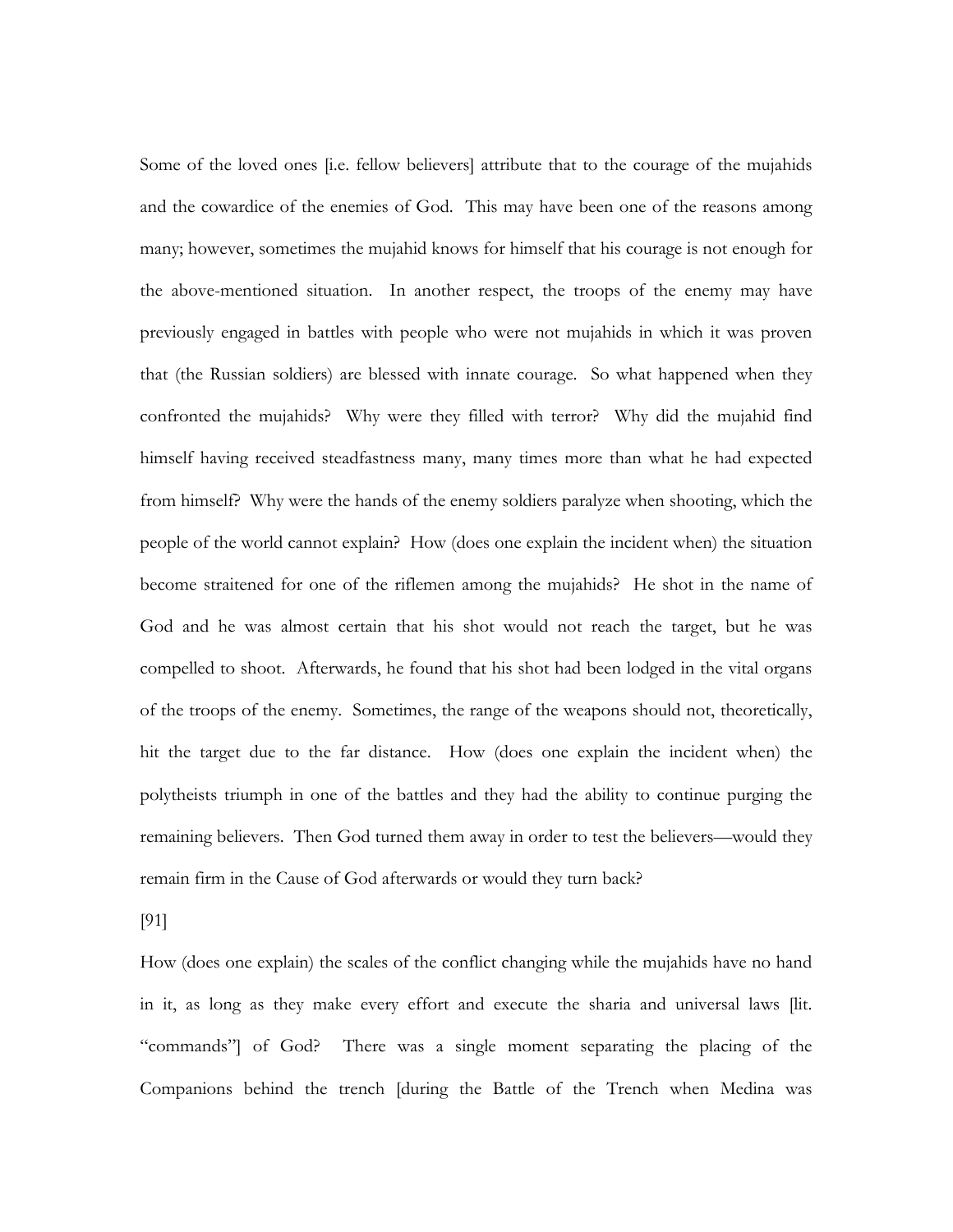surrounded by the Meccan polytheists. On the advice of a Persian Muslim, Muhammad had a trench dug around the city, which held off the attackers.] and none of them felt safe going into the open and their hearts were in the throats and some doubted God—and between God sending the wind against the polytheists, extinguishing their fire and overturning their kettles; a mere wind did that. However, the most important thing is that the leaders of the polytheists found that the battle will of their troops had collapsed and that they did not want to continue further. (The leaders) took the decision to return with the army and the scales of the Confederates [a coalition of polytheists who tried to destroy the Muslims in Medina at the Battle of the Trench] were overturned. They abandoned their allies, acting like base traitors, and terror devoured their hearts, making them easy prey for the believers. There was a single moment between this and the Prophet (peace and blessings be upon him) saying: "Now we will attack them and they will not attack us". Therefore, we give good tidings (of victory) to the mujahids in Iraq as long as they remain steadfast. They must not alter (their conviction) that that moment is coming, even if they are given an earthquake [i.e. even if they suffer a crushing reversal of fortune]. Perhaps it will not come unless with the earthquake, when the believers say from the depths of their hearts: "This is what God and His Messenger promised us and God and His Messenger spoke truly." The enemy might make this decision [to leave?] for a variety of reasons—because of another operation, like slaughtering the American [i.e. beheading an American hostage], or a new humiliation, like the humiliation of Abu Ghurayb, or a new miracle, like the miracle of what happened in Falluja (may God strengthen it), when the greatest army in the world surrounded it with their lethal weapons, advanced technology, intense air cover against a small city in which the mujahids had nothing except light weapons which were not even comparable to the light weapons of the enemy. This is a coming moment, O mujahids of Iraq (by the permission of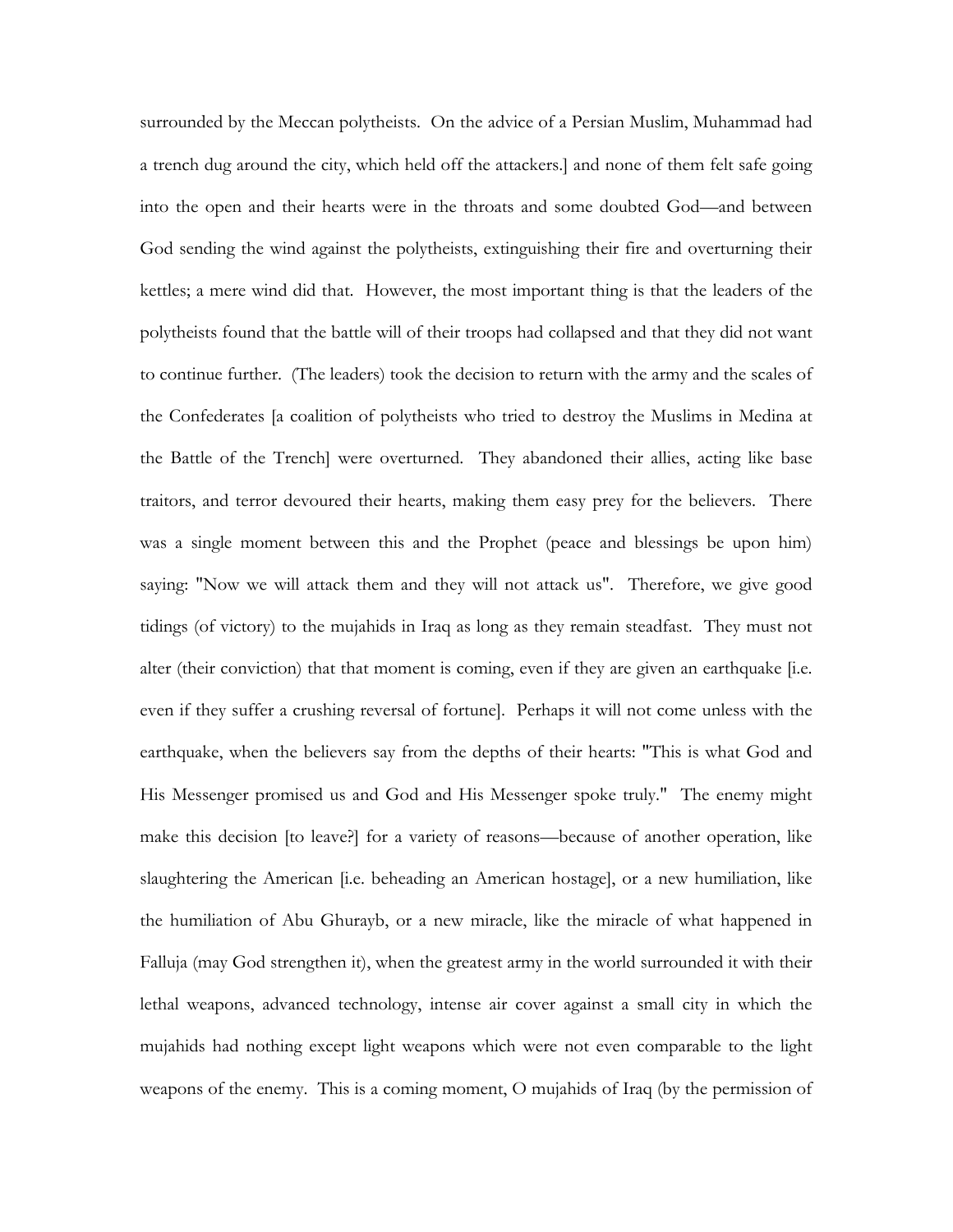God); only (be) steadfast, steadfast. When that happens, by the permission of God, you must only prepare to give thanks for this bounty and grace and be thankful that there is no time for rest. None of you should pray the noonday prayer unless in the fortresses of the traitors in your countries [i.e. you must move quickly consolidate your victory in Iraq and take over the surrounding countries] and be certain that the terror which will be in their hearts at that time when their god, America, withdraws will be indescribable. You must do to them, and to the ministers of their collaborationist government, and to their police forces what the Messenger of God (peace and blessings be upon him) did to the Banu Qurayza [the Jewish tribe that betrayed Muhammad in Medina. As a result of their betrayal, all of the males of the tribe were executed.]. At that time, only listen to opinions like those of Sa`d Ibn Mu`adh (may God be pleased with him) [a Muslim who the Prophet put in charge of adjudicating the matter of the Banu Qurayza's betrayal. He came up with the punishment and the Prophet ratified it.] Let us embrace that judgment. Do not heed the opinion of those who say at that time, "America, the allies, and the Confederates will not leave or they will return once again." These people will only be those who forsake you once again and continue staring at you: "They think the Confederates have not departed; and if the Confederates come, they will wish that they were desert-dwellers among the Bedouins asking for news of you. If they were among you, they would fight but little." (Qur'an 33:20) When the Confederates leave in these sorts of circumstances they do not return. Be sure of that. I beseech God to shed His grace upon you on that day and to give you power over those traitors and those pygmies and governments of the neighboring states who stand behind them supporting them.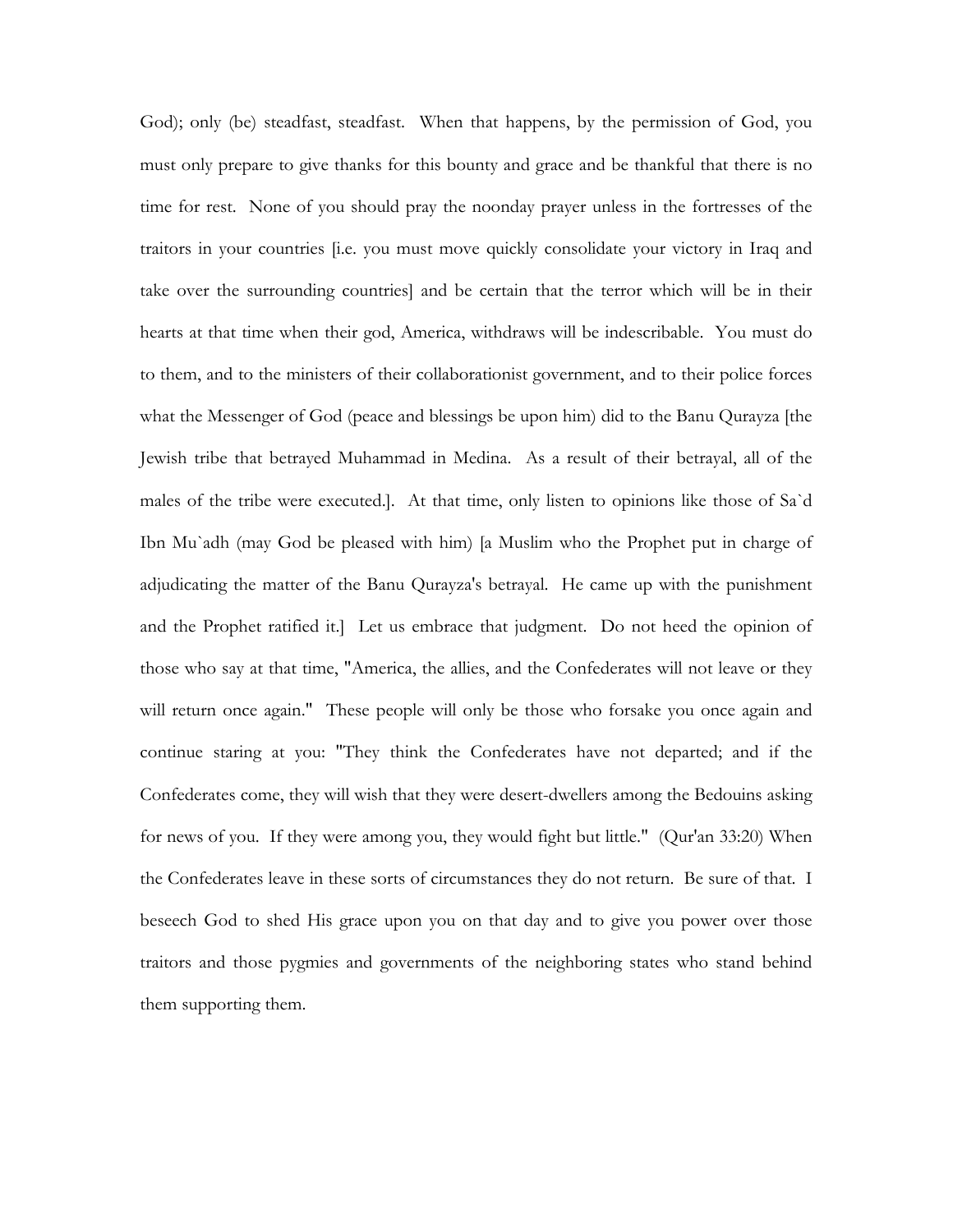I said, "There is much continuous evidence of the approach of that situation happening, by the permission of God. We must listen to the stories told about the weeping and wailing of their troops until their voices were higher than the sound of the rumble of battle! (We must also listen to stories told) about their stupidity, enabling the mujahids to strike them several times from a single position. As for (the stories told) about crushing their hearts and their egotism, the mujahids say that when striking one of the cars in their military convoys, those who escape flee without paying attention to what struck the individuals of that car. I have no doubt that when one of their troops comes from his country, he is blessed with intelligence and courage and everything that he thinks he will find when he fights the sincere mujahids."[25](#page-212-0)

Do we not understand that God is the One in Whose hand lie the forelocks of the servants and between Whose fingers lie their hearts; He changes them as He wills. If He wills, He blinds their sight, paralyzes their hands, and turns aside their bullets. (Do we not understand) that he protects the believers and defends those who believe? What part of that does the enemy possess? If God wills, He can make their hearts (sympathize) with the believers. As for (the reports) about several other miracles, we ought to see and hear (stories) about the massive spiders which attacked the American troops and their allies in Iraq and spread terror in their hearts. (We should also see and hear stories about) the mosquitoes which bite them and cause the skin to swell and collapse, for which there is no cure.

[92]

<span id="page-212-0"></span> $25$  Refer to what I quoted from the newspapers of the enemies concerning the reports of the specialists in psychological and mental health in the armies of America and its allies before and after the invasion. (They report that) some of (the troops) suffer from epilepsy and madness.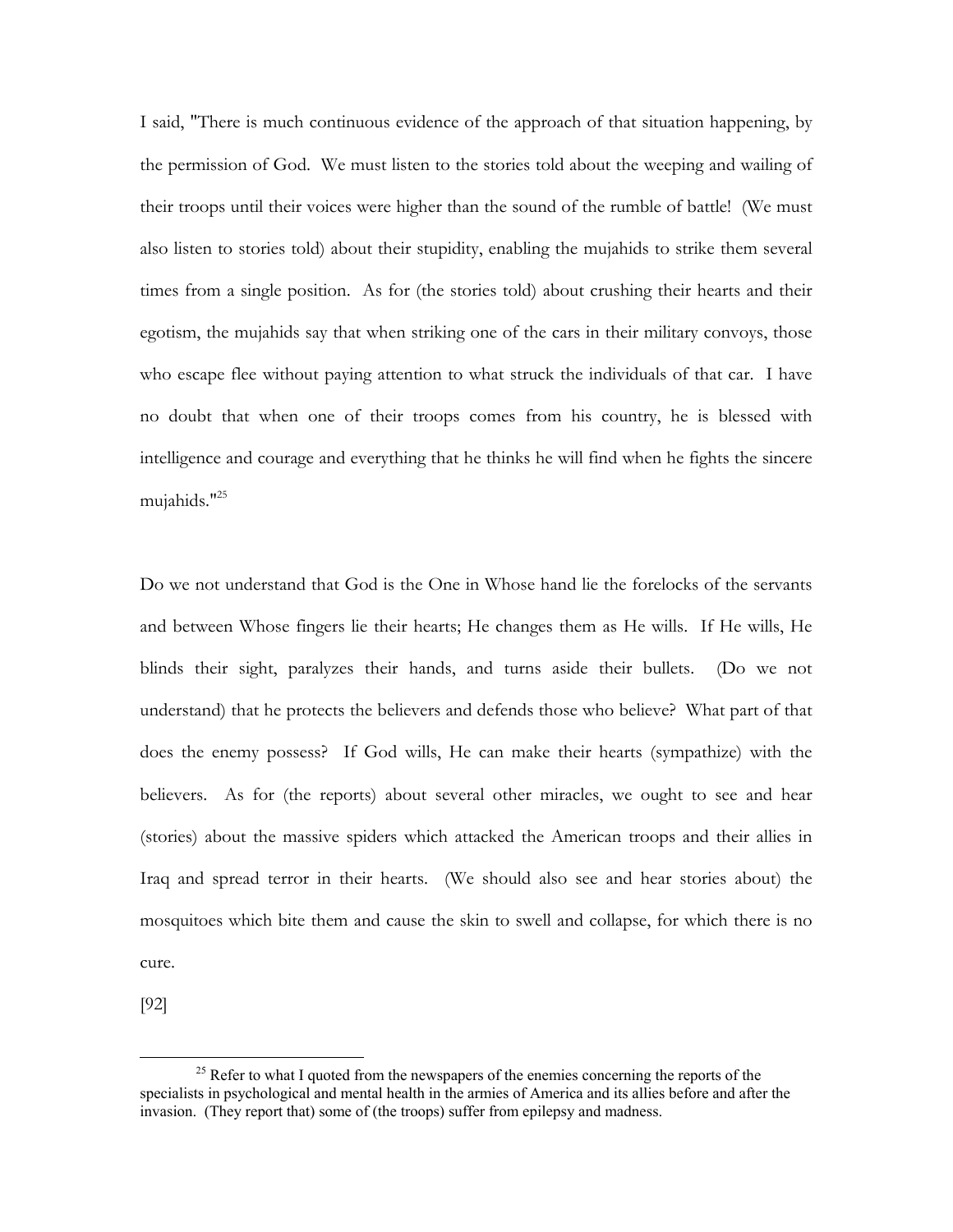There are documented accounts in the newspapers of the infidels of something like ghosts who are fighting during the battle of the mujahids [i.e. apparitions are fighting alongside the mujahids against the enemy]. The advanced weaponry of the Americans could not harm them. Praise be to God!

Those who follow the dozens of news reports which the newspapers and the media channels report in the West and which relate news and stories like these are able to consider and recognize the effect of these stories, with their many details, upon the West – both the masses and the troops of the enemy.

News of miracles like these, and the attack on New York and Washington before them, and the miracles which occurred between the two, now enters every home of the unbelievers. There is no house of clay or tent which it does not enter, which smoothes the way, by the permission of God, for a stage that is separate from the stages of the jihad of the believers at the present time. That is the stage in which the enemy recognizes and is certain that he is fighting against God. Do not be surprised at its appearance, when you will see some of those who have goodness and rationality from among the men and youth of the armies of the original infidels and from among the men and youth of the armies of apostasy joining the caravan of the jihad. How can we be surprised, when books of history have told us about a number of the leaders of the armies of the Crusaders who joined the army of Salah al-Din when they saw miracles like these or (stories like when) Khalid Ibn al-Walid, who was one of the greatest leaders of the army of the unbelievers, went to Medina after the Battle of the Confederates. On the way, he was met by another leader who was heading in the same direction. (This leader was) `Amr Ibn al-`As. He said to him [Khalid], "Where are you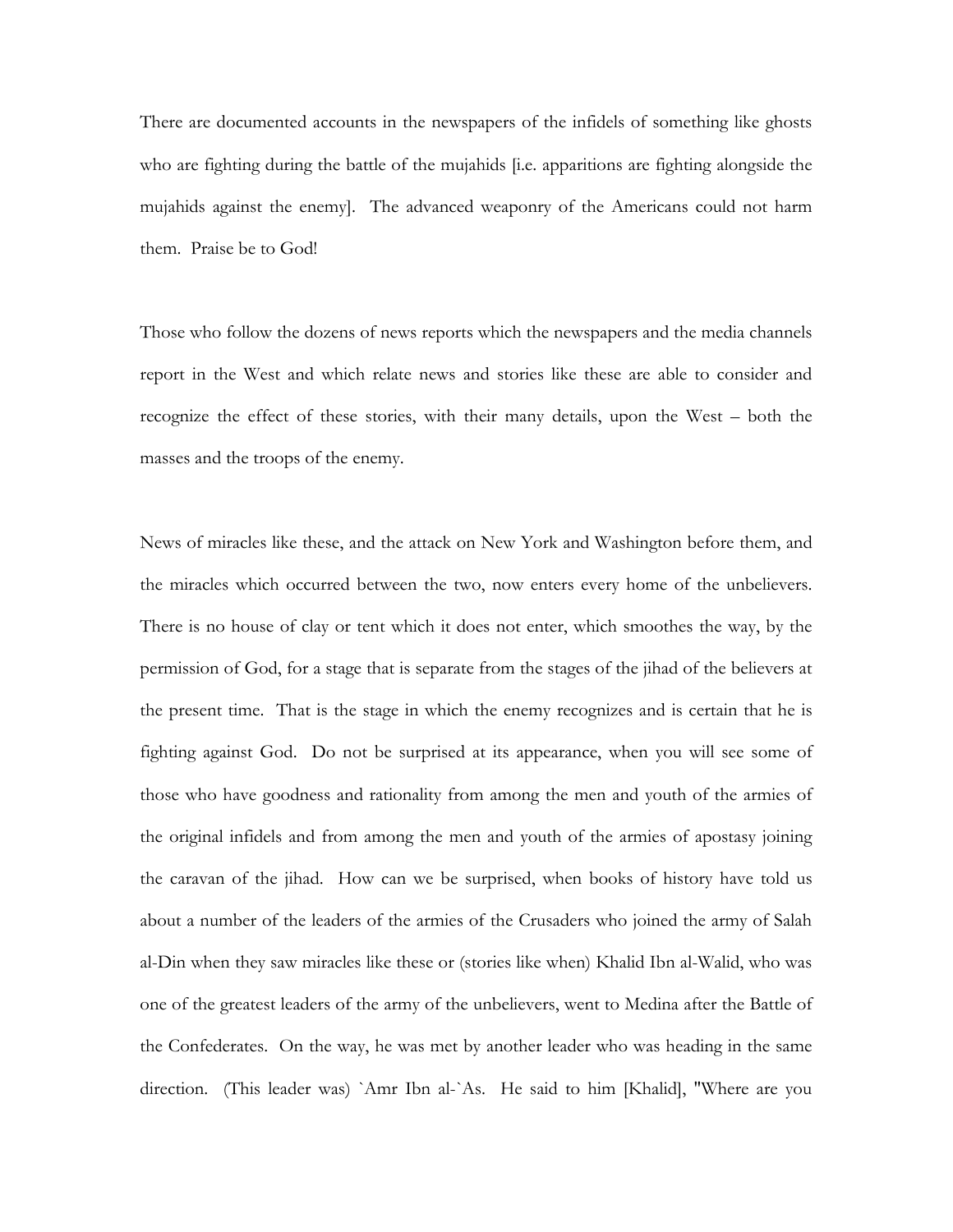going?" He replied, "The sign has become clear... and the path has become evident... We only saw manifest miracles from those people and God's assistance to them and their patience which proves that they are the true bearers of the religion of God, the Creator of the heavens."

Do not be surprised, my brothers. It is a characteristic, a goal, and a proof in our divine method and our missionary and jihadi path that the worst of the enemies of this religion can—through the power of God, in whose hand is the forelocks and the hearts of the servants, and His guidance of the believers—change in seconds into sincere followers of Him, who spill their blood in His path and who enter the gardens of Paradise ahead of thousands of the youth of the Islamic movements who are weakly religious and who live many years among the Muslims, living like the violators among the Bedouins. We beseech God for forgiveness, vigor, mercy, and acceptance of the repentance of us all.

Do not be surprised, my brothers. When the infidels cleaved the face of the Prophet (peace and blessings be upon him) in the Battle of Uhud, he said, "A people who cleave the face of their Prophet will never prosper." Then God sent down a Qur'an upon him which will be recited until the Day of Resurrection: "No part of the matter is thine, whether He turns towards them again, or chastises them; for they are evildoers." (Qur'an 3:128) And God, powerful and glorified, says, "Those who persecute the believers, men and women, and then have not repented, there waits them the chastisement of Gehenna, and there awaits them the chastisement of the burning." (Qur'an 85:10) O God! They have persecuted the believers and it is possible for them to have repentance and a new life!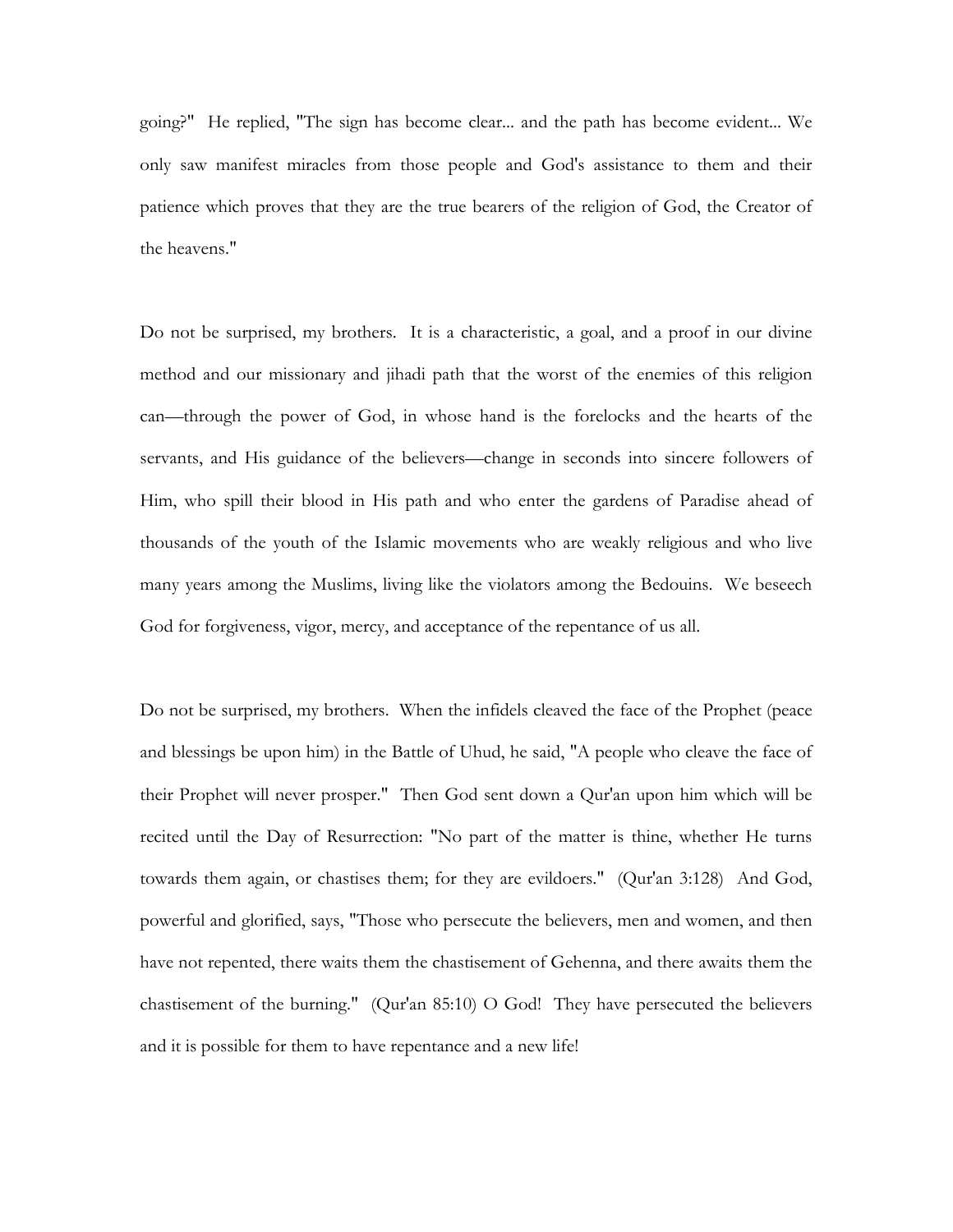The emigration and jihad which the generations of the mujahids have offered up, as well as (their) abandonment of (their) countries and (their) material gains and interests and shedding their blood and destroying themselves in the jihad and the horrors which are associated with it will not vanish into nothing. It will have an effect, even if it is after some period of time.

In this regard, `Ikrama Ibn Abi Jahl and Sufyan Ibn Harb were speaking with each other immediately after their conversion to Islam. One of them said to the other, "We have surpassed the people. The Companions of the Messenger of God (peace and blessings be upon him) were tortured and killed and they emigrated, leaving their homes and their people, and offered up their souls, their wealth, and immense sacrifices. What do you think?" The response was, "Arise so that we may begin to fight the people of unbelief that perchance God will grant us martyrdom and forgive us and upraise our stations." Praise be to God! The sacrifices and horrors which the mujahids and the believers confronted will bear fruit for the generations which will enter Islam in the coming stages, by the permission of God. They also yield other fruit, which is that God permits these (horrors) to happen so that the enemy commits so many crimes that he completely deserves the unmitigated pain that God will afflict him with. Not long ago, the Russians descended with their helicopters upon an Afghani village whose men were in the mountains fighting in the jihad. There were only old men, women, and children in the village. They killed the old men and the children and made the women board the aircrafts and they stripped them of their clothes and threw them, alive, from the planes. When the mujahids returned, they took off their clothes in order to cover their women, their sisters, and their mothers. They raised their palms in prayer against the Russians and after a short period of time God wiped out many (of the Russians)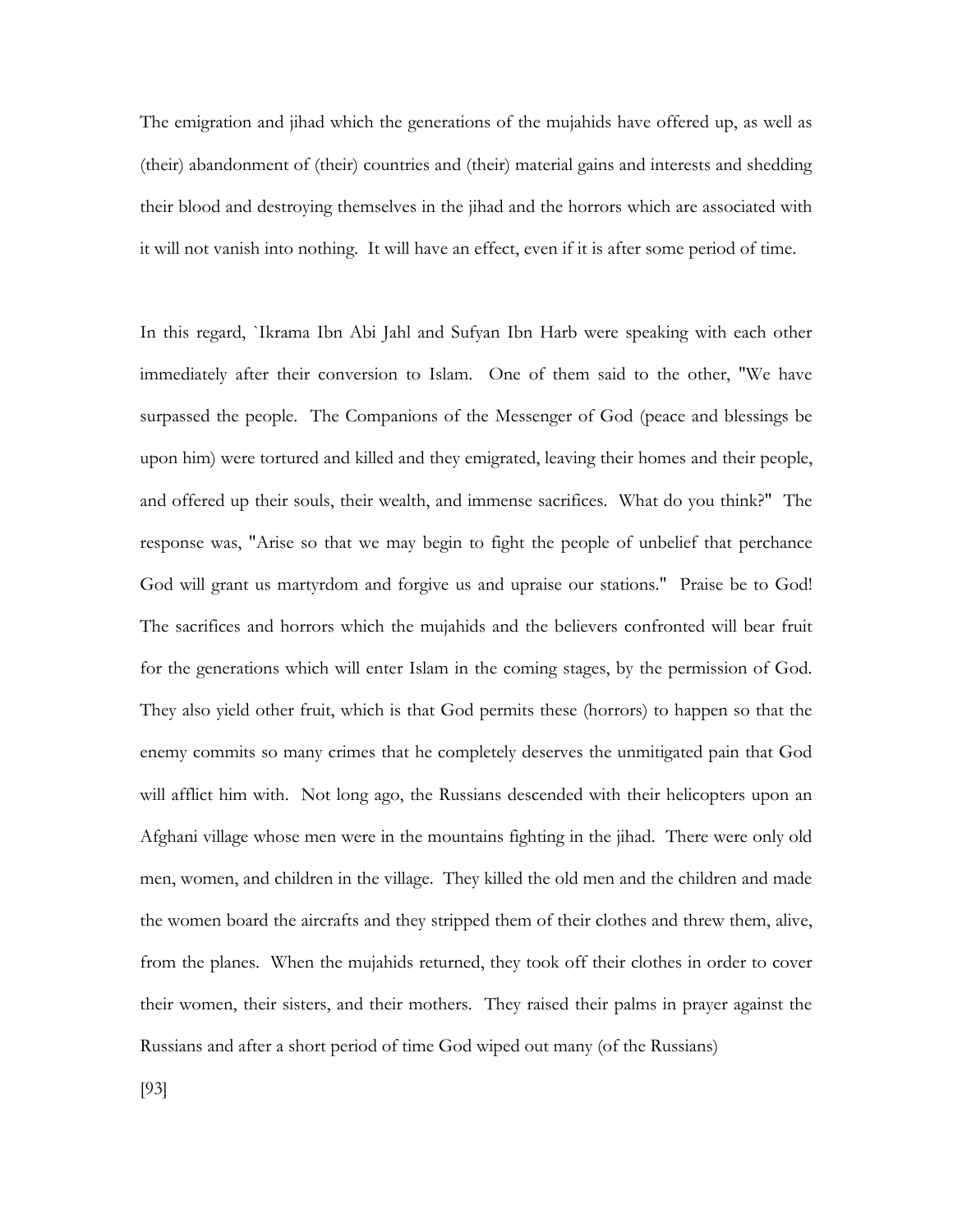in the Chernobyl disaster. (Furthermore), God enabled the mujahids to be one of the chief reasons for the collapse of the Soviet Union. The armies of the apostates from the countries of the former Soviet Union repented and joined the caravan of jihad in Tajikistan, Chechnya, Abkhazia, and others—even in Russia itself. In Chechnya, we even saw Russian generals of Chechen origin, like Jawhar Dudayev, lead the jihad against the most vicious army in the world, to say nothing of that army's rank and centrality. How did people like these appear? Was it not when they saw the method of those who are patient and their steadfastness in the face of the greatest arsenal of weapons in the world and the miracles of the All-Merciful which descended upon them and (when they beheld) the reality of the so-called great power?

Of course, among the aspects of the events of recent years is that God tested those who believed and He shows their steadfastness and the sincerity of their faith to the people. He annihilates the unbelievers and He accepts the repentance of whomsoever He wills from among them. He made us behold the sign and the proof that in His hand alone is the hearts and the forelocks of the servants.

The balances (of power) will change, by the permission of God, at rates that the mind cannot perceive. The troops of the enemy will flee before us and none of them will want to confront us; rather we will see the best of them join us, by the permission of God, only if we obtain the keys of the hearts and the minds by doing what God, praise and exalted be He, has taught us.

As regards this stage, at whose threshold we hope we stand, we must continue preparing what God has commanded us to make ready for it, as found in the hadith qudsi [a tradithing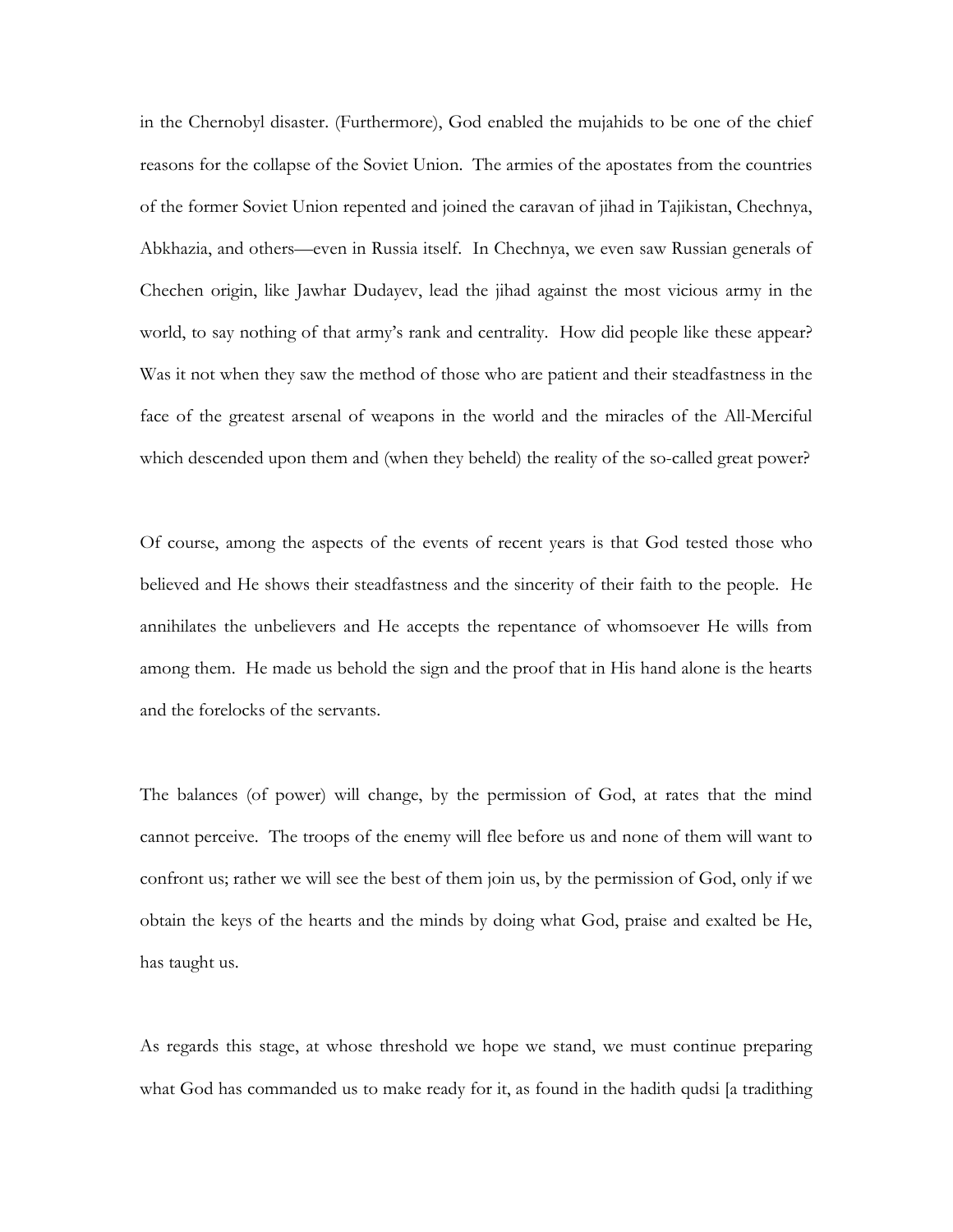in which God speaks directly to Muhammad] which is in the *Sahih Muslim*: "I created all of my servants as adherents of the true religion. Satans come to them and turn them away from their religion and forbid them (to do) what has been made lawful for them and command them to associate with Me that which I have not sanctioned." He [Muhammad] (peace and blessings be upon him) said in the same hadith, "Verily, God commanded me to burn the Quraysh. I said, Lord, they will crush my head, calling it bread." [ie. "They will crush my head like bread." It is as if he (peace and blessings be upon him) is saying, "O Lord! I am weak and those around me are not able to defend me against that." He (powerful and glorfied is He) said, "Turn them out as they turned you out, fight them and We shall aid you, provide and you shall be provided for. Send an army and We will send five of its like. With those who obey you, kill those who disobey you."

The prerequisite and the path which we must walk until we arrive at that stage and the things we must do to return the wayward flocks among the unbelievers to their original state which the satans corrupted by stirring up dust, doubts, and base desires until they prevent the unbelievers from seeing the signs in the universe and in themselves—is to work to burn the homes and countries of the unbelievers and to fight alongside of those who obey God against those who disobey. Whether they are eradicated and God delivers the earth and its human inhabitants from them or God shows them signs and proofs in order to guide them, we cherish both, as happened with the Quraysh.

Any delay, retreat, or diversions in this matter in particular or holding back the youth who must carry it out will diminish five times its equivalent in (the sending of) angels and the divine miracles that accompany them.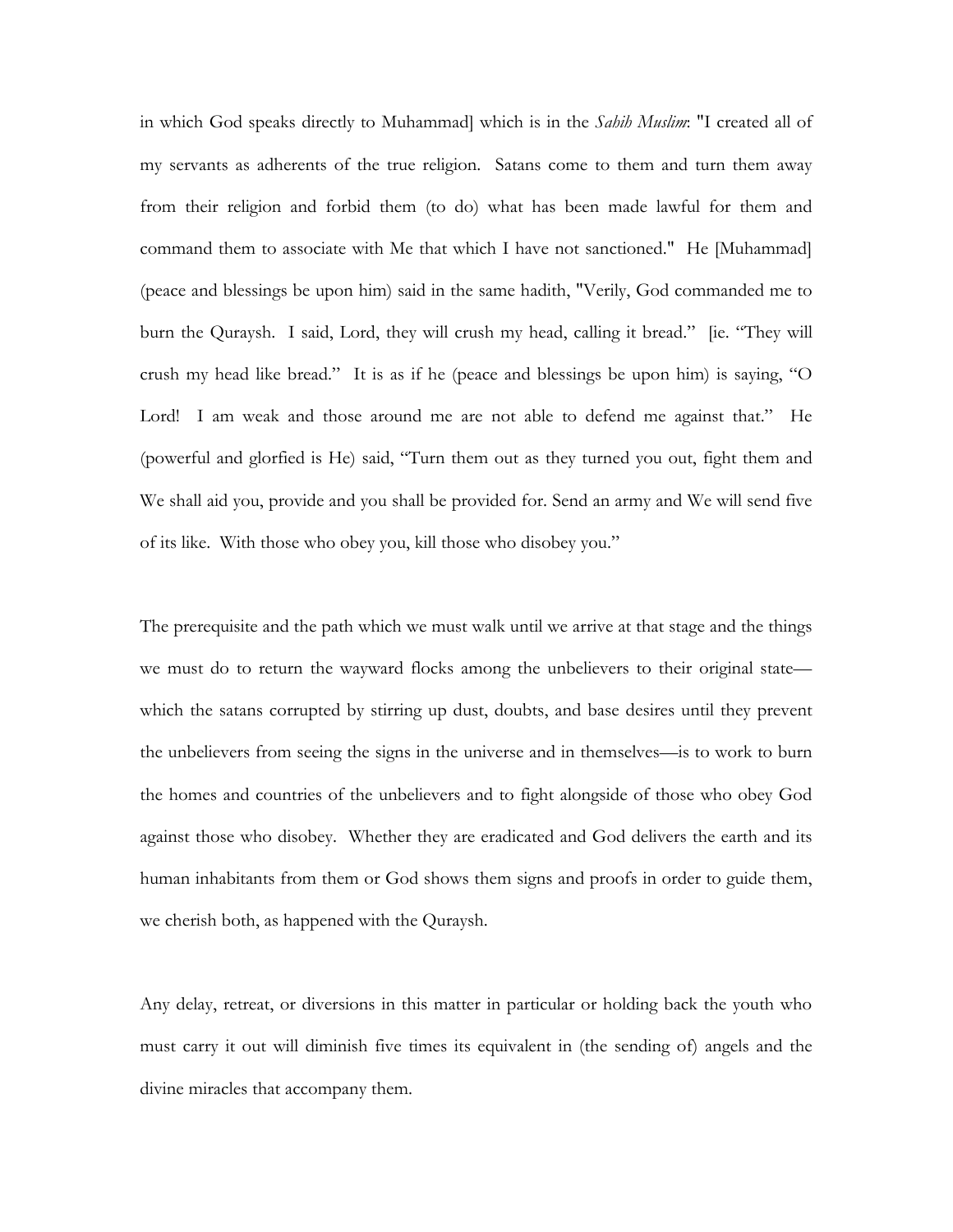The missionary call, in its traditional form, will not bear the fruits that are hoped for unless miracles, proofs, and contemporary human exemplars accompany it, which will make the believers firm and attract the attention of the unbelievers. Those miracles will never appear unless our method of missionary activity is in accordance with the method of the noble Companions and their practice which suffuses their actions. This method is jihad. Although the missionaries known by that name [at the time of Muhammad] included Qur'an reciters, such as Mus`ab Ibn `Umayr and Mu`adh Ibn Jabal and others (may God be pleased with all of them), most of the Companions were fighting missionaries. Even those who specialize in missionary activity were fighters and martyrs.

### What I want to say in this article is:

We are in the theater of the largest battle, in which we lie in wait for the enemy and in which the enemy lies in wait for us. (We are also) in the theater of small battles when the cacophony of bombs and the roar of bullets grows loud and when death approaches from above. When these things happen, the blinders are torn from the eyes and the veil is removed. As for

### [94]

those who hope to meet their Lord, they pay no heed to it, as if to say, "Bravo, oh bravo, to this terror. It is what you desire, oh my Master!" As for one who does not hope to meet his Lord, it is the moment of truth. Whether he is destroyed or God saves him, we must exploit his condition before the heat of the moment from his body and his mind grows cold perhaps in his mind it continues for a long period of time. We are in this blazing atmosphere which the world is experiencing in the atmosphere of the largest battle. After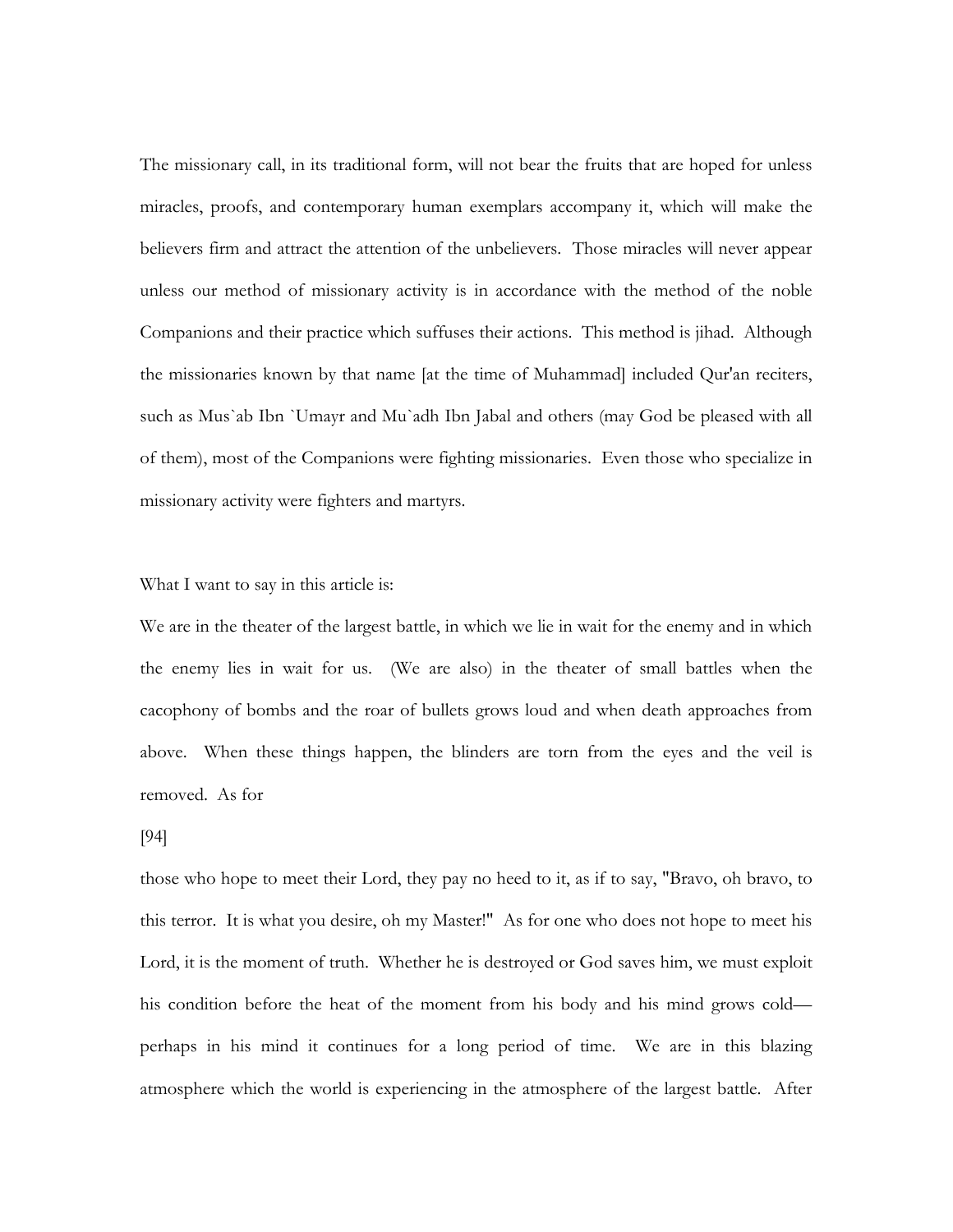the small battles and operations we must focus our message to humanity in order to call them to pause in order to contemplate the reality of the conflict. If we do that, let us be sure to increase the fire of the battle and focus our call during it.

(A direct path and an indirect path)—I say that if we do that, then we must be certain that the balances (of power) will change at rates that the mind cannot perceive. All of that is not idle fancy; rather, there are stories repeated throughout all time of that happening to every believing group that was certain of God's promise and truly relied upon its Lord, seeking forgiveness from Him and steadfastness.

I beseech God to accept our repentance and forgive us our sins and make firm our feet and grant us victory over the unbelieving people and to establish for this umma a guiding Cause in which the people who obey Him are strengthened and the people who disobey Him are humbled, in which right will be commanded and wrong will be prohibited. Verily, He has authority over that and is able to do it. Praise be to God, Lord of the worlds.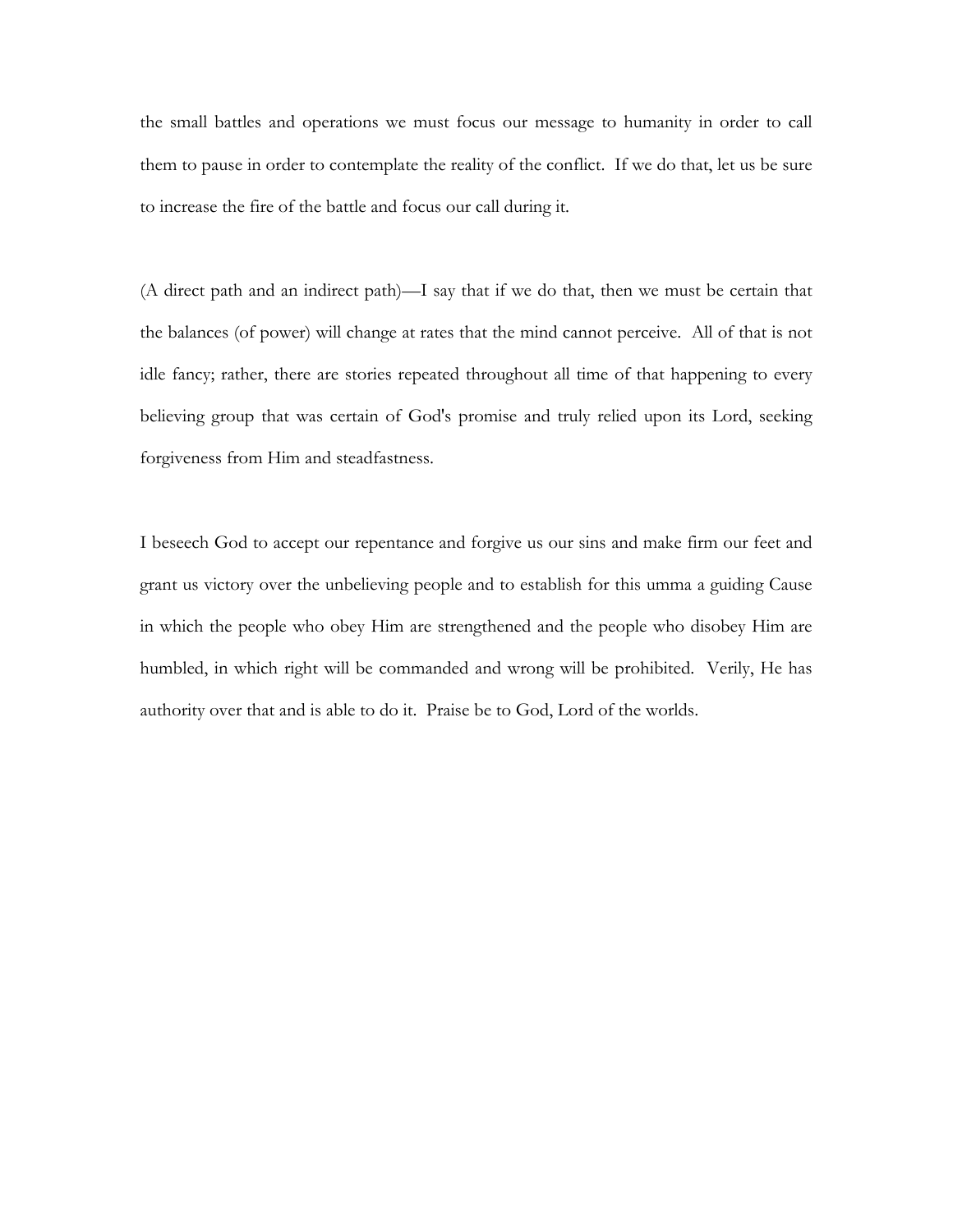Universal Laws Adhered to by the Elect and Others

"Had God not driven back the people, some by the means of others, there had been destroyed cloisters and churches, oratories and mosques, wherein God's name is much mentioned. Assuredly God will help him who helps Him—surely God is All-Strong, All-Mighty."  $(Qur'an 22:40)$ 

Praise be to God and peace and blessings be upon the Messenger of God, his family, his Companions, and those who gave allegiance to him.

In a previous article, I mentioned that the reality of the peaceful method which many nonviolent [kaff al-aydī, lit. "restraining the hands". A variation of this phrase is used in the Qur'an to refer to Muslims who were reluctant to fight for the sake of Islam. Cf. Q 4:77] groups advocate is taken from the method known as the method of Gandhi. Some of the intellectuals of these groups even openly espouse that, attempting to revive the method of Gandhi as a modern example of the life of the Prophet (peace and blessings be upon him) in the Meccan stage. Exalted is the religion of God above their lies and falsehood.

One of those who claim understanding denied that his reformist current resembles that of Gandhi, stating: "One can have doubts about the mujahid movements to the extent that its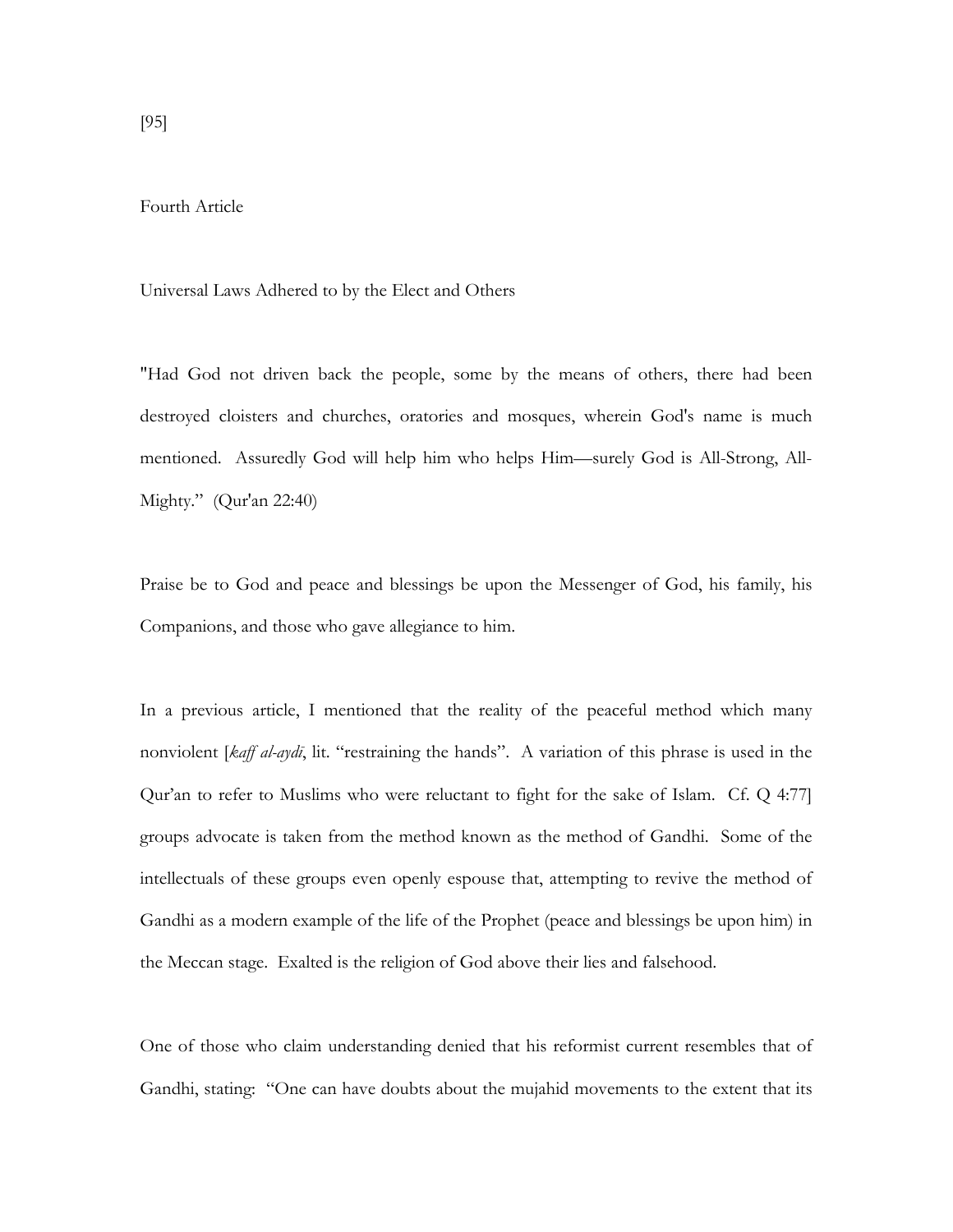method resembles the method of the Irish Red Army  $(1)^{26}$  because this army adopts armed resistance. (!)"

Perhaps this impostor and many readers will be surprised that the response to him is that his remarks about the mujahid movements are correct to a certain extent (with some reservations)!

So that we can resolve the ambiguity which is exhibited by this response, this was the article: In the beginning, the aforementioned article aimed to demonstrate that the nonviolent movements which follow the method of Gandhi followed a method that contradicts universal laws and which will not achieve the goals they are striving for and that the method of Gandhi which contradicts the (universal laws) is not what put the affairs of state in India in his hands or in the hands of his party and is not what defended it from the horror of the English. The reality is that the law which pushed the English to relinquish control to Gandhi was the jihad which the Muslims undertook in India and the armed resistance which some of the other factions undertook, factions which sought the downfall of the English for close to two centuries of continual resistance; whenever they sank, they returned even more fiercely, without losing hope, until the patience of the English was exhausted, a fact which forced them to submit the keys of the countries peacefully to a man who was famous on account of the nature of his personality. Their interests were preserved for them after they left India and the non-establishment of a Muslim state in those regions was guaranteed. This is one explanation for what happened. According to the other explanation, (the withdrawal

<u>.</u>

<span id="page-221-0"></span><sup>&</sup>lt;sup>26</sup> There is no organization called the Irish Red Army and perhaps the opponent—who we mentioned at the beginning of this article and who considers himself and his followers to be historians of the salafi, reformist current in Egypt—meant the Irish Republican Army!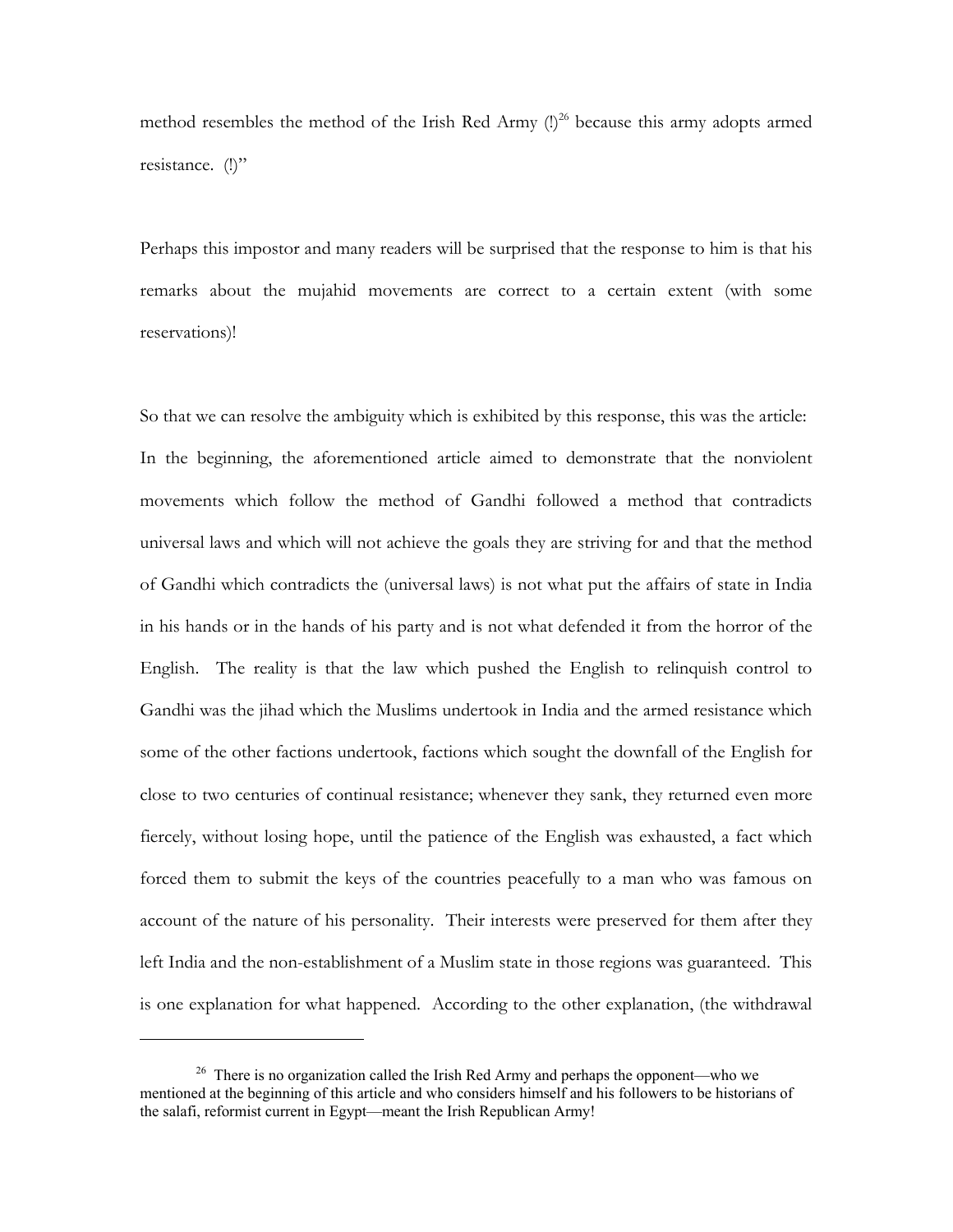from India) was a link of the chain of leaving the colonies and turning them over to movements whose leaders or those around them were collaborationist. Determining which explanation is more probable would take a long time to explain and divert us from our subject.

Therefore, people of sound mind agree and are certain that the movement of Gandhi did not violate (universal) law and no new law appeared on its basis which humanity had not known (previously). [In other words, Gandhi's movement of nonviolent resistance did not violate the universal law which states that power is obtained through armed struggle because his movement was not the real reason for the departure of the British from India.] (They are also certain) that setting up states and establishing (them) can only be on the basis of power and the law of repulsion. Even the democratic states were established after wars that destroyed everything until one side was victorious over the other. Then, the victors came to an agreement on this form of political order. This depiction is from real life.

The law which made it possible to establish a state in Medina was arming Ansar among the Aws and the Khazraj (tribes) who the Messenger wanted to arm during his time in Mecca so that he could begin to establish (a state) with them, even if the matter required leaving homes, family, and wealth. This is because

#### [96]

he knew that the armed Ansar were those people who would bring mosques, homes, people, wealth, and all of the other acquisitions. Even clearer than that is the entry of the masses into Islam and the expansion of the state which took place after the conquest and the victory in accordance with universal law that cannot be violated.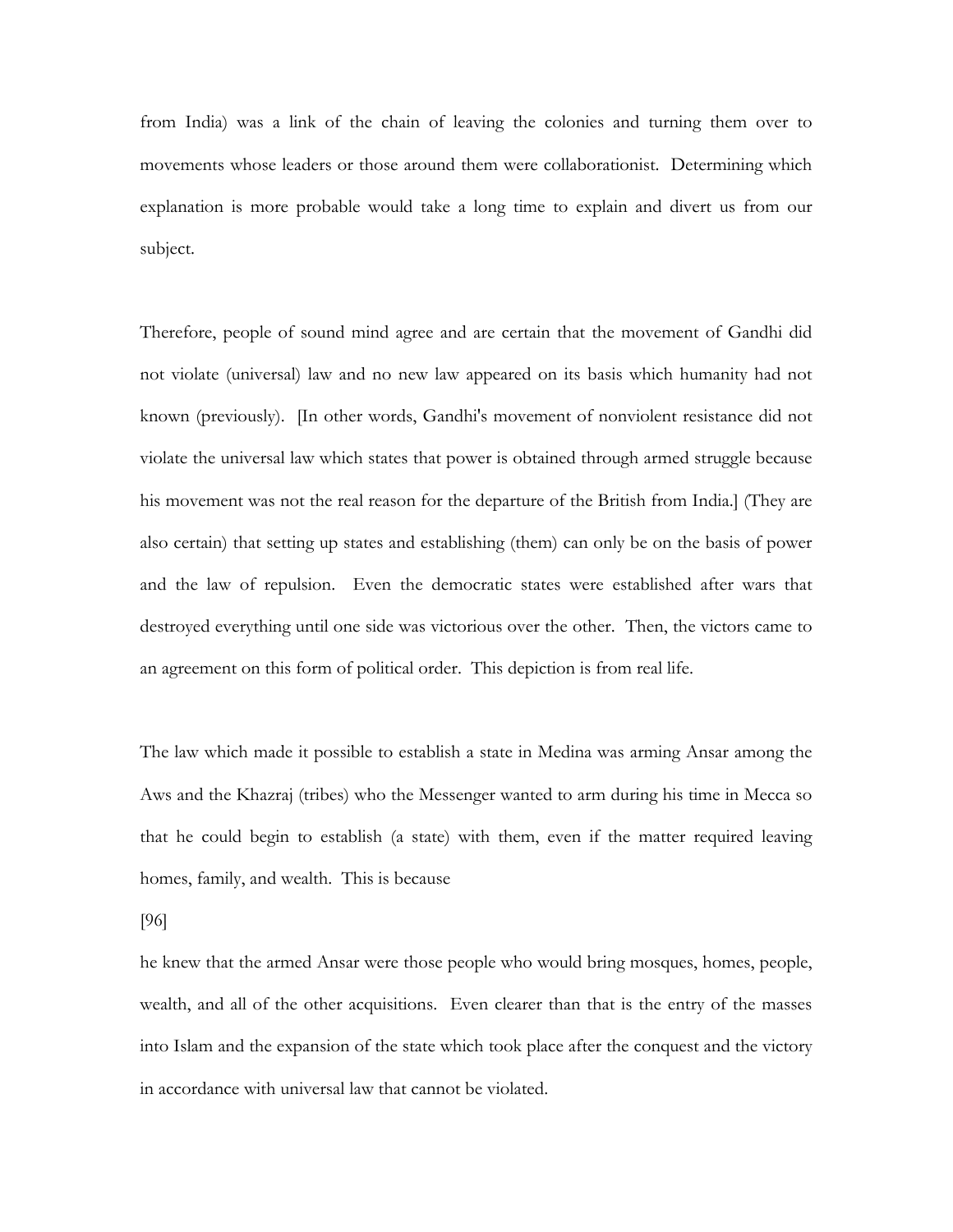In contrast, the method of the nonviolent groups avoids gathering the armed Ansar under the pretense that it will incite the Taghut regimes against them, a fact which will expose the gains of their missionary call to danger, as they claim! They neglect the emigration to countries or lands or mountains—where there are Ansar and which are safe for training for the jihad—so that they will not be accused of working to destroy the state of the Taghuts (!) and under the pretext of not wanting to remove all of the missionaries from the regions – as they claim. By this they contradict sharia law in the Meccan stage, which is also a universal law. They make it easy for the Taghut to reap those missionary gains without hardship as a consequence of his well-known policy, "the policy of extracting the fangs", leaving the nonviolent groups to revolve in a dark, vicious circle. They have to start again from the beginning, or sometimes further behind, or sometimes they are not able to resume. Tunisia is a lesson for us.

Many of the Islamic movements which were formed after the fall of the Caliphate have pondered for quite awhile on the answer to the question, "What is the sharia method for resurrecting the State of Islam?" This question requires a lot of time and effort to obtain the correct answer or to delineate its traits, especially when there are other questions that they cannot give a clear answer to, whether in describing the event or God's decree for it.

Those who contemplate the matter find that the State of the Caliphate fell and the colonial states collapsed on account of the large amount of opposition, much of which was from Islamic movements. Regrettably, however, most of these movements did not have a clear response to many of the important questions, the answer to which would have made them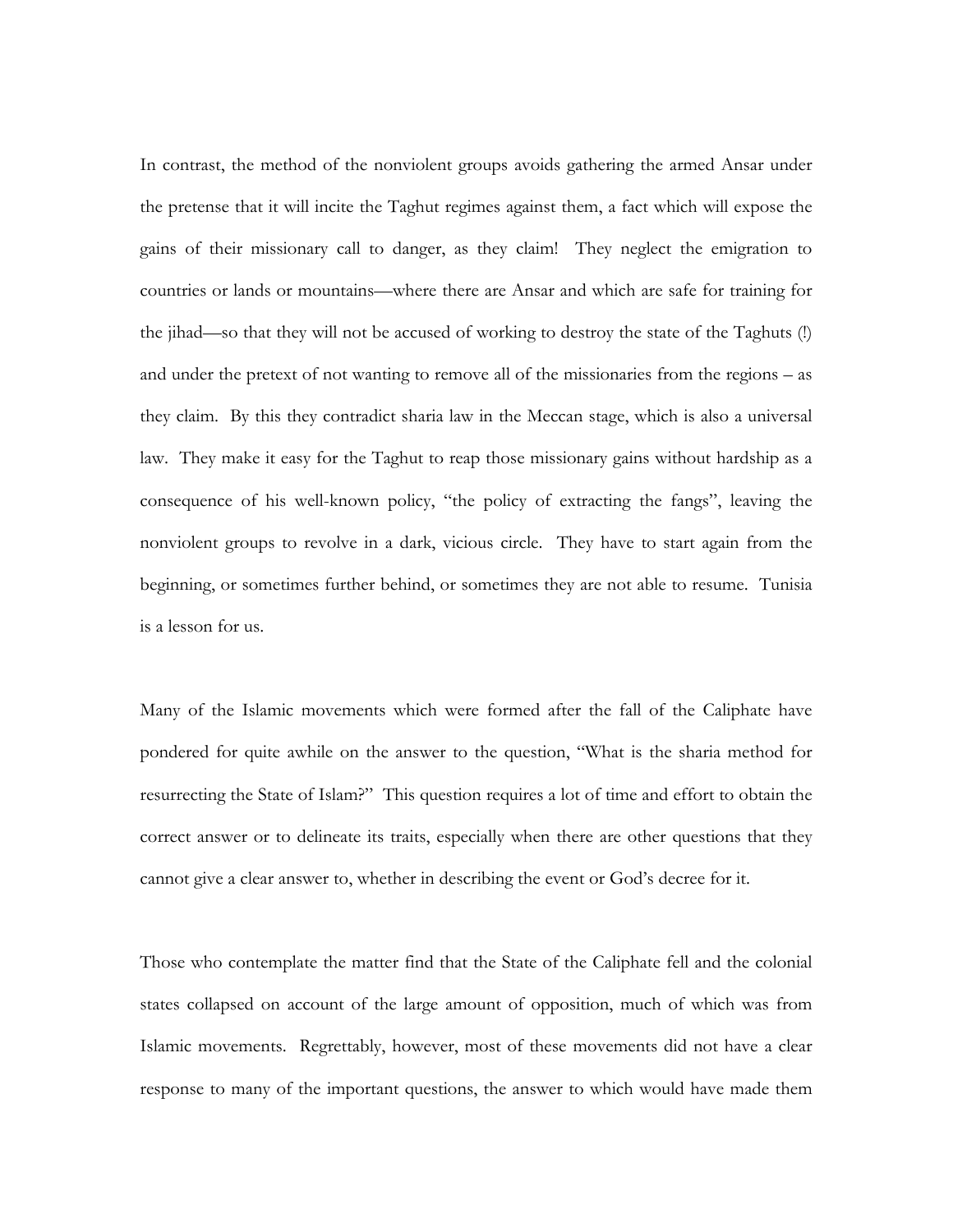adopt the correct sharia position, which is certainly in conformity with universal law. This is a fact which would have enabled them to change the situation for a long period of time or less. At the very least, having a correct answer would have put them on the beginning of the correct path rather than this vicious circle that the Satanic whispers which fill their minds put them in.

When the Caliphate fell, all of the left-wing and right-wing parties in our societies were in the stage of growth. However, these parties—especially the left-wing parties—strengthened their steps and strove to proceed well toward their goals in building their states and their societies. Meanwhile, the Muslims and their organizations quarreled about what they had to do to establish the state of Islam according to the prophetic method. It is a dishonorable and disgraceful affair. Even though the people of Islam possess the largest resources (need for) achieving success controlling the state, those who did not have the resources very easily became rulers of states and those who had the resources became exiles who did not possess a single meter of land on which to die peacefully.

The people built their states, laid its foundations, and buttressed them. They made its pillars firm and they secured its resources and they instructed the umma as they saw fit. They acquired advanced positions while the people of Islam were still debating and quarreling about the ideal method for establishing the Islamic state! All of the debaters claim that their proof for what they believed regarding the establishment of the Islamic state was derived from the prophetic method.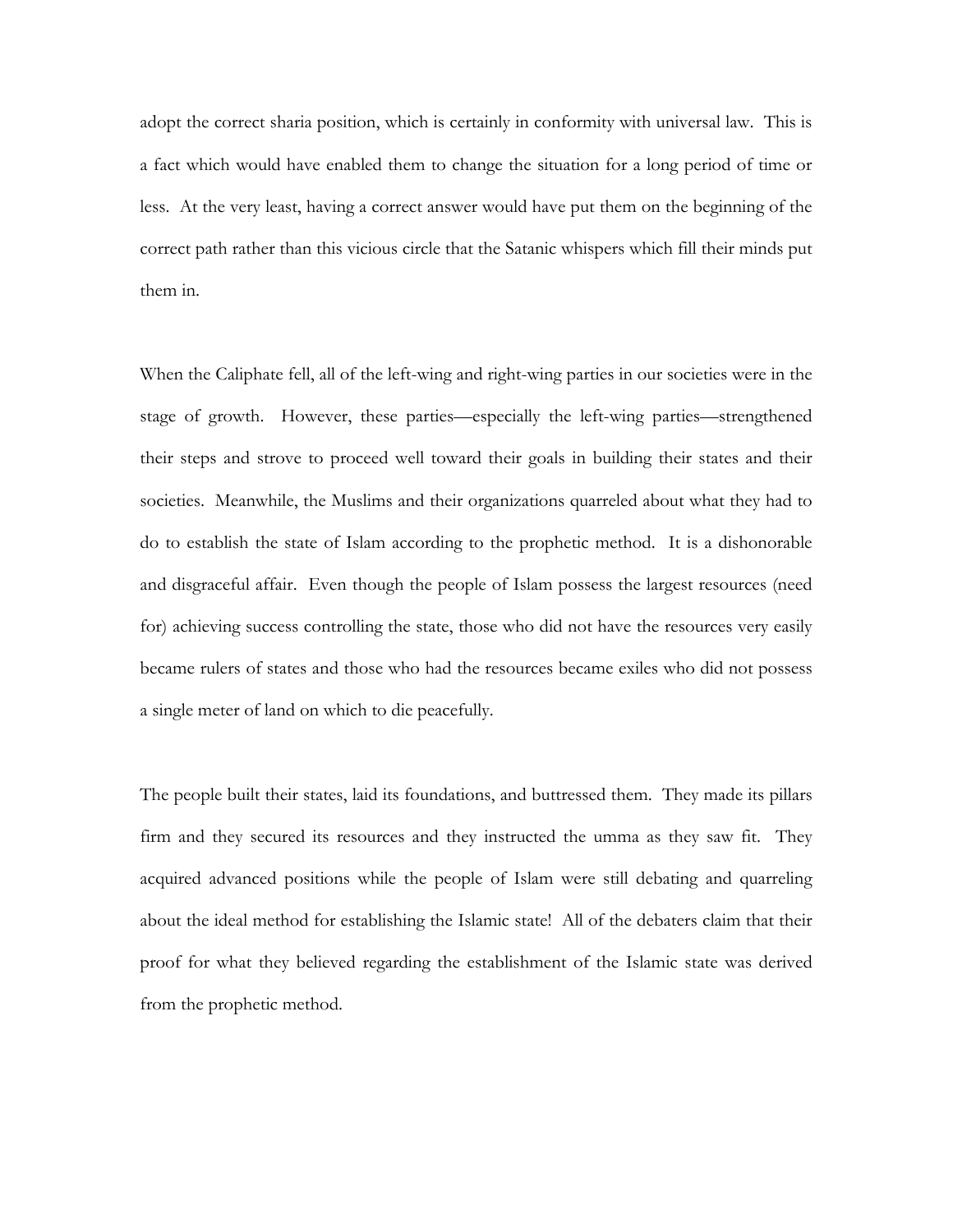Regrettably, some of the people still think that this method needs more investigation and research and many of the people of religion still gather the people together in order to tell them about the ideal method for causing the downfall of the Taghuts or the ideal method of reviving the State of the Caliphate.

The Muslim Brothers in Egypt during the days of Hasan al-Banna numbered approximately one million people, as reports relate. At that time, the inhabitants of Egypt numbered around 20 million people. As for their special "military" organization, it used to include a spy agency stronger than the spy agency of the Egyptian government, such that they monitored groups of youth belonging to other parties who were trained to undertake assassinations of the British and their supporters among the Egyptian government. Meanwhile, the spies of (King) Farouk knew nothing about them. But the reader is referred to the book "Points above the Letters" by Ahmad

[97]

`Adil Kamal, who was one of the most prominent members of the elite Muslim Brother agency in the 40s and 50s. In that book, Ahmad `Adil Kamal bluntly explains the extent of the methodological stumbling and defects which snatched away the opportunity from them at that time. In it, he demonstrates that Gamal Abdul Nasser used to rely on an organization that was much weaker than the organization of the Brothers; nevertheless, the Brothers support of him before and after the revolution was a factor that aided him in the first years of the revolution. Naturally, the Brothers at that time adopted a position that was not entirely consistent with the law of resistance. However, they deviated from their path and their goals. Afterwards, they repudiated all of that completely and they cast it behind their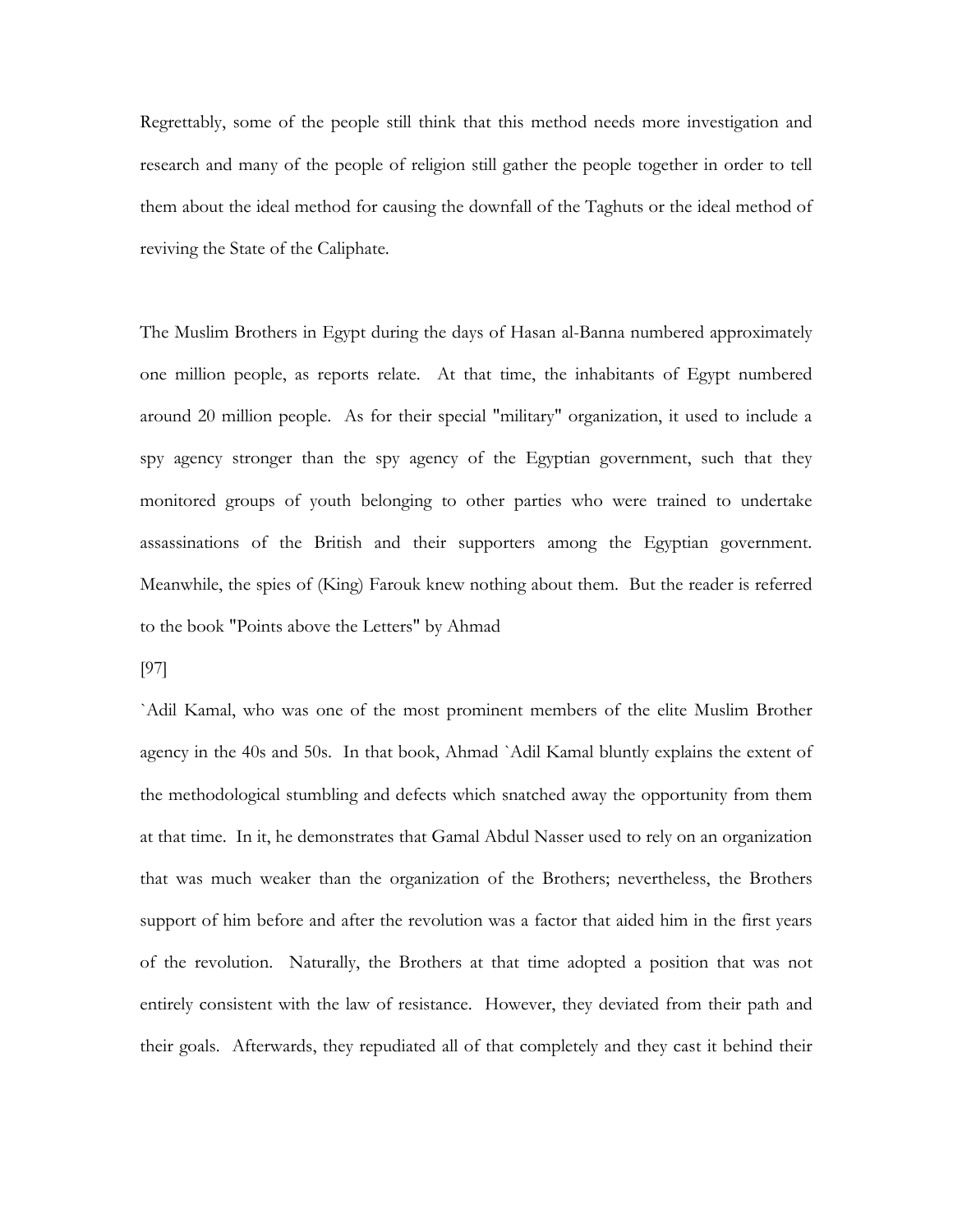backs, even though the portion which they kept of this law at that time was approximately the only righteous thing in their method.

Shaykh Tantawi (may God forgive us and forgive him) is able to move all of Damascus with a single one of his sermons and he used to be able to rally the people of Damascus to any cause he wished, even though the enemy of God Michel Aflaq—one of the founders of the Baath party—was not able to gather a hundred people around him for the sake of organizing a protest or a lesson. Rather, the Baathists and the Communists were not able to gain the votes of the ignorant people in the villages of Syria until they put the title of Shaykh or Hajj in front of their names.

The success granted by God, exalted is He, is with the Muslim who is guided. Moreover, he is more likely to reach his goals than the unbelievers. Among the names that we have for the sharia is "the guidance", which means discernment in perceiving that which is sought. Moreover, that which is sanctioned by the sharia is more likely than something else to achieve the goal. The one who complies with the sharia method is more likely than one who is disobedient to achieve what is sought.

Why, even until the present time, have the shaykhs not asked themselves: Why has the unbeliever achieved his goal and harmed the Muslim against his will? Why did the Baathists build two states while the shaykhs of Islam were not able to find a sanctuary for themselves? (This happened) even though all of the implements of battle were in the possession of the Muslims and their shaykhs, as we set forth previously, and few were in the hands of their enemies, contrary to our situation now.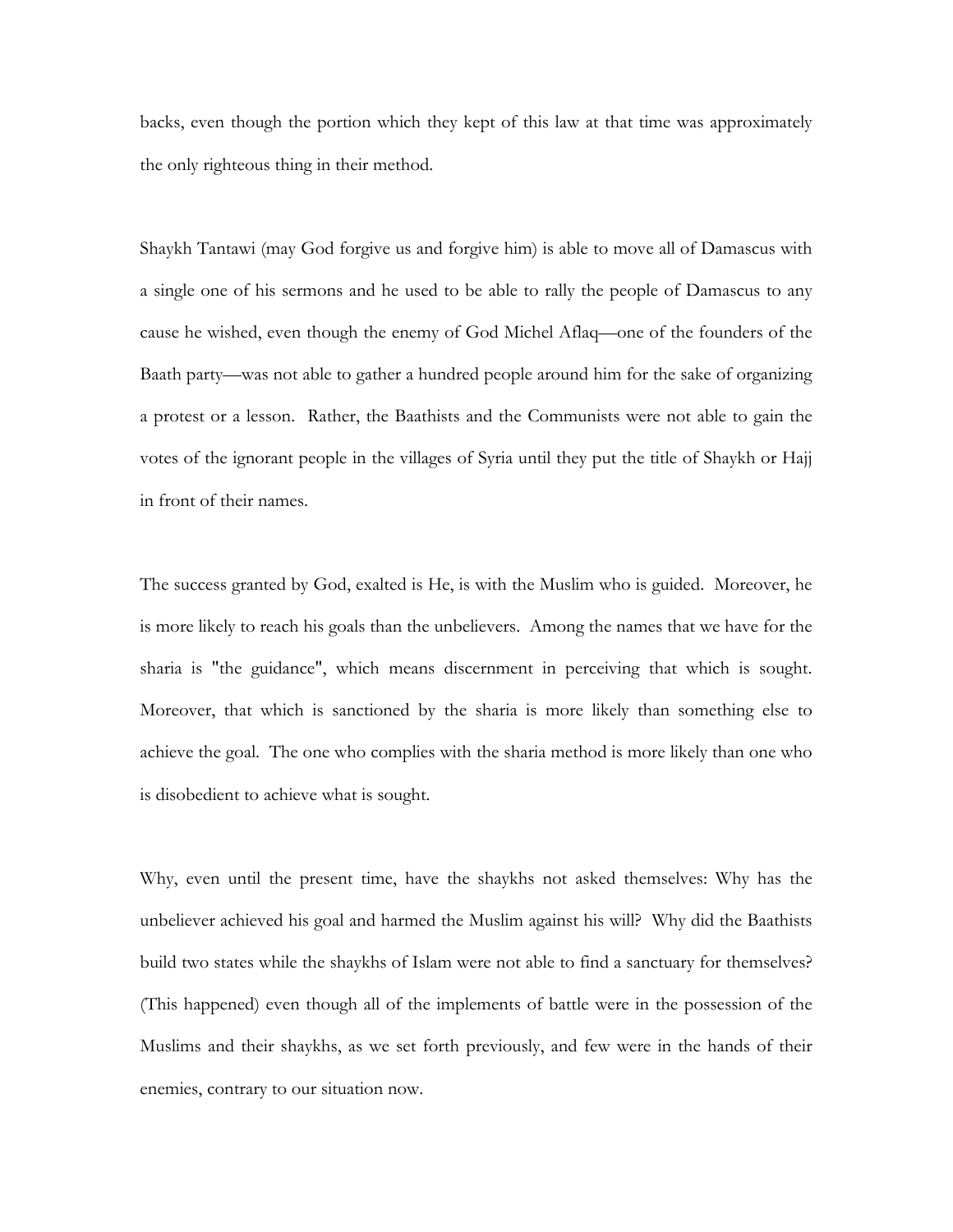Does this question not impel me and every rational person who has not rented out his mind to someone else to believe that what the shaykhs said regarding the prophetic method in establishing the Islamic state is a mistaken understanding of the prophetic method and not a mistake in the prophetic method itself?

The prophetic method in its essence is the universal method in establishing states. However, the sharia message is only proven by a sharia proof. Moreover, one of the disgusting errors is that someone thinks that the prophetic way has a special order and principles that are independent of the order, principles, and laws of normal change among all humans. In this is a rebuttal to those who make the prophetic method a special method in establishing the state which none but the people of Islam know.

The universal path which rational people walk in building their states is in essence the prophetic path in establishing the Islamic state, because the state is an existing, universal thing and its name is given to a single thing that all people possess. However, in addition to this state are laws and values which this state is governed by. This is an Islamic state because it is governed by Islam and its values are derived from Islam. This is a Communist state because it is governed by the values of Communism. This is a Baathist state because it is governed by the values of the Baathist party. However, they all share the name "state", which is given to a single existing thing and the existing thing is the "predestined law" [alsunna al-qadariyya], something that all people have regardless of their religion and their values.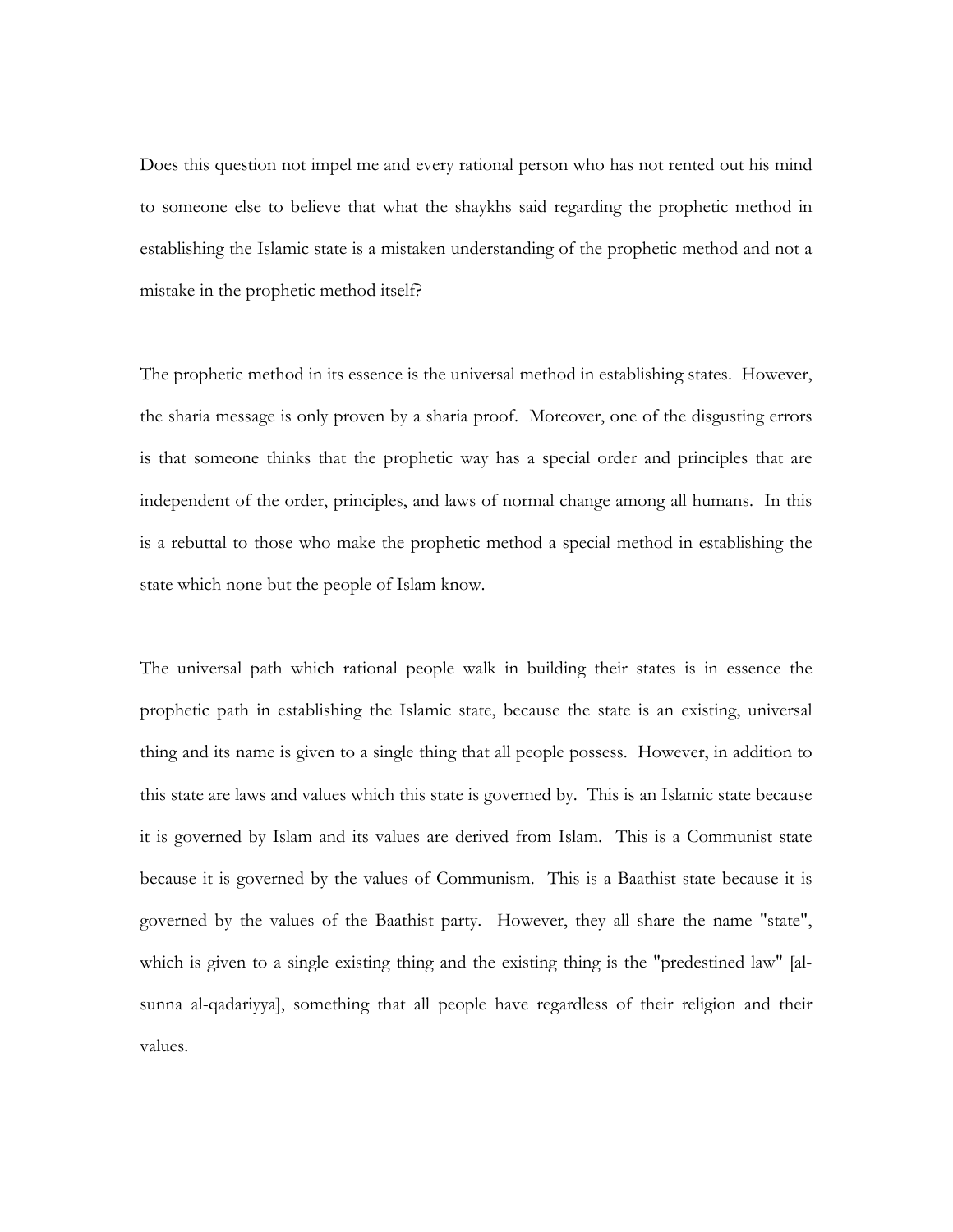I could demonstrate what follows in (this) article through the words of the learned among the forbearers, such as Ibn al-Qayyim and Ibn Taymiyya; however, what is the benefit of that if the minds of the people do not perceive (this truth) without (hearing) the statements of those learned individuals?

All of the preceding should make it clear to the reader how I critically analyzed the words of the opponent, which in a previous article I said were true to a certain extent. There, I mentioned some reservations, among which were:

[98]

— The goals of others may have the goals that are sanctioned in our religion mixed with goals that are not sanctioned in our religion. Hence, the universal laws which make their goals a reality are mixed with what is permissible and what is not permissible.

That is because all of the sharia laws and (Islamically) legitimate methods or what and the sharia commands for the attainment of some goal are necessarily the most useful of the universal laws for achieving that goal because God completed our religion for us and sent it down to us to guide us to that which is most sound. On the other hand, the universal decree [al-qadar al-kawni – i.e "universal law"] does not have to be part of the sharia. By stealing, one can acquire money although it is not (Islamically) legitimate.

Others have goals that resemble the goals that are (Islamically) legitimate for believers, as well as immoral goals. For example, they have the goal of establishing a state; however, a specific sectarian element may have power in it. As for the believers, the people they have are the equals (of non-believers) and their state has the mercy of all creatures as one of its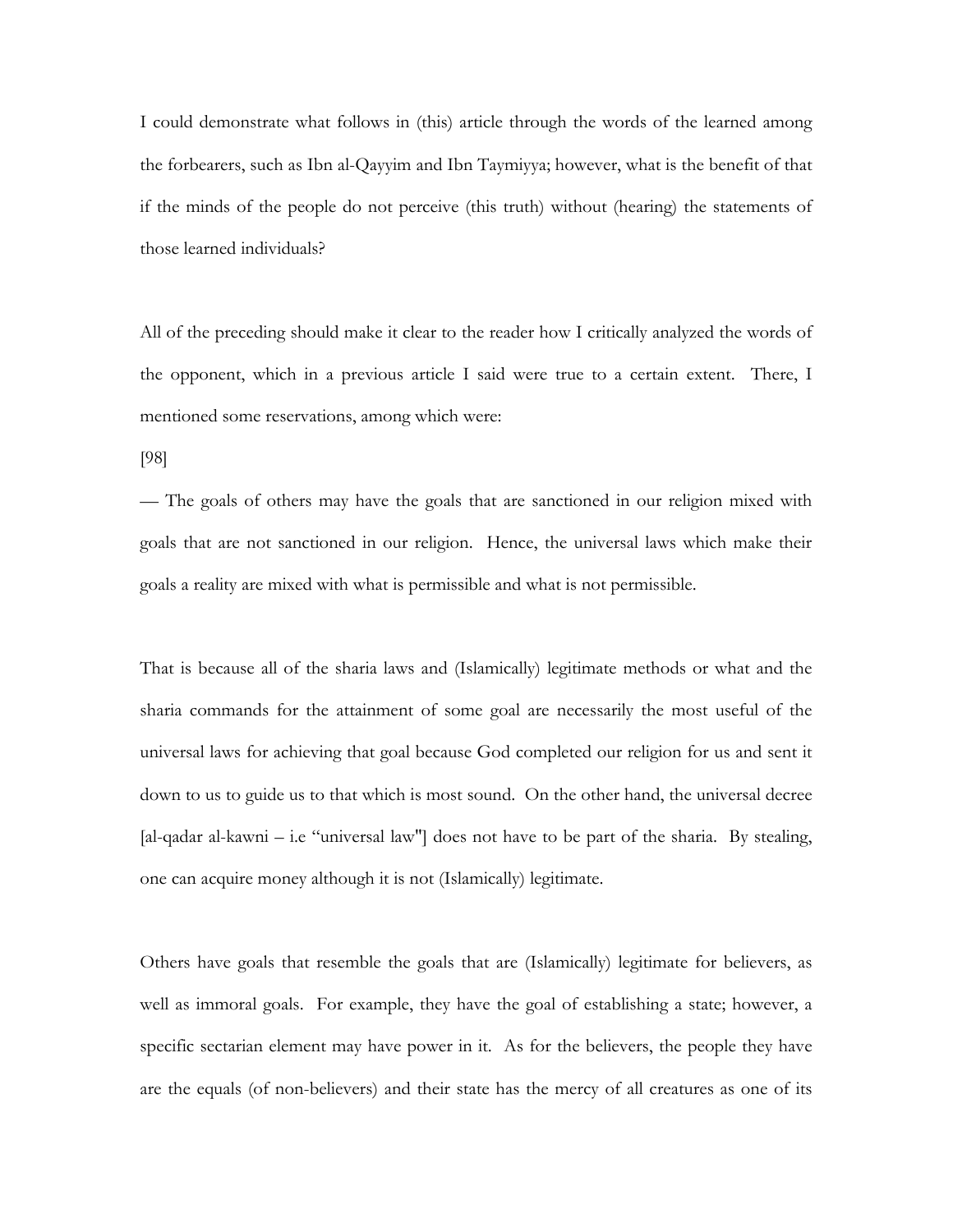goals—so that the missionary call will be secure within it in order to guide humanity, which Satan has led astray—as well as not ruining property and destroying souls without reason. Therefore, achieving their goals requires using the universal methods [asbab kawniyya] at their disposal. Their adoption of battle as a universal method which they supplement with other universal methods—which are in the sharia, of course—achieves all of their goals. They avoid targeting children and women as long as there is no greater sharia benefit in targeting them—such as deterring the enemy from doing the same, according to the school of thought of some of the people of knowledge. They do not target the enemy on account of his race or his nationality. Those among the enemy who repent and makes amends, take, by their action, a place in this world and the next that is greater than those who already believed, as long as their action is better (than the those who already believed).

Meanwhile, others pay no attention to these principles unless they need other goals or goals resembling the goals of the people of faith.

Likewise, nothing prevents others from completely uniting against a common enemy with those who completely differ with them in their belief, whereas some of the goals of the people of faith are purifying the ideology and the dogma from mixture and corruption. Thus, they do not follow this law in this way. This final point has degrees and is detailed.

Likewise, the victory of the ideology and the recompense in the hereafter is put before material interests in the eyes of believers. Therefore, they continue in the battle, even though they have been defeated, out of a desire to attain martyrdom or to not yield to the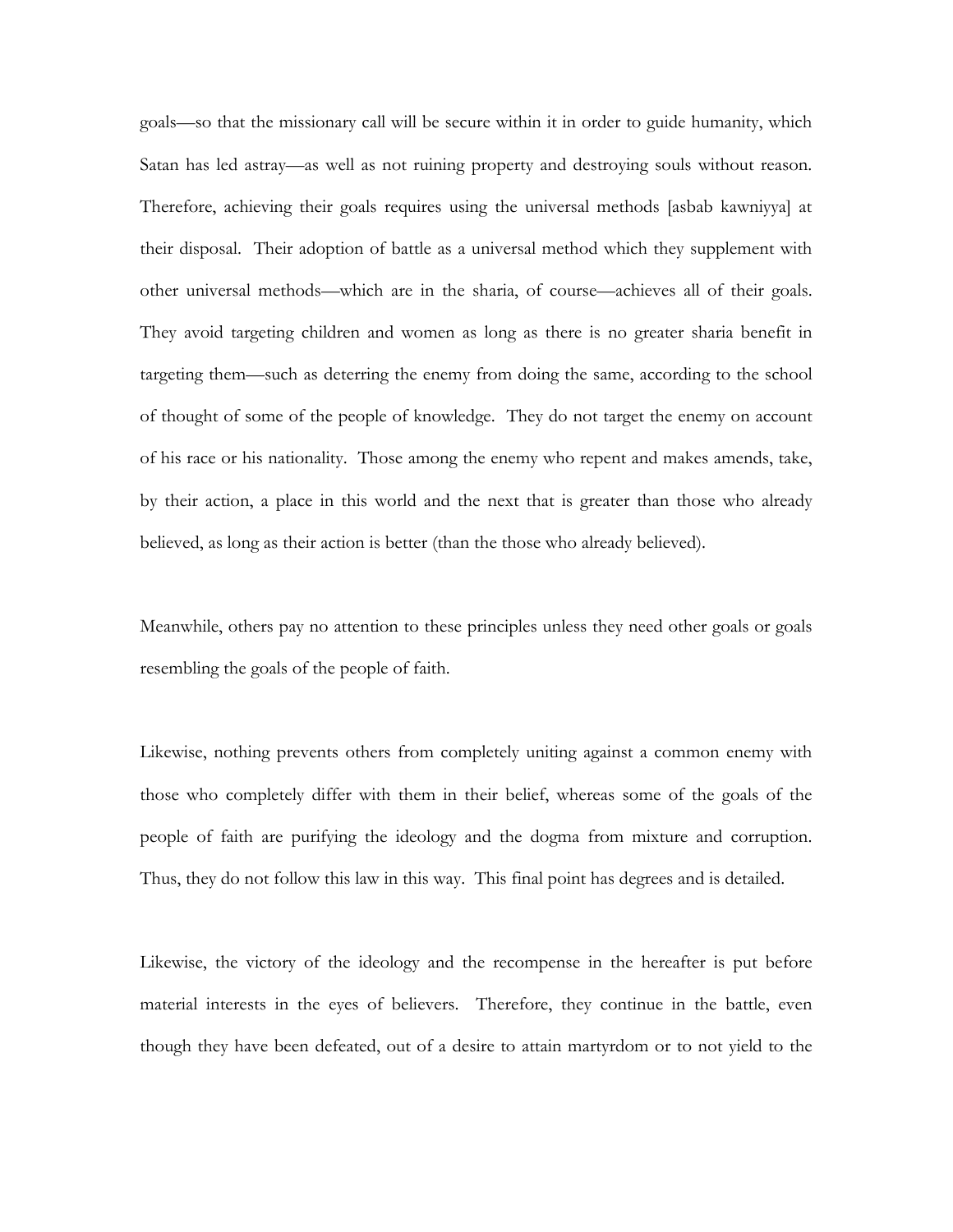enemies. Meanwhile, others may yield to the enemies in order to achieve a specific goal or in order to obtain some of the material interests, which are better than nothing.

The most important things which we want to distill from these reservations:

(1) Our adoption of universal methods should be limited in accordance with the sharia goals that we are striving to attain. We should not transgress. When the mujahid movement benefits from books of others regarding the arts of war, such as guerrilla warfare, and from books on the arts and methods of wars and battle, one should use caution and observe that they put methods that can be used to achieve goals that resemble our sharia goals, in addition to goals that do not resemble our sharia goals.

Praise be to God, in the last decade many studies by the people of tawhid spread by means of the Internet in which books of the art of war written by others were purified from that which is not permissible. However, one might need to use some of the books of others when it was impossible to obtain the corrected books. Therefore, caution should be emphasized. In the previous decades, the arena was loaded with books by some of the groups which—with deceit and confusion—gave legitimacy to most of the political and military methods of others—especially political methods—claiming falsely and lying that they are derived from the prophetic, sharia policy. Meanwhile, systematic studies at that time were difficult to obtain. Here we caution that the political, security, and military books which the heretical movements published—such as the Brothers—are more dangerous than books of others because they mix their writings with proofs from the Book [i.e. the Qur'an] and the Sunna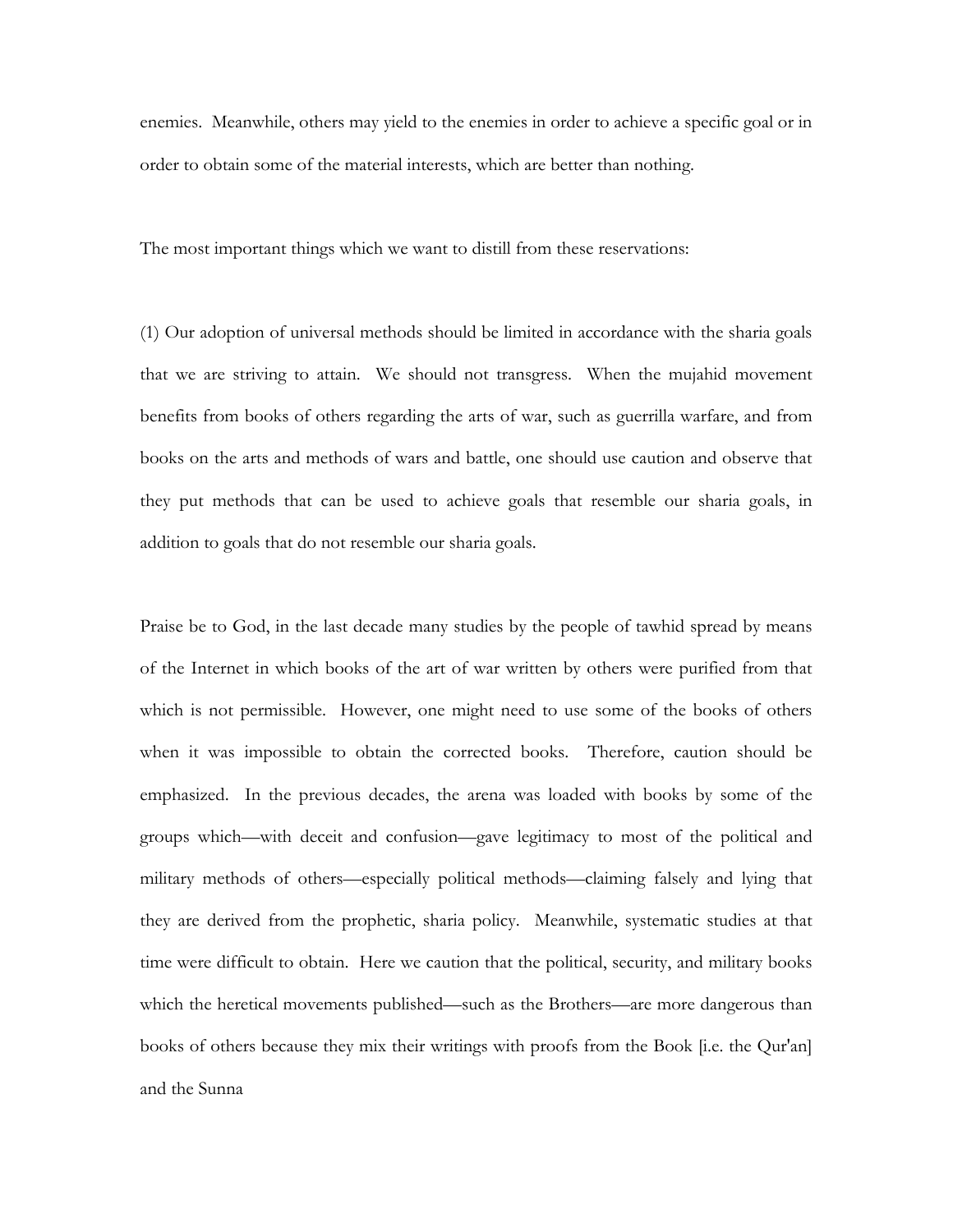and events from the sira after they have distorted them. Meanwhile, one can read all of the books of others and know that an unbeliever wrote them. The infiltration of the Brethren thought into the intellectual structure of the jihadi groups is dangerous and destructive. If the group is a missionary and jihadi group, the destruction is more intense, especially since there is a call to jihad in all the writings by some of the leaders of the Brothers, whose author the reader thinks is well-grounded in understanding; however, they were confused in their concepts and no one who affiliated with them escaped their vipers except Shaykh `Abd Allah `Azzam (may God have mercy on him). The explanation of that takes a long time.

In short, we must learn from what happened in the first Afghani jihad to Hekmatyar (may God guide us and him), Sayyaf, and Rabbani. Were it not for fear of prolixity, I would relate how they were educated by principles drawn from the interpolated writings of the Brethren, even though they could not be put to the test on account of their foreign origins. Thus, it is said that if God intended good for a foreigner, He would guide him to an adherent of the Sunna.

(2) The second matter which we must point out—and which is also connected with the first matter—is that when the sharia policy is adopted along with the universal laws which others adopt, it is adopted in its ideal form.

For example, the leftist movements concentrate on the importance of capital and it has had a large effect in their movements and the movement of their enemies. They consider it to be the greatest impetus driving conflict and battles between people. As for our sharia policy, it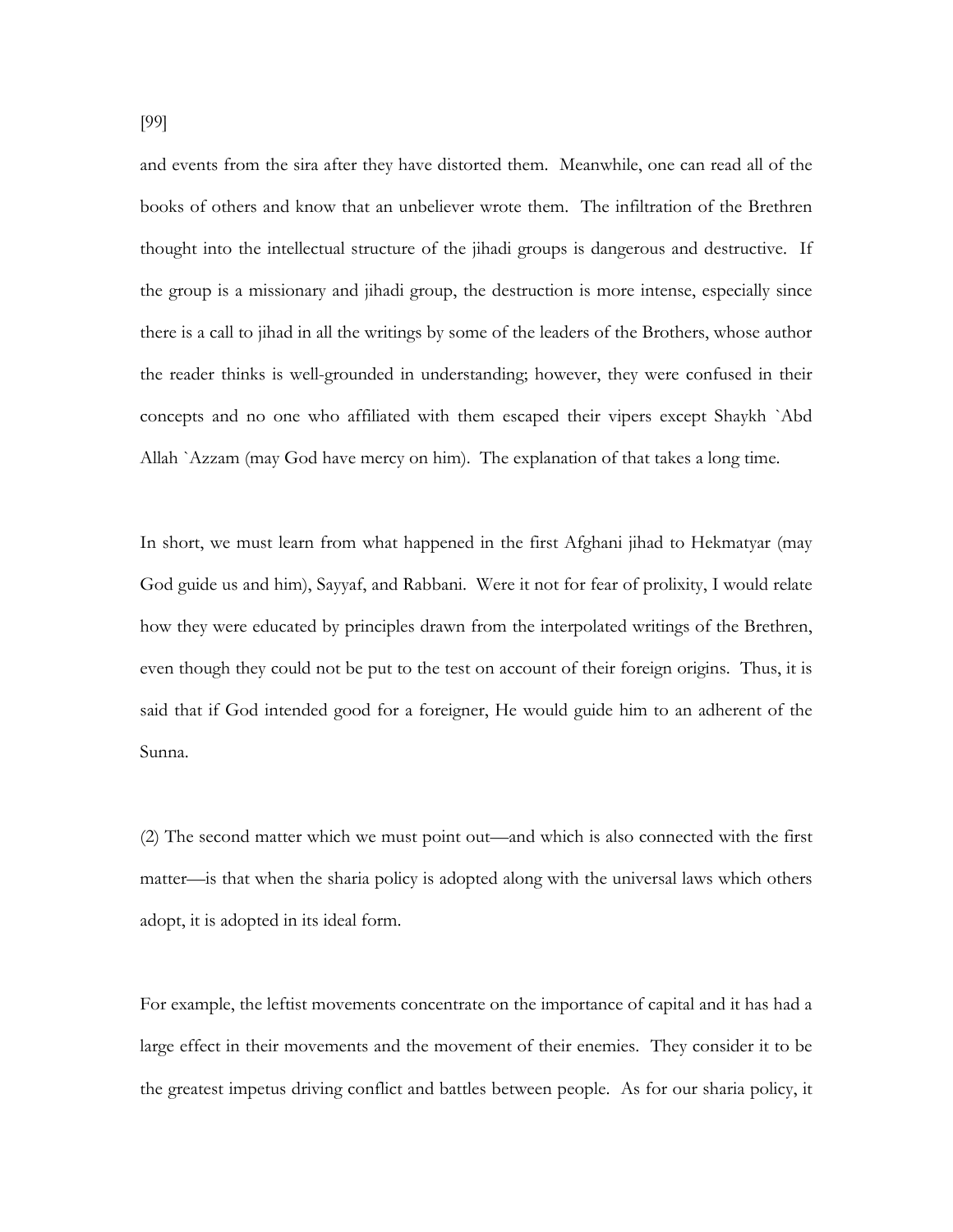does not neglect the role of capital and its effect on humans. However, it does not make it the single catalyst or chief impetus of conflict, especially with regards to the believers. The sharia emphasizes that the need of the soul of the believer for servitude to the Creator is the greatest impetus and catalyst for conflict and that that is what a sound innate nature imposes on any human whose innate nature has not been corrupted, just as it emphasizes the role of capital in conflict in a way that is commensurate with its true influence. Perhaps for most of the leaders of the enemies and many of the troops and followers it is the fundamental catalyst (of conflict). Thus, economic pressure on the enemies is part of the sharia policy; however, with respect to the ranks of the believers, this is a different matter. Sharia policy does not ignore capital as a motivation for some whose hearts are united (through money) and a secondary and subordinate motivation for some of the believing ranks. However, it is not crucial for motivating the firm base among the believers. Likewise, the sharia makes it a fundamental element, like fuel for the battle and conflict between two sides. Thus, there is the verse [in the Qur'an] that indicates that capital is the artery of battle and that not spending money on battles and normal necessities leads to abandonment of the Messenger of God (peace and blessings be upon him). However, he reassures the believers that if those who have money are unable to pay for the costs of battle and the necessary expenditures for the believers, then God has the storehouses of the heavens and the earth [i.e. God will provide; cf. Qur'an 63:7]. All of this is meant to urge the believers to spend money in the path of God and emphasize the sharia laws which designate sources of capital, such as zakat, booty, and the like.

We will set forth a final example for this subject, which is secrecy. We see that the sharia does not neglect the importance of secrecy as a universal method in military matters.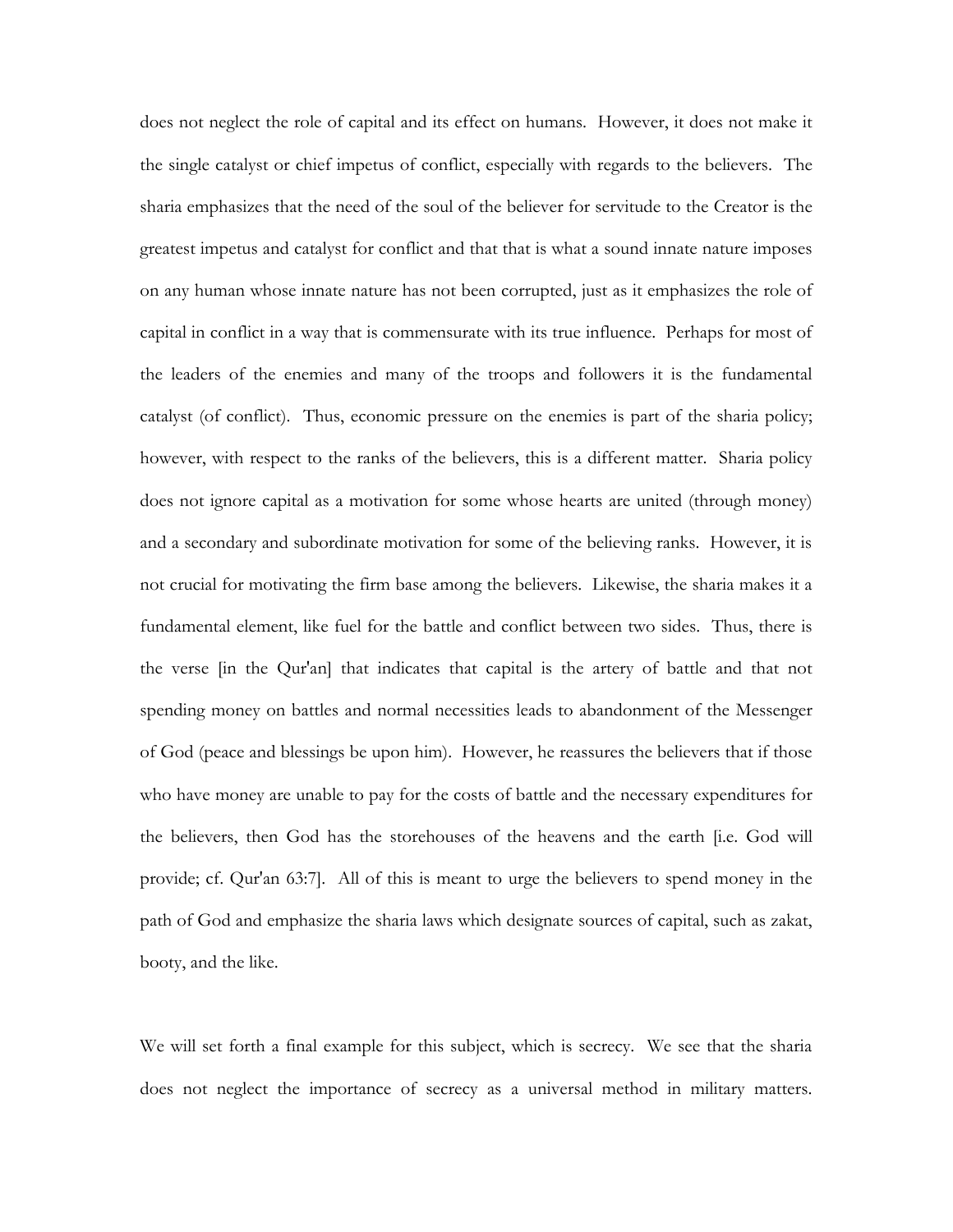However, the sharia does not forget that we are principally in a guidance movement. When we are excessive in using secrecy, we leave the scope of the movements of guidance and enter the scope of Mafia gangs or the methods of the Islamic esoteric movements [such as the Ismailis]. Excess in secrecy in this exaggerated way may impede the advance of "how much" (we succeed) by making the movement spend many years reaping only numbers of defeats. (It may also) impede the furtherance of "how" (we succeed). I have set forth what is connected with the "how" in the conclusion of this detailed study. Therefore, the sharia sets forth this universal law of "secrecy" in an ideal form which is suitable for the nature of the movement and the Islamic methods.

Among the examples of this subject is also what we mentioned at the end of this detailed study regarding military revolt. We demonstrated that it may only partially succeed as a universal means establishing the state of Islam because its elements are defective and produce defective results that will collapse before long. It is a solution that may be undertaken as an additional component of our movement, but the foundation of the Islamic State cannot be built upon it, as is related concerning the righteous servant Abu Fayruz al-Daylami (may God be pleased with him) and al-Aswad al-`Ansi [see page 76]. Of course, it is a solution that is adopted in addition to the Sunna and may establish a state for those who govern it as individuals, but it is difficult for this state to continue in a completely Islamic form, unless the solution is part of the plans and actions of the complete Sunna solution which this study sets forth.

[100]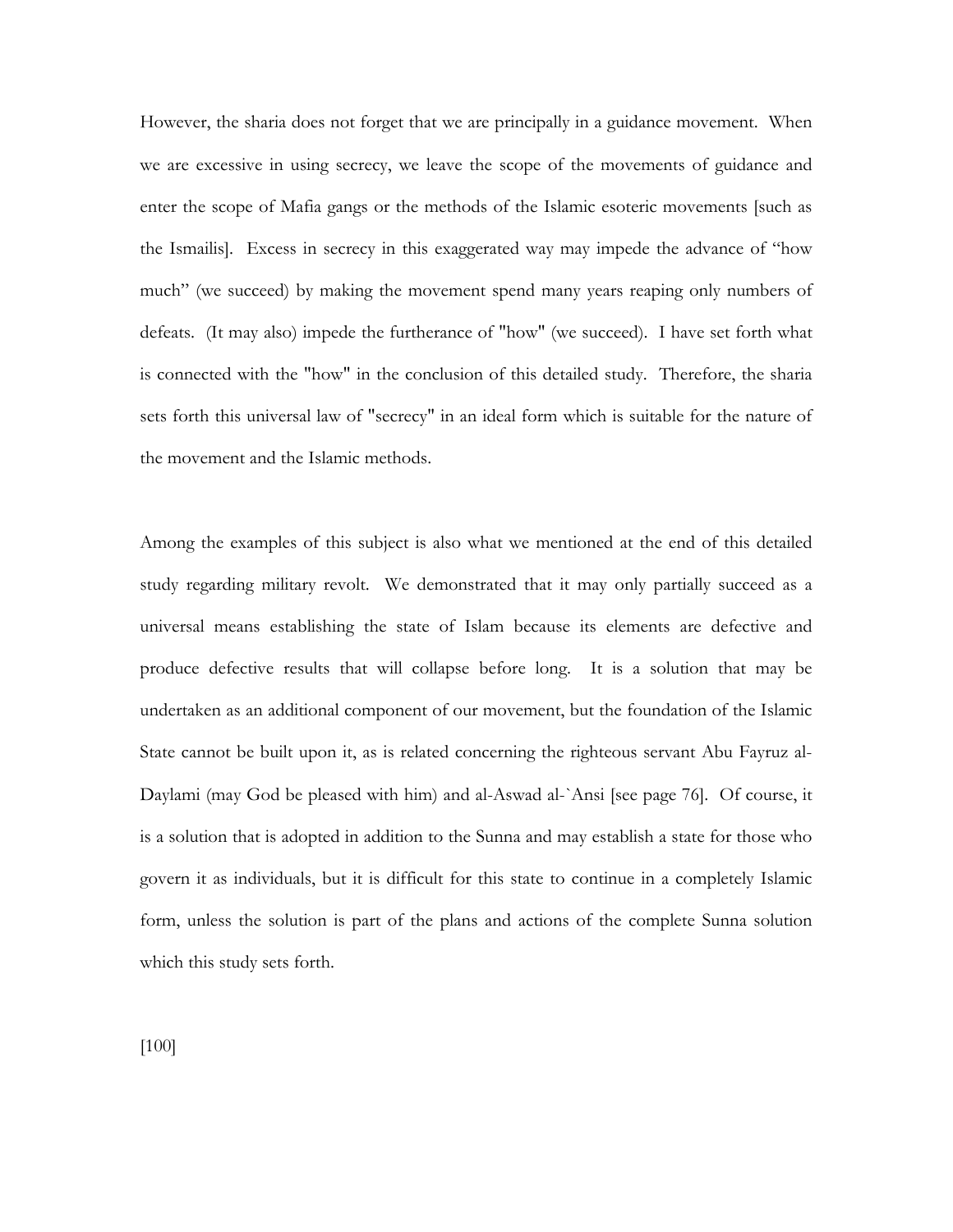The movement of Abu Fayruz al-Daylami (may God be pleased with him) is a part of the movement of the Muslim community and not the pillar of action for it. Note that this is the complete Sunna solution for a non-Islamic movement whose only goal is obtaining power. As for the Islamic method, it has several goals.

Also among the examples for both the first and second point is that the institutions that primarily make up the entity of the movement and secondarily make up the entity of the state are political and economic institutions and institutions for the legal [i.e. those dealing with Islamic law] and secular sciences. This matter pertains to the duties which the sharia enjoins in general and specific texts. However, some tried to leap to establishing these institutions prematurely or without the ideal, universal sharia method and they try to imitate others, like the Jews, and the Rafidi Shia, and the Taghuti political parties, which inevitably leads them to fall into differences. The Jews get close to those with power and authority, even if they believe that they are infidels. They believe that the Christians are infidels, but they built their institutions before their state (was established) by getting close to every infidel who possessed power and authority. Thus, sometimes we read that some of the trends that are Islamic in word attest to the importance of universal law; but when we look at its application, we find obvious flaws. Hakim al-Mutayri, the secretary-general of the salafiyya movement in Kuwait, wrote an article on the situation of Islam today. In it, he mentioned how the Islamic movements ignore the law of power and serious striving to establish an Islamic state and attain authority first; failing to do so makes them revolve in a vicious circle. He even clearly stated: "Most of their learned people and the missionaries among them strayed from these divine laws." And he said: "These movements cannot attract large numbers, even if thousands of years pass them by, without authority."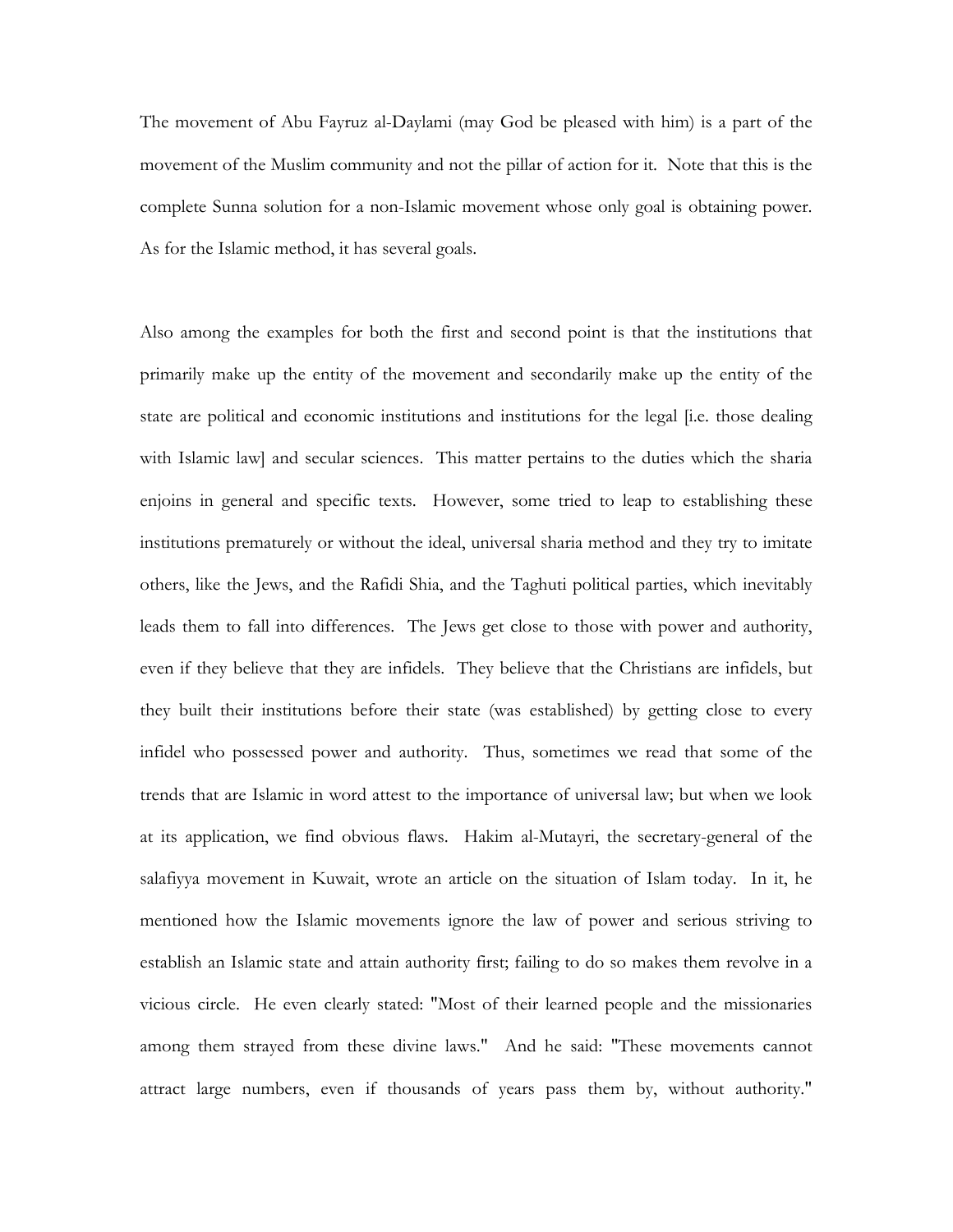However, upon application, we find that his movement strives for power by getting close to the Taghuts, the people of power in his country. It even got close to the Americans when he and the leaders of his movement stated recently, when they gathered this year at the American Embassy and an American delegation attended, that there was much good in the plans of the Americans in the region! What is the difference between this and the method of the Jews? Is not the only difference between them is that the Jews are wittols who used their women to draw close to those with authority and power?

In brief, Islam makes the building of institutions legitimate by means of legitimate power which comes by legitimate means, with the caveat that the sharia does not prohibit any building of institutions or other things—which can be obtained in the stage of the beginning without power and authority—as long as it is legitimate and initiated at the proper, Sunna time.

In closing, we stress that the world is a place of laws that cannot be abandoned or opposed. They crush one who stands before them, or plays with them, or disregards them under the pretense that he is busying himself with the salvation of his heart or with the times of day for remembering and worshiping God. The divine laws do not defer to anyone and are not held back at the behest any man, whoever he may be. This is a complete mercy from God to His servants. The Companions (may God be pleased with them) were the best of those who combined Sunna mastery of universal things and Sunna understanding of sharia things. They deserve religious loyalty and universal loyalty. We beseech God to make us follow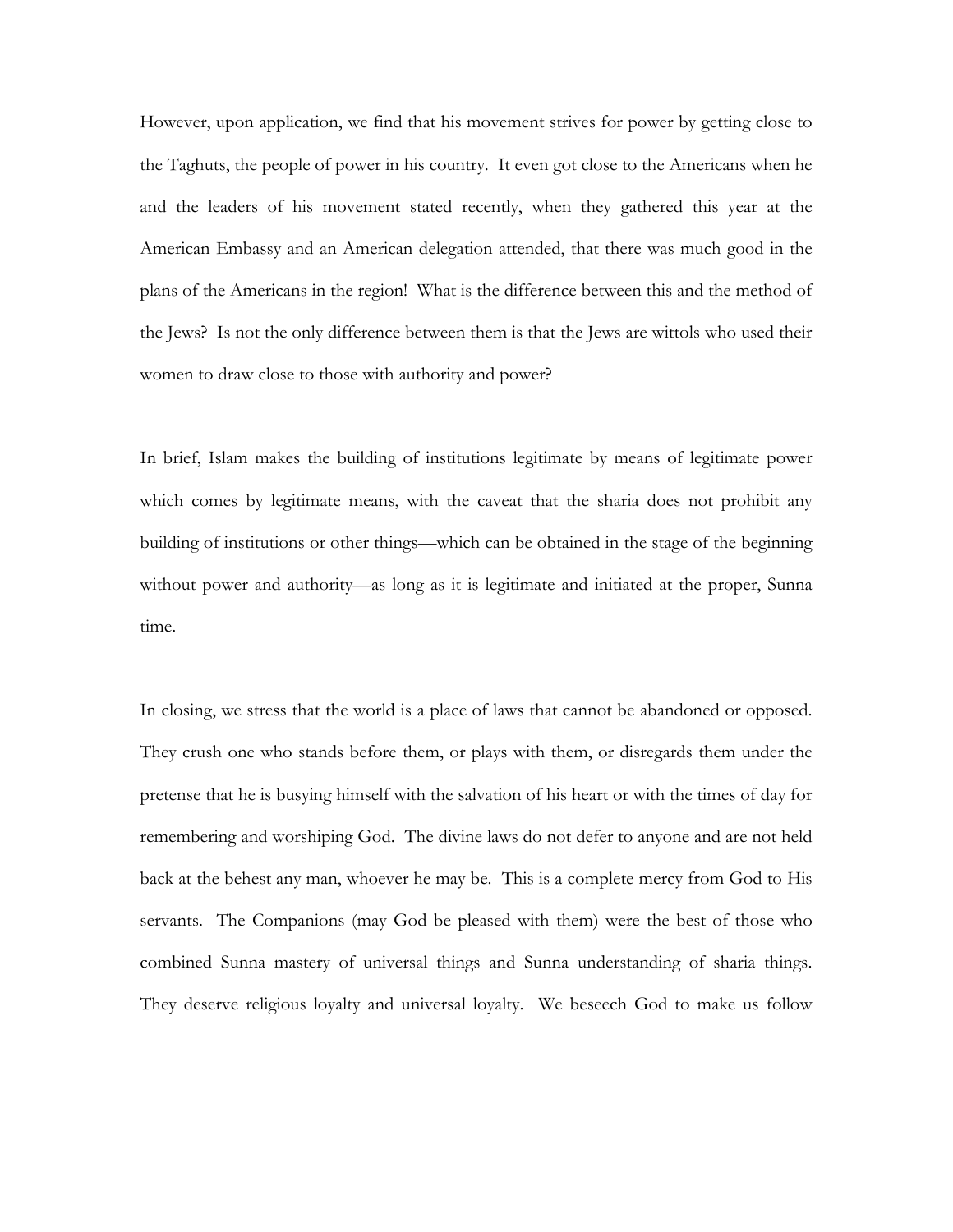their guidance and walking their way. Verily, He has authority over that and is able to do so.<sup>27</sup> Praise be to God, Lord of the worlds.

<u>.</u>

<span id="page-236-0"></span> $27$  Those who want more should refer to article 87 and article 97 of "Articles Between Two Methods" by Shaykh `Umar Mahmud Abu `Umar (may God release him from his captivity). I have quoted frequently from both of them in order to clarify the subject dealt with in this article.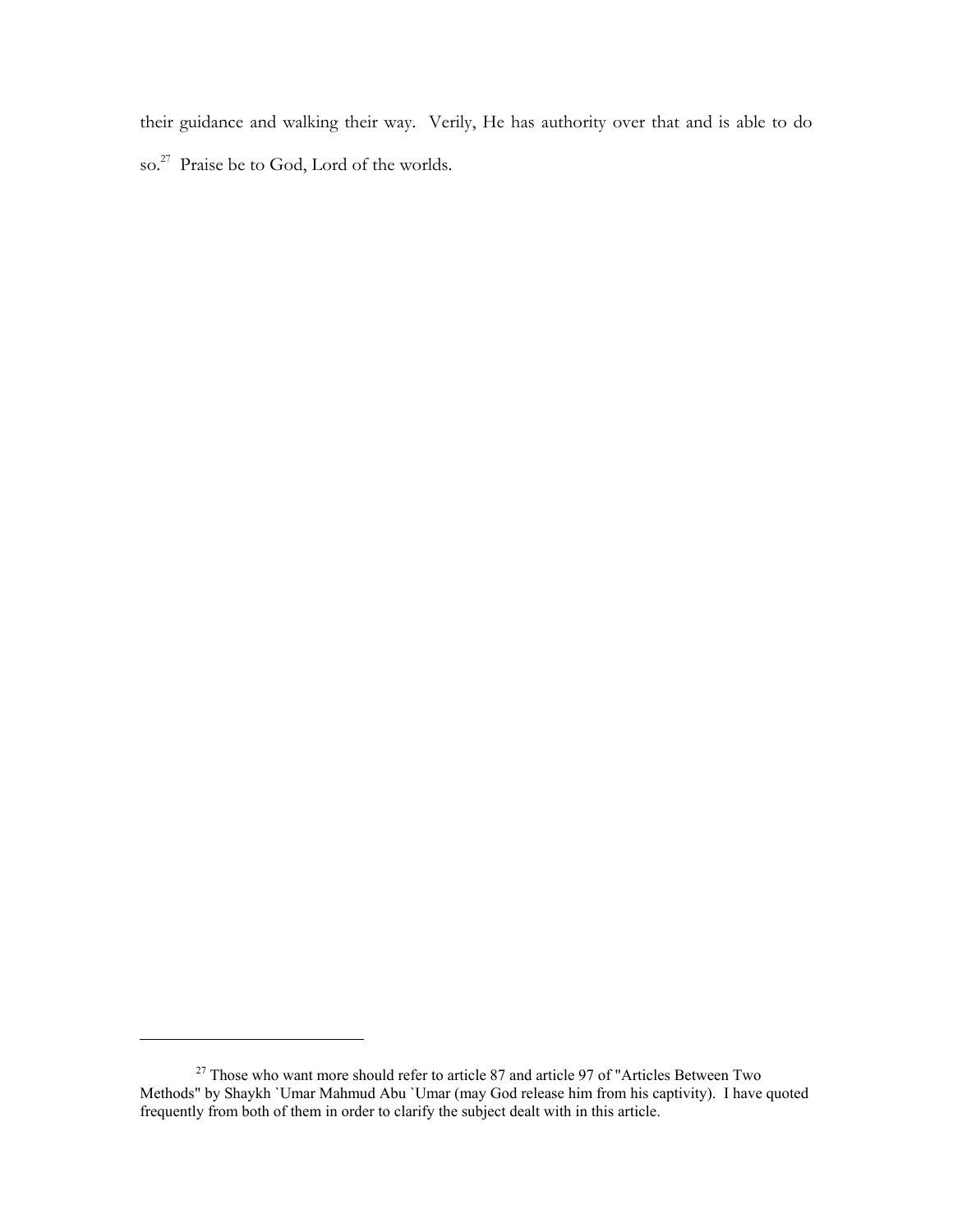## [101]

Fifth Article

# Our Method Is a Mercy to All Beings

"We have not sent thee, save as a mercy unto all beings." (Qur'an 21:107)

Praise be to God and peace and blessings be upon the bountiful mercy—the seal of the prophets and the messengers [i.e. Muhammad]—who arose with the sword before the Hour (of Resurrection) so that God may be worshiped alone and so that those who oppose His command may be humbled and brought low [this is a paraphrase of a hadith]. (Peace and blessings) be upon his family and his Companions and those who gave their loyalty to him.

One who contemplates this final religion finds the effect of mercy in everything that God decrees for His servants: A worshiper who experiences the acts of worship—even those in which there is hardship and which require patience—becomes aware of the mercy in them which flows into different aspects of the life of the individual and society. As for human interactions, God decreed for humanity a method for the interactions and conduct between people in a single society—even the family, the smallest unit in society—and between neighboring societies, a fact which attests to the divinity of this religion and its being sent down from a knowing and merciful Lord for His servants.

Some may be surprised when we say that the religious practice of jihad—despite the blood, corpses, and limbs which encompass it and the killing and fighting which its practice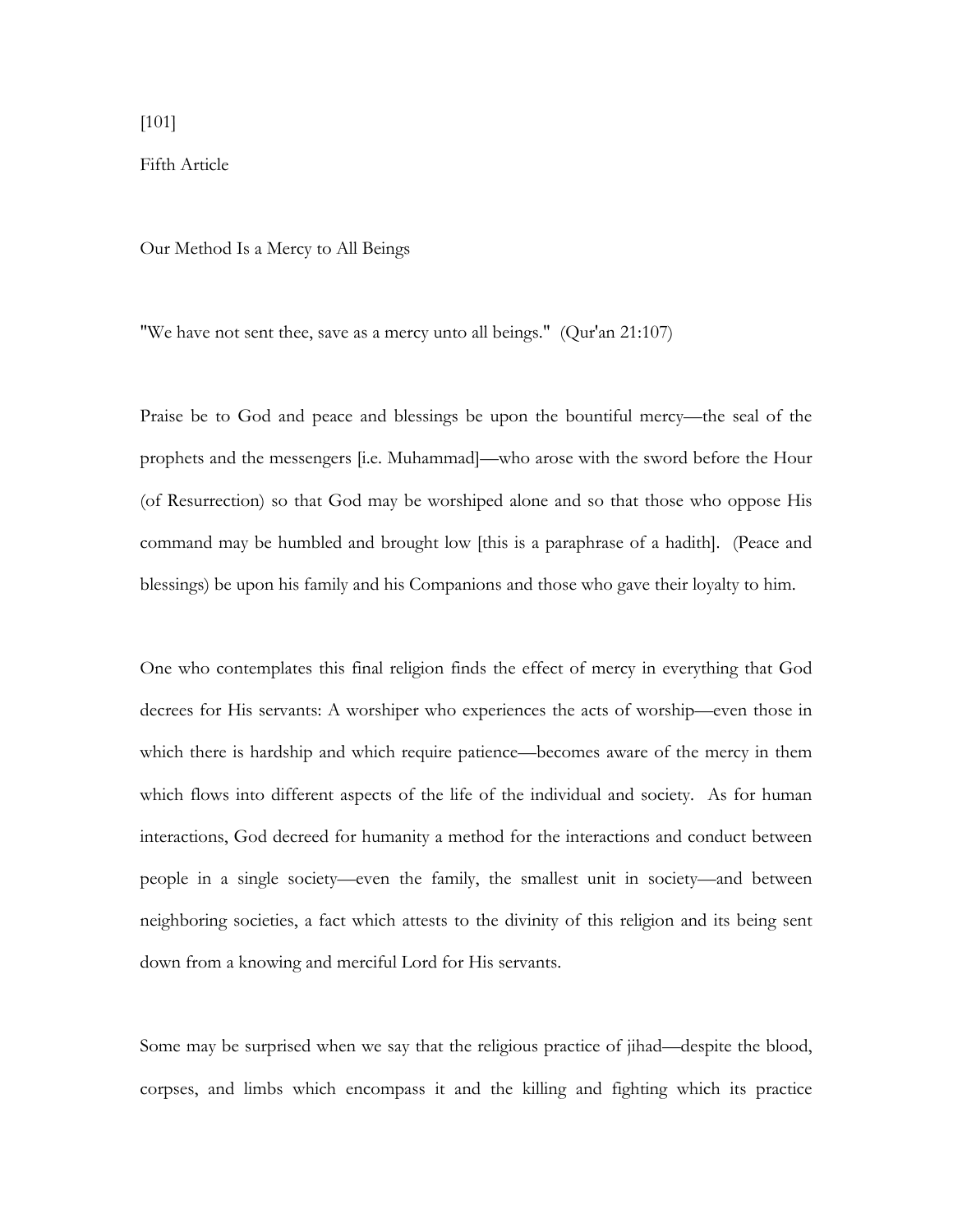entails—is among the most blessed acts of worship for the servants, if not the most blessed in reality, especially since many of the details of its practice in our sharia have been specified by our Prophet (peace and blessings be upon him) and his followers, a fact which makes it one of the most important things which pertain to understanding the verse "We have not sent thee, save as a mercy unto all beings." (Qur'an 21:107)

There are many questions which we need to contemplate in responding to it. Why does the sharia give great importance to this act of worship? Even if the Qur'an made it the summit of Islam, why does it decree that one who abandons it must necessarily be a hypocrite? Even one who does not try to see the truth of it is generally somewhat hypocritical. Why did the Lawgiver want to make the sustenance which comes by its means to be the greatest sustenance, even though one who is preoccupied with obtaining necessary sustenance is not preoccupied with it? Why is it "a mercy unto all beings"?

We set forth these questions so that the believers may contemplate and understand them. In this article we will discuss the final question. I say (may God grant success):

Those who are hostile to this act of worship in all of its details, which the Lord of the heavens ordained, range between extremists, the wicked, and the ignorant, even if they all share some level of ignorance. As for the extremists, they are the zealots and the idiots among the original infidels among the Jews and the Christians and others who accused Islam of severity and mercilessness in all of its religious practices. Their people suffer on account of their stupidity. As for the wicked, they are from the same class as the previous one and are those who say that Islam is a religion of mercy and peace and that jihad is immoderate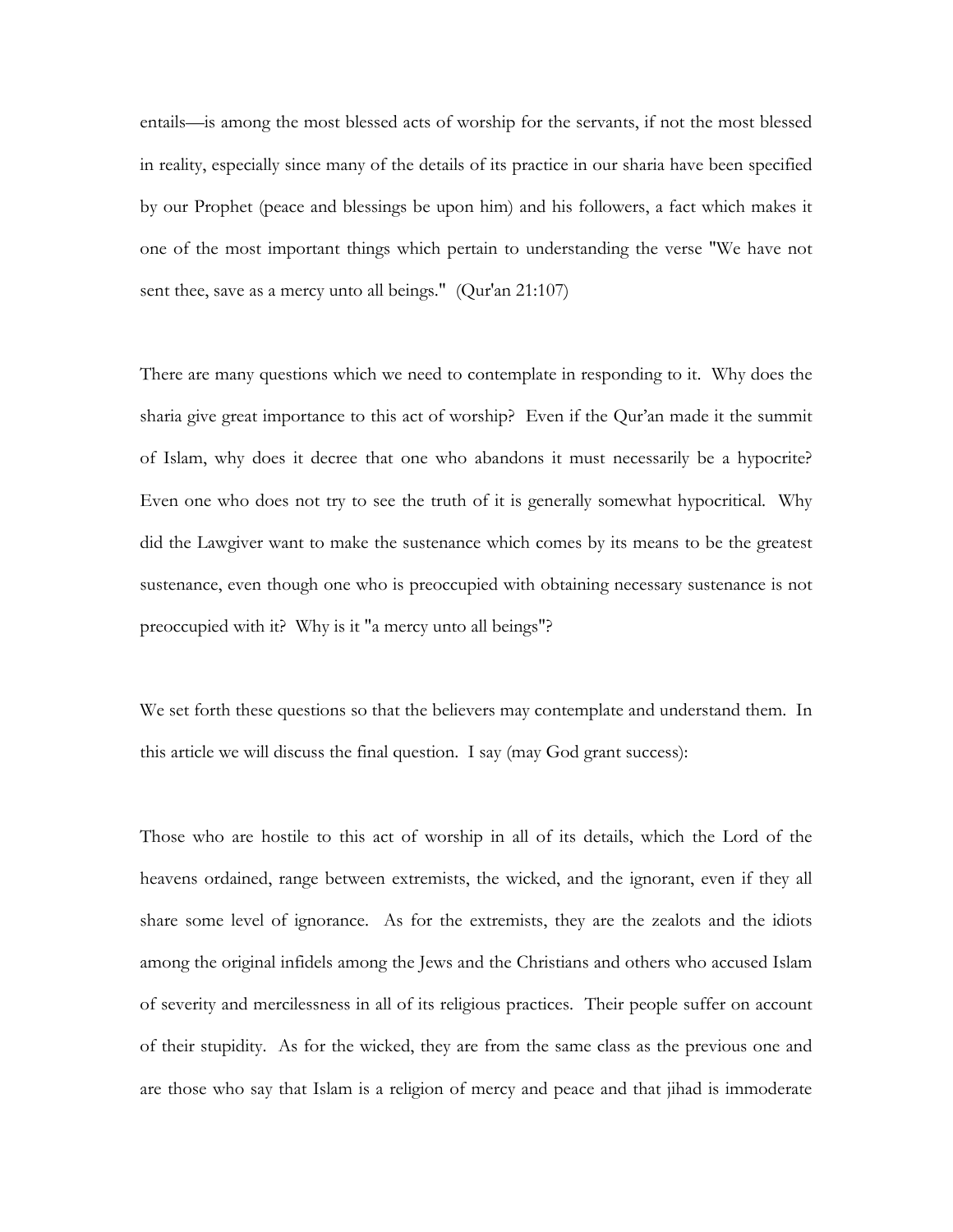and excessive and that it has nothing to do with Islam! As for those who combine extremism, wickedness, ignorance, and stupidity—or exhibit some of that—they are our countrymen who follow the Sunna of those who went before us and who would have even entered the hole of the lizard with them [i.e. follow them anywhere?]. Among them are those who fully apostatize, such as the nationalist parties, the democratic parties, and the Baath parties. Among them are those who become absorbed in the errors of some of the peaceful Islamic movements. The difference here is that even though the apostate parties deny that offensive jihad is part of the sharia of Islam, they are firm and call for defense jihad despite the differences between them. Meanwhile, the peaceful Islamic movements, despite their theoretical acknowledgment of offensive and defensive jihad, put conditions on them which have never been met since the revelation was first sent down. Moreover, what they say is incompatible with the mercy that is meant to thwart corruption!

### [102]

What we will concentrate on here is demonstrating that all of these kinds of infidels, apostates, and wayward people adopted methods which caused harm to humanity and which push it further away every day from the mercy bestowed by the Lord of the worlds and that the method (of jihad), which Satan caused humanity to think is filled with killing and blood, is the most merciful of the methods for all created things and the most sparing of the spilling of blood.

First, we must know that the Creator of this awesome, wondrous universe can have nothing other than the attributes of perfection and He has perfection in (His) attributes. He is the Creator, the Maker, and the Fashioner and He is the Merciful, the Compassionate and He is the Avenger, the Almighty, and the Proud. (We must also know) that all of the sharia and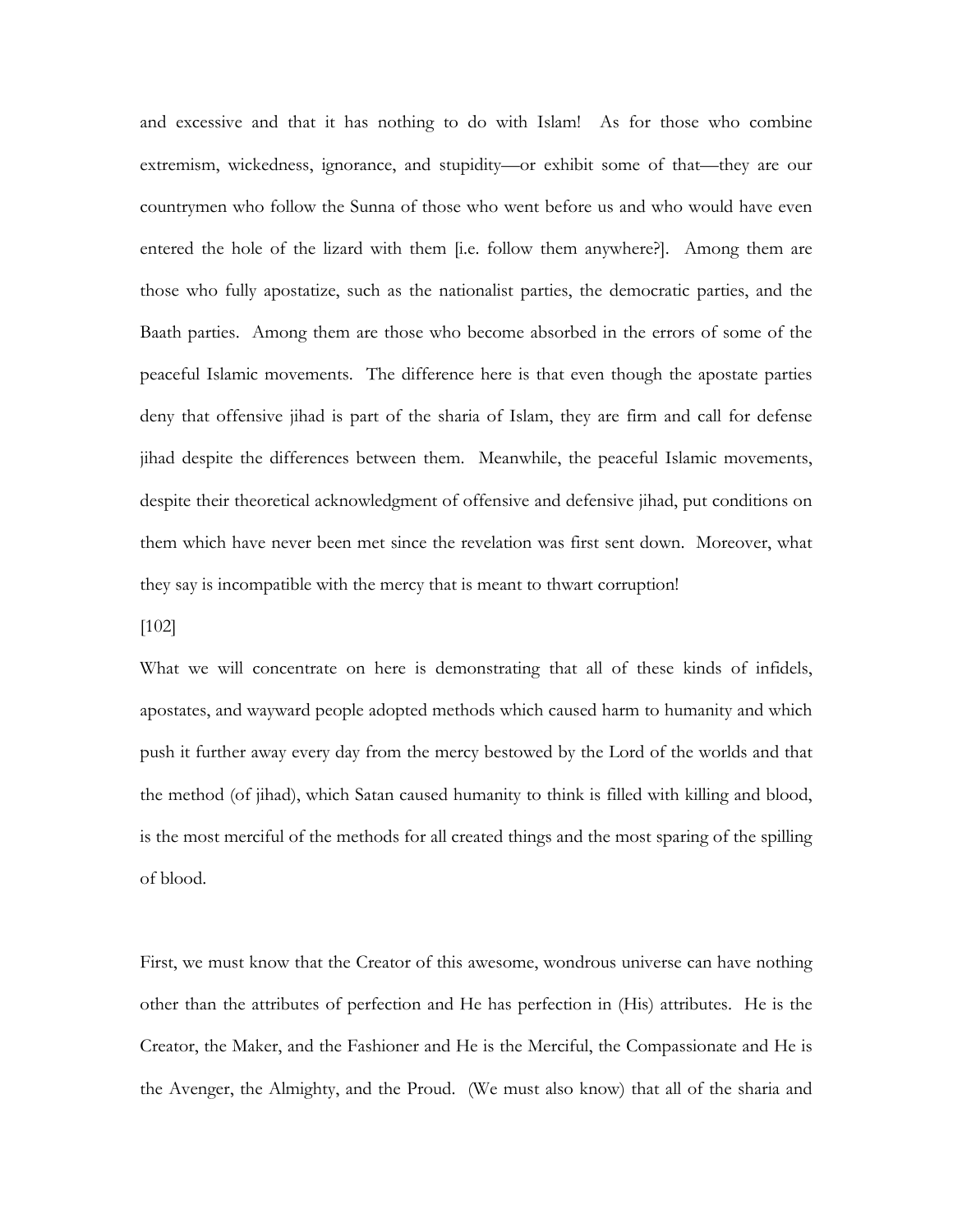universal decrees of God are the requirements of His names and His attributes, praised and exalted be He. [E.g. He is the Avenger, so His laws must set forth the proper pursuit of vengeance.]

Among the perfections of His mercy to His servants is that His servants know the benefits of the religious practices He imposed on them through the tongue of their Prophet. By examining the experience of the prophets who preceded him, the wisdom of God in legislating becomes apparent to them and the Prophet and his followers perceive that its distinguishing feature is the wisdom of God, exalted be He, that justifies it. He, praised be He in His exaltedness, calls them to the truth in all of the forms that will impel them to accept and acquiesce (to it) since He, praised be He, does not legislate for His servants regarding some matter unless it is consistent with [lit. "cut from"] the universal realities, which give steadfastness to human souls that desire to know that what He said and legislated agrees with what He created and fashion. "We shall show them Our signs in the horizon and in themselves, till it is clear to them that it is the truth" (Qur'an 41:53).

God created humans and bestowed upon them hearing, sight, and other things. What is in the earth He gave them for their use and He supplied them with good things. But afterwards, they disbelieve and join partners with Him and shed blood and destroy the soil and (their) descendents and violate the inviolable things of God and corrupt the earth. Because the mercy of God, praised and exalted be He, precedes His anger, He sent messengers to point humanity toward things that would guide them and warned them about the consequence of unbelief and joining partners with God and opposing his command and about corrupted things that cover the earth and harm humans. All of that leads to angering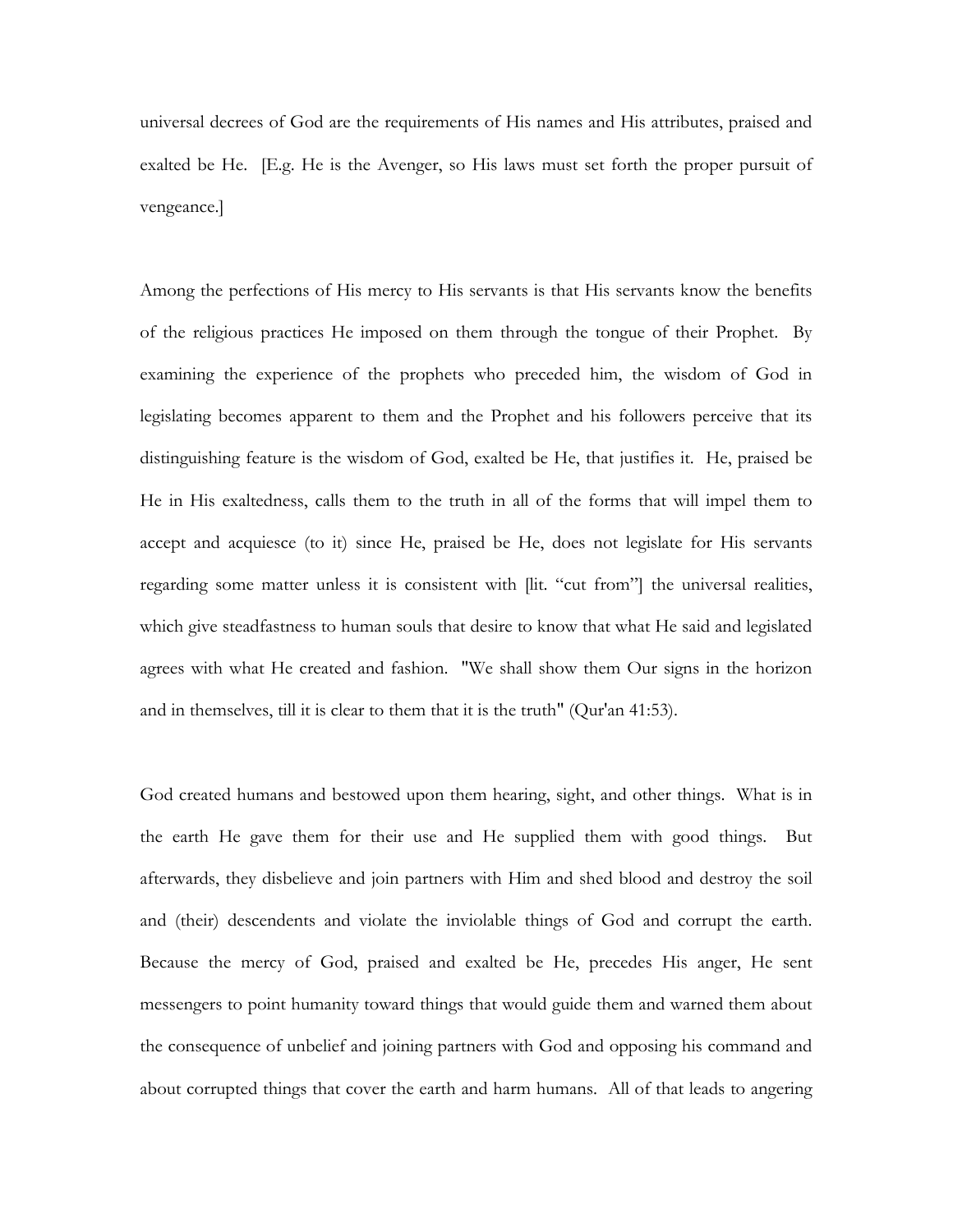the Lord and the descent of His punishment in this world and the next because He is a wise Lord who abstains from frivolity. He did not create this world in jest. [See Qur'an 23:115.] And because He is a wise, just Lord who abstains from oppression, He will never allow the oppressor to oppress and corrupt without punishing him for his actions.

Despite the mercy of God in sending prophets, most of the people followed Satan and stubbornly opposed the prophets. Before God sent down the law of jihad, He wanted to show humanity what would happen without jihad so that they would see the complete wisdom of the Lawgiver, praised and exalted be He. The result was terrible: stupid, stubborn opposition from most of the people and the followers of Satan until things became difficult for the prophets when they saw that the situation was getting worse day after day and that the infidels and the obdurate only gave birth to progeny to whom they taught unbelief and opposition. One generation influences the generation that follows it and in this way the generations become corrupt upon the earth and spread unbelief and corruption among humans. They even work to create a fitna for the believing few, either by direct pressure or by the fitna of exalting unbelief and its people in the eyes of the weak few among the believers. The destiny of all of them—the people of unbelief, and those who create fitnas and turn away from the believing few—is eternal hellfire in the hereafter. The laws of the prophets (before Muhammad) do not have what it takes to get rid of this hardship, except that God says that He will send His punishment down upon the unbelievers, even if they number in the millions. Thus, God sends down a terrible punishment which is commensurate with His power and anger due to the violation of His inviolable things and the waging of war against those under His care. It is a punishment that establishes the justice which is missing from the earth. As for the punishment of the hereafter, it is more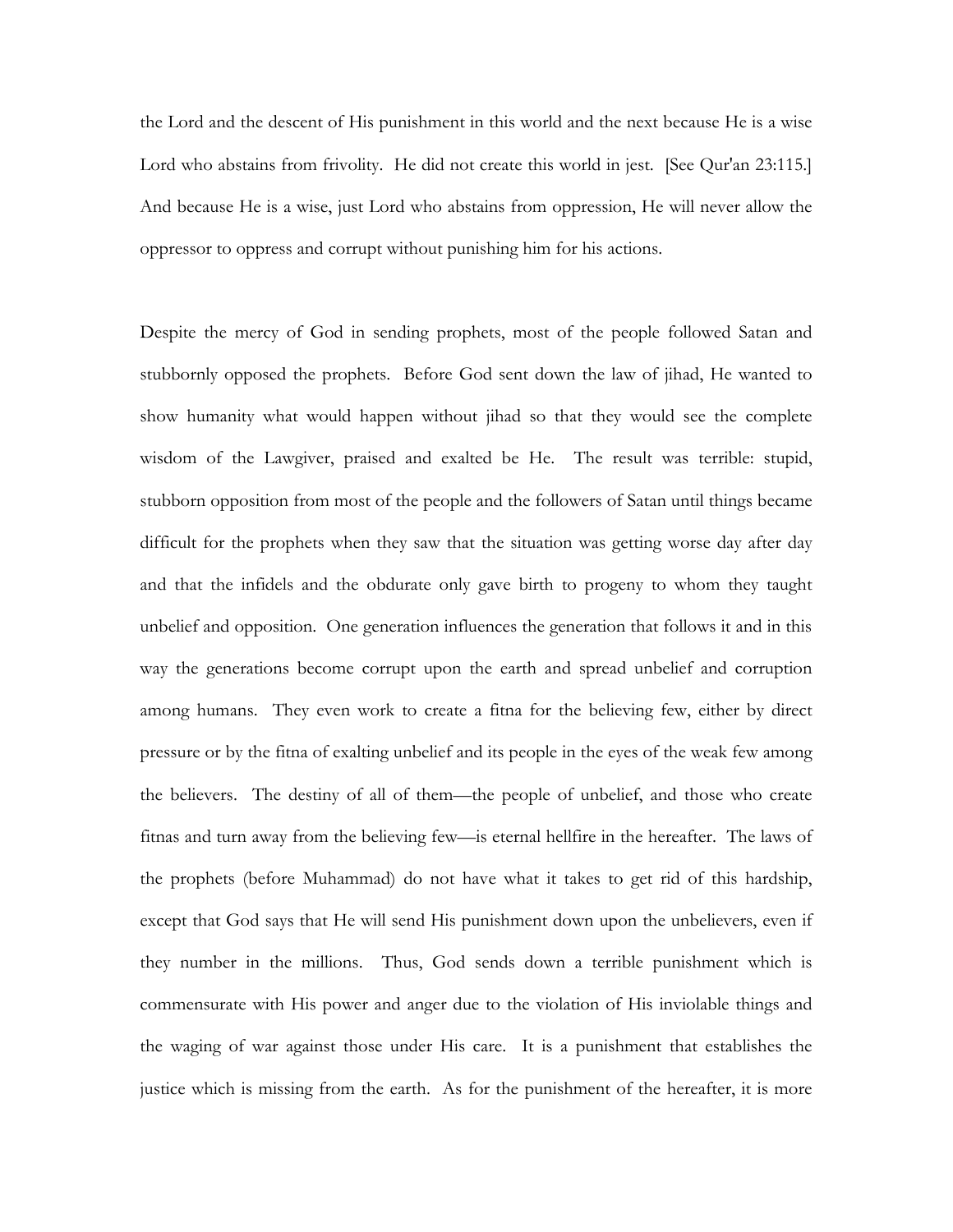intense. "And because of their transgressions they were drowned, and admitted into a Fire, for they found not, apart from God, any to help them. And Noah said, 'My Lord, leave not upon the earth of the unbelievers even one. Surely, if Thou leavest them, they will lead Thy servants astray, and will beget none but unbelieving libertines. My Lord, forgive me and my parents and whosoever enters my house as a believer, and the believers, men and women alike; and do Thou not increase the evil doers save in ruin!"" (Qur'an 71:25-28)

### [103]

All of this is also due to the completeness of the mercy to humanity in this world and the next. First, it does not give free rein to those people to corrupt the earth and destroy it after unbelief, polytheism, and oppression have encompassed humanity. Second, it is a salvation from the fire for coming generations that will be influenced by this divine verse when they are forgetful and the enemy of God and the enemy of humanity succeeds in misleading them once again.

This is in addition to an important observation which I want to draw attention to: the material punishment of God had encompassed the people of polytheism, unbelief, and oppression and those among the people of faith who did not stop them.

As for this final essay, our Messenger (peace and blessings be upon him) delivered a mercy for all beings and religious practices which were all sent down to him as the greatest mercy to man; among them is jihad in the path of God. It is a greater mercy to humanity than the awful torment of God being sent down directly upon them. God decreed for this Umma to punish those who deserved punishment at the hands of the believers. Sometimes God sends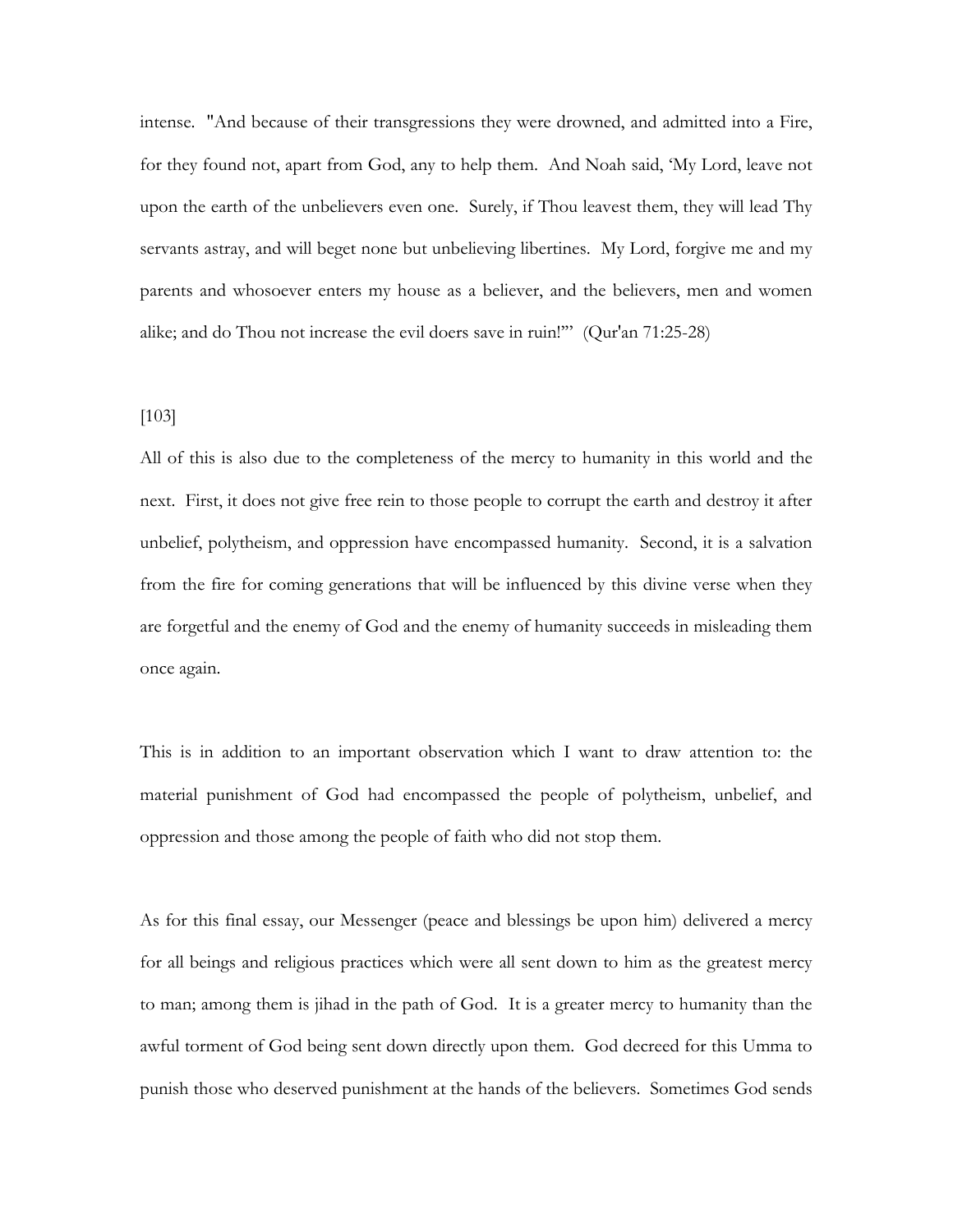down His punishment if the people of faith hesitate or neglect to prohibit wrong and engage in jihad or He sends it down partially as an aid to the mujahids, especially in light of their weakness, which is one of the laws of missionary activities [see page 83]. He, exalted is He, said: "Fight them, and God will chastise them at your hands and degrade them, and He will help you against them, and bring healing to the hearts of the people who believe, and He will remove the rage within their hearts; and God turns towards whomsoever He will; God is All-knowing, All-wise." (Qur'an 9:14-15) And He, praise be He, said: "Say: 'Are you awaiting for aught to come to us but one of the two rewards most fair? We are awaiting in your case too, for God to visit you with chastisement from Him, or at our hands; so await; we are awaiting with you." (Qur'an 9:52)

God made the sword to stop the unbelievers at their border, to prevent their advance, and to guide some of them. On the other hand, from the punishment of God which had previously descended [i.e. the flood of Noah], none were spared save the believers.

Among the swords of the Muslims which descended upon those who deserved them is a mercy to humanity:

A sword against the polytheists among the Arabs until they converted to Islam—He, exalted is He, said, "Then, when the sacred months are drawn away, slay the idolaters wherever you find them, and take them, and confine them, and lie in wait for them at every place of ambush. But if they repent, and perform the prayer, and pay the alms, then let them go their way; God is All-forgiving, All-compassionate." (Qur'an 9:5)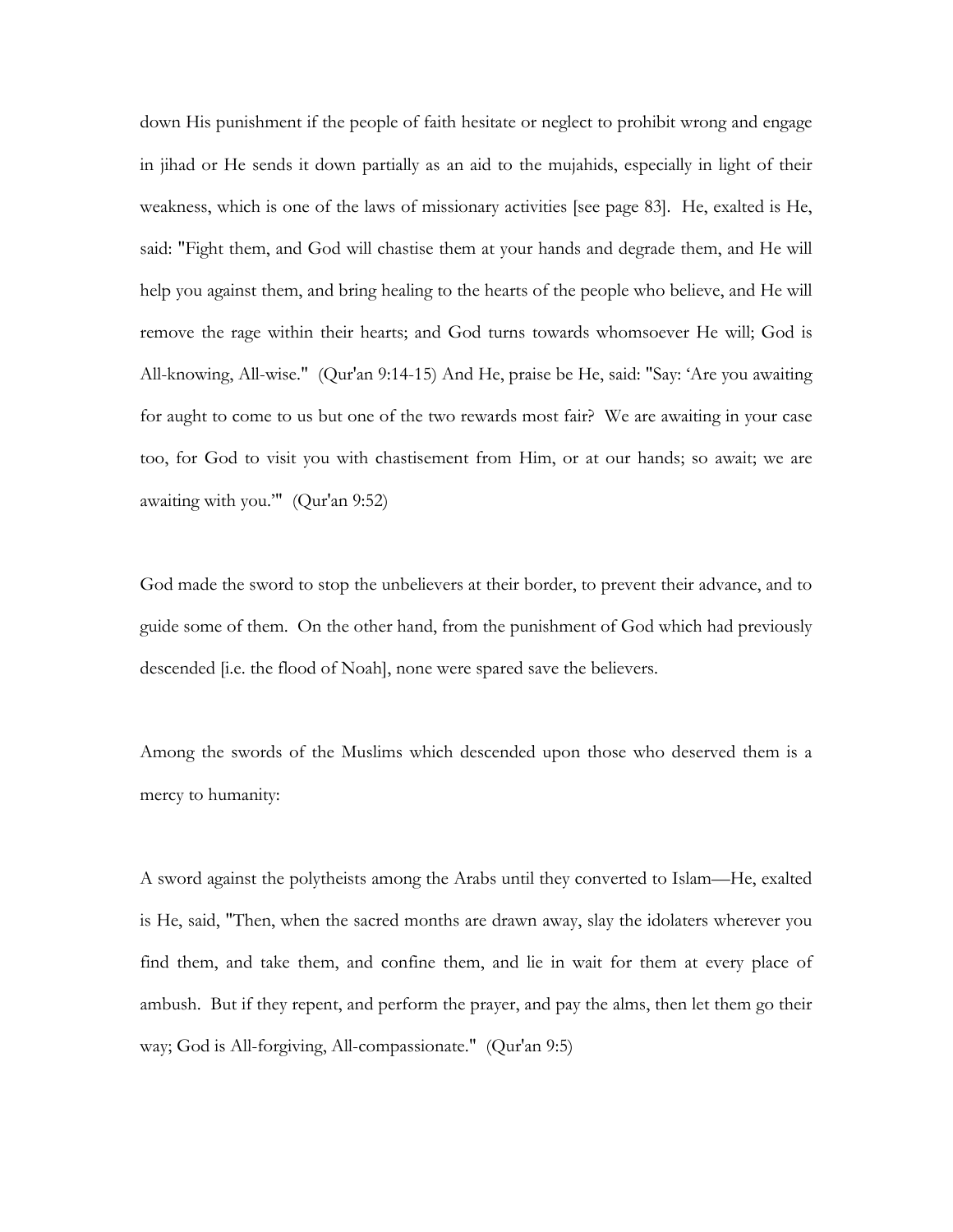A sword (raised) against Jews, Christians, and polytheists among the non-Arabs until they convert to Islam, or are enslaved, or until they are led by them. They are those who blaspheme their Lord by attributing a child to Him or they joined partners with Him. He, exalted be He, said, "Fight those who believe not in God and the Last Day and do not forbid what God and His Messenger have forbidden—such men as practice not the religion of truth, being of those who have been given the book—until they pay the tribute out of hand and have been humbled. The Jews say, 'Ezra is the Son of God'; the Christians say, The Messiah is the Son of God. $\dot{\ }$ . That is the utterance of their mouths, conforming with the unbelievers before them. God assail them! How they are perverted!" (Qur'an and 9:29-30)

As a mercy to those who came after them, the sword fell upon them so that those among them for whom God had decreed guidance would return.

A sword fell upon the abstainers among those who were associated with the qibla [i.e. other Muslims]. If their fitna became widespread, they would inflict humanity with torment. Let us take usury as an example: As the Shaykh of al-Islam says, it is in the last of the forbidden things and the sin committed with the approval of two sides (in a deal). Why is it by abstaining from religious practices one side might be pleased with it and not the other side. There is an intense torment (which was revealed) regarding this example, such that the exegetes say that the scariest verse sent down in the Koran was sent down regarding usury because it threatens the believers with the torment which was prepared for the infidels. He, exalted is He, said: "O believers, devour not usury, double and redoubled, and fear you God; haply so you will prosper. And fear the Fire prepared for the unbelievers." (Qur'an 3:130-131) Thus, the sword fell upon the countrymen of the Muslims as a mercy to them if they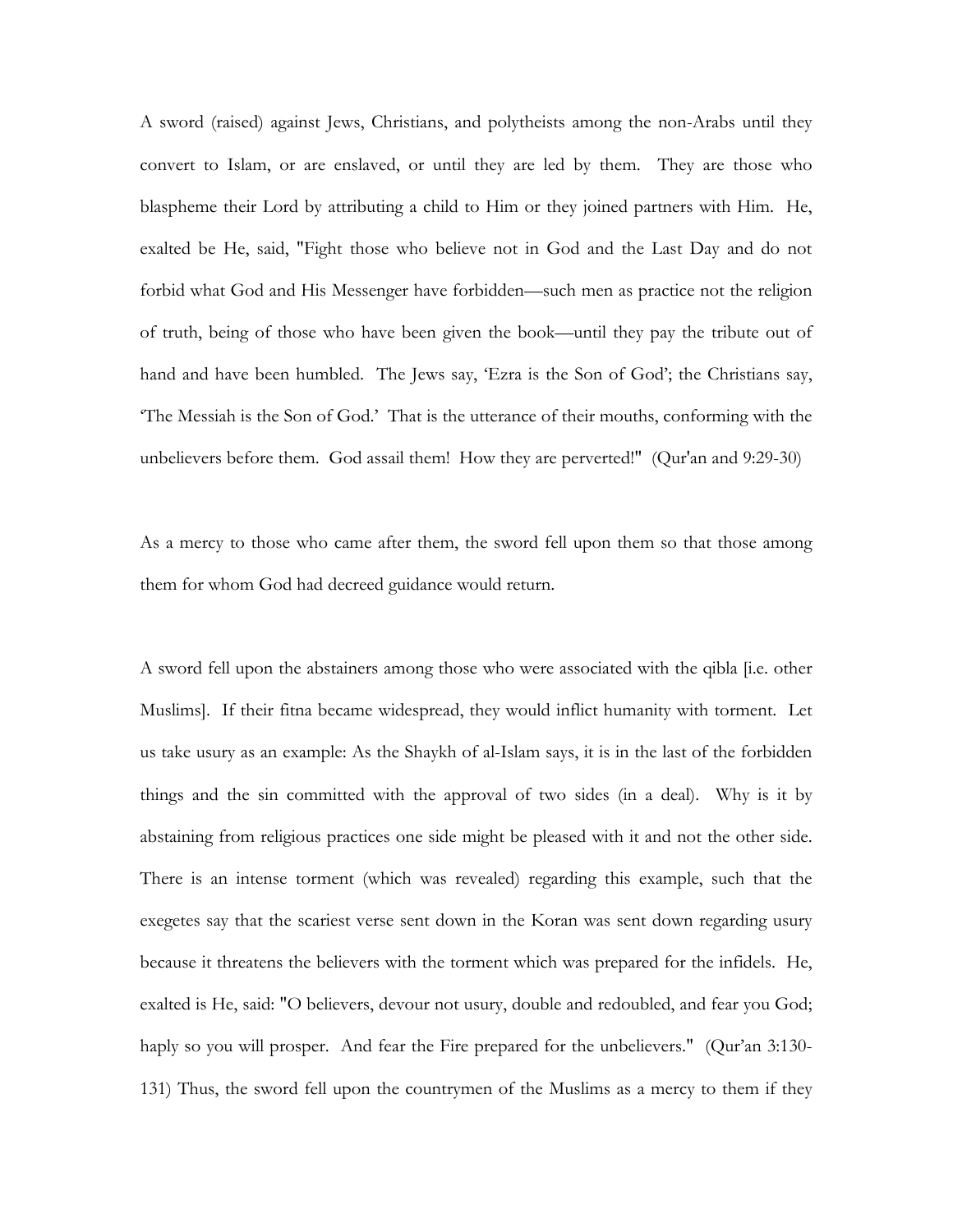committed this grave sin. The learned people of the Umma agreed on (the use of) that sword. He, exalted is He, said: "O believers, fear you God; and give up the usury that is outstanding, if you are believers. But if you do not, then take notice that God shall war with you, and His Messenger; yet if you repent, you shall have your principal, unwronging and unwronged." (Qur'an 2:278-279) The people of knowledge say in commentary on this verse that

[104]

it not only refers to those who regard usury as lawful, but also to those who engage in it. The Umma agrees that those who commit sin wage war, as when the people of a country agree to do business with each other using usury.

Among the swords which is also connected to the previous sword is the sword (raised) against every ruling or subject apostate who knows this religion and then leaves it, causing a fitna for the believers and spreading corruption and oppression in the earth.

Among those things which more clearly elucidate the concepts and meanings which we want to take away from this article is that the various people who rebuke the people of faith for engaging in jihad have brought down killing, destruction, and corruption on humanity, which is more than what they falsely attribute to the people of jihad. They say that these things happen because of the jihad, while in reality it is one of the results of their corruption and their corrupting (of others). There is no corruption in the sharia of God. By "various people who rebuke", I mean that all of them are among the Jews, Christians, and apostates—the nationalists, the Baathists, and the democrats—and also those among the misguided of the peaceful Islamic movements. An explanation of this follows: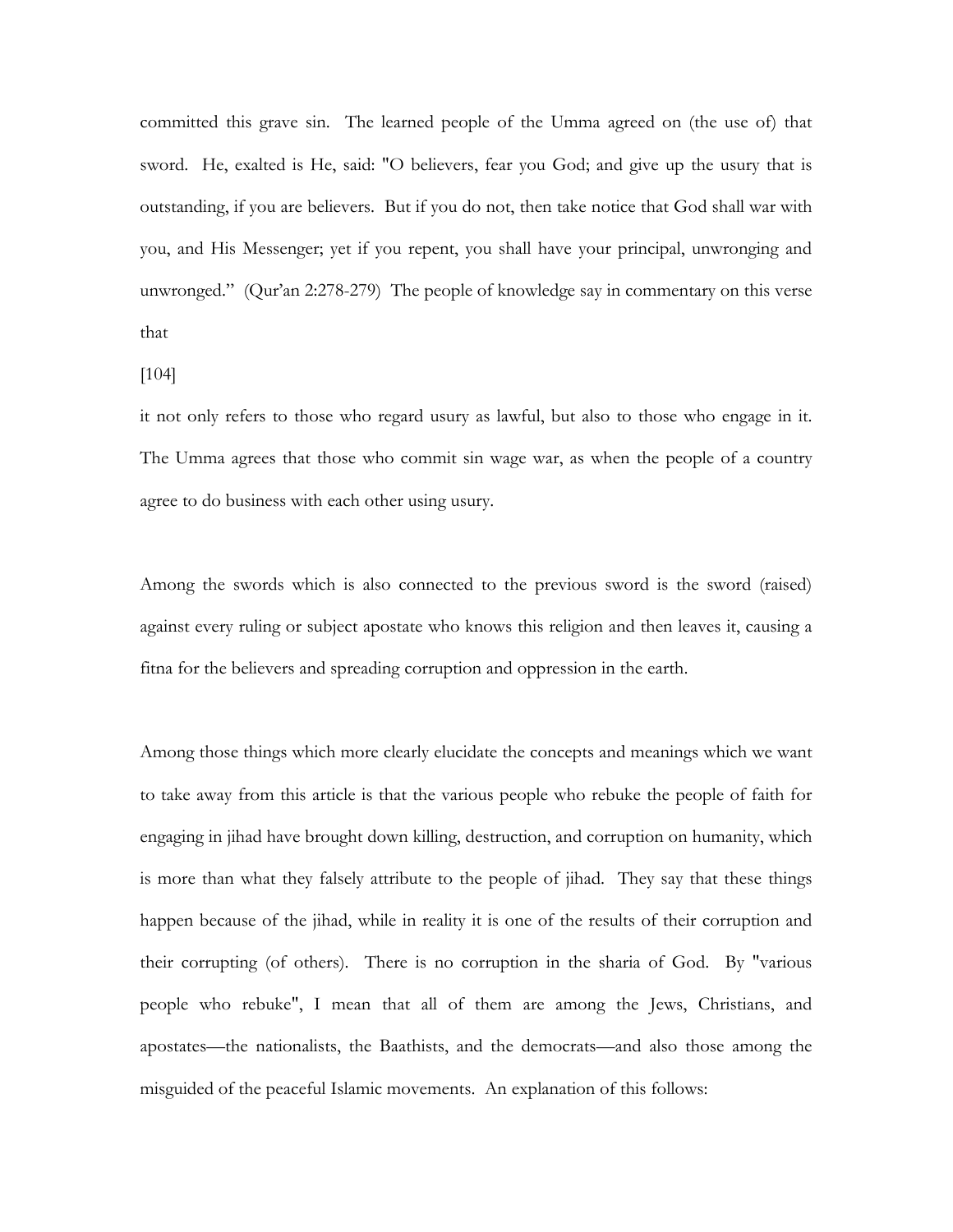$\sim$  As for the Jews and the Christians, in the 20th century alone they committed massacres against themselves and against the Muslims which had not been committed (previously) in all of human history. Even the coarsest of people in conduct, like the Tartars, did not shed as much blood as they did. They frivolously spent the money of the Muslims and their own money—which is, in reality, the money of God—for spreading unbelief, moral depravity, and debauchery, while millions of humans died hungry, the number of which some rational minds would not believe even if it were recorded in a book.

 $\sim$  As for the nationalists, the Baathists, and the democrats, they have afflicted the Umma by corrupting religion and by the ghastly destruction of souls. That which Saddam, al-Asad, Mubarak, Fahd, the Socialist Party in Yemen, and others<sup>28</sup> did with regards to this destruction of souls alone surpasses those killed in all of the wars of the mujahids in this century, with the difference that (the former) destroyed people in the path of Satan. They did not keep back the punishment of God from the Umma, whether by giving some of us power over others, or something else. Meanwhile, the mujahids engages (in destruction) for the sake of truth, justice, and the victory of the religion of God and to prevent the punishment of God from descending upon the Umma. In this regard, we must point out that if jihad was not undertaken in a country, then God would send down a punishment or (allow) the establishment of unbelief which pales in comparison (with God's punishment),

 $\overline{a}$ 

<span id="page-246-0"></span><sup>&</sup>lt;sup>28</sup> Those whom the newspapers and television programs attribute with bravery and wisdom and the publications and television programs which publish their statements practiced terrorism and assassination which everyone practices, whether wrongly or rightly. I ask God to facilitate the publication of an independent treatise in which there is a history of rulers and leaders of parties in the abodes of Muslims who carried out massacres and assassination themselves when they were youth, while they are now the most vociferous of the people in repudiating terrorism and claiming that the return to religion afflicts the Umma with killing and disunion. If we contemplate the history of their parties, their great leaders, and their ideology without blindness, we would find that most of them are behind the tribulations and blood which has been shed in the Umma.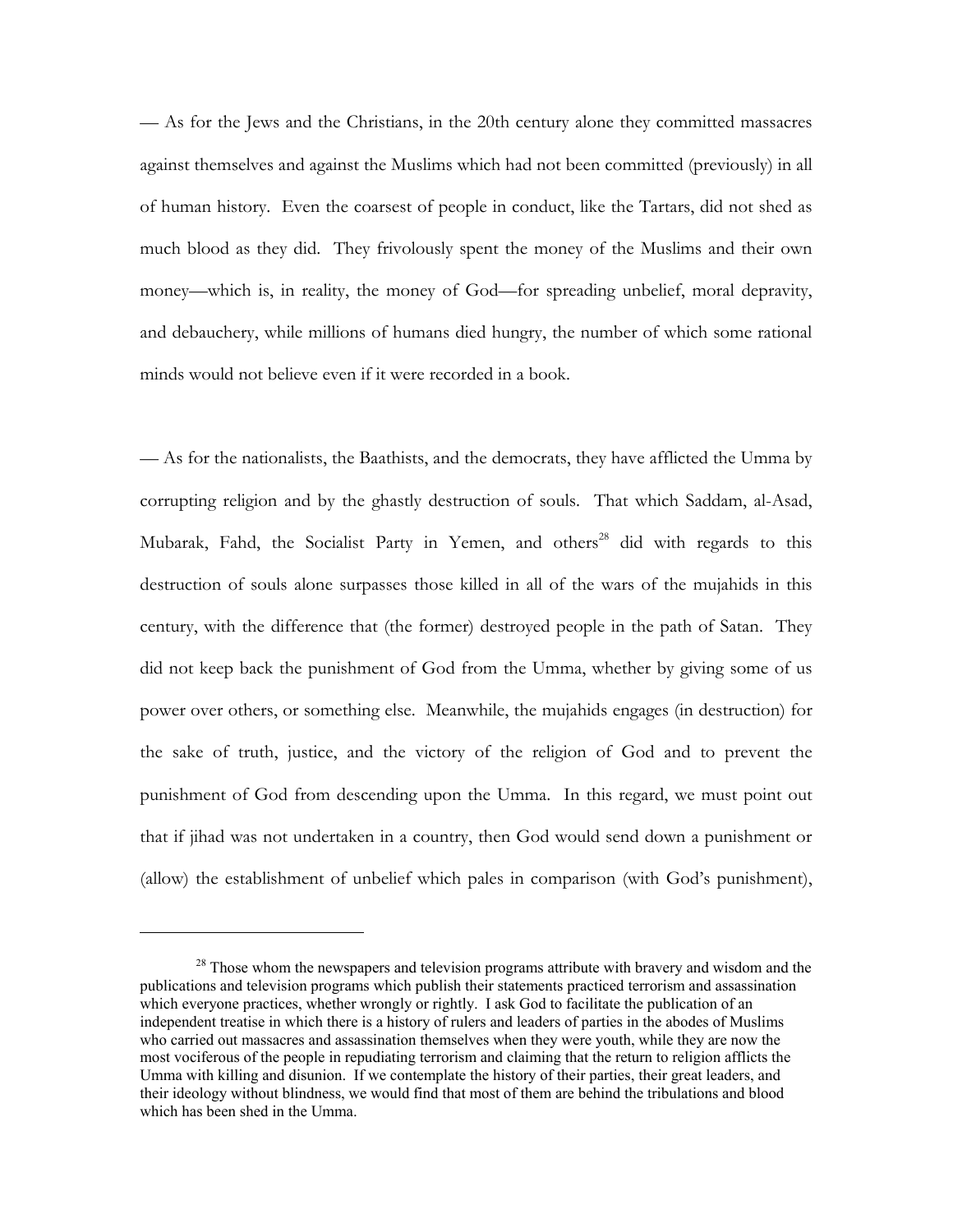meaning the harmful things which are believed to be the results of the jihad, which are in reality from the actions of the criminals and the duty of jihad is in no way to be blamed.

 $\sim$  As for the peace movements, their abandonment of jihad and their inciting of the Umma to abandon jihad is one of the most important reasons for the descent of the punishment of God upon the Umma, whether by giving some of us power over others – on account of the non-victory of the religion—or by giving power to the enemies of God and sending them against us or something else from among the disasters which God sends down, such as earthquakes and the like.

It is strange that these peaceful Islamic movements scorn putting their hands in the hands of the people of tawhid and jihad. They point to their [the people of jihad's] war and their extermination as proof that they are the cause of death for the Umma—as they claimed while they have no qualms about putting their hands in those of the sects, factions, political parties, and Christians who commit the most abominable and vile massacres. They know that those people consider those who commit massacres as nationalist heroes (!)

[105]

1

in their history, "al-Mujid", whether they were a party or a state. These Islamic movements have no qualms about uniting with, living with, conversing with, meeting with, and exchanging smiles with anyone who shed the blood of Muslims, $^{29}$  while they do the opposite

<span id="page-247-0"></span><sup>&</sup>lt;sup>29</sup> When the jihad was ignited in Egypt in the beginning of the 90s of the previous century, the Brethren joined with Shenuda, leader of the Orthodox sect, the largest of the Christian sects in Egypt, who had previously recorded tapes distributed among the Christians in which he flagrantly cursed the Messenger (peace and blessings be upon him). And it was proven that in the 70s he used to gather weapons and direct conspiracies, like what happened in al-Zawiya al-Hamra' and what followed. Likewise, before meeting with the Brethren directly, he plainly spoke evil of our religion, ridiculing some of the laws of the sharia which decree "not giving allegiance to a nonbeliever". He also maintained that it is impossible to apply the sharia in Egypt on account of his rejection of that law, so that the Christians would not become second-class citizens. I say that the Brethren joined with this criminal in order to condemn terrorism.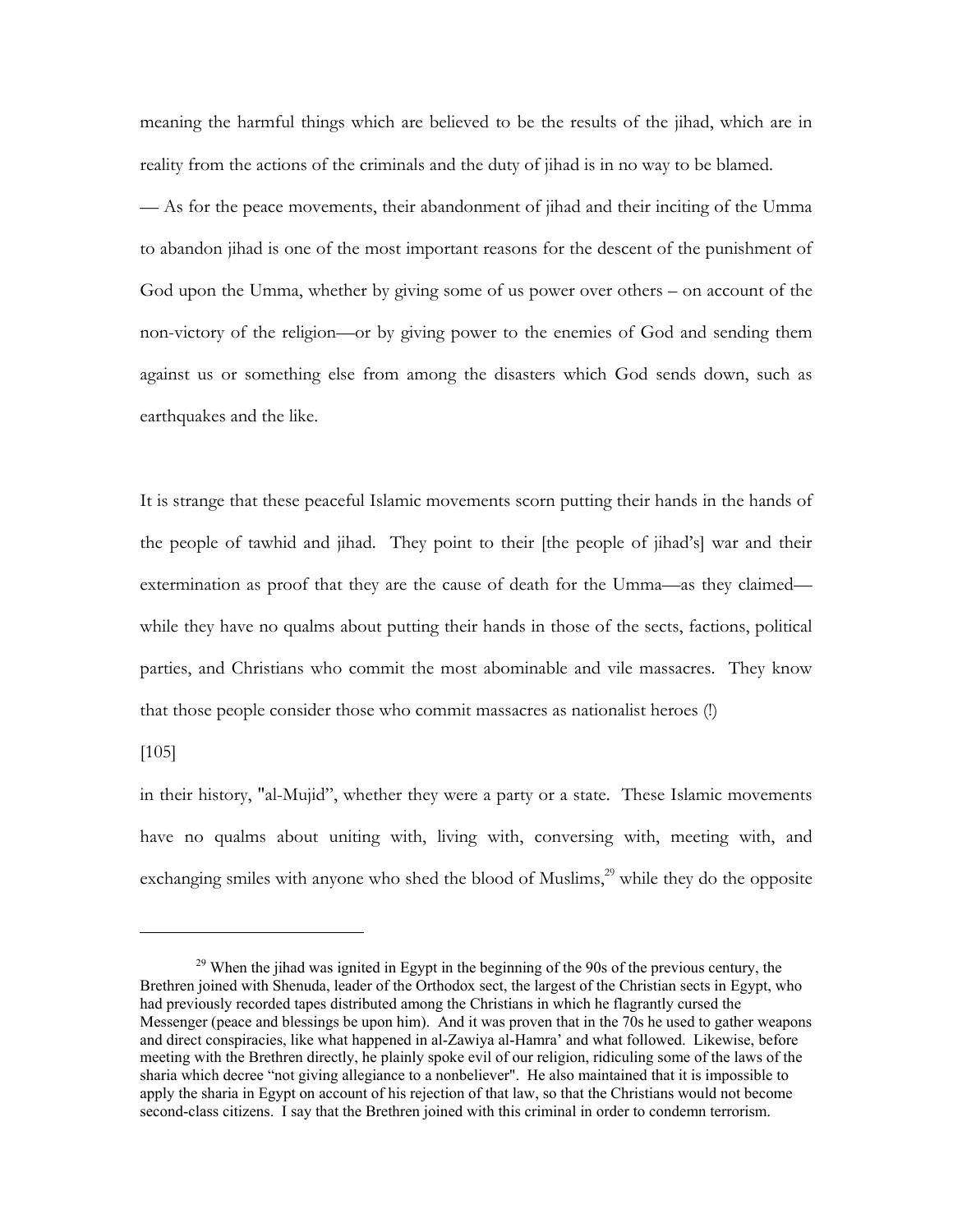of all of that with the mujahids! Praise be to Him who guides one people and misleads others.

Humanity has moved from unbelief to more intense unbelief. Those who have observed the conditions of the West in recent decades clearly see the descending steps of unbelief and depravity which one generation after another have walked down; they even believe that the rate of descent is increasing. Its unbelief is becoming more deeply rooted day after day. As for our Umma, it is moving from error to more error through unbelief and moral corruption. The people are infatuated with engaging in trade using usury and in prostitution and judging according to secular laws. The results of all of that is punishment in this world and next. One of the punishments is giving power to someone who costs humanity many more casualties in the jihad and in the path of upraising the religion of God. All of that is from the predestined laws which God ordain for the servants. Thus, He ordained fighting for this Umma so that He may check the harm of the unbelievers and punish whomsoever He will and forgive whomsoever He will by His mercy from among those He knows deserve guidance. Therefore, the solution and cure for all of that is for the missionaries to fight in every sense of the word. In that is a complete mercy for the servants, as we said, so that the people come on the Day of Resurrection, dragged to Paradise in chains, as is in the hadith. If there is a legitimate, true weakness then the weakness must be removed. One might say, where is the missionary call and where is commanding right and its phases? I say, the

When they came to him, he responded by saying: "Is one who does that [i.e. engages in terrorism] someone who drank from the Nile of Egypt and was raised upon its dust?!" They said, "No, he is not a son of this nation", and so forth. Hasan Dawh, one of the leading members of the Brethren, published the text of the meeting in an article he authored in which he boasted about that meeting.

The Brethren forgot that God is the Creator of this Nile and all of these blessings which they attribute to the earth and the nation! That is the extent of (their understanding) of tawhid, to say nothing of the disbelief of the Christians in God and their worship of someone other than Him. I beseech God to send down upon them the punishment they deserve.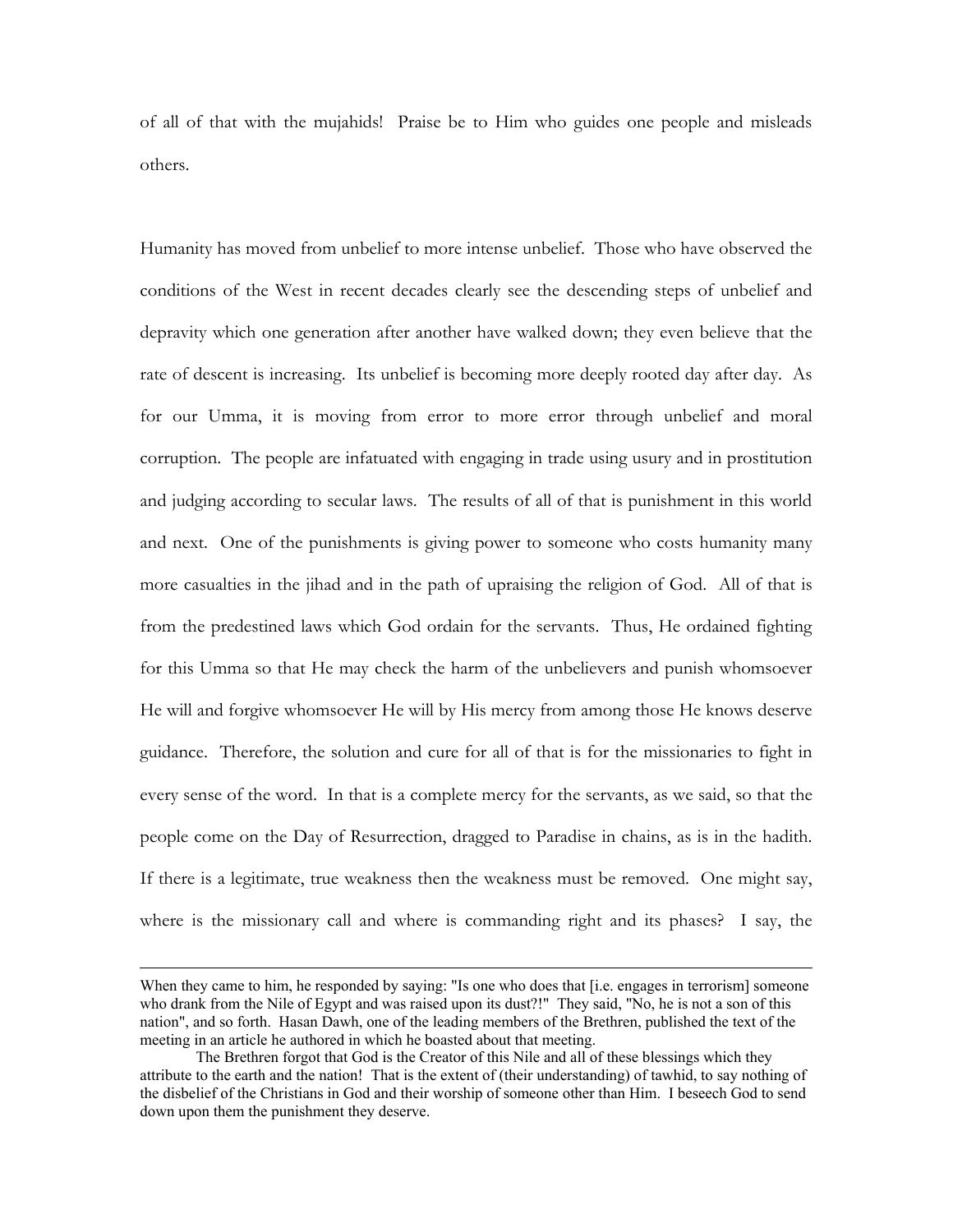missionary call has a role that those who abstain from battle still do not understand. Commanding right and forbidding wrong has a role that they still do not understand. We have dealt with that subject in past articles and in this detailed study. I beseech God to enlighten us about our religion and the greatness of its religious practices and their conformity with the laws of the universe. Praise be to God, Lord of the worlds.

[106]

## Sixth Article

The Crisis of Terms... "Benefit" and "Harm" As Examples

"And do not cover truth with falsehood, and do not conceal the truth willingly." (Qur'an 2:42) [translation slightly altered]

Praise be to God and peace and blessings be upon the Messenger of God and upon his family and his Companions and those who were loyal to him.

We do not exaggerate when we say that the fitna of the slogans and terms in this age is one of the greatest fitnas which has beset the people generally and the Muslim youth in particular. Even in previous ages and nations, the people were not turned away from the path guidance save by glittering slogans which their base desires affirmed and which the doubts and whispers which filled their minds validated. As for the Umma of Muhammad (peace and blessings be upon him), whenever move further away from  $\lceil$  or "disregard" $\rceil$  the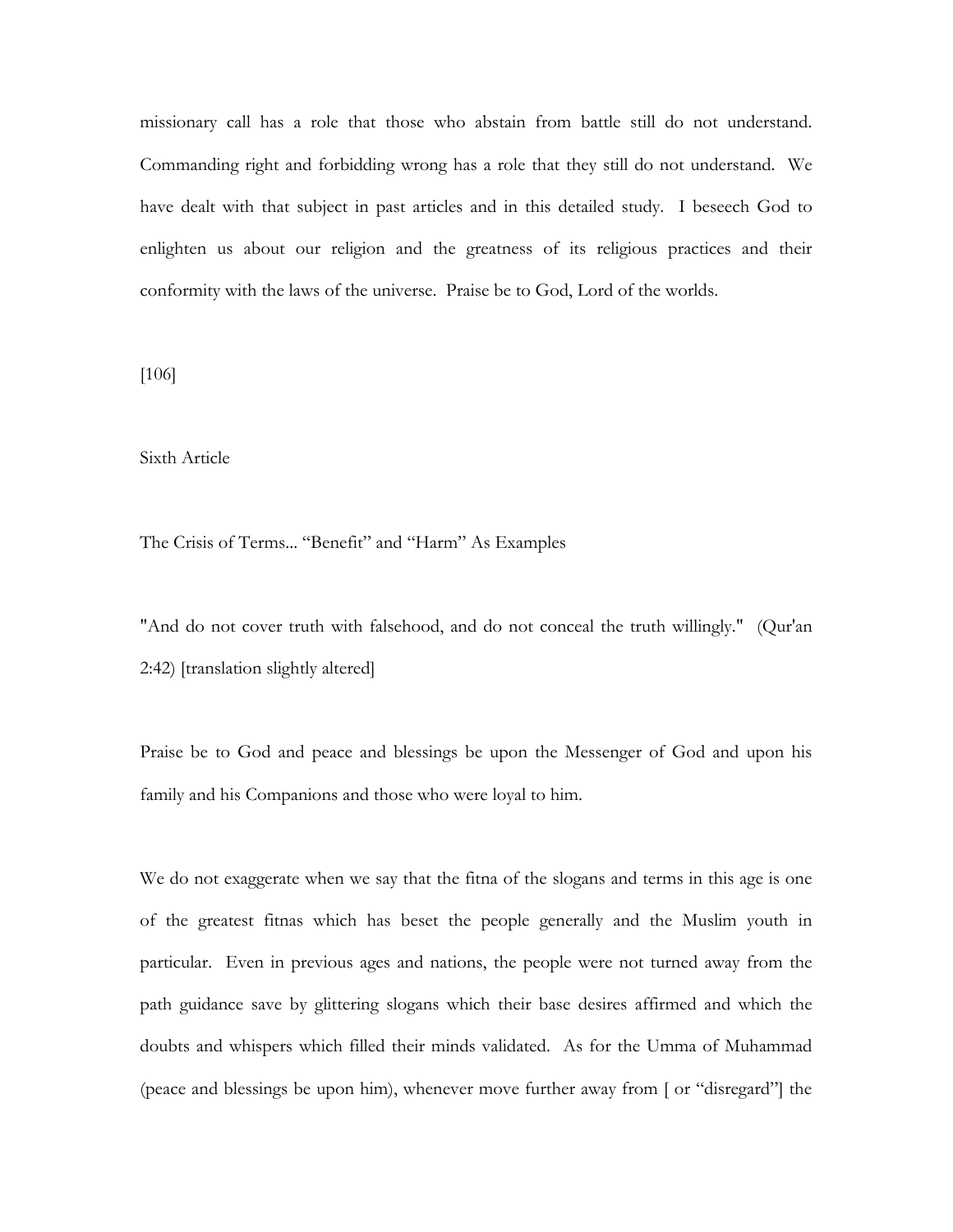first century, the occurrence of this fitna is more intense. If God intends goodness for His servant, He keeps him away from it and helps him to associate with the imams of guidance, those who are arising until the Day of Judgment to defend the community against the interpretations of the liars and the distortions of the extremists. They are those who are steadfast under the banner of the Book and the Sunna, possessing the understanding of the noble Companions and those who follow them in the performance of good deeds.

Sharia and predestined laws are connected with the expressions that are found in the Book and the Sunna. If someone corrupts these great expressions, it follows that the sharia laws are understood improperly. At this point, the fitna which the Messenger of God (peace and blessings be upon him) feared comes to pass for the Umma, which is greater than the fitna of the Antichrist.

In this article I will talk about two of the most important forms this fitna assumes. Shaykh `Umar Mahmud Abu `Umar—may God release him from his captivity—alluded to them in his study which was published on the Internet. I will expand on it by mentioning an important example of the second kind.

The first kind is the refusal of some of those who lead the youth to deal with the reality of sharia rule and clear sharia expressions. The resort to using phrases and high-sounding expressions and they expand them like a cloak which either a fat or skinny person can wear. When a problem, crisis, or situation happens that requires jihad or an action, some go to one of those shaykhs and he responds by using these elastic phrases in order to conceal his ignorance or his cowardice or so that he will not be held responsible or referred back to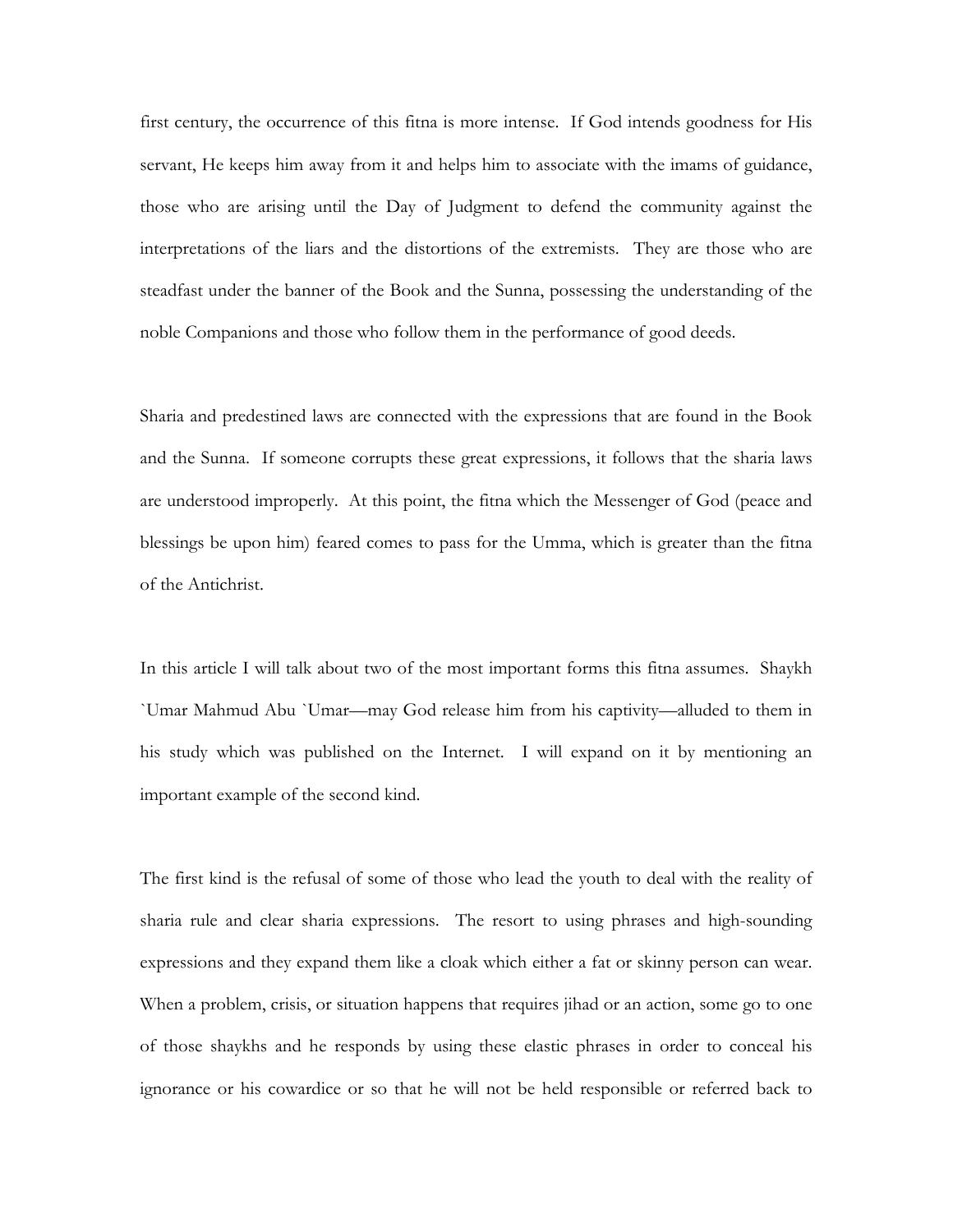when the matter appears to contradict what he asserted so that he can be seen as a man who does not commit mistakes and as one possessed of intellect, insight, and priority in being referred to for fatwas and consultation. He flees from the clear sharia expressions that are the basis for a position, an action, and a decree and which obligate him and obligate the questioner to (adhere to) the sharia obligations. He watches from faraway until matters become easier. Does the jihad bear fruit? If so, he starts his war and adopts the opinion which he had disassociated himself from. If a defeat happens which God decreed for any reason, he takes out his staff from under his clothes and flogs the Muslims (for undertaking the jihad). In this situation, they are the cause of every misfortune, meanwhile he is protecting the Umma from error! However, a contemplative person will have no doubt that one of the most important reasons for the defeat at that time—and perhaps it is the most important—was that people like him toyed with the Umma and the youth and abandoned them in perplexity while softening the Islamic laws pertaining to the situation of jihad which they experience, especially those who are trusted by the youth. Every time, the situation has no need of questioning. None of the youth know if jihad is one of the religious obligations or if it is one of the means that can be chosen from among others! None of the youth know the detailed laws for fighting the troops of the enemy. You find that when one of them is asked about them, he replies that they are criminals. If it is said to him that we want a clear, detailed law upon which to base an action and a decree and clear sharia laws, he flees and insists on not backing away from his statement that they are criminals! Let the reader note that the article does not talk about the state-sponsored ulama.

[107]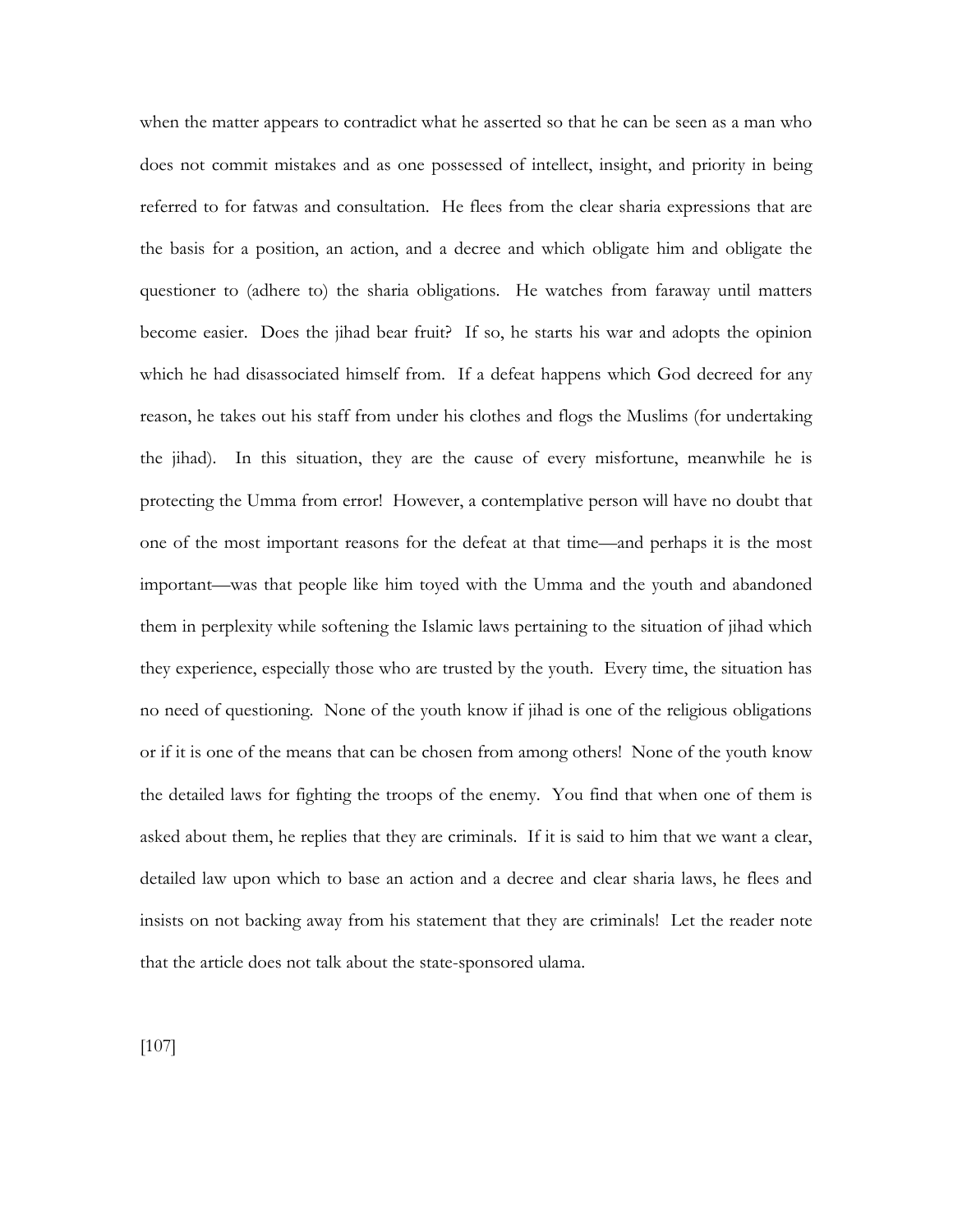In short, "fleeing to generalizations" is the art of the shaykhs which they mastered after they mastered the art of slogans. Otherwise, where are the studies of the shaykhs which demonstrate God's sanction for the United Nations and its charter and (His sanction for) national legitimacy? (Where are the studies which demonstrate) the rule of God in the order of nationality and the demarcation of borders and nationalism? (Where are the studies which demonstrate) in detail the sanction of God for all of these matters and others which the shaykhs have avoided speaking about? Likewise, what did God say about dealing with the laws that result from these matters?

The second kind type of fitna of terms is defining the terms in an erroneous and distorting manner. What results from that is the distortion of the meanings and laws which are derived from these expressions and terms. On account of this, fitnas and widespread corruption arise among the people and the Umma dwells on spurious subjects that do not serve the religion of God.

Since the meanings of the great expressions which God (praise and exalted be He) and His Messenger (peace and blessings be upon him) spoke have been corrupted, it follows that the sharia laws have been commented on incorrectly. If we look, for example, at the term "faith", error and confusion in defining it lead to the corruption of understanding and action in many of the sharia laws connected with it. Likewise, predestined laws only work when the terms are properly defined [lit. "predestined laws do not transpire and do not materialize unless it materializes". Likewise, let the reader contemplate the expression "unbelief": Is it not a shame that a group of youth lead for many years and a fitna happens and they do not know the meaning of the word "unbelief"?!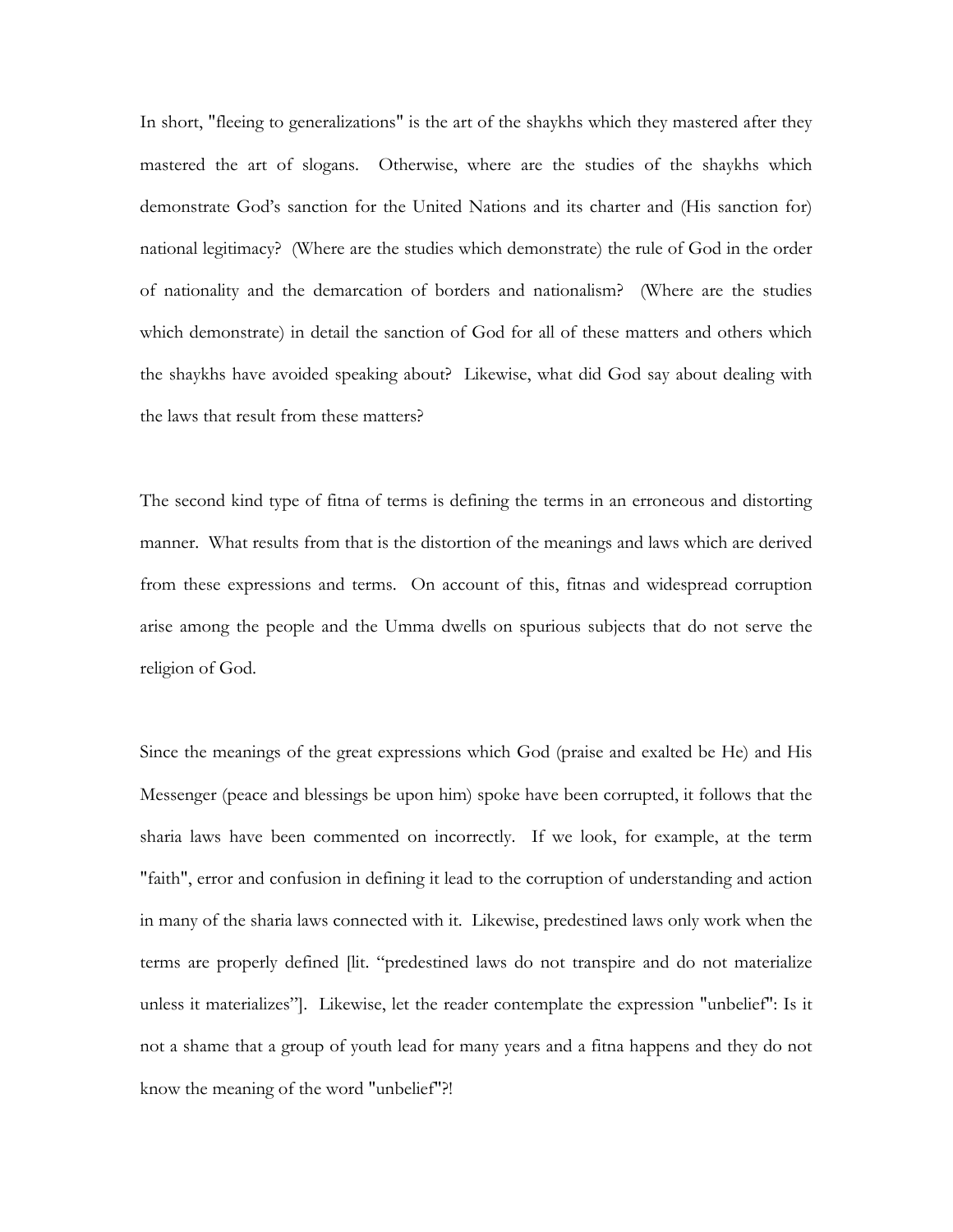The term "jihad": How can the Umma fight each other for the sake of the Taghut and call this "jihad"? The people march behind this noble, great word, but they die for the sake of someone other than God.

Regrettably, the error—whether intentionally or unintentionally—in rendering many terms in our current situation and in defining the meanings denoted by the words is the cause of great corruption and unending fitnas, either because of exaggerating or eviscerating them. Examples are infinite: "warlike/civilized/jahiliyya/Taghut/gradual/benefit and harm. Even the term "fitna" causes a fitna when it is not defined! What is the fitna which a man must avoid? What is the fitna in whose turmoil a man must stand and if he dies he dies a martyr? What is that in which there is a fitna by avoiding the fitna?

Let us pause here briefly at a term which influences all of our actions for the sake of changing the reality of the Umma and extracting it from the dark tunnel in which it lies. It is the term "benefit and harm". We will choose a single subject to demonstrate the distortion which happened in applying that term to the real life. This subject is "the benefit and harm of rebelling against the apostate ruler". It is a good, practical example for similar subjects of jihad related to the fighting of the original infidels who have assailed our homes in recent centuries. They were dealt with in a corrupted manner due to the misunderstanding of the term "benefit and harm" and not defining it properly.

The people of distortion begin with the correct premise that the commands of the sharia came to bring about benefits and maximize them and to prevent harmful things and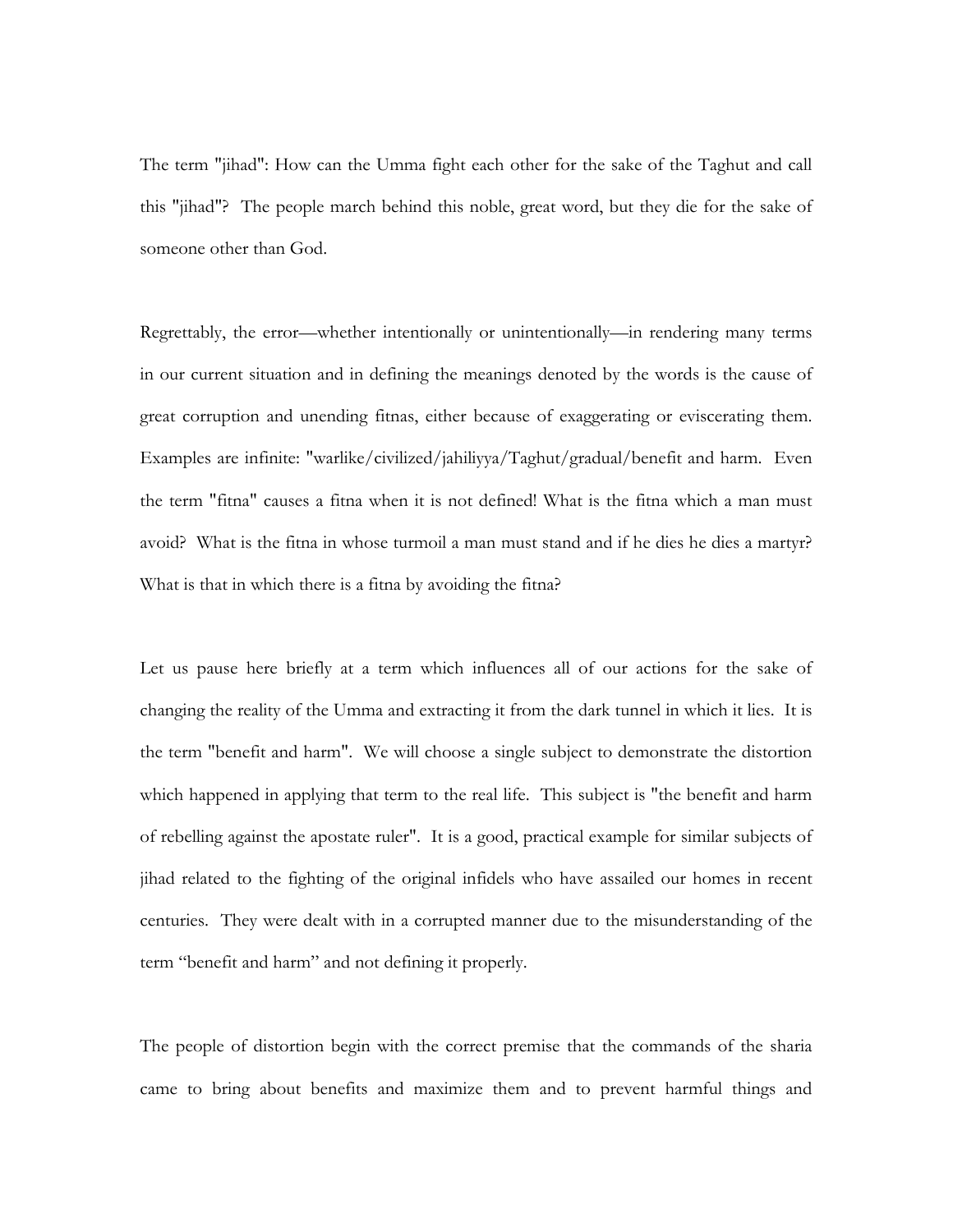minimize them. Pertaining to this subject is the command to rebel against the apostate ruler. The matter is correct until this point. However, after this they believed in analogizing the jihad against the ruler if he apostatizes with the laws of repelling the oppression of the oppressive Muslim ruler. They make statements which we will wait until the Day of Resurrection for them to show us their forbearers who endorse them. Never! The result of that error is differences in the Islamic arena that we would not have had if their viewpoint on this subject is that of the forbearers. The slogan of "benefit and harm" has been falsely raised in the face of the people of tawhid and jihad so that they can turn the people away from jihad. A brief demonstration of their error is as follows:

Rebellion against the apostate ruler is a jihad of defense and that has been commanded. It is an individual duty for the Umma which is not undertaken by some on behalf of the entire community [i.e. each Muslim must fight]. Ibn Hajar quoted the consensus on that (subject) by saying, "By consensus, the imam is cut off for reason of unbelief. Thus, every Muslim must undertake (jihad). One who is able shall have a recompense and one who is not able must

[108]

emigrate and one who fawns has sinned." The command to undertake jihad against the apostate ruler is touched on in all of the verses (of the Qur'an) and the hadith that command jihad against infidels and apostates, while rebellion against the oppressive ruler is not originally commanded [or perhaps "is not commanded in the foundational texts"]; rather, repelling his oppression is touched on in some of the general texts. The principle is the command to be patient and not repel the oppression of the Muslim ruler if repelling it will lead to greater oppression. Repelling oppression in general does not require the withdrawal of the hand from obedience. By what principle is it possible to analogize the general rules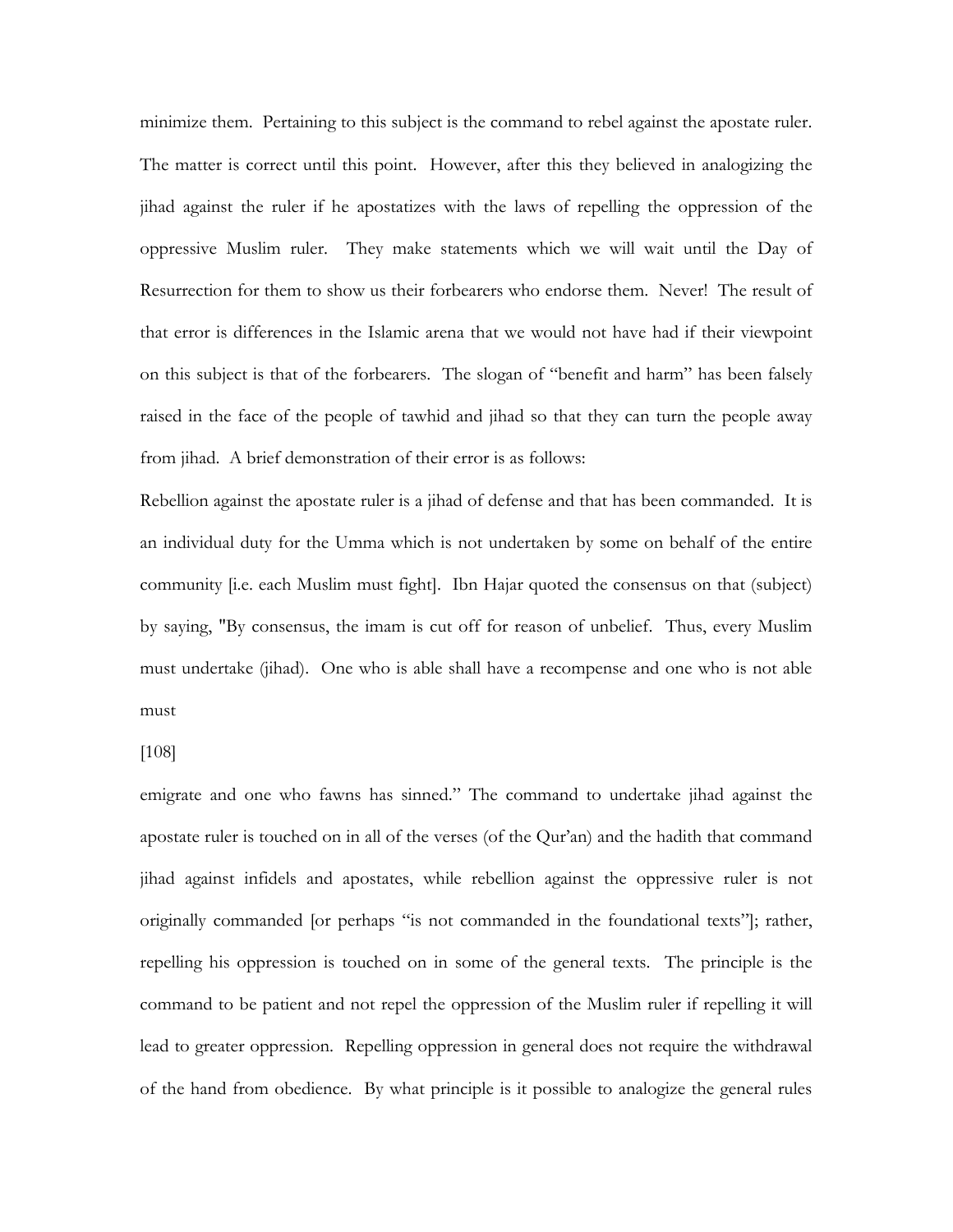which the ulama have set down concerning the repelling of the oppression of the oppressive Muslim ruler with jihad against the infidel or apostate ruler?! If we know that the smallest elementary school student understands that killing souls in jihad and the possibility of defeat have never been a cause of harm that is deemed a sufficient reason for delaying the jihad, and if we know that the Lawgiver ignores the amount of trickery which the people engage in order to cause harm in one situation but He does take account of it in a different situation, then we must know that the harmful thing which judgment has established (in one situation), even by sharia proof, is a harmful thing that is not taken account of (in another situation]. [In other words, the amount of harm that comes from living under an apostate ruler is greater than the amount of harm that results from rebelling against that ruler. On the other hand, the amount of harm that comes from living under an oppressive Muslim ruler is less than the amount of harm that results from rebelling against that ruler.]

The people drone on about security and safety and tranquility and ease of life—under the auspices of the rule of man-made laws! —for Islamic societies which apostates rule. They pretend to forget that we are in these circumstances. Truthfully, if the reality was described in a systematic, salafiyya way, I would say that we must be more violent in circumstances of security than the circumstance in which we have to fight a defensive jihad against the invading enemy at the time of his initial attack, refusing to submit and resisting that enemy until we die trying. The demonstration of that is as follows:

Some imagine—by their unique reasoning—that jihad against the invading enemy is only at the beginning of the arrival of this enemy with his forces. But if this enemy settles and his goal is achieved, among the harmful things (that result) is the corruption of that stability and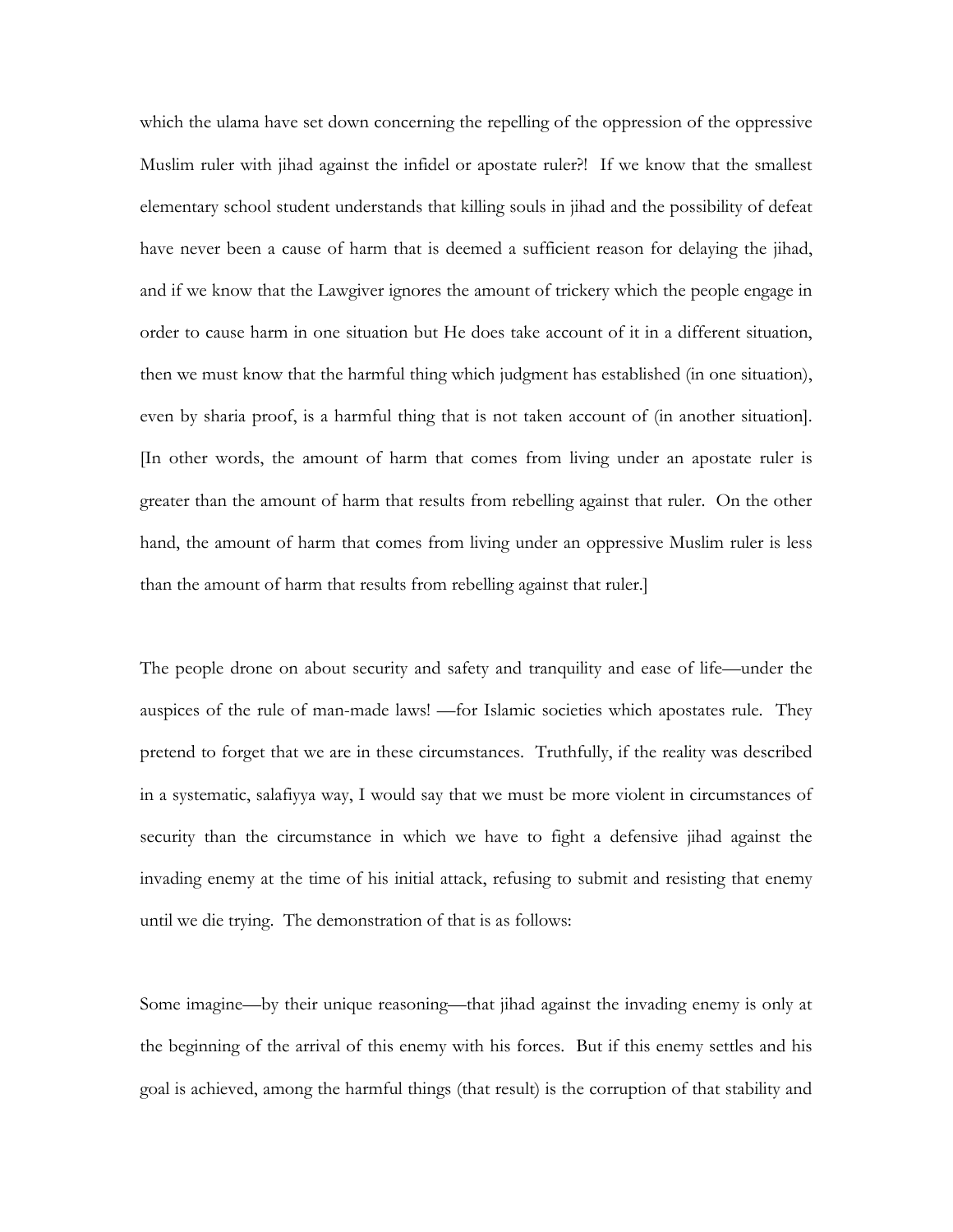security in which the people live! In reality, the only benefit to be had is in the destruction of that stability, for if the infidel or the apostate settles and rules some country, he will begin to work toward dislodging the people from their religion. Let the reader consider Chechnya now and Chechnya a quarter-century ago when there were people living in security and the infidel ruler stripped it of its religion. Meanwhile, those who wanted to read the Qur'an had to go to a hidden room in their basements, reciting the Book of God while fearing that they would be discovered. Let the reader contemplate the nearly continuous jihad of the mujahids in Algeria throughout half a century. Let him close his eyes and imagine Algeria without a jihad. Let him consider the example of Tunisia next to it. In it are many lessons for those who understand God and His Messenger and who know the nature of unbelief and its people.

What elicits God's disappointment with the people and His punishment of them because He does not understand their passivity is that they allow the harmful things which befall those who are left behind to prevent the undertaking of the jihad. They seem to say that if a person who abstains from jihad and whose abstaining causes a delay in the victory and a prolongation of the battle and causes harm to befall him and the abstainers, then the mujahids should abstain from the jihad and sit next to those were left behind who were the cause of that! Those people who are left behind must fight the apostate, just as Ibn Hajar stipulated, recording the consensus on that. On account of them—and they number in the millions—doubting of the victory has become widespread. Something that is obligatory cannot be downgraded to something that is desirable. Would a rational person say that the mujahids must abandon the jihad because of the abstention of others and what results from their abstention? Those people at their best are among the weak [mentioned in the Qur'an;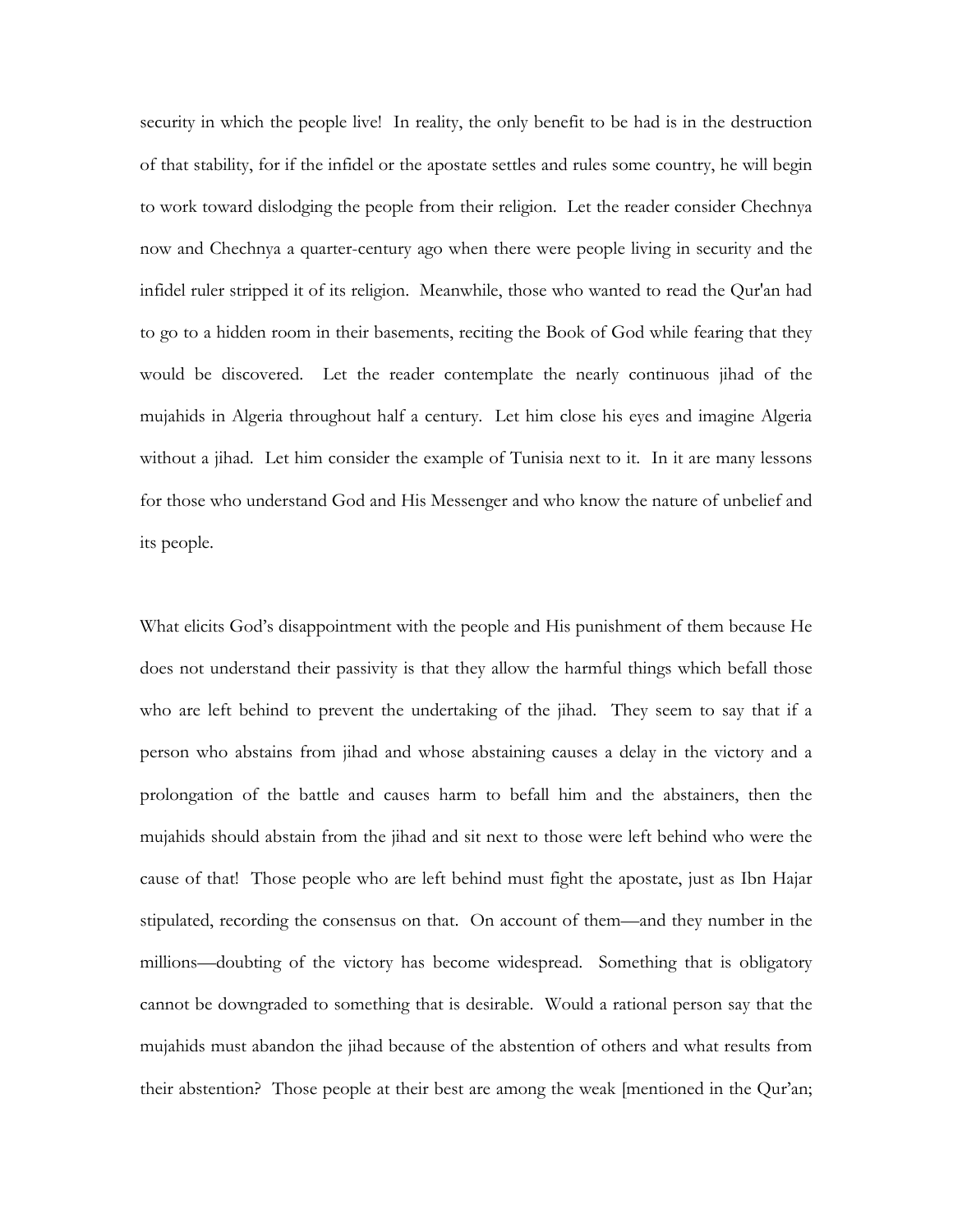cf.  $3:75$  – this category of people is granted exemptions from fighting even though they are not categorized as such by the sharia standard. If they are among those who are weak, then dissimulation and emigration are an option for them so as to avoid the harm of the jihad, which is inseparable from it. If they are unable to emigrate and dissimulation does not save them from that harm, they are martyrs if they are killed and they will be recompensed if any harm comes to them. Jihad and the mujahids bear absolutely no responsibility for this harm. Rather, the oppressive, apostate infidels bear its responsibility primarily and the secondary responsibility is partially borne by those who are harmed among those who sin by abstaining when they are able to join the mujahids. Even the Shaykh al-Islam indicated that killing and harm is more frequent for those who flee from the battle than what befalls mujahids.

## [109]

We want to also stress that it has been part of the nature of jihad since the rise of the Prophet that extremists come from the ranks who spill inviolable blood and who cause fitnas of which only God is aware. This harm does not mean that the jihad should be stopped. Also part of its nature is the rebellion of those among the ranks who turn back and that is not considered a harmful thing for whose sake we should stop the jihad. In this regard, al-Faja'a came to the Friend (may God be pleased with him) [Abu Bakr] and asked him for money and men in order to kill the apostates. He gave him money and gave him command over a group of men. He became a brigand with them, killing Muslims and apostates and taking their money. He killed some people, and (the survivors) came and gave their allegiance to Abu Bakr. Afterwards, the Friend (may God be pleased with him) burned him. That Friend (may God be pleased with him) did not call for the cessation of the jihad; rather, if some people rebel under some pretext like that, it is also necessary to fight them. Some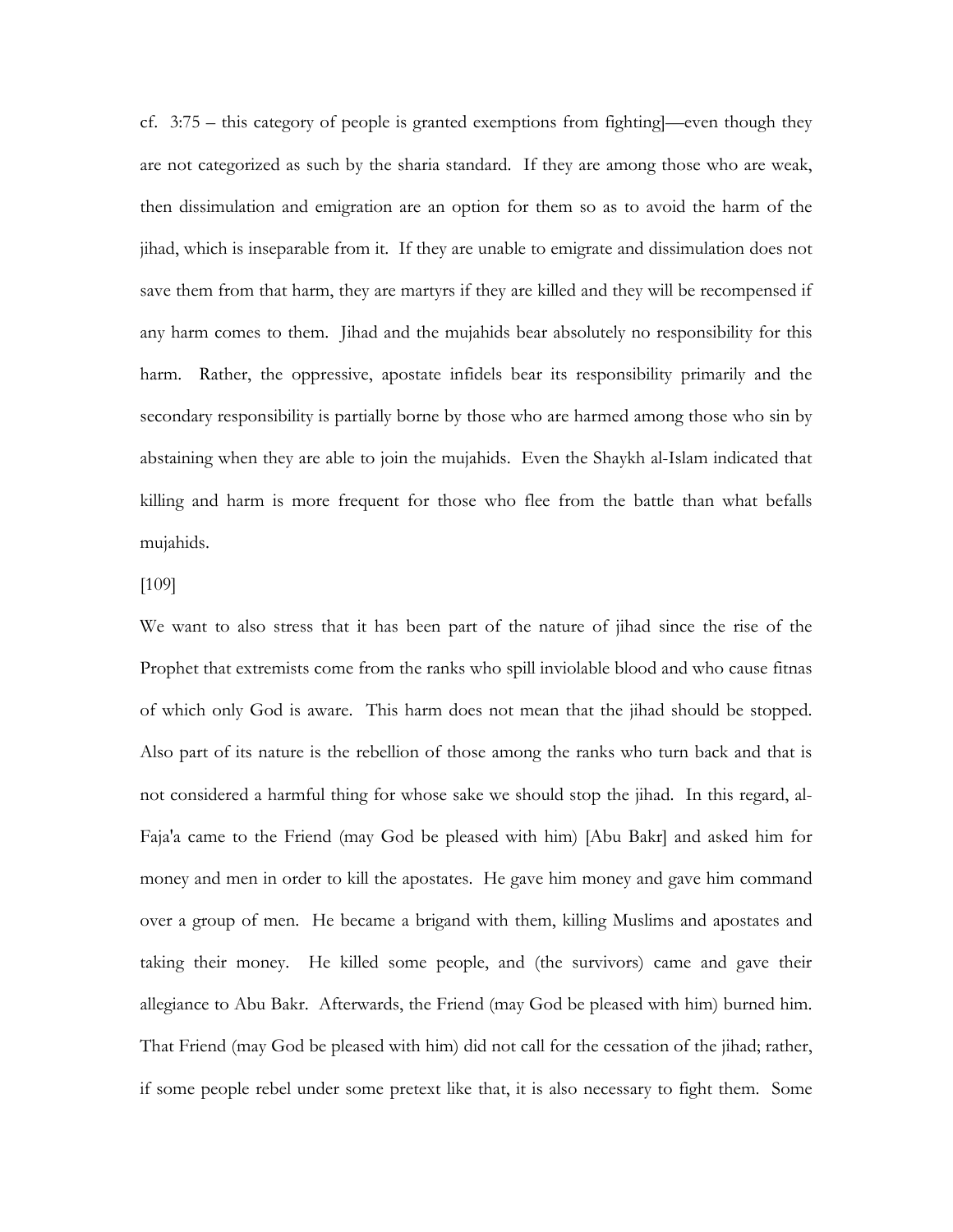Christians apostatized during the time of Ali Ibn Abi Talib (may God be pleased with him) saying that their religion which they believed in was better than this religion which did not stop its adherents from shedding blood and making the roads dangerous. Ali Ibn Abi Talib fought them for their apostasy. God still lets the hearts of people go astray [cf. Qur'an 61:5] so that He may give sustenance from them to the believers until the Day of Resurrection. This is the nature of life if we understand this religion. We must know that if the jihad and the defense stops, the earth will be corrupted. Such is the decree of the Book of God and such is the way that the Companions have understood the Sunna and the world around them. They know that if they leave the infidel alone, he will settle and major corruption will occur, next to which any other corruptions will be insignificant. The punishment of God in this world and the next which the people hope for will come to pass if they know that the banner of jihad is raised no matter what results from its raising.

I beseech God to empower the people of tawhid and jihad and hinder the people of polytheism and corruption. Praise be to God, Lord of the worlds.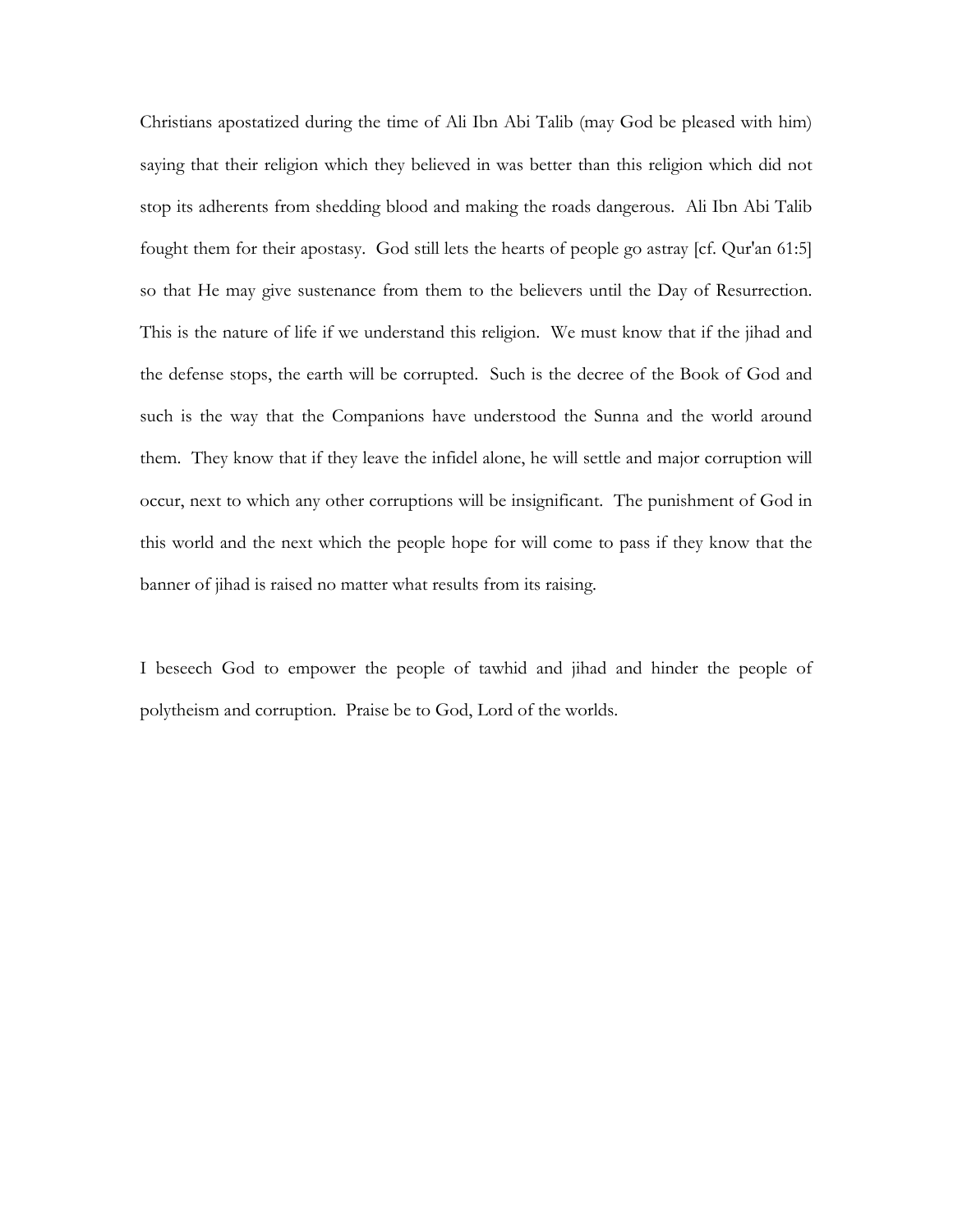Seventh Article

## Polarization and Wealth

"Surely this Qur'an guides to the way that is straightest." (Qur'an 17:9)

Praise be to God and peace and blessings be upon the Messenger of God, his family, his Companions, and those who are loyal to him.

Averting the harm and evil of those who disbelieve from the Muslims is an aim of the sharia and an important goal which the mujahid movement should strive for through any legitimate mean that will enable us to reach this goal. If we know that it means not just averting the harm of people from us, but rather transforming their harm and their power for the good of the Muslims, then the sharia aims will be realized and we will obtain more good for the people of faith than just averting the harm (which comes from those who disbelieve).

If we ask ourselves, "Why do the military leaders in the armies of original unbelief or the armies of apostasy work with the enemies of God?" and "Why do those who are obeyed among the people [tribal leaders?  $-$  see page 48]—who have power and authority by virtue of their followers—give their loyalty to regimes of unbelief and apostasy?", we will find that the answer is, briefly, that some of them have a dogmatic reason but that there are other reasons that are more important in motivating them to give allegiance to infidel regimes. On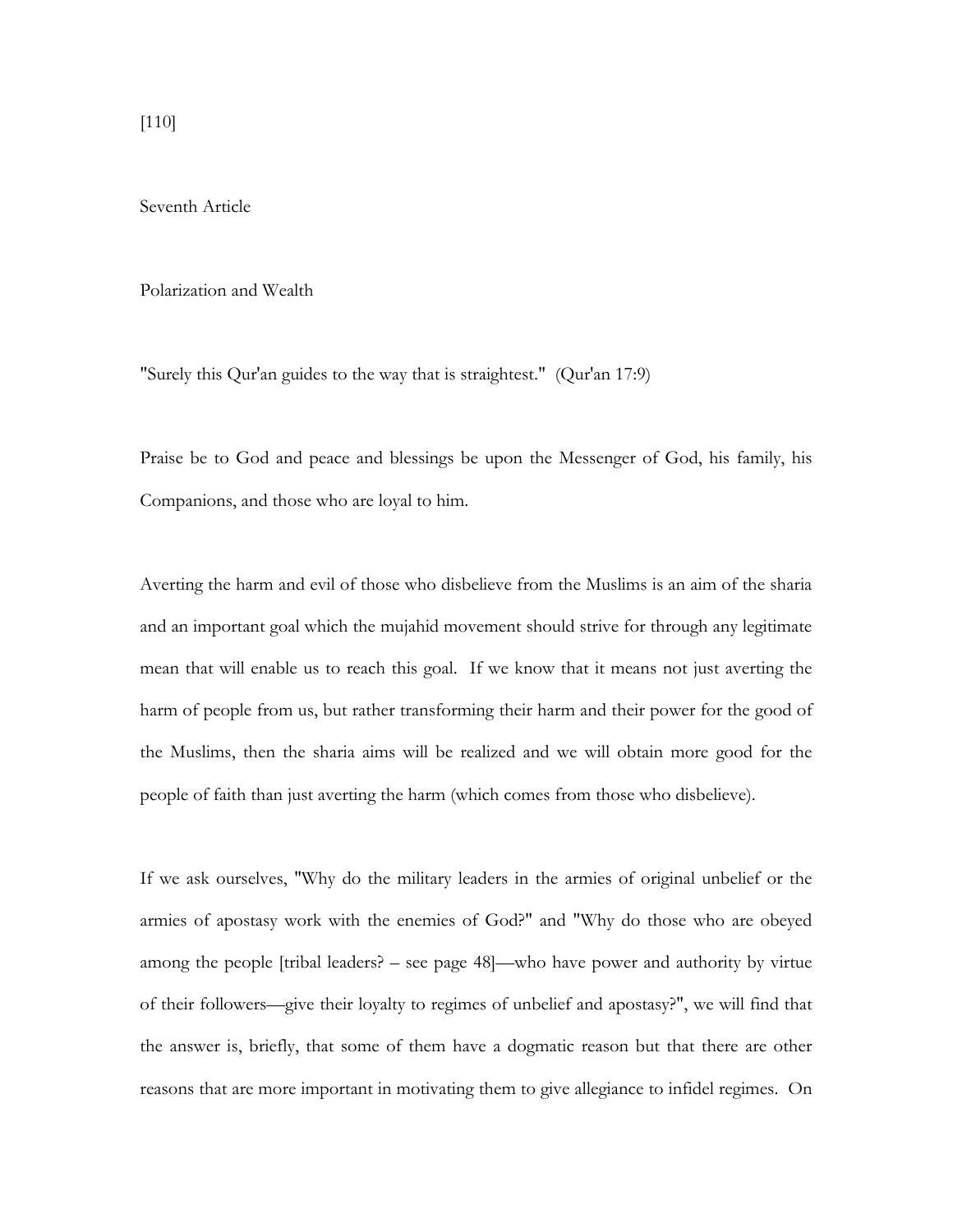account of the powers they possess, the regimes of unbelief have abundant ease, wealth, luxury and all of the temptations of life. Despite the general weakness of the dogma of infidelity in the face of the innate faith deposited within the human soul, the other aspects which we mentioned make them ignorant of the next world and content with this world and its adornments.

We dealt with some of these factors in some previous articles and we demonstrated how the deterrence which stymies the leaders and their followers also pushes them to stop helping the enemy due to the heat of battle burning like a furnace, which prompts them to clearly see the reality of the conflict. All of that compels them to join the people of truth in order to die as believers rather than lose this world and the next by dying in the ranks of the people of unbelief and oppression or, at the very least, it compels them to flee and adopt a neutral stance, awaiting the outcome of the battle. We also demonstrated that targeting the economy of the enemy is a sharia policy for putting pressure on the enemy so that he may know that continuing to fight the people of faith leads to the loss of this world and the interests which are their secret goal in reality, covered with deceptive slogans and ideology.

In this article we will discuss one of the important methods of polarizing the people toward the ranks of the people of faith. It is the method of polarizing with money in order to unite the hearts of the people among the enemies and those who are neutral. We give them something of the world in order to draw their allegiance to us.

We introduce this method with an important preface: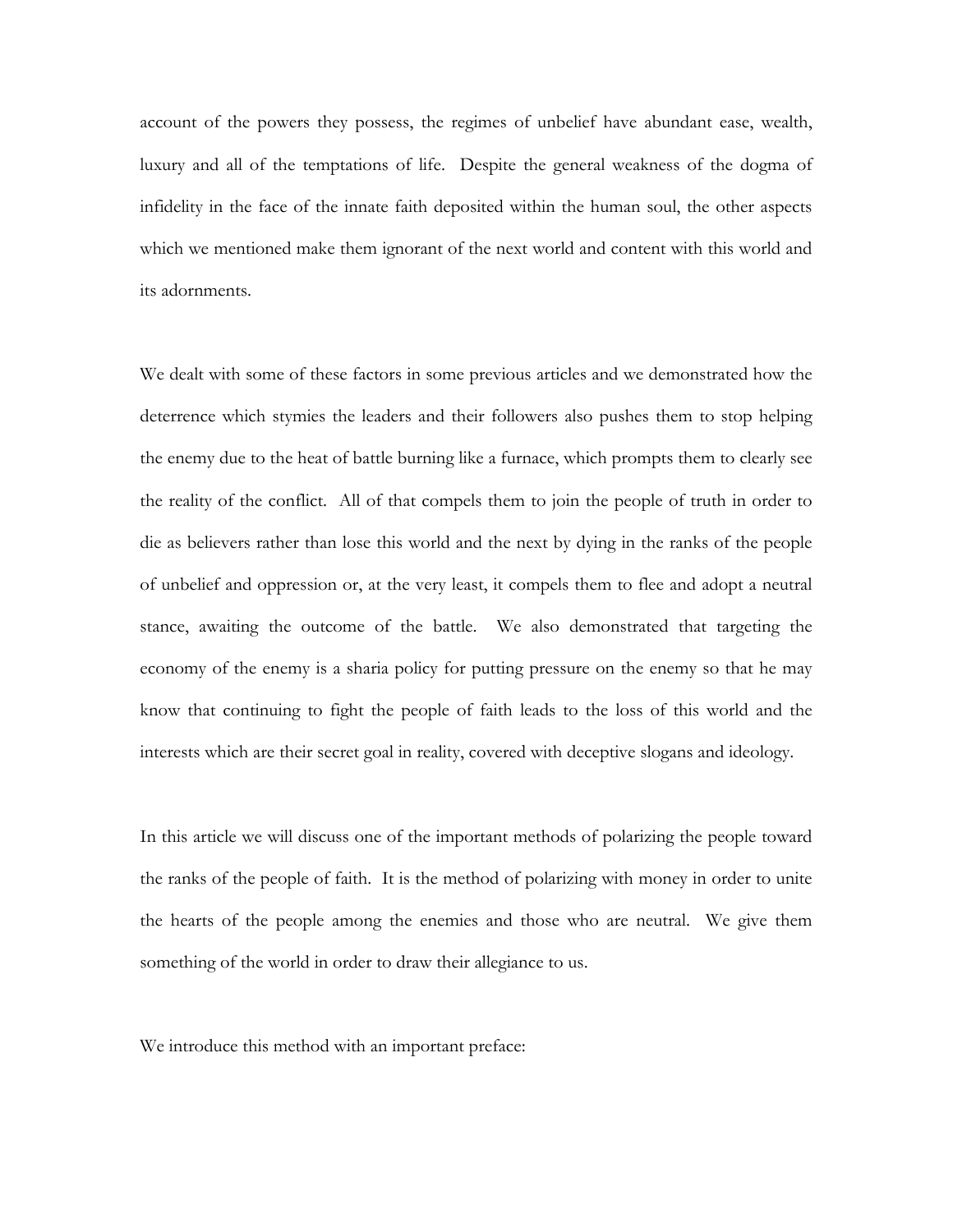The sharia commands came in order to bring about the greatest amount of benefit and to repel the greatest amount of harm. It does not bring about all of the benefits in total or repel all the harmful things in total. That is not on account of the inability of the Lawgiver, praised and exalted be He, to set forth commands that bring about all of the benefits and repel all of the harmful things; rather, it is due to the nature of the deficiency which is in human beings and this life because they are deficient by nature. Thus, divine wisdom and the requirements of the perfection of His names and His attributes makes these harmful things, in reality, to be a portion of the grandeur and perfection of the wisdom of God (praise and exalted be He) in the destinies which He decreed.

As we said, some people give allegiance to the people of falsehood only for the sake of money while knowing the truth; however, love of this world and affection for it do not cause them to join the people of faith. When we offer them is more preferable choice, they give their allegiance to the people of faith. If they join and mix with the people of faith and live in their midst and see the light, the blessings, and the miracles and their hearts are infused with the vision of faith, their hearts yield to the truth and they work only for the sake of the religion and offer up their spirits as a sacrifice to it.

## [111]

Peace and blessings be upon our noble prophet who guided (us) toward every good thing in this world and in the next, on which basis his Companions acted as leaders of the world after (his death).

We must direct those whose hearts are joined—most of them will be drawn from people and troops who have been crushed economically, as well as some from the lower ranks of the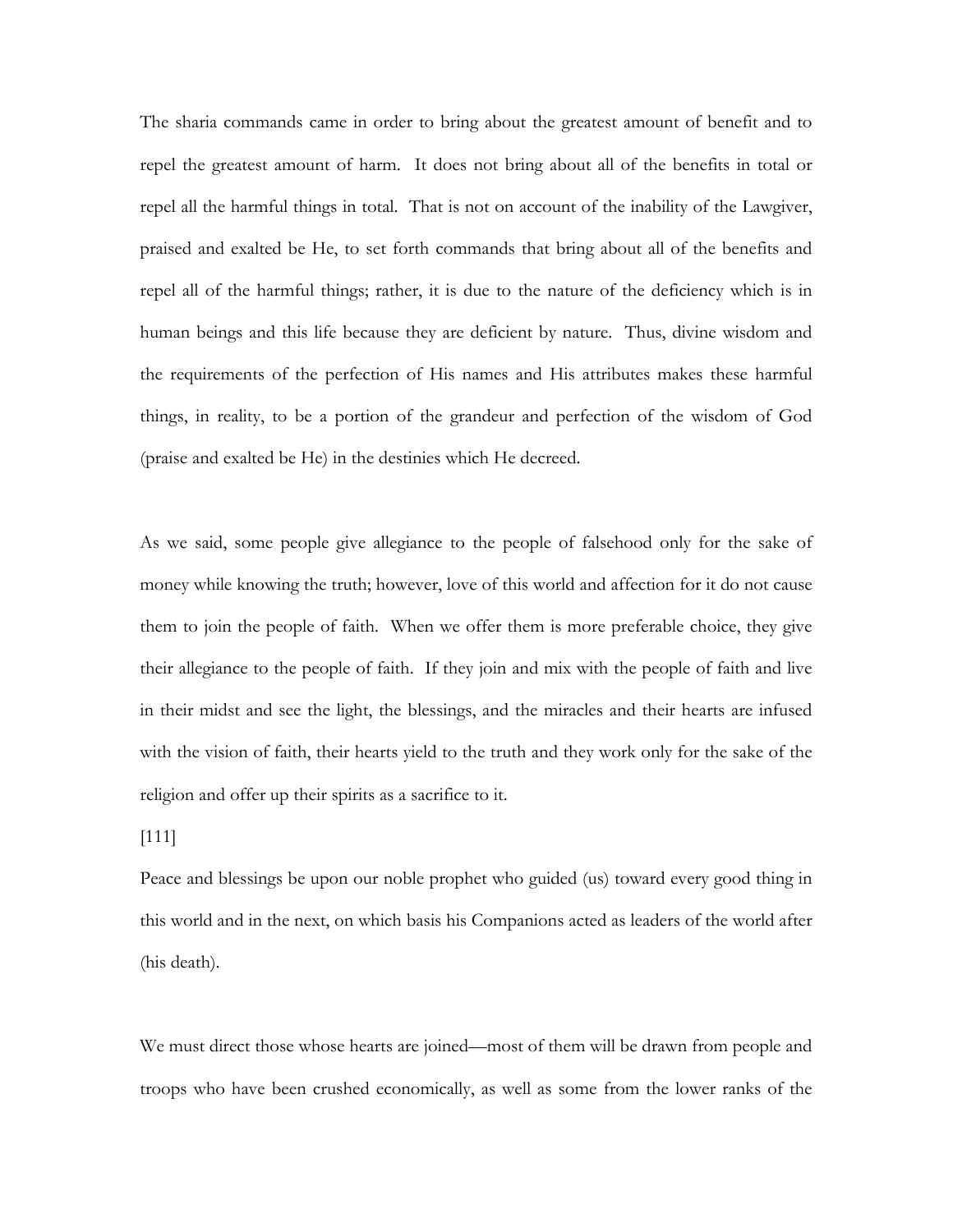army. I say that we must direct them in particular and the believers in general to that which is good and most durable in the eyes of God. Everyone is reminded of (these things) in the environs of battle, by whose events they are educated. "O believers, when you are journeying in the path of God, be discriminating, and do not say to him who offers you a greeting, Thou art not a believer,' seeking the chance goods of the present life. With God are spoils abundant. So you were aforetime; but God has been gracious to you. So be discriminating; surely God is aware of the things you do." (Qur'an 4:94)

Some of those whose hearts are united with money may apostatize afterwards and cause trials for the believers because they joined them without pure intention and were not educated to be obedient from the beginning; rather they were educated with gifts, material things, and benefits and they gave their allegiance for the sake of money. Even though this might happen in the middle of the journey on account of some convulsion, such as the death of the Messenger or a leader, or some reversal or the like, and great harmful things may result from that, it is as we stated in the preface (of this chapter): The entry of those people into the ranks of the people of faith in the (stage of) the beginning  $-$  which is the condition of weakness—brings about benefits which surpass the great harmful things which happen afterwards [as a result of their later betrayal]. Just as the rational mind and the sharia  $-$  or at least fate [i.e. universal law] and the sharia - dictate that (total) prevention of that harm and the total acquisition of the benefit are impossible, the commands of the sharia, as we said, came to repel the harmful things and minimize them and bring about the benefits and maximize them. Moreover, having all of our leaders educated with faith only is a maximal benefit; however, it will never be achieved—according to fate—because the Jahiliyya and its people will never allow us to do that. The harm of the apostasy of some gives rise to other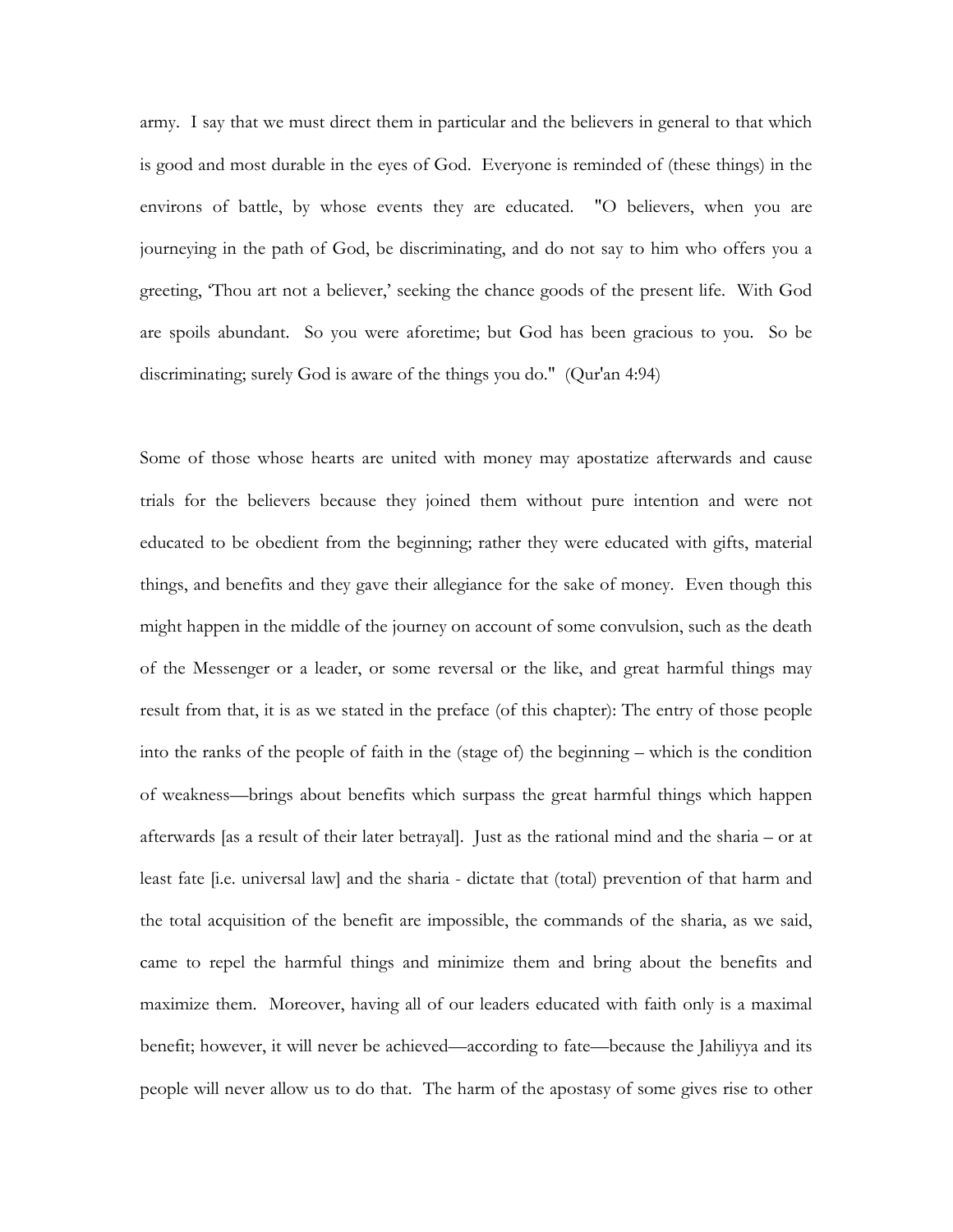benefits afterwards. The firm base of "the base of the people of faith" completes its education by repelling new difficulties of a new sort, making the believers see the nature of people and life, informing them of the ways of Satan, singling out martyrs, and distinguishing evil from good so that God may choose those whom He loves and who love Him, those who are not afraid of the censure of the censurer, and He rewards those who give thanks. (This betrayal) is an event that shapes the consciousness of the believerqwe had demonstrated that in the principle of "education by event"—to say nothing of the benefit that is acquired by polarization through money, a benefit which we would not have been able to obtain if we followed an ideal which does not suit the preordained situation that accompanies the stage of the beginning and the laws that go along with it. This benefit is that when those people apostatize, bases of freedom for the believers and control over land and countries are established as a refuge and a starting point for establishing a state [i.e. nation] of faith, the appurtenances of civilization, institutions, materials, etc. On account of what we obtained, we are able to remedy new apostasy if it happens—God forbid! We beseech God for forgiveness and vigor in religion and in this world and the next.

However, the band of truth among our firm bases and among the mujahid youth must know the details of the laws of uniting the hearts through money. Among them is that one who fights for the sake of money has no recompense in the next world. One whose secondary intent is money or booty and whose primary intent is that the word of God be exalted diminishes his recompense since one who is sound of body and plunders is paid one third of his share in advance. One who spills his blood and whose wealth is destroyed is completely recompensed [see page 49]. (Also among these rules is) that the Ansar abandoned the wealth they had procured for themselves in the Battle of Hunayn for the sake of uniting the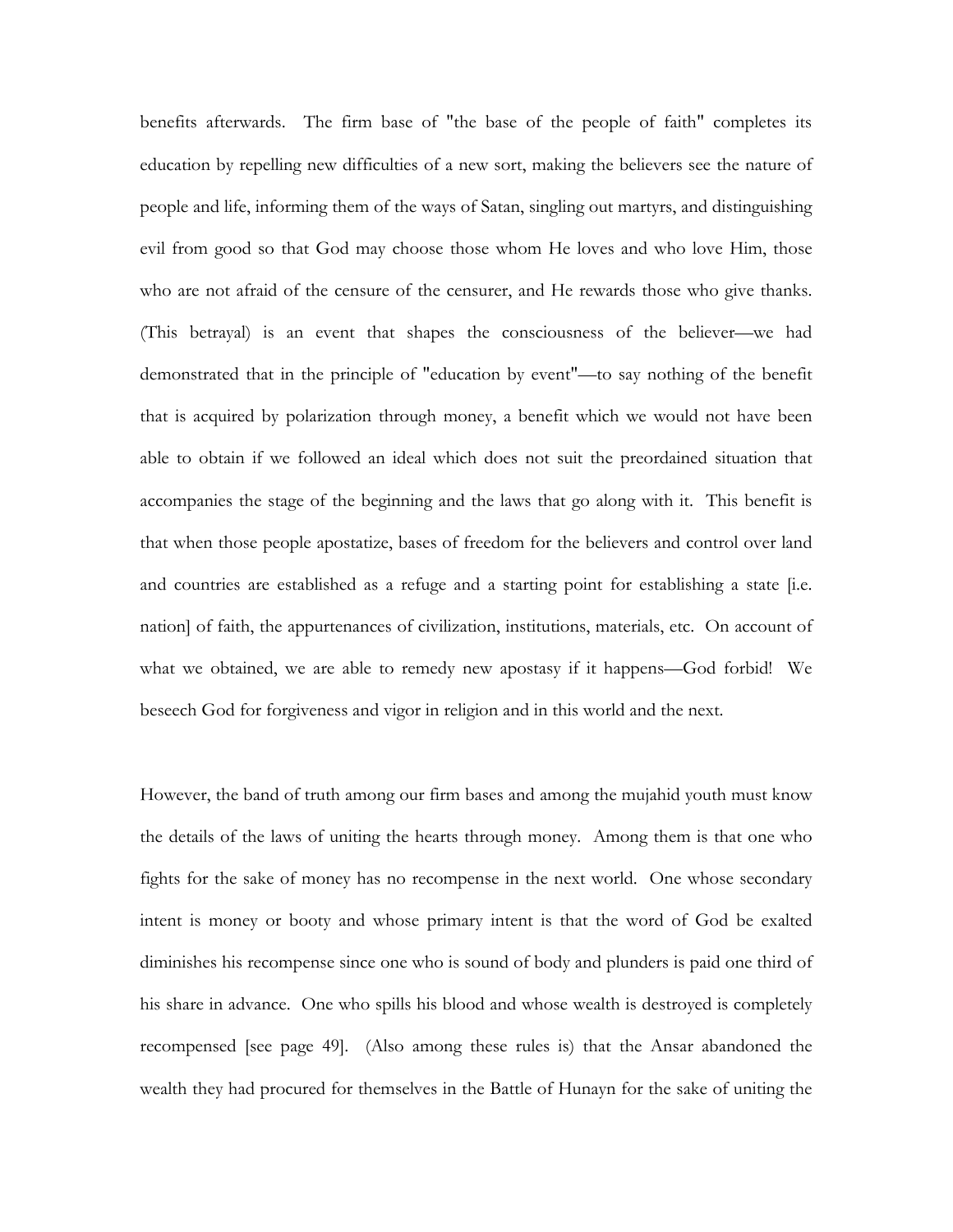hearts of the Tulaqa' [Meccans who were polytheists until Mecca was conquered by the Muslims]. Let them know that it is possible for them to acquire money eventually just as the Companions, their sons, and the Successors acquired it. However, its fitna is more intense than the fitna of poverty and we do not possess the steadfastness of the Companions (may God be pleased with them), as stated in the tradition: "Poverty is not the most frightening thing for you; rather the most frightening thing for you is for the world to be given to you and destroy you just as it destroyed them."

It is time for those who are well-grounded in knowledge among the people of tawhid and jihad to establish the principles of and clarify the details of uniting the hearts with money. They must first determine the principles of these laws and its details from the books of jurisprudence on jihad and the books of sharia policy and apply these principles and details to our contemporary situation. There must be ijtihad [new legal reasoning] concerning the new forms (of the law) we can implement in a way that does not contradict the sharia. Actually, there are many examples that we can benefit from in applying this great jurisprudence which I believe we must now implement in light of recent developments in the current battle. By way of example, we

## [112]

know that the amir can give the spoils of someone who is killed in battle to the person who killed him. Is it permissible for the High Command of the mujahids, for example, to give an amount of money to the leaders, armies, and guards of the enemy—if one of them joins the people of faith and kills a minister or one of the commanders and so forth before he joins the mujahids and flees to them—greater than the spoils (that can be lawfully) taken from someone who is slain in battle—a tenth of his wealth, for example? Can they do this even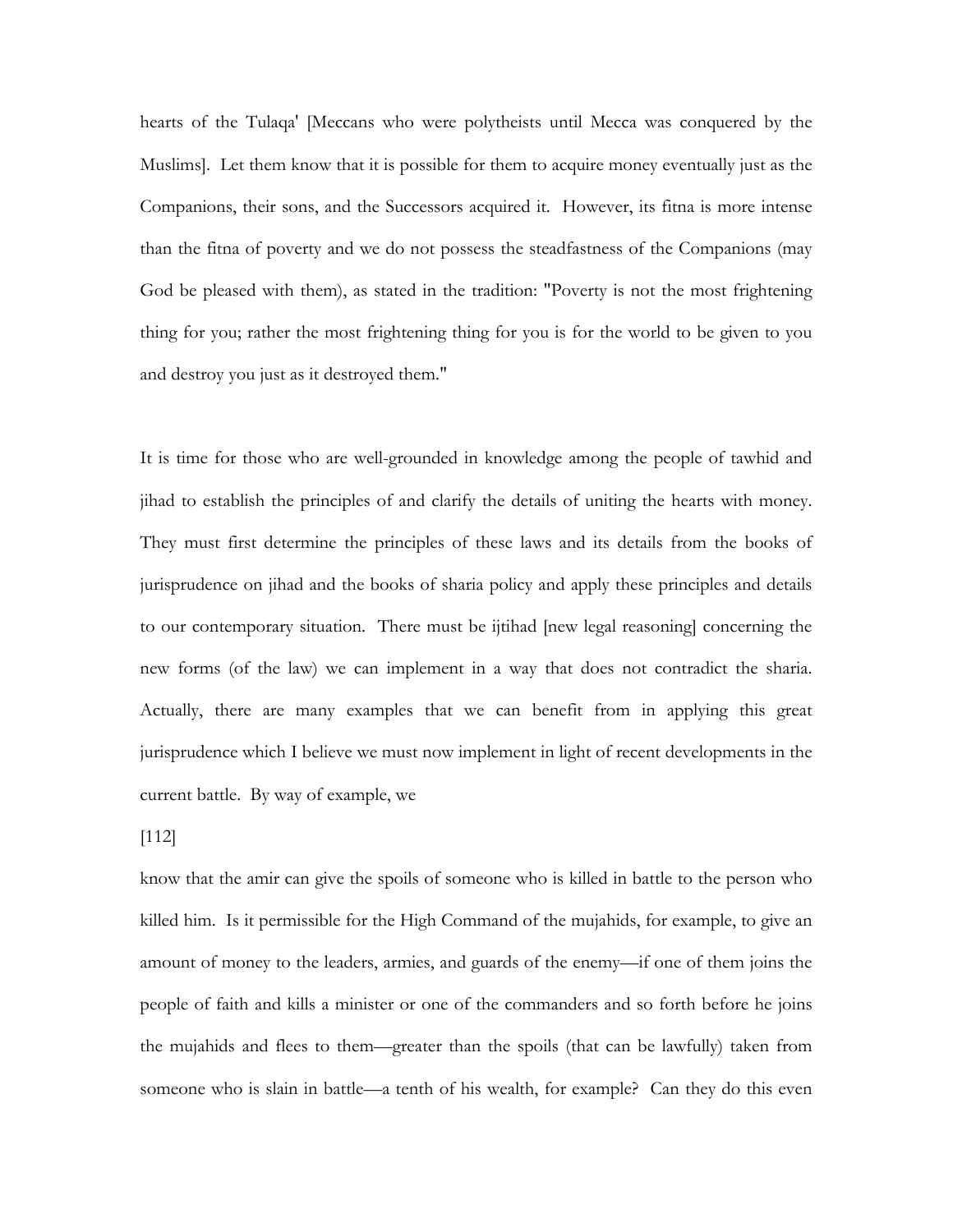though he obtains the spoils after the believers establish (a state) and when he did everything he had to do to save the believers from the evil of that commander or minister on the condition that he arrange to flee to a secure place afterwards until he can join the people of faith? I say this is only an example and there are many examples. What is required from those who are well-grounded in knowledge is to discuss the sharia aspects of developments like these so that the field commanders can begin applying some of them when planning and putting together strategies.

Likewise, I said in previous research presented to the people of tawhid and jihad that one of their goals is the redistribution of the wealth of the Muslims. It is time to clarify the aim of this phrase and elucidate its detailed laws since it will have special relevance in an important coming stage in our battle—I mean when partial establishment (of an Islamic state) takes place, by the permission of God. Moreover, it is connected with what we talked about in this article concerning the use of public money for uniting the hearts. Those who are wellgrounded in knowledge must clarify to the people, with proof, the means of justly distributing the wealth of the Muslims. First, every country in which there is wealth differs from other countries. If not for theft and robbery, our people would be the richest people. However, when there is a just distribution of the wealth of the Muslims, is the wealth of the regions collected and distributed to the Muslims or does each region retain its wealth (to be distributed locally)? Also pertaining to this issue, can the collection of the alms tax on (a region's) wealth—which of course will be abundant and diverse, by the permission of God—be distributed in the other regions which suffer poverty? Second, (they must clarify) the means of distributing the public wealth among the Muslims: Is there more priority and preference for those "people, tribes, parties, and groups" who give loyalty, assistance, and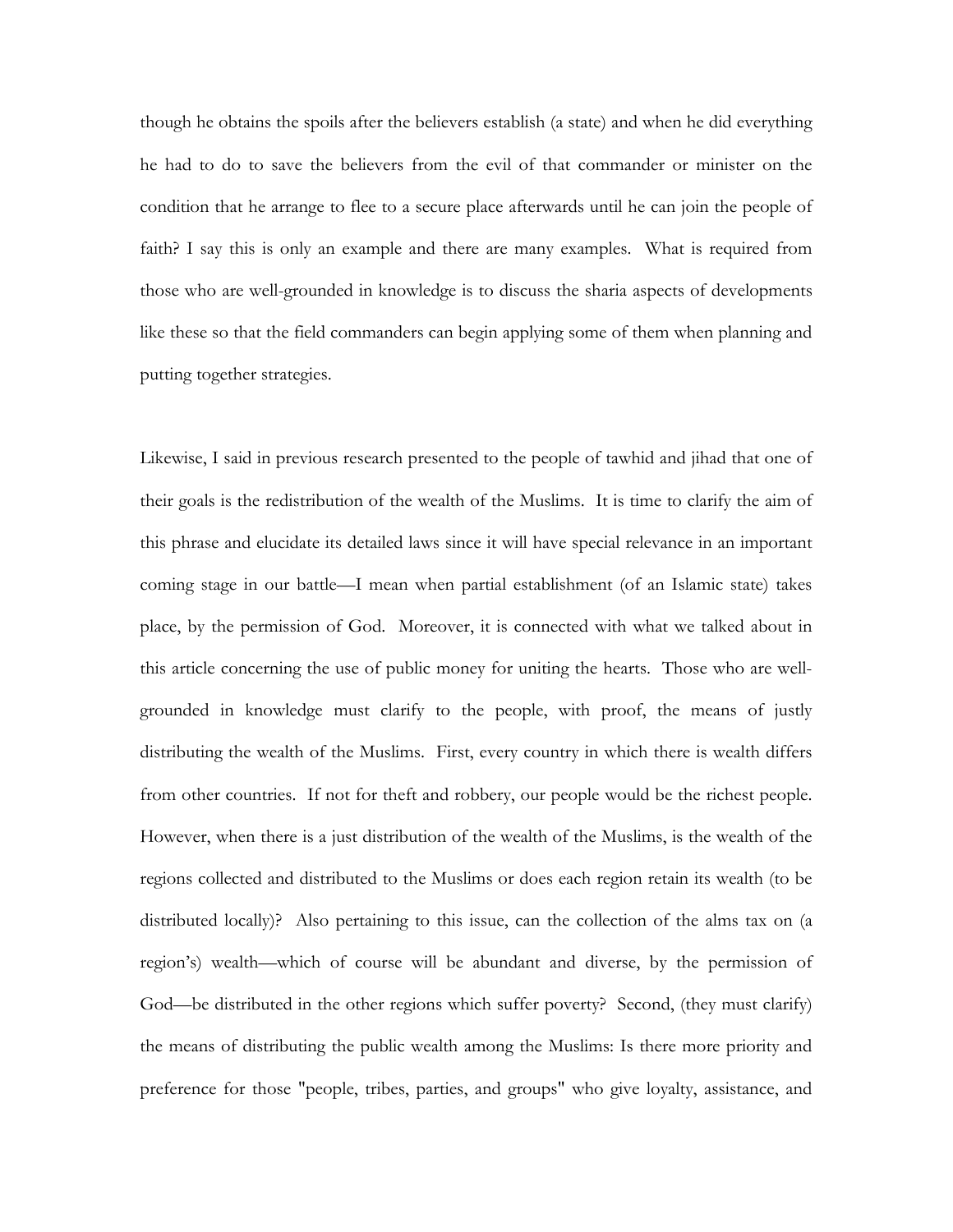shelter and engage in jihad with their souls and their money than those who do not from among the people who are only Muslim by birth?

The meaning here is that there are many precise and sensitive questions which must be researched and given a firm (Islamic) foundation from now on so that no errors may occur regarding them which might cost us dearly and open the doors of fitnas that we do not need or which might weigh upon the souls of some. We can remedy this if there are clear principles built upon proof and correct, systematic ijtihad.

In concluding this article, we want to stress that our battle is a battle of tawhid against unbelief and faith against polytheism. It is not an economic, political, or social battle. However, we must not forget that it is sharia policy when addressing weak souls among the different classes of people to promise to reclaim our wealth and our rights, even to plunder the wealth of God which evil people have taken. We do not think that promises like this motivated the Companions of the Messenger of God (peace and blessings be upon him); rather, it was a distraction for them and a motivation for the weak souls among the people to accept Islam. Afterwards, it is clear that these weak souls improved their condition by living among the people of faith and the furnace of battle, and their motivation was for the sake of tawhid before all else [the same point is made on pages 48-49]. Therefore, we find that God, praised and exalted be He, directed the Messenger (peace and blessings be upon him) to address the captives of the enemy by saying: "O Prophet, say to the prisoners in your hands: If God knows of any good in your hearts He will give you better than what has been taken from you, and He will forgive you; surely God is All-forgiving, All-compassionate." (Qur'an 8:70)